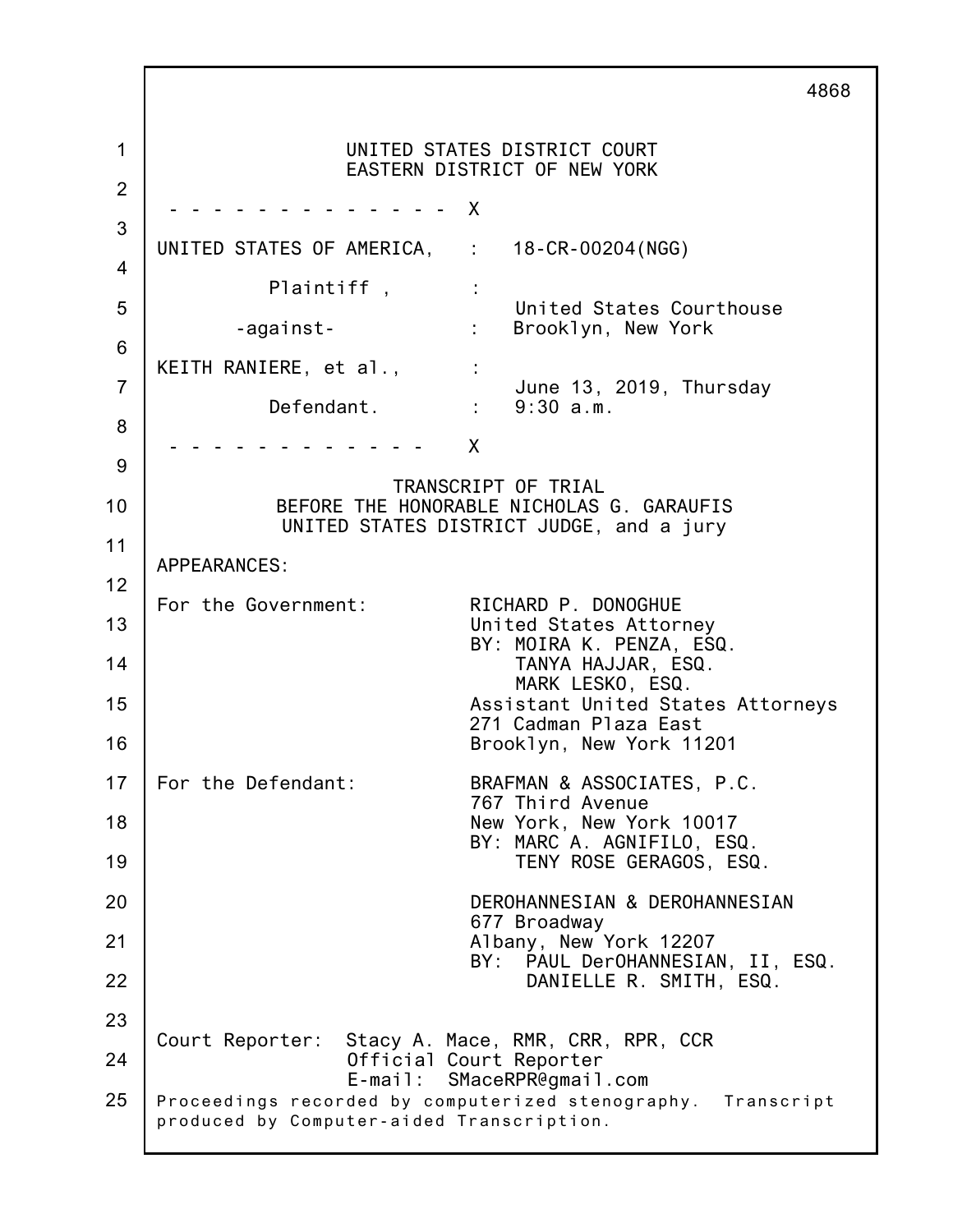|                | Proceedings<br>4869                                            |
|----------------|----------------------------------------------------------------|
| 1              | (In open court - jury not present.)                            |
| $\overline{2}$ | (Judge NICHOLAS G. GARAUFIS entered the courtroom.)            |
| 3              | (Defendant entered the courtroom.)                             |
| $\overline{4}$ | THE COURT: Appearances, please.                                |
| 5              | MS. PENZA: Moira Penza, Tanya Hajjar, Mark Lesko               |
| 6              | for the United States. Good morning, Your Honor.               |
| $\overline{7}$ | THE COURT: Good morning.                                       |
| 8              | MS. PENZA: Also at counsel table is Special Agent              |
| $9\,$          | Michael Lever and Paralegal Specialist Teri Carby.             |
| 10             | THE COURT: All right, good morning.                            |
| 11             | MR. AGNIFILO: Good morning, Your Honor. Marc                   |
| 12             | Agnifilo, Teny Geragos, Paul der Ohannesian, and Danielle      |
| 13             | Smith for Keith Raniere, who is with us this morning in court. |
| 14             | Good morning.                                                  |
| 15             | THE COURT: Good morning, everyone. All right,                  |
| 16             | please be seated.                                              |
| 17             | Okay. You have more for the witness?                           |
| 18             | MS. HAJJAR: Yes, Your Honor.                                   |
| 19             | THE COURT: All right.                                          |
| 20             | MS. HAJJAR: Not too much longer.                               |
| 21             | THE COURT: Anything else?                                      |
| 22             | Okay. Let's bring in the witness.                              |
| 23             | Please bring in the jury.                                      |
| 24             | (The witness entered the courtroom and resumed the             |
| 25             | stand.)                                                        |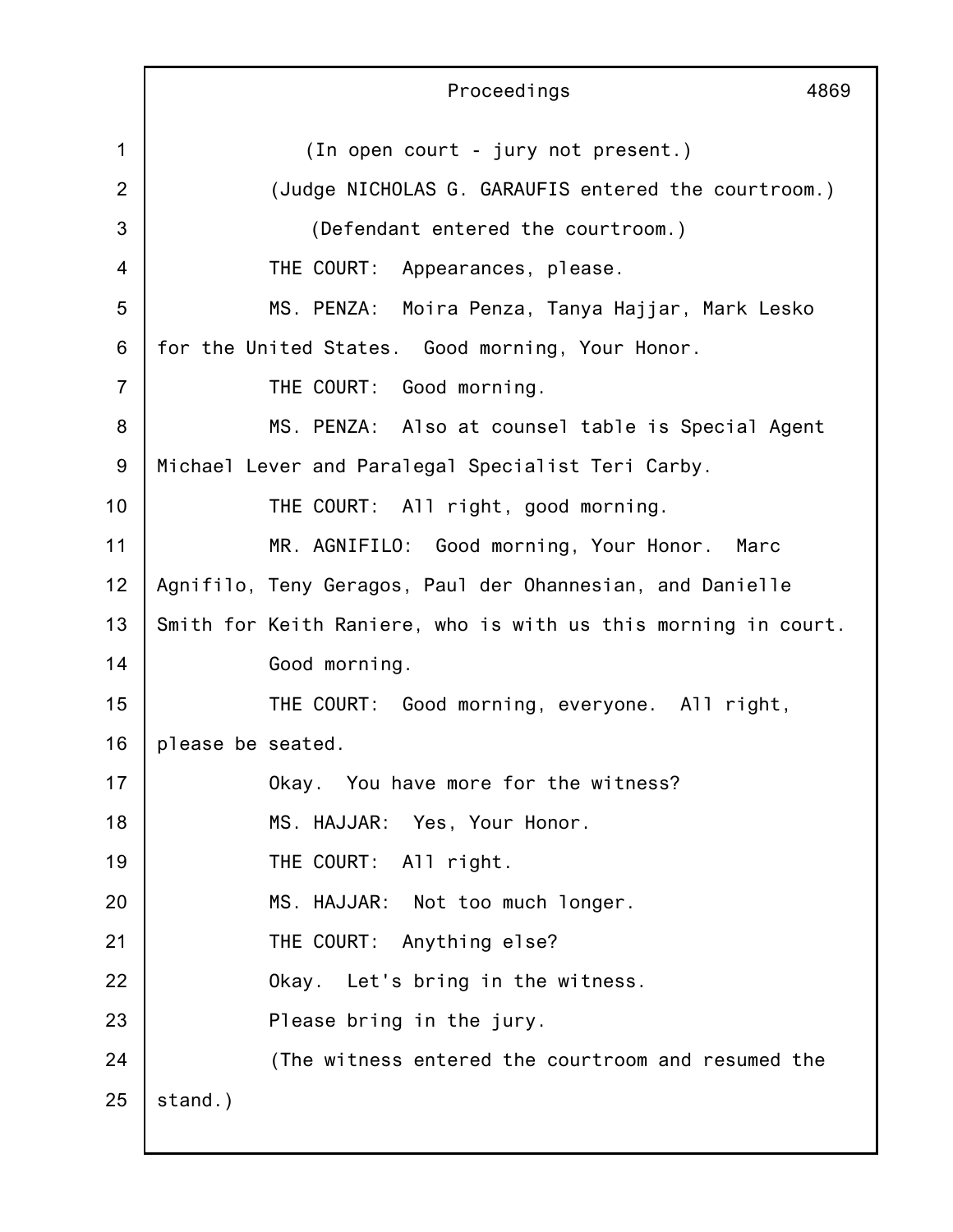Proceedings 4870 (Pause.) (Jury enters.) THE COURT: Please be seated. Good morning, members of the jury. THE JURORS: Good morning. THE COURT: All right, let's continue with the examination of the witness. MS. HAJJAR: Thank you, Your Honor. THE COURT: I remind the witness that he is still under oath. THE WITNESS: Yes, Your Honor. (Continued on the following page.)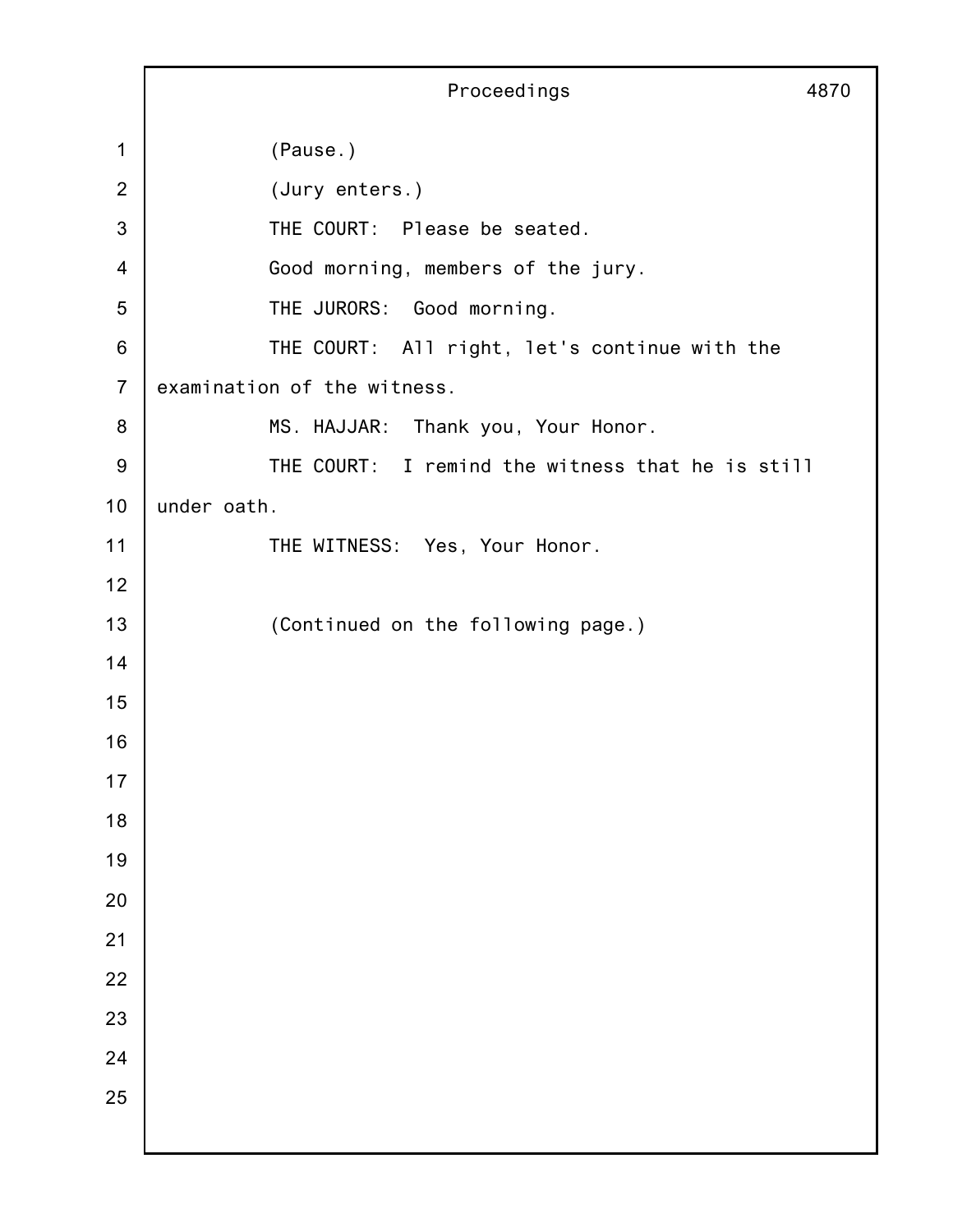|                | Booth - direct - Hajjar<br>4871                                |  |
|----------------|----------------------------------------------------------------|--|
| $\mathbf 1$    | BRIAN BOOTH,                                                   |  |
| 2              | previously called as a witness by the Government, having       |  |
| 3              | been previously duly sworn/affirmed by the Courtroom           |  |
| 4              | Deputy, was examined and testified further under oath as       |  |
| 5              | follows:                                                       |  |
| 6              | DIRECT EXAMINATION RESUMED                                     |  |
| $\overline{7}$ | BY MS. HAJJAR:                                                 |  |
| 8              | Good morning, Examiner Booth.<br>Q                             |  |
| 9              | Good morning.<br>A                                             |  |
| 10             | Examiner Booth, I am going to show you what's in evidence<br>Q |  |
| 11             | as Government Exhibit 550.                                     |  |
| 12             | (Exhibit published.)                                           |  |
| 13             | And yesterday we were discussing the reports you<br>Q          |  |
| 14             | generated in connection with the folders within the "Studies"  |  |
| 15             | folder, is that right?                                         |  |
| 16             | Yes.<br>A                                                      |  |
| 17             | And you testified to a number of images, but one from<br>Q     |  |
| 18             | each of these folders?                                         |  |
| 19             | Yes.<br>A                                                      |  |
| 20             | Now, is there one folder that we didn't review the<br>Q        |  |
| 21             | contents of, Examiner Booth?                                   |  |
| 22             | I think it was the last folder.<br>A                           |  |
| 23             | The last folder.<br>Q                                          |  |
| 24             | And you testified regarding EXIF data in connection            |  |
| 25             | with a single image from each of those folders?                |  |
|                |                                                                |  |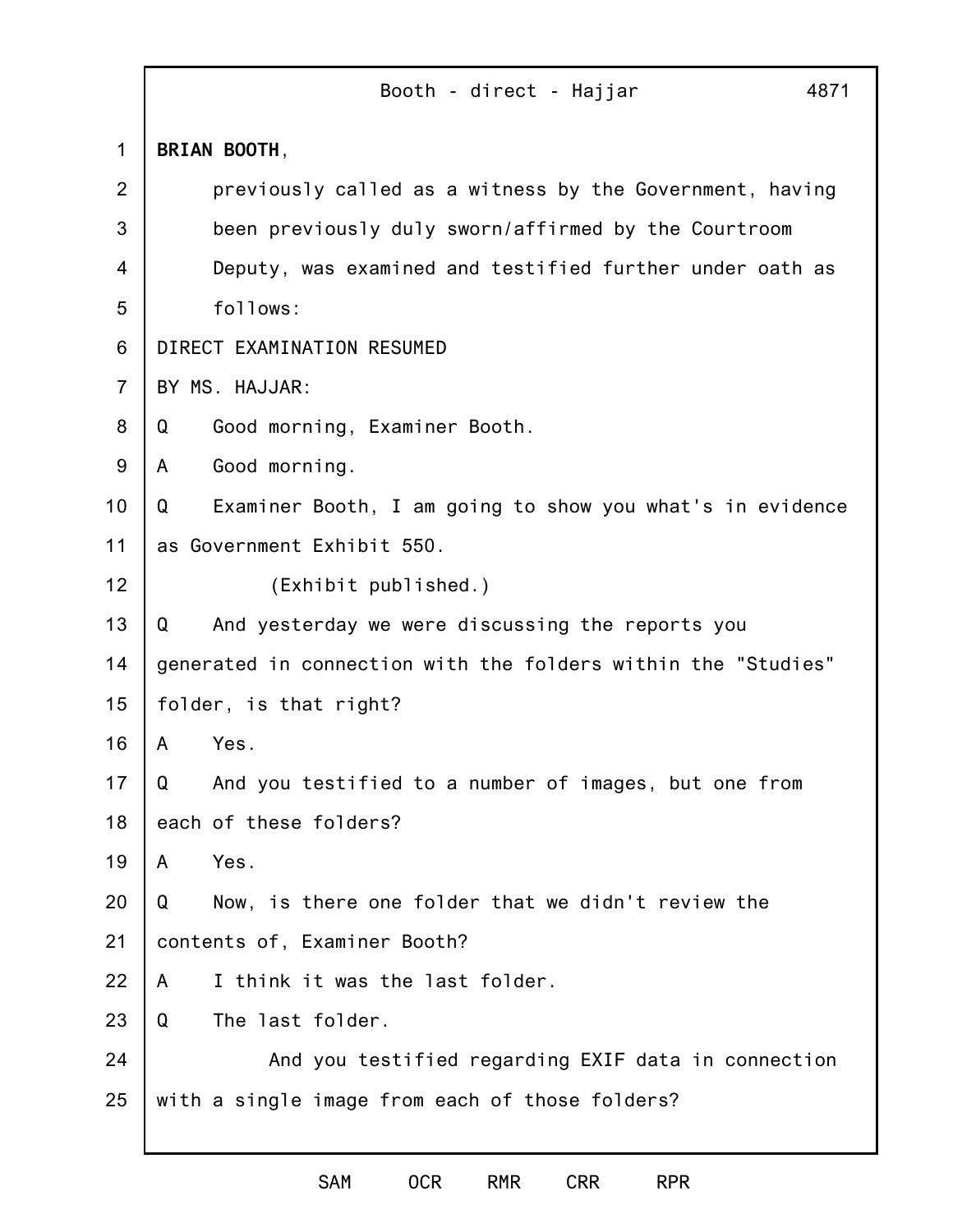|                | 4872<br>Booth - direct - Hajjar                               |  |
|----------------|---------------------------------------------------------------|--|
| $\mathbf 1$    | Yes, I did.<br>A                                              |  |
| $\overline{2}$ | With respect to Government's Exhibit 508, which was the<br>Q  |  |
| 3              | first image we looked at, you testified that that was created |  |
| 4              | based on the EXIF data in December of 2005?                   |  |
| 5              | Yes.<br>A                                                     |  |
| 6              | And with respect to 509, you testified that was with<br>Q     |  |
| $\overline{7}$ | respect to November 2005?                                     |  |
| 8              | Yes.<br>A                                                     |  |
| 9              | And with respect to the images in the remainder of the<br>Q   |  |
| 10             | folders, that's from folder BJ103005 through Msk101905, what  |  |
| 11             | was the month and year of the images that we looked at        |  |
| 12             | yesterday?                                                    |  |
| 13             | That was October of '05.<br>A                                 |  |
| 14             | Examiner Booth, you testified that you also created a<br>Q    |  |
| 15             | report with respect to the images in this folder, V110205, is |  |
| 16             | that right?                                                   |  |
| 17             | That's correct.<br>A                                          |  |
| 18             | Now, I'd like you to direct your attention to Government<br>Q |  |
| 19             | Exhibit 518-A through U.                                      |  |
| 20             | MS. HAJJAR:<br>May I approach the witness, Your Honor?        |  |
| 21             | THE COURT:<br>Yes.                                            |  |
| 22             | BY MS. HAJJAR:                                                |  |
| 23             | Examiner Booth, can you just look at those exhibits?<br>Q     |  |
| 24             | (Witness complies.) I have.<br>A                              |  |
| 25             | Are those exhibits images that were also reflected in<br>Q    |  |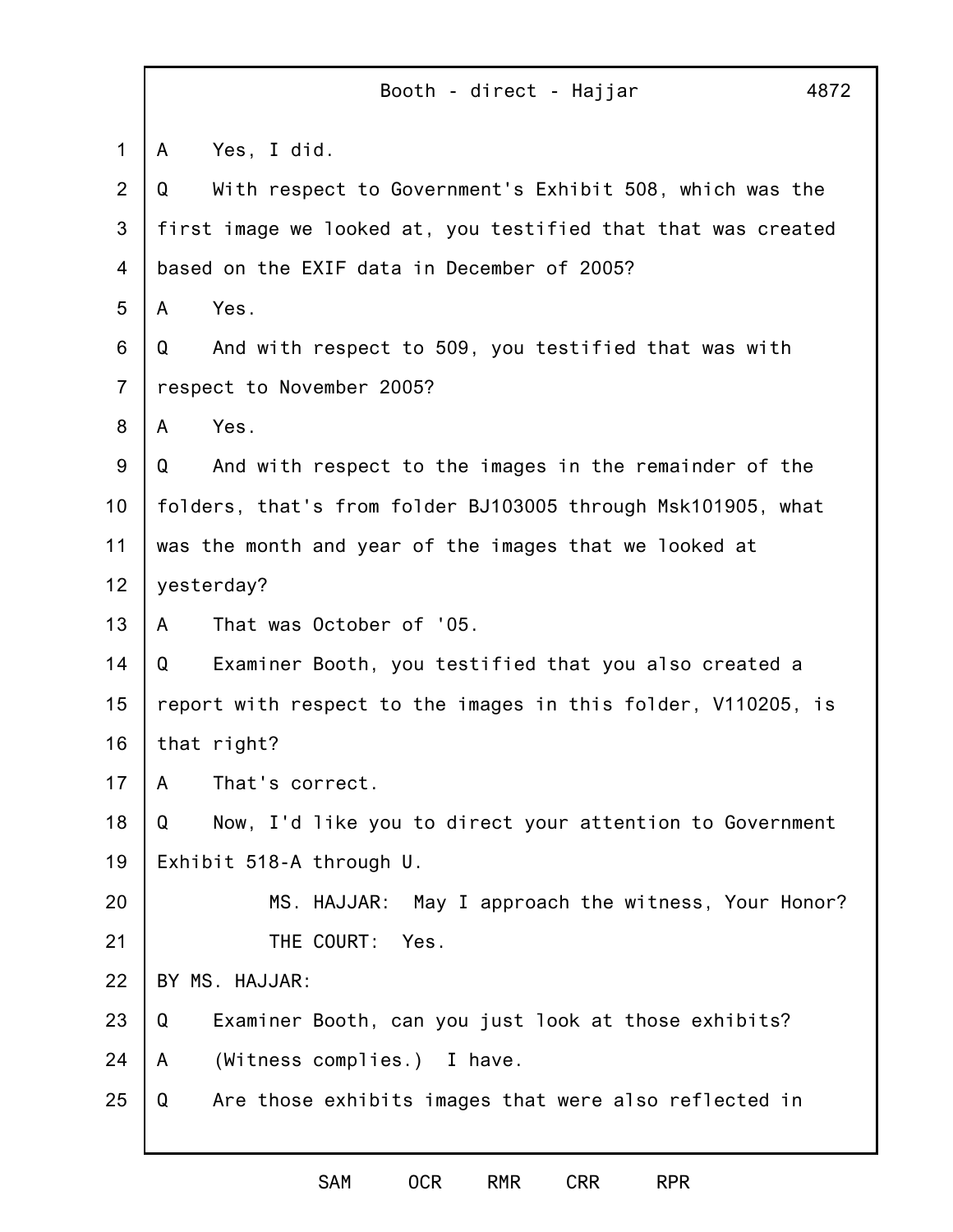1 2 3 4 5 6 7 8 9 10 11 12 13 14 15 16 17 18 19 20 21 22 23 24 25 Booth - direct - Hajjar 4873 your report with respect to that folder? A Yes, they were. MS. HAJJAR: Your Honor, the Government offers Government Exhibit 518-A through U. MR. Der OHANNESIAN: No objection. THE COURT: All right, Government Exhibit 518-A through U received in evidence. (Government's Exhibits 518-A through 518-U were received in evidence.) MS. HAJJAR: Your Honor, can I just retrieve the book? THE COURT: Yes, you may. MS. HAJJAR: Your Honor, at this time, I would like to ask that the images be published to the jury alone with Special Agent Rees, if that's all right with Your Honor. THE COURT: All right. (Images shown to the jury alone.) BY MS. HAJJAR: Q Examiner Booth, the images that comprise those exhibits, some of them are located in this folder (indicating), is that right? A Correct. Q And what is the name of that folder? A It's 2005-11-02-0422-20. Q And the remaining images are located in this folder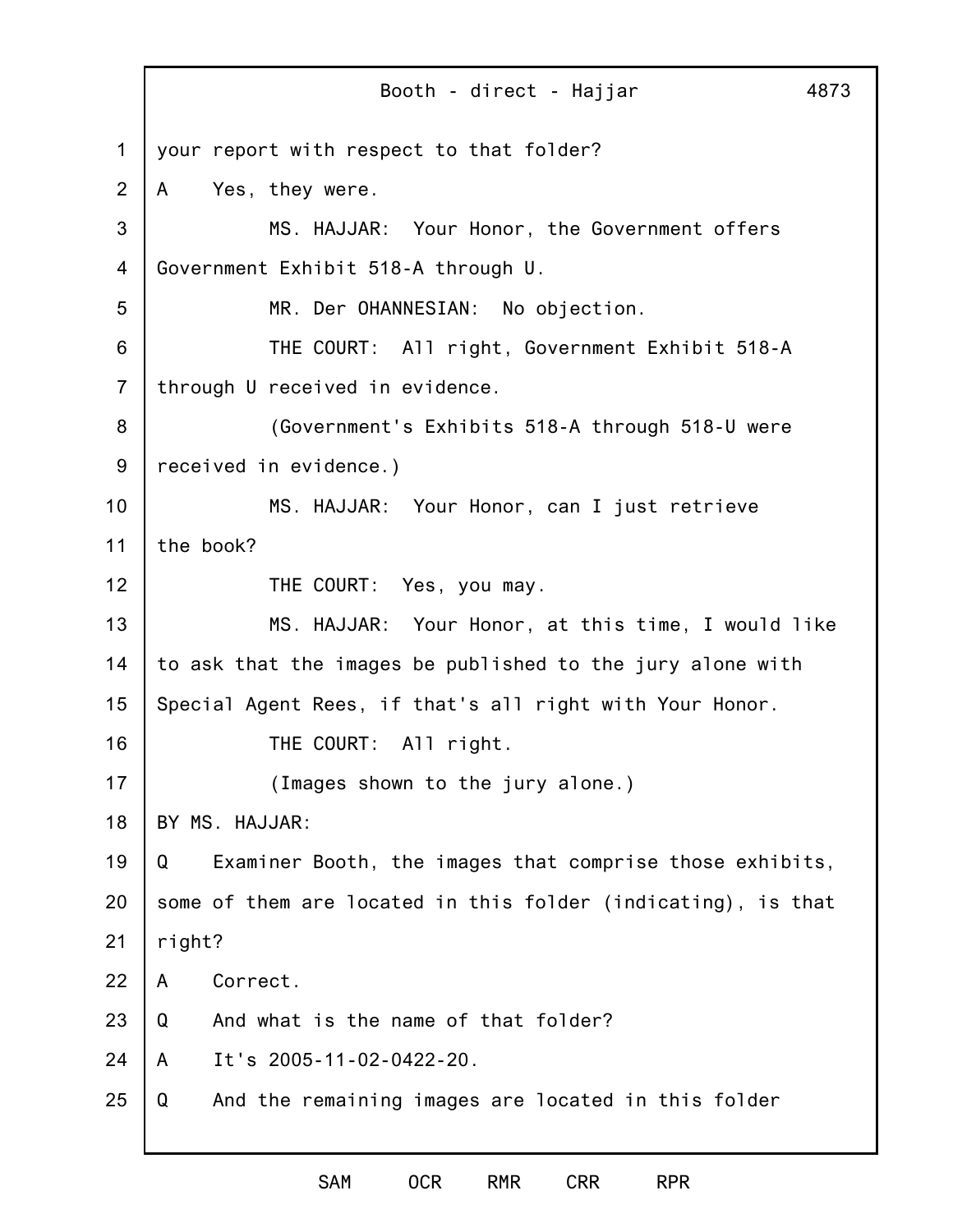|                | Booth - direct - Hajjar<br>4874                                |  |
|----------------|----------------------------------------------------------------|--|
| 1              | (indicating)?                                                  |  |
| 2              | Yes.<br>A                                                      |  |
| 3              | What's the name of that folder?<br>Q                           |  |
| 4              | 2005-11-24-0814-46.<br>A                                       |  |
| 5              | And the title of the main folder that contains both those<br>Q |  |
| 6              | folders?                                                       |  |
| $\overline{7}$ | That is V110205.<br>A                                          |  |
| 8              | Q<br>Now, in connection with the report you created, was there |  |
| $9\,$          | EXIF data for each of these photographs within that folder?    |  |
| 10             | Yes, there was.<br>A                                           |  |
| 11             | I am showing you<br>Q<br>$\sim$ $-$                            |  |
| 12             | MS. HAJJAR: Can I show something just to the                   |  |
| 13             | witness, Your Honor?                                           |  |
| 14             | THE COURT:<br>Go ahead.                                        |  |
| 15             | (Exhibit published to the witness alone.)                      |  |
| 16             | BY MS. HAJJAR:                                                 |  |
| 17             | I am showing you what's marked for identification as<br>Q      |  |
| 18             | Government Exhibit 504-B.                                      |  |
| 19             | No.<br>A                                                       |  |
| 20             | THE COURT:<br>Go ahead.                                        |  |
| 21             | MS. HAJJAR:<br>Thank you.                                      |  |
| 22             | Can you see that, Examiner Booth?<br>Q                         |  |
| 23             | MS. HAJJAR: May I approach the witness with it,                |  |
| 24             | Your Honor?                                                    |  |
| 25             | THE COURT: Yes, go ahead.                                      |  |
|                |                                                                |  |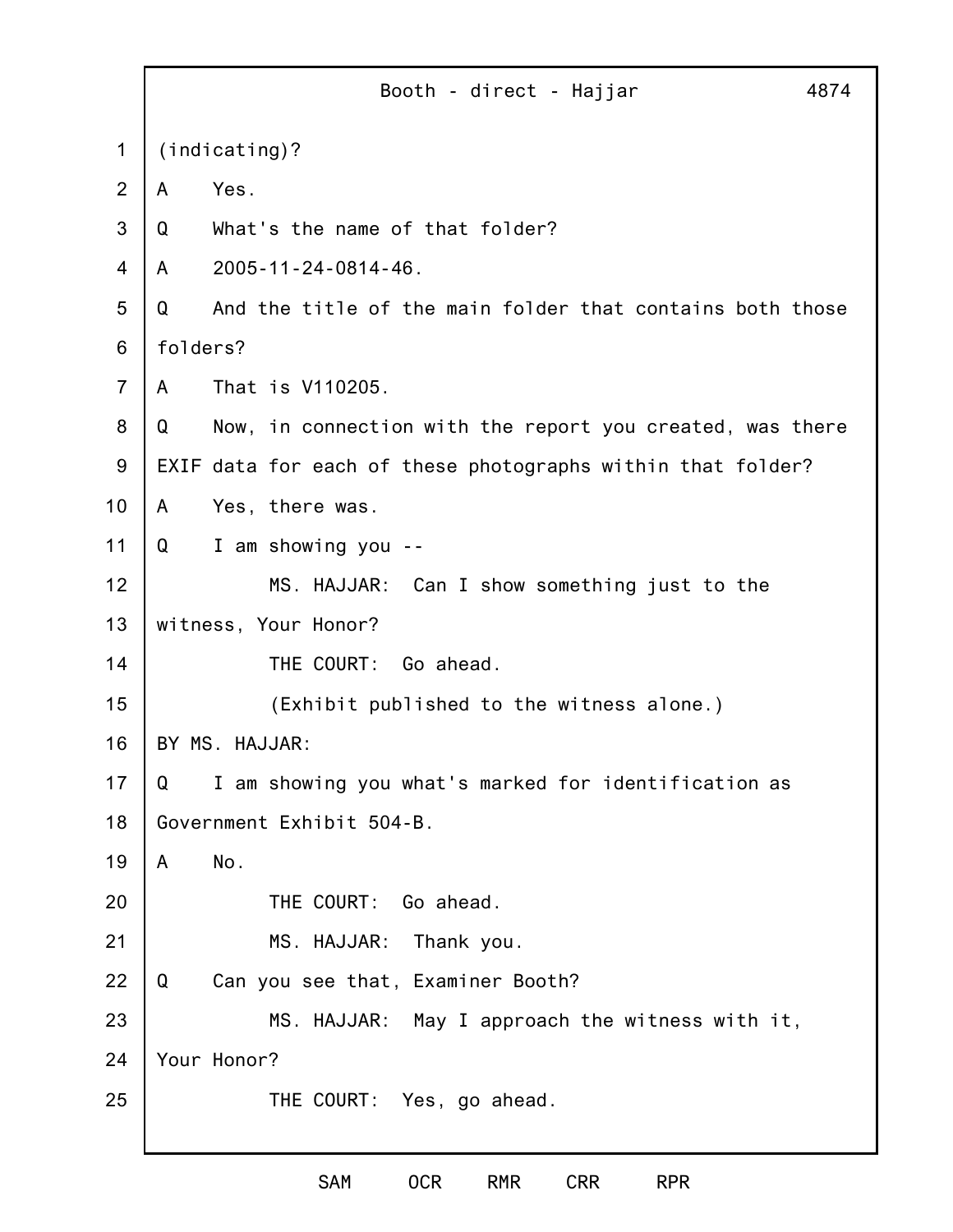|                | Booth - direct - Hajjar<br>4875                                |  |
|----------------|----------------------------------------------------------------|--|
| 1              | BY MS. HAJJAR:                                                 |  |
| 2              | Do you recognize this exhibit?<br>Q                            |  |
| 3              | Yes, I do.<br>A                                                |  |
| $\overline{4}$ | And is this the EXIF data for the images that we just<br>Q     |  |
| 5              | discussed?                                                     |  |
| 6              | Yes.<br>A                                                      |  |
| $\overline{7}$ | MS. HAJJAR: Your Honor, the Government offers                  |  |
| 8              | Government Exhibit 504-B into evidence.                        |  |
| 9              | MR. Der OHANNESIAN: No objection.                              |  |
| 10             | THE COURT: All right, Exhibit 504-B is received in             |  |
| 11             | evidence.                                                      |  |
| 12             | (Government's Exhibit 504-B was received in                    |  |
| 13             | evidence.)                                                     |  |
| 14             | MS. HAJJAR: May I publish it, Your Honor?                      |  |
| 15             | THE COURT: Yes, let us see.                                    |  |
| 16             | (Exhibit published.)                                           |  |
| 17             | THE COURT: Okay. All right.                                    |  |
| 18             | MS. HAJJAR: Thank you.                                         |  |
| 19             | Examiner Booth, this exhibit is not the entirety of the<br>Q   |  |
| 20             | report you created with respect to that folder, is that right? |  |
| 21             | No, it isn't.<br>A                                             |  |
| 22             | It's just the EXIF data?<br>Q                                  |  |
| 23             | Yes.<br>A                                                      |  |
| 24             | Okay. And so for the first page of Government<br>Q             |  |
| 25             | Exhibit 504, that's the first image we looked at, Image --     |  |
|                |                                                                |  |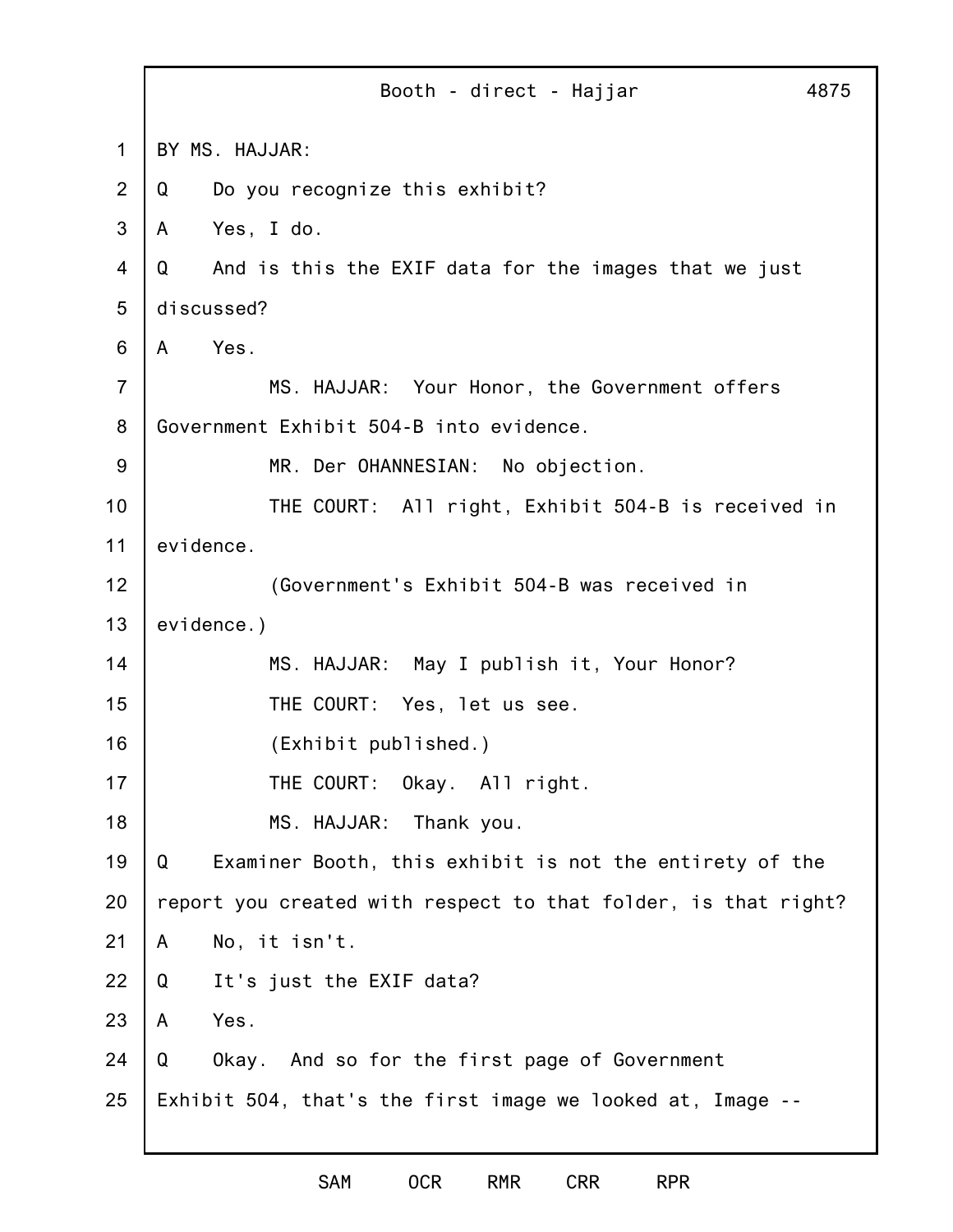1 2 3 4 5 6 7 8 9 10 11 12 13 14 15 16 17 18 19 20 21 22 23 24 25 Booth - direct - Hajjar 4876 sorry, just referring to Government Exhibit 550, that's the first image here (indicating)? (Exhibit published.) A Yes, it is. Q And what is the EXIF image make and model? A The make is a Cannon EOS 20D. Q And the date and time? A The date/time original is 2005:11:02 17:59:16. Q And that's November 2nd, 2005? A Yes, it is. Q Turning to page 11 of the same exhibit, it's the same camera for Image 0151. And what's the date and time? A The original date and time is 2005:11:02 17:59:25. Q And that's, again, November 2nd? A Yes, it is. THE COURT: Do you have the serial number of the camera? BY MS. HAJJAR: Q So turning your attention, Examiner Booth, to page 16 of that exhibit. (Exhibit published.) Q That's, again, the Cannon EOS 20D camera? A Yes. Q And what's the serial number?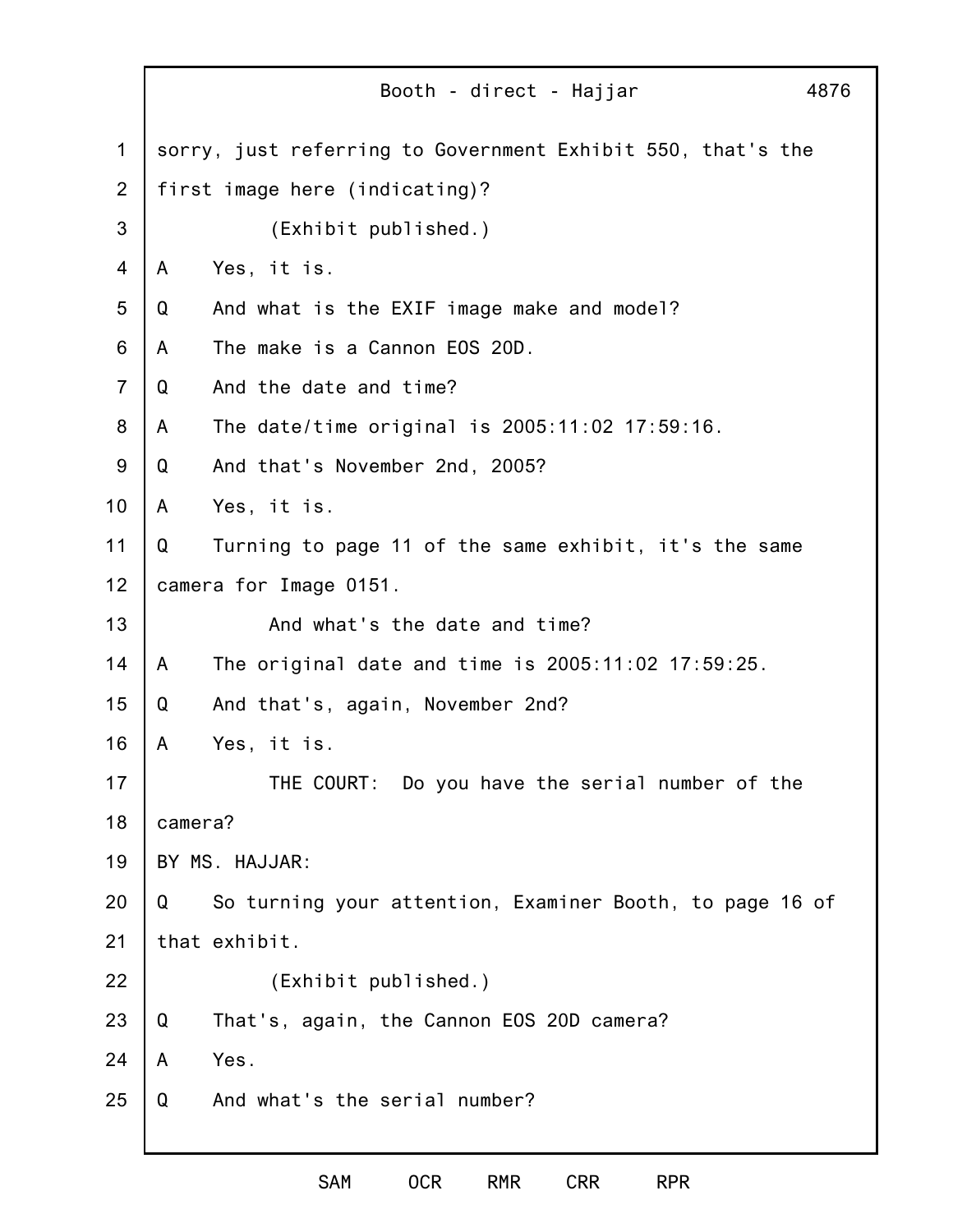|                | Booth - direct - Hajjar<br>4877                                |  |
|----------------|----------------------------------------------------------------|--|
| $\mathbf 1$    | The serial number is 1420908348.<br>A                          |  |
| $\overline{2}$ | Is that the same serial number as all of the images we've<br>Q |  |
| 3              | been discussing this far?                                      |  |
| 4              | Yes, I believe it is.<br>A                                     |  |
| 5              | Turning your attention to page 31, this is for<br>Q            |  |
| 6              | Image 0153.                                                    |  |
| $\overline{7}$ | The same camera associated with this?                          |  |
| 8              | Yes.<br>A                                                      |  |
| 9              | What's the date and time?<br>Q                                 |  |
| 10             | The date/time original is 2005:11:02 17:59:34.<br>A            |  |
| 11             | And turning to page 41, this is for Image 154. What's<br>Q     |  |
| 12             | the date and time?                                             |  |
| 13             | Date/time original is 2005:11:02 17:59:47.<br>A                |  |
| 14             | Q<br>The following image, which is on page 51. The date and    |  |
| 15             | time?                                                          |  |
| 16             | The time original is 2005:11:02 18:00:22.<br>A                 |  |
| 17             | For the following image, Image 156, is that, again,<br>Q       |  |
| 18             | November 2nd, 2005?                                            |  |
| 19             | Yes.<br>A                                                      |  |
| 20             | And the following image, again, November 2nd, 2005?<br>Q       |  |
| 21             | Yes, it is.<br>A                                               |  |
| 22             | And the same for the following image, 158?<br>Q                |  |
| 23             | Yes, it is.<br>A                                               |  |
| 24             | The following image as well, 159?<br>Q                         |  |
| 25             | Yes, it is.<br>A                                               |  |
|                |                                                                |  |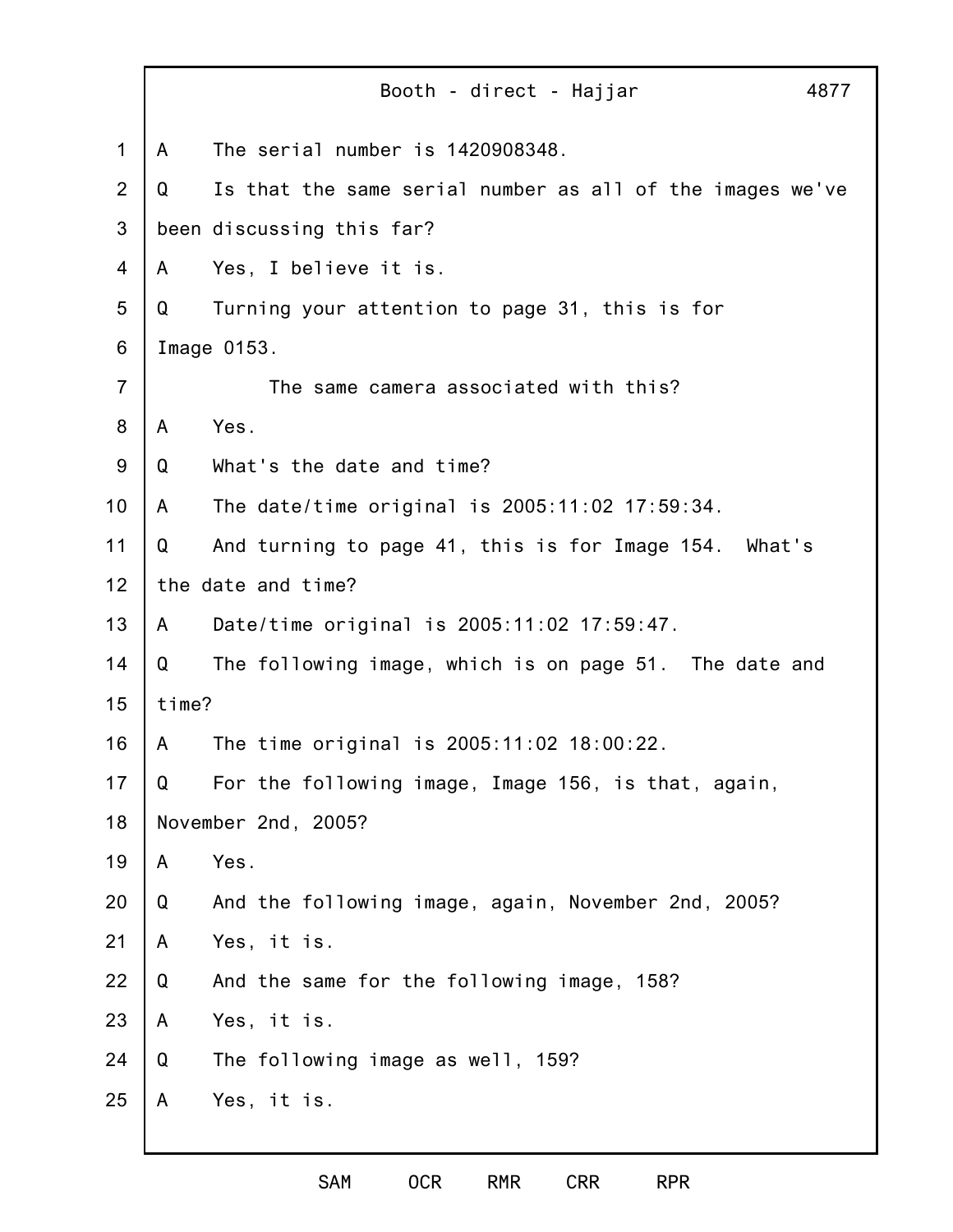|                |                               | Booth - direct - Hajjar                                        | 4878 |
|----------------|-------------------------------|----------------------------------------------------------------|------|
| $\mathbf 1$    | Q                             | And 160, the same, November 2nd, 2005?                         |      |
| 2              | A                             | Yes.                                                           |      |
| 3              | Q                             | And the same for 161?                                          |      |
| 4              | A                             | Yes.                                                           |      |
| 5              | Q                             | As well as 162?                                                |      |
| 6              | A                             | Yes.                                                           |      |
| $\overline{7}$ | Q                             | As well as 163?                                                |      |
| 8              | A                             | Yes.                                                           |      |
| $9\,$          | Q                             | Now, I want to direct your attention quickly to                |      |
| 10             | Government Exhibit 550 again. |                                                                |      |
| 11             |                               | (Exhibit published.)                                           |      |
| 12             | BY MS. HAJJAR:                |                                                                |      |
| 13             | Q                             | Each of the images we looked at were dated November 2nd,       |      |
| 14             | 2005.                         |                                                                |      |
| 15             |                               | Are they within the folder titled 2005-11-02?                  |      |
| 16             | A                             | Yes, they are.                                                 |      |
| 17             | Q                             | Okay. The remaining images are within 2005-11-24, is           |      |
| 18             |                               | that right?                                                    |      |
| 19             | A                             | Correct.                                                       |      |
| 20             | Q                             | And so starting with the first image of that segment,          |      |
| 21             |                               | which is -- what's the name of the first image in that folder? |      |
| 22             | A                             | That is IMG_0104.                                              |      |
| 23             | Q                             | Sorry. I'll just zoom in a bit on Government                   |      |
| 24             | Exhibit 550.                  |                                                                |      |
| 25             | A                             | Oh, 184.                                                       |      |
|                |                               |                                                                |      |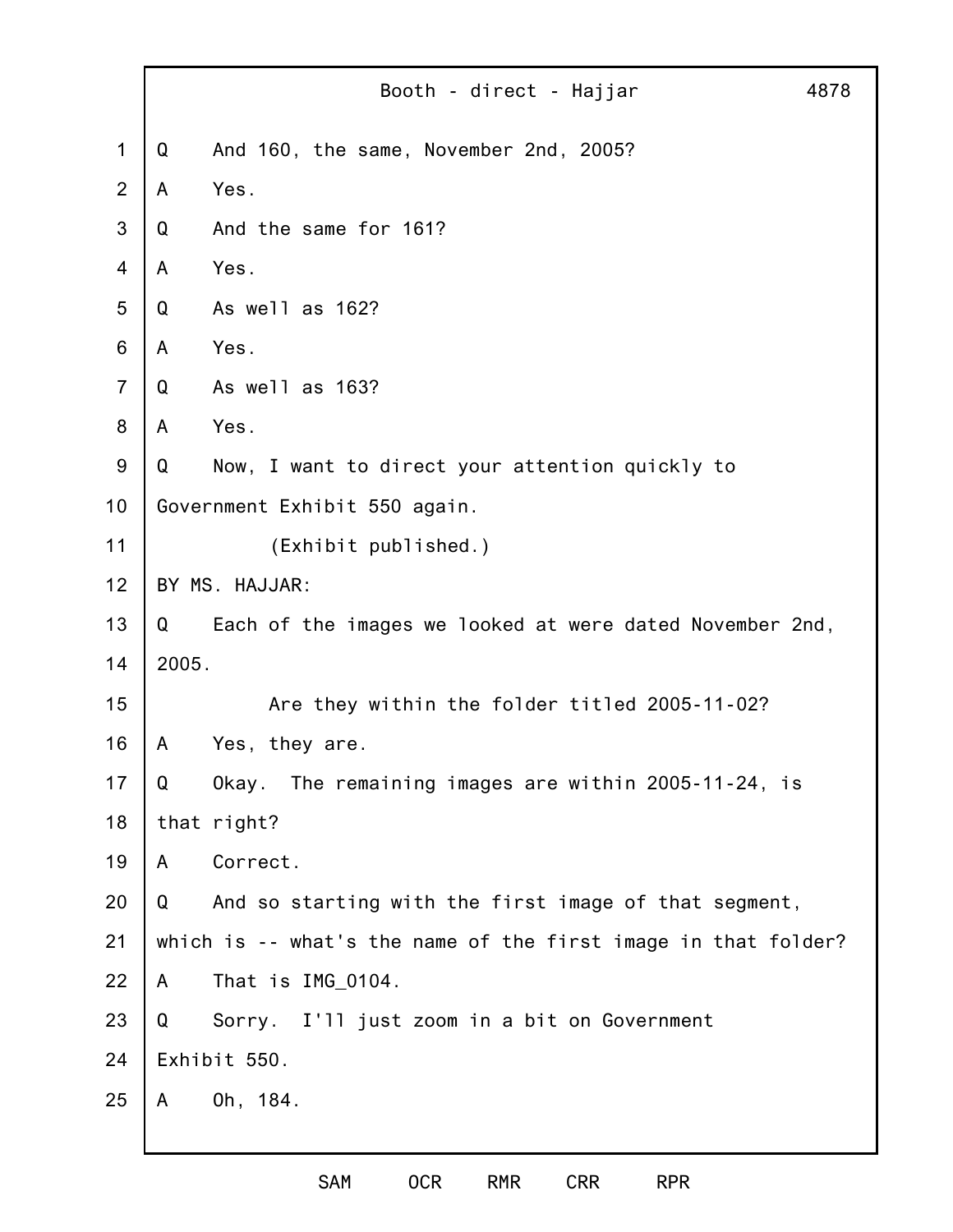|                |   | 4879<br>Booth - direct - Hajjar                             |
|----------------|---|-------------------------------------------------------------|
| 1              | Q | Okay.                                                       |
| $\overline{2}$ |   | So the remaining images span from Image 184 through         |
| 3              |   | Image 191, is that right?                                   |
| 4              | A | Correct.                                                    |
| 5              | Q | So with respect to the EXIF data for Image 184, what's      |
| 6              |   | the date and time?                                          |
| $\overline{7}$ | A | The date/time original is $2005:11:24$ .                    |
| 8              | Q | So that image was taken November 24th, 2005?                |
| $9\,$          | A | Correct.                                                    |
| 10             | Q | And is it the same camera, Cannon camera?                   |
| 11             | A | Yes, it is.                                                 |
| 12             | Q | And turning to the -- page 146 for that image, is it the    |
| 13             |   | same serial number?                                         |
| 14             | A | Yes, it is.                                                 |
| 15             | Q | Then turning to the following image, Image 185, is the      |
| 16             |   | date and time the same -- the -- not the time, necessarily, |
| 17             |   | but the date, November 24th, 2005?                          |
| 18             | A | Yes, it is.                                                 |
| 19             | Q | And for the following image, 186, is this also the same     |
| 20             |   | date, November 24th, 2005?                                  |
| 21             | A | Yes, it is.                                                 |
| 22             | Q | And the next image as well, the same date?                  |
| 23             | A | Yes, it is.                                                 |
| 24             | Q | And Image 188, the following image, same date?              |
| 25             | A | Yes, it is.                                                 |
|                |   |                                                             |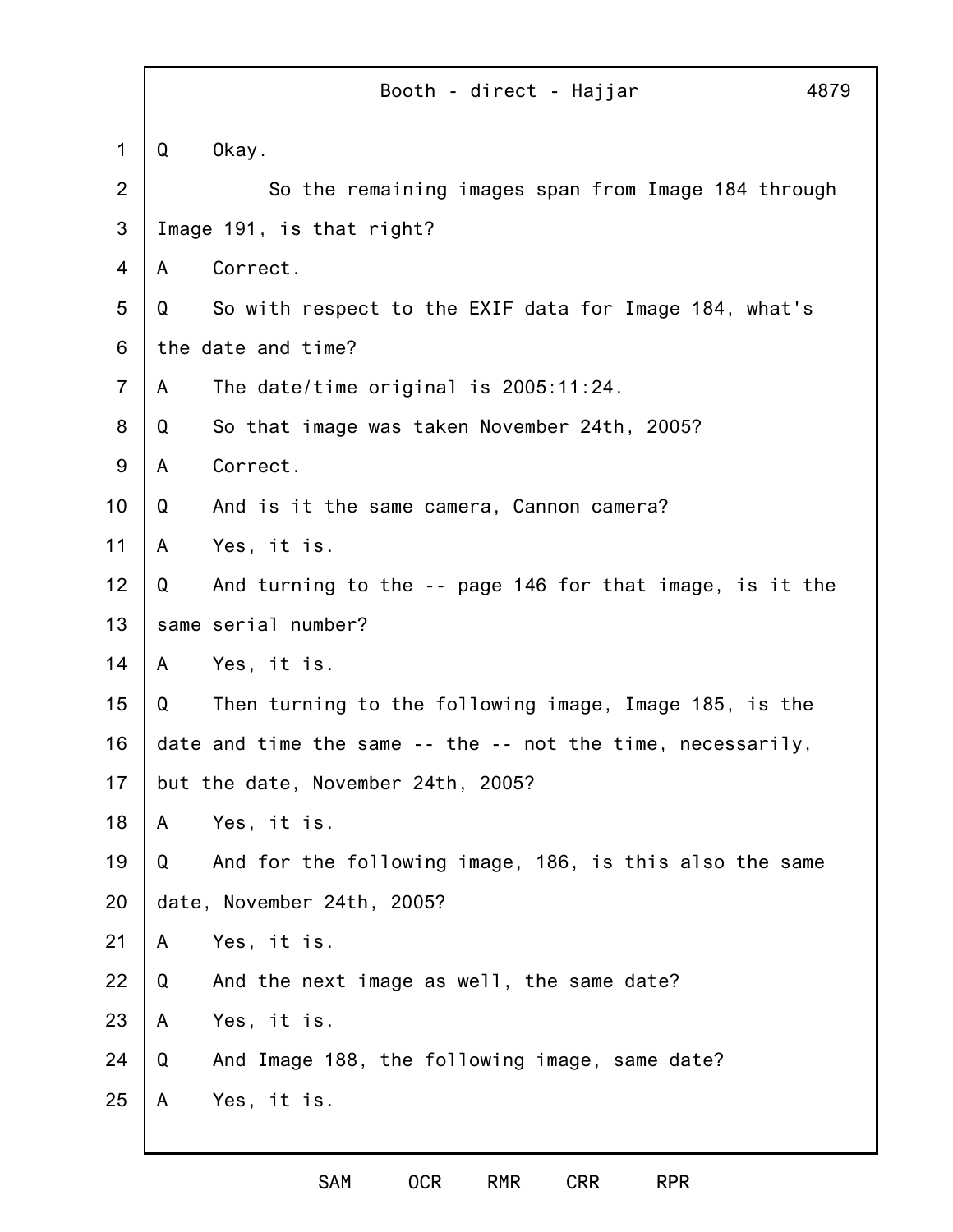1 2 3 4 5 6 7 8 9 10 11 12 13 14 15 16 17 18 19 20 21 22 23 24 25 Booth - direct - Hajjar 4880 Q And image -- THE COURT: We can't see the number. MS. HAJJAR: I'm sorry. There we go. THE COURT: Go ahead. BY MS. HAJJAR: Q Image 189, the same date? A Yes, it is. Q The last image, which is Image 190, is it the same date? A Yes, it is. Q Did you observe anything about the times of the images in sequence? A The times, in general, weren't -- as far as -- as far as the seconds are concerned, were sporadic. So they're not in one-second order. So it's not like 28 seconds, 29 seconds, 30 seconds. They're grouped in -- a little off. So I gather that just would be standard. Q What do you mean by -- A They're not just scattered around. They were not in an order, just like where it's one second, every two seconds you get a picture. So it doesn't seem to be a timer, it seems to be just normal usage of a camera. Q Can you explain that? What do you mean? A Well, you might take a picture every one or two seconds. And, you know, depending if you're at a party, you know how many pictures you take at a party. You're not taking one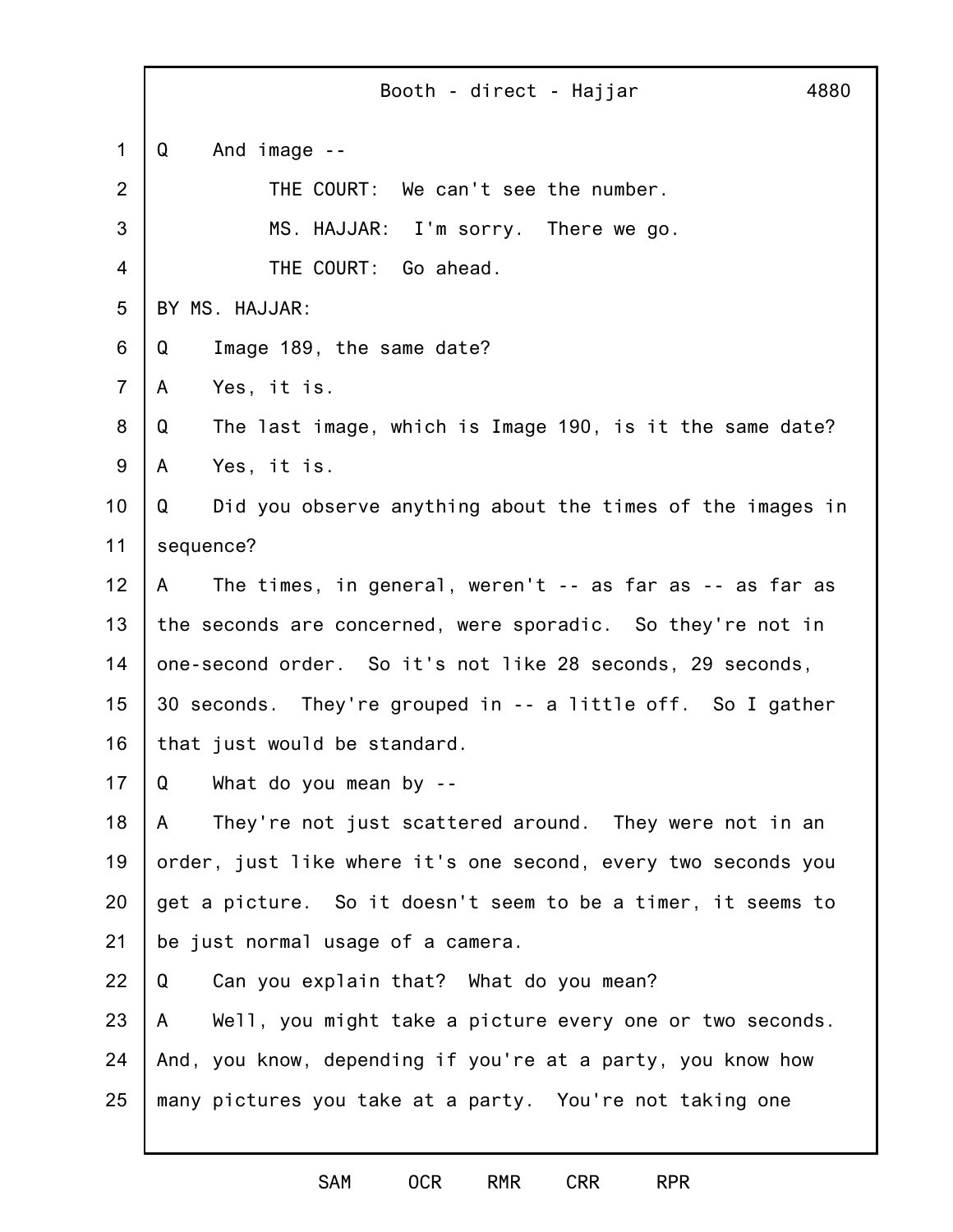|                | Booth - cross - der Ohannesian<br>4881                                |
|----------------|-----------------------------------------------------------------------|
| $\mathbf 1$    | every two seconds and it's timed every two seconds, unless you        |
| 2              | have it on a timer. So it's going to be sporadic.                     |
| 3              | So it's not regular, in other words, the images -- the<br>Q           |
| 4              | time and -- the specific time of each image in sequence?              |
| 5              | Yeah, it's not a regular pattern where it's every two<br>$\mathsf{A}$ |
| 6              | seconds. So it does not appear to be on a timer.                      |
| $\overline{7}$ | And, Examiner Booth, the EXIF data we just examined, they<br>Q        |
| 8              | reflect two dates on which the images were taken?                     |
| $9\,$          | Yes.<br>A                                                             |
| 10             | November 2nd, 2005, and November 24th, 2005?<br>Q                     |
| 11             | Correct.<br>A                                                         |
| 12             | MS. HAJJAR: No further questions, Your Honor.                         |
| 13             | THE COURT: Cross-examination.                                         |
| 14             | <b>CROSS-EXAMINATION</b>                                              |
| 15             | BY MR. der OHANNESIAN:                                                |
| 16             | Good morning. Is it Mr. Booth?<br>Q                                   |
| 17             | Yes, it is.<br>A                                                      |
| 18             | Is that your official title that I should use?<br>Q                   |
| 19             | You may.<br>A                                                         |
| 20             | Q<br>Okay, thank you.                                                 |
| 21             | In terms of the material you reviewed, is it only                     |
| 22             | your material that you reviewed?                                      |
| 23             | Yes.<br>A                                                             |
| 24             | Do you understand my -- did you review any material<br>Q              |
| 25             | prepared by anyone else, either from the FBI, any other lab or        |
|                |                                                                       |

ľ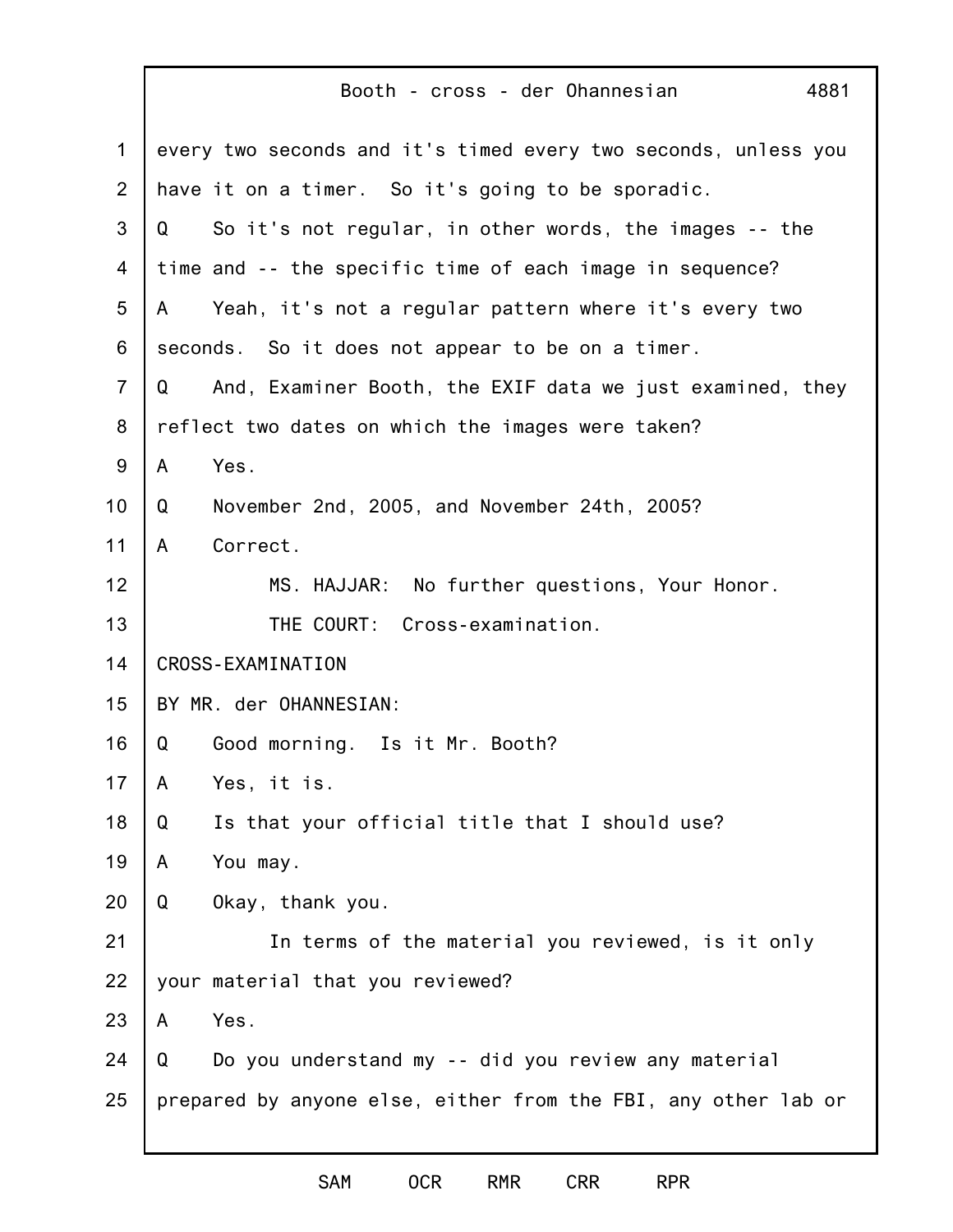|                | 4882<br>Booth - cross - der Ohannesian                        |
|----------------|---------------------------------------------------------------|
| $\mathbf 1$    | any other person?                                             |
| $\overline{2}$ | Well, I'm a coach. So I actually have a trainee that was<br>A |
| 3              | with me at the time that was actually putting their hands on, |
| 4              | on some of the stuff, as we did it. We did it in tandem.      |
| 5              | Other than you and your trainee, did anyone else provide<br>Q |
| 6              | you with information concerning the digital items which you   |
| $\overline{7}$ | examined?                                                     |
| 8              | No, I did -- everything else was done by hand.<br>A           |
| 9              | And I believe you, on direct, explained that you're<br>Q      |
| 10             | dealing with something called "digital evidence," is that the |
| 11             | phrase you used?                                              |
| 12             | Yes, it is.<br>A                                              |
| 13             | And is that how you would refer to the information that<br>Q  |
| 14             | you have testified about concerning these images?             |
| 15             | Yes, I would.<br>A                                            |
| 16             | And your examination of the hard drive would be a<br>Q        |
| 17             | forensic examination of that hard drive, correct?             |
| 18             | Yes, it would be.<br>A                                        |
| 19             | And the same with respect to the data card, is that<br>Q      |
| 20             | correct?                                                      |
| 21             | Yes, it would be.<br>A                                        |
| 22             | Q<br>You were indicating yesterday that you want to be very   |
| 23             | careful when you examine digital evidence, is that correct?   |
| 24             | That is correct.<br>A                                         |
| 25             | Because digital evidence can be altered in the course of<br>Q |
|                |                                                               |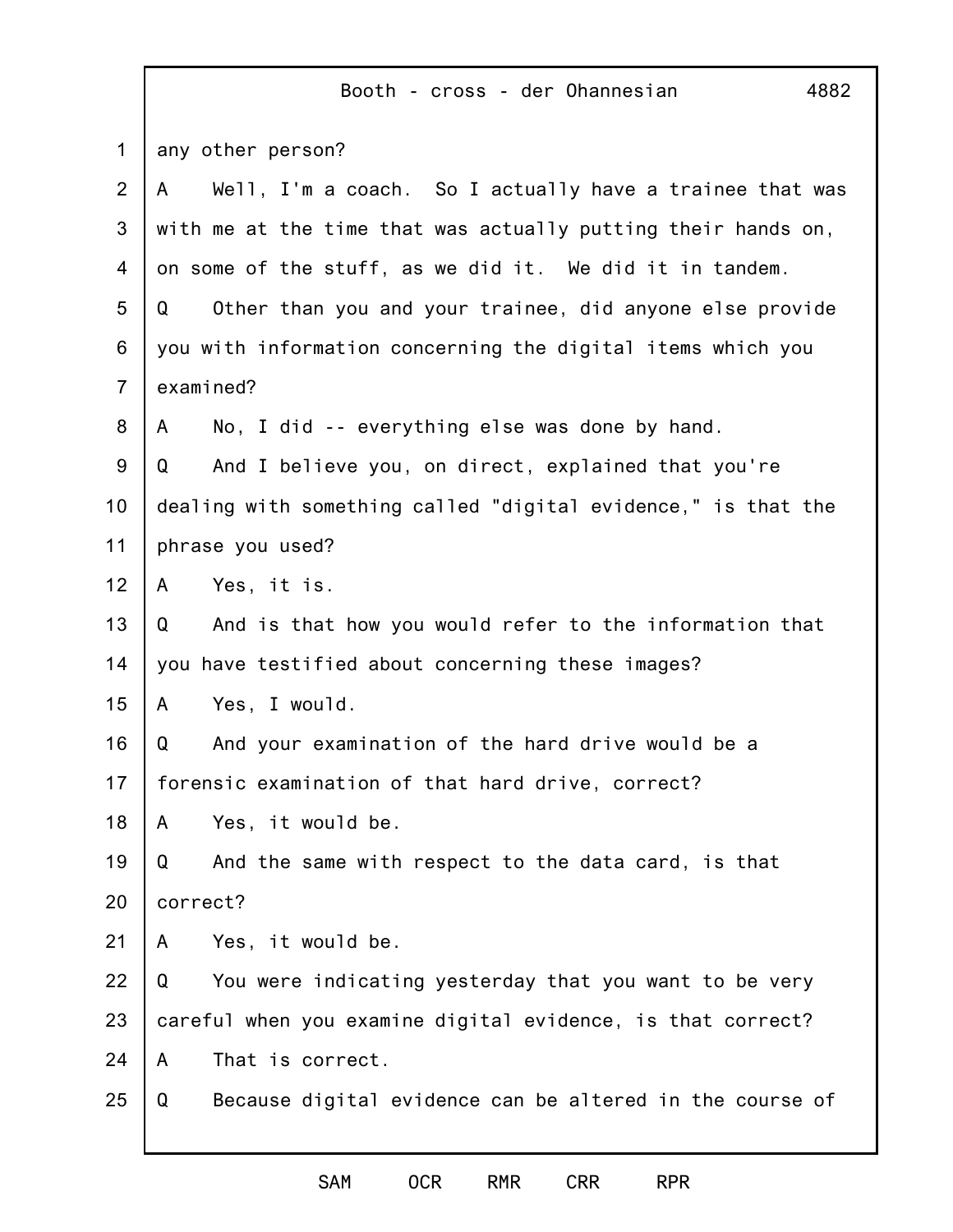|                |                                                         | Booth - cross - der Ohannesian<br>4883                     |
|----------------|---------------------------------------------------------|------------------------------------------------------------|
| $\mathbf 1$    | examination, correct?                                   |                                                            |
| $\overline{2}$ | A                                                       | Yes, it can.                                               |
| 3              | Q                                                       | And digital evidence can be damaged in the course of       |
| 4              |                                                         | handling, correct?                                         |
| 5              | A                                                       | It could be.                                               |
| 6              | Q                                                       | And digital evidence can be destroyed through improper     |
| $\overline{7}$ |                                                         | handling, correct?                                         |
| 8              | A                                                       | Correct.                                                   |
| 9              | Q                                                       | And that's why you testified you took special precautions  |
| 10             | to preserve the digital evidence that you were asked to |                                                            |
| 11             |                                                         | examine in this case, correct?                             |
| 12             | A                                                       | Correct.                                                   |
| 13             | Q                                                       | In terms of the steps in digital forensics, the first      |
| 14             |                                                         | step would be identifying the evidence that you want to    |
| 15             | collect?                                                |                                                            |
| 16             | A                                                       | Correct.                                                   |
| 17             | Q                                                       | That does not involve you, correct?                        |
| 18             | A                                                       | No, it does.                                               |
| 19             | Q                                                       | That would be someone in the field who would do that?      |
| 20             | A                                                       | Well, it depends on how you identify identification,       |
| 21             |                                                         | is -- when it comes to me in a lab, I have to identify the |
| 22             |                                                         | item as it is to me in the lab.                            |
| 23             | Q                                                       | In terms of the information -- or excuse me.               |
| 24             |                                                         | In terms of the devices to collect, were you               |
| 25             |                                                         | involved in that process in this case?                     |
|                |                                                         |                                                            |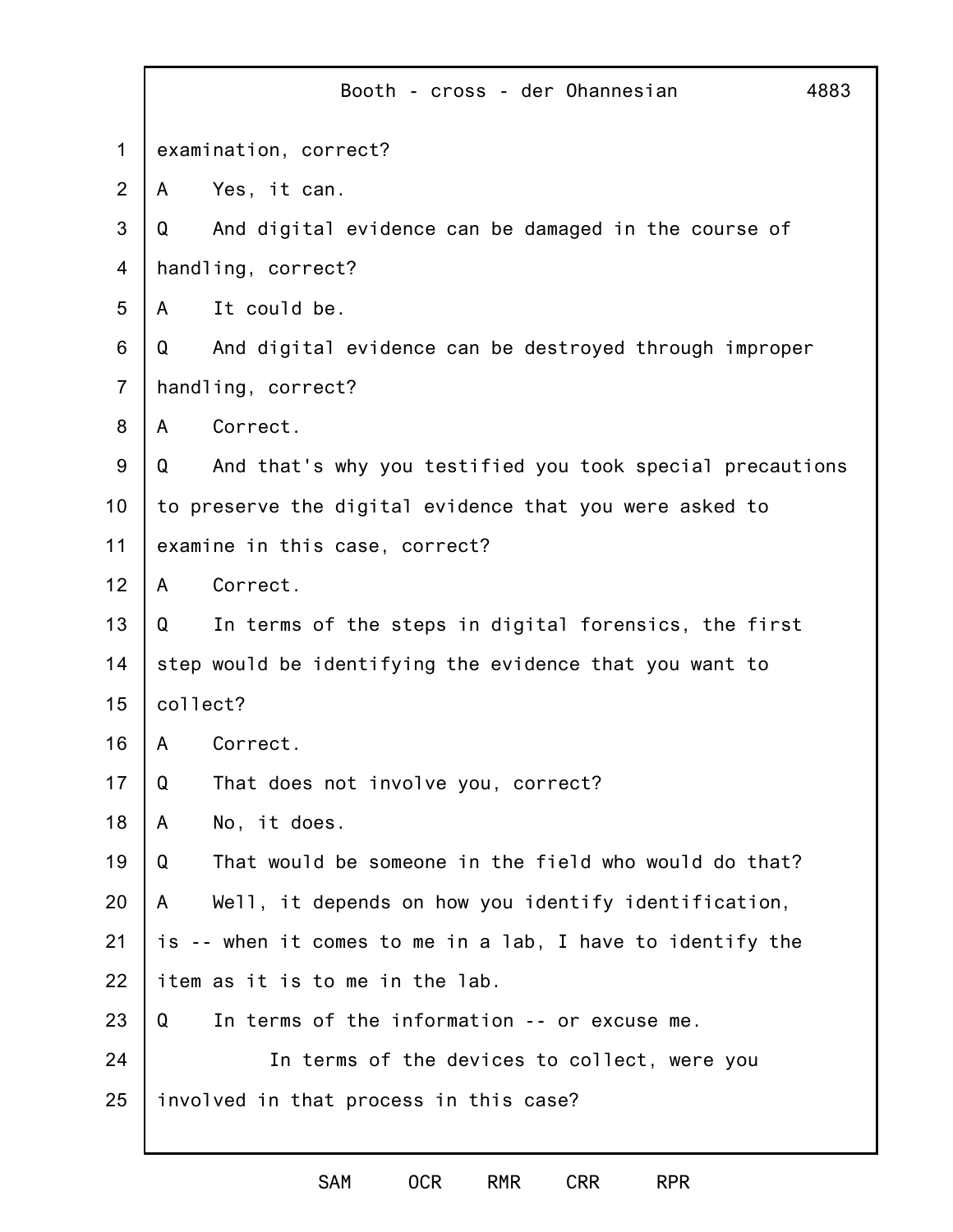|                | Booth - cross - der Ohannesian<br>4884                         |
|----------------|----------------------------------------------------------------|
| 1              | No, I was not.<br>A                                            |
| $\overline{2}$ | And then the next step would be to collect the item,<br>Q      |
| 3              | correct?                                                       |
| 4              | If the meaning of collect, you mean obtaining the digital<br>A |
| 5              | information off of it?                                         |
| 6              | No, to the physical item, the hard drive, the thumb<br>Q       |
| $\overline{7}$ | drive, a camera.                                               |
| 8              | You don't collect the physical item from the scene?            |
| $9$            | I am capable of doing that. But in this instance, I have<br>A  |
| 10             | not.                                                           |
| 11             | And that's my question.<br>Q                                   |
| 12             | In this case, you did not collect the physical                 |
| 13             | evidence, correct?                                             |
| 14             | No, I did not.<br>A                                            |
| 15             | And you weren't asked to?<br>Q                                 |
| 16             | No, I wasn't.<br>A                                             |
| 17             | And then the next step would be preserving the digital<br>Q    |
| 18             | evidence.                                                      |
| 19             | Is that something you were involved with?                      |
| 20             | Yes, it is.<br>A                                               |
| 21             | Q<br>And then after you preserve it, you analyze it, correct?  |
| 22             | Yes.<br>A                                                      |
| 23             | Q<br>And that's what you did.                                  |
| 24             | And then the final step would be reporting the                 |
| 25             | results of your examination, correct?                          |
|                |                                                                |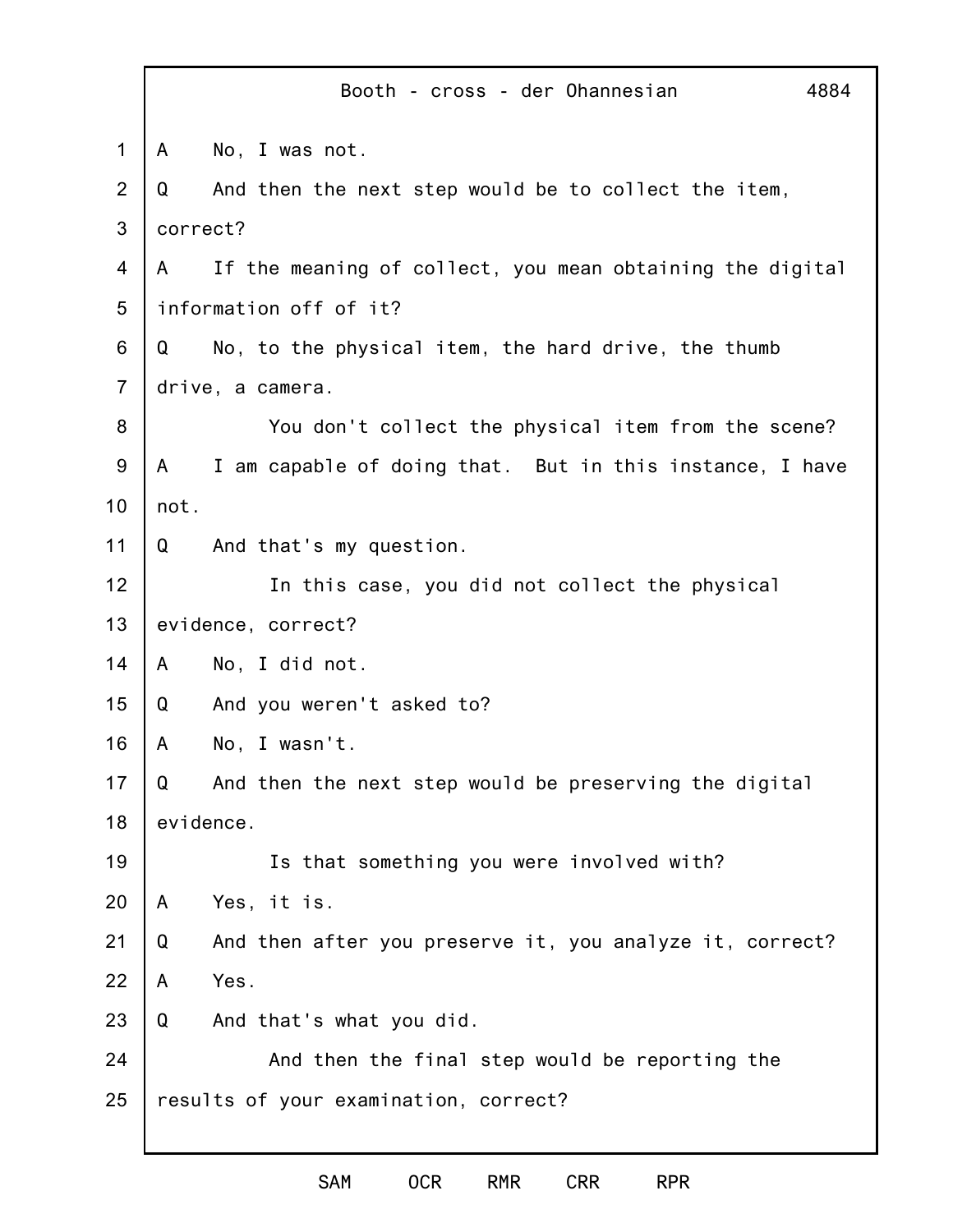|                | Booth - cross - der Ohannesian<br>4885                         |
|----------------|----------------------------------------------------------------|
| $\mathbf 1$    | Yes.<br>A                                                      |
| $\overline{2}$ | And part of collecting the evidence would be placing the<br>Q  |
| 3              | evidence in a bag, correct?                                    |
| 4              | That's one means.<br>A                                         |
| 5              | Q<br>And identifying it or tagging it to identify what it is?  |
| 6              | Yes.<br>A                                                      |
| $\overline{7}$ | Now, in this case, when you received Government<br>Q           |
| 8              | Exhibit 503, the Western Digital drive, was it bagged?         |
| 9              | I think it was in a paper bag.<br>A                            |
| 10             | But you --<br>Q                                                |
| 11             | It was an evidence -- an evidence paper bag that was<br>A      |
| 12             | sealed.                                                        |
| 13             | Do you have any records or notes, which would reflect the<br>Q |
| 14             | condition of Government Exhibit 503, the Western Digital       |
| 15             | drive, at the time you received it?                            |
| 16             | Not in front of me, no, I do not.<br>A                         |
| 17             | When you say not in front of you, does it exist?<br>Q          |
| 18             | We -- we take great care in making sure that we document<br>A  |
| 19             | as we receive items.                                           |
| 20             | And what kind of documentation would exist, which relates<br>Q |
| 21             | to your examination of Government Exhibit 503 at the time you  |
| 22             | received it?                                                   |
| 23             | Well, we take typewritten notes as we go along,<br>A           |
| 24             | contemporaneously, to make sure that we can recreate any steps |
| 25             | that we make during the exam process. So if we need to         |
|                |                                                                |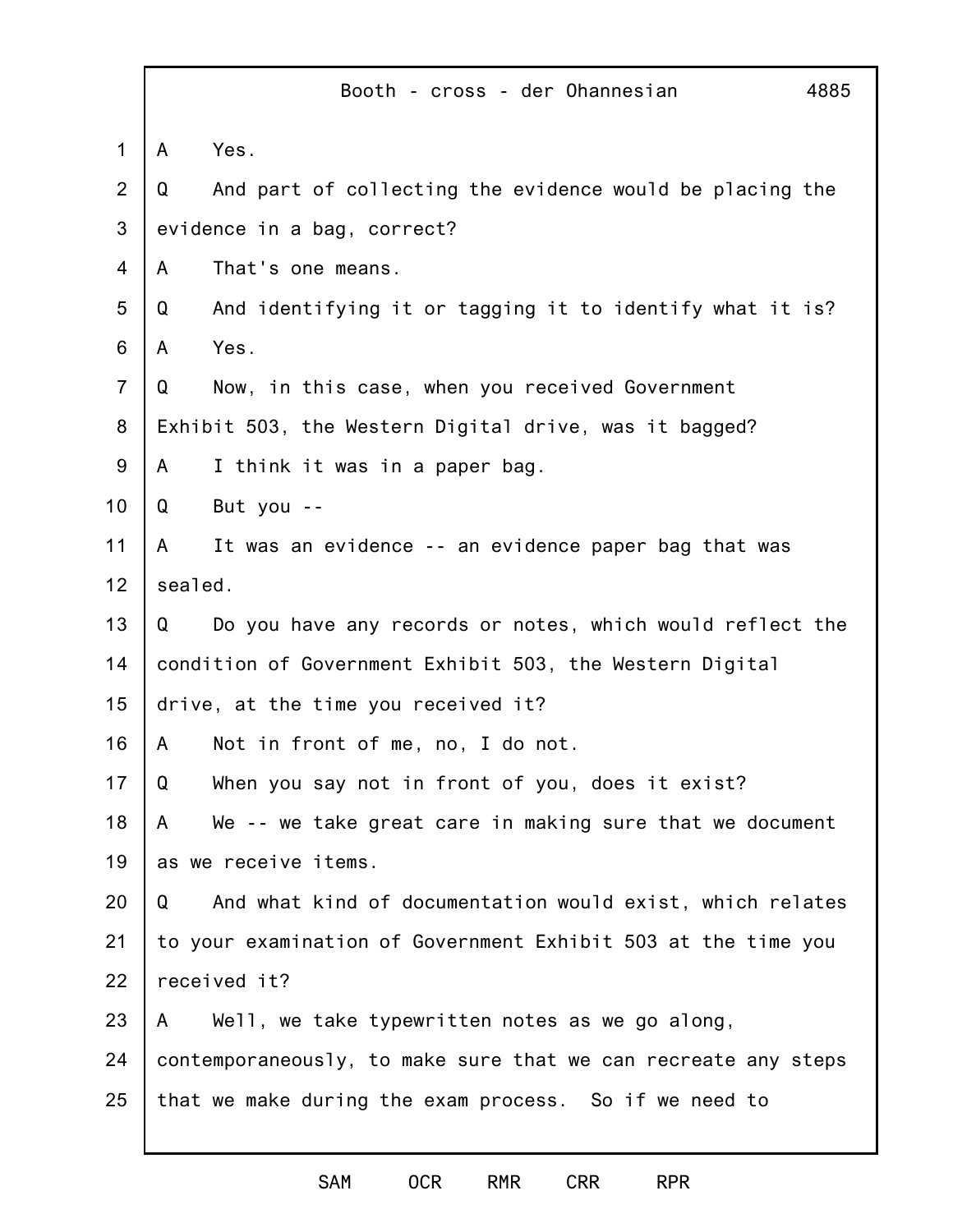|                | 4886<br>Booth - cross - der Ohannesian                        |
|----------------|---------------------------------------------------------------|
| $\mathbf 1$    | recreate them or if another examiner needs to recreate them,  |
| $\overline{2}$ | we can do that.                                               |
| 3              | And would those typewritten notes reflect the condition<br>Q  |
| 4              | or how you received Government Exhibit 503?                   |
| 5              | Yes, it would.<br>A                                           |
| 6              | Whether it was a paper or plastic bag?<br>Q                   |
| $\overline{7}$ | Yes, it would.<br>A                                           |
| 8              | Q<br>And whether it was sealed or not?                        |
| 9              | Correct.<br>A                                                 |
| 10             | Q<br>Do you know, without referring to those notes, whether   |
| 11             | you received Government Exhibit 503 in a sealed or unsealed   |
| 12             | bag?                                                          |
| 13             | From what I recall, it was sealed. We -- we had to open<br>A  |
| 14             | up the seals on all the evidence that we got.                 |
| 15             | Q<br>And with respect to Government Exhibit 520, the Cannon   |
| 16             | camera, do you recall if that was in a sealed bag when you    |
| 17             | received it?                                                  |
| 18             | No, that -- that was in a box, a cardboard box. And, no,<br>A |
| 19             | the box, itself, was not sealed at the time.                  |
| 20             | So the Cannon camera, which is Government Exhibit 520,<br>Q   |
| 21             | was not in a bag, correct?                                    |
| 22             | The Cannon camera was in a Cannon camera bag in a brown<br>A  |
| 23             | paper box.                                                    |
| 24             | Okay. And was there any seal with respect to the box<br>Q     |
| 25             | that the camera was in?                                       |
|                |                                                               |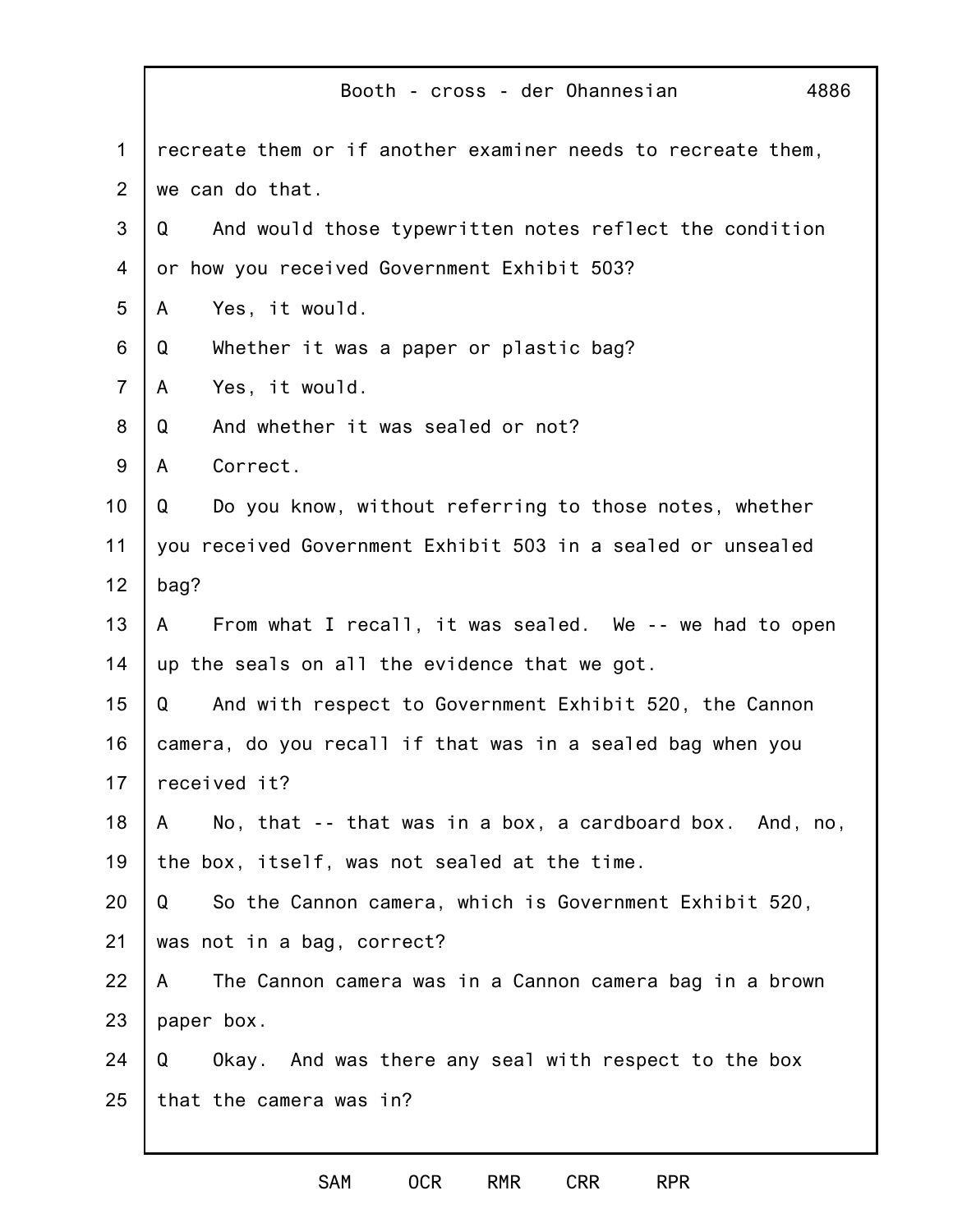|                | Booth - cross - der Ohannesian<br>4887                        |
|----------------|---------------------------------------------------------------|
| $\mathbf 1$    | Yes, there was a seal on the top of the box. But I<br>A       |
| $\overline{2}$ | understand the camera was used the day before in court and    |
| 3              | had, at least at that point, been unsealed.                   |
| 4              | Okay. So what date was the camera unsealed?<br>Q              |
| 5              | I -- I don't know at that point.<br>A                         |
| 6              | Do you have notes that reflect when the box with the<br>Q     |
| $\overline{7}$ | camera was unsealed?                                          |
| 8              | No, I don't know.<br>A                                        |
| 9              | Do you have notes and records?<br>Q                           |
| 10             | My notes reflect what -- how I received the item.<br>A        |
| 11             | And that would reflect the condition of the camera being<br>Q |
| 12             | in an unsealed box when you received it?                      |
| 13             | Yes. I always -- we mention of what the box was in, what<br>A |
| 14             | color the box was in. Whether it was in a paper bag or if it  |
| 15             | was in a plastic/cellophane bag, we note that.                |
| 16             | Q<br>And do you usually receive electronic evidence in        |
| 17             | unsealed boxes or bags?                                       |
| 18             | Not always. Sometimes the case agents would have needed<br>A  |
| 19             | to look at the item beforehand, and they might have unsealed  |
| 20             | it. So it doesn't always come to us sealed.                   |
| 21             | And when an agent unseals evidence, a record is made of<br>Q  |
| 22             | that?                                                         |
| 23             | Not always.<br>A                                              |
| 24             | Should a record be made of when evidence is opened or<br>Q    |
| 25             | unsealed?                                                     |
|                |                                                               |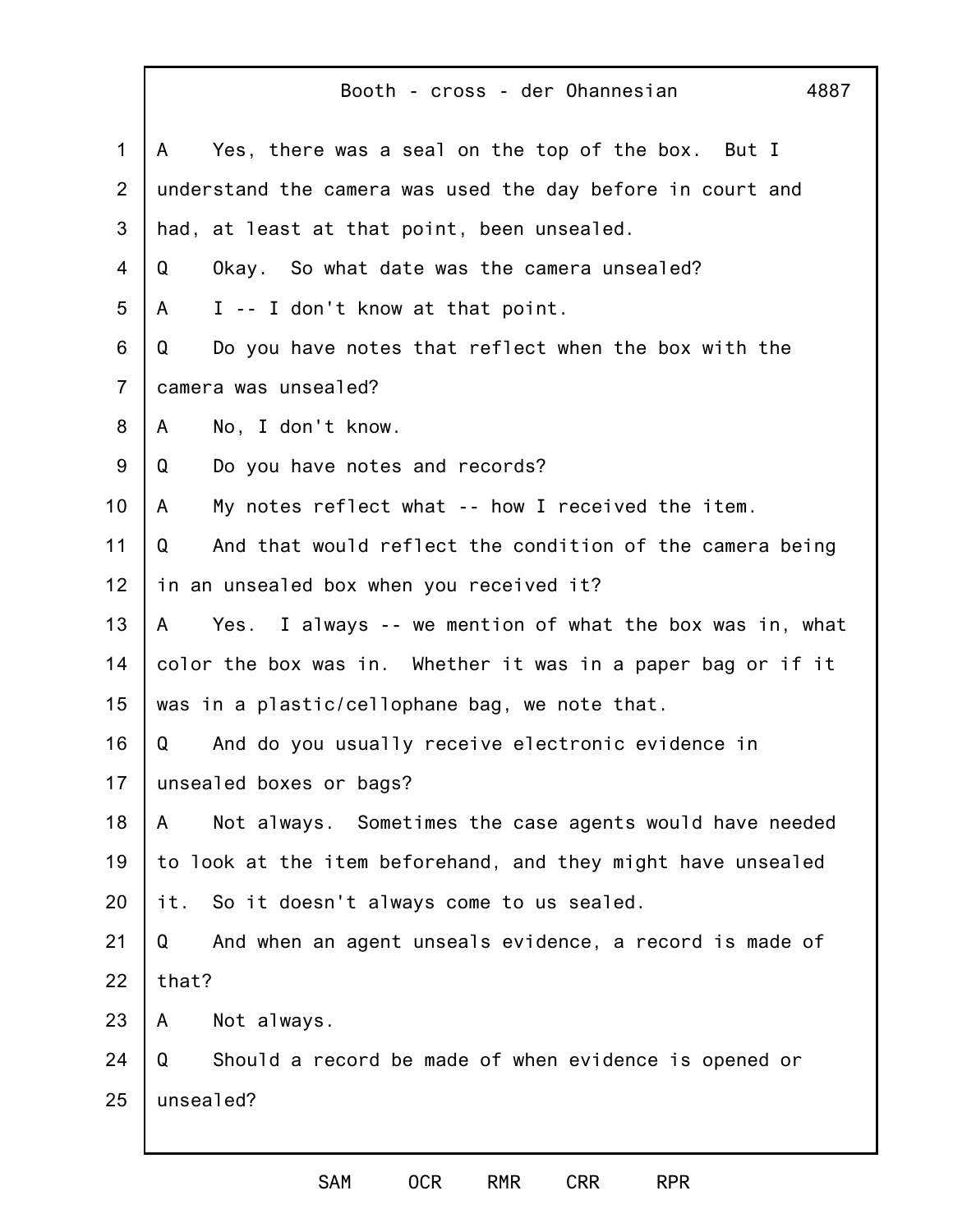|                  |   | Booth - cross - der Ohannesian                           | 4888 |
|------------------|---|----------------------------------------------------------|------|
| $\mathbf 1$      | A | No, I don't think so. It doesn't necessarily need to be. |      |
| $\overline{2}$   | Q | Is it fair to say you have no idea when the box with the |      |
| $\mathfrak{S}$   |   | camera was unsealed?                                     |      |
| $\overline{4}$   | A | No, I do not.                                            |      |
| 5                |   |                                                          |      |
| $\,6$            |   | (Continued on the following page.)                       |      |
| $\overline{7}$   |   |                                                          |      |
| $\bf 8$          |   |                                                          |      |
| $\boldsymbol{9}$ |   |                                                          |      |
| $10$             |   |                                                          |      |
| 11               |   |                                                          |      |
| 12               |   |                                                          |      |
| 13               |   |                                                          |      |
| 14               |   |                                                          |      |
| 15               |   |                                                          |      |
| 16               |   |                                                          |      |
| $17$             |   |                                                          |      |
| 18               |   |                                                          |      |
| 19               |   |                                                          |      |
| 20               |   |                                                          |      |
| 21               |   |                                                          |      |
| 22               |   |                                                          |      |
| 23               |   |                                                          |      |
| 24               |   |                                                          |      |
| 25               |   |                                                          |      |
|                  |   |                                                          |      |
|                  |   | SAM<br>0CR<br><b>CRR</b><br>RMR<br><b>RPR</b>            |      |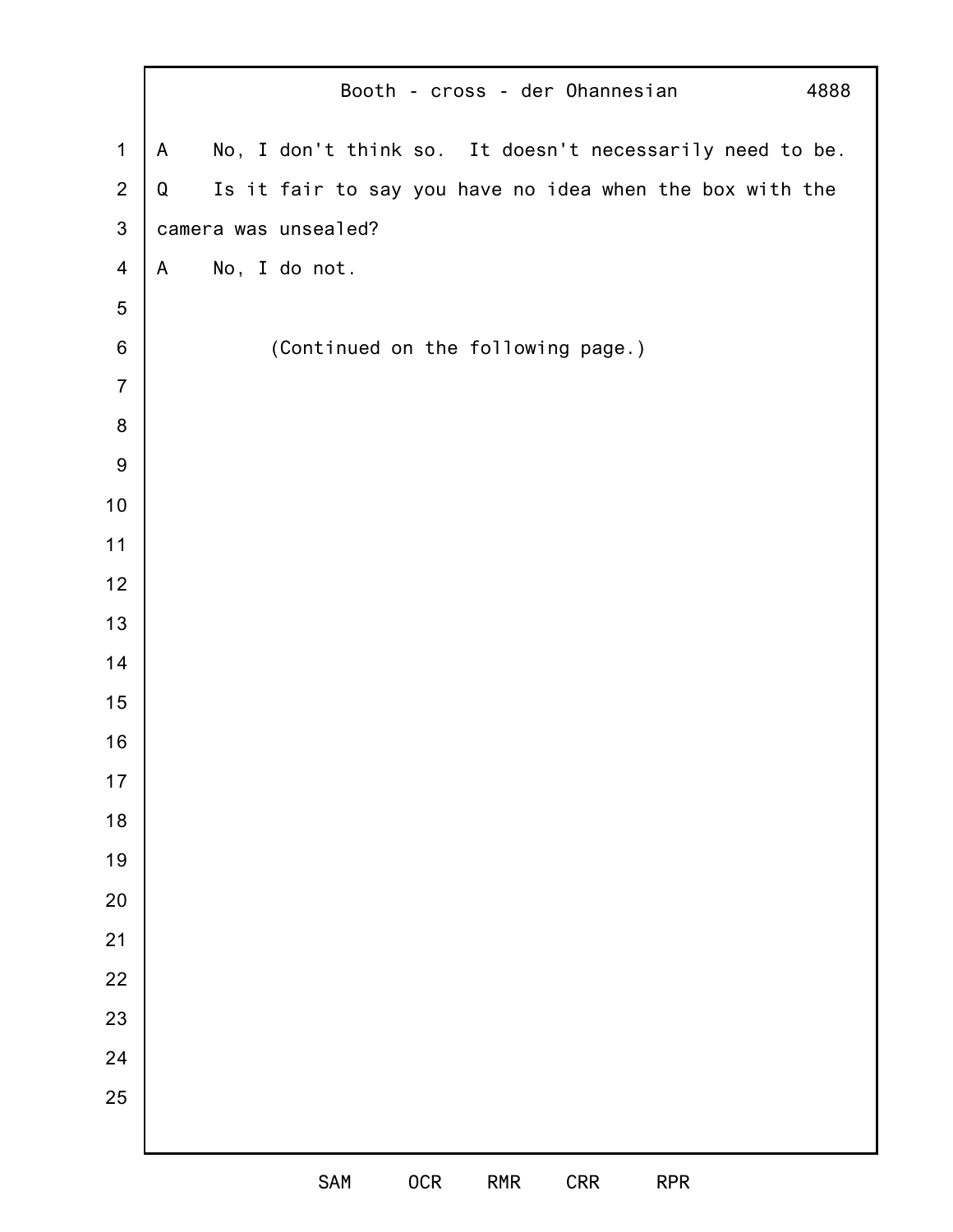|                | 4889<br>Booth - Cross - Der Ohannesian                         |
|----------------|----------------------------------------------------------------|
| 1              | BY MR. DER OHANNESIAN (Continuing):                            |
| 2              | Would it be fair to say you have no information on what<br>Q   |
| 3              | happened to the camera prior to the time that you examined it? |
| $\overline{4}$ | Well, with the evidence sheet, we know a path of who has<br>A  |
| 5              | gotten the evidence at any point in between me and it actually |
| 6              | being obtained out in the field.                               |
| $\overline{7}$ | And who was it that had access to the camera or the box<br>Q   |
| 8              | prior to the time of your examination of it?                   |
| 9              | I don't have that evidence sheet in front of me to be<br>A     |
| 10             | able to refer.                                                 |
| 11             | Q<br>If you had that evidence sheet, could you answer that     |
| 12             | question?                                                      |
| 13             | Yes, I could.<br>$\mathsf{A}$                                  |
| 14             | And with respect to Government Exhibit 524, the LEXAR<br>Q     |
| 15             | card, was that submitted to you in a bag of some sort?         |
| 16             | Yeah, it was a cellophane bag.<br>$\mathsf{A}$                 |
| 17             | Q<br>Was it a sealed cellophane bag?                           |
| 18             | No, it was not.<br>A                                           |
| 19             | Q<br>Was Government Exhibit 524, LEXAR datacard, in the box?   |
| 20             | Yes, it was.<br>A                                              |
| 21             | Q<br>The box you previously described with the camera?         |
| 22             | Yes.<br>A                                                      |
| 23             | Q<br>Was there a separate piece of paper which would identify  |
| 24             | who, if anyone, had access to that datacard prior to your      |
| 25             | examination of it?                                             |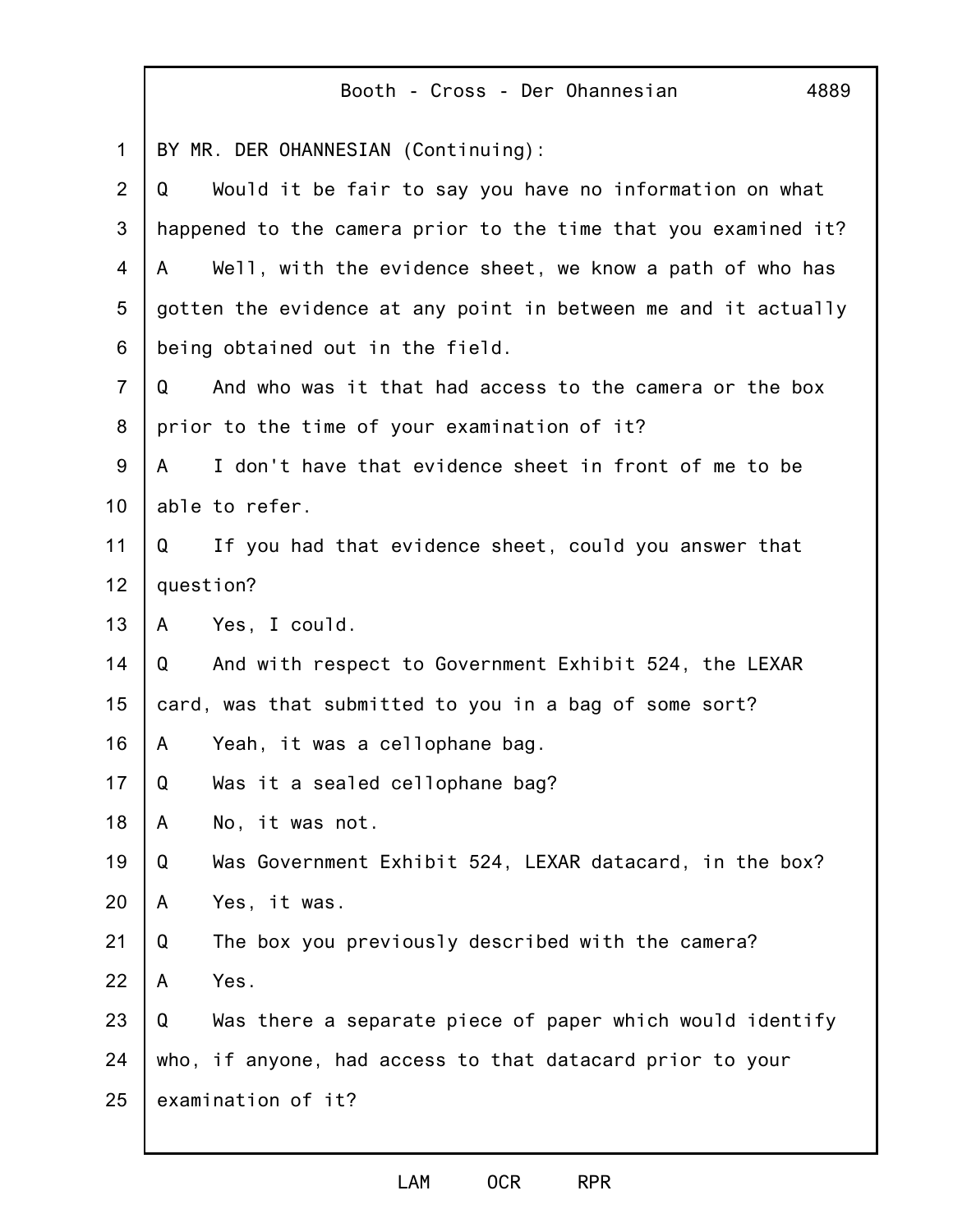## Booth - Cross - Der Ohannesian

4890

| 1              | Any time we have a piece of evidence and it obtains other<br>A |
|----------------|----------------------------------------------------------------|
| 2              | evidence in it -- say you have a laptop and you have a CD-ROM  |
| 3              | inside.<br>We always package up the extra evidence that we've  |
| 4              | obtained from the device in with the original evidence.        |
| 5              | We don't always modify or change and put it on                 |
| 6              | separate chains. We keep it all together to show that it's     |
| $\overline{7}$ | reflective of coming through that item. We put a NYC barcode   |
| 8              | number to identify it as something that came from the parent.  |
| 9              | The NYC barcode, is that applied by someone like<br>Q          |
| 10             | yourself, Mr. Booth, in the CART lab?                          |
| 11             | Yes, it is.<br>A                                               |
| 12             | That's not applied by an agent in the field.<br>Q              |
| 13             | No, it's only by CART examiners.<br>A                          |
| 14             | So, only when it gets to CART does that NYC CART number<br>Q   |
| 15             | get on the device.                                             |
| 16             | Yes.<br>A                                                      |
| 17             | Have you produced your notes and records to the<br>Q           |
| 18             | prosecution in this case concerning the condition of these     |
| 19             | items when you received it?                                    |
| 20             | No, I did not.<br>A                                            |
| 21             | Were you ever asked by the prosecution in this case to<br>Q    |
| 22             | produce the notes and records pertaining to your evidence      |
| 23             | collection and examination in this case?                       |
| 24             | I was asked if I had notes, but, at this point, my notes<br>A  |
| 25             | aren't complete. So, my report is my notes. My report won't    |
|                |                                                                |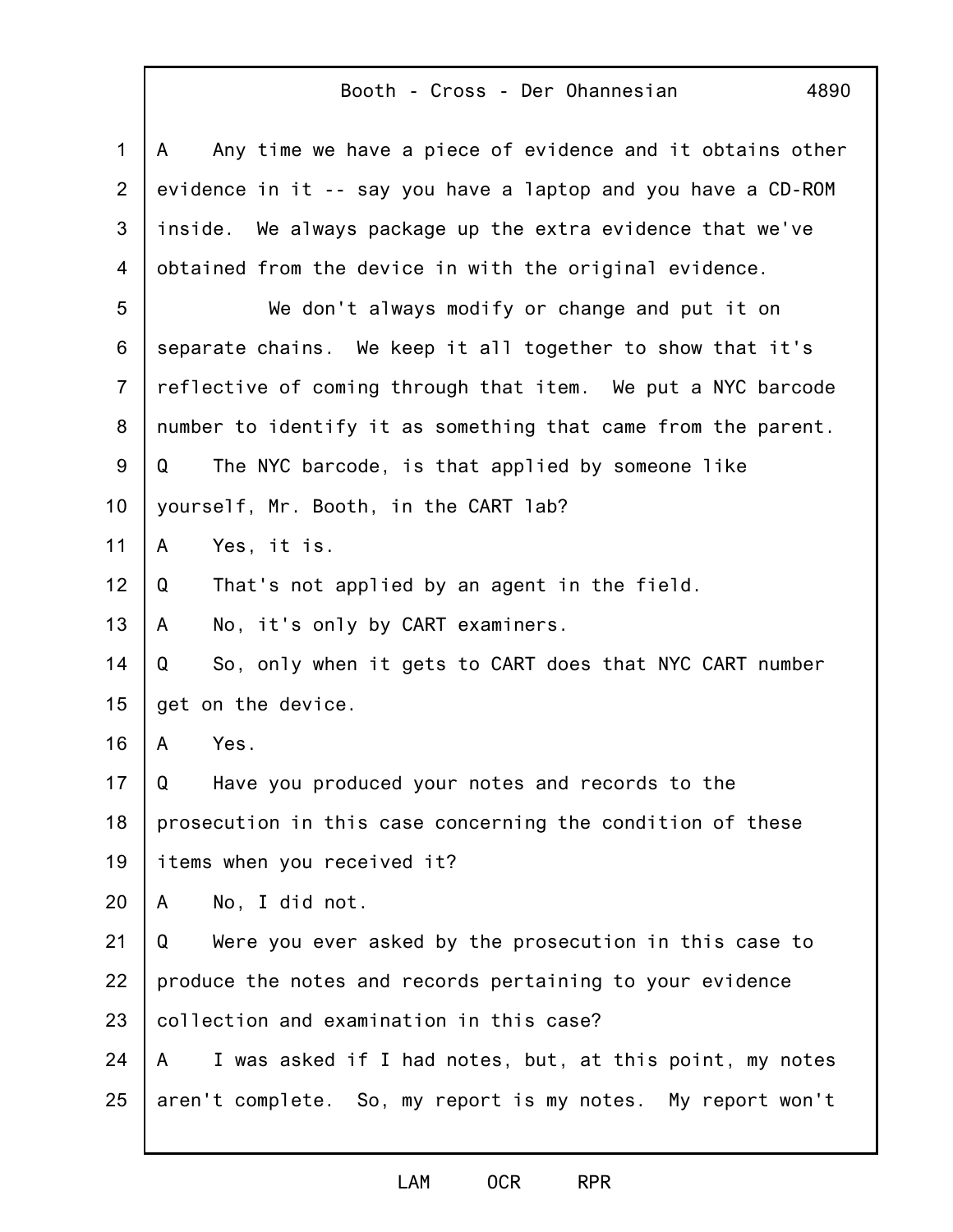|                  | Booth - Cross - Der Ohannesian<br>4891                       |
|------------------|--------------------------------------------------------------|
| $\mathbf 1$      | be done until all processing is complete, and processing was |
| $\overline{2}$   | ongoing up until a couple days ago with some of these items. |
| 3                | MS. HAJJAR: Your Honor, can we have a sidebar?               |
| $\overline{4}$   | THE COURT: All right.                                        |
| 5                |                                                              |
| 6                | (Continued on the following page.)                           |
| $\overline{7}$   |                                                              |
| $\bf 8$          |                                                              |
| $\boldsymbol{9}$ |                                                              |
| 10               |                                                              |
| 11               |                                                              |
| 12               |                                                              |
| 13               |                                                              |
| 14               |                                                              |
| 15               |                                                              |
| 16               |                                                              |
| $17$             |                                                              |
| 18               |                                                              |
| 19               |                                                              |
| 20               |                                                              |
| 21               |                                                              |
| 22               |                                                              |
| 23               |                                                              |
| 24               |                                                              |
| 25               |                                                              |
|                  |                                                              |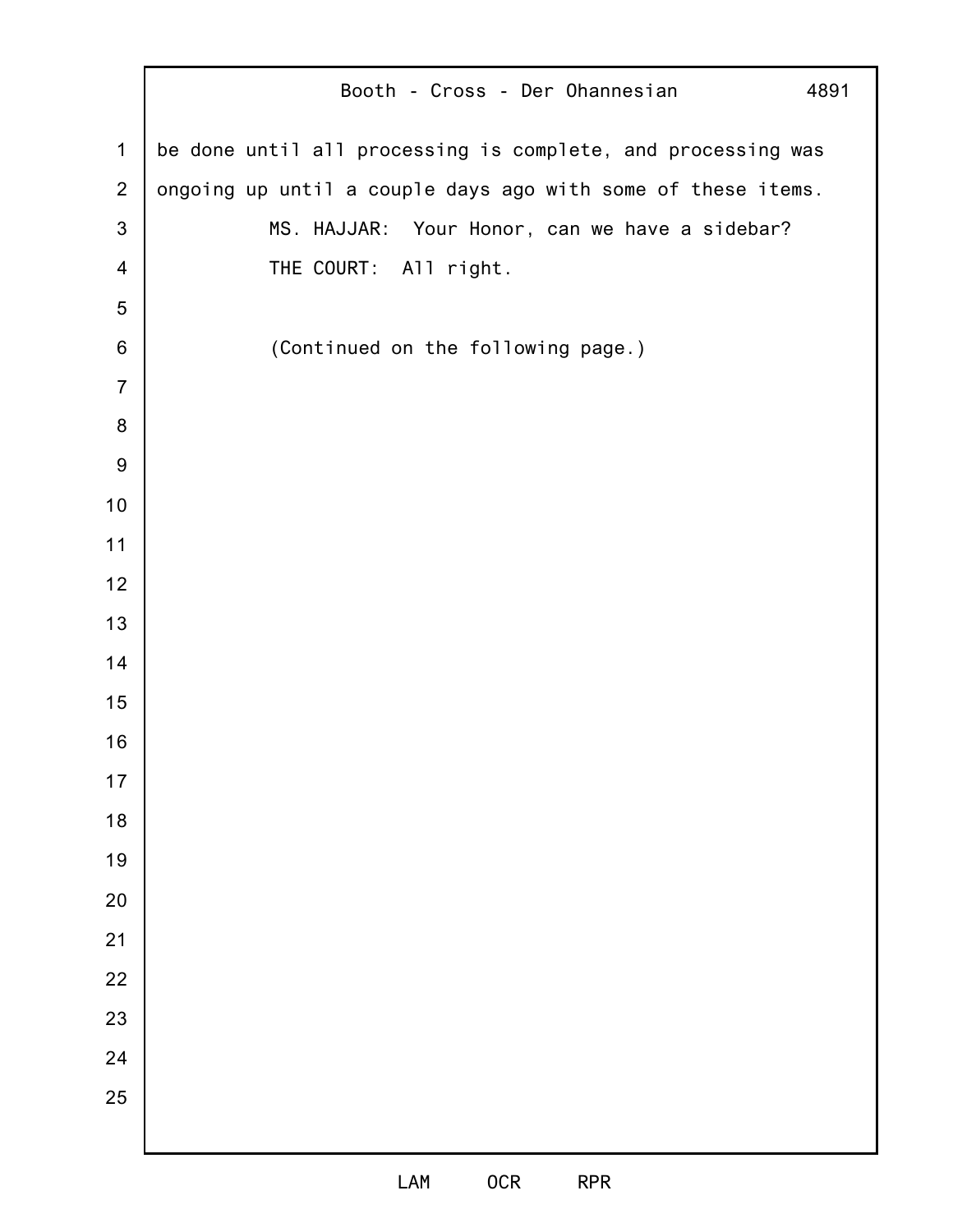|                | Sidebar<br>4892                                               |
|----------------|---------------------------------------------------------------|
| $\mathbf{1}$   | (The following occurred at sidebar.)                          |
| $\overline{2}$ | MS. HAJJAR: I just don't want there to be any                 |
| 3              | misunderstanding with the jury. He's saying CART notes. He    |
| 4              | means the CART examiner under him, Virginia Donnelly, the     |
| 5              | primary examiner. I don't want there to be a                  |
| 6              | misunderstanding that Mr. Booth -- that these are his notes.  |
| $\overline{7}$ | I think he's referring to them as CART's notes with respect   |
| 8              | to the receipt of this evidence and chain of custody.         |
| 9              | It's fine if we're moving on, but I don't want there          |
| 10             | to be a misimpression with respect to that.                   |
| 11             | MR. DER OHANNESIAN: He said he had notes that would           |
| 12             | answer these questions. That's the reason they have notes, to |
| 13             | know the condition of the evidence. They haven't been         |
| 14             | produced, and I think the defense is entitled to them,        |
| 15             | certainly after the direct examination, at least.             |
| 16             | And I specifically asked for them this morning                |
| 17             | because when I read his testimony yesterday, there were other |
| 18             | references to there probably may be notes in this case. I     |
| 19             | didn't realize this existed also. That's why we'd be entitled |
| 20             | to that.                                                      |
| 21             | And I think there are some important issues and I've          |
| 22             | only scratched the surface of it. And I didn't realize this   |
| 23             | problem until a second ago. I think I'm entitled to it,       |
| 24             | whether his assistant made it or he did.                      |
| 25             | MS. HAJJAR: We don't have the notes, your Honor.              |
|                |                                                               |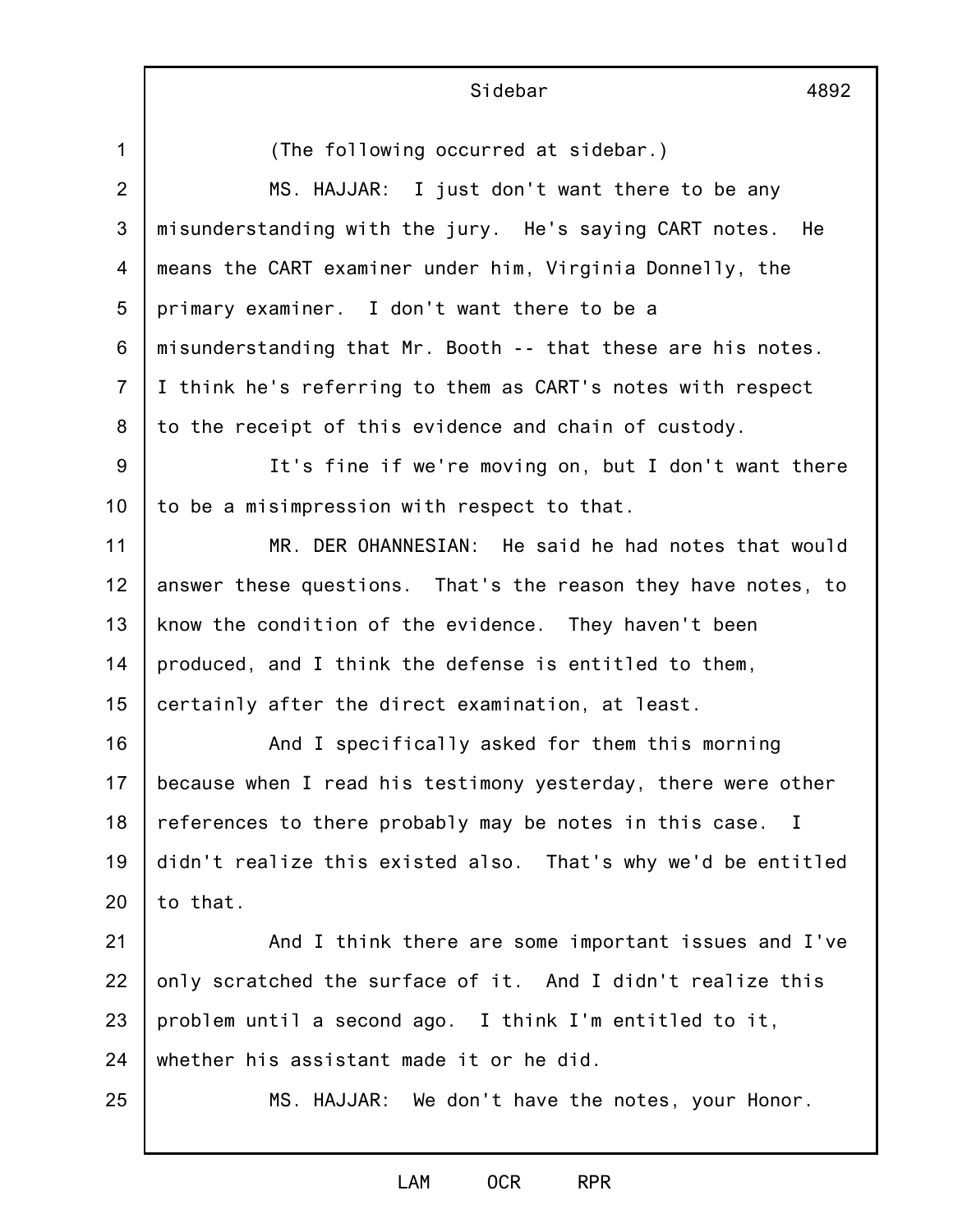|                 | Sidebar<br>4893                                                |
|-----------------|----------------------------------------------------------------|
| 1               | They're Ms. Donnelly's 3500. We can obtain them, but they're   |
| $\overline{2}$  | not -- he testified yesterday he received the forensic image   |
| 3               | from Ms. Donnelly and he testified that he was not -- he never |
| 4               | said I was the one who imaged the devices.                     |
| 5               | Those notes that reflect the way that they were                |
| 6               | obtained by CART are in Ms. Donnelly's possession. If the      |
| $\overline{7}$  | defense wants to call Ms. Donnelly, we can obtain the notes    |
| 8               | and we can complete the circle if that's an issue.             |
| 9               | MR. DER OHANNESIAN: I'm not asking to call anybody,            |
| 10 <sub>1</sub> | I want the prosecution to fulfill its obligation under         |
| 11              | Rule 16, 3500.                                                 |
| 12              | And I don't want them to show up later as a response           |
| 13              | to my cross-examination. I think it's grossly unfair to say    |
| 14              | oh, we do have evidence, that it was sealed --                 |
| 15              | THE COURT: You've just been told they don't have               |
| 16              | that evidence.                                                 |
| 17              | MS. HAJJAR: We don't have them currently, but if               |
| 18              | this is an issue we can ask -- we do not have them, but we can |
| 19              | ask Ms. Donnelly if she has the notes, if you'd like them, or  |
| 20              | call Ms. Donnelly to establish --                              |
| 21              | MR. DER OHANNESIAN: I think the testimony also                 |
| 22              | referred to photographs, which was my first indication that    |
| 23              | there may be more than we were given. That's why I checked     |
| 24              | again last night.                                              |
| 25              | Are there photographs?                                         |
|                 |                                                                |

 $\mathbf I$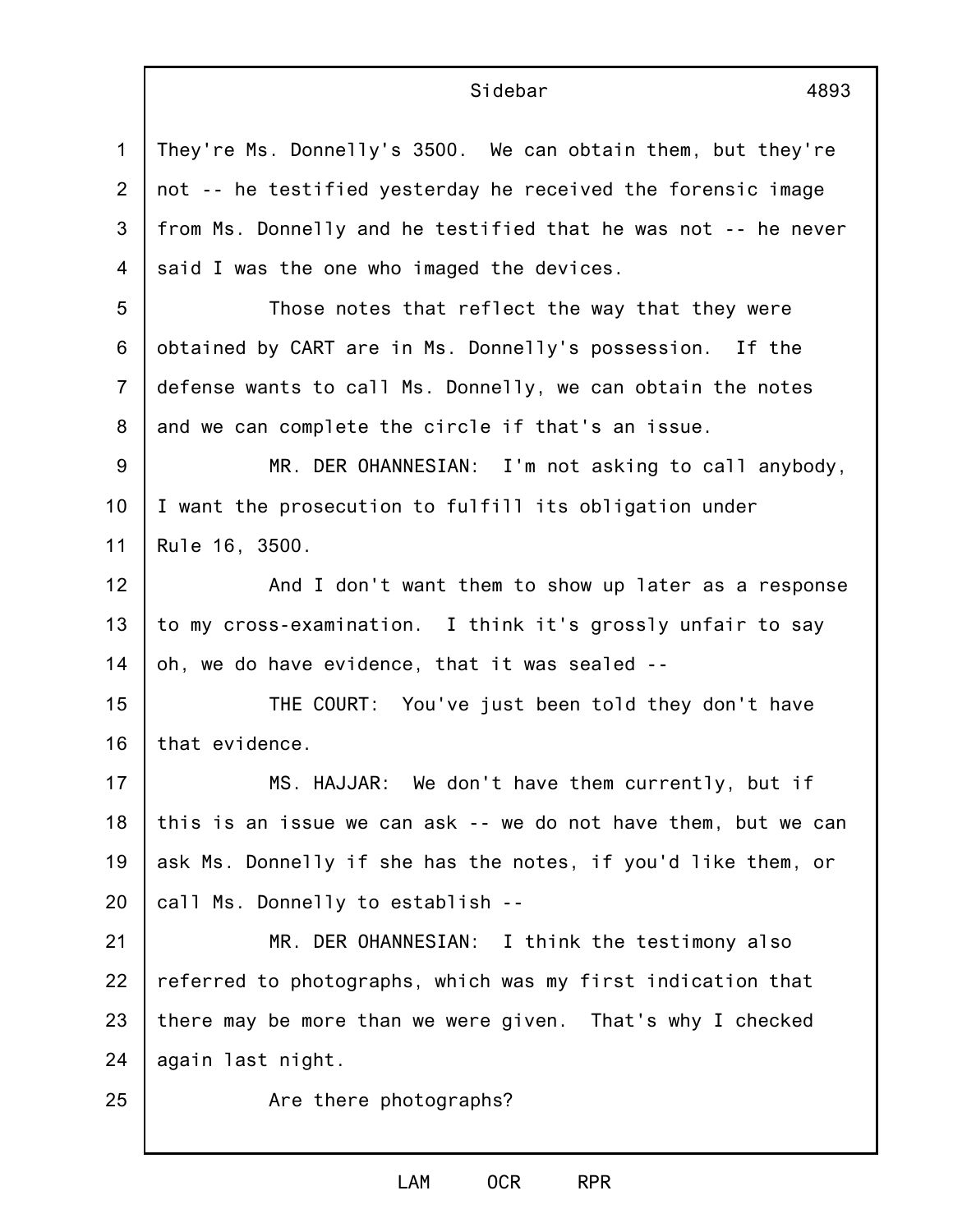1 2 3 4 5 6 7 8 9 10 11 12 13 14 15 16 17 18 19 20 21 22 23 24 25 Sidebar 4894 MS. HAJJAR: I believe you were provided with photographs through Special Agent Christopher Mills, who photographed every piece of evidence. MR. DER OHANNESIAN: I'm talking about photographs of his examination. MS. HAJJAR: What I believe Mr. Booth is saying is that when CART received them, the primary examiner Virginia Donnelly, if she had taken photographs, we don't have them. But if this is an issue, we can call her, we can get that material. MR. DER OHANNESIAN: Donnelly was identified as a trainee. I do want any notes or photographs that relate to the examination and the condition of the evidence when it was received. MS. HAJJAR: We can get Ms. Donnelly, your Honor, if this is an issue for the defense. MR. DER OHANNESIAN: I don't think I need Donnelly, I think I just need the records. I don't think it's Donnelly. He said these are the records that he has that he used and how it's done. If he has someone assisting him, that's fine, but I think that the testimony that we just received entitles me to receive that material as 3500 material. And it's not speculative and, believe me, it's not irrelevant in this case. MR. AGNIFILO: I think it's Rule 16 for scientific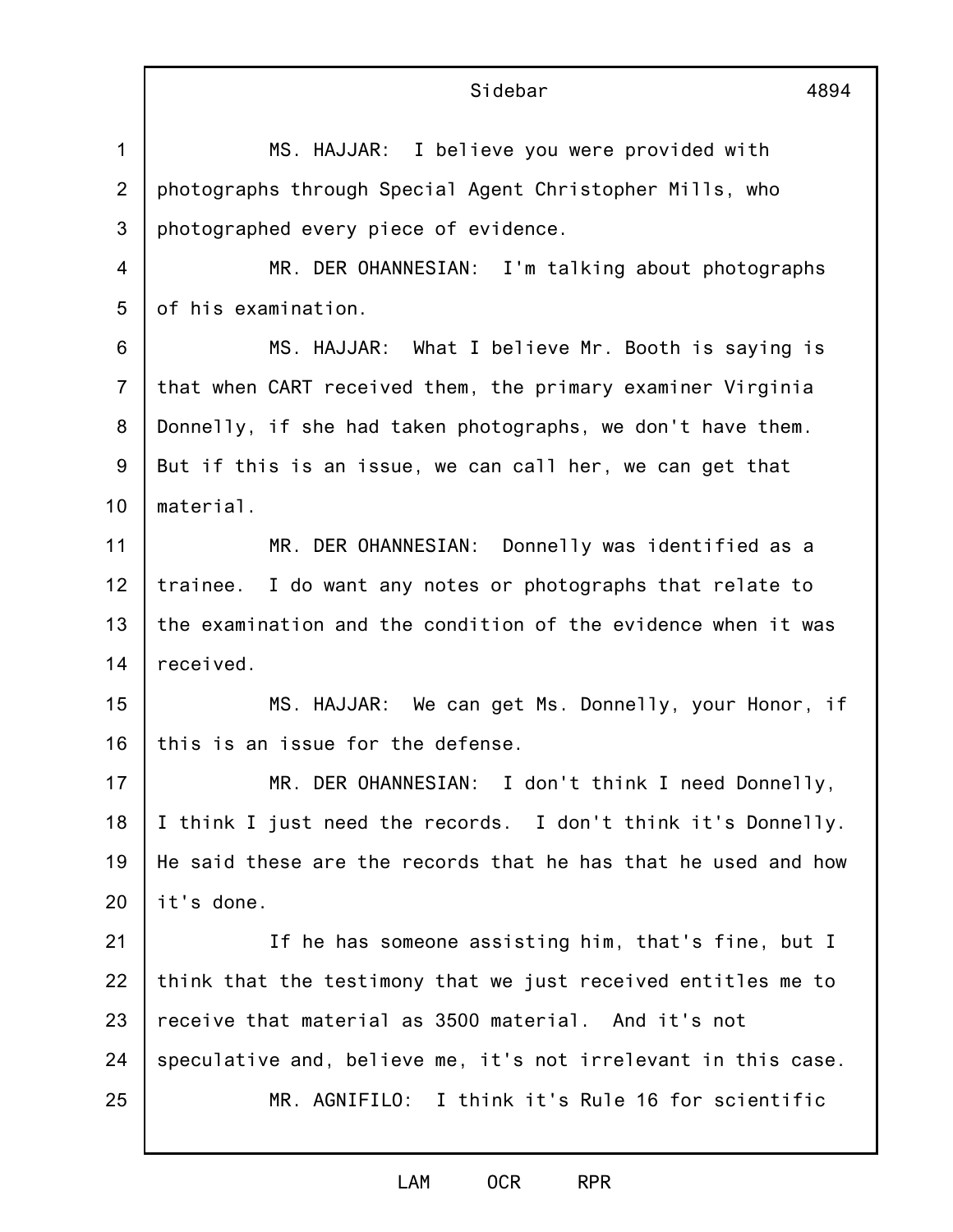|                | Sidebar<br>4895                                               |
|----------------|---------------------------------------------------------------|
| 1              | evidence. I don't think it's a matter of 3500.                |
| $\overline{2}$ | Here, we have the right to know under Rule 16 the             |
| 3              | steps that were taken in the creation of scientific evidence. |
| 4              | And it sounds like maybe because this particular account      |
| 5              | wasn't indicted all that long ago --                          |
| 6              | I'm not trying to find fault with anybody. We have            |
| $\overline{7}$ | to protect the record and protect this particular issue.      |
| 8              | THE COURT: Maybe we'll take the day off and look              |
| 9              | for notes. That's where we are.                               |
| 10             | MS. HAJJAR: That's fine, your Honor.                          |
| 11             | MR. DER OHANNESIAN: I don't think we need all day.            |
| 12             | THE COURT: Really? How do you know where this                 |
| 13             | person is? She may be off today.                              |
| 14             | Couldn't you have subpoenaed?                                 |
| 15             | You knew who was going to testify.                            |
| 16             | MR. DER OHANNESIAN: Your Honor, it's not our duty             |
| 17             | to subpoena. The duty is under 3500 and Rule 16.              |
| 18             | THE COURT: Yeah, I know about duties.                         |
| 19             | MR. DER OHANNESIAN: I specifically asked this                 |
| 20             | morning again when I had a question to the prosecutors. I     |
| 21             | received no response. It's not like -- as I said, I think     |
| 22             | there may be photographs based on his testimony on direct.    |
| 23             | MS. HAJJAR: Your Honor, this was never raised an              |
| 24             | issue except for this morning. We're happy to find            |
| 25             | Ms. Donnelly and see if there were additional photographs.    |
|                |                                                               |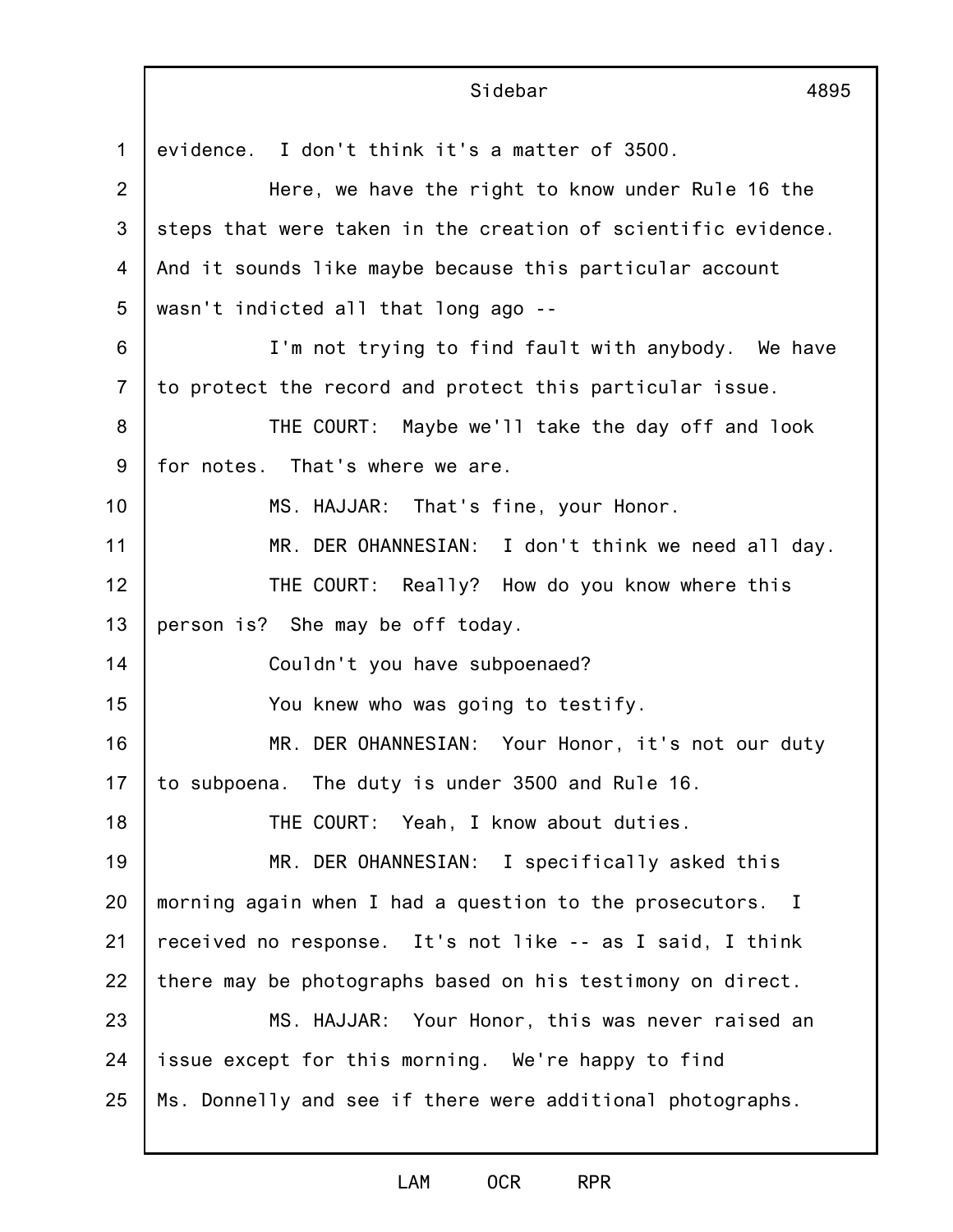1 2 3 4 5 6 7 8 9 10 11 12 13 14 15 16 17 18 19 20 21 22 23 24 25 Sidebar 4896 But it's not this witness' 3500 and it's not Rule 16. Whether their CART took photographs that are in the possession of Ms. Donnelly we can certainly find out, but I only heard about this this morning. MR. AGNIFILO: Just to complete the point, I raised in opening court, I think right after this count was indicted, that we needed all of the Government's materials on this because we were being asked to go to trial in a very short amount of time. THE COURT: No, no, you weren't asked to go to trial, you insisted ongoing to trial in a short amount of time. Please don't. What we have gone through on this -- MR. AGNIFILO: I'm saying -- THE COURT: The short amount to trial is you made that record that you needed to have a trial immediately. I could have done this in the fall. MR. AGNIFILO: Your Honor, we haven't -- THE COURT: I mean, really, this accommodated everyone's schedule, not mine. MR. AGNIFILO: I'm not finding fault with the trial date. THE COURT: I'm just saying the short amount of trial argument raises the specter of how we were pushed to trial. So, we've tried the case and now let's see if these notes exist.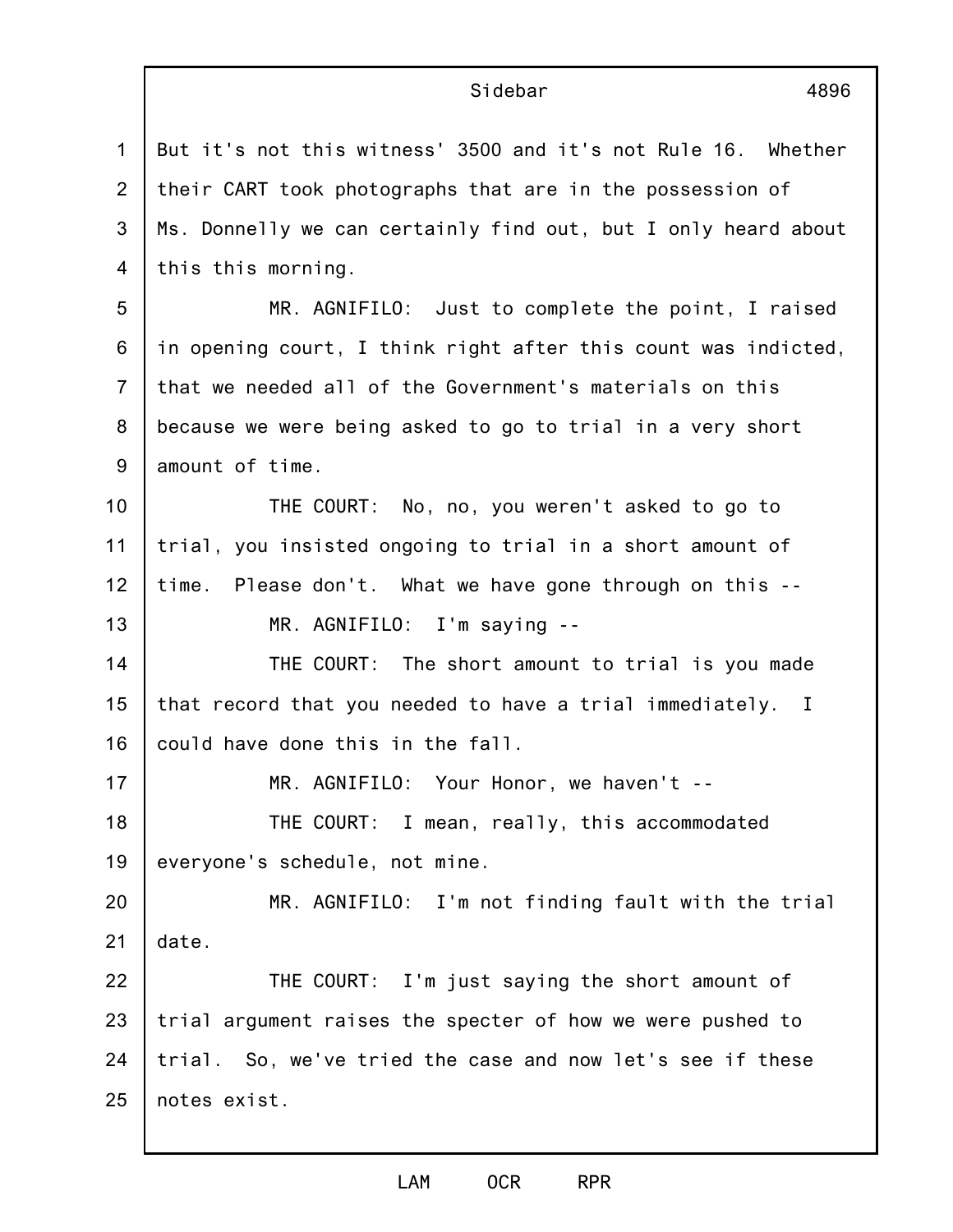|                | Sidebar<br>4897                                              |
|----------------|--------------------------------------------------------------|
| $\mathbf 1$    | Send somebody out there -- there are certainly               |
| 2              | enough people in this room -- to go find them. See if the    |
| 3              | notes exist. And you can finish the rest of your             |
| 4              | cross-examination. Let me know before it's over, that's all. |
| 5              | If we can't find the person or the notes don't               |
| 6              | exist, we'll take it up.                                     |
| $\overline{7}$ | MS. PENZA: Your Honor, may I be excused to try               |
| 8              | $to -$                                                       |
| 9              | THE COURT: Please.                                           |
| 10             | MS. PENZA: Thank you.                                        |
| 11             | THE COURT: Well, can you talk about something else           |
| 12             | for a while?                                                 |
| 13             | MR. DER OHANNESIAN: Sure.                                    |
| 14             | THE COURT: Great.                                            |
| 15             |                                                              |
| 16             | (Continued on the following page.)                           |
| 17             |                                                              |
| 18             |                                                              |
| 19             |                                                              |
| 20             |                                                              |
| 21             |                                                              |
| 22             |                                                              |
| 23             |                                                              |
| 24             |                                                              |
| 25             |                                                              |
|                |                                                              |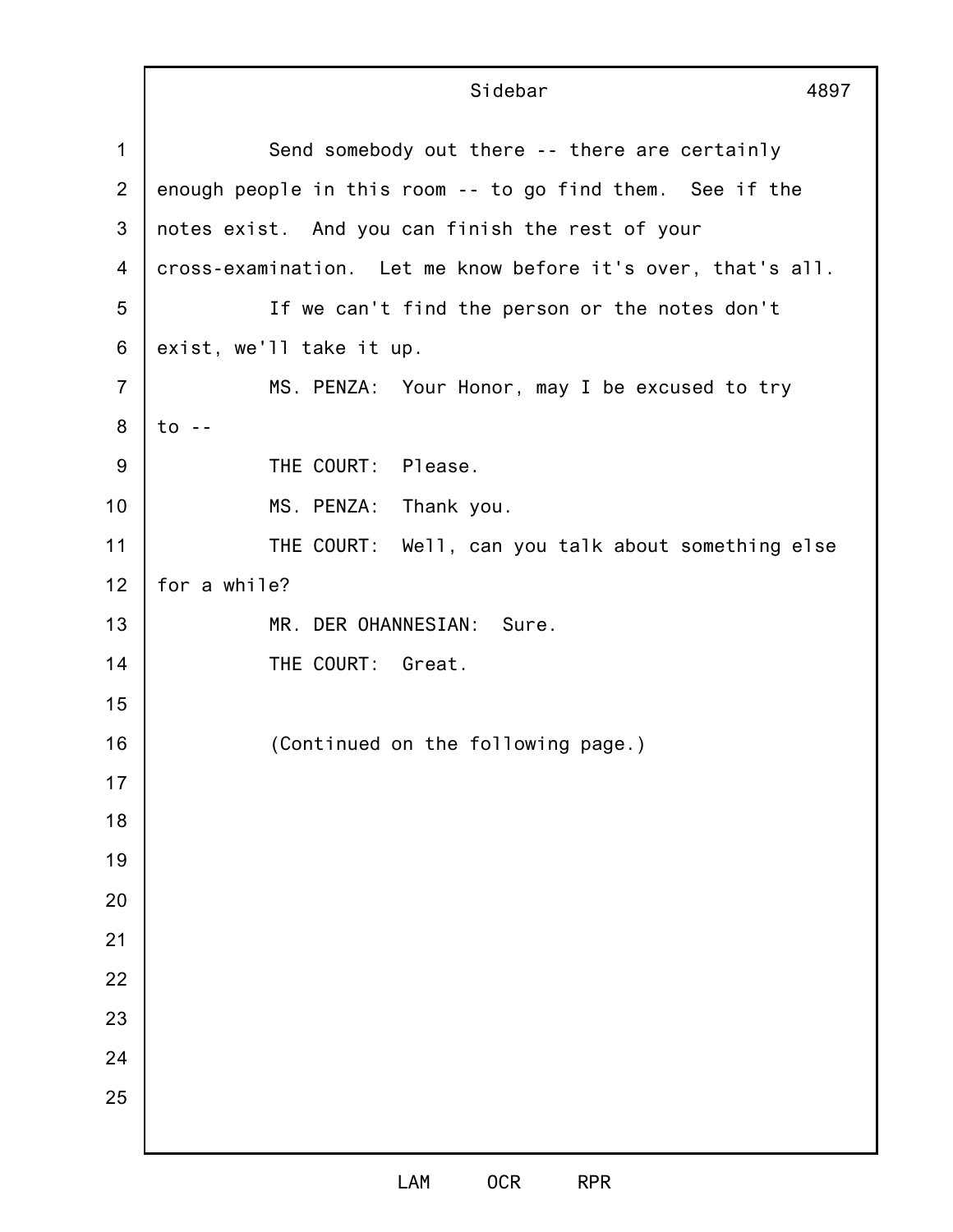|                | Booth - Cross - Der Ohannesian<br>4898                          |
|----------------|-----------------------------------------------------------------|
| 1              | (Sidebar ends; in open court.)                                  |
| $\overline{2}$ | THE COURT: Please continue.                                     |
| 3              | BY MR. DER OHANNESIAN:                                          |
| 4              | Mr. Booth, the records that you refer to in terms of the<br>Q   |
| 5              | condition of the evidence when you receive it, do you consider  |
| 6              | those part of your records that you use in this case?           |
| $\overline{7}$ | Yes, I do.<br>A                                                 |
| 8              | And in this case, you were working with another<br>Q            |
| 9              | individual who was a trainee, correct?                          |
| 10             | Yes.<br>A                                                       |
| 11             | And were the two of you generating notes and information<br>Q   |
| 12             | together?                                                       |
| 13             | Yes, she was typing up the notes. I had to verify the<br>A      |
| 14             | notes that she takes.                                           |
| 15             | So, there's not two different sets of notes, one for the<br>Q   |
| 16             | trainee and one for you?                                        |
| 17             | A Well, I did the camera. When I received the camera, I         |
| 18             | did my own notes on the camera.                                 |
| 19             | Were there photographs in this case as you examined the<br>Q    |
| 20             | evidence?                                                       |
| 21             | Yes, I think I definitely made the -- I made my FET take<br>A – |
| 22             | photos of the items as we did them.                             |
| 23             | Have you produced those photos to the prosecution?<br>Q         |
| 24             | It's been months. I may have.<br>A                              |
| 25             | Those aren't something that I normally wind up                  |
|                |                                                                 |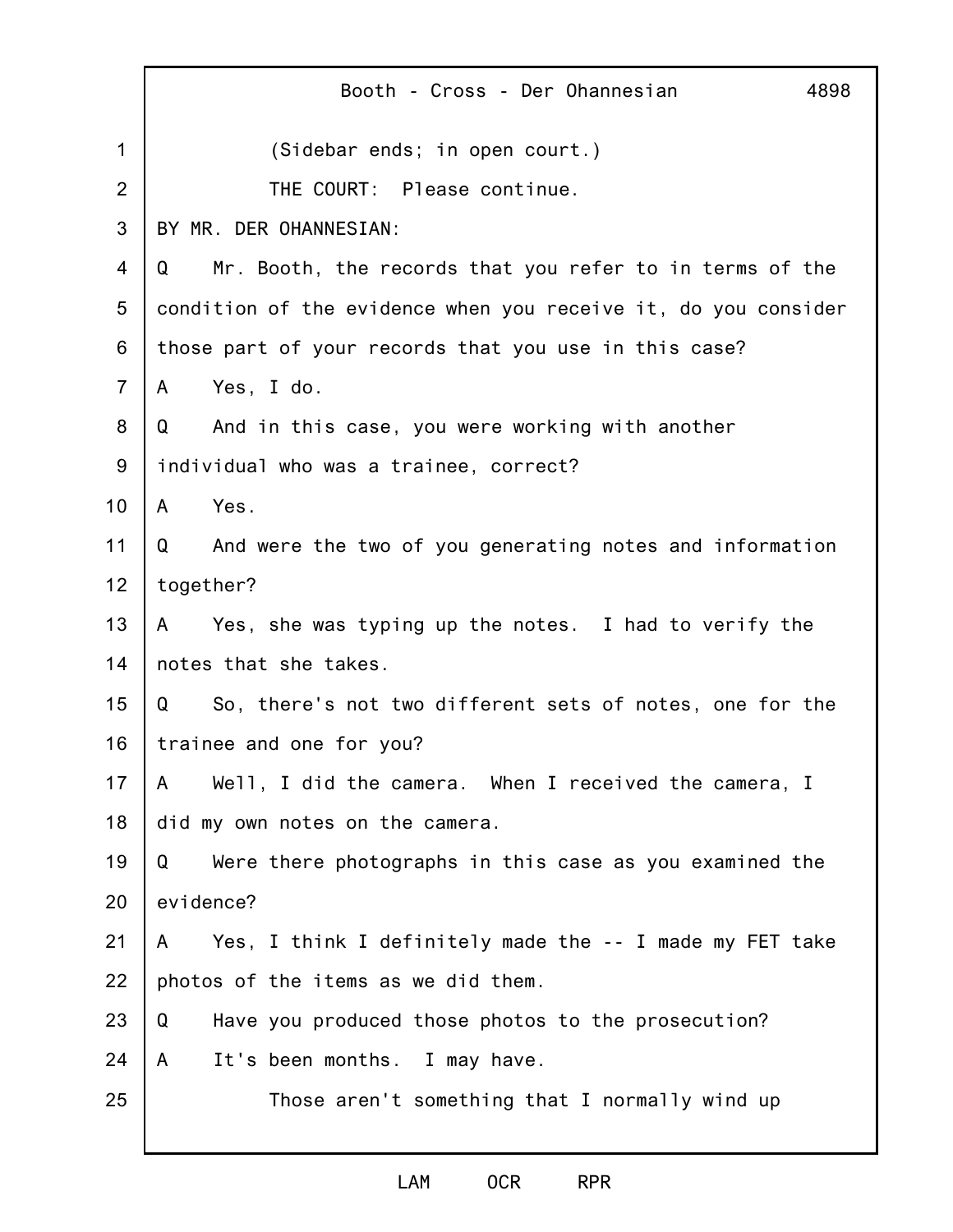|                | Booth - Cross - Der Ohannesian<br>4899                         |
|----------------|----------------------------------------------------------------|
| $\mathbf 1$    | producing. Those are for us to refer to, make sure of the      |
| 2              | condition of the item when we received it.                     |
| 3              | And the photos would help you do that correct?<br>Q            |
| 4              | They could. It's not mandated that we do it, but I do it<br>A  |
| 5              | as a good faith practice.                                      |
| 6              | In this case, you took photos to have a record of the<br>Q     |
| $\overline{7}$ | condition of the evidence when you received it?                |
| 8              | I did it in this instance? No, I did not.<br>A                 |
| 9              | You had your assistant?<br>Q                                   |
| 10             | I don't know off the top of my head if I had my assistant<br>A |
| 11             | do it. It was months ago.                                      |
| 12             | And do you know the date the evidence was collected in<br>Q    |
| 13             | this case?                                                     |
| 14             | No, I do not.<br>A                                             |
| 15             | Do you have any information, like a property receipt done<br>Q |
| 16             | at the scene, which would reflect any date as to when the item |
| 17             | was collected at a scene?                                      |
| 18             | That goes along with the piece of property that you're<br>A    |
| 19             | talking about. So, I'd have to produce that piece of evidence  |
| 20             | here with the property sheet to be able to tell you.           |
| 21             | So, you would have that information in front of you when<br>Q  |
| 22             | you do the examination. You don't have it here today.          |
| 23             | No, I do not.<br>A                                             |
| 24             | Q<br>One of the concerns -- you talk about a process, which I  |
| 25             | want to make sure we understand, that you took in this case    |
|                |                                                                |

## LAM OCR RPR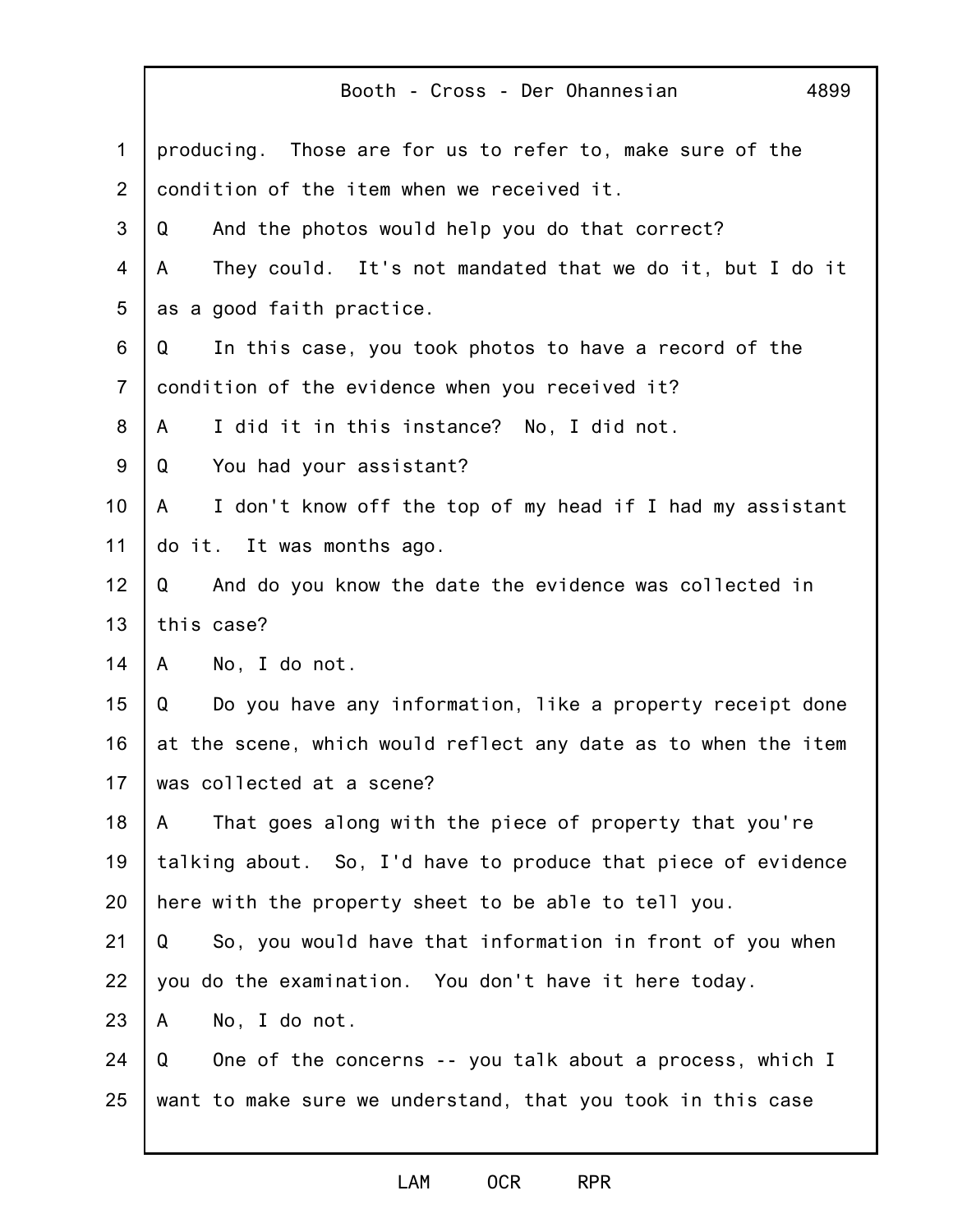|                |                                   | Booth - Cross - Der Ohannesian<br>4900                      |  |  |
|----------------|-----------------------------------|-------------------------------------------------------------|--|--|
| $\mathbf{1}$   |                                   | with the evidence and break it down by particular pieces of |  |  |
| $\overline{2}$ |                                   | evidence.                                                   |  |  |
| 3              |                                   | The first step, you said, was to duplicate the              |  |  |
| 4              | electronic data is that, correct? |                                                             |  |  |
| 5              | A                                 | It's a forensic backup.                                     |  |  |
| 6              | Q                                 | And by "backup," it's a separate piece of electronic        |  |  |
| $\overline{7}$ | information, correct?             |                                                             |  |  |
| 8              | $\mathsf{A}$                      | Yes, it is.                                                 |  |  |
| $9\,$          | Q                                 | And I think the process you described yesterday, your       |  |  |
| 10             |                                   | word was right blocking, correct?                           |  |  |
| 11             | A                                 | We use a right blocker to block the device as we copy it.   |  |  |
| 12             | Q                                 | And a right blocker is a separate device that attaches to   |  |  |
| 13             | the subject computer?             |                                                             |  |  |
| 14             | $\mathsf{A}$                      | Or device.                                                  |  |  |
| 15             | Q                                 | Any device, be it a computer, a thumb drive, a cell         |  |  |
| 16             | phone.                            |                                                             |  |  |
| 17             | A                                 | Yes.                                                        |  |  |
| 18             | Q                                 | So this right blocker attaches to the subject device,       |  |  |
| 19             |                                   | whatever that may be, and wherever you will transfer the    |  |  |
| 20             | information to, correct?          |                                                             |  |  |
| 21             | A                                 | Correct.                                                    |  |  |
| 22             | Q                                 | And that's good practice as a forensic examiner?            |  |  |
| 23             | A                                 | Yes, it is.                                                 |  |  |
| 24             | Q                                 | It's necessary practice.                                    |  |  |
| 25             | A                                 | Yes.                                                        |  |  |
|                |                                   |                                                             |  |  |

j.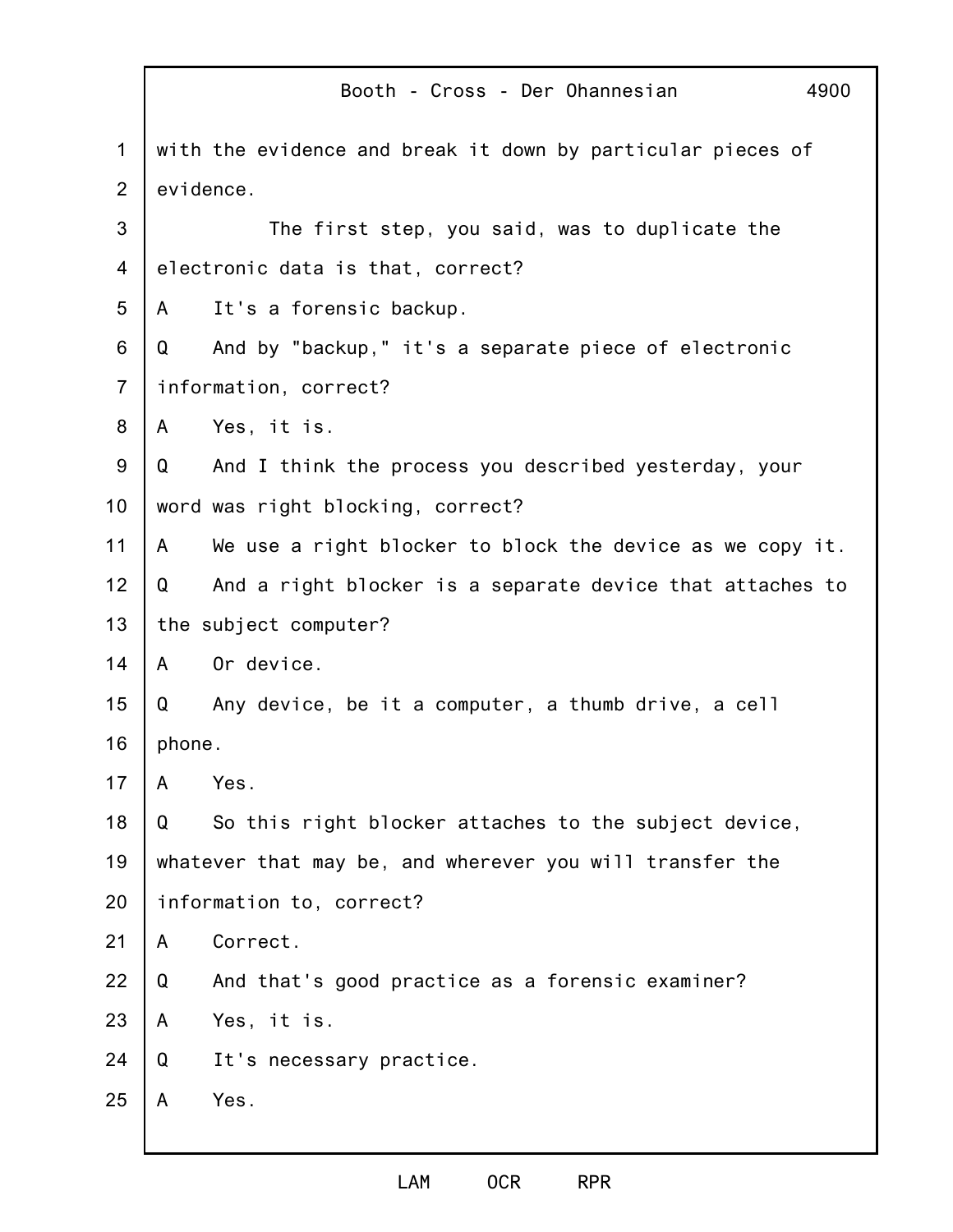|                | Booth - Cross - Der Ohannesian<br>4901                         |  |
|----------------|----------------------------------------------------------------|--|
| 1              | And did you right block with respect to the datacard<br>Q      |  |
| 2              | which is Government Exhibit 524?                               |  |
| 3              | Yes, I did.<br>A                                               |  |
| 4              | So, right blocking is something you do even with a device<br>Q |  |
| 5              | which might be the datacard from a camera, correct?            |  |
| 6              | Correct.<br>A                                                  |  |
| $\overline{7}$ | And do you know the date on which you did your right<br>Q      |  |
| 8              | blocking for the Government Exhibit 503, the Western Digital   |  |
| 9              | external hard drive?                                           |  |
| 10             | No, I don't know the date off the top of my head.<br>A         |  |
| 11             | Do you have a record of that?<br>Q                             |  |
| 12             | Yes, we'll have a record back at the lab.<br>A                 |  |
| 13             | Q<br>Is that part of your notes?                               |  |
| 14             | Yes.<br>A                                                      |  |
| 15             | And with respect to Government Exhibit 524, I believe you<br>Q |  |
| 16             | called it a media card; is that your phrase?                   |  |
| 17             | SD?<br>A                                                       |  |
| 18             | SD?<br>Q                                                       |  |
| 19             | SD card. I think it's CF card coming from the camera, if<br>A  |  |
| 20             | I'm not mistaken.                                              |  |
| 21             | You called it CF card?<br>Q                                    |  |
| 22             | Yes, compact flash.<br>A                                       |  |
| 23             | Is that a little, very small --<br>Q                           |  |
| 24             | It's a little bigger than a standard SD card that people<br>A  |  |
| 25             | are used to seeing in the cameras these days. It's a little    |  |
|                |                                                                |  |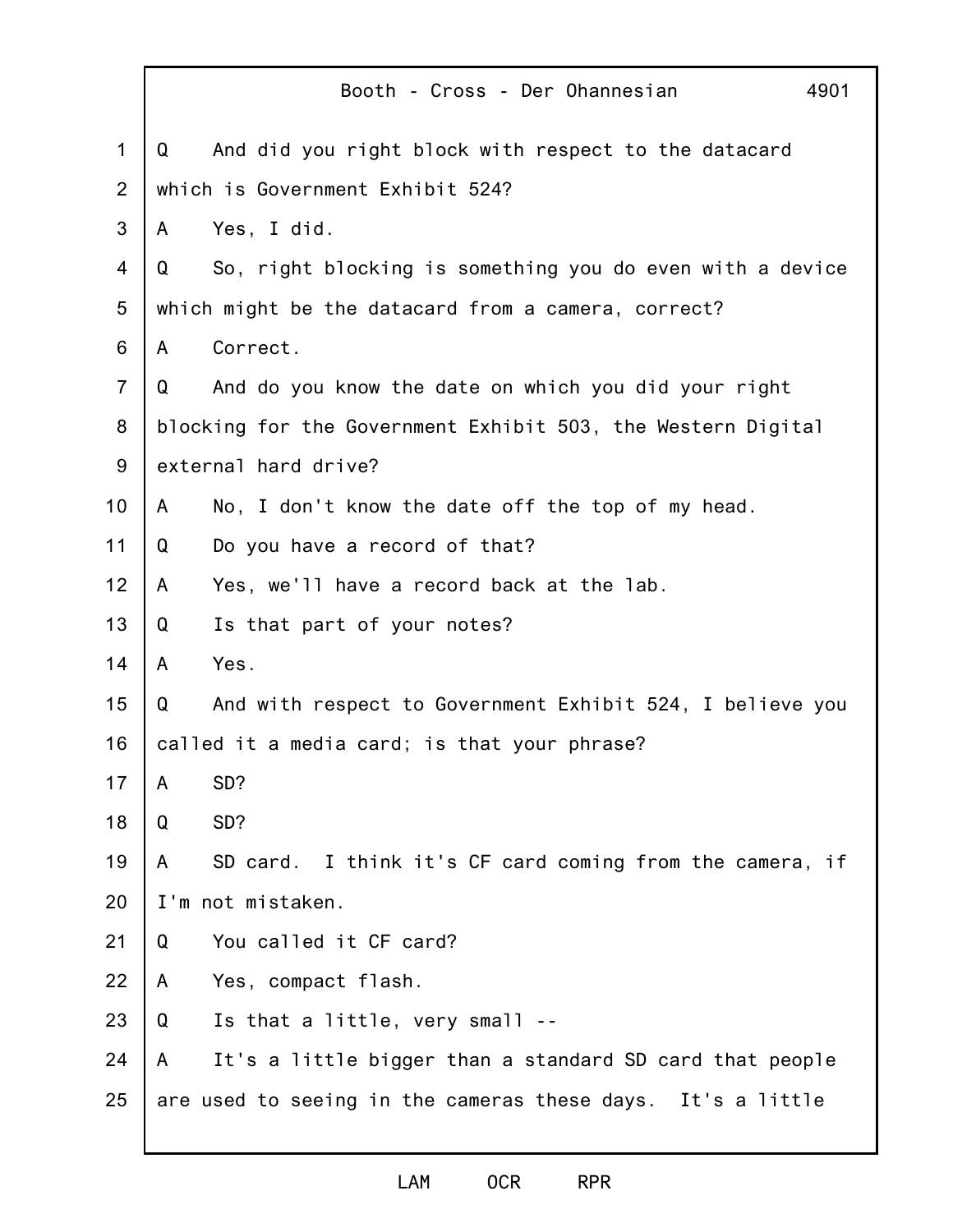|                | Booth - Cross - Der Ohannesian<br>4902                        |  |
|----------------|---------------------------------------------------------------|--|
| $\mathbf 1$    | fatter because it's mainly used for speed. An SD card is      |  |
| 2              | usually around the size of your thumb; these cards area a     |  |
| 3              | little bigger and they fit into a bigger slot in cameras.     |  |
| 4              | They're really not in use as much anymore.                    |  |
| 5              | When you say "not in use," because this is a much older<br>Q  |  |
| 6              | product?                                                      |  |
| $\overline{7}$ | Yes, and we've moved on since then on SD card<br>A            |  |
| 8              | capabilities.                                                 |  |
| 9              | We have it in evidence, in any event, the size of it and<br>Q |  |
| 10             | what it is. Maybe while you mention it, we could use it now.  |  |
| 11             | I'd like to show you Government Exhibit 524.                  |  |
| 12             | (Exhibit published to the jury.)                              |  |
| 13             | This is the device that you said what was not in the<br>Q     |  |
| 14             | camera, correct?                                              |  |
| 15             | A<br>No, it was not.                                          |  |
| 16             | It was in the box --<br>Q                                     |  |
| 17             | A<br>Yes.                                                     |  |
| 18             | -- is your recollection.<br>Q                                 |  |
| 19             | And how do you call that?                                     |  |
| 20             | If you turn it over, I think it's a CF card, compact<br>A     |  |
| 21             | flash, CF. That's the common letters we use to call these     |  |
| 22             | cards.                                                        |  |
| 23             | And there's a similar device used on modern cameras but<br>Q  |  |
| 24             | it's smaller, more compact, and holds more information?       |  |
| 25             | Correct.<br>A                                                 |  |
|                |                                                               |  |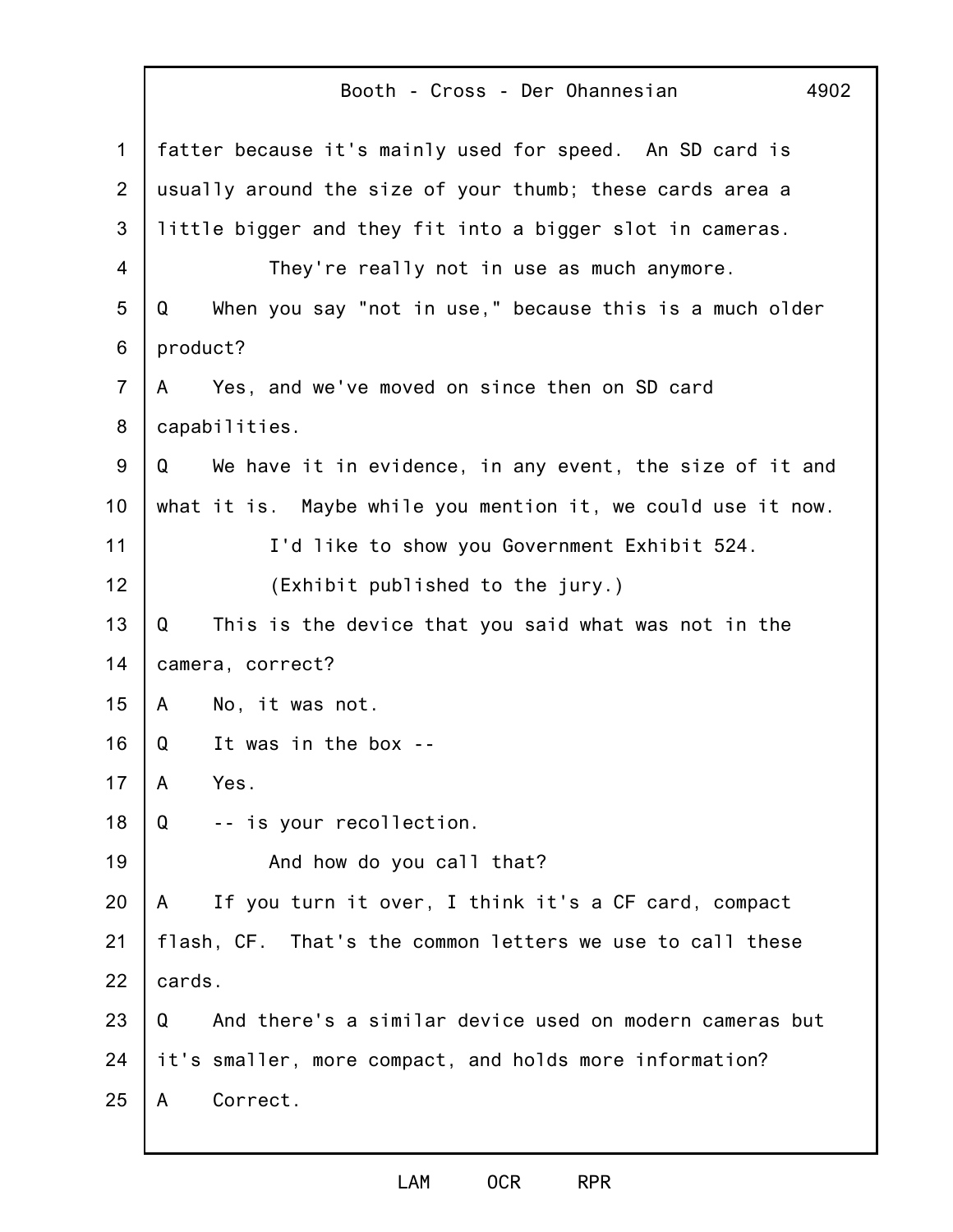|                |                                                             | Booth - Cross - Der Ohannesian<br>4903                     |  |
|----------------|-------------------------------------------------------------|------------------------------------------------------------|--|
| 1              | Q                                                           | Do you know the date on which you first examined the       |  |
| $\overline{2}$ |                                                             | Canon camera, Government Exhibit 503?                      |  |
| 3              | A                                                           | I think it was 6/10 or 6/11.                               |  |
| 4              | Q                                                           | Of what year?                                              |  |
| 5              | A                                                           | Of this year.                                              |  |
| 6              | Q                                                           | 2019?                                                      |  |
| $\overline{7}$ | A                                                           | Yes.                                                       |  |
| 8              | Q                                                           | Did you examine the Western Digital drive around the same  |  |
| 9              |                                                             | time that you examined the camera?                         |  |
| 10             | A                                                           | No.<br>The Western Digital drive was done months ago, from |  |
| 11             |                                                             | what I recall.                                             |  |
| 12             | Q                                                           | And was the media card examined in June of 2019 or at      |  |
| 13             |                                                             | some other time, if you know?                              |  |
| 14             | A                                                           | I wasn't analyzing a camera at that time.                  |  |
| 15             | Q                                                           | Which time?                                                |  |
| 16             | A                                                           | At that.                                                   |  |
| 17             | Q                                                           | June 2019?                                                 |  |
| 18             | $\mathsf{A}$                                                | No, we're talking months ago when we first got the         |  |
| 19             | Western Digital hard drive. We didn't receive a camera with |                                                            |  |
| 20             | that.                                                       |                                                            |  |
| 21             | Q                                                           | Do you know when you received the camera?                  |  |
| 22             | A                                                           | I just received it recently.                               |  |
| 23             | Q                                                           | So, your forensic examination in this case took place in   |  |
| 24             |                                                             | different months.                                          |  |
| 25             | A                                                           | Yes.                                                       |  |

j.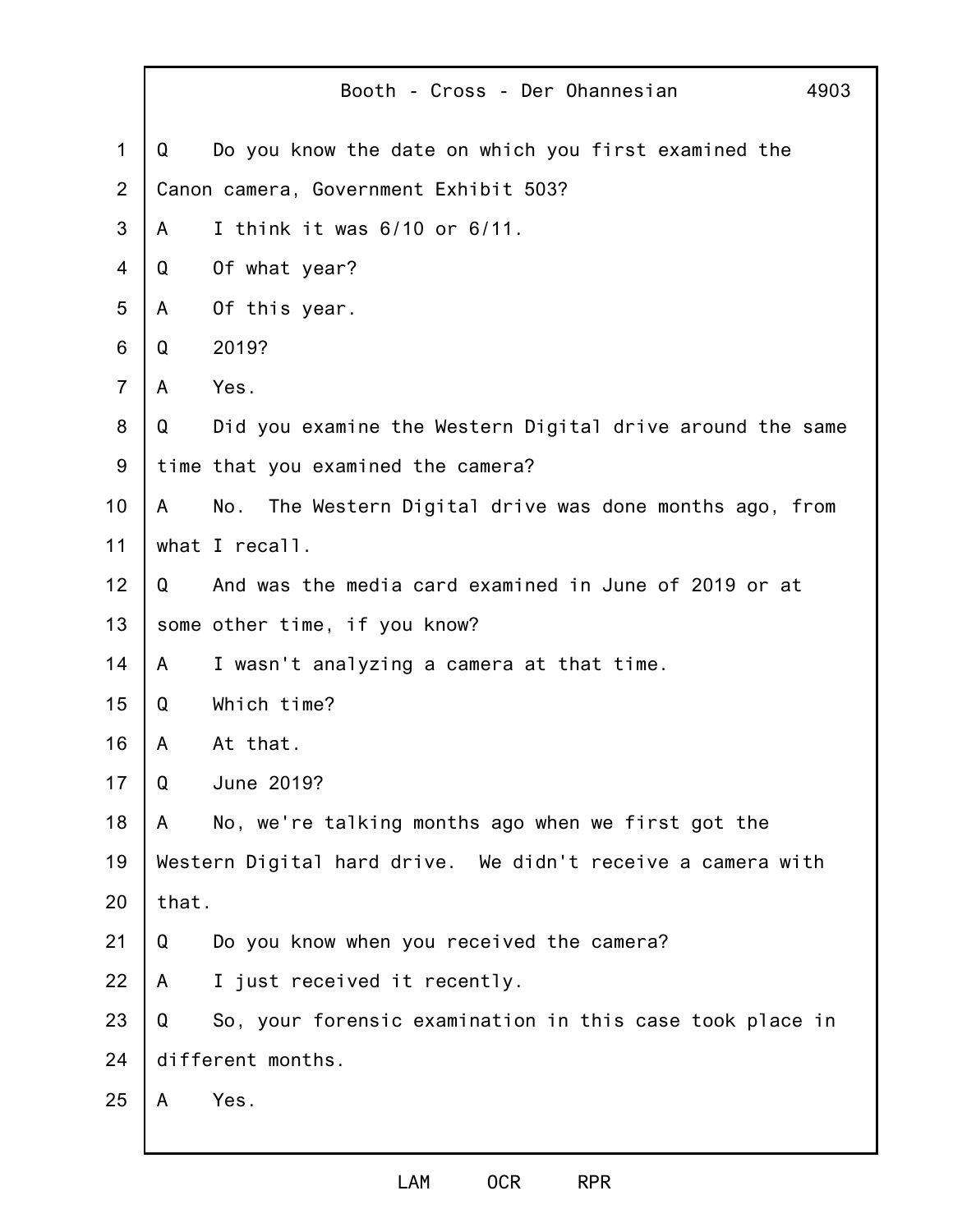|                |        | Booth - Cross - Der Ohannesian<br>4904                    |
|----------------|--------|-----------------------------------------------------------|
| $\mathbf 1$    | Q      | How about different years?                                |
| $\overline{2}$ | A      | Possibly.                                                 |
| 3              | Q      | In terms of the devices you examined in this case, one    |
| 4              | was,   | you said, a Western Digital hard drive, correct?          |
| 5              | A      | Yes, it is.                                               |
| 6              | Q      | And you were shown that on direct examination, correct?   |
| $\overline{7}$ | A      | Yes.                                                      |
| 8              |        | MR. DER OHANNESIAN:<br>Ms. Hajjar, the Western Digital    |
| $9\,$          | drive? |                                                           |
| 10             |        | (Exhibit published to the jury.)                          |
| 11             | Q      | Can you see this well enough to identify this as the      |
| 12             |        | drive that you examined?                                  |
| 13             | A      | Yes, I can.                                               |
| 14             | Q      | And this is the sticker here that you indicated is        |
| 15             |        | applied at the CART lab, correct?                         |
| 16             | A      | Correct.                                                  |
| 17             | Q      | This device has no markings on it when it's collected at  |
| 18             |        | the scene, correct?                                       |
| 19             | A      | I am sure they put some markings. Possibly if they put    |
| 20             |        | it in a bag, they put markings on the outside of the bag. |
| 21             | Q      | I'm talking about on the device.                          |
| 22             | A      | No, not other than these that I know of, no.              |
| 23             | Q      | This one you received in a sealed bag, correct?           |
| 24             | A      | Yes.                                                      |
| 25             | Q      | Does this look like the bag you got it in?                |
|                |        |                                                           |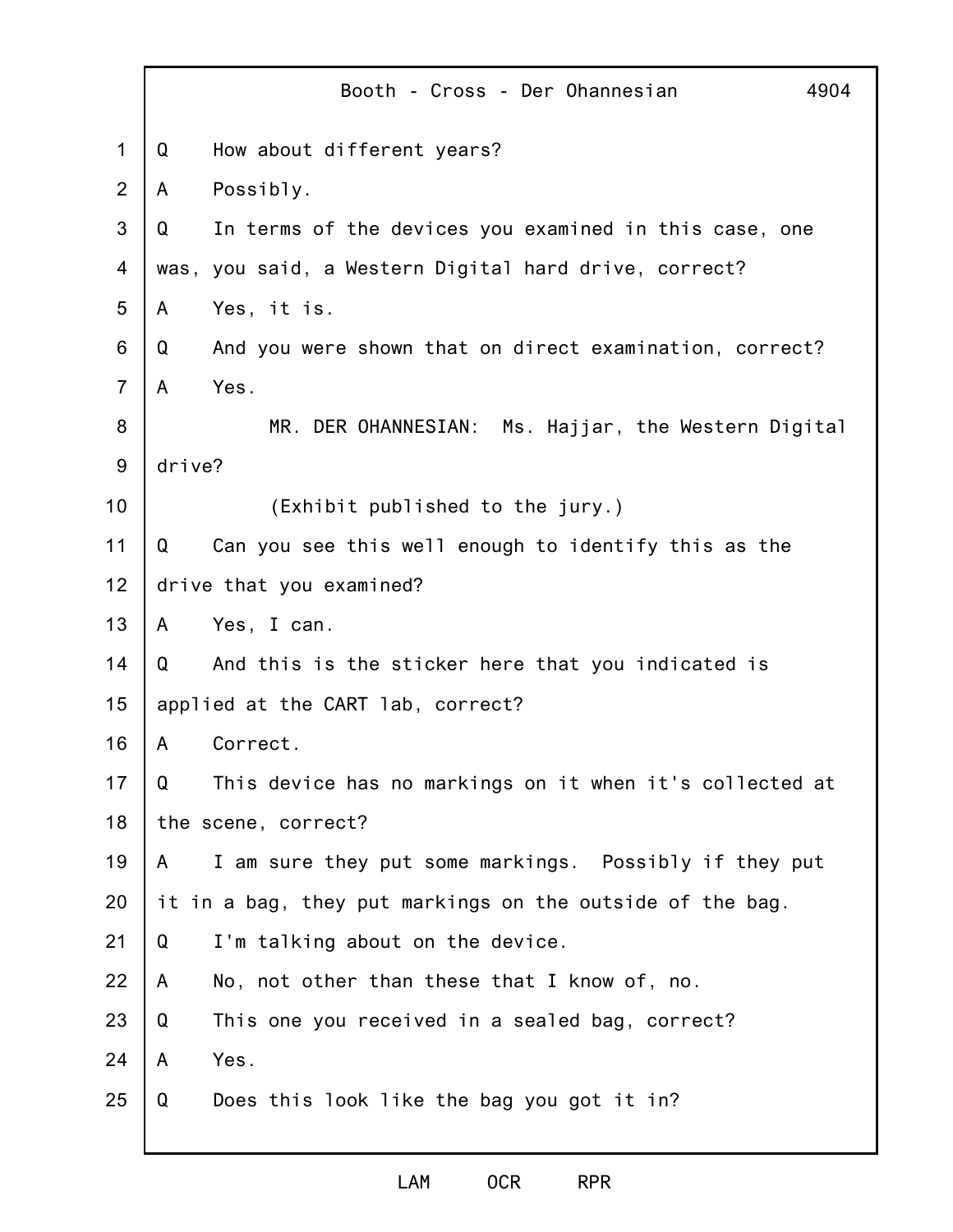|                |     | Booth - Cross - Der Ohannesian<br>4905                         |
|----------------|-----|----------------------------------------------------------------|
| 1              |     | (Exhibit published to the jury.)                               |
| $\overline{2}$ | A   | Yes it does.                                                   |
| 3              | Q   | This tells you the date that the agent may have collected      |
| 4              | it, | March 27?                                                      |
| 5              | A   | Yes.                                                           |
| 6              | Q   | You said there was no sealed bag for the camera, correct?      |
| $\overline{7}$ | A   | It was a box that I received it in.<br>No.                     |
| 8              | Q   | And there was no sealed bag for the LEXAR card, correct?       |
| 9              | A   | I don't recall it being sealed.                                |
| 10             |     | (Exhibit published to the jury.)                               |
| 11             | Q   | This hard drive, this cannot be accessed without being         |
| 12             |     | connected to another device, correct?                          |
| 13             | A   | Correct.                                                       |
| 14             | Q   | It's like a thumb drive; by itself, you can't just look        |
| 15             |     | at what's on it without connecting it with something, correct? |
| 16             | A   | Correct.                                                       |
| 17             | Q   | Now, you mentioned a LaCie hard drive, correct, LaCie?         |
| 18             | A   | I don't recall mentioning a LaCie hard drive. Unless           |
| 19             |     | you're talking about in other pieces of evidence --            |
| 20             |     | MR. DER OHANNESIAN:<br>Ms. Hajjar?                             |
| 21             |     | (Exhibit published to the jury.)                               |
| 22             | Q   | Very quickly, can you read Exhibit 560 on it?                  |
| 23             | A   | Government Exhibit 560.                                        |
| 24             | Q   | And see on the back there's a CART signature?                  |
| 25             | A   | Yes, I do.                                                     |
|                |     |                                                                |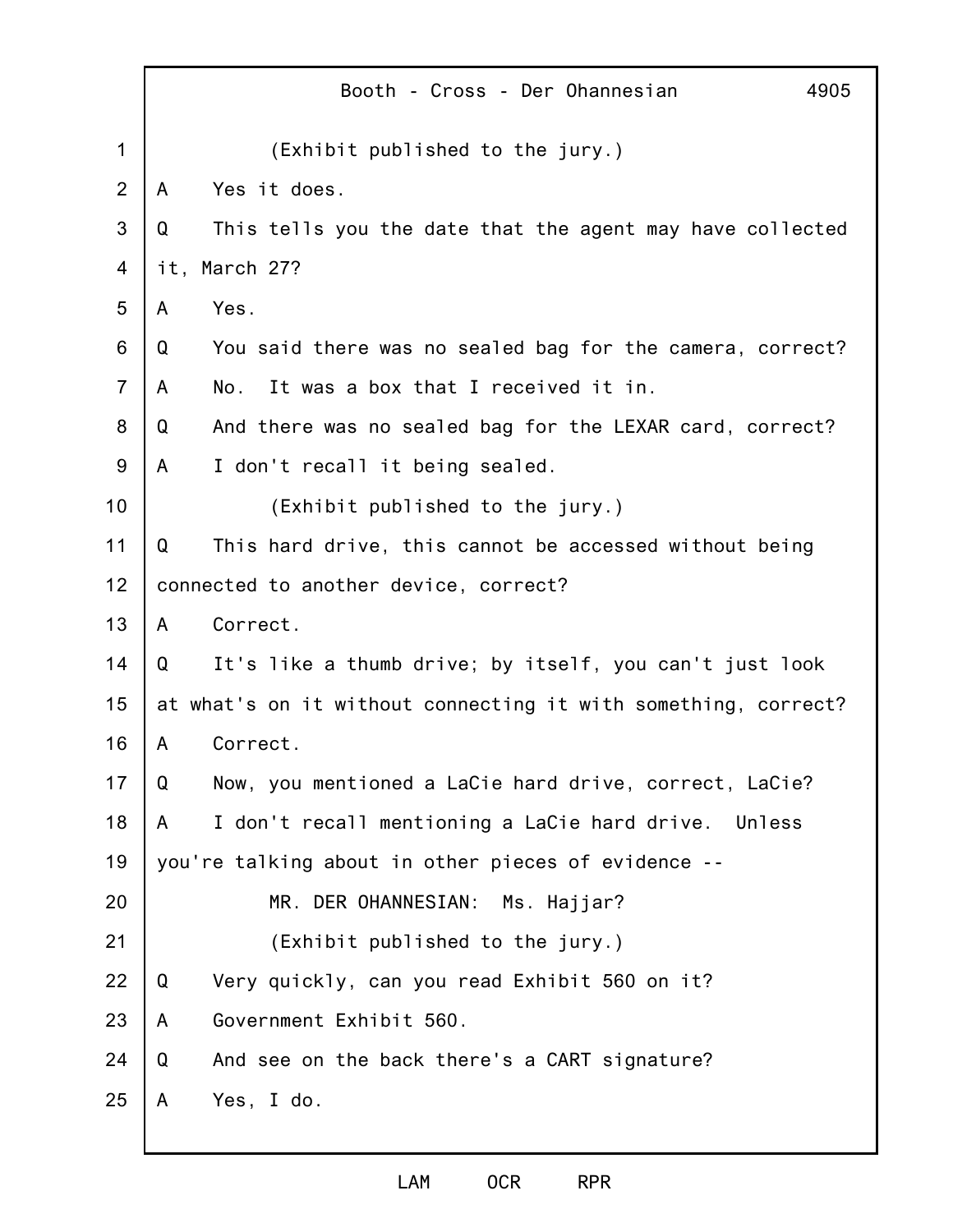|                | 4906<br>Booth - Cross - Der Ohannesian                         |
|----------------|----------------------------------------------------------------|
| $\mathbf{1}$   | Are those your initials?<br>Q                                  |
| $\overline{2}$ | No, those are Virginia Donnelly's initials.<br>A               |
| 3              | That date of 9/11/18, what is that?<br>Q                       |
| 4              | That's the date that she had received the evidence and<br>A    |
| 5              | did a physical query of it to make sure she had serial         |
| 6              | numbers, things of that nature.                                |
| $\overline{7}$ | Does that mean it was examined on that date or not?<br>Q       |
| 8              | That's when the examination starts.<br>A                       |
| 9              | (Exhibit published to the jury.)                               |
| 10             | On this card here, Government Exhibit 524, there's a date<br>Q |
| 11             | -- can you read it?<br>оf                                      |
| 12             | $2/22/19$ .<br>A                                               |
| 13             | Is that when you first examined?<br>Q                          |
| 14             | No, that's not.<br>A                                           |
| 15             | Q<br>What was the date you first examined this card?           |
| 16             | I have my initials on there and it's 6/10 of 19 and 11.<br>A   |
| 17             | Sorry, I couldn't tell from the tint.                          |
| 18             | Is this what you're referring to?<br>Q                         |
| 19             | Yes.<br>A                                                      |
| 20             | It says 6/10/19?<br>Q                                          |
| 21             | Yes.<br>A                                                      |
| 22             | And your initials?<br>Q                                        |
| 23             | Yes.<br>A                                                      |
| 24             | Q<br>On February 22, 2019, what happened?                      |
| 25             | Those are initials of Steven Flatley.<br>A                     |
|                |                                                                |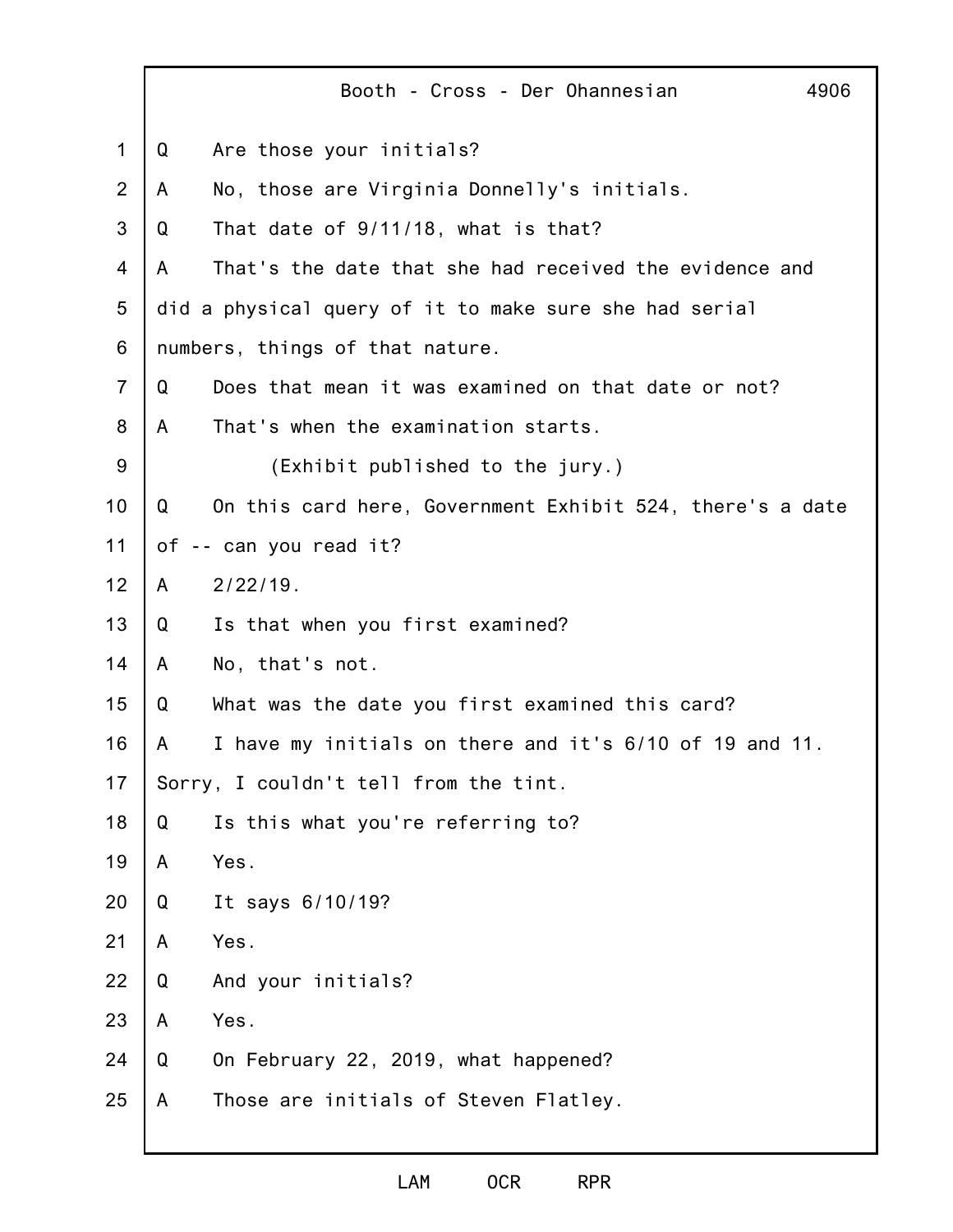|                |   | Booth - Cross - Der Ohannesian<br>4907                   |
|----------------|---|----------------------------------------------------------|
| $\mathbf 1$    | Q | Who is Steven Flatley?                                   |
| $\overline{2}$ | A | He's another senior examiner at our lab.                 |
| 3              | Q | Mr. Flatley examined this?                               |
| $\overline{4}$ | A | He had received it on the 2/22 of 19, I see.             |
| 5              | Q | We'll come back to this card.                            |
| 6              |   | There were other items that you examined too that        |
| $\overline{7}$ |   | are in the reports that were placed in evidence by the   |
| 8              |   | prosecutor that you testified about?                     |
| 9              | A | Yes.                                                     |
| 10             | Q | You understand my question?                              |
| 11             | A | Yes I do.                                                |
| 12             | Q | This is Government Exhibit 504-A.                        |
| 13             |   | (Exhibit published to the jury.)                         |
| 14             | Q | Can you read that okay?                                  |
| 15             | A | I can read it.                                           |
| 16             | Q | The evidence list is where you indicate the items that   |
| 17             |   | were examined by the CART lab?                           |
| 18             | A | Yes.                                                     |
| 19             | Q | Standard practice is what you did here, to list          |
| 20             |   | everything; is that correct?                             |
| 21             | A | This is something that's -- it's not standard, it's what |
| 22             |   | AD Lab does for all evidence items that you put into it. |
| 23             | Q | Again, AD Lab is a software used by forensic examiners?  |
| 24             | A | Yes, it is.                                              |
| 25             | Q | So, the first device here says Western Digital external  |
|                |   |                                                          |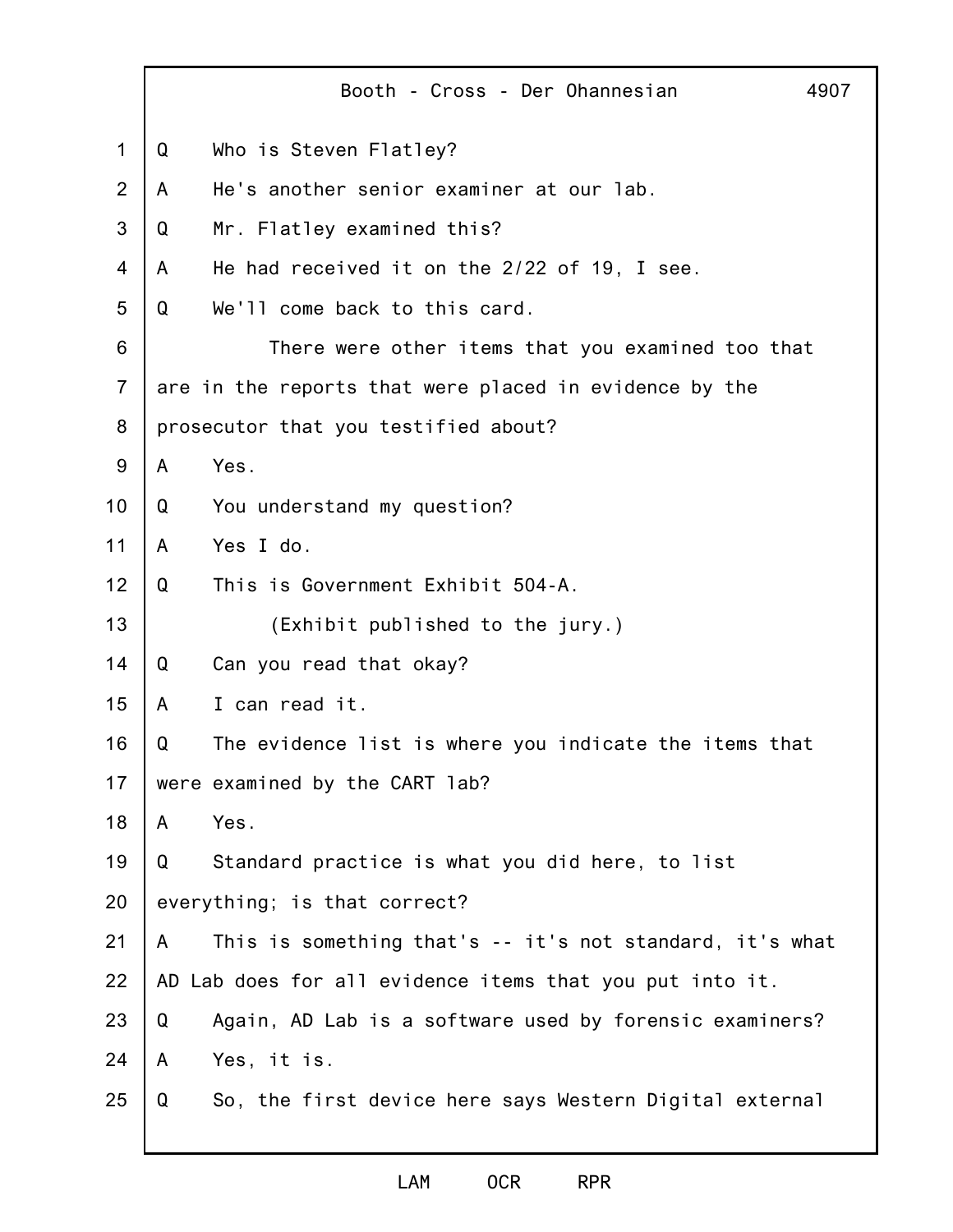|                |       | 4908<br>Booth - Cross - Der Ohannesian                       |
|----------------|-------|--------------------------------------------------------------|
| $\mathbf 1$    |       | drive; do you see that?                                      |
| $\overline{2}$ | A     | Yes, I do.                                                   |
| 3              | Q     | Is that the external drive -- is that the Western Digital    |
| 4              |       | hard drive that you testified about on direct examination?   |
| 5              | A     | No, it is not.                                               |
| 6              | Q     | That's a separate Western Digital device, correct?           |
| $\overline{7}$ | A     | Yes.                                                         |
| 8              | Q     | And the reason you know that's not the one that you          |
| 9              |       | testified about is the serial number?                        |
| 10             | A     | Yes, plus the NYC sticker that we assign it.                 |
| 11             | Q     | And then the next item is a LaCie external hard drive.       |
| 12             |       | Is that the LaCie drive we just looked at?                   |
| 13             | A     | I believe it is. I'd have to look at the NYC sticker,        |
| 14             |       | but I think that's the only LaCie thing that we have in this |
| 15             | list. |                                                              |
| 16             | Q     | I'll put it up here for you.                                 |
| 17             |       | (Exhibit published to the jury.)                             |
| 18             | A     | 23726, yes, I think that does match.                         |
| 19             | Q     | Third item is a Western Digital external hard drive?         |
| 20             | A     | Yes, I see that.                                             |
| 21             | Q     | Is that the Western external drive that you examined and     |
| 22             |       | testified about on direct examination?                       |
| 23             | A     | Yes, it is.                                                  |
| 24             | Q     | And the next item is a USB drive. I'll turn it over.         |
| 25             |       | Have you read it?                                            |
|                |       |                                                              |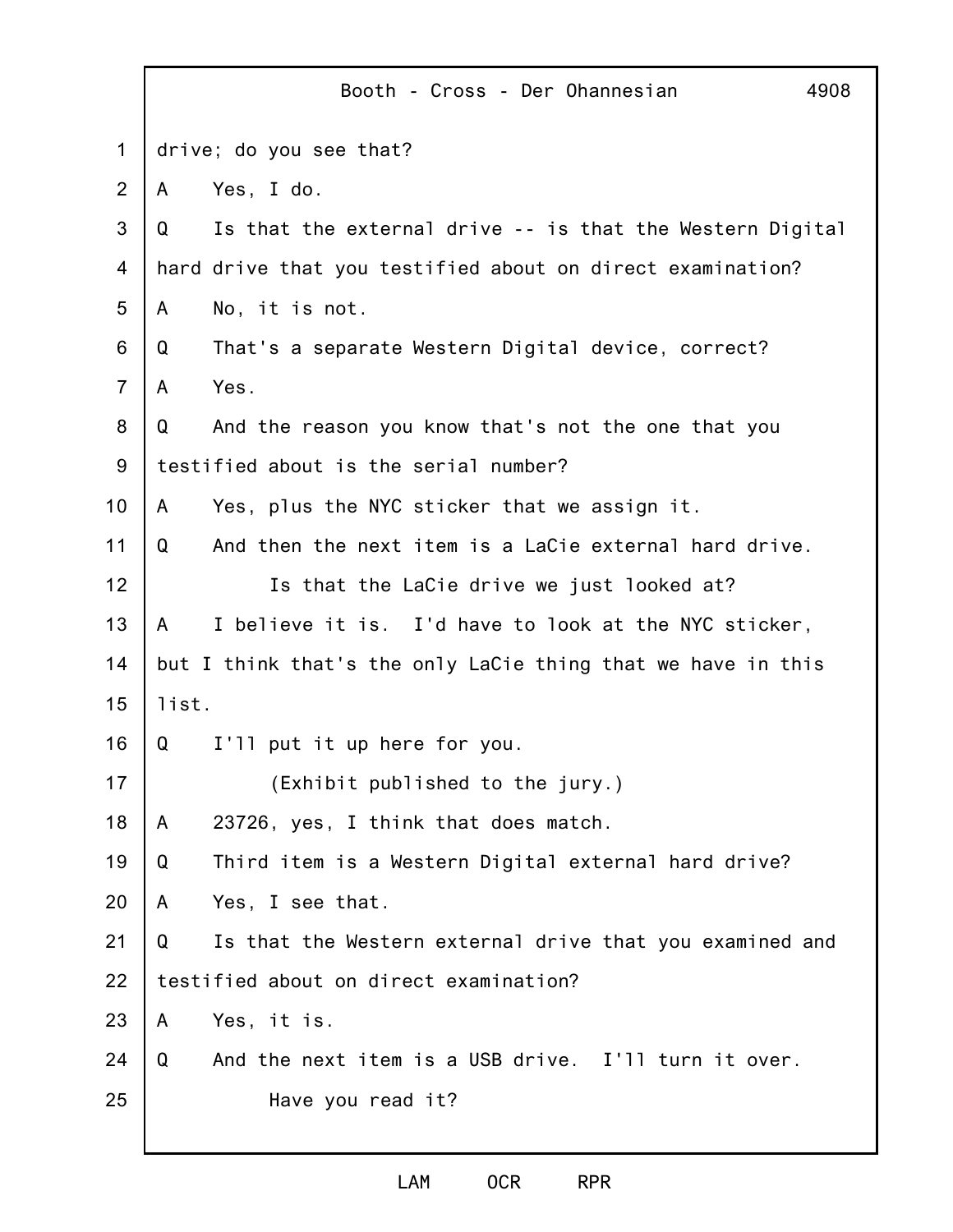|                |   | Booth - Cross - Der Ohannesian<br>4909                        |
|----------------|---|---------------------------------------------------------------|
| 1              | A | Yes.                                                          |
| $\overline{2}$ | Q | Identified as a Toshiba drive, correct?                       |
| 3              | A | Correct.                                                      |
| 4              | Q | Next device is a tower.                                       |
| 5              |   | Is "tower" a brand name?                                      |
| 6              | A | No, that's just a description that we gave to the device.     |
| $\overline{7}$ | Q | So, "tower" would be like a computer tower?                   |
| 8              | A | I would have to reference that with something else, but       |
| $9$            |   | this is the hard drive that was obtained. Her description was |
| 10             |   | "tower hard drive."                                           |
| 11             | Q | Whose description?                                            |
| 12             | A | Virginia Donnelly's, as she was typing it in.                 |
| 13             | Q | As you look at this report, Exhibit 504-A, do you know        |
| 14             |   | what kind of device "tower" is here?                          |
| 15             | A | Not off the top of my head.                                   |
| 16             | Q | It's identified as being 500 gigabytes?                       |
| 17             | A | Yes, it's a hard drive of 500 gigabytes. That, I know         |
| 18             |   | for sure.                                                     |
| 19             | Q | Then there's a LaCie external of 500 gigabytes?               |
| 20             | A | That's the one you showed before.                             |
| 21             | Q | That's the one I showed you.                                  |
| 22             |   | And on the first page, I had referenced the LaCie             |
| 23             |   | external one terabyte. Is that a different device?            |
| 24             | A | It has to be a different device, yes.                         |
| 25             | Q | Can you tell by looking at the lab sticker?                   |
|                |   |                                                               |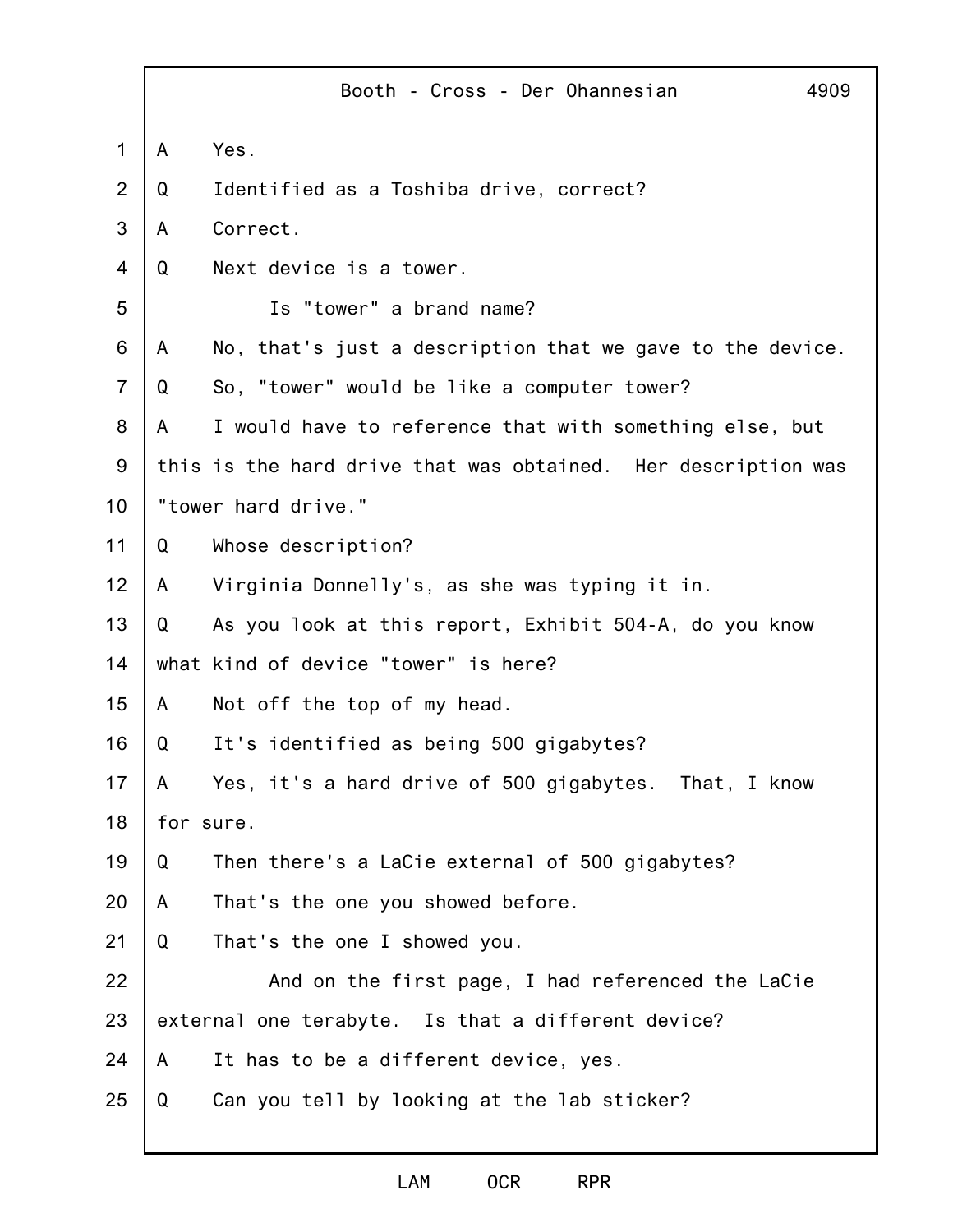|                |         | Booth - Cross - Der Ohannesian<br>4910                    |
|----------------|---------|-----------------------------------------------------------|
| $\mathbf 1$    | A       | Yes, because this one is 23730 and the other one matched  |
| $\overline{2}$ |         | the one that you showed me.                               |
| 3              |         | (Exhibit published to the jury.)                          |
| 4              | A       | This is 726 and we just got to the 722.                   |
| 5              | Q       | As with the Western hard drives, there were two LaCie     |
| 6              | drives. |                                                           |
| $\overline{7}$ | A       | Yes.                                                      |
| 8              | Q       | You can't tell just by looking at a device, correct?      |
| $9$            | A       | Usually not. That's why we put the sticker on.            |
| 10             | Q       | That's why you take the steps you do, so you know what    |
| 11             |         | LaCie we're talking about, correct?                       |
| 12             | A       | Correct.                                                  |
| 13             | Q       | And then the next device was a USB, 120 gigabytes; do you |
| 14             |         | see that?                                                 |
| 15             | A       | Yes.                                                      |
| 16             | Q       | That was examined in this case?                           |
| 17             | A       | Correct.                                                  |
| 18             | Q       | And then a compact flash card?                            |
| 19             | A       | Correct.                                                  |
| 20             | Q       | Is that compact flash card the same as Government Exhibit |
| 21             | 524?    |                                                           |
| 22             | A       | No, it is not.                                            |
| 23             |         | (Exhibit published to the jury.)                          |
| 24             | Q       | So, on this report, the LEXAR drive, Government Exhibit   |
| 25             |         | 524, is not referenced, correct?                          |
|                |         |                                                           |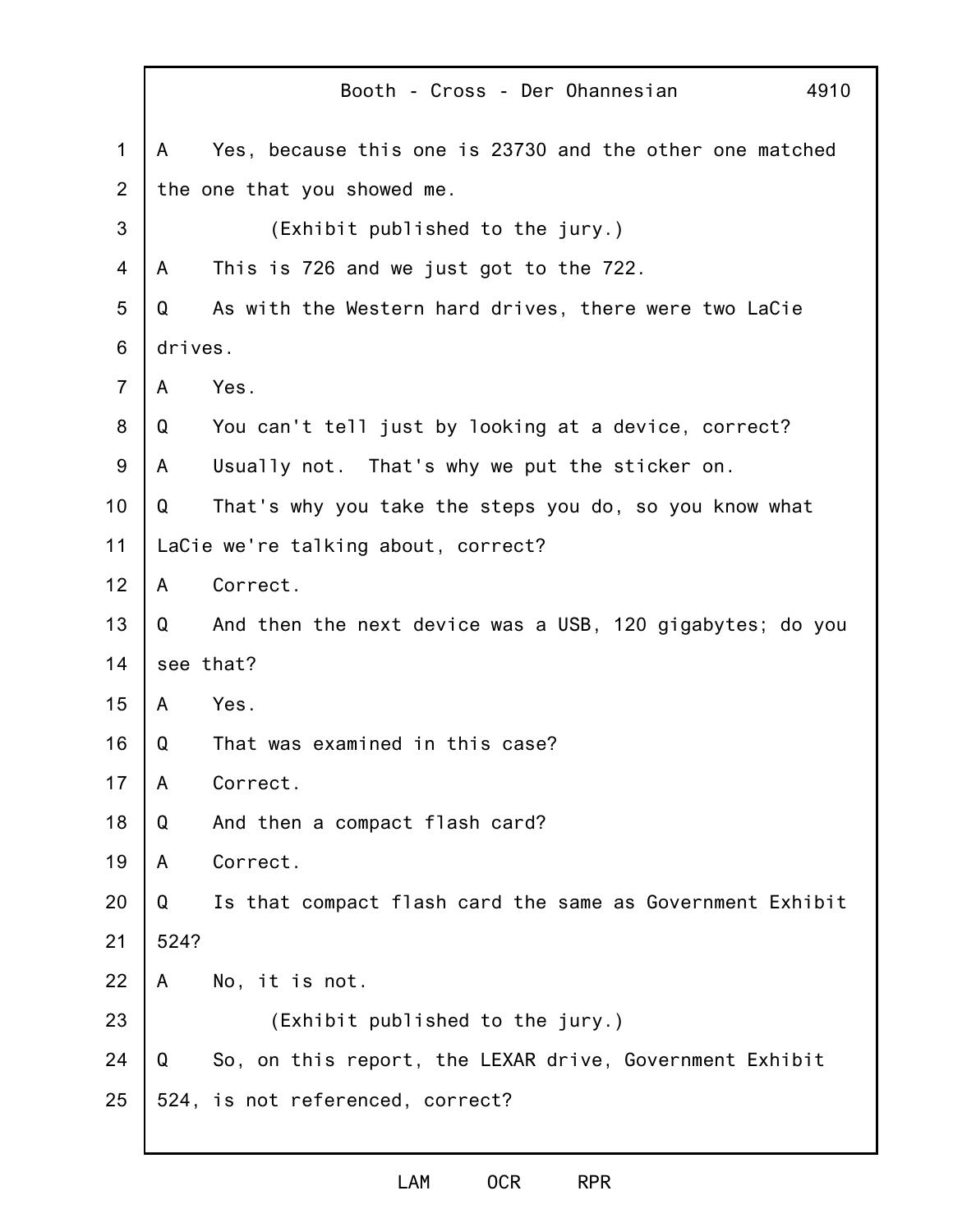|                | Booth - Cross - Der Ohannesian<br>4911                         |  |
|----------------|----------------------------------------------------------------|--|
| $\mathbf 1$    | No, it's not.<br>A                                             |  |
| $\overline{2}$ | Now, in terms of the JPEG images that you testified<br>Q       |  |
| 3              | about, what's the rough size of a JPEG image?                  |  |
| 4              | JPEGs can get very large in size.<br>A                         |  |
| 5              | How about the ones you examined in this case?<br>Q             |  |
| 6              | I wasn't referencing the size, to tell you the truth.<br>A     |  |
| $\overline{7}$ | Is that something that's a gigabyte?<br>Q                      |  |
| 8              | Could be.<br>A                                                 |  |
| 9              | Do you know how many images were on the, let's say --<br>Q     |  |
| 10             | There were over 200 on the CF card. I know that.<br>A          |  |
| 11             | The CF card being Exhibit 524?<br>Q                            |  |
| 12             | Yes.<br>A                                                      |  |
| 13             | Is that total images?<br>Q                                     |  |
| 14             | There are close to 300 images, I think, in total with<br>A     |  |
| 15             | card space that I recovered.                                   |  |
| 16             | (Exhibit published to the jury.)                               |  |
| 17             | Q<br>And you said this card was -- I think it says it on it -- |  |
| 18             | two gigabytes?                                                 |  |
| 19             | Yes.<br>A                                                      |  |
| 20             | And how many gigabytes in a terabyte?<br>Q                     |  |
| 21             | How many gigabytes?<br>A                                       |  |
| 22             | Q<br>Yes.                                                      |  |
| 23             | A thousand megabytes equal a gig. A thousand gigs equal<br>A   |  |
| 24             | a terabyte.                                                    |  |
| 25             | So, a terabyte would be a lot of information?<br>Q             |  |
|                |                                                                |  |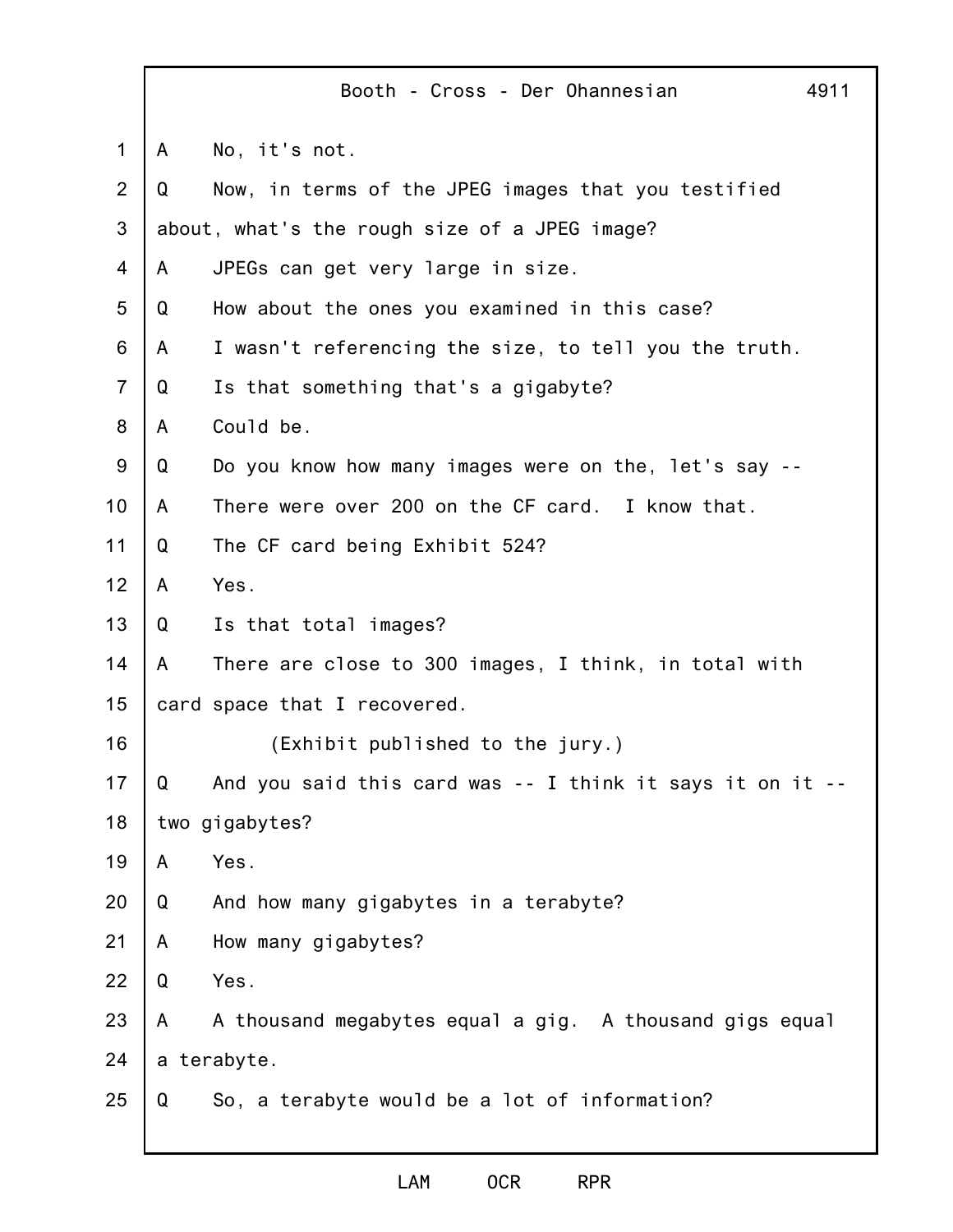1 2 3 4 5 6 7 8 9 10 11 12 13 14 15 16 17 18 19 20 21 22 23 24 25 Booth - Cross - Der Ohannesian 4912 A Yes, quite a bit. Q And if you want me to show you these for this question, I will. Do you know about how much digital data was in the devices that were examined referenced in Exhibit 504? A As far as raw data, you're talking about? Q Space. Does my question makes sense, first of all? A It makes sense, but not in the way that we use it in forensics. We usually don't look at the amount of data that's roughly on a drive because we also could do compression when we wind up imaging files on our hard drives. We like to compress them down so they don't take as much space on the network as we're working with them. So, unless I was actually asked to do an audit on the amount of total space that was used on a hard drive, I wouldn't have those numbers here with me. Q Let me approach it this way: The first device had one terabyte of information? A Yes. Q The second device had one terabyte? A Correct. Q The third device had 500 gigabytes? A Correct. Q Half a terabyte?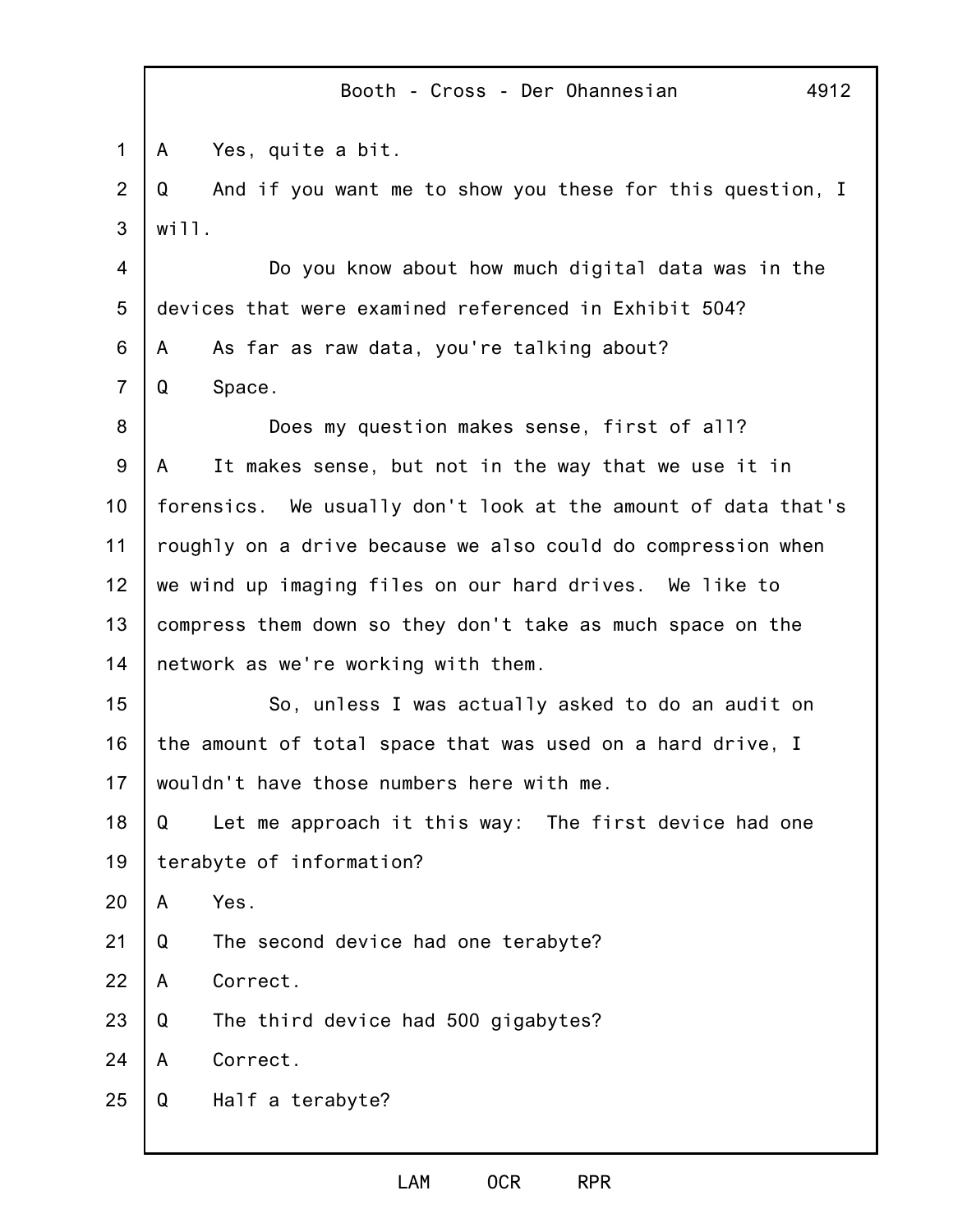|                |        | Booth - Cross - Der Ohannesian                                 | 4913 |
|----------------|--------|----------------------------------------------------------------|------|
| $\mathbf 1$    | A      | Yes.                                                           |      |
| $\overline{2}$ | Q      | Next device had four gigabytes?                                |      |
| 3              | A      | Yes.                                                           |      |
| 4              | Q      | Next device had 500 gigabytes?                                 |      |
| 5              | A      | Yes.                                                           |      |
| 6              | Q      | Next device had 500 gigabytes?                                 |      |
| $\overline{7}$ | A      | Yes.                                                           |      |
| 8              | Q      | Half a terabyte, correct?                                      |      |
| 9              | A      | Correct.                                                       |      |
| 10             | Q      | The next device, 120, that's the capacity of the device,       |      |
| 11             | right? |                                                                |      |
| 12             | A      | Capacity, yes.                                                 |      |
| 13             | Q      | That's what all these numbers I'm referring to on this         |      |
| 14             |        | exhibit are the capacity, right?                               |      |
| 15             | A      | Correct.                                                       |      |
| 16             | Q      | All the devices that we just went through on Exhibit           |      |
| 17             |        | 504-A were forensically examined by the Federal Bureau of      |      |
| 18             |        | Investigation?                                                 |      |
| 19             | A      | Yes.                                                           |      |
| 20             | Q      | And report was generated with respect to those devices?        |      |
| 21             | A      | No, a report wasn't generated on those devices. Only on        |      |
| 22             |        | 1B16 was a report generated, that I know of.                   |      |
| 23             | Q      | If you felt there was anything of value to the                 |      |
| 24             |        | investigators and prosecutors, you would have generated report |      |
| 25             |        | on those cases?                                                |      |
|                |        |                                                                |      |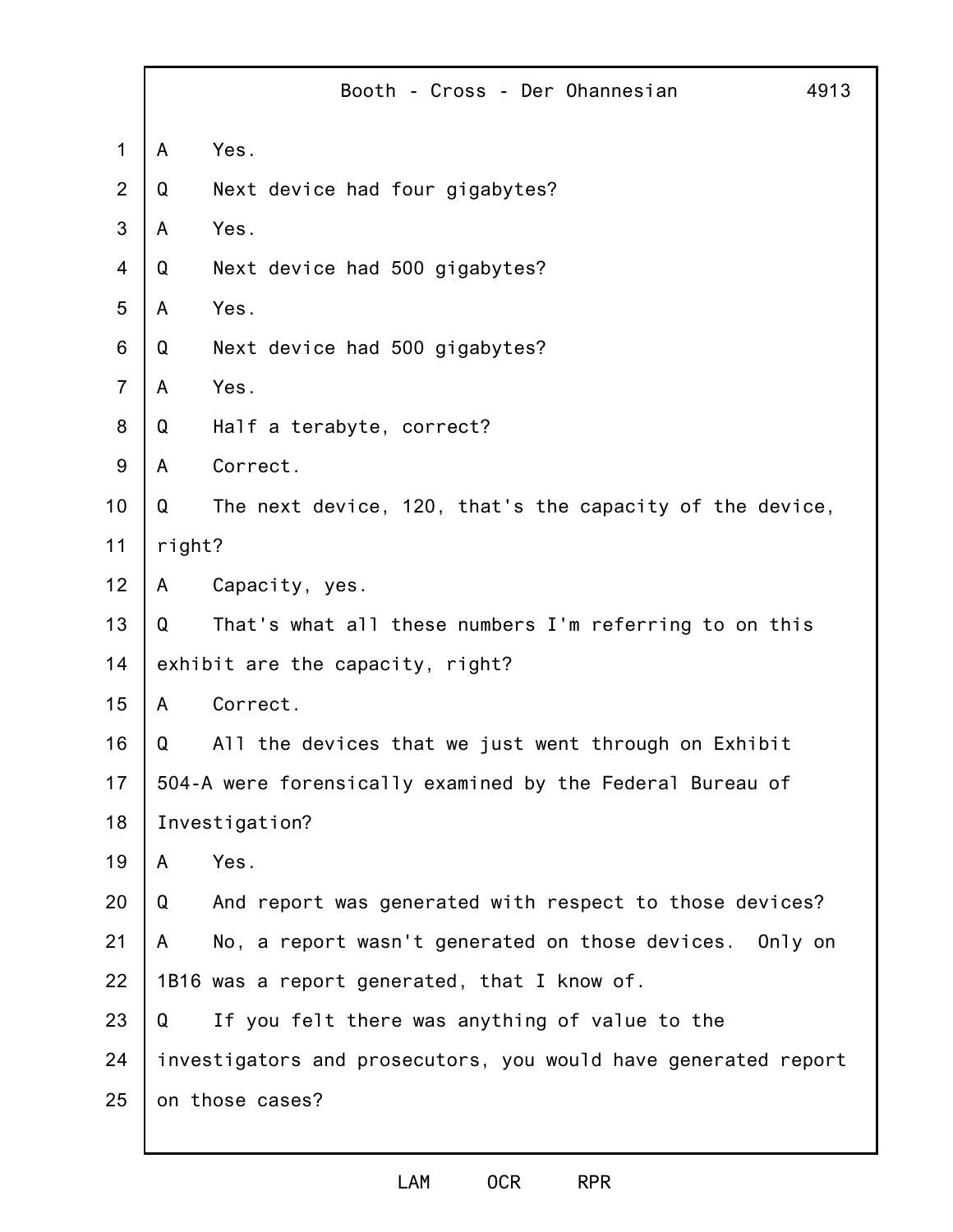|                | Booth - Cross - Der Ohannesian<br>4914                         |  |
|----------------|----------------------------------------------------------------|--|
| $\mathbf 1$    | MS. HAJJAR: Objection.                                         |  |
| 2              | THE COURT: You may answer.                                     |  |
| 3              | If the case agent had asked for anything that he found of<br>A |  |
| 4              | interest on any of the drives, a report would be generated     |  |
| 5              | from them.                                                     |  |
| 6              | Did you refer in your direct testimony to a Dell<br>Q          |  |
| $\overline{7}$ | Dimension computer?                                            |  |
| 8              | I didn't refer. I think I saw the file path that<br>A –        |  |
| $9\,$          | indicated a Dell Dimension.                                    |  |
| 10             | Was that file path on all of the images about which you<br>Q   |  |
| 11             | testified on direct examination?                               |  |
| 12             | No.<br>A                                                       |  |
| 13             | Do you know which ones the Dell Dimension was not<br>Q         |  |
| 14             | associated with?                                               |  |
| 15             | I don't have any reference to that on any of the other<br>A    |  |
| 16             | devices we have.                                               |  |
| 17             | Q<br>Do you know on which images the Dell -- do you know on    |  |
| 18             | which images to which you testified the Dell Dimension         |  |
| 19             | computer was associated?                                       |  |
| 20             | 1B16 was the one that we saw a file path that mentioned a<br>A |  |
| 21             | Dell Dimension.                                                |  |
| 22             | Q<br>What is 1B16?                                             |  |
| 23             | It is an external Western Digital hard drive.<br>A             |  |
| 24             | So, the Western drive which is in evidence as Government<br>Q  |  |
| 25             | Exhibit 503 was associated with a Dell Dimension computer?     |  |
|                |                                                                |  |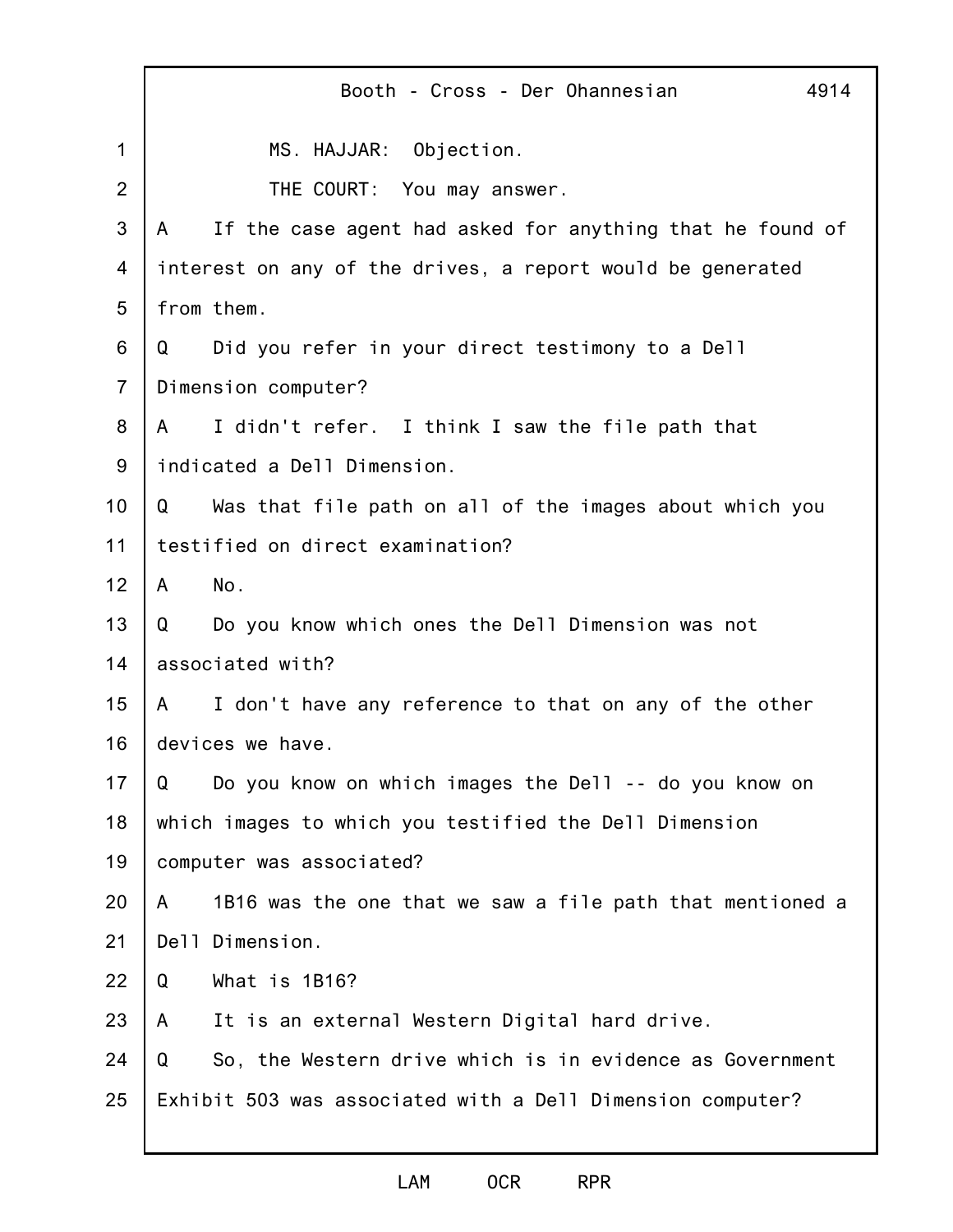|                | Booth - Cross - Der Ohannesian<br>4915                         |
|----------------|----------------------------------------------------------------|
| $\mathbf{1}$   | I have the file path that references a Dell Dimension.<br>A    |
| 2              | As far as an association, I can't make that determination      |
| 3              | because I don't have a Dell Dimension to refer back to, which  |
| 4              | would have been plugged into it.                               |
| 5              | That's my next question: You didn't have a Dell<br>Q           |
| 6              | Dimension computer to look at, correct?                        |
| $\overline{7}$ | No, I did not.<br>A                                            |
| 8              | That's why there are certain things you can't tell when<br>Q   |
| 9              | you don't have that Dell Dimension computer, correct?          |
| 10             | Exactly.<br>A                                                  |
| 11             | Do you have any knowledge of that Dell Dimension computer<br>Q |
| 12             | existing anyplace?                                             |
| 13             | We've done a query over all the devices that were<br>A         |
| 14             | actually gathered at the scene, and I asked the case agent     |
| 15             | federal come across any Dell Dimension -- and the model number |
| 16             | is referred to in there -- and we've come back as not having   |
| 17             | that device.                                                   |
| 18             | So, the absence of the Dell Dimension computer was a<br>Q      |
| 19             | topic of your discussion with the case agents, correct?        |
| 20             | Yes, it was.<br>A                                              |
| 21             | Because you would have liked to have had that, correct?<br>Q   |
| 22             | Definitely.<br>A                                               |
| 23             | And it would help you in rendering opinions in this case,<br>Q |
| 24             | correct?                                                       |
| 25             | Yes.<br>A                                                      |
|                |                                                                |

 $\Gamma$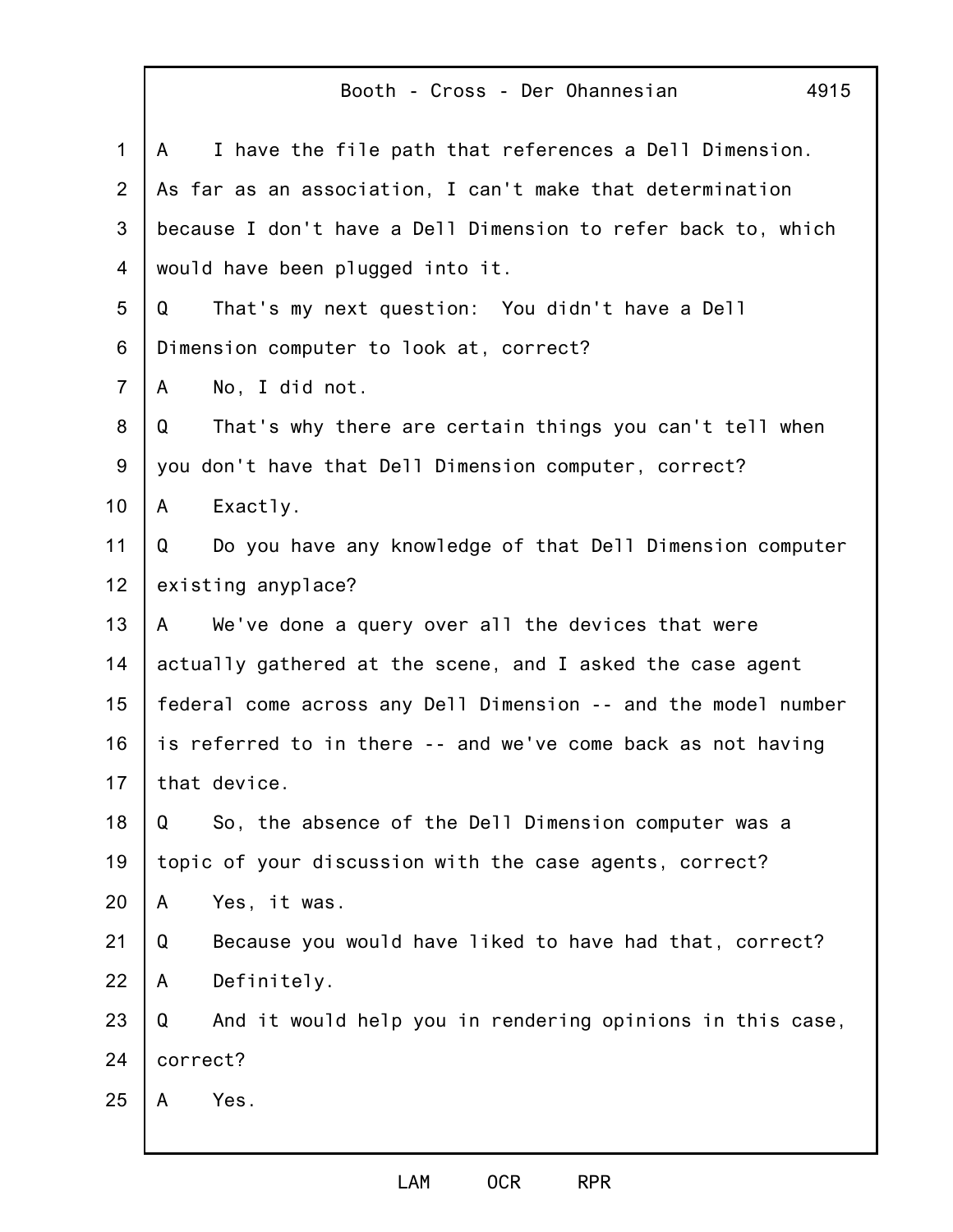|                | Booth - Cross - Der Ohannesian<br>4916                         |
|----------------|----------------------------------------------------------------|
| 1              | And when you talk about the evidence collected in this<br>Q    |
| $\overline{2}$ | case, you're referring to all the evidence collected in this   |
| 3              | case of an electronic nature, correct?                         |
| 4              | Yes.<br>A                                                      |
| 5              | Not just that one location, correct?<br>Q                      |
| 6              | Well, I wouldn't know the locations, I'm just noting what<br>A |
| $\overline{7}$ | evidence is referred to in this case that the case agent might |
| 8              | have access to.                                                |
| 9              | So, you aren't limiting it to just the residence or a<br>Q     |
| 10             | TAIL drive where a device was located, you just said, Is there |
| 11             | any Dell Dimension collected in this case?                     |
| 12             | Yes.<br>A                                                      |
| 13             |                                                                |
| 14             | (Continued on the following page.)                             |
| 15             |                                                                |
| 16             |                                                                |
| 17             |                                                                |
| 18             |                                                                |
| 19             |                                                                |
| 20             |                                                                |
| 21             |                                                                |
| 22             |                                                                |
| 23             |                                                                |
| 24             |                                                                |
| 25             |                                                                |
|                |                                                                |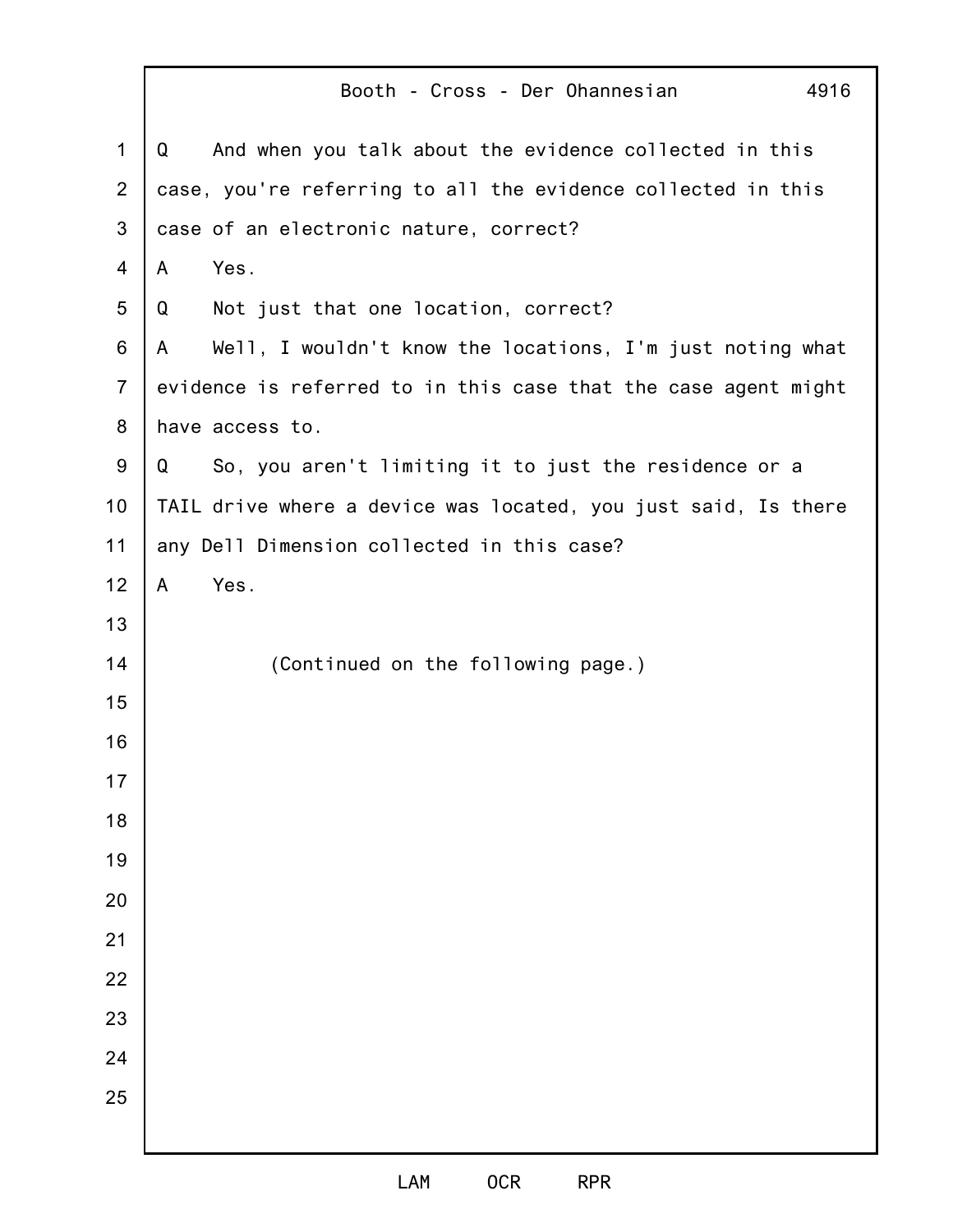|                | Booth - cross - der Ohannesian<br>4917                         |
|----------------|----------------------------------------------------------------|
| 1              | (Continuing)                                                   |
| 2              | The Canon camera, which we haven't looked at yet<br>Q          |
| 3              | together, let me first show you an exhibit number for the      |
| 4              | record, Exhibit 520.                                           |
| 5              | (Exhibit published.)                                           |
| 6              | I see.<br>A                                                    |
| $\overline{7}$ | And I know you referenced a serial number. Is there a<br>Q     |
| 8              | date of manufacturer for this item?                            |
| 9              | Not that I see.<br>A                                           |
| 10             | Did you look into what the date of manufacture was?<br>Q       |
| 11             | A<br>I didn't. I know my case agent has. Not the actual        |
| 12             | manufacturer of it, but when the lot was normally developed at |
| 13             | this time, from what I understand.                             |
| 14             | You don't have that? You don't know what it is?<br>Q           |
| 15             | No, I don't.<br>A                                              |
| 16             | So you don't know how long this camera has been in this<br>Q   |
| 17             | world; correct?                                                |
| 18             | In production or just when they made this model camera<br>A    |
| 19             | specifically?                                                  |
| 20             | When they made this camera or when this model was in<br>Q      |
| 21             | production.                                                    |
| 22             | I know it was in production back right before 2005 or<br>A     |
| 23             | sometime.                                                      |
| 24             | You don't know whether it was 2004, 2003?<br>Q                 |
| 25             | No, I don't.<br>A                                              |
|                |                                                                |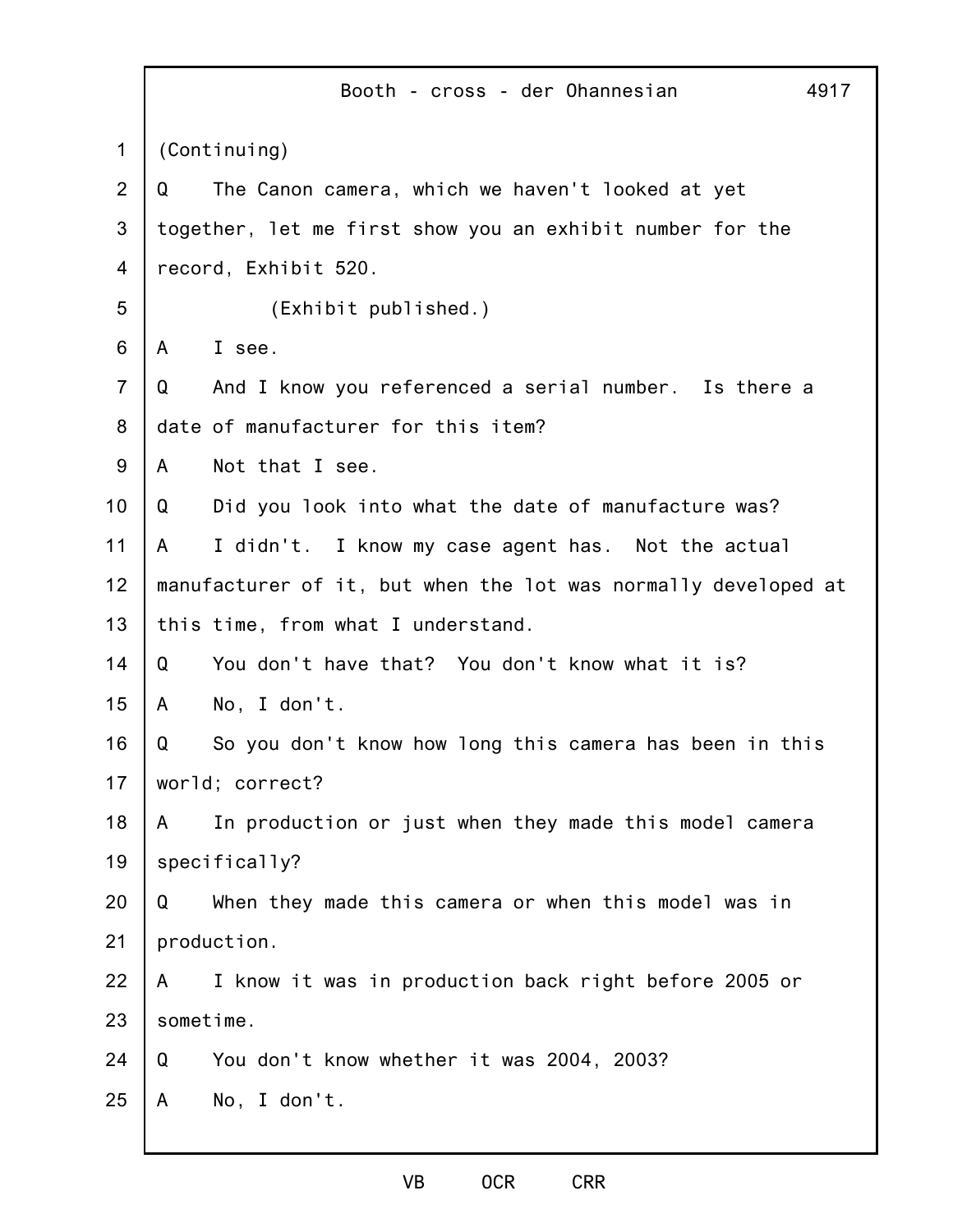|                |          | Booth - cross - der Ohannesian                                | 4918 |
|----------------|----------|---------------------------------------------------------------|------|
| $\mathbf 1$    | Q        | 2002.                                                         |      |
| 2              | A        | No.                                                           |      |
| 3              | Q        | Canon EOS has been around a long, long time?                  |      |
| 4              | A        | Oh, EOS cameras definitely have, yes.                         |      |
| 5              | Q        | Back to the 1980s?                                            |      |
| 6              | A        | Yes.                                                          |      |
| $\overline{7}$ | Q        | This one has a battery?                                       |      |
| 8              | A        | Yes, it does.                                                 |      |
| $9$            | Q        | Did you examine the battery?                                  |      |
| 10             | A        | The battery is not charged and we try to do a little          |      |
| 11             |          | trick where we try to boost the battery to try to allow it to |      |
| 12             |          | take a charge, and I attempted that, and the battery wouldn't |      |
| 13             |          | take a charge.                                                |      |
| 14             | Q        | Is that what happens to batteries when the device isn't       |      |
| 15             |          | used for a long period of time?                               |      |
| 16             | A        | If they're not continuously charged, they can lose<br>Yes.    |      |
| 17             |          | charge completely, and then they're not recoverable.          |      |
| 18             | Q        | And with respect to Exhibit 520, what, if any, forensic       |      |
| 19             |          | examination did you conduct?                                  |      |
| 20             | A        | Of the camera itself besides the physical looking at the      |      |
| 21             | camera?  |                                                               |      |
| 22             | Q        | Right.                                                        |      |
| 23             | A        | That was it.                                                  |      |
| 24             | Q        | There was no internal examination of this device;             |      |
| 25             | correct? |                                                               |      |
|                |          |                                                               |      |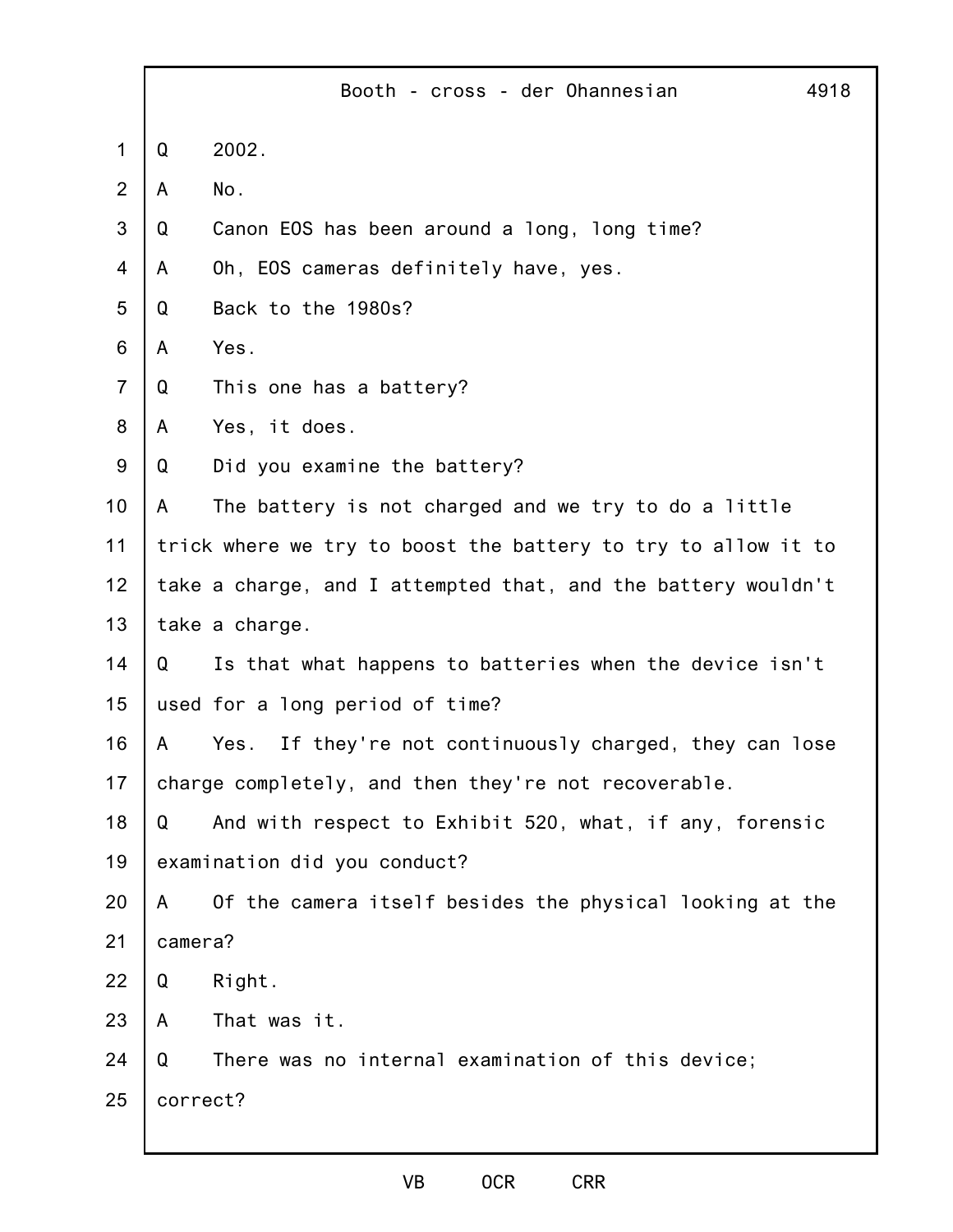|                | 4919<br>Booth - cross - der Ohannesian                          |  |
|----------------|-----------------------------------------------------------------|--|
| $\mathbf 1$    | I wasn't able to power it up.<br>A                              |  |
| $\overline{2}$ | On the same exhibit, 520, looking at the side here.<br>Q<br>You |  |
| 3              | see where it says open?                                         |  |
| $\overline{4}$ | Yes.<br>A                                                       |  |
| 5              | Do you know what that is?<br>Q                                  |  |
| 6              | That is a slot for a CF card.<br>A                              |  |
| $\overline{7}$ | That would presumably where Exhibit 524 goes?<br>Q              |  |
| 8              | Yes.<br>A                                                       |  |
| 9              | And again, 524 cannot be used without a device; correct?<br>Q   |  |
| 10             | Correct.<br>A                                                   |  |
| 11             | It has to be attached to something?<br>Q                        |  |
| 12             | Yes.<br>A                                                       |  |
| 13             | A camera would be one device it could be attached to?<br>Q      |  |
| 14             | Yes.<br>A                                                       |  |
| 15             | But there were other external devices to which 524 could<br>Q   |  |
| 16             | be attached; correct?                                           |  |
| 17             | A<br>Yes.                                                       |  |
| 18             | You earlier said that you asked the case agent or agents<br>Q   |  |
| 19             | in this case about the Dell Dimension computer?                 |  |
| 20             | I asked if there was any reference to a Dell Dimension<br>A     |  |
| 21             | in, I think the exact model number that was stated.             |  |
| 22             | And who do you mean by -- what is the name of that agent<br>Q   |  |
| 23             | or agents that you asked?                                       |  |
| 24             | Mike Lever.<br>A                                                |  |
| 25             | And when you were asking about this Canon camera, and<br>Q      |  |
|                |                                                                 |  |

## VB OCR CRR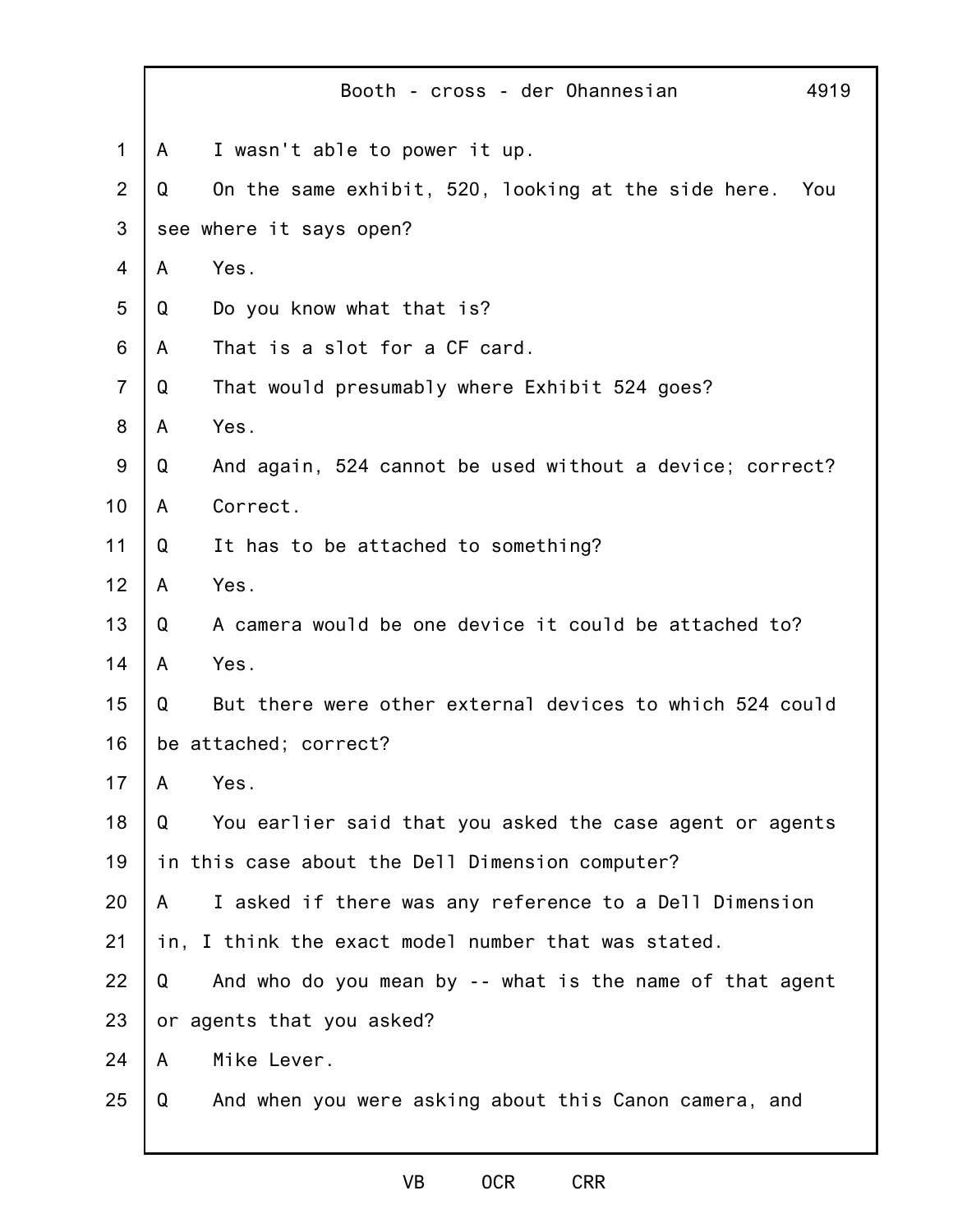|                |   | 4920<br>Booth - cross - der Ohannesian                         |
|----------------|---|----------------------------------------------------------------|
| 1              |   | some historical information or biographical information about  |
| 2              |   | the camera, who was the case agent that you spoke to?          |
| 3              | A | That was the same case agent.                                  |
| 4              | Q | Any other agents besides Michael Lever?                        |
| 5              | A | No.                                                            |
| 6              | Q | Now, are you the first representative of the FBI to            |
| $\overline{7}$ |   | examine the Government Exhibit 503, the Western Digital drive? |
| 8              | A | Yeah, from what I know, yes. I was the only person --          |
| 9              | Q | Are you the first person in the FBI --                         |
| 10             | A | -- besides -- besides my trainee with me.                      |
| 11             | Q | Which would be at or about the same time?                      |
| 12             | A | At the same time. We were sitting together.                    |
| 13             | Q | And with respect to Government Exhibit 520, the Canon          |
| 14             |   | camera, would you be the first representative of the FBI to    |
| 15             |   | look at the camera?                                            |
| 16             | A | No, I was not.                                                 |
| 17             | Q | Who would be the first person?                                 |
| 18             | A | Stephen Flatley.                                               |
| 19             | Q | And Stephen Flatley, is that the person whose initials         |
| 20             |   | are on Government Exhibit 524?                                 |
| 21             | A | Yes.                                                           |
| 22             | Q | And I think that was February 22, 2019.                        |
| 23             | A | If I was going by his sticker, yes.                            |
| 24             | Q | Should we look at the sticker of the camera to see if          |
| 25             |   | it's the same date?                                            |
|                |   |                                                                |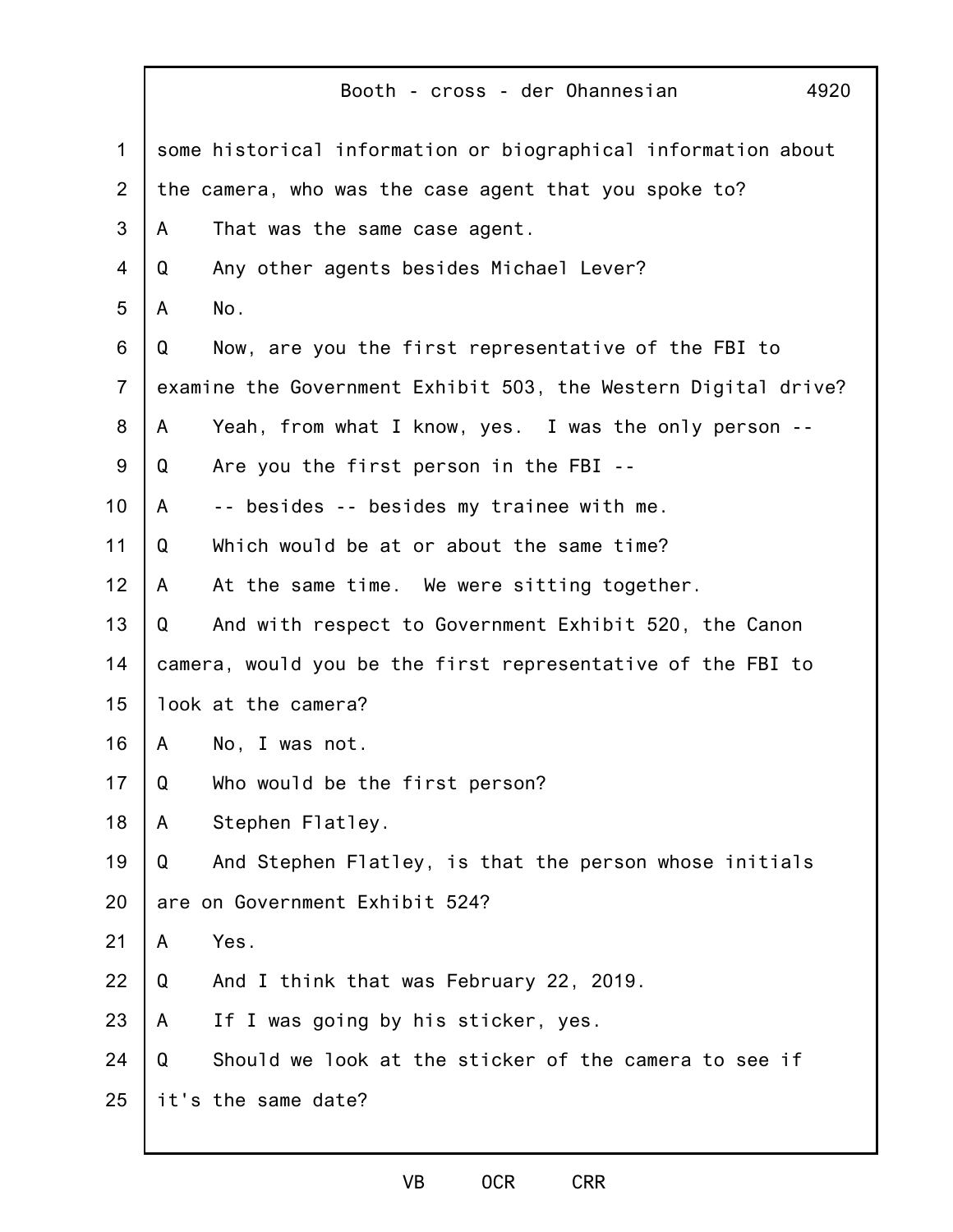|                |   | Booth - cross - der Ohannesian                             | 4921 |
|----------------|---|------------------------------------------------------------|------|
| 1              | A | $We'll - -$                                                |      |
| $\overline{2}$ | Q | Let's look at Exhibit 520.                                 |      |
| 3              |   | Is there anything on the camera that tells you when        |      |
| 4              |   | this was first examined by the representative of the FBI?  |      |
| 5              | A | No.<br>The evidence sheet would show the date that Stephen |      |
| 6              |   | actually got it.                                           |      |
| $\overline{7}$ | Q | So there's nothing on the device; correct?                 |      |
| 8              | A | No.                                                        |      |
| 9              | Q | And this doesn't have a bag, plastic or paper, with any    |      |
| 10             |   | markings on it to look at either; right?                   |      |
| 11             | A | No, it's got a box.                                        |      |
| 12             | Q | A box?                                                     |      |
| 13             | A | Yes.                                                       |      |
| 14             | Q | And the box would have -- would that have when             |      |
| 15             |   | Mr. Flatley looked at it?                                  |      |
| 16             | A | It would have when he received it. With the evidence       |      |
| 17             |   | sheet, that always goes along with our evidence.           |      |
| 18             |   | MR. der OHANNESIAN: May I approach the witness,            |      |
| 19             |   | Your Honor.                                                |      |
| 20             |   | No, I can put it on the screen just for the witness.       |      |
| 21             |   | THE COURT: Just one moment.                                |      |
| 22             |   | Go ahead.                                                  |      |
| 23             |   | MR. der OHANNESIAN: I'm going to show you what's           |      |
| 24             |   | been marked Defense Exhibit 945.                           |      |
| 25             | Q | Do you recognize this?                                     |      |
|                |   |                                                            |      |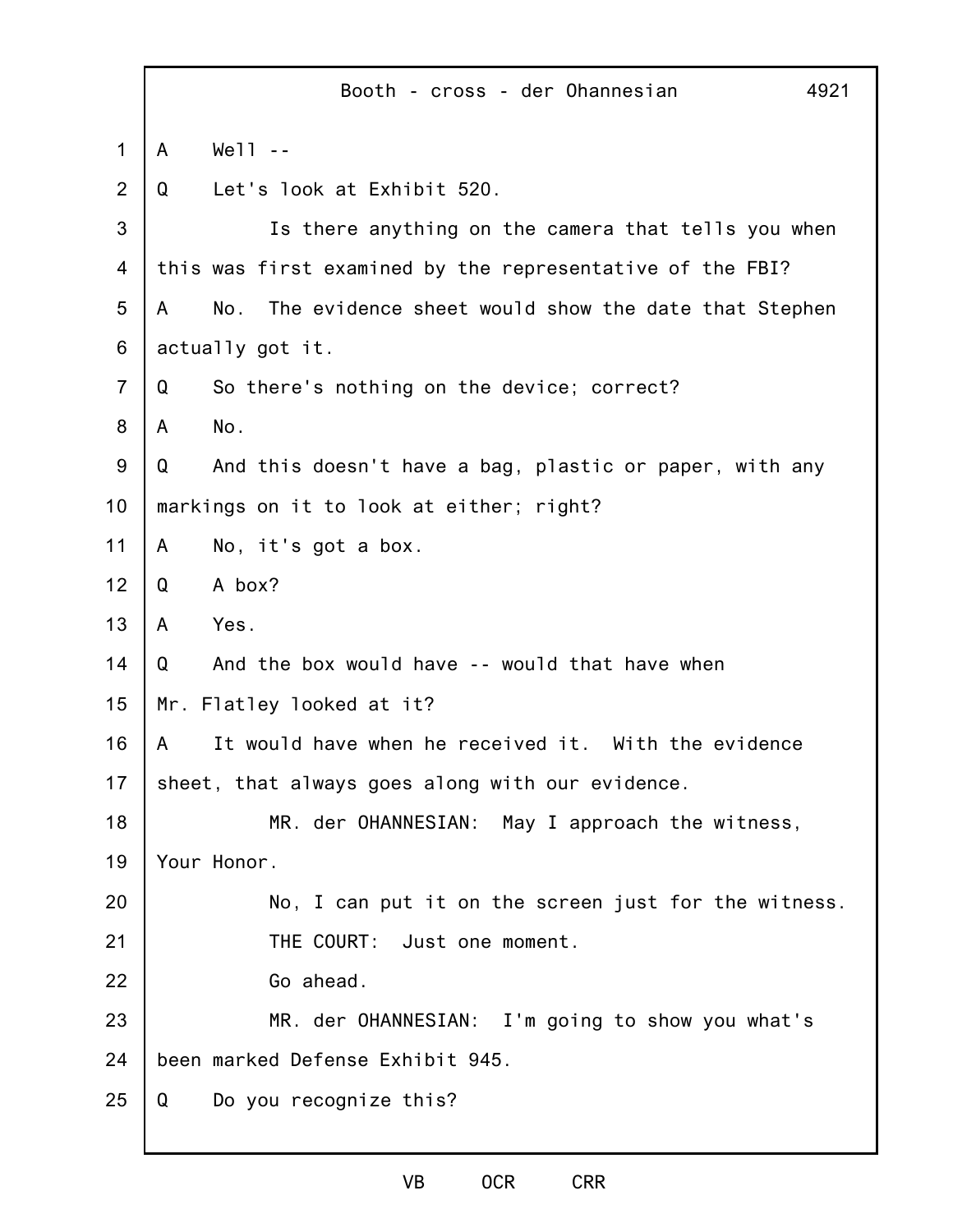|   | Booth - cross - der Ohannesian<br>4922                         |
|---|----------------------------------------------------------------|
| A | Yes, I do.                                                     |
| Q | What is this?                                                  |
| A | This is the sheet that came with the evidence.                 |
| Q | Looking at the next page. When you say the evidence,           |
|   | does this -- well, let me go back to page 1.                   |
|   | Does -- this is just for one piece of evidence or is           |
|   | it for more?                                                   |
| A | This is just for the digital camera, the Canon camera.         |
| Q | And looking at the second page of Defense Exhibit 945, is      |
|   | there anything on that page that helps refresh your            |
|   | recollection as to when any representative of the FBI first    |
|   | examined the Canon camera?                                     |
| A | You'd have to scroll down because I'm not seeing the           |
|   | whole sheet.                                                   |
| Q | There's another page, too, if you don't see it here.           |
| A | Okay. You will have to show me the second sheet.               |
| Q | The second sheet is actually the third sheet of this           |
|   | exhibit so we're clear on the record.                          |
| A | Yes, I do see that Stephen Flatley had gotten it around        |
|   | 2/22 of 19, which is the same as the sticker.                  |
| Q | And while we're on this, does this help refresh your           |
|   | recollection as to when you first examined the Canon camera in |
|   | evidence?                                                      |
| A | Yes. I first got the camera on 6/10.                           |
| Q | And then?                                                      |
|   |                                                                |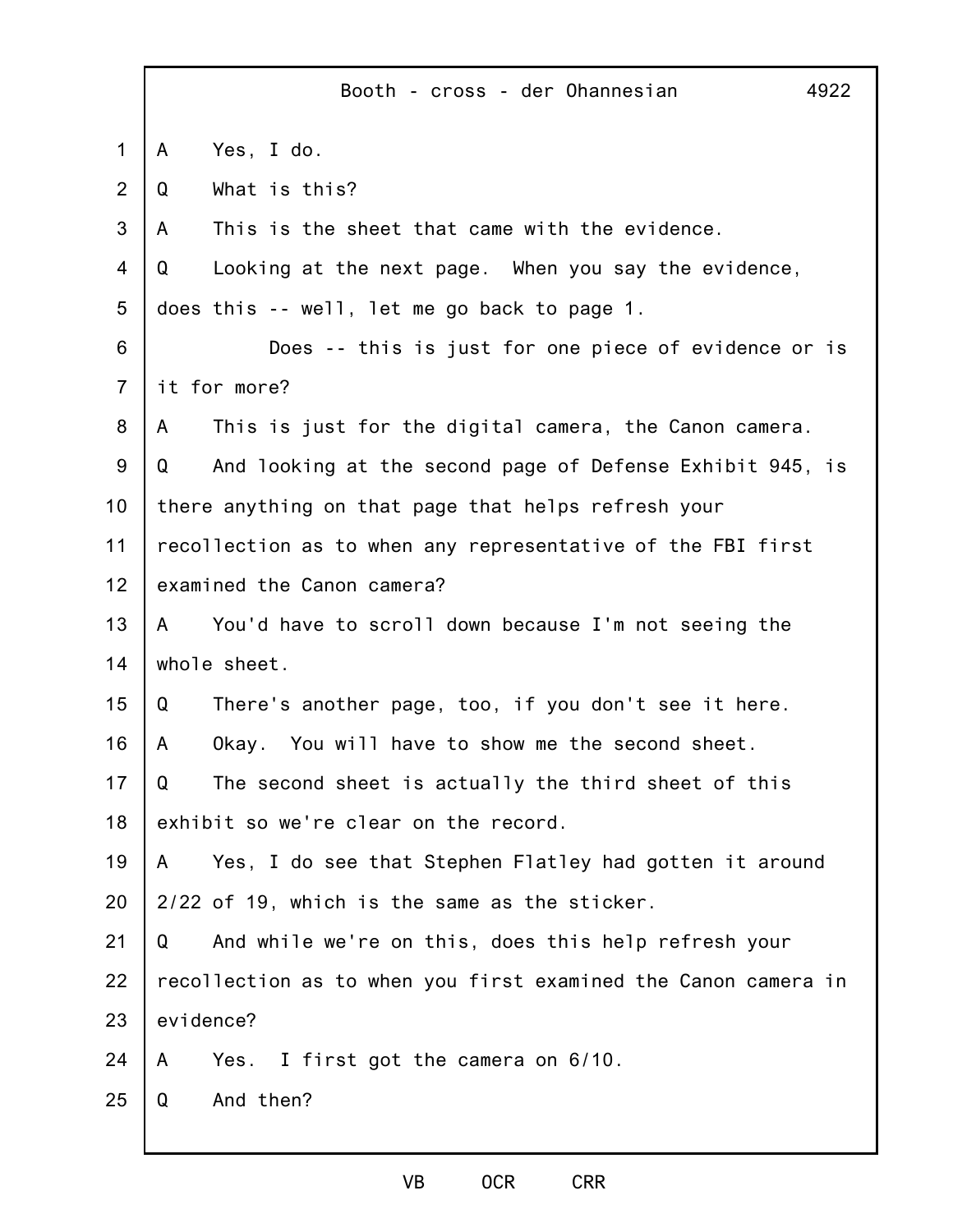|                |       | 4923<br>Booth - cross - der Ohannesian                      |
|----------------|-------|-------------------------------------------------------------|
| $\mathbf{1}$   | A     | Then the next day I did the examination and handed it       |
| $\overline{2}$ | back. |                                                             |
| 3              | Q     | Would 6/10, 6/11 be at or about the time you had that       |
| 4              |       | discussion with Special Agent Lever about the camera?       |
| 5              | A     | No.                                                         |
| 6              | Q     | Would it be before that?                                    |
| $\overline{7}$ | A     | Which discussion about the camera are you talking about?    |
| 8              | Q     | The biographical information about the camera.              |
| 9              | A     | Do you mean as far as                                       |
| 10             | Q     | How long it's been around in existence.                     |
| 11             | A     | No, this was something that was referenced when Steve       |
| 12             |       | first got the camera back on 2/22.                          |
| 13             | Q     | So it would have been before you had it on June 10th?       |
| 14             | A     | Yes, this is a long time ago.                               |
| 15             |       | MR. der OHANNESIAN: Government's Exhibit 524.               |
| 16             | Q     | Is there -- do you know the exact date that you first       |
| 17             |       | examined 524?                                               |
| 18             | A     | That would on 6/11.                                         |
| 19             | Q     | Let's talk about some of the electronic information,        |
| 20             |       | digital evidence in general, and then talk about this case. |
| 21             |       | When you examine, you said an image, you generate           |
| 22             |       | something you called a hash value?                          |
| 23             | A     | Correct.                                                    |
| 24             | Q     | And a hash value, you said, is an identifying piece of      |
| 25             |       | information about an image?                                 |
|                |       |                                                             |

## VB OCR CRR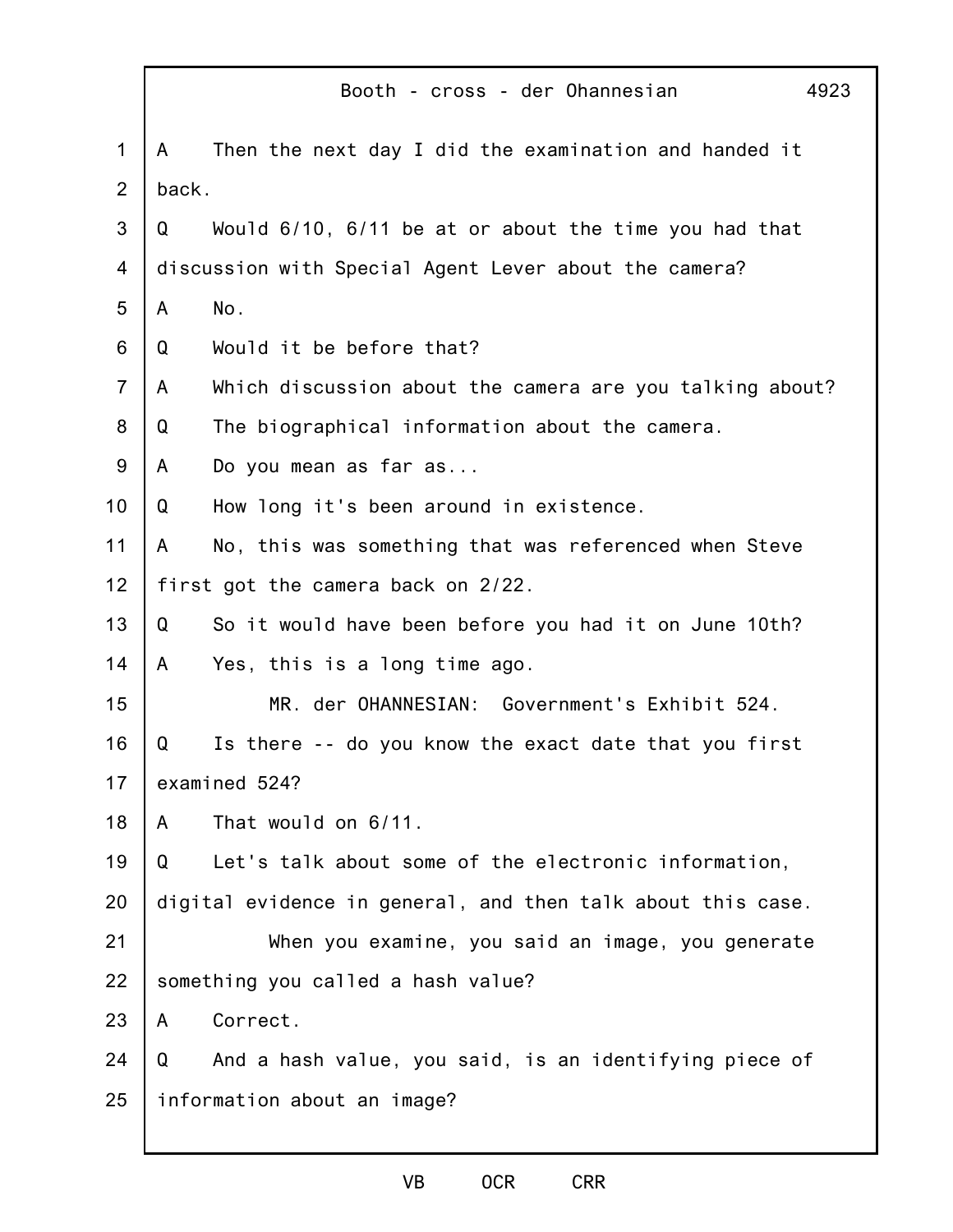|                |         | 4924<br>Booth - cross - der Ohannesian                     |
|----------------|---------|------------------------------------------------------------|
| 1              | A       | Yes, it is.                                                |
| $\overline{2}$ | Q       | And there are different types of hash values?              |
| 3              | A       | Yes, there are.                                            |
| 4              | Q       | MD5s been around a long time?                              |
| 5              | A       | Yes.                                                       |
| 6              | Q       | And I think you said it was, you say, like a fingerprint?  |
| $\overline{7}$ | A       | We look at it as akin to a fingerprint.                    |
| 8              | Q       | Akin?                                                      |
| $9$            | A       | Yeah.                                                      |
| 10             | Q       | Because it is possible to have two different images with   |
| 11             |         | the same MD5 value; correct?                               |
| 12             | A       | It is a possibility, but there's almost an impossibility.  |
| 13             |         | And then there's ways that I can explain that possibility. |
| 14             | Q       | Well, my -- there's a possibility you said?                |
| 15             | A       | Yes.                                                       |
| 16             | Q       | And there's many images on the internet displaying two     |
| 17             |         | different messages with the same hash value; correct?      |
| 18             | A       | I don't know that there's many, but I know there are       |
| 19             | some.   |                                                            |
| 20             | Q       | And you've seen those images; correct?                     |
| 21             | A       | Are you talking about graphic messages or forensic         |
| 22             | images? |                                                            |
| 23             | Q       | Photographic images.                                       |
| 24             | A       | No, I haven't seen all the MD5 collision messages that     |
| 25             |         | are on the net.                                            |
|                |         |                                                            |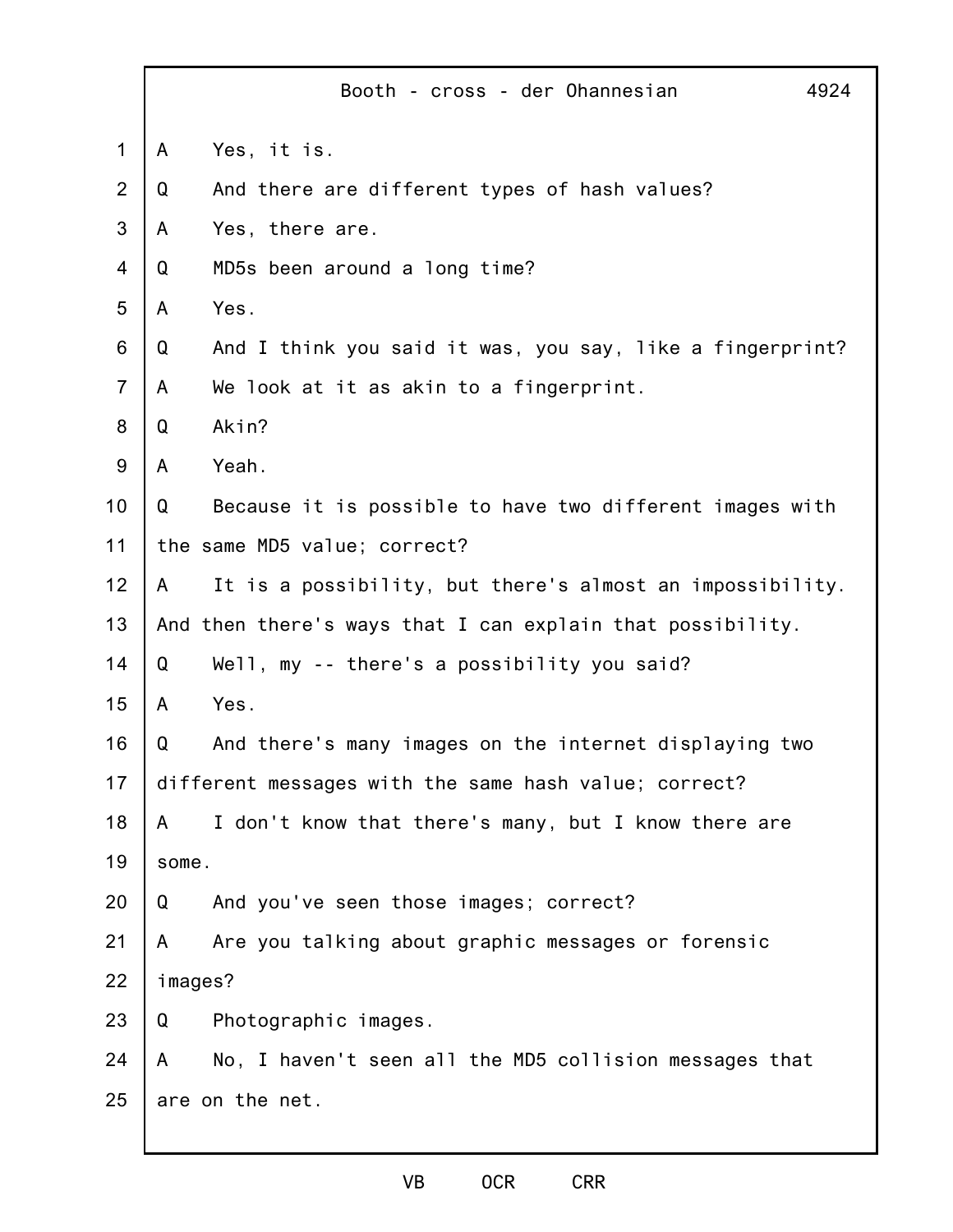|                |          | Booth - cross - der Ohannesian<br>4925                         |
|----------------|----------|----------------------------------------------------------------|
| $\mathbf 1$    | Q        | Were there issues with MD5 that led forensic examiners to      |
| $\overline{2}$ |          | adopt a different hash value system?                           |
| 3              | A        | No.<br>There was no reason for someone to adopt a different    |
| 4              |          | hash value system, but there was a collision, as they call it, |
| 5              |          | with an MD5 collision.                                         |
| 6              | Q        | And a collision is another way of saying two pictures          |
| $\overline{7}$ |          | with the same --                                               |
| 8              | A        | Not two pictures, two files.                                   |
| $9\,$          | Q        | And is there something called SHA hash value?                  |
| 10             | A        | Yes. Secure hash algorithm.                                    |
| 11             | Q        | And is that used by some forensic labs?                        |
| 12             | A        | Yes, it is.                                                    |
| 13             | Q        | Is it used by the FBI?                                         |
| 14             | A        | We use it alongside the MD5 cache, but the MD5 is what we      |
| 15             |          | use exclusively.                                               |
| 16             | Q        | When you say use it alongside, did you use the SHA1 hash       |
| 17             |          | value alongside the MD5 value in this case?                    |
| 18             | A        | No, I did not.                                                 |
| 19             | Q        | The SHA1 value is also used even on home cameras;              |
| 20             | correct? |                                                                |
| 21             | A        | It's used on many different devices.                           |
| 22             | Q        | First developed by the National Security Agency?               |
| 23             | A        | If I recall, yes.                                              |
| 24             | Q        | And there's been issues with SHA1 also; correct?               |
| 25             | A        | Yes.                                                           |
|                |          |                                                                |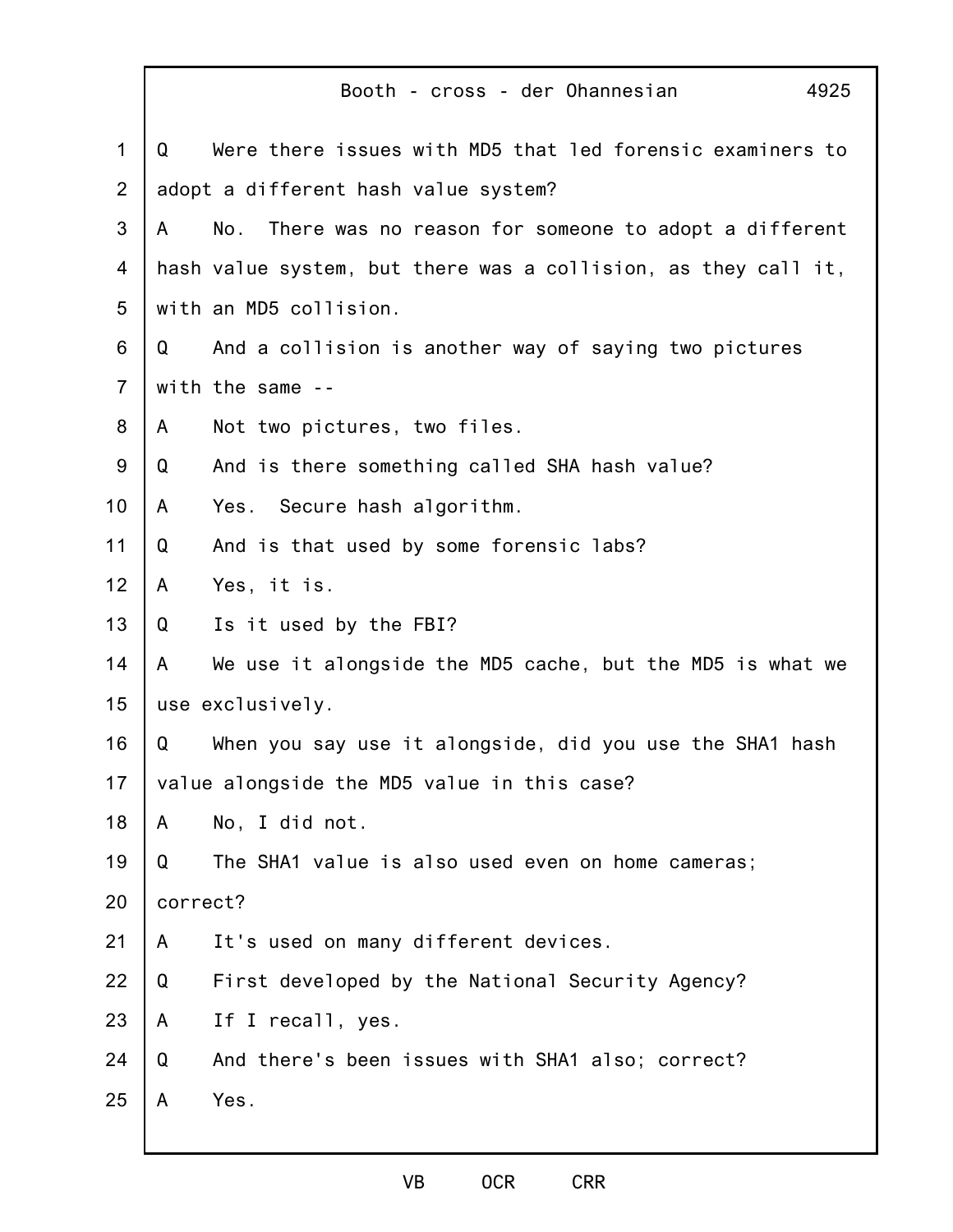|                |      | 4926<br>Booth - cross - der Ohannesian                        |
|----------------|------|---------------------------------------------------------------|
| 1              | Q    | And it's led to a further revision called SHA256.             |
| $\overline{2}$ | A    | No.<br>SHA256 was developed well before they ever found an    |
| 3              |      | issue with SHA1.                                              |
| 4              | Q    | And there is an SHA2?                                         |
| 5              | A    | Yes, there is.                                                |
| 6              | Q    | And that's considered the latest in terms of SHA hash         |
| $\overline{7}$ |      | value systems?                                                |
| 8              | A    | Not necessarily.                                              |
| $9\,$          | Q    | SHA2 is more advanced than SHA1?                              |
| 10             | A    | It's a tougher algorithm, that's for sure.                    |
| 11             | Q    | When you saw tougher algorithm, again, trying to deal         |
| 12             |      | with this issue of whether two images will have the same hash |
| 13             |      | value; correct?                                               |
| 14             | A    | Two images will not have the same hash value. Two files       |
| 15             | can. |                                                               |
| 16             | Q    | And two files, that's what you're talking about the           |
| 17             |      | collision; correct?                                           |
| 18             | A    | Yes.                                                          |
| 19             | Q    | Two files having the same hash value.                         |
| 20             |      | So you reported an acquisition hash value for the             |
| 21             |      | images in this case; correct?                                 |
| 22             | A    | Yes.                                                          |
| 23             | Q    | That's not something that you testified about on direct       |
| 24             |      | other than you did it; correct?                               |
| 25             | A    | Correct.                                                      |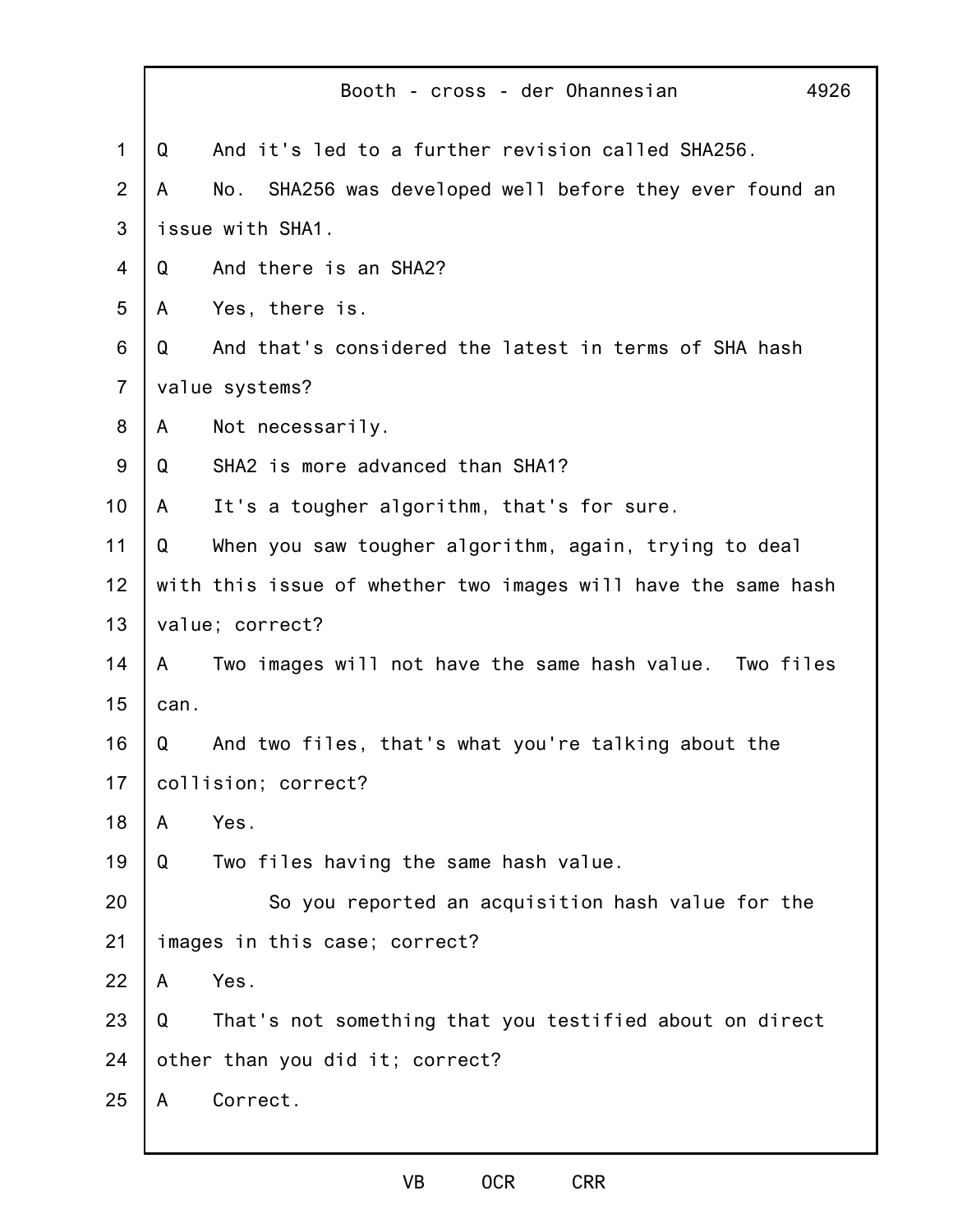|                |   | Booth - cross - der Ohannesian<br>4927                     |
|----------------|---|------------------------------------------------------------|
| $\mathbf 1$    | Q | And then the discussion about metadata.<br>There are       |
| $\overline{2}$ |   | different types of metadata; correct?                      |
| 3              | A | Correct.                                                   |
| 4              | Q | And some come from the file system; is that correct?       |
| 5              | A | Correct.                                                   |
| 6              | Q | I think you touched on that yesterday; correct?            |
| $\overline{7}$ | A | Yes, I did.                                                |
| 8              | Q | A file system could be an operating system?                |
| 9              | A | Yes.                                                       |
| 10             | Q | It could be Windows?                                       |
| 11             | A | Those are different -- different devices that use them.    |
| 12             |   | Operating systems use file systems in order to be able to  |
| 13             |   | store their data.                                          |
| 14             | Q | And different -- Linux is an operating system?             |
| 15             | A | Yes.                                                       |
| 16             | Q | Apple is an operating system?                              |
| 17             | A | Yes.                                                       |
| 18             | Q | And then there are versions of each of those; correct?     |
| 19             | A | Of the file systems, yes. And of different kind of         |
| 20             |   | operating systems that run also.                           |
| 21             | Q | And with respect to your analysis in this case, were you   |
| 22             |   | able to determine the operating system which was utilized? |
| 23             | A | In which way?                                              |
| 24             | Q | For the Western Digital device.                            |
| 25             | A | No, I was not.                                             |
|                |   |                                                            |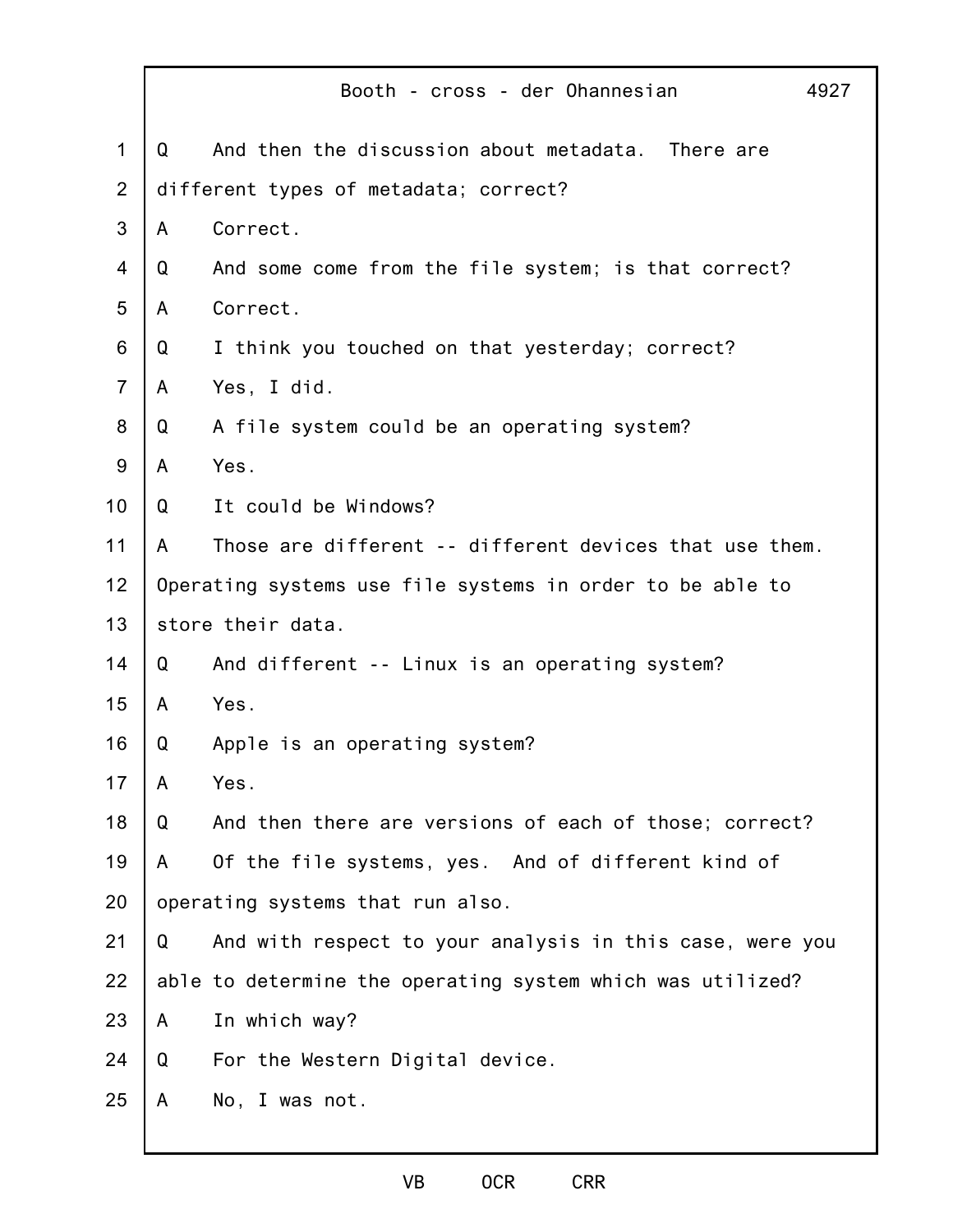|                | 4928<br>Booth - cross - der Ohannesian                        |
|----------------|---------------------------------------------------------------|
| $\mathbf{1}$   | That's because you didn't have the Dell Dimension<br>Q        |
| $\overline{2}$ | computer; correct?                                            |
| 3              | Not necessarily. There were three computers that were<br>A    |
| 4              | listed under those backup folders. Any one of those could     |
| 5              | have been used to actually have this device plugged into it.  |
| 6              | So there were three devices that had been connected to<br>Q   |
| $\overline{7}$ | this hard drive at some point?                                |
| 8              | I don't know if they were connected. I just know there<br>A   |
| 9              | was a file system, a folder named after a file system.        |
| 10             | $So - -$<br>Q                                                 |
| 11             | Or a computer.<br>A                                           |
| 12             | Did you want to say something else?<br>Q                      |
| 13             | The folders were named after a computer, a type of<br>A       |
| 14             | computer. So we have a Dell Dimension. I think there was a    |
| 15             | Mac that was named as a folder.                               |
| 16             | Correct.<br>Q                                                 |
| 17             | I'm not thinking that the computer actually generates<br>A    |
| 18             | those. I'm thinking that someone just names a folder.<br>And  |
| 19             | I'm not assuming that someone had to attach to that computer, |
| 20             | but that's the only information we have to go on. So we need  |
| 21             | to try to run down all that information to see if we can find |
| 22             | one.                                                          |
| 23             | Not having access to any of those three computers makes<br>Q  |
| 24             | it more difficult to identify data, metadata from the         |
| 25             | operating system; correct?                                    |
|                |                                                               |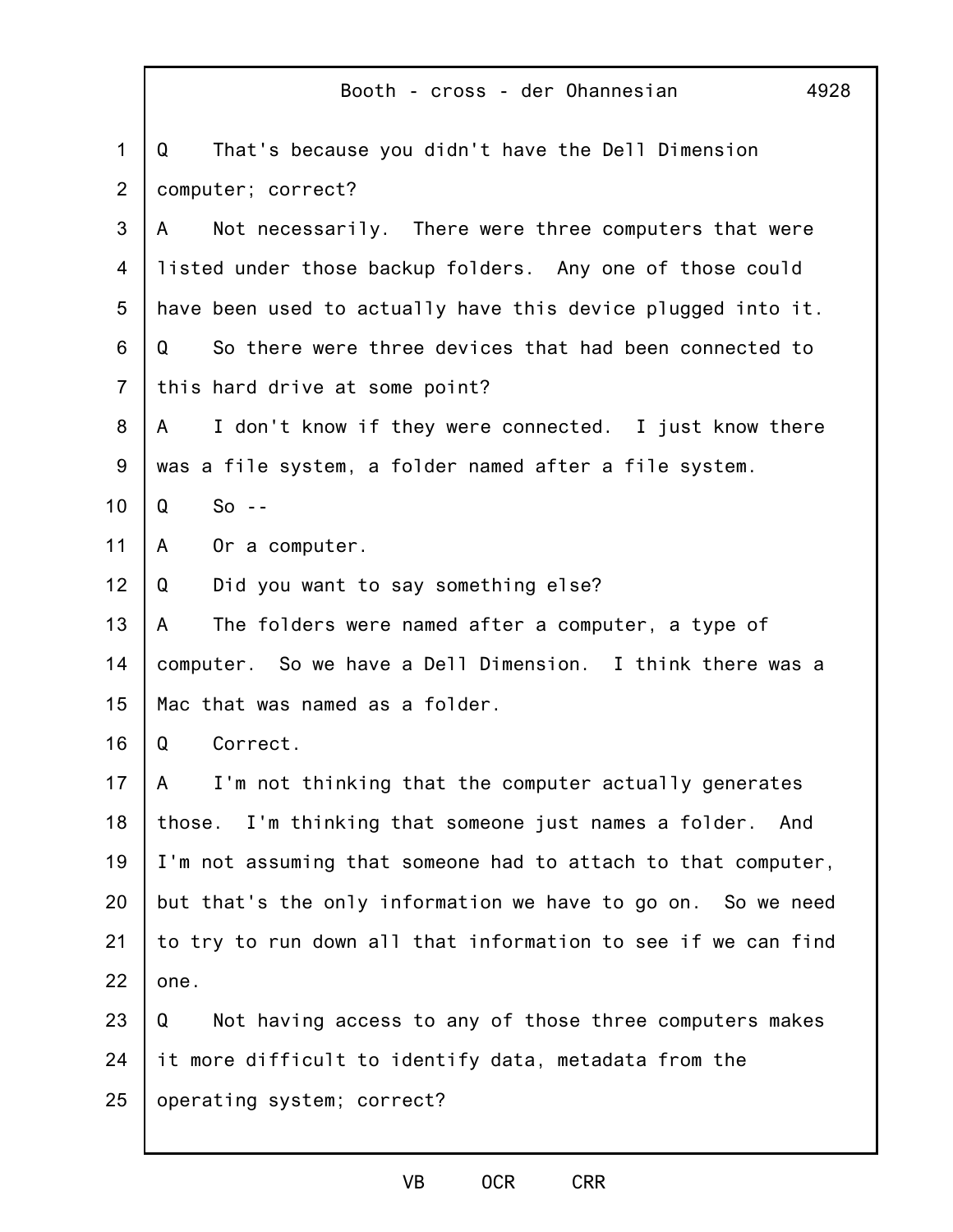|                | Booth - cross - der Ohannesian<br>4929                         |
|----------------|----------------------------------------------------------------|
| $\mathbf 1$    | From the OS, from the FS, the file system itself, to see<br>A  |
| 2              | if something's been plugged in, yes, in that respect, it is    |
| 3              | hard.                                                          |
| 4              | Was there any other reason that you wanted to see that<br>Q    |
| 5              | Dell Dimension computer?                                       |
| 6              | Well, if I had that Dell Dimension computer, I would do a<br>A |
| $\overline{7}$ | full workup of that computer. And I would look to see if that  |
| 8              | USB drive was plugged it, when it was plugged in, how often it |
| 9              | was plugged in, what letter was generated when it was plugged  |
| 10             | in, how the files were copied to and from it, things of that   |
| 11             | nature.                                                        |
| 12             | There's also, I think -- I don't know if you used the<br>Q     |
| 13             | word application metadata?                                     |
| 14             | Yeah, it could be file metadata.<br>A                          |
| 15             | That's, for example, on a Word file?<br>Q                      |
| 16             | Yes.<br>A                                                      |
| 17             | To say who created the document; right?<br>Q                   |
| 18             | Yes, an author would be named sometimes.<br>A                  |
| 19             | When you get the software for Word you put the name in,<br>Q   |
| 20             | could be Brian's computer or Brian Booth; right?               |
| 21             | Correct.<br>A                                                  |
| 22             | Q<br>But somebody else can use Brian's computer, the document  |
| 23             | would still have metadata saying Brian Booth; correct?         |
| 24             | Correct.<br>A                                                  |
| 25             | And then there's also embedded metadata?<br>Q                  |
|                |                                                                |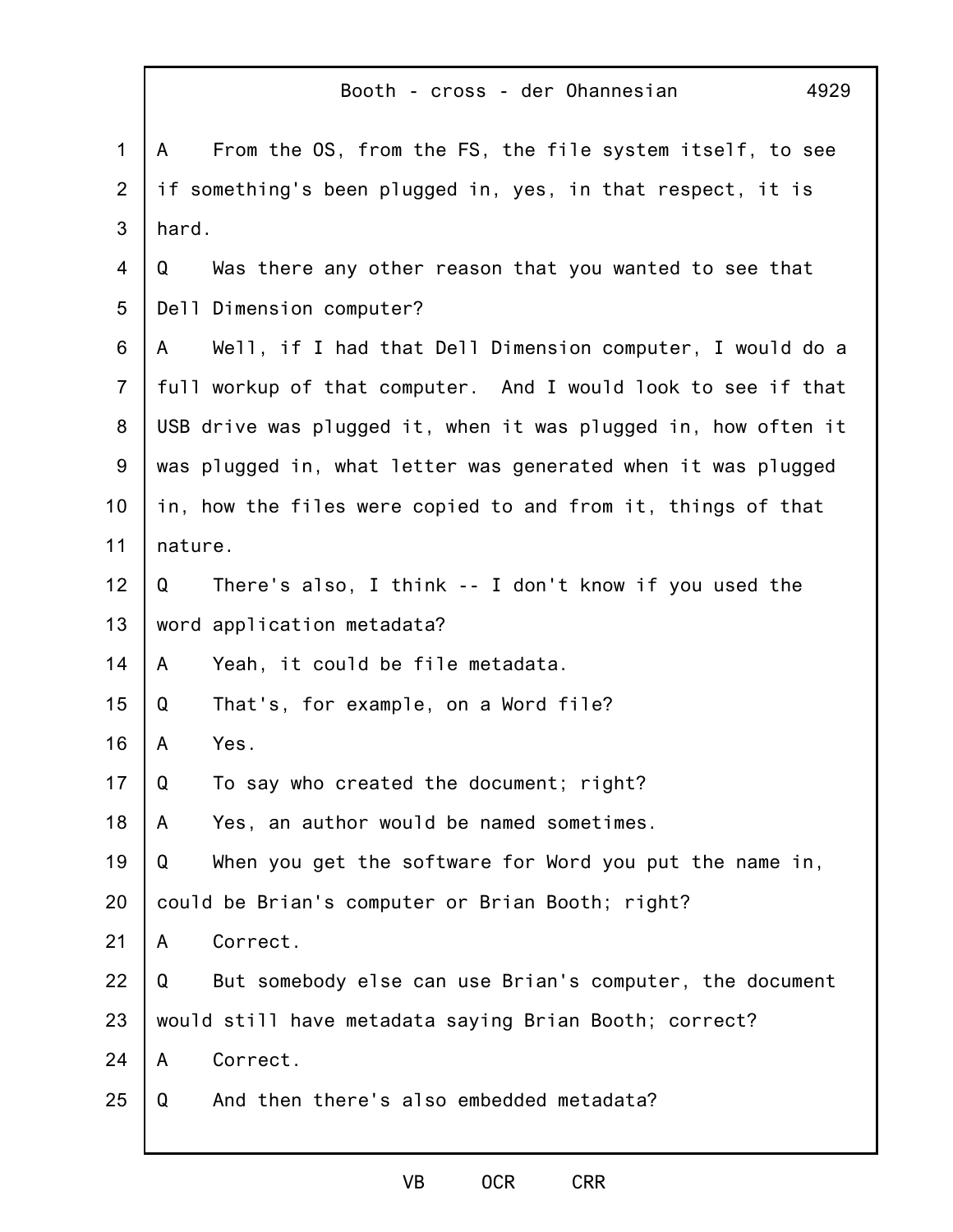|                |        | 4930<br>Booth - cross - der Ohannesian                      |
|----------------|--------|-------------------------------------------------------------|
| $\mathbf{1}$   | A      | Yes, there is.                                              |
| $\overline{2}$ | Q      | Is that something you discussed in this case?               |
| 3              | A      | We were talking about the embedded metadata for a .jpg      |
| 4              | file.  |                                                             |
| 5              | Q      | For what?                                                   |
| 6              | A      | On a .jpg file.                                             |
| $\overline{7}$ | Q      | Now, metadata can be changed; correct?                      |
| 8              | A      | It can. Depending on what type of metadata you're           |
| 9              |        | talking about, and how hard it is, really depends on what   |
| 10             |        | version or what type of metadata you're talking about.      |
| 11             | Q      | And metadata can be changed by the end-user?                |
| 12             | A      | Yes.                                                        |
| 13             | Q      | The end-user being the person who's at the computer;        |
| 14             | right? |                                                             |
| 15             | A      | Sometimes, yes.                                             |
| 16             | Q      | So you go on your computer, anyone can, and change the      |
| 17             |        | date and time; correct?                                     |
| 18             | A      | Yes.                                                        |
| 19             | Q      | You can change the year; correct?                           |
| 20             | A      | Yes.                                                        |
| 21             | Q      | That can be done at any time?                               |
| 22             | A      | It depends on what operating system and what type of        |
| 23             |        | security you have on the operating system.<br>If you have a |
| 24             |        | laptop from your corporation, they may block you from doing |
| 25             | that.  |                                                             |
|                |        |                                                             |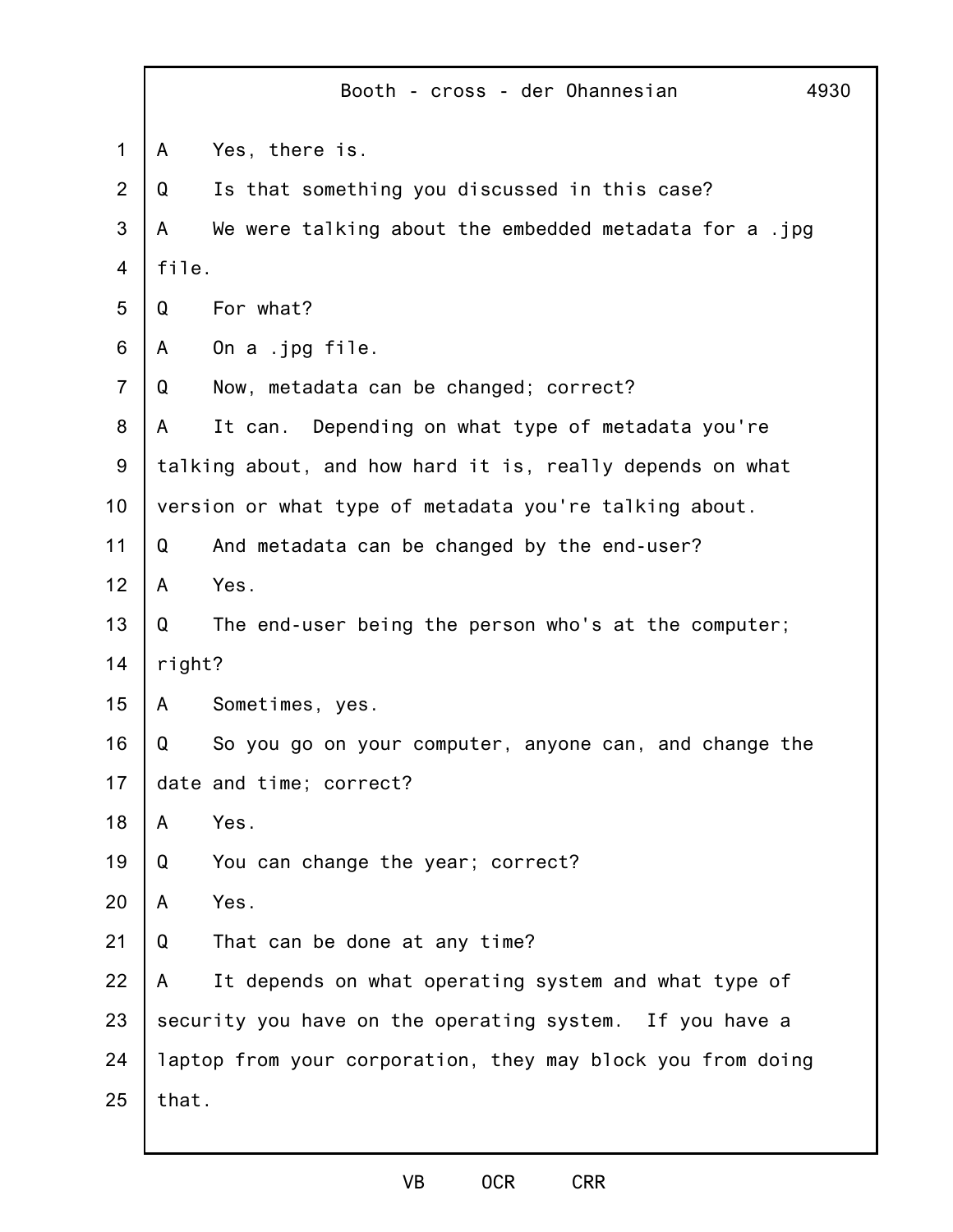|                | Booth - cross - der Ohannesian<br>4931                          |
|----------------|-----------------------------------------------------------------|
| $\mathbf 1$    | But here you don't know what, if any, security was on any<br>Q  |
| 2              | of the operating systems involved in the images that you        |
| 3              | testified about; correct?                                       |
| 4              | You're talking about the Restistive, the 1B numbers or<br>A     |
| 5              | are you talking about --                                        |
| 6              | From the Western Digital, yes, the 1B.<br>Q                     |
| $\overline{7}$ | The 1B is an external hard drive. It can be plugged into<br>A   |
| 8              | any type of operating system. I have no knowledge of it.        |
| 9              | Also, there can be automatic actions that can change the<br>Q   |
| 10             | metadata?                                                       |
| 11             | In some software can do that, yes.<br>A                         |
| 12             | Q<br>When we talk about automatic actions, computer antivirus   |
| 13             | software can change metadata?                                   |
| 14             | It would actually quarantine something if it deemed it to<br>A  |
| 15             | be an issue, but I don't know about it changing metadata.<br>It |
| 16             | depends on what kind of metadata you're talking about right     |
| 17             | how, because there's --                                         |
| 18             | Some metadata?<br>Q                                             |
| 19             | There's various different metadatas that we're talking<br>A     |
| 20             | about in this courtroom, so you're throwing a very broad stick  |
| 21             | at this.                                                        |
| 22             | We'll narrow down.<br>Q                                         |
| 23             | But with respect to metadata, the copying process               |
| 24             | -- can affect metadata?<br>or                                   |
| 25             | Yes, it can.<br>A                                               |
|                |                                                                 |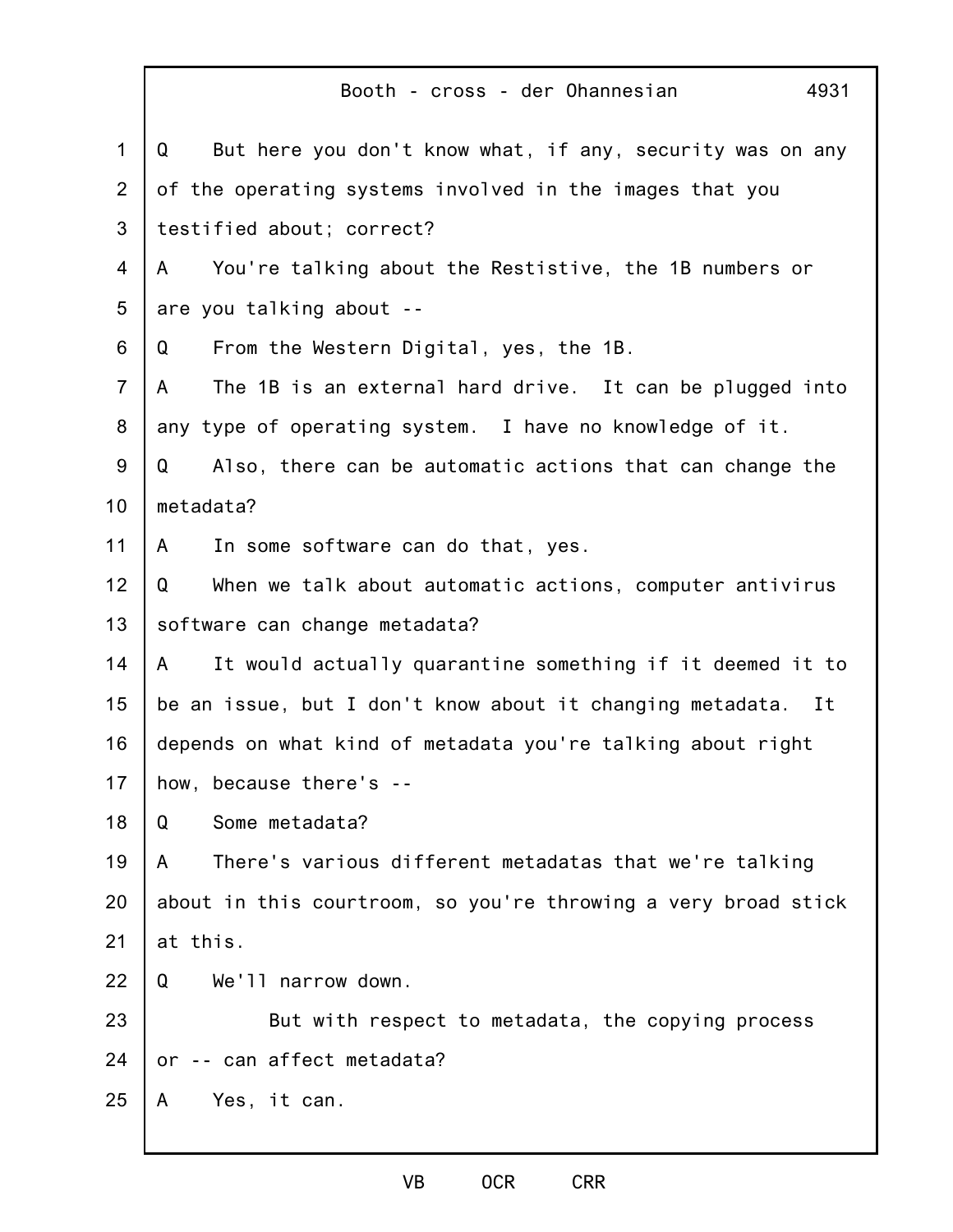|                |          | Booth - cross - der Ohannesian<br>4932                         |
|----------------|----------|----------------------------------------------------------------|
| $\mathbf 1$    | Q        | When we say copying process, what do you mean by that?         |
| $\overline{2}$ | A        | If you drag and drop a file or a folder from one device        |
| 3              |          | to a USB device, or a thumb drive, and then take it to another |
| 4              |          | one and copy and drag it, it could do that. That will change   |
| 5              |          | metadata.                                                      |
| 6              | Q        | Backing up a computer can be an automatic function;            |
| $\overline{7}$ | correct? |                                                                |
| 8              | A        | Yes, it can.                                                   |
| 9              | Q        | Like an office can back up every night its files?              |
| 10             | A        | Correct.                                                       |
| 11             | Q        | And that would change the metadata?                            |
| 12             | A        | It could.                                                      |
| 13             | Q        | And I think you said data changes, metadata changes, as        |
| 14             |          | it moves across computers.                                     |
| 15             | A        | Yes, it does. File system metadata.                            |
| 16             | Q        | And that's something that happened with respect to this        |
| 17             |          | Western hard drive; correct?                                   |
| 18             | A        | In possibility, it could.                                      |
| 19             | Q        | Pardon?                                                        |
| 20             | A        | Considered in a possibility, it could.                         |
| 21             | Q        | So you can backdate metadata?                                  |
| 22             | A        | You can change a computer's date and time and then copy        |
| 23             |          | data on to it and have it backdated in that sense.             |
| 24             | Q        | And is there something called time stomping?                   |
| 25             | A        | Yes, there is.                                                 |
|                |          |                                                                |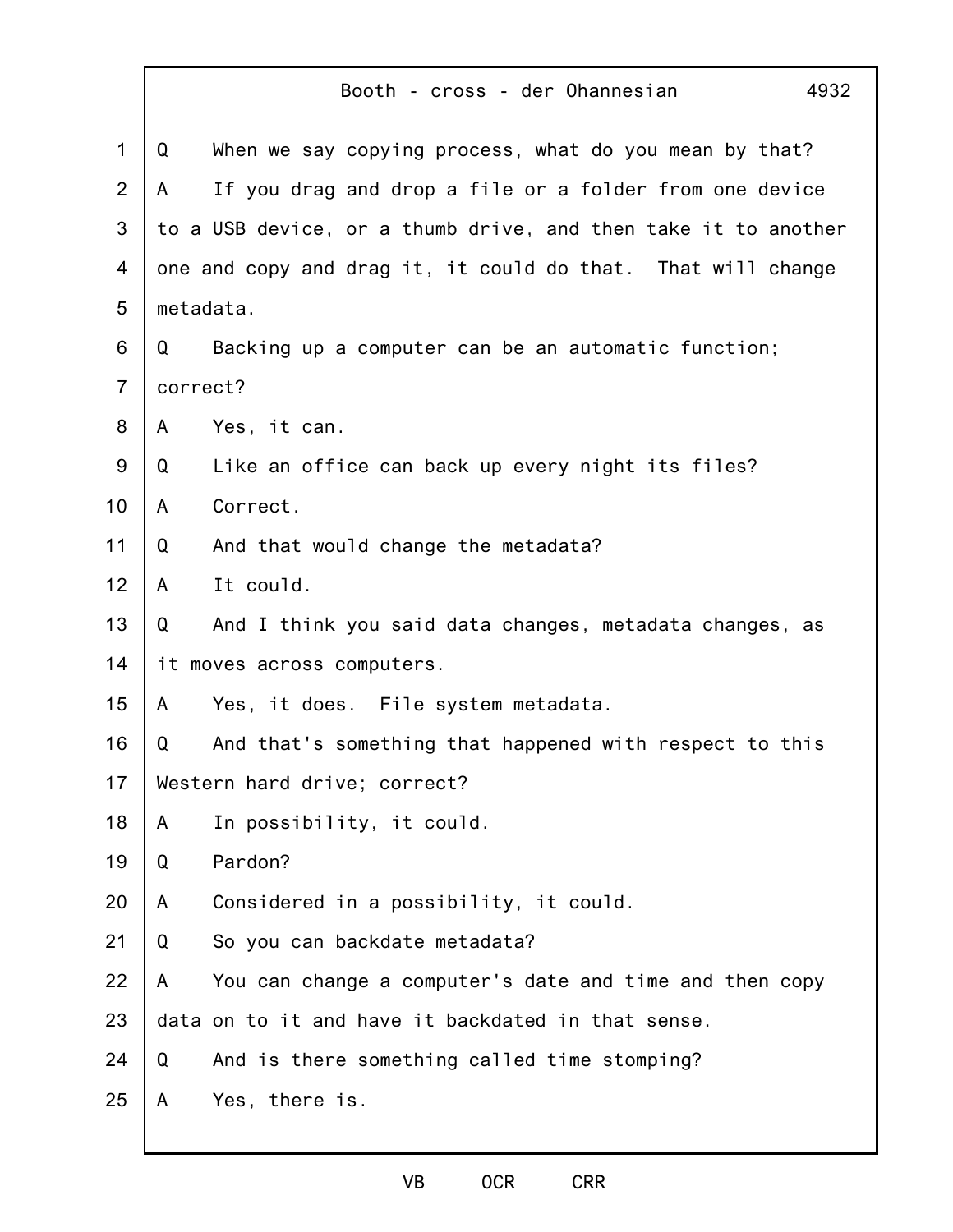|                |      | 4933<br>Booth - cross - der Ohannesian                       |
|----------------|------|--------------------------------------------------------------|
| 1              | Q    | Is there that different from just backdating, time           |
| $\overline{2}$ |      | stomping?                                                    |
| 3              | A    | That's very close to -- if you want to use a similar term    |
| 4              |      | to say, you can use that as a term for it.                   |
| 5              | Q    | There's actually softwares that do that for you?             |
| 6              | A    | It could. It's not something normally out there in use.      |
| $\overline{7}$ | Q    | And somebody with hacking skills might know about time       |
| 8              |      | stomping software?                                           |
| $9\,$          | A    | Yes.                                                         |
| 10             | Q    | That's something you've seen?                                |
| 11             | A    | Yes, I have.                                                 |
| 12             | Q    | And you talked about a file creation date yesterday?         |
| 13             | Yes? |                                                              |
| 14             | A    | Yes, I have.                                                 |
| 15             | Q    | So you had information concerning -- yesterday did you       |
| 16             |      | testify to the file creation date for any of the images from |
| 17             |      | the Western Digital drive?                                   |
| 18             | A    | I think I mentioned one file creation date in particular.    |
| 19             | Q    | Do you remember what that date was?                          |
| 20             | A    | It was a 2003 date.                                          |
| 21             | Q    | And then the last modified date is when the user last        |
| 22             |      | modified a file?                                             |
| 23             | A    | That's usually what happens.                                 |
| 24             | Q    | When you say usually, there's other ways that last modify    |
| 25             |      | date can be there; correct?                                  |
|                |      |                                                              |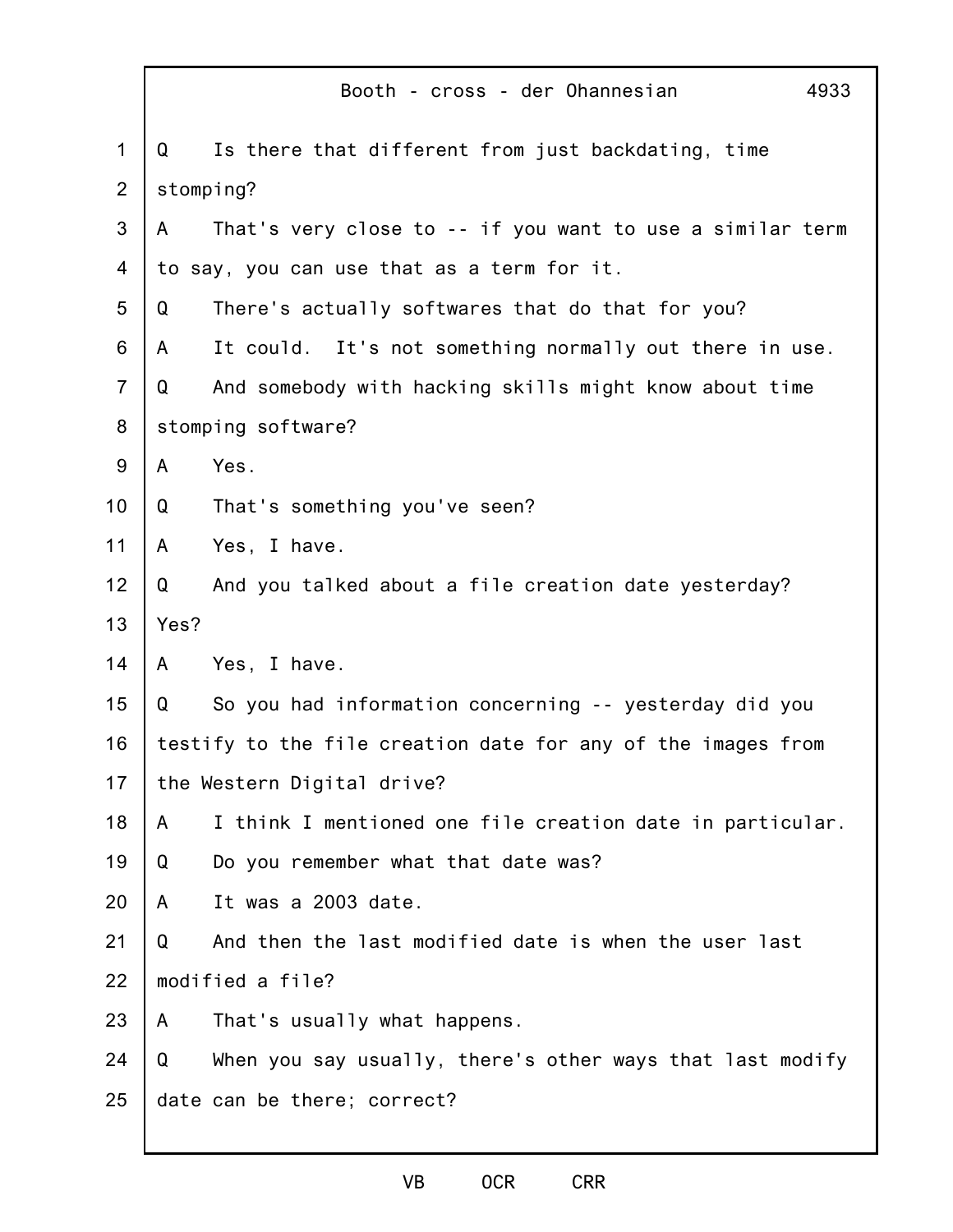1 A Yes.

2 Q For example?

3 4 5 6 7 8 A Well, from moving computers across from one computer to another, if you've got a file system that is a very, what we call a young file system, like something we use with floppy disks, they don't actually hold on to all that data because newer file systems can hold modified data, access data, much differently.

9 10 11 12 13 So sometimes when you move the files across, a creation date would be made, but a last access date wouldn't be created completely. You'd only have a date. So in some ways you can actually modify dates and times as you move across different file systems.

14 15 Q And that's not something you're able to determine without examining the computers along the way?

16 A Not unless we have them in our hand, no.

17 18 Q So, for example, in this case, we know there was a Dell Dimension computer?

19 A I don't know that, but if you're telling me.

20 Q Your analysis reflected a path that said Dell Dimension?

- 21 A Yes, I do.
- 22 Q And you said there were two other computers?
- 23 A Two other file paths that indicated other computers.

24 Q Like an Apple?

25 A Like an Apple computer, yes.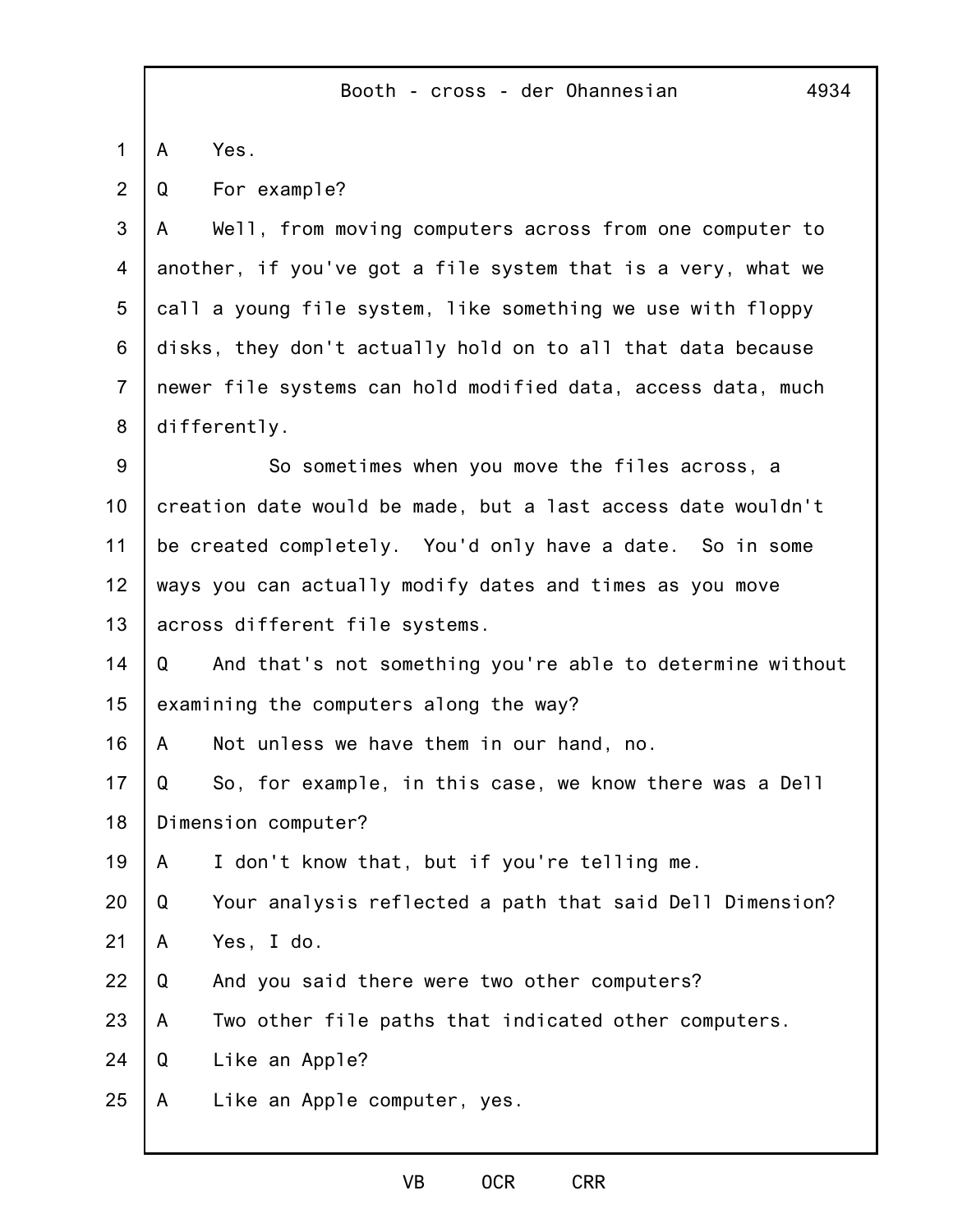|                |         | Booth - cross - der Ohannesian                               | 4935 |
|----------------|---------|--------------------------------------------------------------|------|
| 1              | Q       | What was the third?                                          |      |
| 2              | A       | It was another Dell computer.                                |      |
| 3              | Q       | And then you mentioned last access date?                     |      |
| $\overline{4}$ | A       | Yes, I did.                                                  |      |
| 5              | Q       | And last access date can have many meanings also;            |      |
| 6              |         | correct?                                                     |      |
| $\overline{7}$ | A       | Yes.                                                         |      |
| 8              | Q       | It can mean literally the last time someone accessed it;     |      |
| $9\,$          |         | correct?                                                     |      |
| 10             | A       | Correct.                                                     |      |
| 11             | Q       | And it can also mean the last time it was copied?            |      |
| 12             | A       | A last access date can be moved across one computer to       |      |
| 13             |         | another, but the access date, if they're like devices, would |      |
| 14             |         | stay. So unless you've actually opened up an item and looked |      |
| 15             |         | at it, it wouldn't change the last access date.              |      |
| 16             | Q       | So last access doesn't even mean last view?                  |      |
| 17             | A       | In some cases, software will change the last access date     |      |
| 18             |         | if you've opened it up. But it's really software dependant.  |      |
| 19             | Q       | So last access date does not necessarily mean last           |      |
| 20             | viewed? |                                                              |      |
| 21             | A       | Correct.                                                     |      |
| 22             | Q       | But if a file is viewed, it would be reflected in an         |      |
| 23             |         | access date?                                                 |      |
| 24             | A       | If it's opened up?                                           |      |
| 25             | Q       | Yes.                                                         |      |
|                |         |                                                              |      |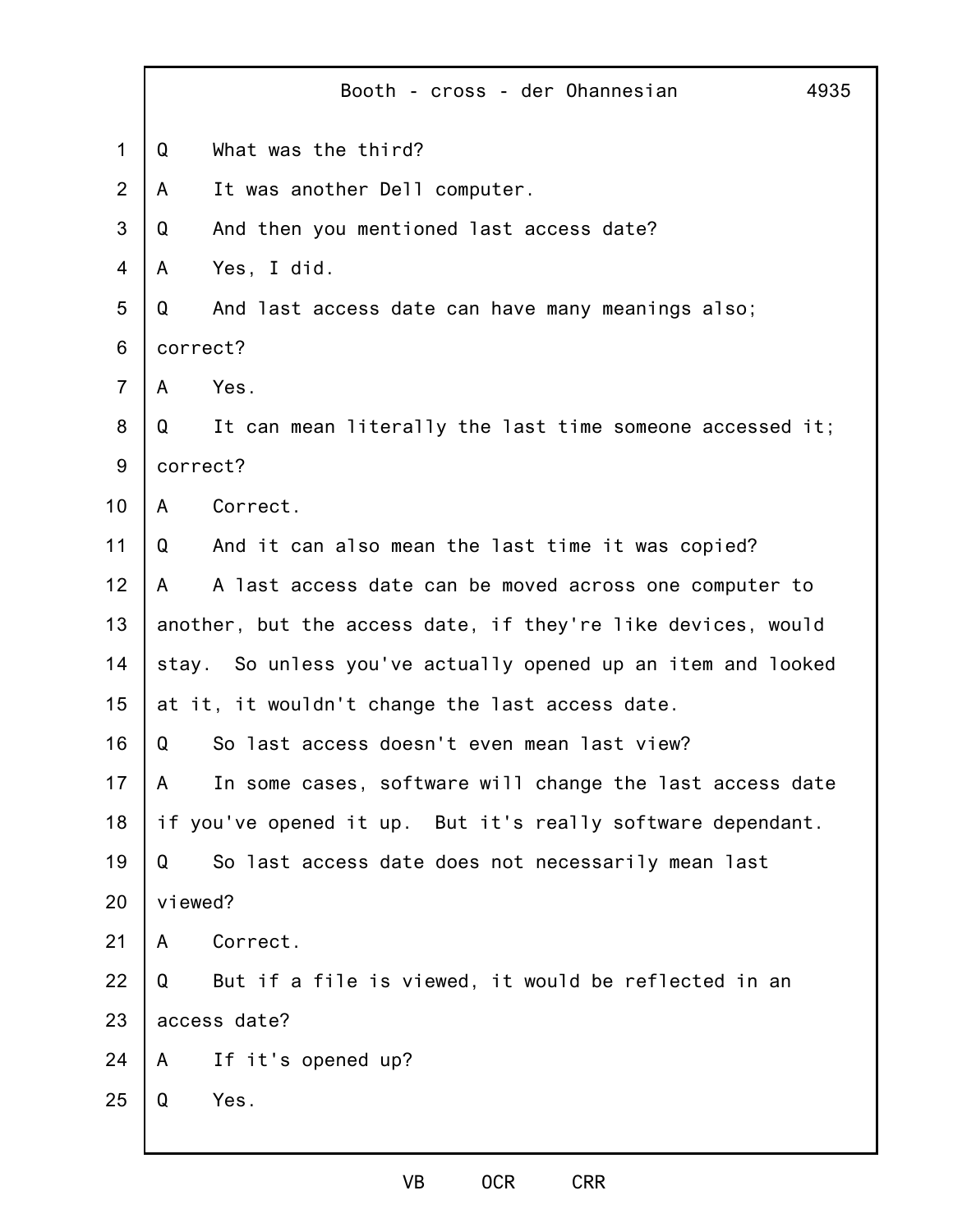|                |   | Booth - cross - der Ohannesian<br>4936                      |
|----------------|---|-------------------------------------------------------------|
| $\mathbf 1$    | A | Depending on what piece of software.                        |
| 2              | Q | And in terms of file folders, files can be moved from one   |
| 3              |   | folder to another; correct?                                 |
| 4              | A | Yes.                                                        |
| 5              | Q | And you don't have that information when you examine a      |
| 6              |   | hard drive such as this, whether files were moved or not?   |
| $\overline{7}$ | A | Well, between devices, I do not.                            |
| 8              | Q | Or even when it was on a Dell Dimension, Dell computer or   |
| 9              |   | Apple computer?                                             |
| 10             | A | No, I do not.                                               |
| 11             | Q | Does DOS script also impact the file names?                 |
| 12             | A | Does what? Excuse me?                                       |
| 13             | Q | DOS. D-0-S script?                                          |
| 14             | A | I don't know what you're referring to.                      |
| 15             | Q | Your examinations were at different times; correct?         |
| 16             | A | As far as my two examinations here were at two different    |
| 17             |   | times, yes.                                                 |
| 18             | Q | With respect to the images that you testified about this    |
| 19             |   | morning, Government Exhibits 518, A through U, they're also |
| 20             |   | reflected in your report.                                   |
| 21             |   | You understand my question?                                 |
| 22             | A | As far as looking at the actual items themselves?           |
| 23             | Q | Let me try to break it down then.                           |
| 24             |   | So Government Exhibit 518-A through U are like              |
| 25             |   | images, printed images?                                     |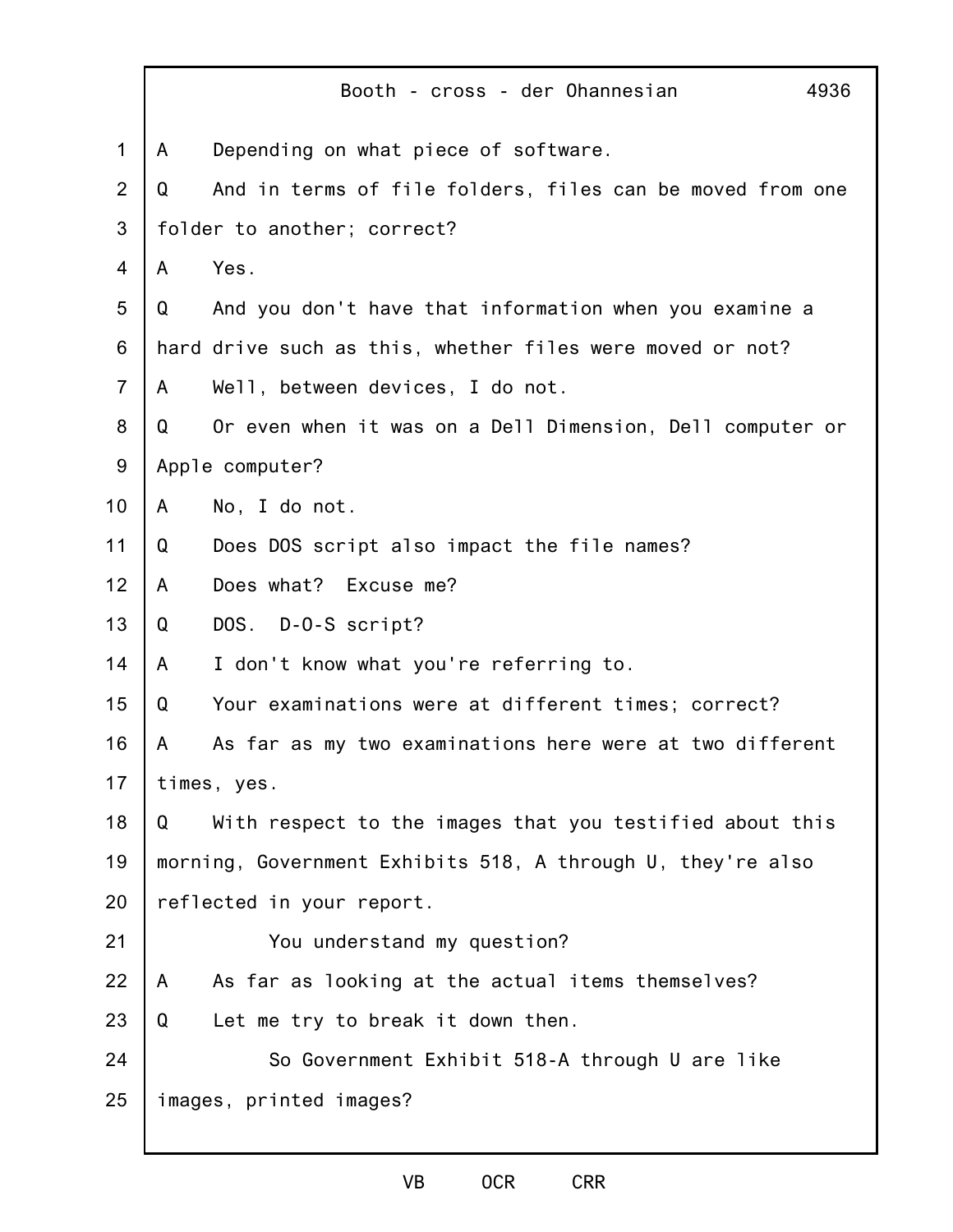|                |      | Booth - cross - der Ohannesian                             | 4937 |
|----------------|------|------------------------------------------------------------|------|
| $\mathbf{1}$   | A    | Okay, yes.                                                 |      |
| $\overline{2}$ | Q    | In addition, you have a report that talks about those      |      |
| 3              |      | images and the data for those images; correct?             |      |
| 4              | A    | Yes.                                                       |      |
| 5              | Q    | And some of those were reviewed with you on direct         |      |
| 6              |      | examination by the prosecutor; correct?                    |      |
| $\overline{7}$ | A    | Correct.                                                   |      |
| 8              | Q    | Do you know, without looking at your report, what the      |      |
| 9              |      | file creation date is for each and every one of Government |      |
| 10             |      | Exhibit 518-A through U?                                   |      |
| 11             | A    | No, I'd have to see the report itself.                     |      |
| 12             | Q    | Then we can do that.                                       |      |
| 13             |      | MR. der OHANNESIAN: This is Government                     |      |
| 14             |      | Exhibit 504-A. I'm going to put it on the screen.          |      |
| 15             |      | (Exhibit published.)                                       |      |
| 16             | Q    | Starting with -- first of all, can you read it?            |      |
| 17             | A    | The highlighted item?                                      |      |
| 18             | Q    | Yes, .jpg 150?                                             |      |
| 19             | A    | Yes, I can.                                                |      |
| 20             |      | Would you like me to read it out loud?                     |      |
| 21             | Q    | Does that help you recall the file creation date for .jpg  |      |
| 22             | 150? |                                                            |      |
| 23             | A    | Yes, it does.                                              |      |
| 24             | Q    | July 26th, 2003?                                           |      |
| 25             | A    | Correct.                                                   |      |
|                |      |                                                            |      |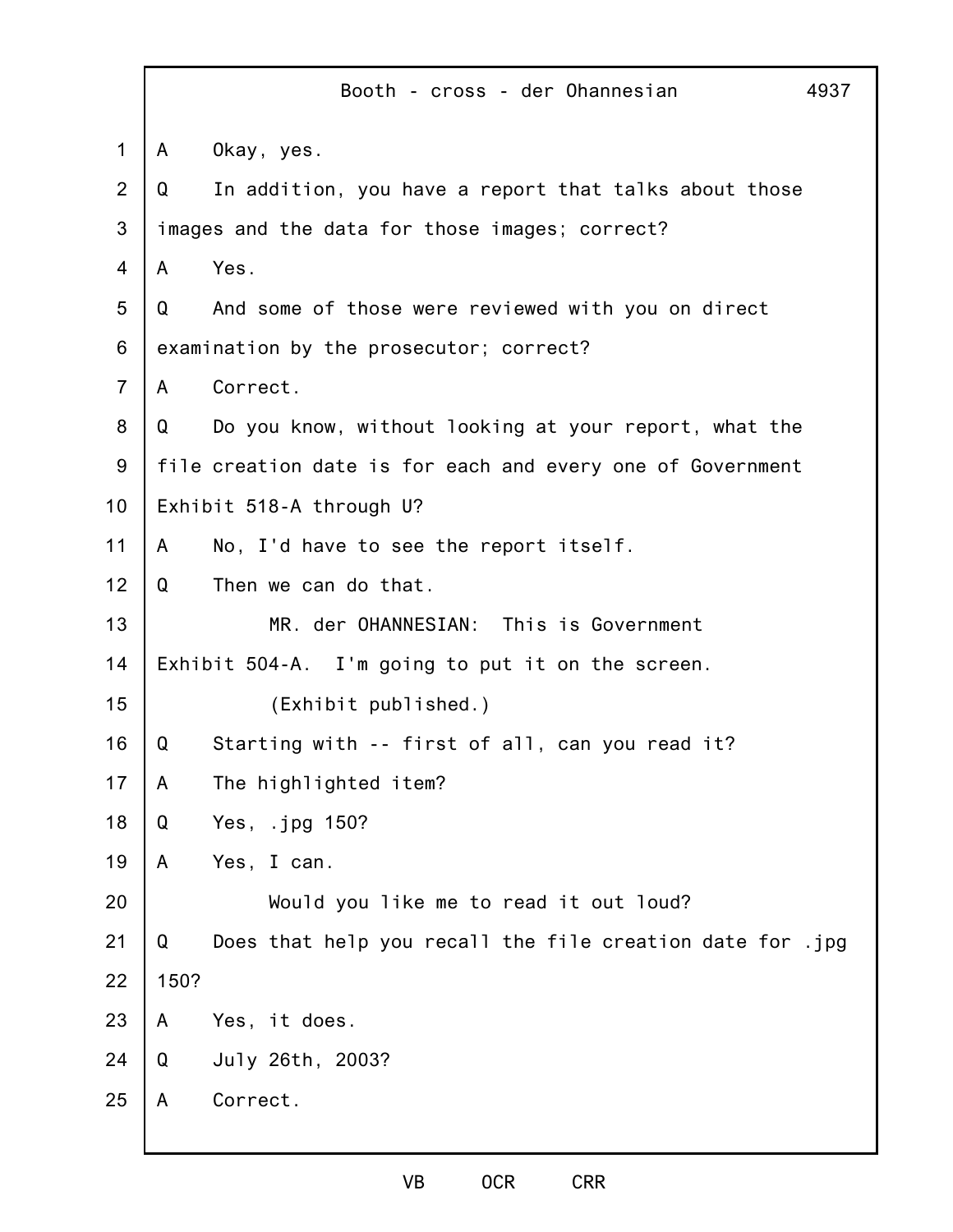|                |   | Booth - cross - der Ohannesian                                 | 4938 |
|----------------|---|----------------------------------------------------------------|------|
| $\mathbf 1$    | Q | 151, file creation date.                                       |      |
| $\overline{2}$ | A | Correct.                                                       |      |
| 3              | Q | Same?                                                          |      |
| 4              | A | 2003.                                                          |      |
| 5              | Q | .jpg 152?                                                      |      |
| 6              | A | Correct.                                                       |      |
| $\overline{7}$ | Q | July 2003.                                                     |      |
| 8              |   | .jpg 153, July 2003?                                           |      |
| 9              | A | Correct.                                                       |      |
| 10             | Q | .jpg 154, creation date of July 2003?                          |      |
| 11             | A | Yes.                                                           |      |
| 12             | Q | .jpg 155, creation date of July 26th, 2003?                    |      |
| 13             | A | Yes.                                                           |      |
| 14             | Q | .jpg 156, creation date of July 2003?                          |      |
| 15             | A | Correct.                                                       |      |
| 16             | Q | .jpg 160, a creation date of July 26th, 2003?                  |      |
| 17             | A | Correct.                                                       |      |
| 18             | Q | .jpg 161, creation date of July 26th, 2003?                    |      |
| 19             | A | Correct.                                                       |      |
| 20             | Q | .jpg 162, creation date of July 26th, 2003?                    |      |
| 21             | A | Correct.                                                       |      |
| 22             | Q | And .jpg 163, a creation date of July 26th, 2003?              |      |
| 23             | A | Correct.                                                       |      |
| 24             | Q | So with respect to .jpg images 150 to 163, they were all       |      |
| 25             |   | created, according to your forensic examination, on July 26th, |      |
|                |   |                                                                |      |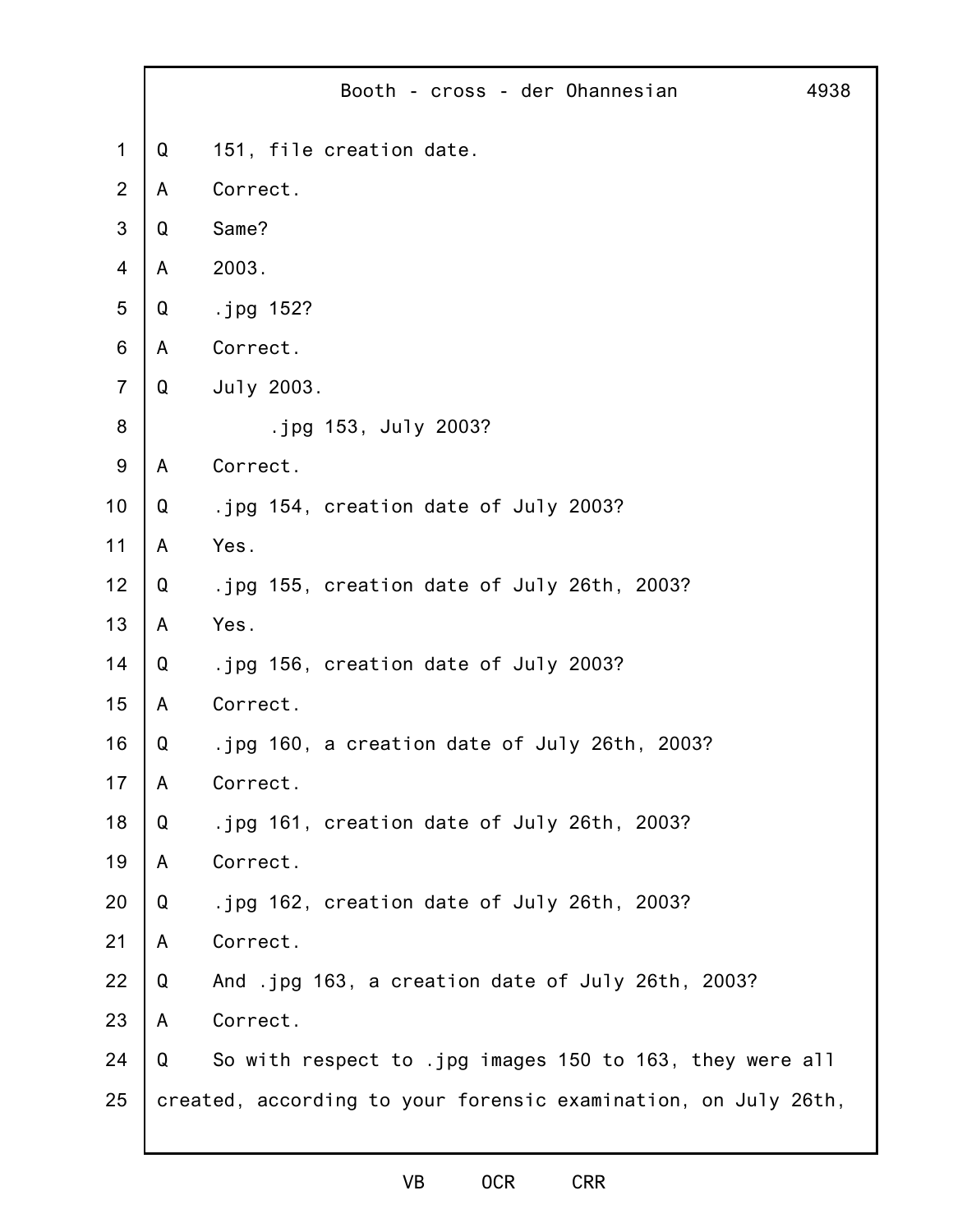|                | 4939<br>Booth - cross - der Ohannesian                         |
|----------------|----------------------------------------------------------------|
| $\mathbf 1$    | 2003; correct?                                                 |
| 2              | Yes.<br>A                                                      |
| 3              | And in terms of the times, going back, we'll go<br>Q           |
| 4              | backwards. That date, 2:05:16, 2:05:16, 2:05:15, 2:05:15,      |
| 5              | 2:05:15, 2:05:14, 2:05:14, 2:05:14, 2:05:13, 2:05:13?          |
| 6              | Correct.<br>A                                                  |
| $\overline{7}$ | $2:05:12$ , $2:05:12$ , $2:05:12$ , and $2:05:11$ .<br>Q       |
| 8              | So on those, the first set of .jpg images, there was           |
| 9              | a creation date of July 26th, 2013?                            |
| 10             | Correct.<br>A                                                  |
| 11             | Now, with respect to .jpgs 184 to 191, which you talked<br>Q   |
| 12             | about this morning and yesterday, which were also contained in |
| 13             | Exhibit 518, do you know what the file creation date was for   |
| 14             | those messages?                                                |
| 15             | I recall, I thought they were 2003, also.<br>A                 |
| 16             | Would you know for sure if you looked at --<br>Q               |
| 17             | The report would show it.<br>A                                 |
| 18             | The one we were just looking at?<br>Q                          |
| 19             | Yes.<br>A                                                      |
| 20             | So this is Exhibit 504-A. This is the second set of<br>Q       |
| 21             | images that you testified about with the prosecution.<br>.jpg  |
| 22             | 184 creation date, July 26th, 2003, 2:05 p.m.?                 |
| 23             | 185, July 26th, 2003?                                          |
| 24             | Correct.<br>A                                                  |
| 25             | 205.<br>Q                                                      |
|                |                                                                |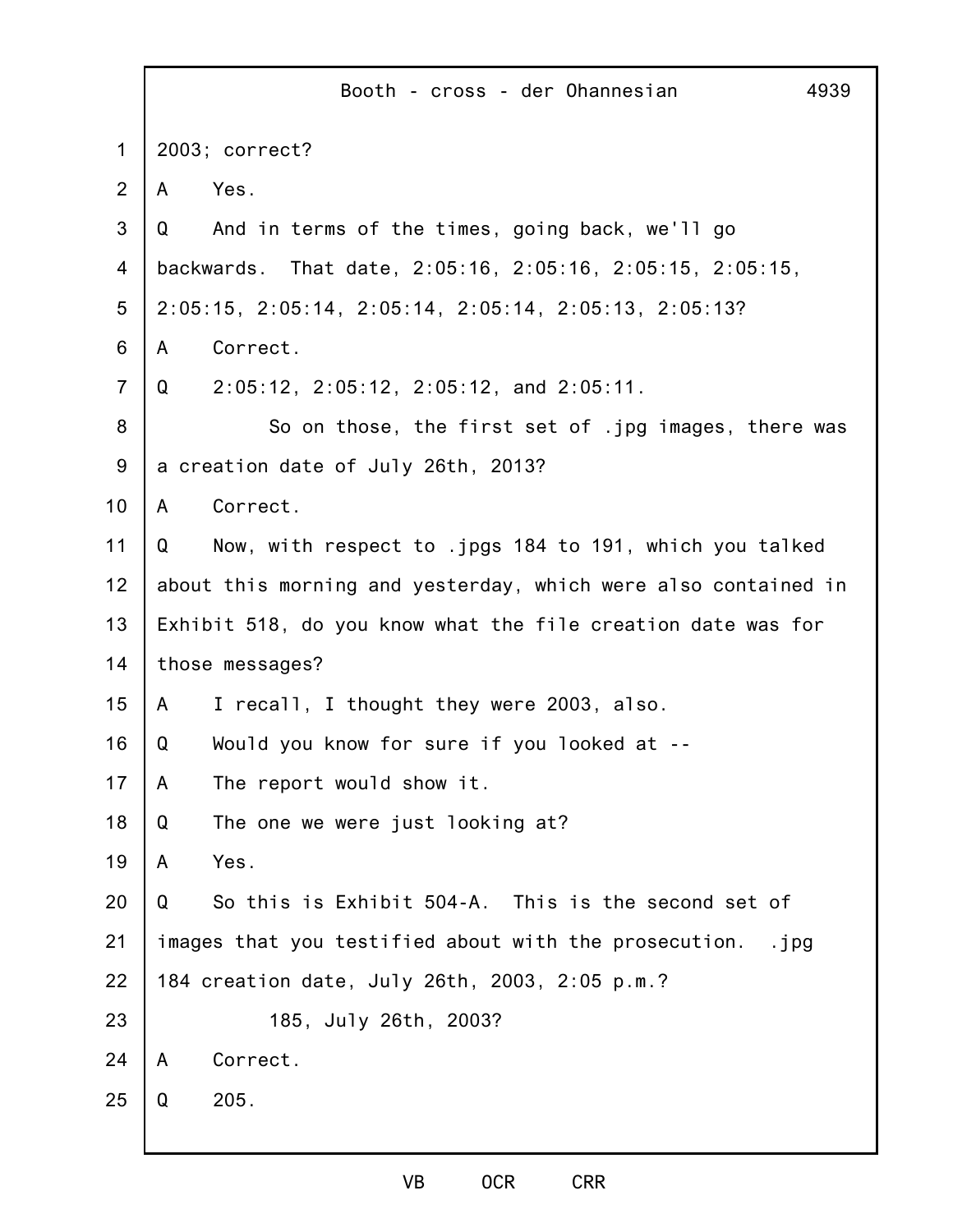|                |   | Booth - cross - der Ohannesian<br>4940                       |
|----------------|---|--------------------------------------------------------------|
| 1              |   | .jpg $186$ , creation date, July 26th, 2003, 2:05 p.m.       |
| 2              |   | .jpg $187$ , file creation, July 26th, 2003, 2:05 p.m.       |
| 3              |   | .jpg $188$ , file creation, July 26th, 2003, 2:05 p.m.       |
| 4              |   | .jpg 189, July 26th, 2003, 2:05 p.m.                         |
| 5              |   | .jpg 190, July 26th, 2003, 2:05 p.m.                         |
| 6              |   | And the last in this series from 184 to 191, file            |
| $\overline{7}$ |   | creation date of July 26th, 2003, at 2:05 p.m.?              |
| 8              | A | Correct.                                                     |
| $9\,$          | Q | So looking at that, it's fair to say that for images 184     |
| 10             |   | to 191, they have the same file creation date as .jpg images |
| 11             |   | 150 to 163.                                                  |
| 12             | A | Yes.                                                         |
| 13             | Q | And in your opinion, is the metadata that was generated      |
| 14             |   | with respect to file creation reliable?                      |
| 15             | A | No.                                                          |
| 16             | Q | Is it possible these images were created in 2004?            |
| 17             | A | Yes.                                                         |
| 18             | Q | Is it possible they were created in 2005?                    |
| 19             | A | Yes.                                                         |
| 20             | Q | Is it possible they were created in 2006?                    |
| 21             | A | You can keep going on what dates. I don't know.              |
| 22             | Q | Right. It could be 2008?                                     |
| 23             | A | Yes.                                                         |
| 24             | Q | It could be 2010?                                            |
| 25             | A | Correct.                                                     |
|                |   |                                                              |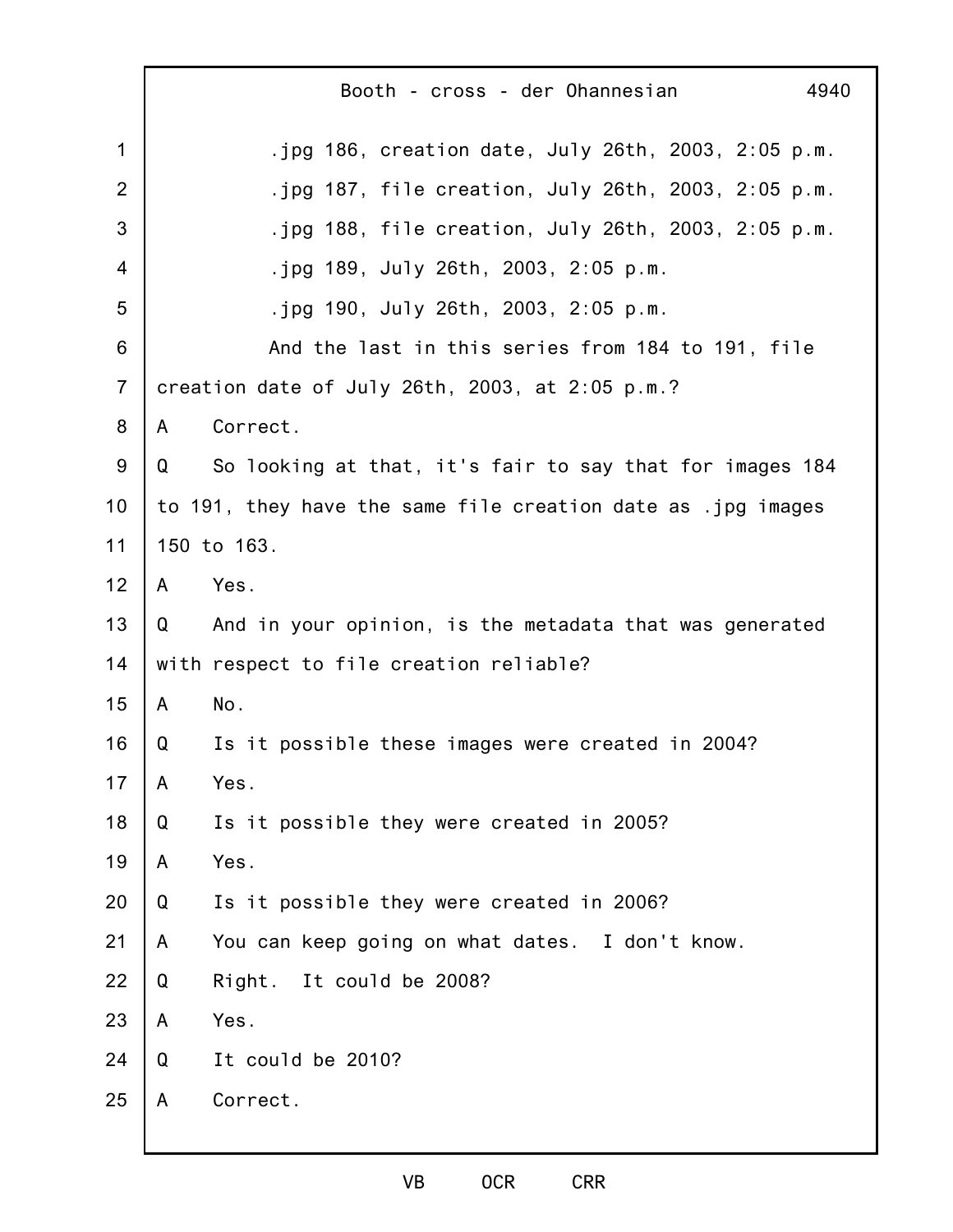|                | 4941<br>Booth - cross - der Ohannesian                        |
|----------------|---------------------------------------------------------------|
| $\mathbf{1}$   | Because the file creation metadata is not reliable in<br>Q    |
| $\overline{2}$ | this case, according to you; correct?                         |
| 3              | The file -- the file system metadata for those dates and<br>A |
| 4              | times are not accurate.                                       |
| 5              | That issue has nothing to do with how you may have<br>Q       |
| 6              | conducted your examination; is that correct?                  |
| $\overline{7}$ | Correct.<br>A                                                 |
| 8              | And these images which form the basis of the photographs<br>Q |
| $9\,$          | which were displayed today, also had modified dates on them?  |
| 10             | Yes, they did.<br>A                                           |
| 11             | And do you remember what the modified date was for .jpg<br>Q  |
| 12             | images 150 to 163?                                            |
| 13             | If I recall, it came back to a 2005 date.<br>A                |
| 14             | Okay. And with respect to .jpg images 184 and 195, do<br>Q    |
| 15             | you recall what the file modified date was?                   |
| 16             | I think they call came back to 2005.<br>A                     |
| 17             | And then did you determine in your analysis file access<br>Q  |
| 18             | dates?                                                        |
| 19             | No, I did not.<br>A                                           |
| 20             |                                                               |
| 21             | (Continued on following page.)                                |
| 22             |                                                               |
| 23             |                                                               |
| 24             |                                                               |
| 25             |                                                               |
|                |                                                               |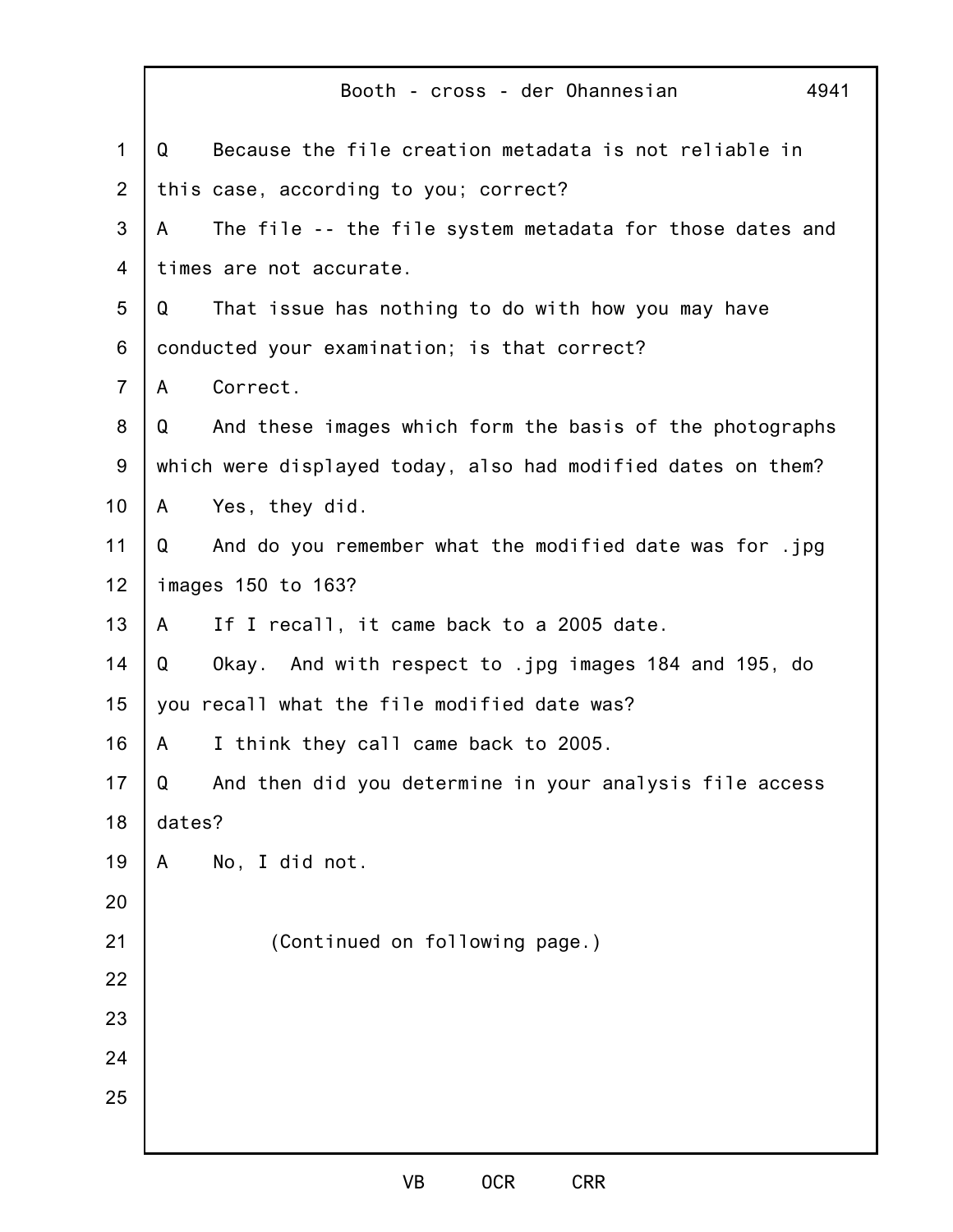|                | Booth - cross- der Ohannesian<br>4942                          |
|----------------|----------------------------------------------------------------|
| 1              | EXAMINATION CONTINUES                                          |
| 2              | BY MR. der OHANNESIAN:                                         |
| 3              | Again, I'm focusing on JPEG Images 150 to 163, and 184 to<br>Q |
| 4              | 191.                                                           |
| 5              | Looking, again, at Exhibit 284, starting with                  |
| 6              | Exhibit 150, did you determine an access date on that?         |
| $\overline{7}$ | Software has produced an access date of 2010.<br>A             |
| 8              | Q<br>And do you know what the access date -- now, there's no   |
| 9              | time on that, right?                                           |
| 10             | No, there's not.<br>A                                          |
| 11             | And was there an access date for the other JPEG images?<br>Q   |
| 12             | Yes, there were.<br>A                                          |
| 13             | Do you know what that access date was for each image,<br>Q     |
| 14             | JPEG 150 to 190?                                               |
| 15             | I recall they were all alike.<br>A                             |
| 16             | Well, let's make sure.<br>Q                                    |
| 17             | A<br>Okay.                                                     |
| 18             | Let's not guess.<br>Q                                          |
| 19             | (Exhibit published.)                                           |
| 20             | Q<br>Looking at JPEG 151, 152, 153, 154, 155, 156, 157, 158,   |
| 21             | 159, so far all generating the same access date?               |
| 22             | Yes.<br>A                                                      |
| 23             | Of 2/12/2010?<br>Q                                             |
| 24             | Yes.<br>A                                                      |
| 25             | So this is refreshing you that you did do that, correct?<br>Q  |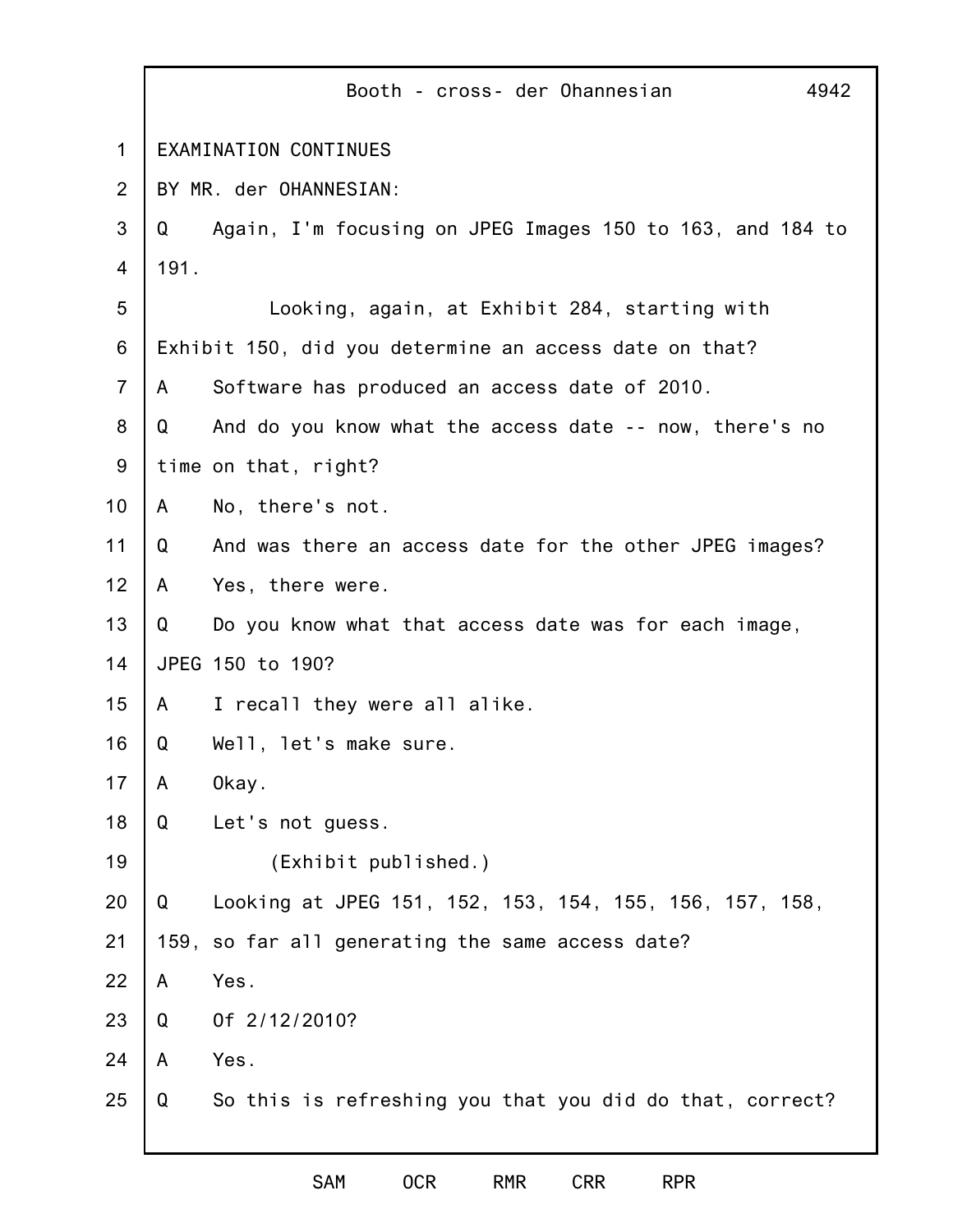|                | 4943<br>Booth - cross- der Ohannesian                          |
|----------------|----------------------------------------------------------------|
| $\mathbf 1$    | A Well, I didn't -- you asked me if I had -- if you would      |
| 2              | rephrase how you said it. You said --                          |
| 3              | Generated or reported.<br>Q                                    |
| 4              | Well, $I -$ the system reported this information. I'm not<br>A |
| 5              | reporting back with my past testimony. We didn't talk about    |
| 6              | access dates.                                                  |
| $\overline{7}$ | Fair enough, you're absolutely correct.<br>Q                   |
| 8              | So, JPEG 160, file access date, again, the same,               |
| $9\,$          | 2/12/10; JPEG 161, which is a separate series of JPEGs that    |
| 10             | you were asked about that were contained in Exhibit 518, also  |
| 11             | has the access date of 2/12/2010; same for JPEG 162; yes?      |
| 12             | Yes.<br>A                                                      |
| 13             | And finally, JPEG 163, that also -- excuse me, that was<br>Q   |
| 14             | in the same series.                                            |
| 15             | The next series begins with JPEG 184, that also,               |
| 16             | though, has the same access date?                              |
| 17             | Correct.<br>A                                                  |
| 18             | And, again, just quickly looking at 184, 185, which<br>Q       |
| 19             | starts at the bottom of page 46, access date of 2/12/2010,     |
| 20             | same for 186, 187, 188, 189, 190 and 191, correct?             |
| 21             | Correct.<br>A                                                  |
| 22             | So for all these images your metadata reflected a last<br>Q    |
| 23             | access date of February 12th, 2010, correct?                   |
| 24             | Correct.<br>A                                                  |
| 25             | And I think you said accessing does not necessarily mean<br>Q  |
|                |                                                                |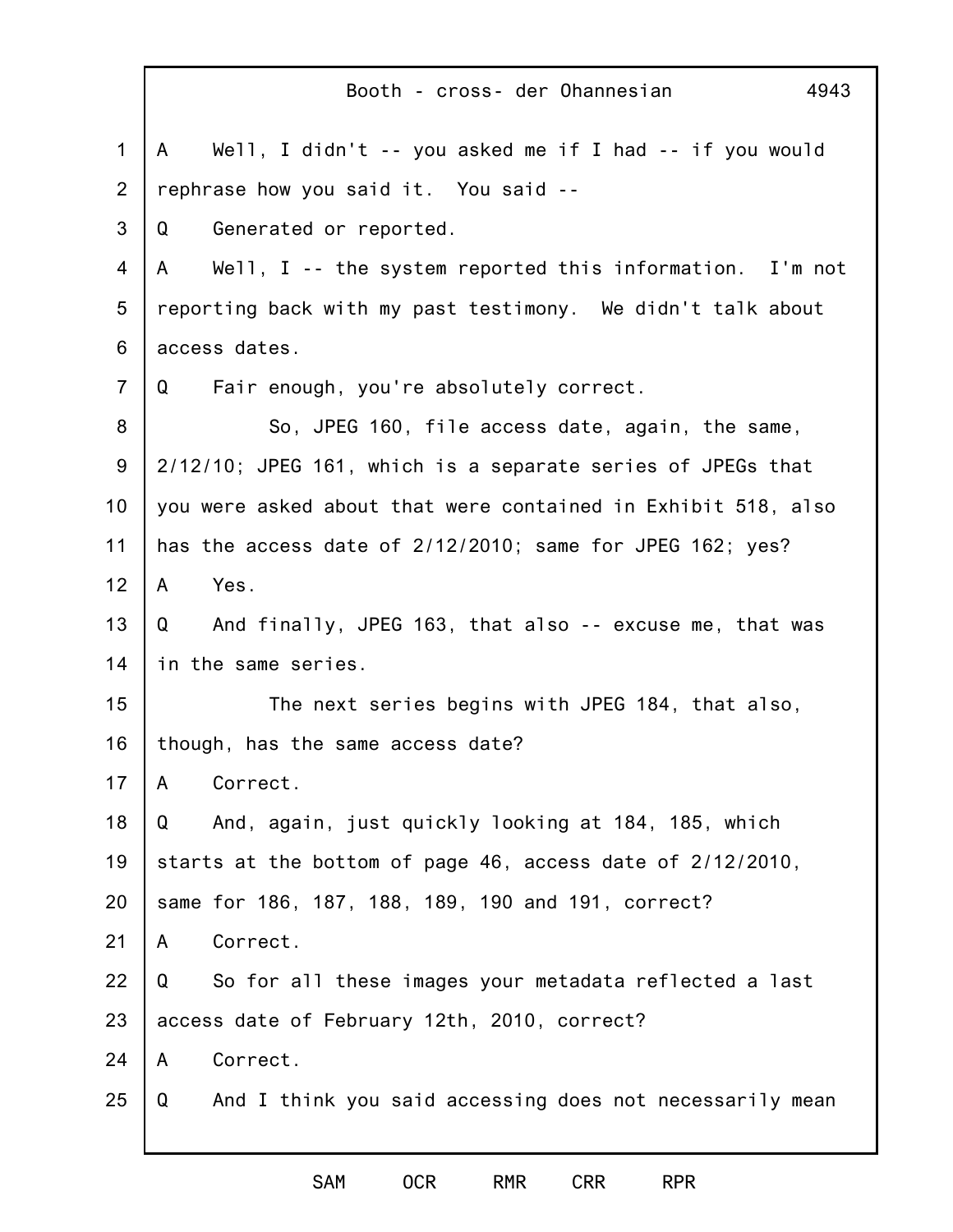|                | 4944<br>Booth - cross- der Ohannesian                          |
|----------------|----------------------------------------------------------------|
| 1              | viewing either, correct?                                       |
| $\overline{2}$ | Not necessarily.<br>A                                          |
| 3              | Would it be fair to say that you have no information of<br>Q   |
| 4              | any file access date after February 12th, 2010 for any of      |
| 5              | these images?                                                  |
| 6              | Not that I know of.<br>A                                       |
| $\overline{7}$ | Is there another form of metadata called thumbs.db or<br>Q     |
| 8              | thumbs database?                                               |
| 9              | Yes.<br>A                                                      |
| 10             | And is that something that you reviewed in this case?<br>Q     |
| 11             | That was processed, but as far as going in and reviewing<br>A  |
| 12             | each of the thumb.db's, no, I did not.                         |
| 13             | Do you have any notes concerning your findings on the<br>Q     |
| 14             | thumbs database?                                               |
| 15             | No, I do not.<br>A                                             |
| 16             | Q<br>But you did it?                                           |
| 17             | We looked at it, yes.<br>A                                     |
| 18             | You didn't report it though?<br>Q                              |
| 19             | No.<br>A                                                       |
| 20             | And let's define what thumbs database is.<br>Q                 |
| 21             | Well, thumbs.db is $-$ is part of the Microsoft operating<br>A |
| 22             | system that when you open up folders and view contents and you |
| 23             | usually see them come up in thumbnails, a thumbs.db file is    |
| 24             | created in that folder to hold that data.                      |
| 25             | Depending on what file system you have, it can                 |
|                |                                                                |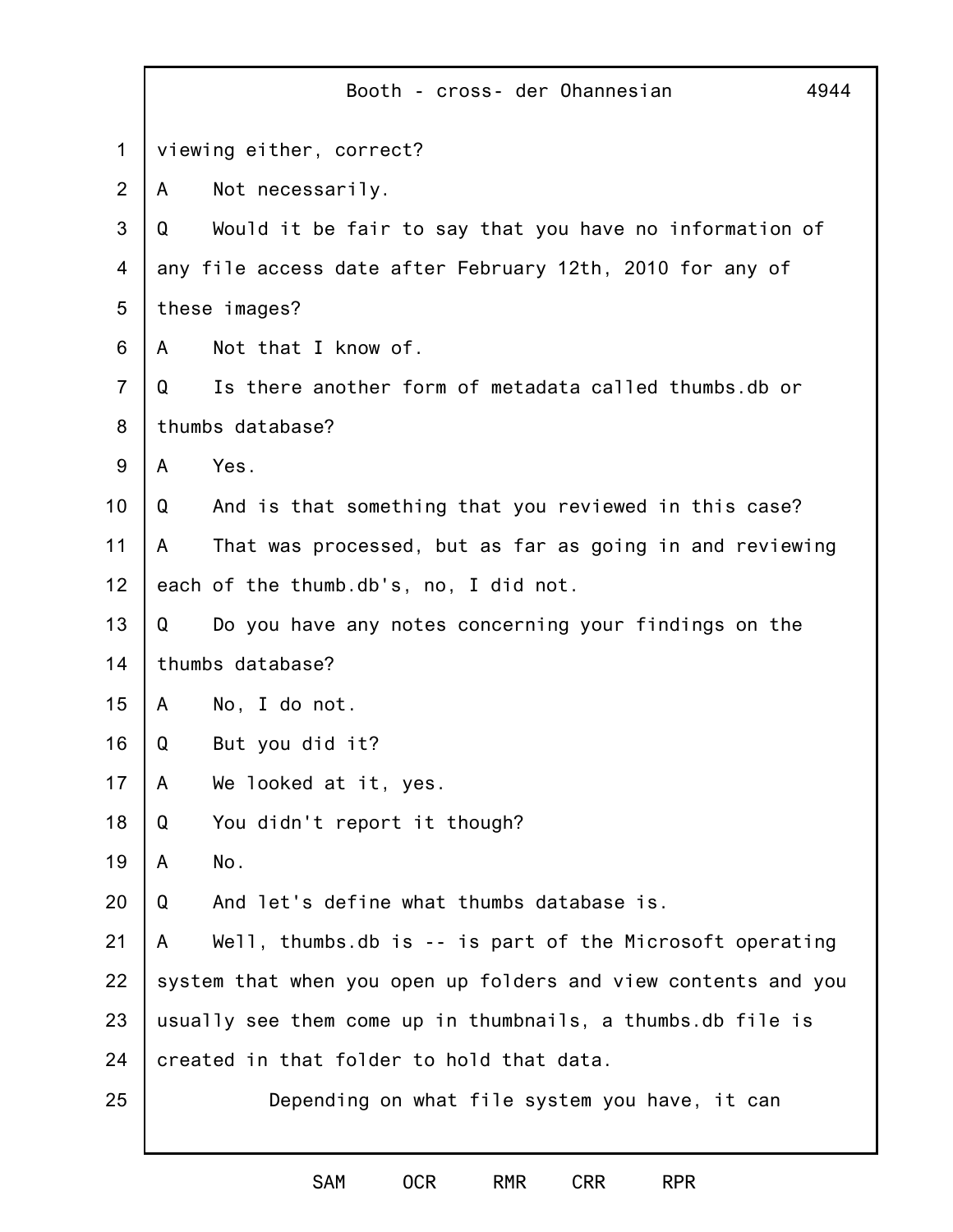## Booth - cross- der Ohannesian

4945

| $\mathbf 1$    | actually be saved in the user's data portion of the computer.  |
|----------------|----------------------------------------------------------------|
| $\overline{2}$ | So instead of saving it in the folder, Windows 10 likes to     |
| 3              | save it in a users data folder, and that will hold different   |
| 4              | size versions of the thumbnails that you find in there, too.   |
| 5              | It's supposedly makes it more convenient or easier for<br>Q    |
| 6              | you to view the image?                                         |
| $\overline{7}$ | To browse through, yes.<br>A                                   |
| 8              | And that is a form of metadata that forensic examiners<br>Q    |
| $9\,$          | look at, correct?                                              |
| 10             | Sometimes, yes.<br>A                                           |
| 11             | And that thumbs.db data or browsing should be after the<br>Q   |
| 12             | photo is taken?                                                |
| 13             | Not necessarily. Not all operating systems make a<br>A         |
| 14             | thumb.db folder.                                               |
| 15             | Well, this case, the Western Digital did have a thumbs.db<br>Q |
| 16             | on it, correct?                                                |
| 17             | Yes, it had multiples.<br>A                                    |
| 18             | Okay.<br>Q                                                     |
| 19             | And when there is thumbs.db, you can't view a file             |
| 20             | before it exists, correct?                                     |
| 21             | You can double click on it and open it.<br>A                   |
| 22             | But the date and time of a thumbs.db entry cannot be<br>Q      |
| 23             | before the creation of the file?                               |
| 24             | No -- well, the thumbs.db might be there before you add<br>A   |
| 25             | files into the folder. So yes, a thumbs.db can be there and    |
|                |                                                                |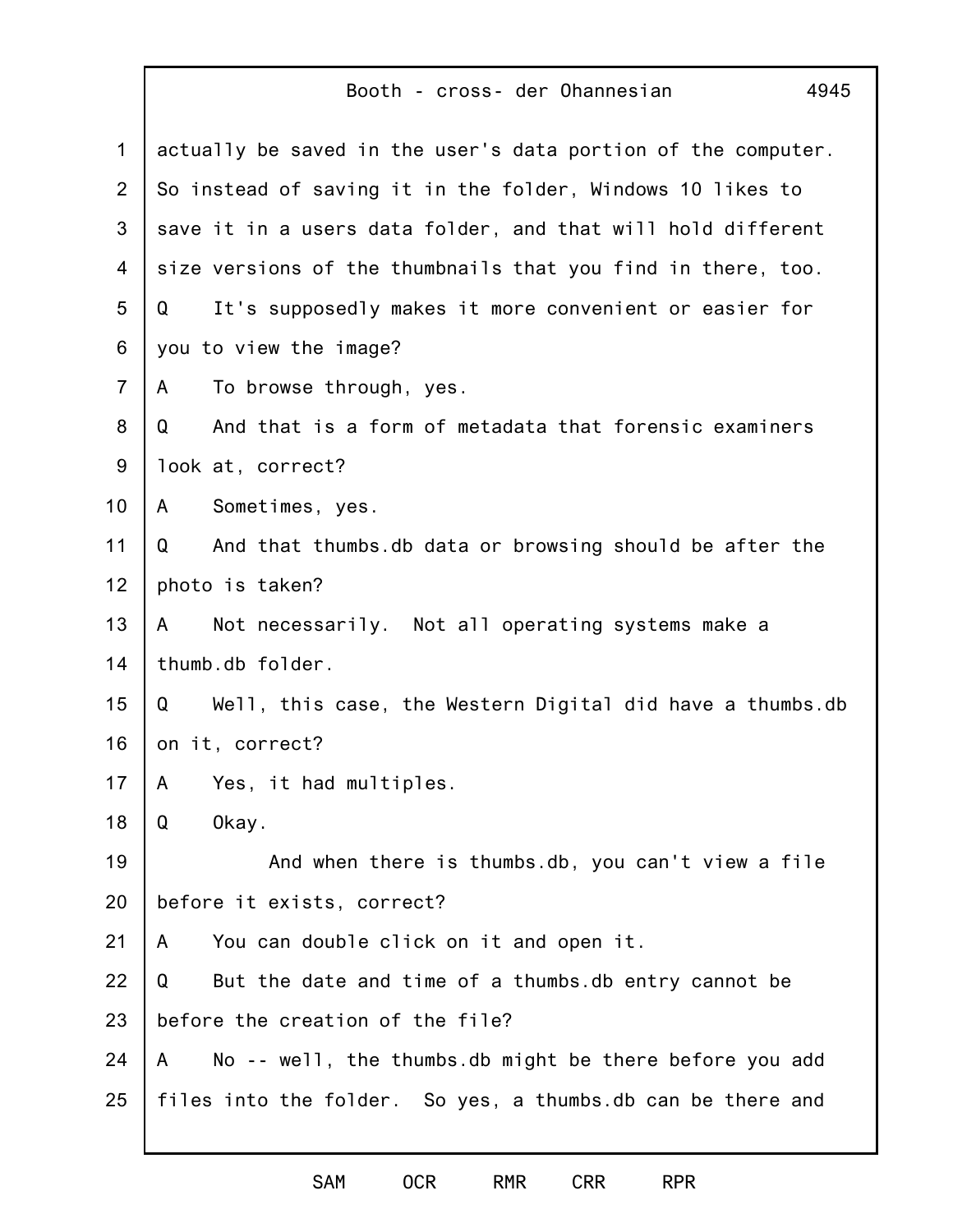|                |   | 4946<br>Booth - cross- der Ohannesian                      |
|----------------|---|------------------------------------------------------------|
| $\mathbf 1$    |   | created before you add more files to it.                   |
| $\overline{2}$ | Q | Did you notice any anomalies in the thumbs database in     |
| 3              |   | this case when we talk about JPEG images, any of the JPEG  |
| 4              |   | images from 150 to 191?                                    |
| 5              | A | And those were on 1B16, I gather?                          |
| 6              | Q | Yes.                                                       |
| $\overline{7}$ | A | Not that I had noticed.                                    |
| 8              | Q | Did you notice that some of these files say they were      |
| 9              |   | created an hour before they were created according to      |
| 10             |   | thumbs.db?                                                 |
| 11             | A | No, I did not notice that.                                 |
| 12             | Q | That wouldn't be good, would it?                           |
| 13             | A | I would want to look at it, but no, I wouldn't say it's    |
| 14             |   | good or bad.                                               |
| 15             | Q | Do any of the reports that you put into evidence in this   |
| 16             |   | courtroom say anything about the thumbs database metadata? |
| 17             | A | No, it does not.                                           |
| 18             | Q | Who determines whether to report the thumbs database data  |
| 19             |   | in a forensic report?                                      |
| 20             | A | An examiner would.                                         |
| 21             | Q | Pardon?                                                    |
| 22             | A | An examiner would.                                         |
| 23             | Q | Brian Booth?                                               |
| 24             | A | Could be me, could be another examiner.                    |
| 25             | Q | And in this case, who would it be?                         |
|                |   |                                                            |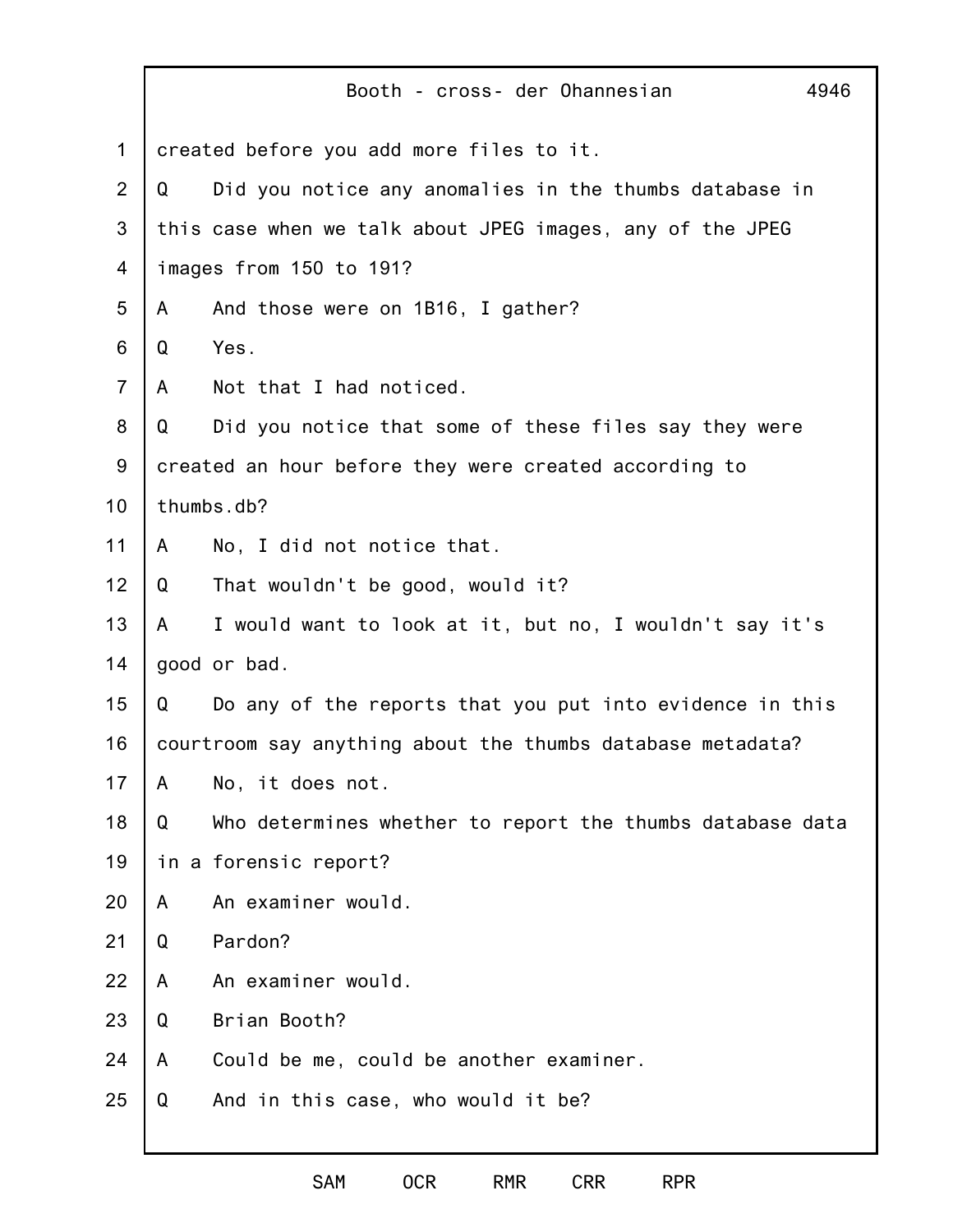1 2 3 4 5 6 7 8 9 10 11 12 13 14 15 16 17 18 19 20 21 22 23 24 25 Booth - cross- der Ohannesian 4947 A Well, when I'm asked to produce the report, if I deemed it necessary I would add it. Q So that's your -- your call? A It would be on my purview. MR. der OHANNESIAN: This would be a good time for a break. THE COURT: Okay, let's take our morning break. All rise for the jury. (Jury exits.) THE COURT: All right. Sir, you may step down. Do not discuss your testimony with anyone. (Witness steps down.) THE COURT: Everyone may be seated. (Witness exits the courtroom.) MS. HAJJAR: Your Honor, Ms. Donnelly is here and she has brought with her all the aggregate notes involved in this case. We -- we can provide them to counsel and put her on the stand, if necessary, to bridge that gap. THE COURT: You like to see the notes? MR. der OHANNESIAN: That's right. THE COURT: Just show defense counsel the notes so that -- how many notes are there? MS. HAJJAR: I'm not sure, Your Honor. I've never seen them. She's on her way with them for the two -- THE COURT: Oh, she's not here yet?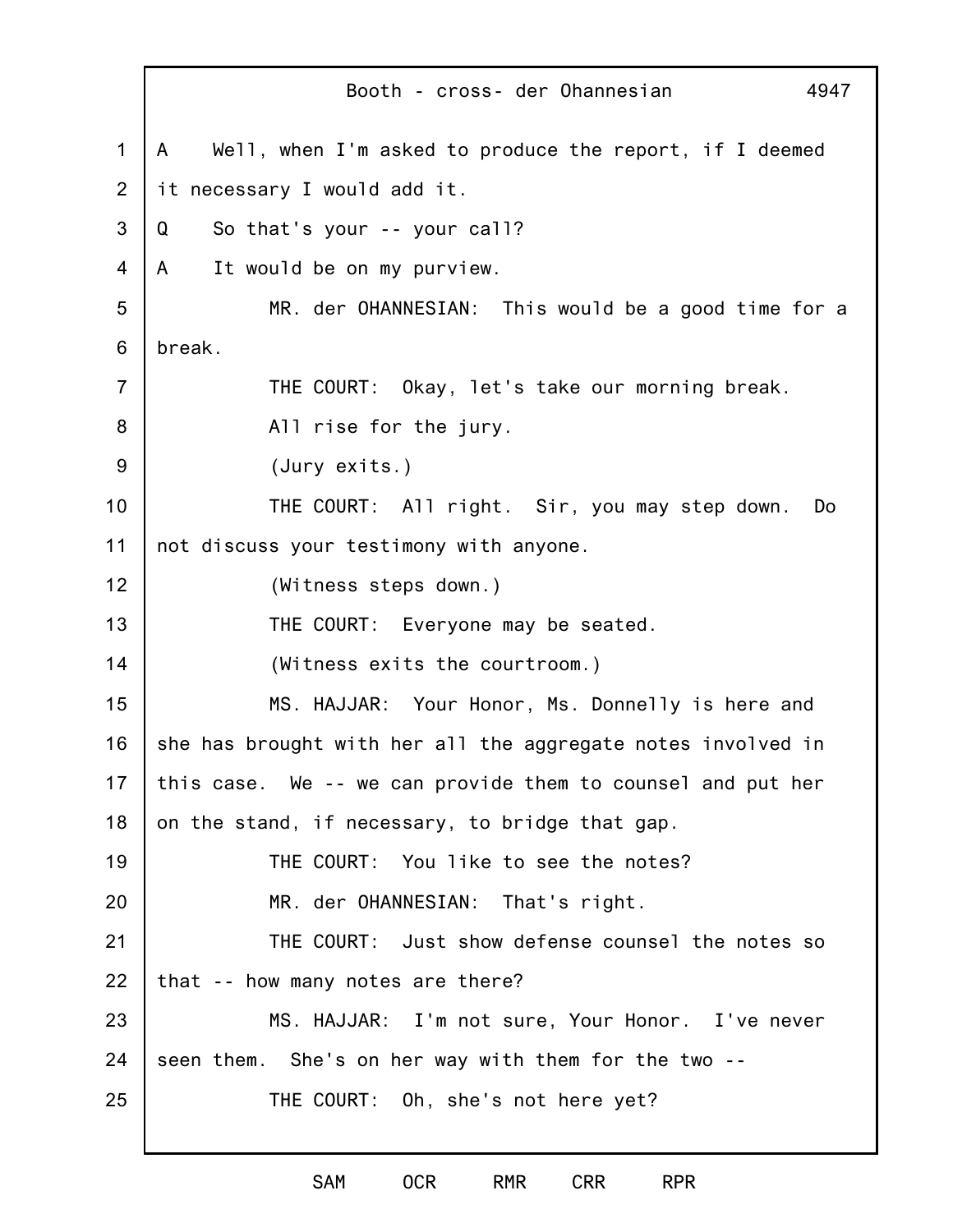1 2 3 4 5 6 7 8 9 10 11 12 13 14 15 16 17 18 19 20 21 22 23 24 25 Booth - cross- der Ohannesian 4948 MS. HAJJAR: I don't think so. MS. PENZA: I didn't think so. MS. HAJJAR: I think she's on her way, Your Honor. THE COURT: From 26 Federal Plaza? MS. HAJJAR: She's coming from 26 Federal Plaza, yes. THE COURT: It's not a long trip. MS. HAJJAR: No. MS. PENZA: It isn't, Your Honor, but the notes themselves, she had -- they were not finalized and so there is a process where she had to obtain them. Additionally, CART Analyst Flatley is in Africa right now, so his notes had to be obtained as well. So I know that Special Agent Lever has been working diligently to get it all organized, but I'm not sure. It's not just a matter of getting over from 26 Federal Plaza. THE COURT: How much longer do you have? MR. der OHANNESIAN: In terms of my plan, about 20 minutes. However, I would like to look at the notes before I complete it. THE COURT: I understand. MR. der OHANNESIAN: And I don't object to being broken up either. If my cross-examination is broken up, it's a logical time to do it. THE COURT: I think we ought to do it as one unit.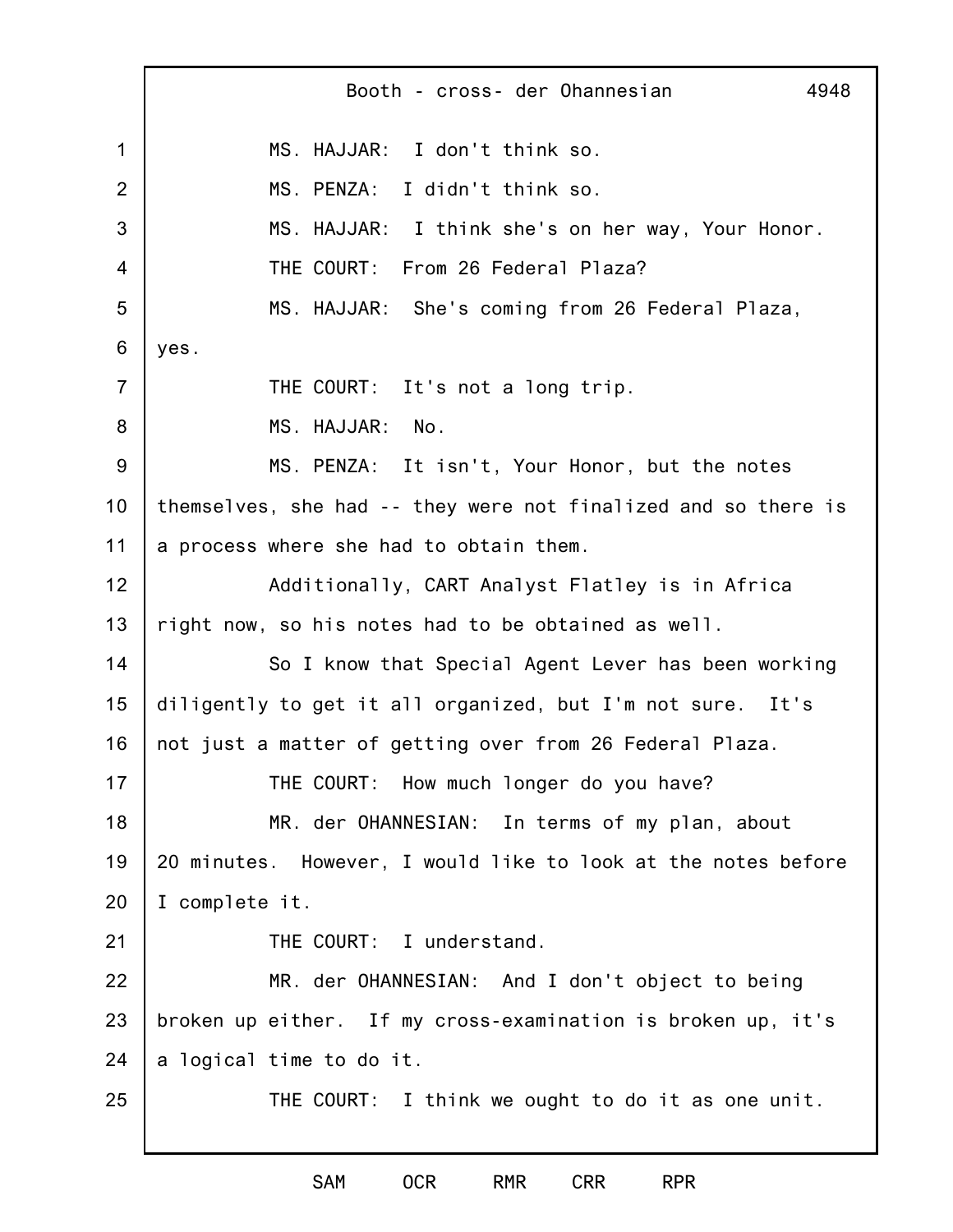1 2 3 4 5 6 7 8 9 10 11 12 13 14 15 16 17 18 19 20 21 22 23 24 25 Booth - cross- der Ohannesian 4949 MR. der OHANNESIAN: Okay. THE COURT: So we will simply have to wait. And then your next witness after this? MS. HAJJAR: I believe it would be Special Agent Weniger, unless to the extent the notes present an issue we'll call Virginia Donnelly to explain that further. But if not, our plan was Special Agent Weniger, case agent. THE COURT: And how long will he be on the stand on direct? MS. HAJJAR: Approximately two hours, Your Honor. THE COURT: All right, we still might get done today. Why don't you let Mr. Reccoppa know when the notes arrive. MS. HAJJAR: Will do. THE COURT: All right, and provide them to the defense. MS. HAJJAR: Yes. THE COURT: Okay, thank you. (The defendant exited the courtroom.) (Judge NICHOLAS G. GARAUFIS exited the courtroom.) (Recess taken.) (In open court - jury not present.) (Judge NICHOLAS G. GARAUFIS entered the courtroom.) (The defendant exited the courtroom.)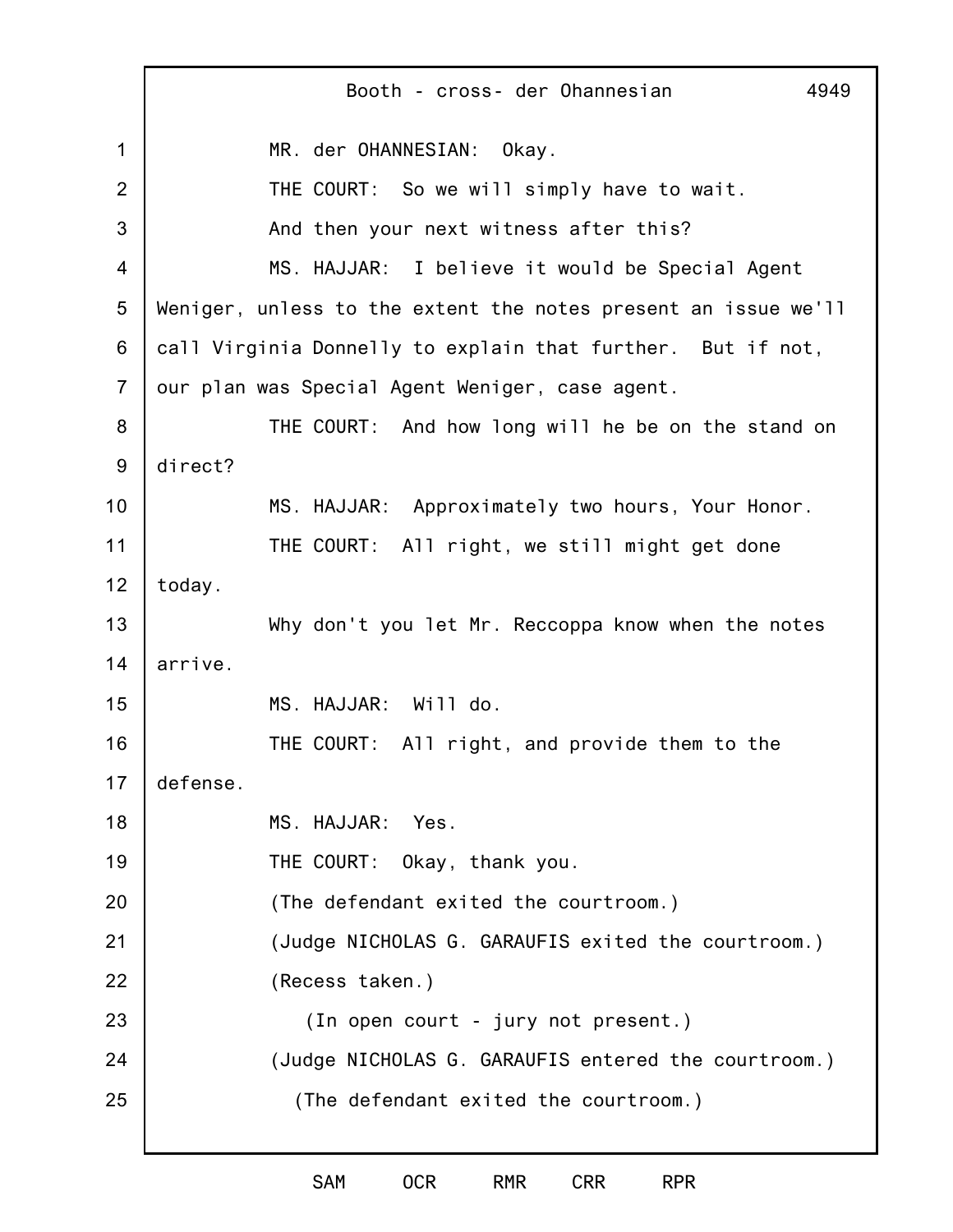|                | Booth - cross- der Ohannesian<br>4950                          |
|----------------|----------------------------------------------------------------|
| 1              | THE COURT: All right, case on trial.                           |
| $\overline{2}$ | What is the status?                                            |
| 3              | MS. HAJJAR: Your Honor, Ms. Donnelly is here. We               |
| 4              | have two folders of her notes in photographs. I don't expect   |
| 5              | it will take long for the defense to review, but a little      |
| 6              | while. We're copying them now for defense counsel.             |
| $\overline{7}$ | THE COURT: Well, I can send the jury to lunch for              |
| 8              | half an hour, and then we can resume --                        |
| 9              | MS. HAJJAR: That may makes sense, Your Honor.                  |
| 10             | THE COURT: $- -$ at like 20 to 1:00, and that way              |
| 11             | defense will have a chance to look at the materials and to     |
| 12             | complete the cross-examination and any redirect, and then move |
| 13             | on to the next witness and try to get it all done today.       |
| 14             | MS. HAJJAR: Yes, Your Honor.                                   |
| 15             | MS. PENZA: Yes, Your Honor.                                    |
| 16             | THE COURT: Any objection?                                      |
| 17             | MR. der OHANNESIAN: No.                                        |
| 18             | THE COURT: All right, that's what we will do.                  |
| 19             | Thank you very much.                                           |
| 20             | We'll advise the jury.                                         |
| 21             | MR. der OHANNESIAN: You said about how long?                   |
| 22             | MR. AGNIFILO: 20 to 1:00.                                      |
| 23             | MR. der OHANNESIAN: 20 to 1:00.                                |
| 24             | THE COURT: 20 to 1:00.                                         |
| 25             | MR. der OHANNESIAN: All right.                                 |
|                |                                                                |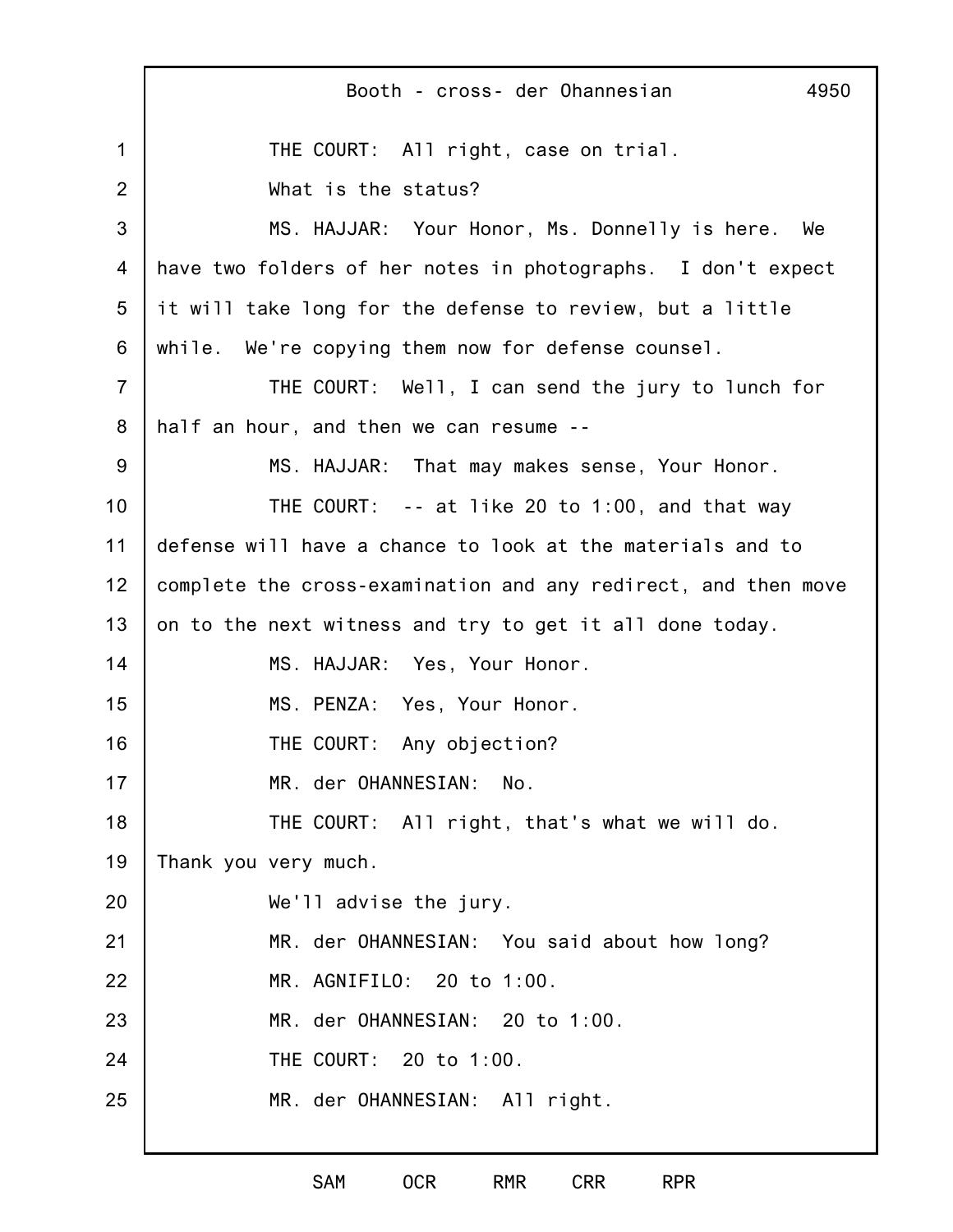|                         | Booth - cross- der Ohannesian<br>4951                |
|-------------------------|------------------------------------------------------|
| 1                       | THE COURT: Okay; thank you.                          |
| $\overline{2}$          | (The defendant exited the courtroom.)                |
| $\mathfrak{S}$          | (Judge NICHOLAS G. GARAUFIS exited the courtroom.)   |
| $\overline{\mathbf{4}}$ | (The defendant exited the courtroom.)                |
| 5                       | (Luncheon recess taken.)                             |
| 6                       |                                                      |
| $\overline{7}$          | (Afternoon session continued on the following page.) |
| 8                       |                                                      |
| 9                       |                                                      |
| 10                      |                                                      |
| 11                      |                                                      |
| 12                      |                                                      |
| 13                      |                                                      |
| 14                      |                                                      |
| 15                      |                                                      |
| 16                      |                                                      |
| $17$                    |                                                      |
| 18                      |                                                      |
| 19                      |                                                      |
| 20                      |                                                      |
| 21                      |                                                      |
| 22                      |                                                      |
| 23                      |                                                      |
| 24                      |                                                      |
| 25                      |                                                      |
|                         |                                                      |
|                         | <b>SAM</b><br>0CR<br>RMR<br><b>CRR</b><br><b>RPR</b> |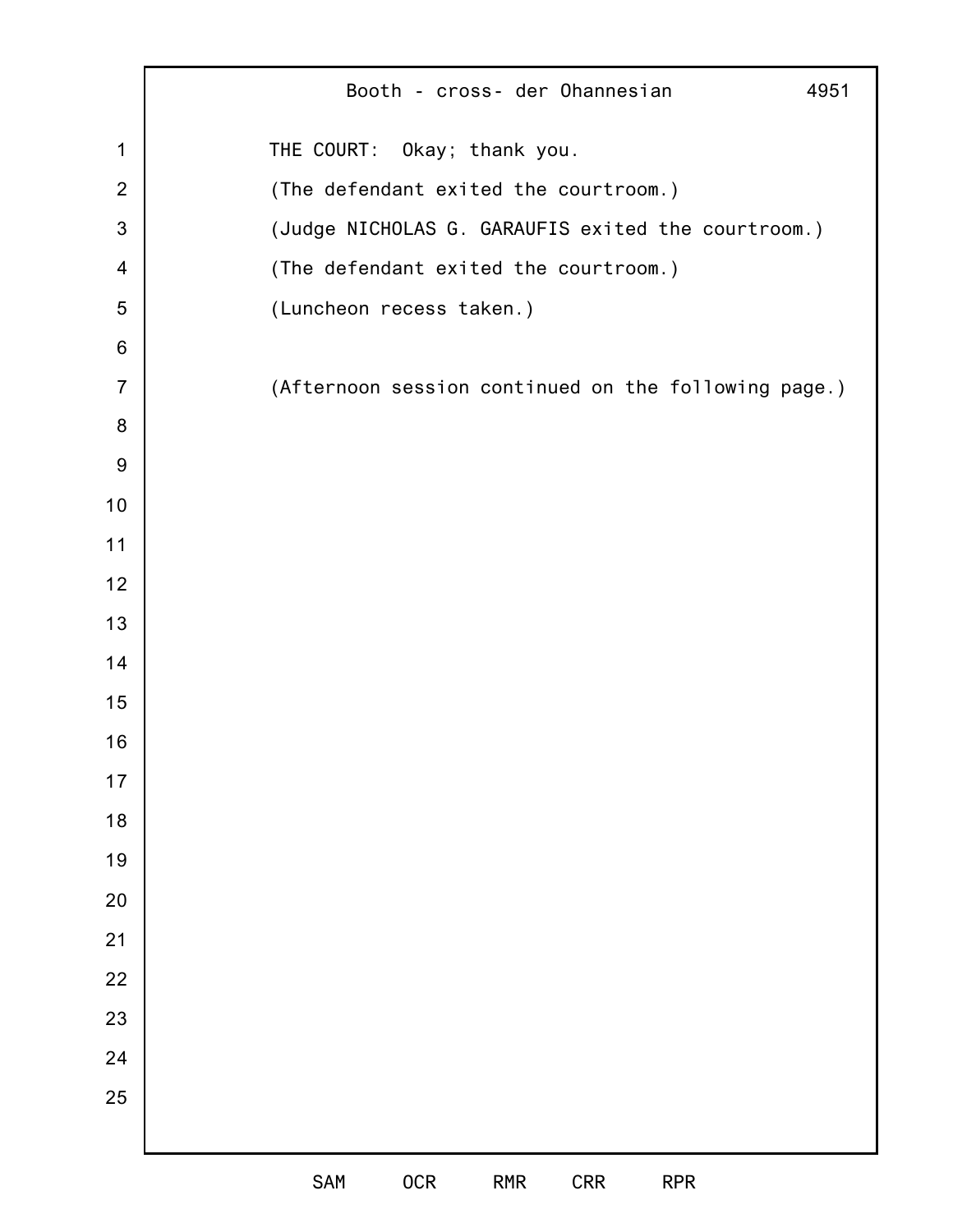|                | Proceedings<br>4952                                            |
|----------------|----------------------------------------------------------------|
| $\mathbf 1$    | <b>AFTERNOON SESSION</b>                                       |
| $\overline{2}$ | (In open court - jury not present.)                            |
| 3              | (Judge NICHOLAS G. GARAUFIS entered the courtroom.)            |
| 4              | (Defendant entered the courtroom.)                             |
| 5              | THE COURT: All right, just a reminder, I need the              |
| 6              | language on evidence seized pursuant to a search.              |
| $\overline{7}$ | MS. HAJJAR: We'll send it tonight, Your Honor.                 |
| 8              | THE COURT: Good. Okay.                                         |
| 9              | And where are we about the notes?                              |
| 10             | MS. HAJJAR: Your Honor, we've given a copy of the              |
| 11             | notes -- of Ms. Donnelly's notes to -- and Mr. Flatley's notes |
| 12             | to counsel, who has reviewed them.                             |
| 13             | MR. der OHANNESIAN: I have. I'm prepared to go                 |
| 14             | forward.                                                       |
| 15             | THE COURT: Okay. We are just waiting for the                   |
| 16             | jurors to come up from lunch, and then we will get started.    |
| 17             | Everyone may be seated. Don't move. We are going               |
| 18             | to keep going.                                                 |
| 19             | About how much more do you have for this witness?              |
| 20             | MR. der OHANNESIAN: 20, 25.                                    |
| 21             | THE COURT: Okay.                                               |
| 22             | MR. der OHANNESIAN: I think maybe five minutes with            |
| 23             | the documents I got.                                           |
| 24             | THE COURT: Okay, thank you.                                    |
| 25             | MS. PENZA: Your Honor --                                       |
|                |                                                                |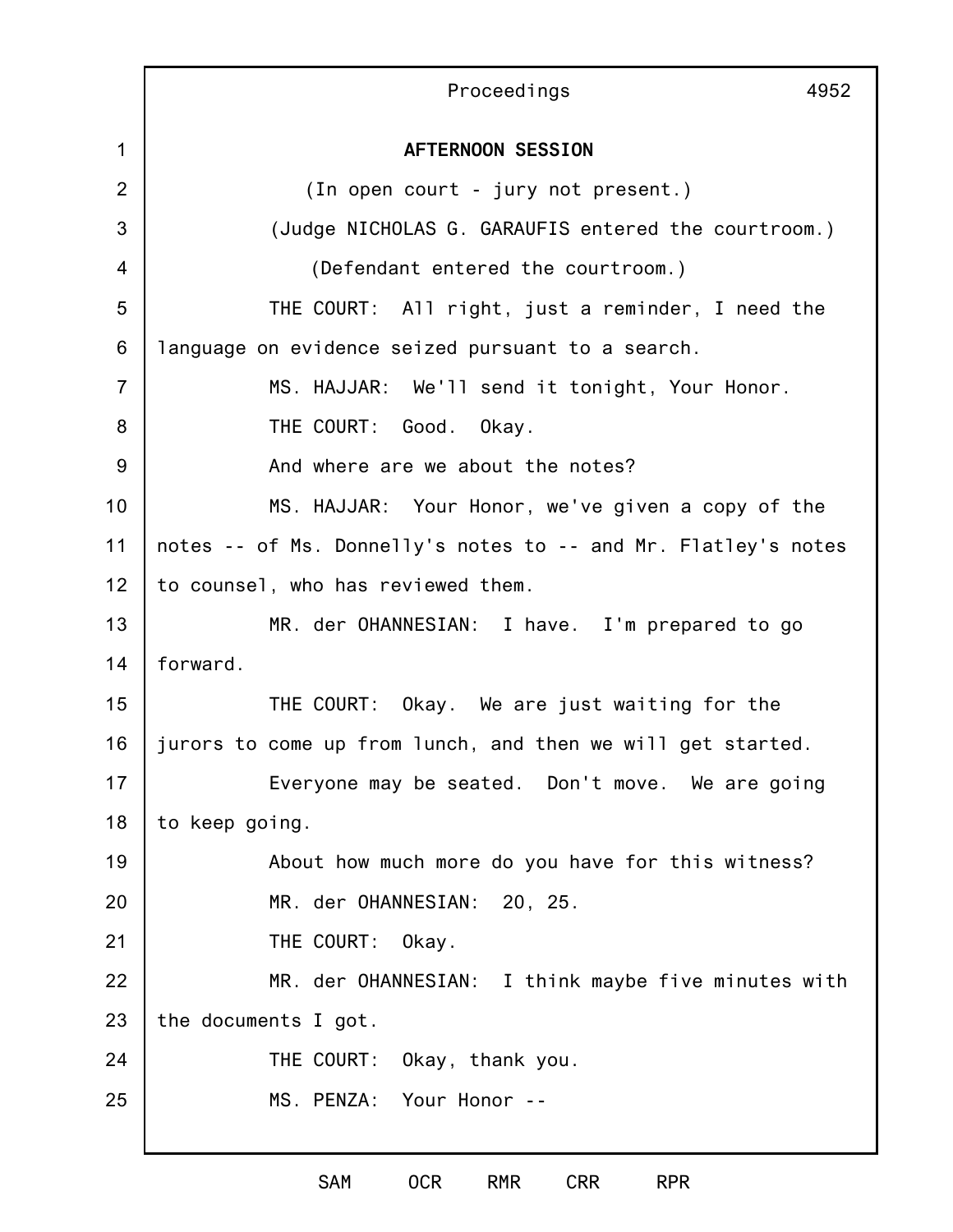|                | Proceedings<br>4953                                            |
|----------------|----------------------------------------------------------------|
| $\mathbf{1}$   | THE COURT: Yes.                                                |
| $\overline{2}$ | MS. PENZA: -- we have a few documents that are in              |
| 3              | dispute for Special Agent Weniger. Other than that, I think    |
| 4              | we are going to be able to enter all the remaining documents   |
| 5              | on consent before his testimony begins.                        |
| 6              | Though, I would ask for a few more minutes before I            |
| $\overline{7}$ | put that on the record with Mr. Agnifilo and Ms. Geragos, just |
| 8              | to make sure there is no question --                           |
| 9              | THE COURT: Okay. Go ahead.                                     |
| 10             | MS. PENZA: But would you -- would Your Honor like              |
| 11             | to hear first about the documents in dispute?                  |
| 12             | THE COURT: What is in dispute?                                 |
| 13             | MR. AGNIFILO: All right, Judge. So we've consented             |
| 14             | to about 95 percent of things.                                 |
| 15             | What we haven't consented to is Government                     |
| 16             | Exhibit 668, which is a Times Union article from               |
| 17             | February 12th, 2012.                                           |
| 18             | THE COURT: Well, what is that about?                           |
| 19             | MS. PENZA: So, Your Honor, we're not putting in the            |
| 20             | entire article. This is just the cover page of the article.    |
| 21             | And the reason it's important is because, as with --           |
| 22             | as with the Forbes article, the Albany Times Union article was |
| 23             | something that caused a lot of -- in terms of -- in terms of   |
| 24             | the Government's proof regarding the enterprise and actions    |
| 25             | that were taken, a lot of that centers around the Albany Times |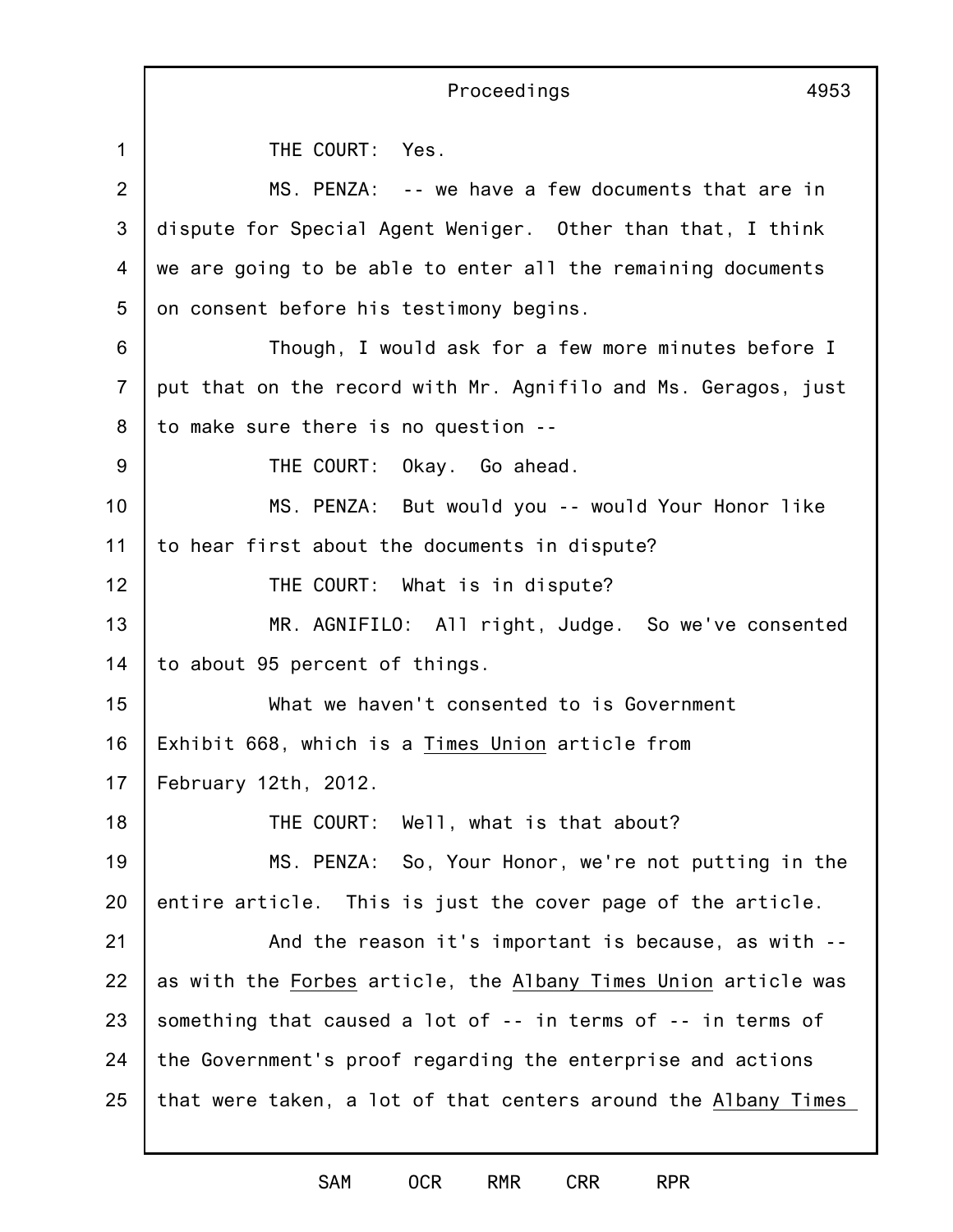|                | Proceedings<br>4954                                           |
|----------------|---------------------------------------------------------------|
| $\mathbf{1}$   | Union, including several of its reporters, et cetera.         |
| $\overline{2}$ | And so the front page shows that this was a big               |
| 3              | This was the first -- this was the lead story in the<br>deal. |
| 4              | Albany Times Union. It shows the date, and it shows that      |
| 5              | there was going to be this four-part series.                  |
| 6              | So it is for the timing of these articles. We are             |
| $\overline{7}$ | not including the content of the articles in it.              |
| 8              | THE COURT: What is the problem?                               |
| $9\,$          | MR. AGNIFILO: She can get testimony about the date            |
| 10             | of the article. Ask the witness what date was the article.    |
| 11             | MS. PENZA: I think it's -- if Your Honor -- if Your           |
| 12             | Honor sees it, I think it's important to see what this        |
| 13             | actually was, like it -- that this was a big deal.            |
| 14             | This wasn't just some small article in the middle of          |
| 15             | the newspaper. This was the lead story and it was going to be |
| 16             | covered for four days in a row. And so I think that shows the |
| 17             | motive behind, basically, targeting the authors of this       |
| 18             | article.                                                      |
| 19             | THE COURT: You are going to ask the witness about             |
| 20             | this?                                                         |
| 21             | MS. PENZA: Yes, Your Honor. Just -- not -- just to            |
| 22             | put that one page into evidence and ask about that.           |
| 23             | THE COURT: Could I see it?                                    |
| 24             | MS. PENZA: Yes, Your Honor. You have the one --               |
| 25             | MR. AGNIFILO: Your Honor, actually, what I -- what            |
|                |                                                               |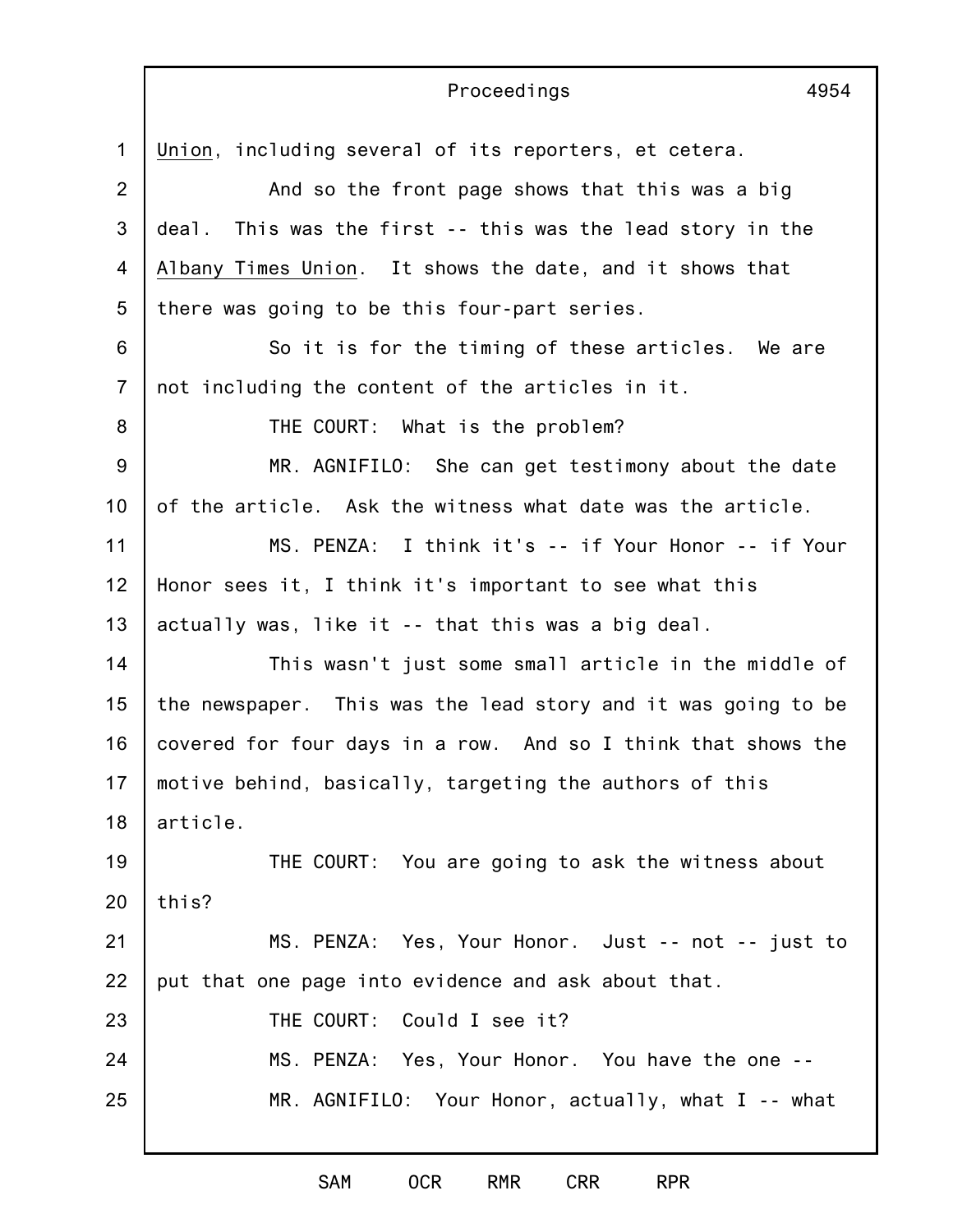1 2 3 4 5 6 7 8 9 10 11 12 13 14 15 16 17 18 19 20 21 22 23 24 25 Proceedings 4955 might be easier is, I will give Your Honor -- it's only maybe five exhibits. So I can just give them all to the Court. THE COURT: Thank you. MS. PENZA: And that will be -- THE COURT: All right, next. MS. PENZA: I don't actually have it in front of me. This one -- MR. AGNIFILO: So the next one, so the next one I know, Judge, is there is an unofficial transcript from RPI. THE COURT: And it has been -- there is a declaration from the secretary and general counsel? MR. AGNIFILO: Of the unofficial transcript. First of all, I don't know what the relevance of the transcript is. And second of all, I don't know what the provenance of the unofficial transcript is. MS. PENZA: Well, the providence, Your Honor, is evident from there. And we -- so Special Agent Weniger will testify that we provided a subpoena to RPI, and that we received this record in response. The relevance is, Your Honor, we are putting in, without objection, the defendant's biography that was listed on the NXIVM website, which -- which lauded him for his three degrees from RPI and his taking of graduate-level math classes and physics classes. And I think his mediocre-to-failing grades in those classes is certainly relevant.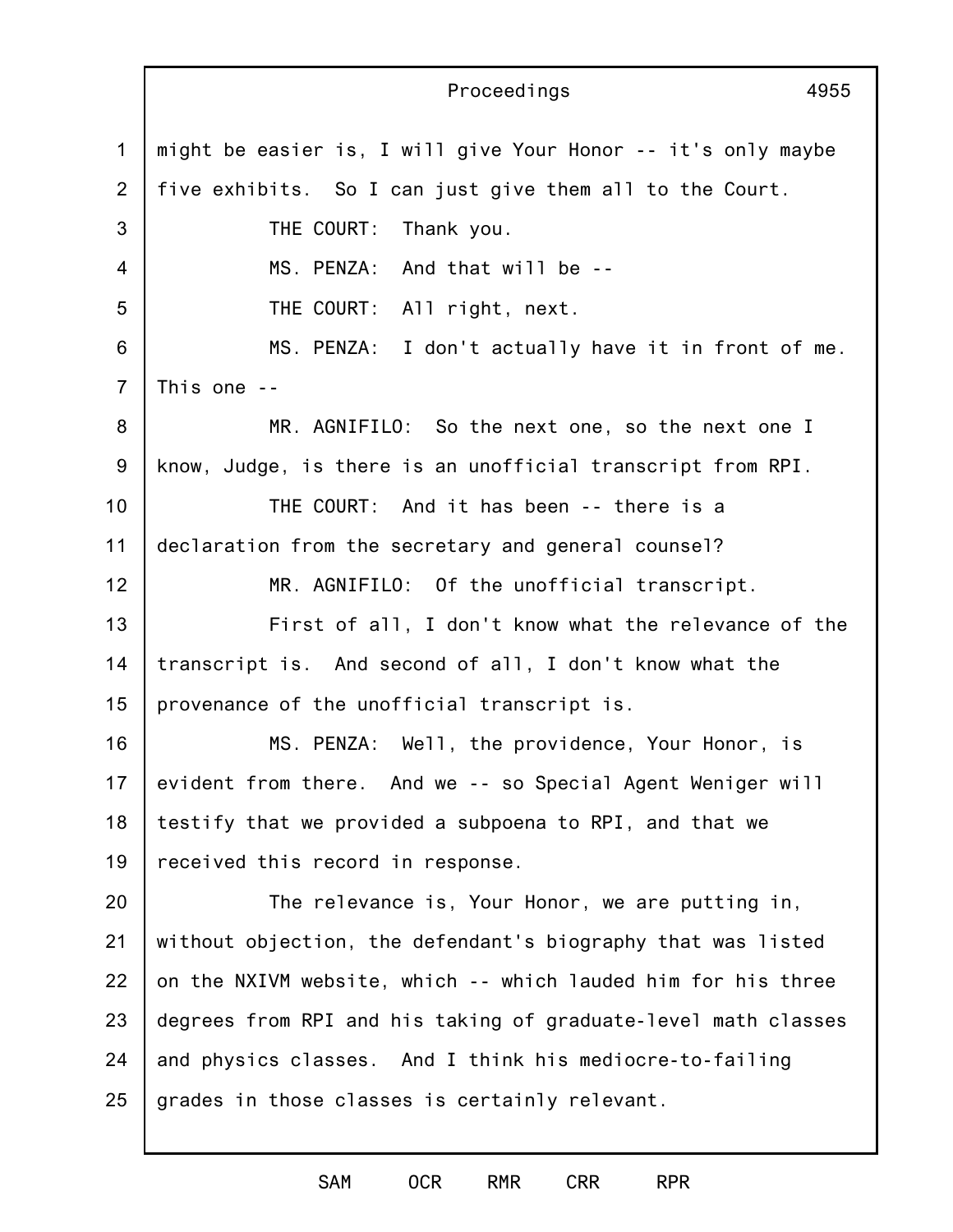1 2 3 4 5 6 7 8 9 10 11 12 13 14 15 16 17 18 19 20 21 22 23 24 25 Proceedings 4956 THE COURT: And the next? MR. AGNIFILO: Your Honor -- I gave you my only copy, Your Honor, unfortunately. MS. PENZA: I -- THE COURT: There is something here -- hold on. MS. PENZA: Can you give us a little bit? Then we'll be able to tell you. THE COURT: I will give you a clue. MR. AGNIFILO: Okay, Judge. THE COURT: There is an e-mail sent from Joe J. O'Hara -- MS. PENZA: Oh, we are not seeking to admit that, Your Honor. THE COURT: Well... MR. AGNIFILO: We are making life easier already. THE COURT: And then there is a Michele e-mail to Allison Mack. MS. PENZA: Yes, Your Honor. So at the -- it -- as you can see, it -- this is a listing of Michele's collateral. Michele was Allison's slave. We are putting in -- or -- Your Honor, a DOS -- labeled a DOS slave, of course. THE COURT: I see. MS. PENZA: But she was -- this is her listing of collateral, but at the bottom she lists what she is still demanding of her own slave, Michele's own slave, Souki. And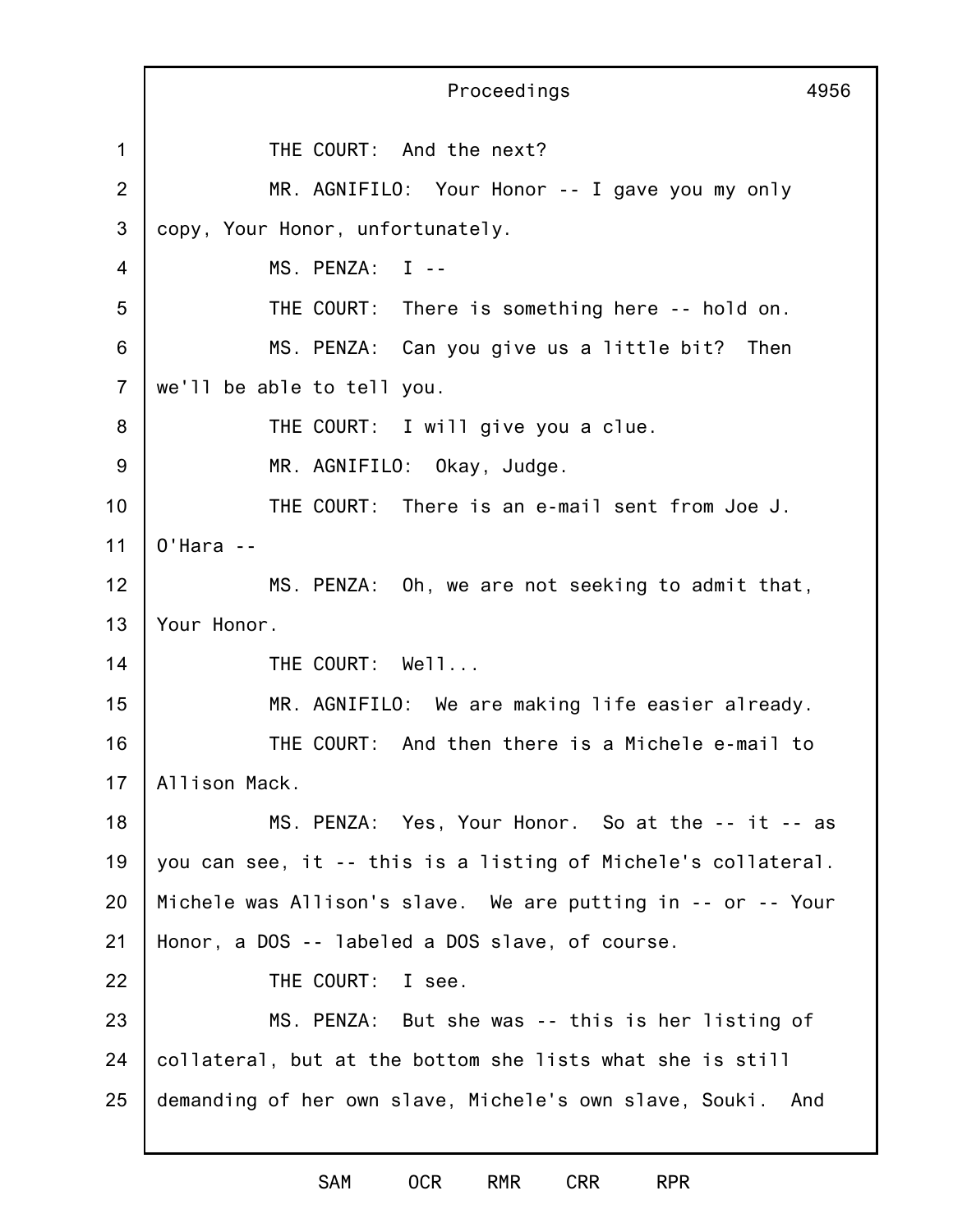1 2 3 4 5 6 7 8 9 10 11 12 13 14 15 16 17 18 19 20 21 22 23 24 25 Proceedings 4957 so that's a co-conspirator. MR. AGNIFILO: I agree, that's a co-conspirator statement. THE COURT: What is that? MR. AGNIFILO: I agree, it's a co-conspirator statement. We don't object. THE COURT: Okay, moving right along. And then Meier, Barry Meier? MS. PENZA: Yes, Your Honor. So the relevance of - we are not offering that for its truth. I don't think there actually is any truth or falsity to it. This is on October 10th, I believe, Your Honor, that Mr. Raniere was contacted by Barry Meier of the New York Times letting him know, again, that this was his last chance, basically, to comment on a forthcoming article. The very next day is the day that Jay gets the threatening letter that we put into evidence from the Mexican attorney. And so the -- in our view, the timing is extremely relevant of the notice to Mr. Raniere about the forthcoming New York Times article. THE COURT: There was a New York Times article in 2017? MS. PENZA: October 20 -- yes, Your Honor. October 2017, that was the one where Sara showed her brand, and that's...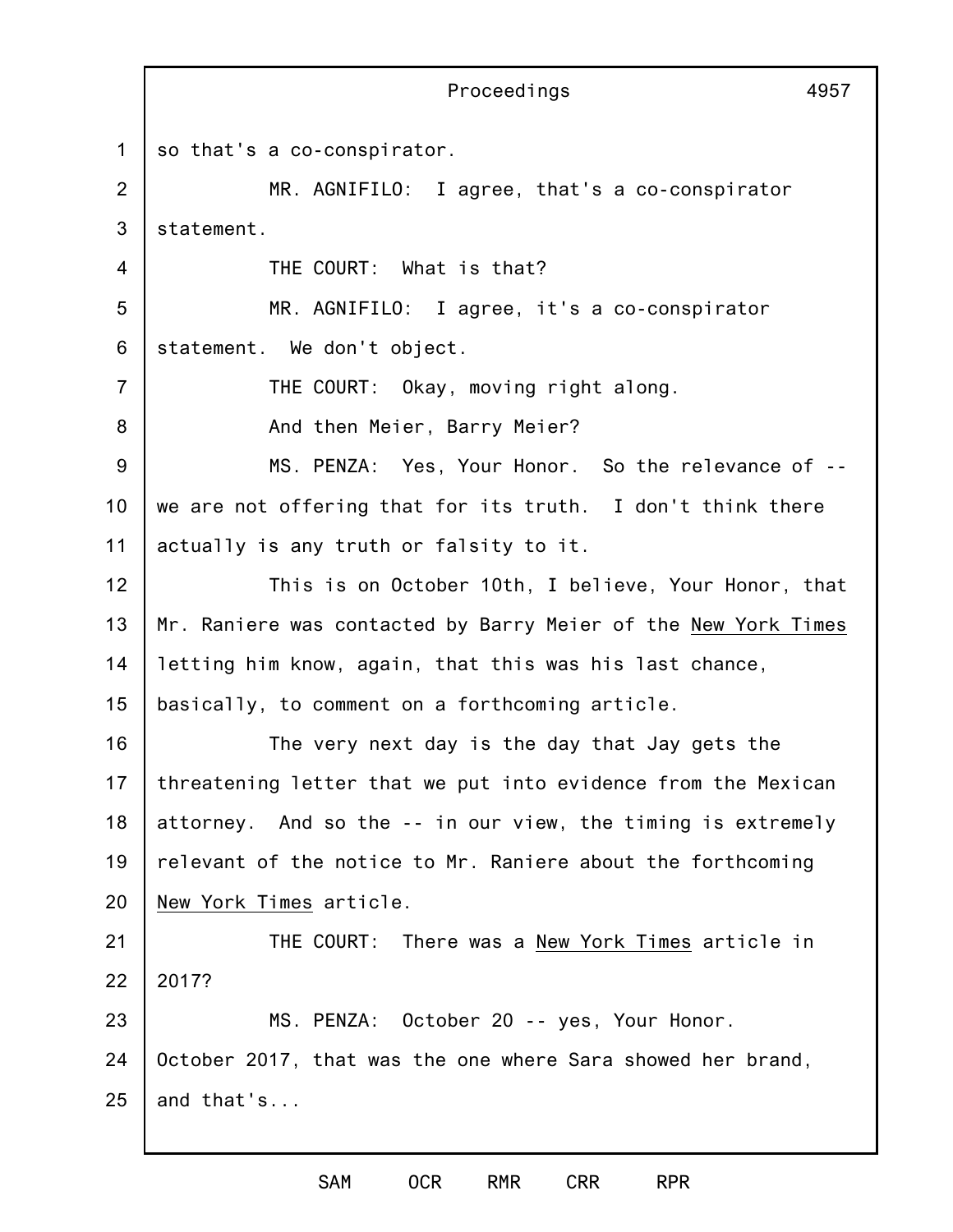|                | Proceedings<br>4958                                           |
|----------------|---------------------------------------------------------------|
| $\mathbf 1$    | THE COURT: And you oppose that?                               |
| $\overline{2}$ | MR. AGNIFILO: I just $-$ I think it's $-$ I think             |
| 3              | it's hearsay and it raises sort of a troubling inference that |
| 4              | somehow Mr. Raniere would have had an obligation to respond,  |
| 5              | because the article -- the --                                 |
| 6              | THE COURT: No one has an obligation to respond to             |
| $\overline{7}$ | the media.                                                    |
| 8              | MR. AGNIFILO: I understand, but --                            |
| 9              | THE COURT: You know that would create the -- I                |
| 10             | mean, you can ask the question on cross-examination.          |
| 11             | MR. AGNIFILO: Okay.                                           |
| 12             | THE COURT: That's about it?                                   |
| 13             | MS. PENZA: I think that's it for the objections.              |
| 14             | THE COURT: So you want to put in this face page               |
| 15             | here (indicating)?                                            |
| 16             | MS. PENZA: Just that, yes, Your Honor.                        |
| 17             | MR. AGNIFILO: Judge, we just -- we'd be happy to              |
| 18             | consent to the timing of it. I just don't think that the      |
| 19             | article is relevant. And I think --                           |
| 20             | THE COURT: Well, it is not the article, it's just             |
| 21             | the front page.                                               |
| 22             | MR. AGNIFILO: Well, but it -- that is even worse,             |
| 23             | in a sense, because, you know, now we have him on the front   |
| 24             | page, leaving the jury to speculate about things that really  |
| 25             | are neither here nor there or -- nor are evidential,          |
|                |                                                               |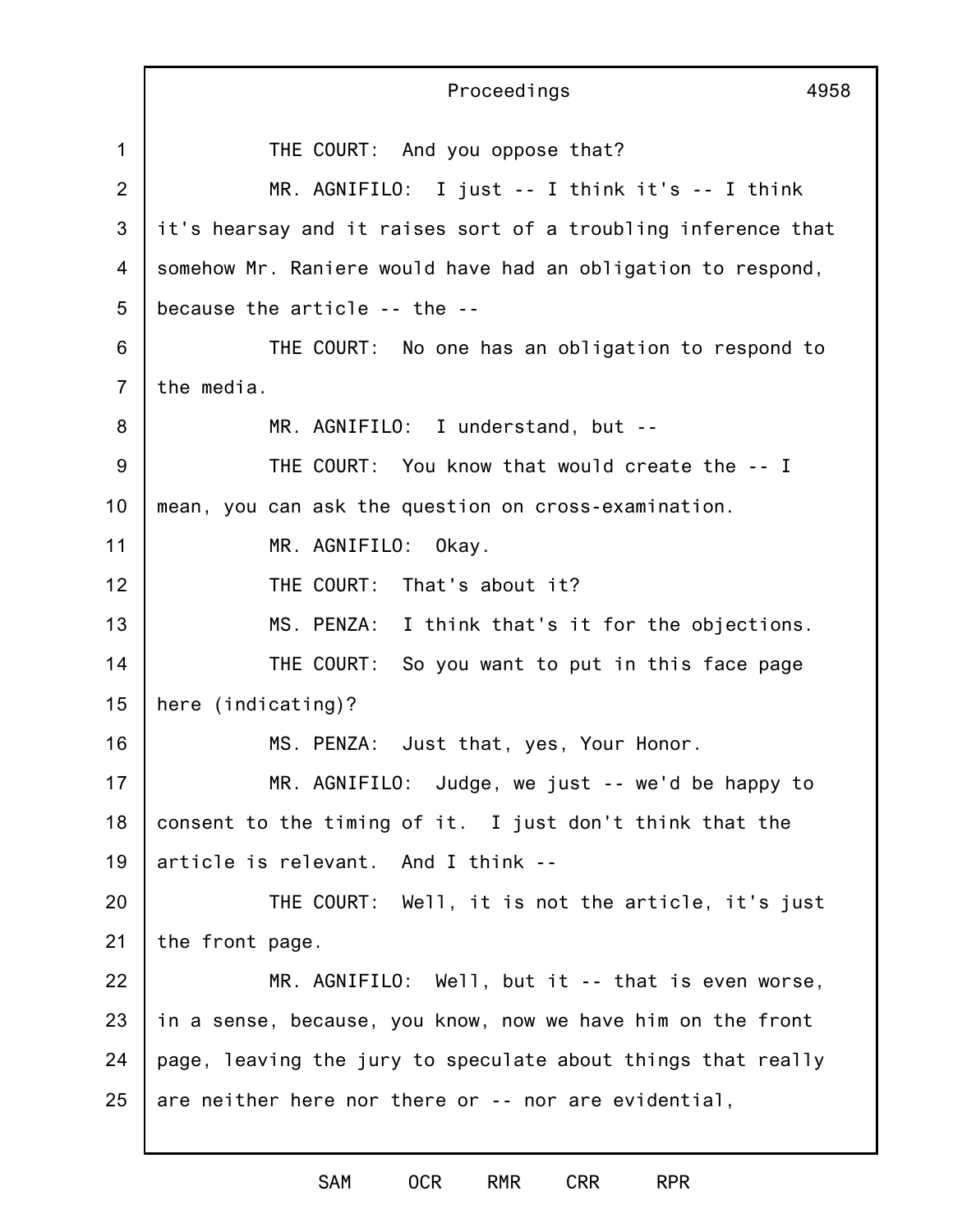|                | Proceedings<br>4959                                         |
|----------------|-------------------------------------------------------------|
| $\mathbf{1}$   | especially when we're willing to stipulate to the timing.   |
| $\overline{2}$ | THE COURT: You can show the witness that and                |
| 3              | inquire about it, and I think that would be enough.         |
| $\overline{4}$ | MS. PENZA: So we won't admit that --                        |
| 5              | THE COURT:<br>Don't put that in.                            |
| 6              | MS. PENZA:<br>Okay. Fair enough, Your Honor.                |
| $\overline{7}$ | THE COURT:<br>The rest of the stuff can come in.            |
| 8              | MS. PENZA:<br>The one last thing, which I failed --         |
| 9              | THE COURT:<br>There is more? I have got a jury that I       |
| 10             | forced to come back.                                        |
| 11             | Sure. No, no, no. There's no --<br>MS. PENZA:               |
| 12             | THE COURT: To eat quick and come back. And                  |
| 13             | I don't $-$                                                 |
| 14             | MS. PENZA: No problem, Your Honor.                          |
| 15             | THE COURT: $-$ - I don't want people throwing roast         |
| 16             | beef sandwiches at me because they were forced to eat lunch |
| 17             | before lunch.                                               |
| 18             | MS. PENZA: I think we're -- we've made excellent            |
| 19             | progress. I think things will be very streamlined for --    |
| 20             | THE COURT: I am not a school teacher anymore, I got         |
| 21             | out of that business.                                       |
| 22             | MR. AGNIFILO: You thought.                                  |
| 23             | THE COURT: I thought, I was hoping.                         |
| 24             | MR. AGNIFILO: Yeah.                                         |
| 25             | THE COURT: So what else is there?                           |
|                |                                                             |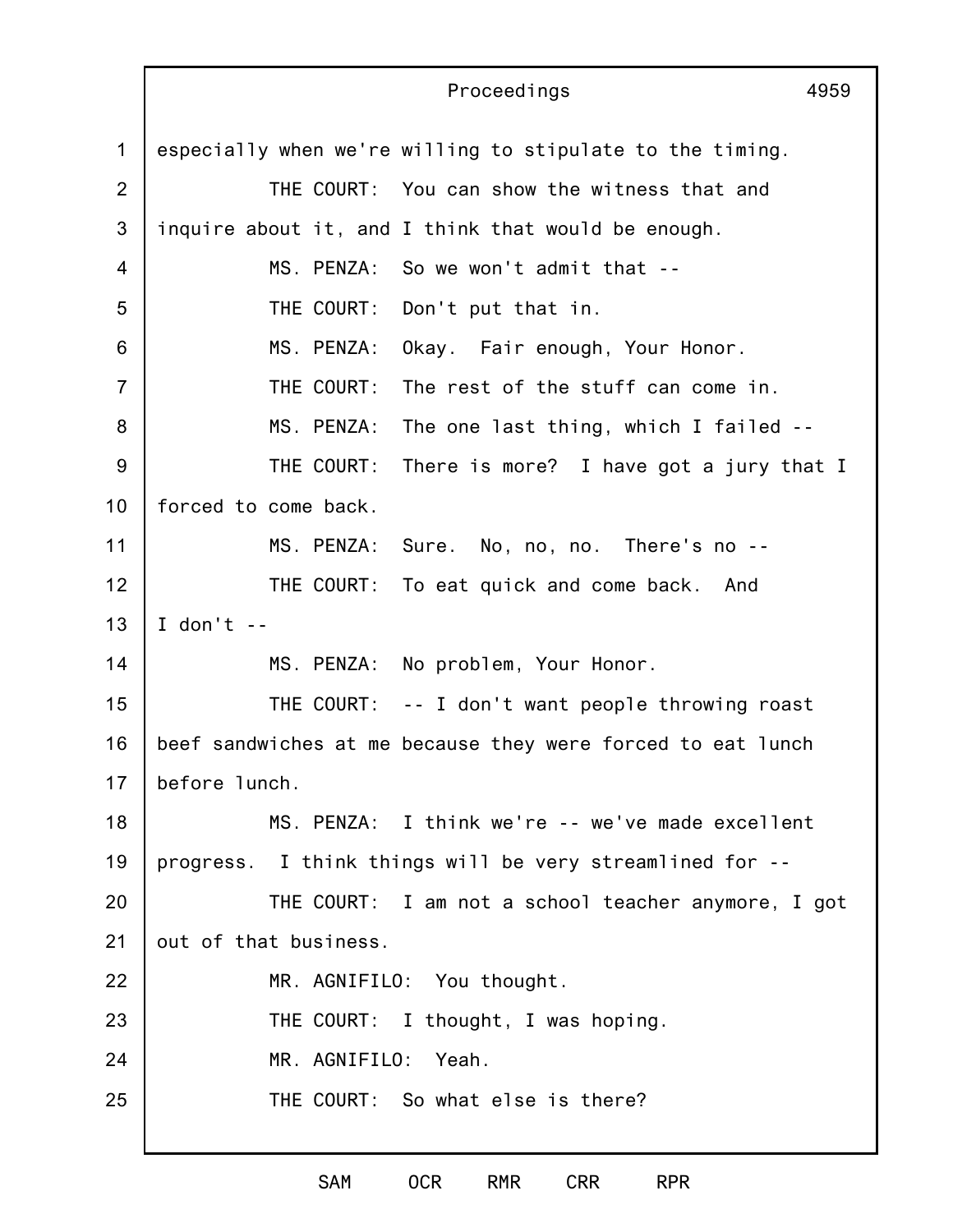1 2 3 4 5 6 7 8 9 10 11 12 13 14 15 16 17 18 19 20 21 22 23 24 25 Proceedings 4960 MS. PENZA: The last thing I was just going to say is we have a hard copy of the Forbes article, and we were just going to use it as a -- for demonstrative purposes today. We don't need to admit the actual article. THE COURT: All right, that is fine. MR. AGNIFILO: Very good. THE COURT: All right. MR. AGNIFILO: Can I retrieve my -- THE COURT: Of course. Please, please. MR. AGNIFILO: Thank you. Thank you, Your Honor. THE COURT: Be my guest. MR. AGNIFILO: Thank you very much. THE COURT: All right, are we ready with the jury? Okay. Please bring in the witness. (The witness entered the courtroom and resumed the stand.) (Jury enters.) THE COURT: All right, please be seated, everyone. First of all, let me thank the jury for agreeing to the adjustment of the schedule a little bit. I thought that because we had some administrative details to deal with, we would rather deal with them while you were having lunch, and then move ahead with the trial. So, again, the parties and I thank you for accommodating all of us.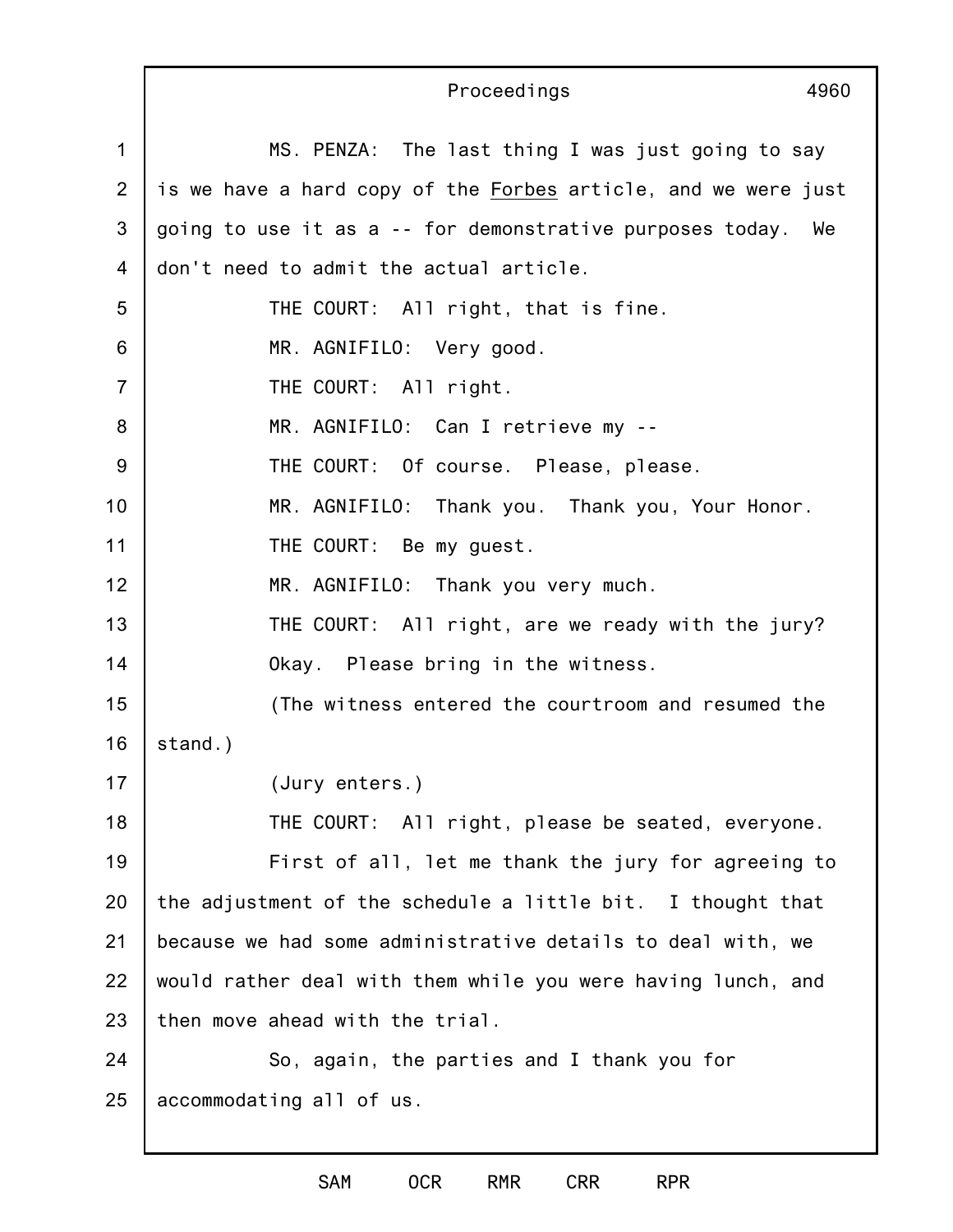|                         | Proceedings<br>4961                                         |
|-------------------------|-------------------------------------------------------------|
| $\mathbf 1$             | You may continue your --                                    |
| $\overline{2}$          | MR. der OHANNESIAN: Thank you.                              |
| $\mathbf{3}$            | THE COURT: -- cross-examination of the witness.             |
| $\overline{\mathbf{4}}$ | The witness is reminded he is still under oath.             |
| $\sqrt{5}$              |                                                             |
| $\,6$                   | (Continued on the following page.)                          |
| $\overline{7}$          |                                                             |
| $\,8\,$                 |                                                             |
| $\boldsymbol{9}$        |                                                             |
| 10                      |                                                             |
| 11                      |                                                             |
| 12                      |                                                             |
| 13                      |                                                             |
| 14                      |                                                             |
| 15                      |                                                             |
| 16                      |                                                             |
| $17$                    |                                                             |
| $18$                    |                                                             |
| 19                      |                                                             |
| $20\,$                  |                                                             |
| 21                      |                                                             |
| 22                      |                                                             |
| 23                      |                                                             |
| 24                      |                                                             |
| 25                      |                                                             |
|                         |                                                             |
|                         | <b>OCR</b><br>SAM<br><b>CRR</b><br><b>RPR</b><br><b>RMR</b> |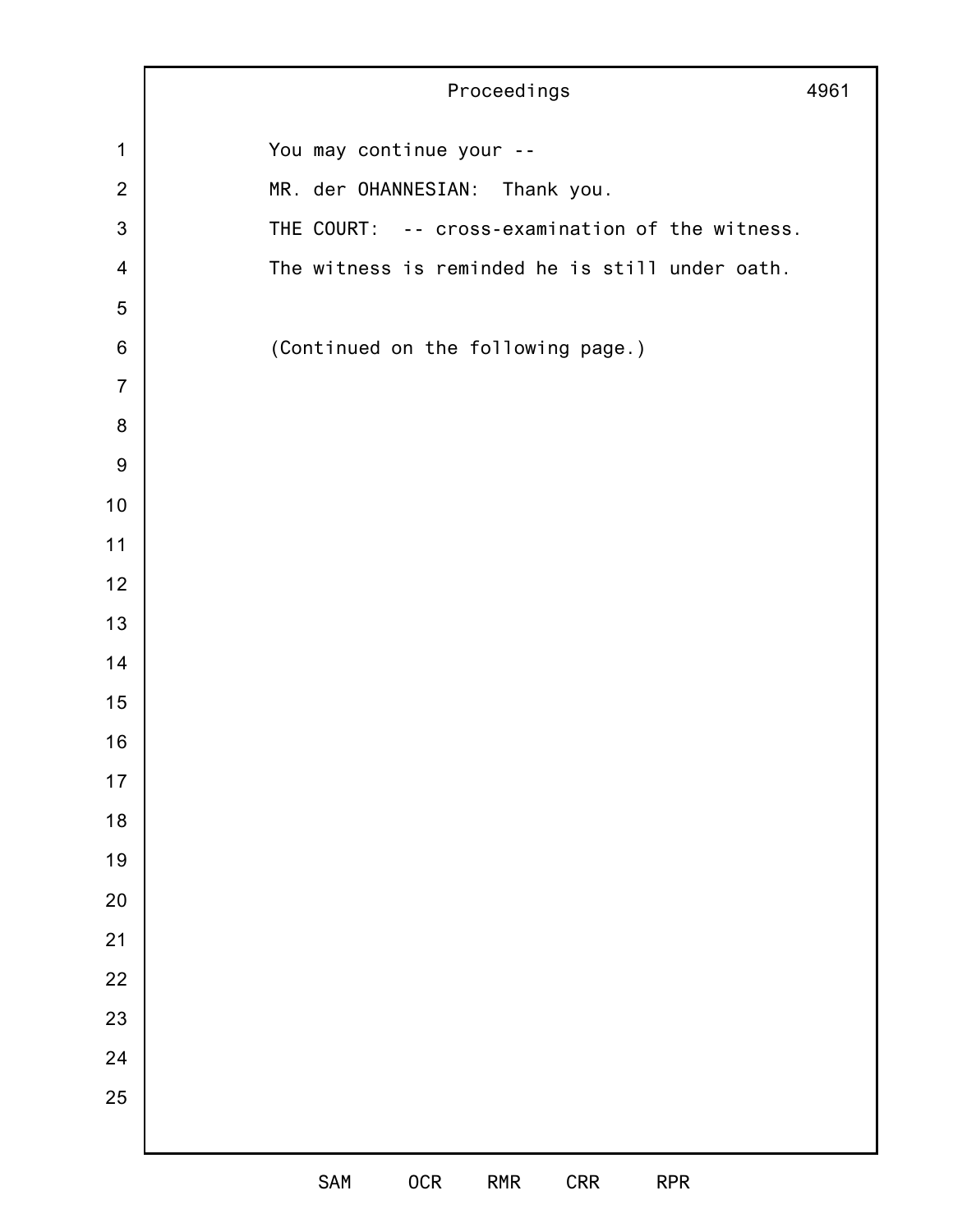|                | Proceedings<br>4962                                            |  |  |
|----------------|----------------------------------------------------------------|--|--|
| $\mathbf 1$    | BRIAN BOOTH,                                                   |  |  |
| 2              | previously called as a witness by the Government, having       |  |  |
| 3              | been previously duly sworn/affirmed by the Courtroom           |  |  |
| 4              | Deputy, was examined and testified further under oath as       |  |  |
| 5              | follows:                                                       |  |  |
| 6              | CROSS-EXAMINATION CONTINUED                                    |  |  |
| $\overline{7}$ | BY MR. der OHANNESIAN:                                         |  |  |
| 8              | Mr. Booth, I'm going to show you some items first.<br>Q        |  |  |
| 9              | MR. der OHANNESIAN: Judge, this will just be for               |  |  |
| 10             | the witness.                                                   |  |  |
| 11             | THE COURT: All right, let me see.                              |  |  |
| 12             | Go ahead.                                                      |  |  |
| 13             | This is Exhibit 945, which we looked at from this<br>Q         |  |  |
| 14             | morning. And could you reiterate what 945 is?                  |  |  |
| 15             | 945 is the package sheet from the digital camera piece of<br>A |  |  |
| 16             | evidence.                                                      |  |  |
| 17             | Q<br>And does this include the data card, Exhibit 524, or not? |  |  |
| 18             | From what I -- my understanding was that was what was<br>A     |  |  |
| 19             | obtained outside the -- or inside the actual camera.           |  |  |
| 20             | Q<br>So do you know if there is a separate document for the    |  |  |
| 21             | data device?                                                   |  |  |
| 22             | No, there isn't.<br>A                                          |  |  |
| 23             | Then I want to show you document 960.<br>Q                     |  |  |
| 24             | What is that?                                                  |  |  |
| 25             | It's a evidence bar code. It's 1B16. It's the -- one<br>A      |  |  |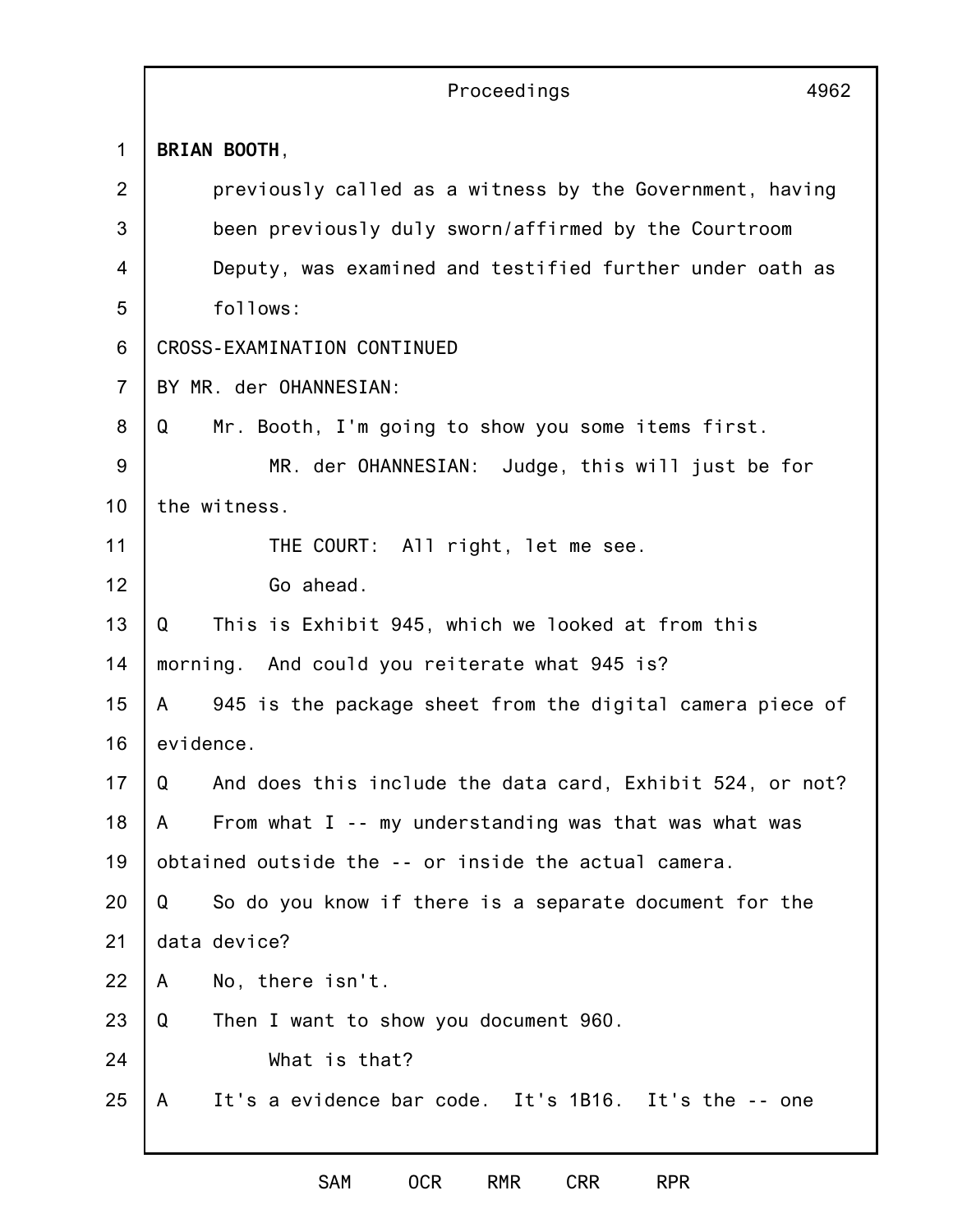|                | Proceedings<br>4963                                           |
|----------------|---------------------------------------------------------------|
| 1              | red rope containing the Western Digital storage device.       |
| 2              | Q<br>And what do you call this document?                      |
| 3              | This is the evidence sheet.<br>A                              |
| 4              | Q<br>And this would be for the Western Digital drive?         |
| 5              | Yes.<br>A                                                     |
| 6              | MR. der OHANNESIAN: I'll offer 945 and 960 at this            |
| $\overline{7}$ | time.                                                         |
| 8              | MS. HAJJAR: No objection.                                     |
| $9\,$          | THE COURT: All right, Defense Exhibits 945 and 960            |
| 10             | are received in evidence.                                     |
| 11             | (Defendant's Exhibits 945 and 960 were received in            |
| 12             | evidence.)                                                    |
| 13             | BY MR. der OHANNESIAN:                                        |
| 14             | Q<br>Mr. Booth, Exhibits 945 and 960 are in evidence. If you  |
| 15             | need them to answer my questions, please ask me for them.     |
| 16             | Okay.<br>A                                                    |
| 17             | MR. der OHANNESIAN: This will be just for the                 |
| 18             | witness, Your Honor.                                          |
| 19             | This is several sheets of paper. So what I am going to<br>Q   |
| 20             | do is show it to you directly, so you can look through all of |
| 21             | them, rather than my doing it from the ELMO.                  |
| 22             | MR. der OHANNESIAN: Is that okay, Your Honor, if I            |
| 23             | give it to the witness?                                       |
| 24             | THE COURT: Sure.                                              |
| 25             | THE WITNESS: (Witness complies.)                              |
|                |                                                               |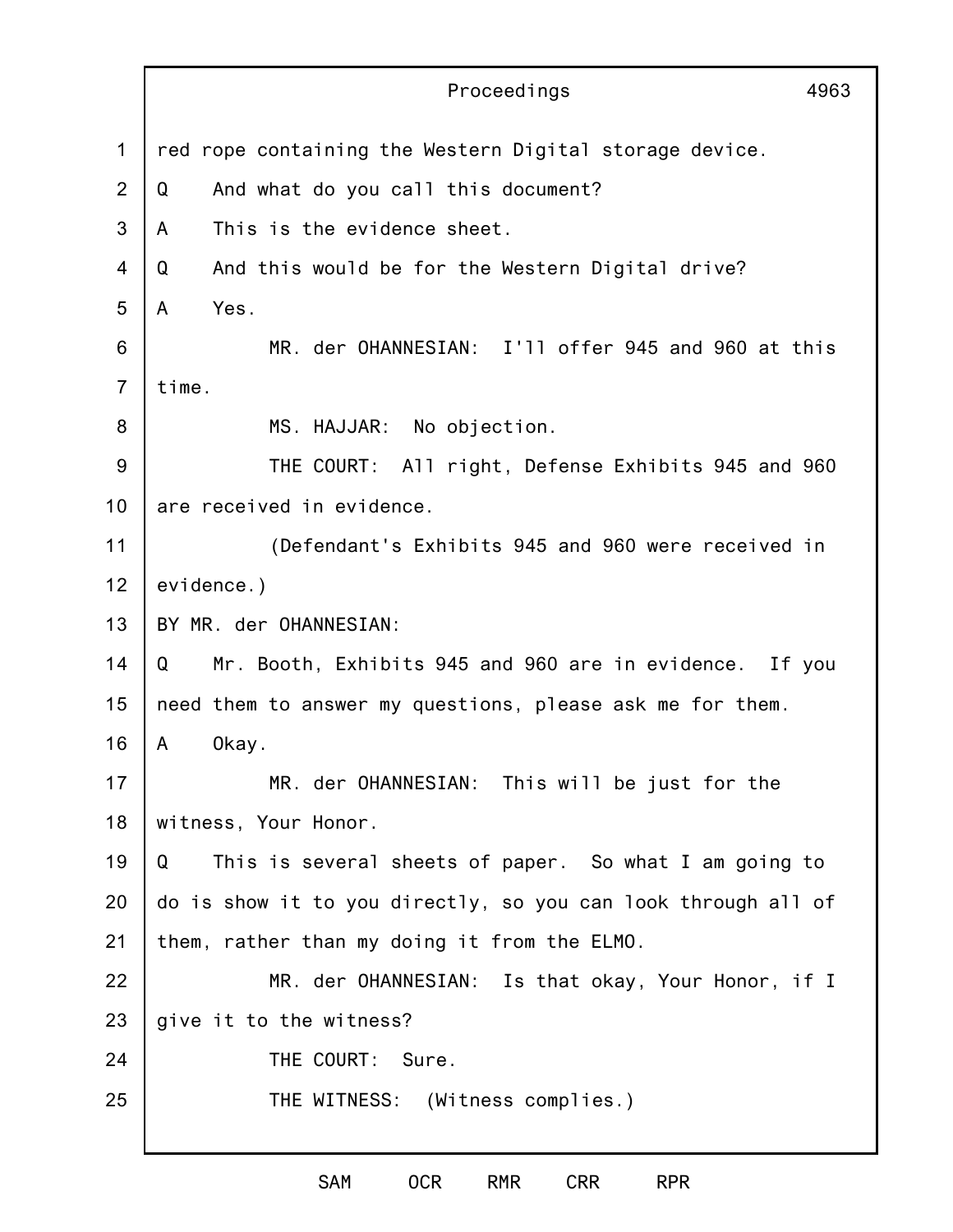|                | Proceedings<br>4964                                            |  |  |
|----------------|----------------------------------------------------------------|--|--|
| 1              | BY MR. der OHANNESIAN:                                         |  |  |
| 2              | First, the number on that exhibit on the front page, just<br>Q |  |  |
| 3              | so I -- for the record, is DX what?                            |  |  |
| 4              | DX 961.<br>A                                                   |  |  |
| 5              | And what is DX 961?<br>Q                                       |  |  |
| 6              | DX 961 is a rough draft of the examination notes.<br>A         |  |  |
| $\overline{7}$ | Are those the notes that you were referring to this<br>Q       |  |  |
| 8              | morning?                                                       |  |  |
| 9              | Yes, I am.<br>A                                                |  |  |
| 10             | Q<br>That you said you didn't have?                            |  |  |
| 11             | Yes.<br>A                                                      |  |  |
| 12             | Q<br>That might help you answer some questions?                |  |  |
| 13             | Yes.<br>A                                                      |  |  |
| 14             | Q<br>Does it contain the photos that were taken in this case   |  |  |
| 15             | also?                                                          |  |  |
| 16             | Yes, they do.<br>A                                             |  |  |
| 17             | Q<br>Okay. And, again, if you need that to answer my           |  |  |
| 18             | questions, to refresh your recollection, just let me know.     |  |  |
| 19             | The first question is: Are there any photos that               |  |  |
| 20             | were taken of the box in which the Cannon camera and storage   |  |  |
| 21             | device were located?                                           |  |  |
| 22             | A<br>No, there wasn't.                                         |  |  |
| 23             | Q<br>Now, you can answer that with certainty, correct?         |  |  |
| 24             | Yes, because the -- because of the speed of having to do<br>A  |  |  |
| 25             | the camera at this point, and that the camera was also         |  |  |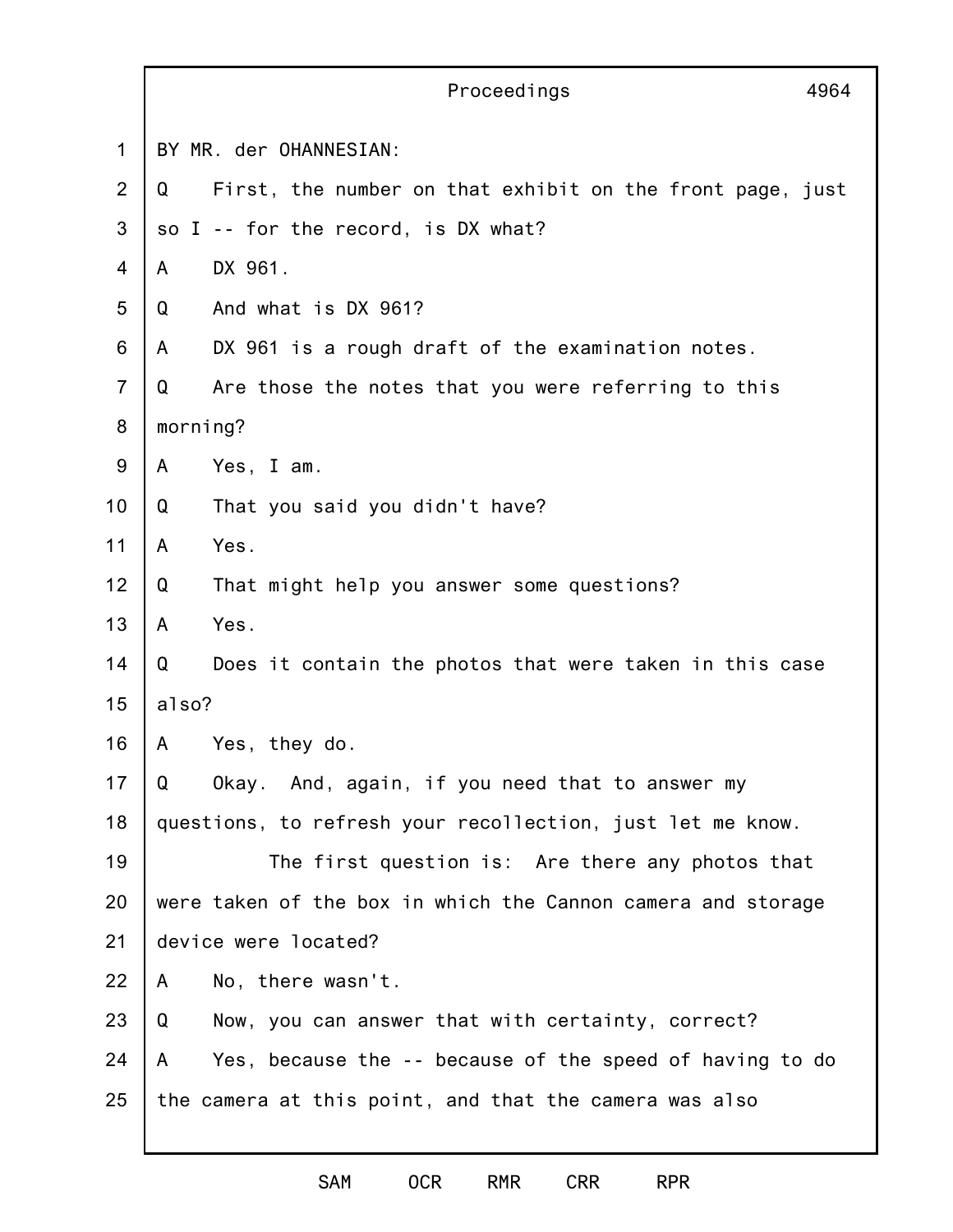|                | Proceedings<br>4965                                            |  |  |  |
|----------------|----------------------------------------------------------------|--|--|--|
| 1              | produced in court already, that I just needed to               |  |  |  |
| $\overline{2}$ | actually process the item, and get it -- get the item          |  |  |  |
| 3              | processed.                                                     |  |  |  |
| $\overline{4}$ | When you say the camera was produced in court, when was<br>Q   |  |  |  |
| 5              | that?                                                          |  |  |  |
| 6              | I think it was that morning, if I'm -- if I'm not<br>A         |  |  |  |
| $\overline{7}$ | mistaken. I wasn't in court, so I don't know.                  |  |  |  |
| 8              | Will those notes in Exhibit 961 help you answer that<br>Q      |  |  |  |
| $9\,$          | question, if you believe the camera was produced in some court |  |  |  |
| 10             | proceeding?                                                    |  |  |  |
| 11             | No.<br>A                                                       |  |  |  |
| 12             | Okay. That's just your guess?<br>Q                             |  |  |  |
| 13             | Yeah, that was what I heard from someone on the squad.<br>A    |  |  |  |
| 14             | So I don't know for sure.                                      |  |  |  |
| 15             | Q<br>That's not reflected in the notes, correct?               |  |  |  |
| 16             | No, it's not reflected in the notes.<br>A                      |  |  |  |
| 17             | Q<br>Does Exhibit 961 help you answer the question when the    |  |  |  |
| 18             | Cannon camera and storage device were delivered to the FBI     |  |  |  |
| 19             | CART office?                                                   |  |  |  |
| 20             | No, the evidence sheet would have that information.<br>A       |  |  |  |
| 21             | Is that one of the two exhibits that we just put in<br>Q       |  |  |  |
| 22             | evidence?                                                      |  |  |  |
| 23             | Yes, I would believe it would be.<br>A                         |  |  |  |
| 24             | Looking at Exhibit 945.<br>Q                                   |  |  |  |
| 25             | (Exhibit published.)                                           |  |  |  |
|                |                                                                |  |  |  |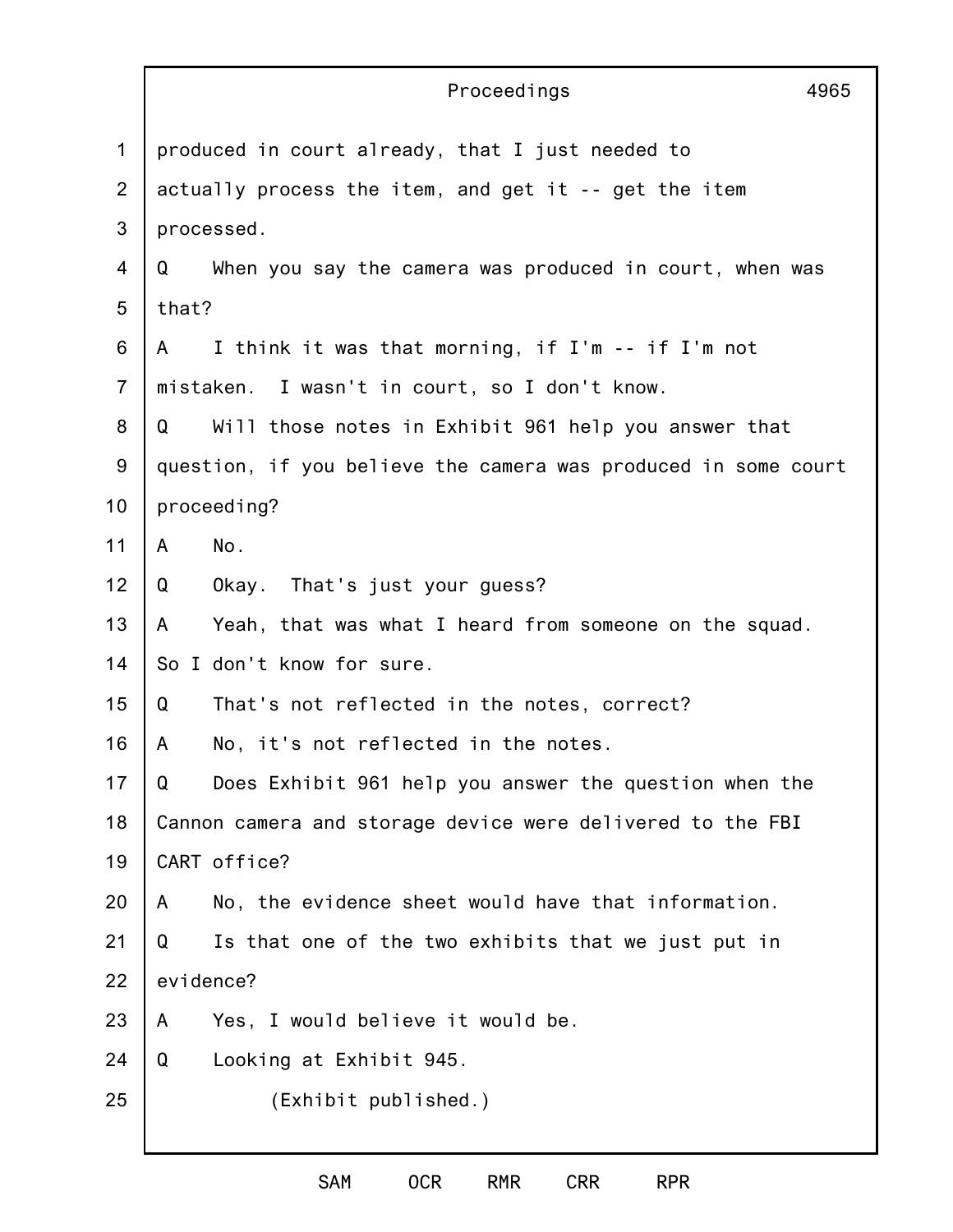|                |                                        | Proceedings                                                 | 4966 |
|----------------|----------------------------------------|-------------------------------------------------------------|------|
| 1              | That's the Cannon camera?<br>A         |                                                             |      |
| 2              | Yes.<br>Q                              |                                                             |      |
| 3              | Yes.<br>A                              |                                                             |      |
| 4              | Q                                      | And this morning, I think -- looking at the first page,     |      |
| 5              |                                        | does that tell you when it came to the CART office?         |      |
| 6              | A                                      | You'll have to scroll down a little -- scroll up a little   |      |
| $\overline{7}$ |                                        | bit, and it's up to the right. It says when we received it. |      |
| 8              | (Exhibit published.)                   |                                                             |      |
| 9              | A                                      | You're going down. You need to go up.                       |      |
| 10             | What's the date?<br>Q                  |                                                             |      |
| 11             | A<br>You need to go up.                |                                                             |      |
| 12             |                                        | THE COURT: To the top of the page?                          |      |
| 13             |                                        | THE WITNESS: Yes, top of the page.                          |      |
| 14             | THE COURT:                             | Hold on.                                                    |      |
| 15             |                                        | MR. der OHANNESIAN: This can be for the jury.               |      |
| 16             | THE COURT:                             | Yes, I know. I just want it to be up.                       |      |
| 17             | Yeah, okay.                            |                                                             |      |
| 18             | (Exhibit published.)                   |                                                             |      |
| 19             |                                        | THE WITNESS: And you need to move it to the left a          |      |
| 20             | little bit, so I can see it.           |                                                             |      |
| 21             |                                        | MR. der OHANNESIAN: Here you go.                            |      |
| 22             |                                        | THE WITNESS: 3/27 of '18.                                   |      |
| 23             | BY MR. der OHANNESIAN:                 |                                                             |      |
| 24             | Q                                      | So March 27th, 2018, is when the Cannon camera and          |      |
| 25             | Exhibit 524 were delivered to the lab? |                                                             |      |
|                |                                        |                                                             |      |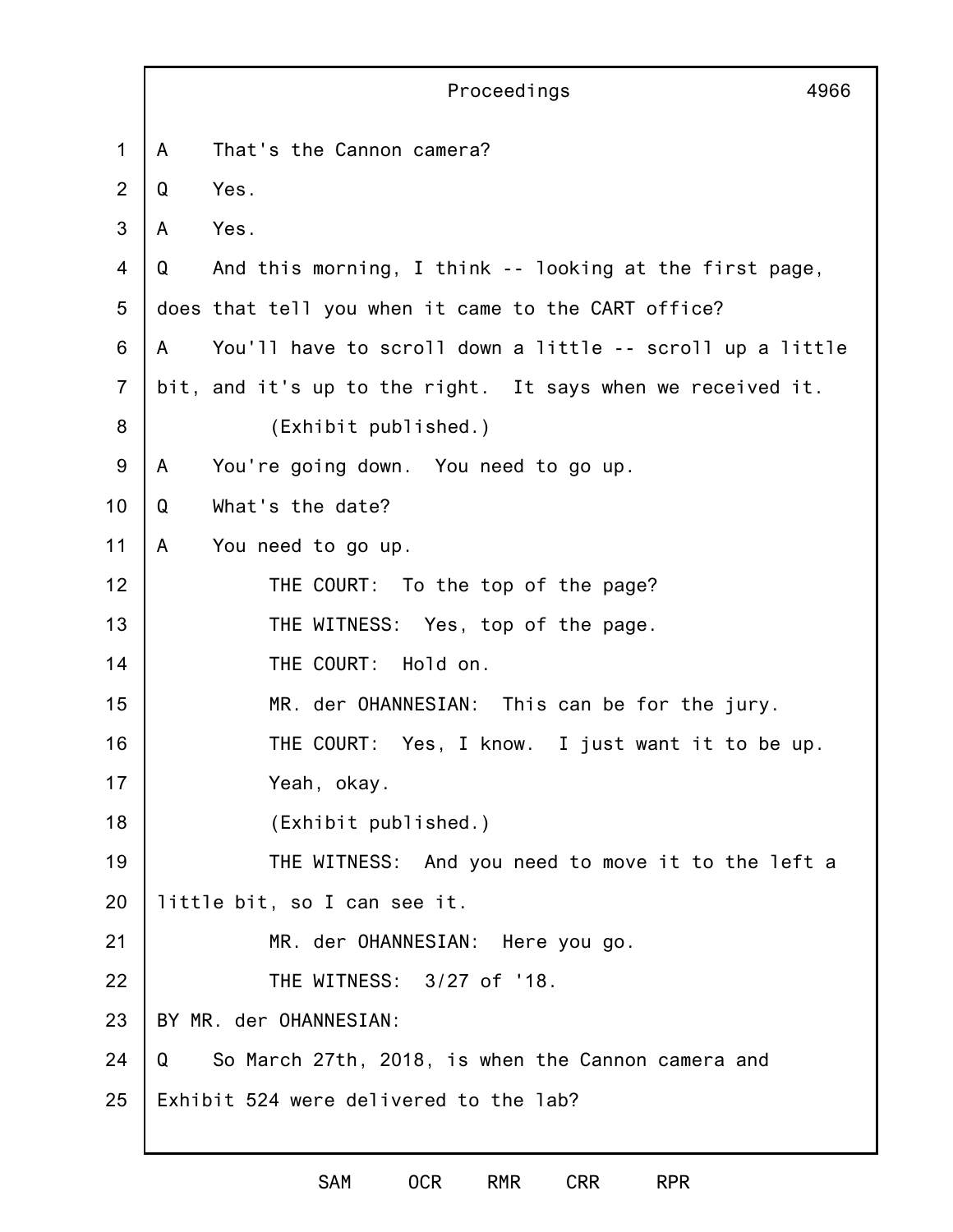|                |   | Proceedings<br>4967                                           |
|----------------|---|---------------------------------------------------------------|
| 1              | A | Yes.                                                          |
| 2              | Q | And do your notes now, Exhibit 961, help you answer the       |
| 3              |   | question when the Cannon camera and storage device, 524, were |
| 4              |   | first examined by the CART unit?                              |
| 5              | A | The -- the -- my notes reflect when I examined and had        |
| 6              |   | access to the Cannon camera.                                  |
| $\overline{7}$ | Q | Okay. And that's what --                                      |
| 8              | A | And only -- and only me having access to that.                |
| 9              | Q | And what do your notes reflect?                               |
| 10             | A | I received it on 6/10 of '19.                                 |
| 11             | Q | June 10th, 2019?                                              |
| 12             | A | Yes.                                                          |
| 13             | Q | And then you generated a report, correct?                     |
| 14             | A | Correct.                                                      |
| 15             | Q | And February 22nd is when the CART office first put an        |
| 16             |   | evidence sticker on the device, correct?                      |
| 17             | A | Correct.                                                      |
| 18             | Q | And then June 11th is your initials when you did your         |
| 19             |   | work with this device, correct?                               |
| 20             | A | Correct.                                                      |
| 21             | Q | You prepared a report concerning the metadata obtained        |
| 22             |   | from the storage device, which is Exhibit 524, correct?       |
| 23             | A | Correct.                                                      |
| 24             | Q | Exhibit 521, which is in evidence, contains information       |
| 25             |   | about metadata associated with images from this electronic    |
|                |   |                                                               |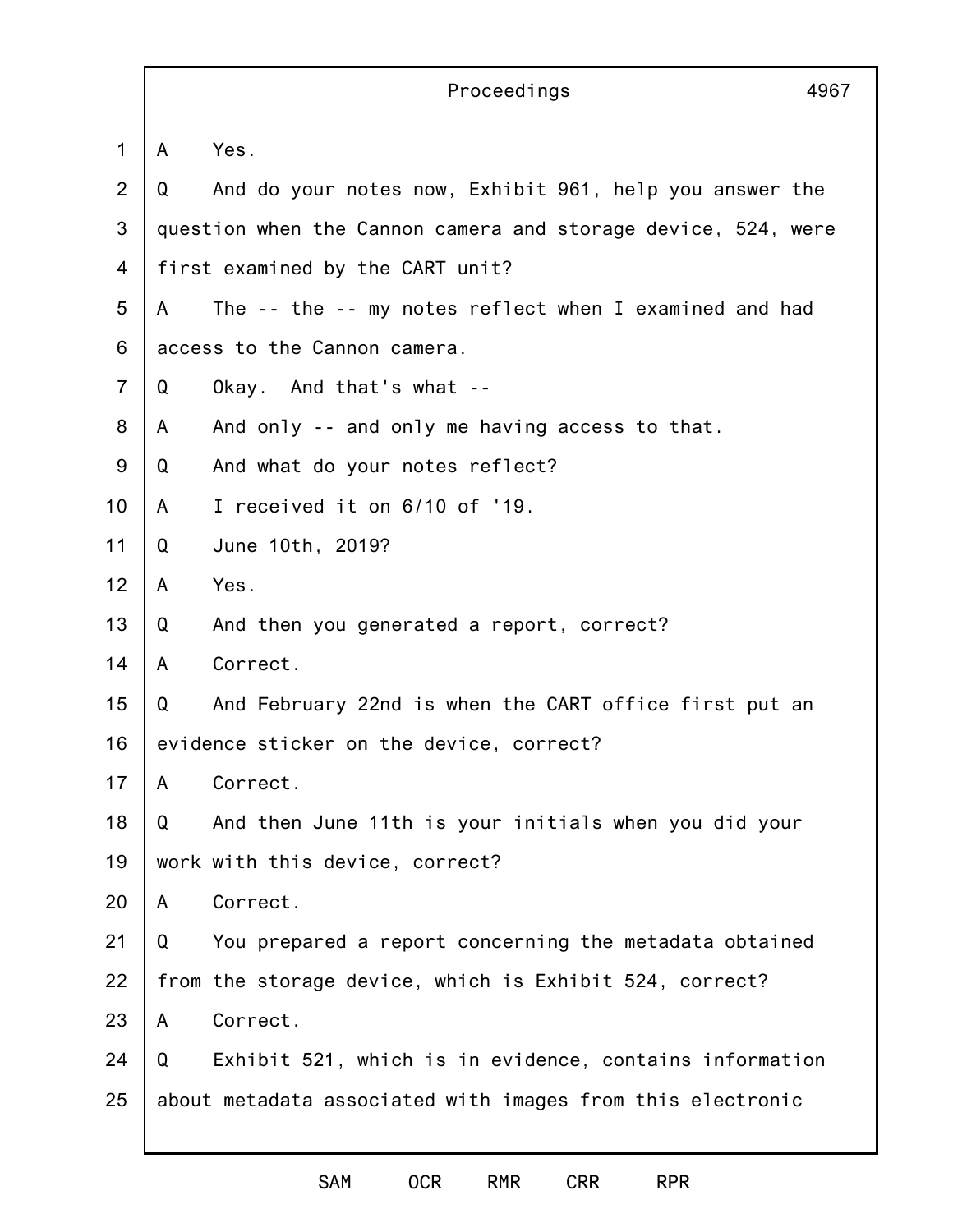|                |                                                              | Proceedings                                               | 4968 |
|----------------|--------------------------------------------------------------|-----------------------------------------------------------|------|
| 1              | device, correct?                                             |                                                           |      |
| $\overline{2}$ | A                                                            | Correct.                                                  |      |
| 3              | Q                                                            | It's okay to call it an electronic device?                |      |
| 4              | A                                                            | Yes, you can.                                             |      |
| 5              | Q                                                            | And when we talk about the metadata in this case for this |      |
| 6              |                                                              | card, it would include when it was created, correct?      |      |
| $\overline{7}$ | A                                                            | The metadata will have a date/time that would say a       |      |
| 8              |                                                              | created date.                                             |      |
| 9              | Q                                                            | When it was accessed?                                     |      |
| 10             | A                                                            | It will have an access time/date.                         |      |
| 11             | Q                                                            | And when it was modified?                                 |      |
| 12             | A                                                            | And modified dates, yes.                                  |      |
| 13             | Q                                                            | And was this device also taken through the process of     |      |
| 14             | write copied -- write protected?                             |                                                           |      |
| 15             | A                                                            | When it was in my hands it was write protected, yes.      |      |
| 16             | Q                                                            | Can you tell me when that was?                            |      |
| 17             | A                                                            | That happened on 6/11.                                    |      |
| 18             | Q                                                            | And, again, the reason you write protect to be -- the --  |      |
| 19             | whether it's a hard drive or a piece of data, like this data |                                                           |      |
| 20             |                                                              | disk, forensically you don't access it directly, correct? |      |
| 21             | A                                                            | No, we don't.                                             |      |
| 22             | Q                                                            | And that's what you described yesterday to the            |      |
| 23             |                                                              | prosecutor, that's what you described to me this morning, |      |
| 24             | correct?                                                     |                                                           |      |
| 25             | A                                                            | Correct.                                                  |      |
|                |                                                              |                                                           |      |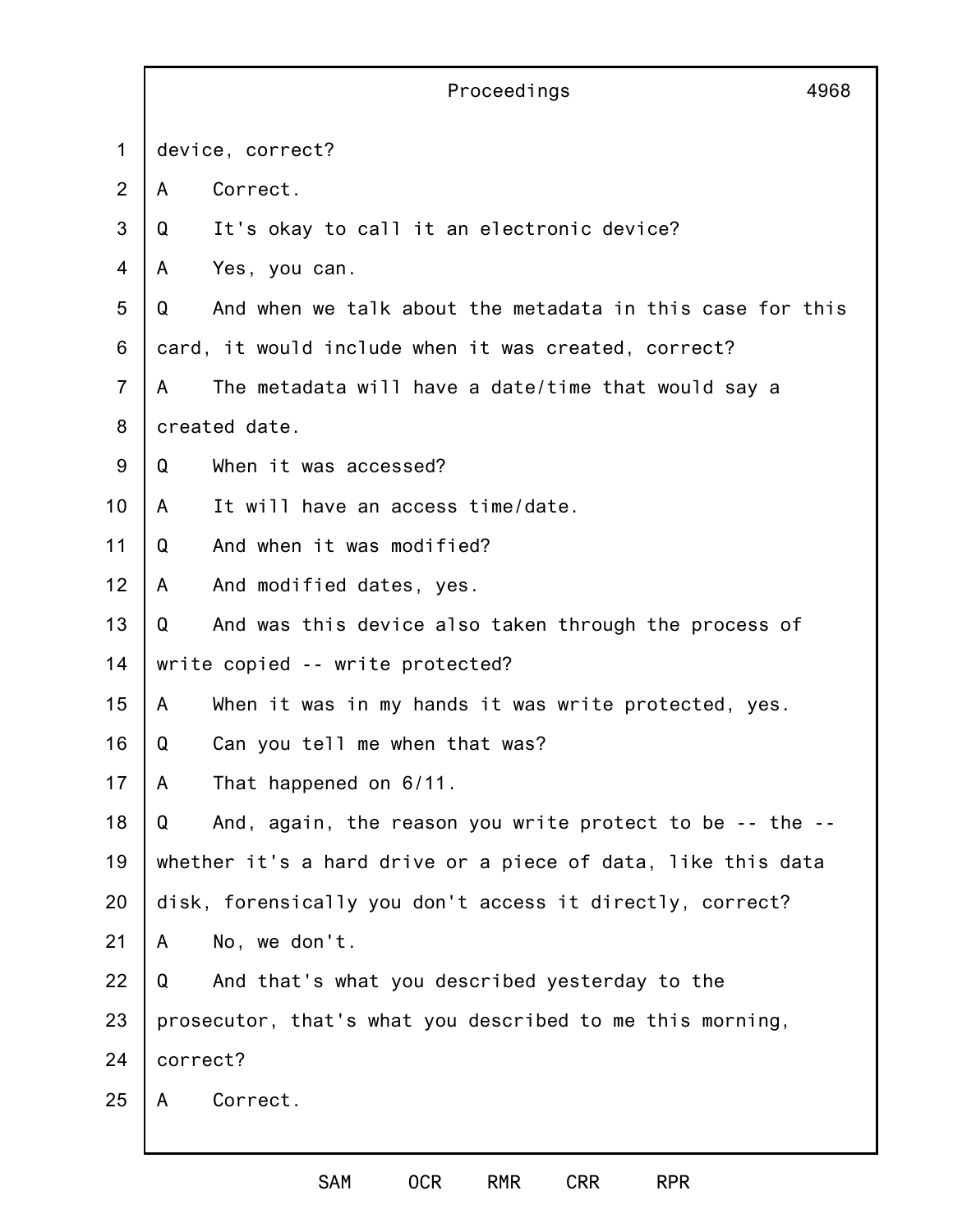|                | Proceedings                                                  | 4969 |  |  |
|----------------|--------------------------------------------------------------|------|--|--|
| 1              | Q<br>And that's very, very important, correct?               |      |  |  |
| 2              | Yes, it is.<br>A                                             |      |  |  |
| 3              | Because you want to maintain the integrity of the<br>Q       |      |  |  |
| 4              | electronic evidence?                                         |      |  |  |
| 5              | Yes, I do.<br>A                                              |      |  |  |
| 6              | I'd like to take you to -- this is page 84 of<br>Q           |      |  |  |
| $\overline{7}$ | Exhibit 521. And I'd like to begin with JPEG on top here,    |      |  |  |
| 8              | 224.                                                         |      |  |  |
| $9\,$          | (Exhibit published.)                                         |      |  |  |
| 10             | BY MR. der OHANNESIAN:                                       |      |  |  |
| 11             | First of all, I want to make sure you can read that.<br>Q    |      |  |  |
| 12             | I can see it.<br>A                                           |      |  |  |
| 13             | Q<br>You say that this image was created on March 9th, 2006? |      |  |  |
| 14             | That's the created date that's --<br>A                       |      |  |  |
| 15             | Yes?<br>Q                                                    |      |  |  |
| 16             | That's the created date that's listed for the file.<br>A     |      |  |  |
| 17             | Q<br>It was modified on March 9, 2006?                       |      |  |  |
| 18             | That's the modified date that's reflected from the file<br>A |      |  |  |
| 19             | system.                                                      |      |  |  |
| 20             | And then it was accessed, correct, on a certain date?<br>Q   |      |  |  |
| 21             | Yes, I see it's been accessed.<br>A                          |      |  |  |
| 22             | Q<br>It was accessed on September 19, 2018, correct?         |      |  |  |
| 23             | Correct.<br>A                                                |      |  |  |
| 24             | Look at exhibit -- the same exhibit, Image 225.<br>Q         |      |  |  |
| 25             | The next item reflects what might be called "carved          |      |  |  |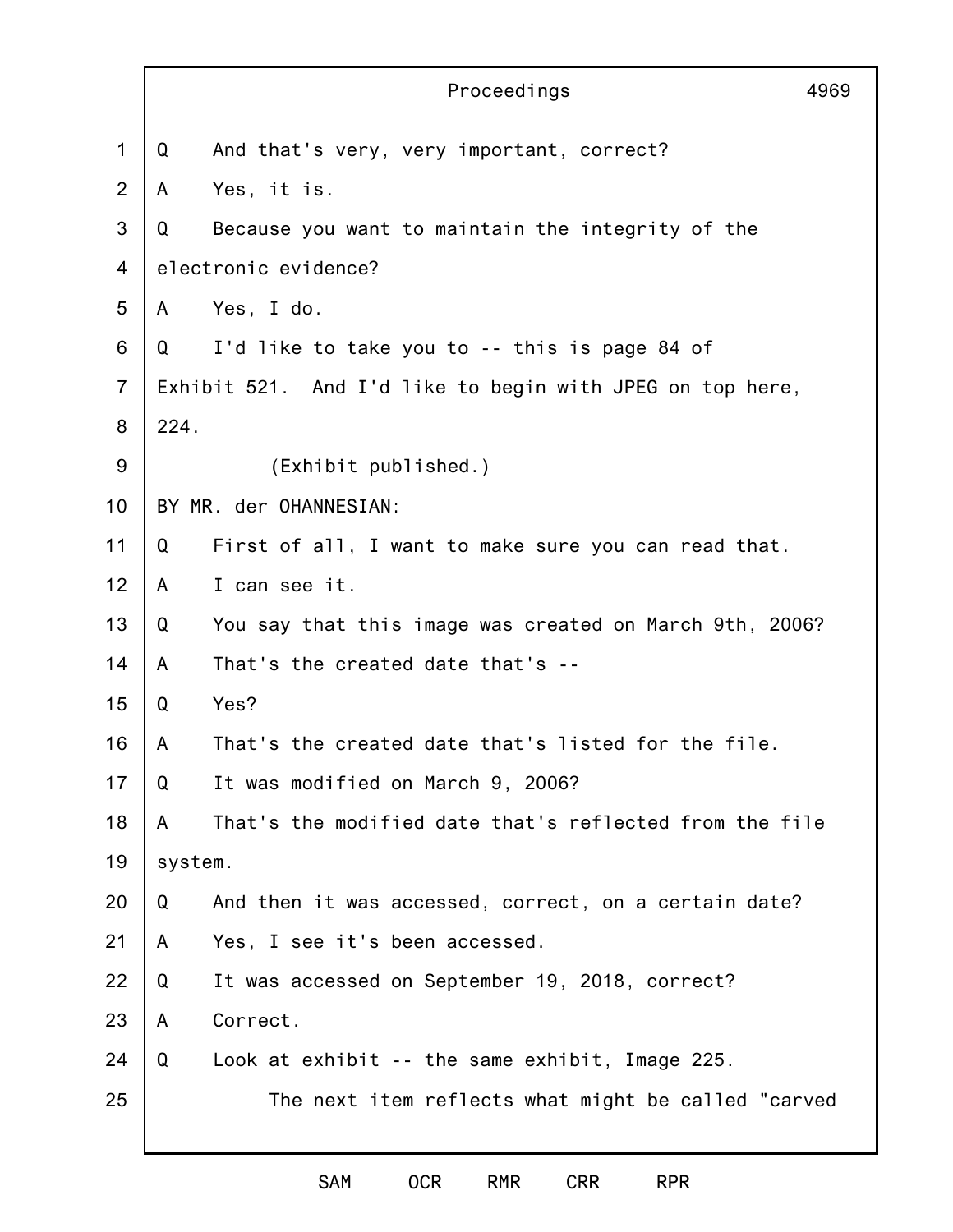|                |                       | Proceedings<br>4970                                       |  |
|----------------|-----------------------|-----------------------------------------------------------|--|
| 1              | data"?                |                                                           |  |
| 2              | A                     | Yes.                                                      |  |
| 3              | Q                     | Okay. It doesn't mean the image doesn't exist on the      |  |
| 4              |                       | computer, though, correct?                                |  |
| 5              | A                     | Well, if you're talking about the EXIF HTML, is that what |  |
| 6              |                       | you're referencing?                                       |  |
| $\overline{7}$ | Q                     | No. Well, for example, right below it you see Image 225?  |  |
| 8              | A                     | Yes.                                                      |  |
| 9              | Q                     | Let's continue. Image 225 created in March 9, 2006,       |  |
| 10             | correct?              |                                                           |  |
| 11             | A                     | Correct.                                                  |  |
| 12             | Q                     | Modified in 2006 and it was accessed on September 19,     |  |
| 13             |                       | 2018, correct?                                            |  |
| 14             | A                     | Correct.                                                  |  |
| 15             | Q                     | And that's according to what you're reading off this      |  |
| 16             | Exhibit 524, correct? |                                                           |  |
| 17             | A                     | Correct.                                                  |  |
| 18             | Q                     | And Image 227, that was also accessed on September 19,    |  |
| 19             |                       | 2018, correct?                                            |  |
| 20             | A                     | Correct.                                                  |  |
| 21             | Q                     | Exhibit [sic] 228 was accessed on September 19, 2018?     |  |
| 22             | A                     | Which number again, excuse me?                            |  |
| 23             | Q                     | 228.                                                      |  |
| 24             | A                     | Yes.                                                      |  |
| 25             | Q                     | Image 229, that was also accessed on September 19, 2018,  |  |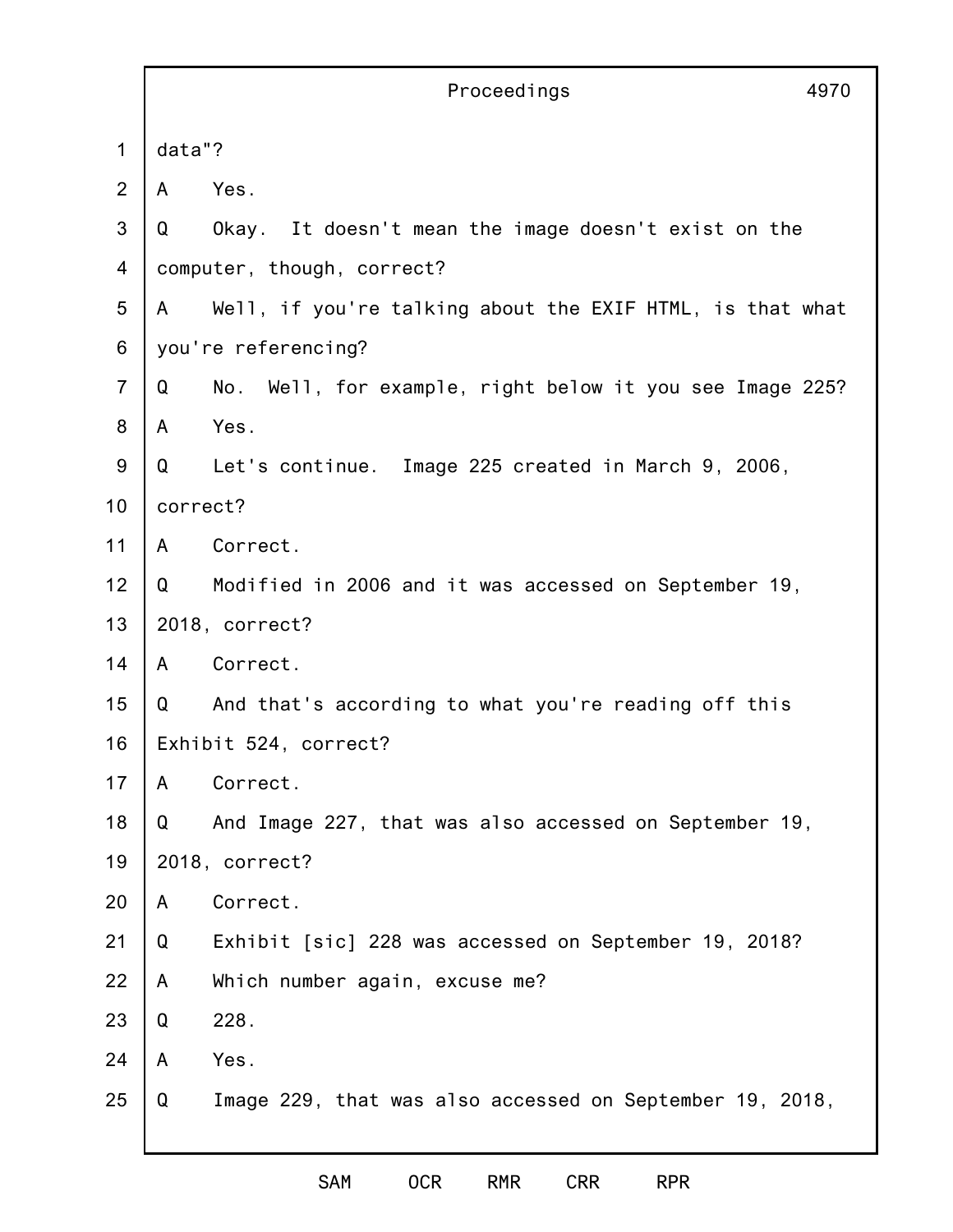|                | 4971<br>Proceedings                                              |  |  |
|----------------|------------------------------------------------------------------|--|--|
| $\mathbf 1$    | correct?                                                         |  |  |
| $\overline{2}$ | Correct.<br>A                                                    |  |  |
| 3              | Image 230 was accessed on September 19, 2018, correct?<br>Q      |  |  |
| $\overline{4}$ | Correct.<br>A                                                    |  |  |
| 5              | Image 231, JPEG, accessed on September 19, 2018?<br>Q<br>Is that |  |  |
| 6              | what the access date is?                                         |  |  |
| $\overline{7}$ | Is that a question or --<br>A                                    |  |  |
| 8              | Yes. My question is: Does your report, in Exhibit 521-A<br>Q     |  |  |
| $9\,$          | of the Government, reflect that JPEG Image 231 was accessed on   |  |  |
| 10             | September 19, 2008 [sic]?                                        |  |  |
| 11             | Correct.<br>A                                                    |  |  |
| 12             | Does your report reflect that Image 233 was accessed on<br>Q     |  |  |
| 13             | September 19, 2018?                                              |  |  |
| 14             | Correct.<br>A                                                    |  |  |
| 15             | THE COURT: Could you repeat that?                                |  |  |
| 16             | MR. der OHANNESIAN:<br>Yes.                                      |  |  |
| 17             | BY MR. der OHANNESIAN:                                           |  |  |
| 18             | Does your report reflect that JPEG Image 233 was accessed<br>Q   |  |  |
| 19             | by September 19 -- on September 19, 2018?                        |  |  |
| 20             | Correct.<br>A                                                    |  |  |
| 21             | Q<br>Image 234, JPEG, accessed on September 19, 2018?            |  |  |
| 22             | Correct.<br>A                                                    |  |  |
| 23             | Image 235 accessed on September 19, 2018?<br>Q                   |  |  |
| 24             | Correct.<br>A                                                    |  |  |
| 25             | Image 236 accessed on September 9, 2018?<br>Q                    |  |  |
|                |                                                                  |  |  |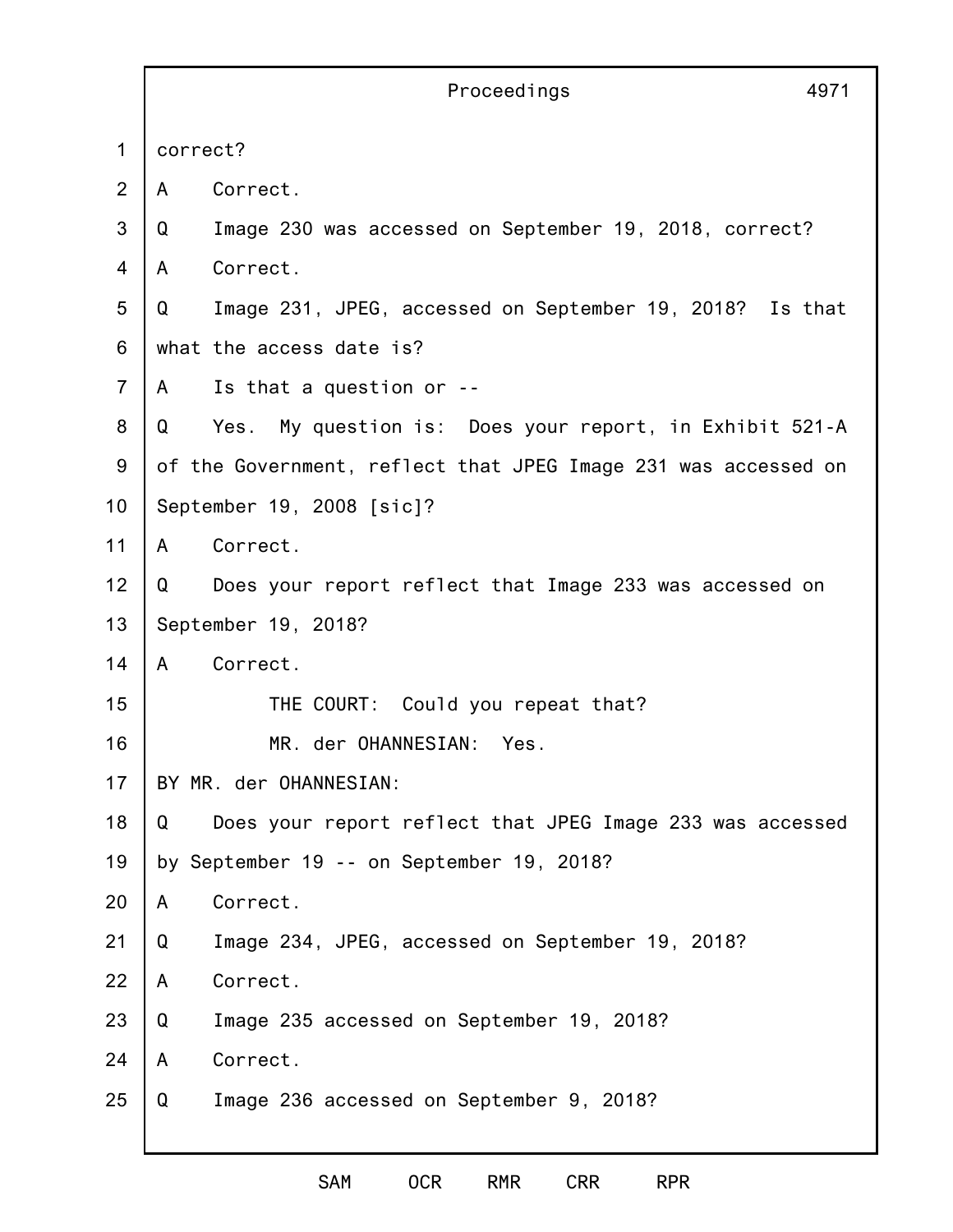|                | Proceedings                                                    | 4972 |  |
|----------------|----------------------------------------------------------------|------|--|
| 1              | Correct.<br>A                                                  |      |  |
| 2              | Q<br>Image 237, on page 89 continuing into page 90, accessed   |      |  |
| 3              | on September 9, 2018?                                          |      |  |
| $\overline{4}$ | Correct.<br>A                                                  |      |  |
| 5              | Image 238 accessed on September 19, 2018?<br>Q                 |      |  |
| 6              | Correct.<br>A                                                  |      |  |
| $\overline{7}$ | Q<br>JPEG 241 accessed on September 19, 2018?                  |      |  |
| 8              | Correct.<br>A                                                  |      |  |
| 9              | Q<br>There is no entry for JPEG 242 in the report.             |      |  |
| 10             | On JPEG 243, that was accessed on September 19,                |      |  |
| 11             | 2018?                                                          |      |  |
| 12             | THE COURT: He can't see it.                                    |      |  |
| 13             | MR. der OHANNESIAN: I'm sorry.                                 |      |  |
| 14             | THE WITNESS: Yes.                                              |      |  |
| 15             | (Exhibit published.)                                           |      |  |
| 16             | BY MR. der OHANNESIAN:                                         |      |  |
| 17             | Q<br>Is that correct?                                          |      |  |
| 18             | Correct.<br>A                                                  |      |  |
| 19             | The metadata for JPEGs 224, 225, 227 to 241, and 243 from<br>Q |      |  |
| 20             | Government Exhibit 524, the media card, changed after it was   |      |  |
| 21             | collected on March 27, 2018, correct?                          |      |  |
| 22             | A<br>The access dates appear to be.                            |      |  |
| 23             | The metadata for Exhibit 524, the media card, reflects<br>Q    |      |  |
| 24             | that the digital evidence on Exhibit 524 changed while it was  |      |  |
| 25             | in the possession of the FBI, correct?                         |      |  |
|                |                                                                |      |  |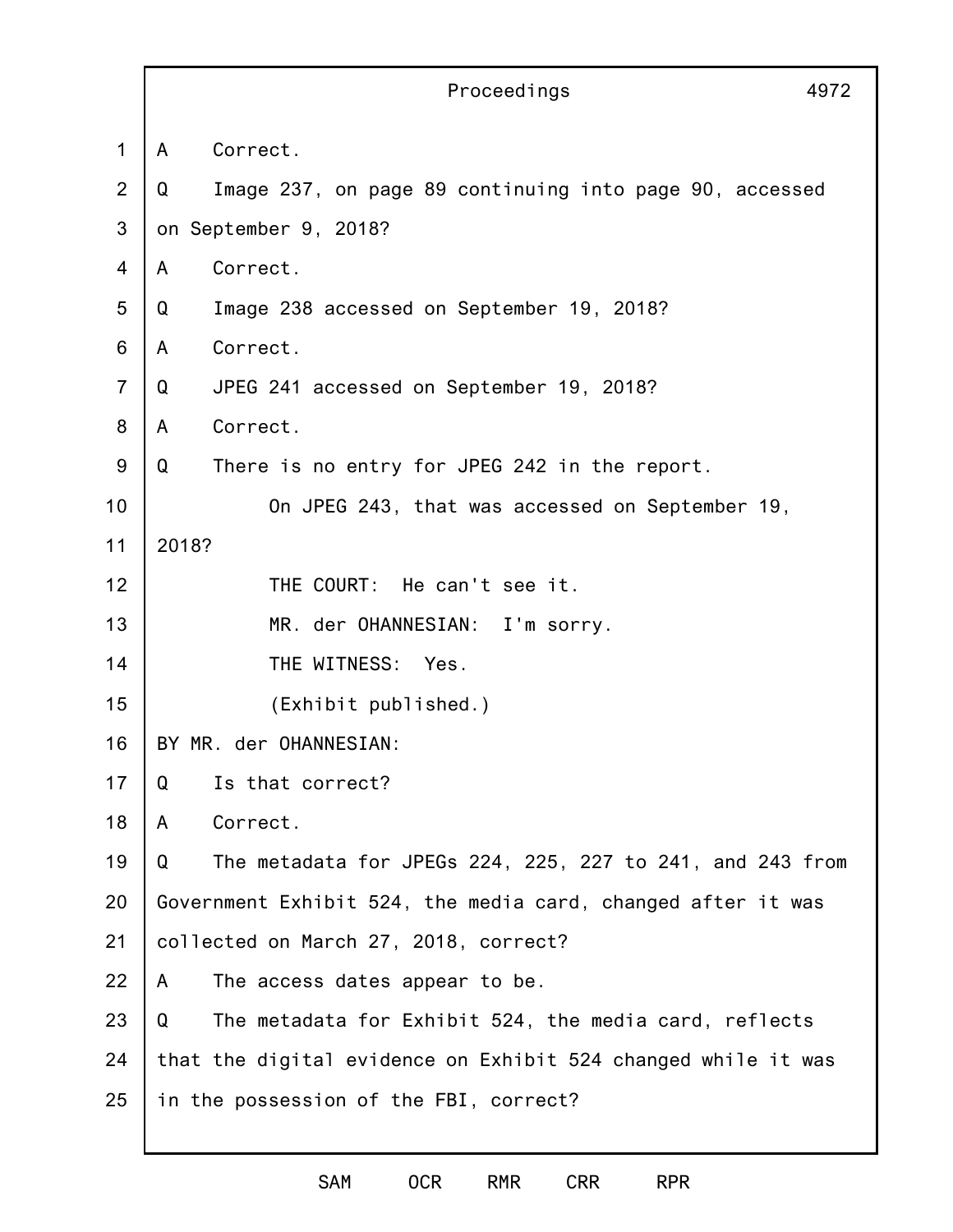|                |                                                                | Proceedings                                                  | 4973 |
|----------------|----------------------------------------------------------------|--------------------------------------------------------------|------|
| $\mathbf 1$    | A                                                              | Which -- which metadata are you specifically --              |      |
| 2              | Q                                                              | The date accessed.                                           |      |
| 3              | A                                                              | You're talking from the file system?                         |      |
| 4              | Q                                                              | I'm talking about the data that we just looked at.           |      |
| 5              | A                                                              | That file system data appears to have been changed.          |      |
| 6              | Q                                                              | When we say "changed," it was changed while it was in the    |      |
| $\overline{7}$ | possession of the FBI?                                         |                                                              |      |
| 8              | A                                                              | If I'm taking the dates on when we received it, it would     |      |
| $9\,$          | appear so.                                                     |                                                              |      |
| 10             | Q                                                              | And the dates that you received just now came from your      |      |
| 11             |                                                                | report, correct?                                             |      |
| 12             | A                                                              | Yes.                                                         |      |
| 13             | Q                                                              | That you generated as evidence in the case against --        |      |
| 14             |                                                                | United States against Keith Raniere, correct?                |      |
| 15             | A                                                              | Yes.                                                         |      |
| 16             | Q                                                              | The goal of forensic examination is to preserve the          |      |
| 17             | electronic data, so that the metadata doesn't change, correct? |                                                              |      |
| 18             | A                                                              | Correct.                                                     |      |
| 19             | Q                                                              | Do you know the name of the person who accessed the SD or    |      |
| 20             |                                                                | media card, Exhibit 524, on September 19, 2018?              |      |
| 21             | A                                                              | No, I do not.                                                |      |
| 22             | Q                                                              | Do you have any record in any piece of evidence or notes     |      |
| 23             |                                                                | that reflects the accessing of Government Exhibit 524 by any |      |
| 24             | representative of the FBI on September 19, 2018?               |                                                              |      |
| 25             | A                                                              | No, I do not.                                                |      |
|                |                                                                |                                                              |      |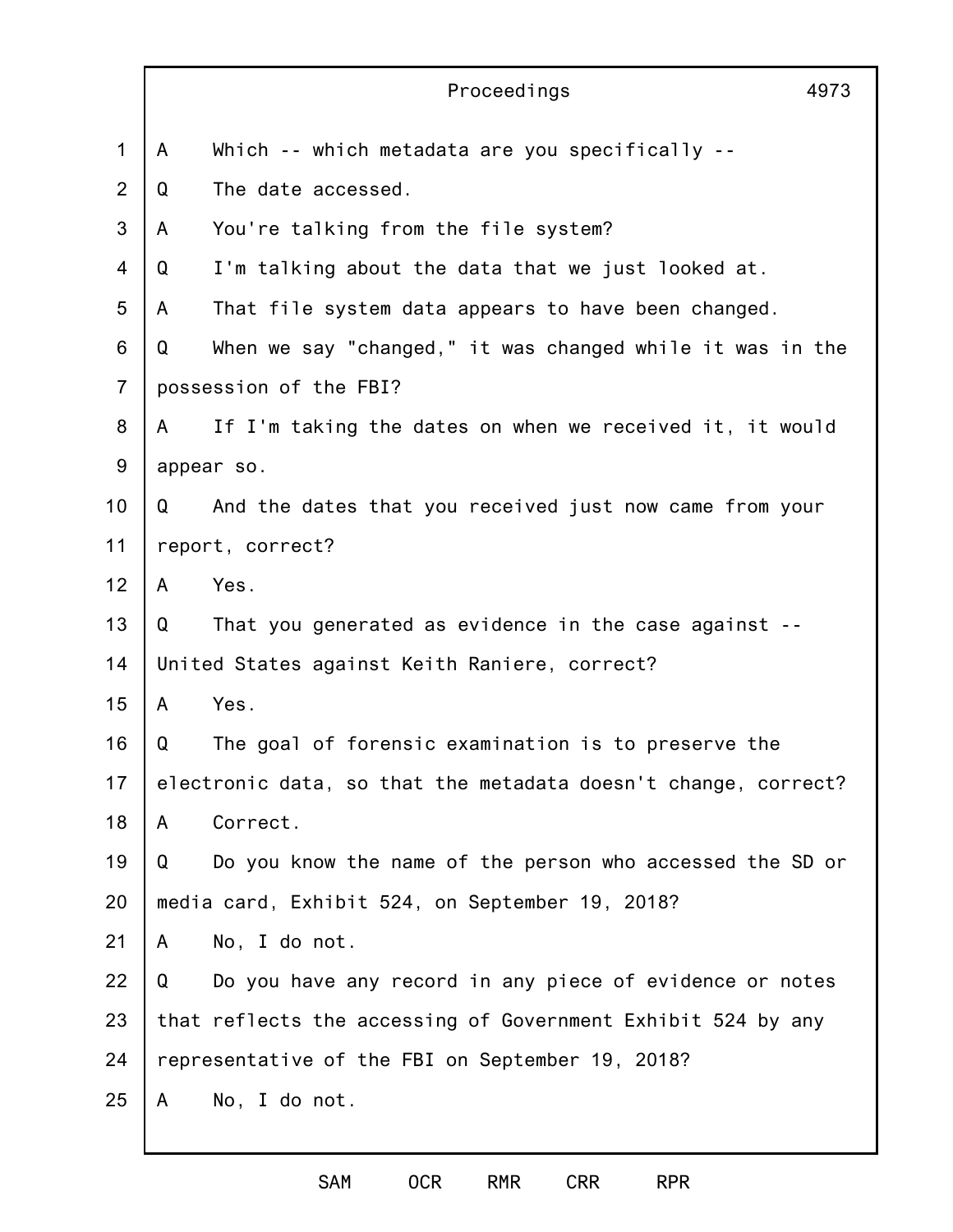## Proceedings

| 1               | Based on your forensic examination of the Western Digital<br>Q |  |  |  |
|-----------------|----------------------------------------------------------------|--|--|--|
| $\overline{2}$  | drive, or Government Exhibit 524, do you have any digital      |  |  |  |
| 3               | evidence that Keith Raniere knew the content of any of the     |  |  |  |
| 4               | electronic images on either Government Exhibit 503 or 524?     |  |  |  |
| 5               | I don't know Mr. Raniere, so I would never know what he<br>A   |  |  |  |
| 6               | knows.                                                         |  |  |  |
| $\overline{7}$  | Do you have any -- based on your forensic examination, do<br>Q |  |  |  |
| 8               | you have any digital evidence as to the identity of any        |  |  |  |
| 9               | individual who at any time may have accessed any information   |  |  |  |
| 10 <sub>1</sub> | on the Western Digital hard drive?                             |  |  |  |
| 11              | I do not know.<br>A                                            |  |  |  |
| 12              | Based on your forensic examination, do you have any<br>Q       |  |  |  |
| 13              | digital evidence of the identity of any individual who may     |  |  |  |
| 14              | have accessed any electronic information on Government         |  |  |  |
| 15              | Exhibit 524?                                                   |  |  |  |
| 16              | I don't know who had access to this.<br>A                      |  |  |  |
| 17              | Q<br>And based on your forensic examination of Government      |  |  |  |
| 18              | Exhibit 503 or 504, do you know the identity of any person who |  |  |  |
| 19              | took any particular image about which you have testified       |  |  |  |
| 20              | before this grand jury -- before this jury?                    |  |  |  |
| 21              | I just know people's pictures that are in the images,<br>A     |  |  |  |
| 22              | that's it.                                                     |  |  |  |
| 23              | You don't know the identity of any person who would have<br>Q  |  |  |  |
| 24              | been behind the camera at any particular time --               |  |  |  |
| 25              | No.<br>A                                                       |  |  |  |
|                 |                                                                |  |  |  |

4974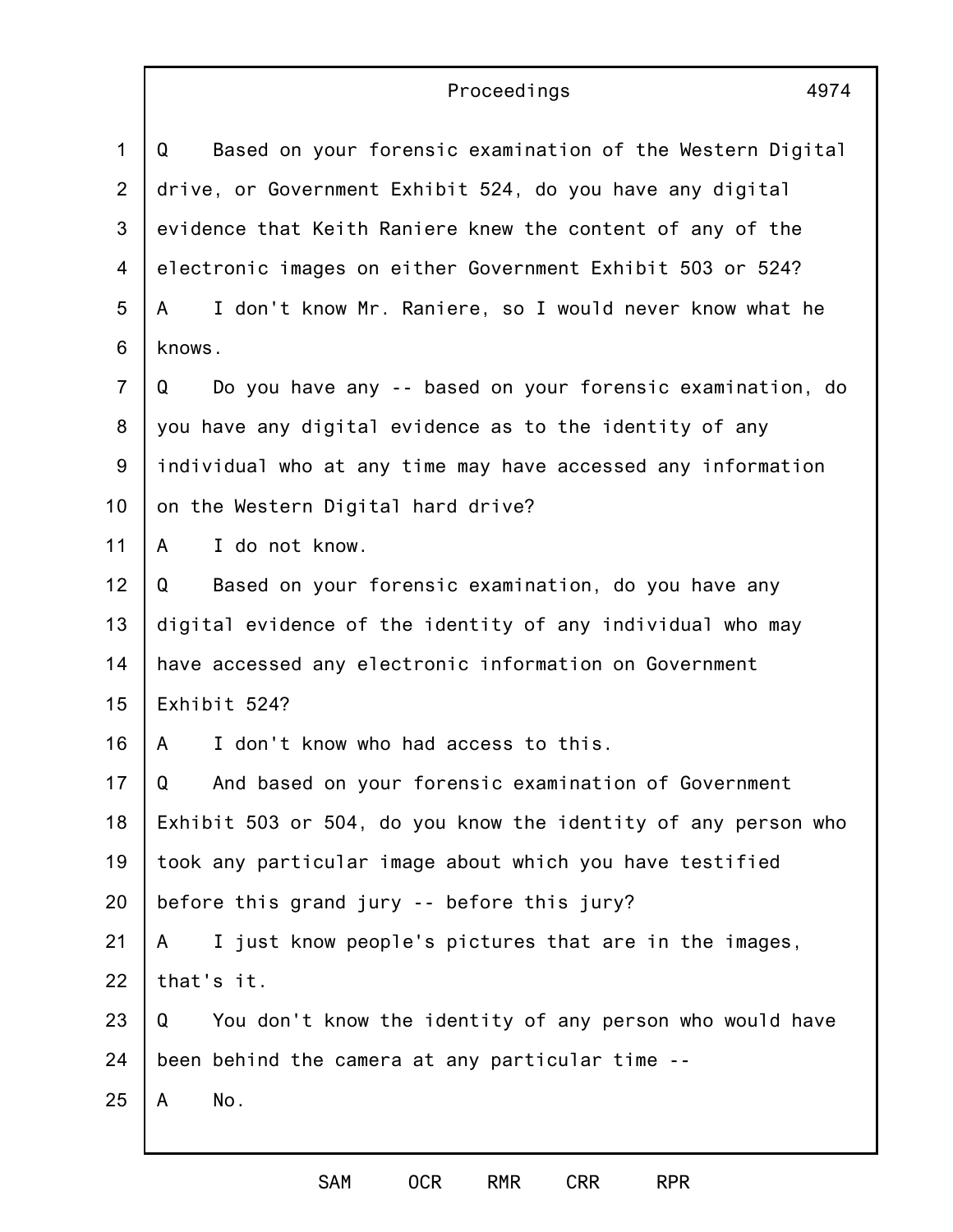|                         | Proceedings<br>4975 |                                               |  |
|-------------------------|---------------------|-----------------------------------------------|--|
| $\mathbf 1$             | ${\mathsf Q}$       | -- fair to say?                               |  |
| $\overline{2}$          | $\mathsf{A}$        | Fair.                                         |  |
| $\mathbf{3}$            |                     | MR. der OHANNESIAN: Nothing else, Your Honor. |  |
| $\overline{\mathbf{4}}$ |                     | Thank you.                                    |  |
| 5                       |                     |                                               |  |
| $\,6\,$                 |                     | (Continued on the following page.)            |  |
| $\overline{7}$          |                     |                                               |  |
| $\bf 8$                 |                     |                                               |  |
| $\boldsymbol{9}$        |                     |                                               |  |
| $10$                    |                     |                                               |  |
| $11$                    |                     |                                               |  |
| 12                      |                     |                                               |  |
| 13                      |                     |                                               |  |
| 14                      |                     |                                               |  |
| 15                      |                     |                                               |  |
| $16$                    |                     |                                               |  |
| 17                      |                     |                                               |  |
| 18                      |                     |                                               |  |
| 19                      |                     |                                               |  |
| 20                      |                     |                                               |  |
| 21                      |                     |                                               |  |
| 22                      |                     |                                               |  |
| 23                      |                     |                                               |  |
| 24                      |                     |                                               |  |
| 25                      |                     |                                               |  |
|                         |                     |                                               |  |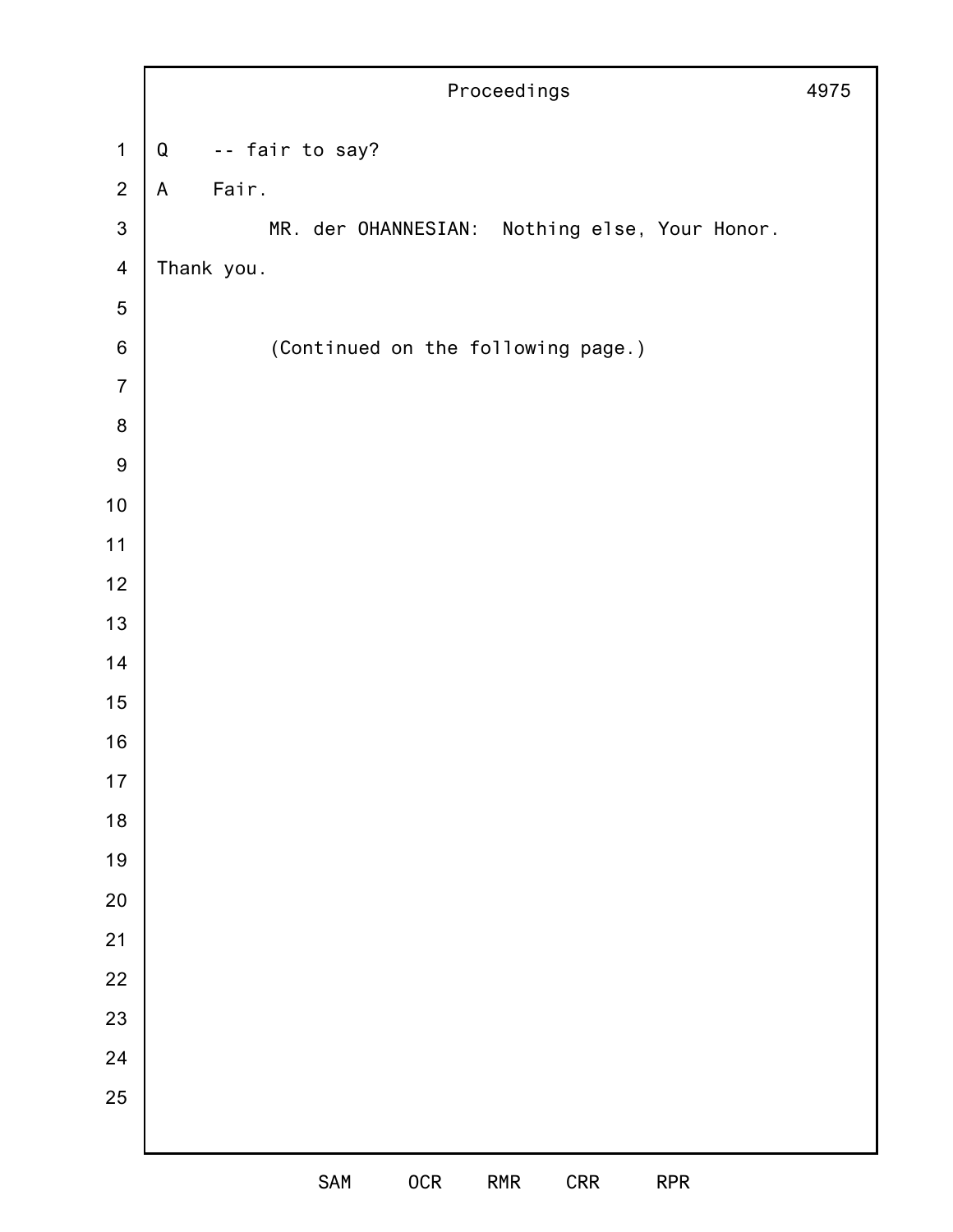|                | 4976<br>Booth - redirect - Hajjar                              |
|----------------|----------------------------------------------------------------|
| 1              | (Continuing.)                                                  |
| 2              | THE COURT: Redirect?                                           |
| 3              | MS. HAJJAR: Yes, briefly, Your Honor.                          |
| 4              | REDIRECT EXAMINATION                                           |
| 5              | BY MS. HAJJAR:                                                 |
| 6              | Good afternoon, Examiner Booth.<br>Q                           |
| $\overline{7}$ | Good afternoon.<br>A                                           |
| 8              | Mr. DerOhannesian talked a lot about metadata previously<br>Q  |
| 9              | with you.                                                      |
| 10             | Yes.<br>A                                                      |
| 11             | He asked you questions about various types of metadata,<br>Q   |
| 12             | is that right, on cross-examination?                           |
| 13             | Yes.<br>A                                                      |
| 14             | He didn't once mention EXIF data; is that right?<br>Q          |
| 15             | Correct.<br>A                                                  |
| 16             | You spent the majority of your testimony on direct<br>Q        |
| 17             | examination referring to EXIF data?                            |
| 18             | Yes, I did.<br>A                                               |
| 19             | Why is that?<br>Q                                              |
| 20             | There's two types of metadata. There's the stuff that<br>A     |
| 21             | you find on file systems which is called file system metadata, |
| 22             | and then there is metadata that is embedded into images and    |
| 23             | into audio files and things of that nature. That's EXIF data.  |
| 24             | And EXIF data is actually put inside the file. Unlike the      |
| 25             | metadata that we've talked about previously which is attached  |
|                |                                                                |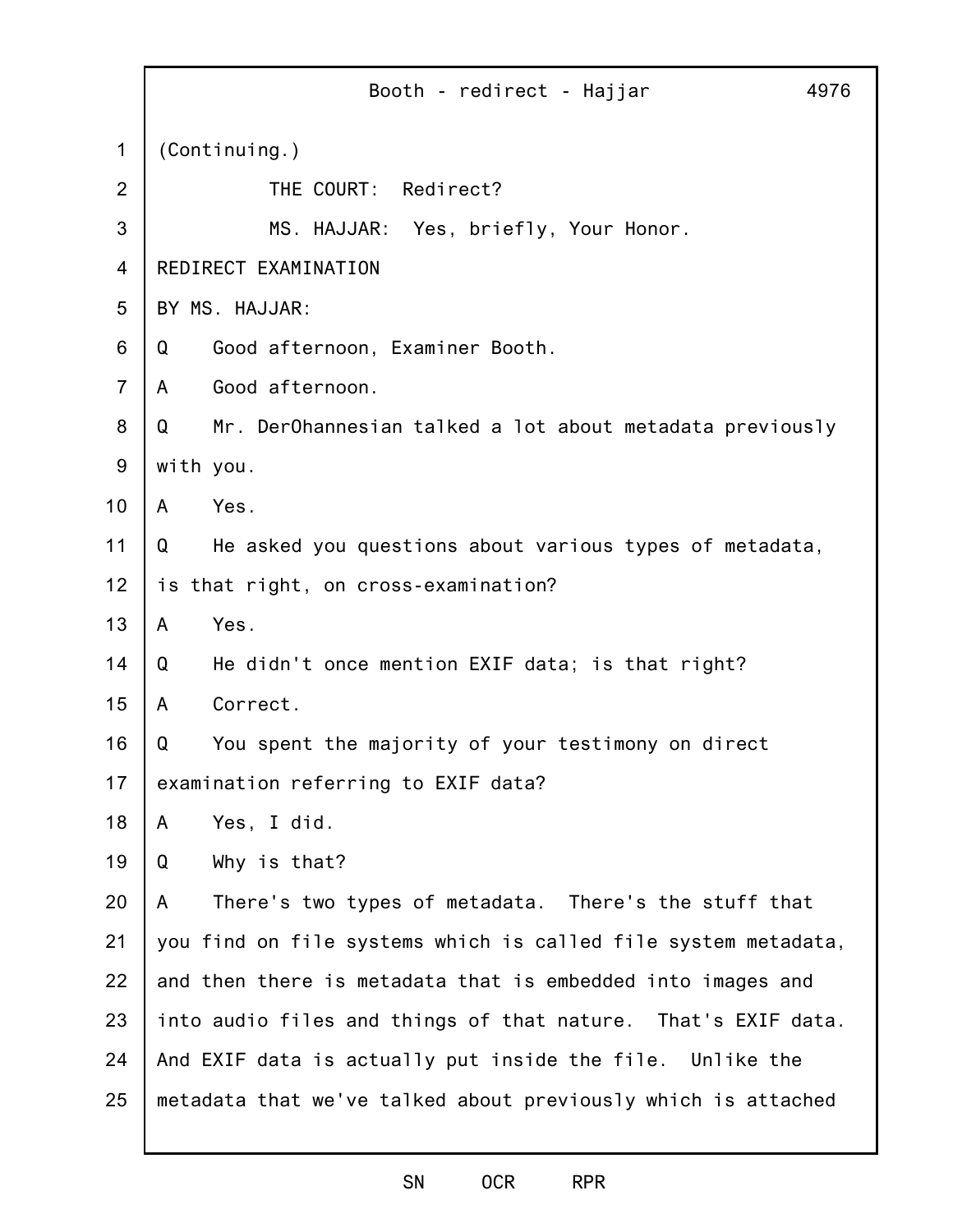1 2 3 4 outside of the file by the operating system. The file system moves that along from place to place with it. So, at any point of giving that movement from place to place, there are times that things can get modified.

5 6 7 8 9 10 11 12 13 14 But when it comes to EXIF data, it used to be it would only be hard-coded in. You couldn't modify it. And only during changes during the years did they open up that you could change the author's name of a photo or even a Word document that you might have. You can always go in and change the author and put comments in and things like that and that's metadata for a Word file. But when it comes to photos, they still keep you from changing dates and times. It's not easy to change those. You have to go through special processes to change those things.

15 16 17 18 19 20 21 22 23 24 Adobe will allow you to copy a photo and modify it and it will take some of that metadata over, but it will actually put in that. Adobe has modified their system. They're taking steps to show that, listen, if you manipulate this we're going to show it in some sense. It's very rare that I've found someone has been changing metadata within a photo and that time and date does not change from place to place. It stays embedded in the photo. So, there's no outside constraint that's changing it, from an OS, from an Apple computer to a Dell computer.

25

So these things stay consistent. Those are prime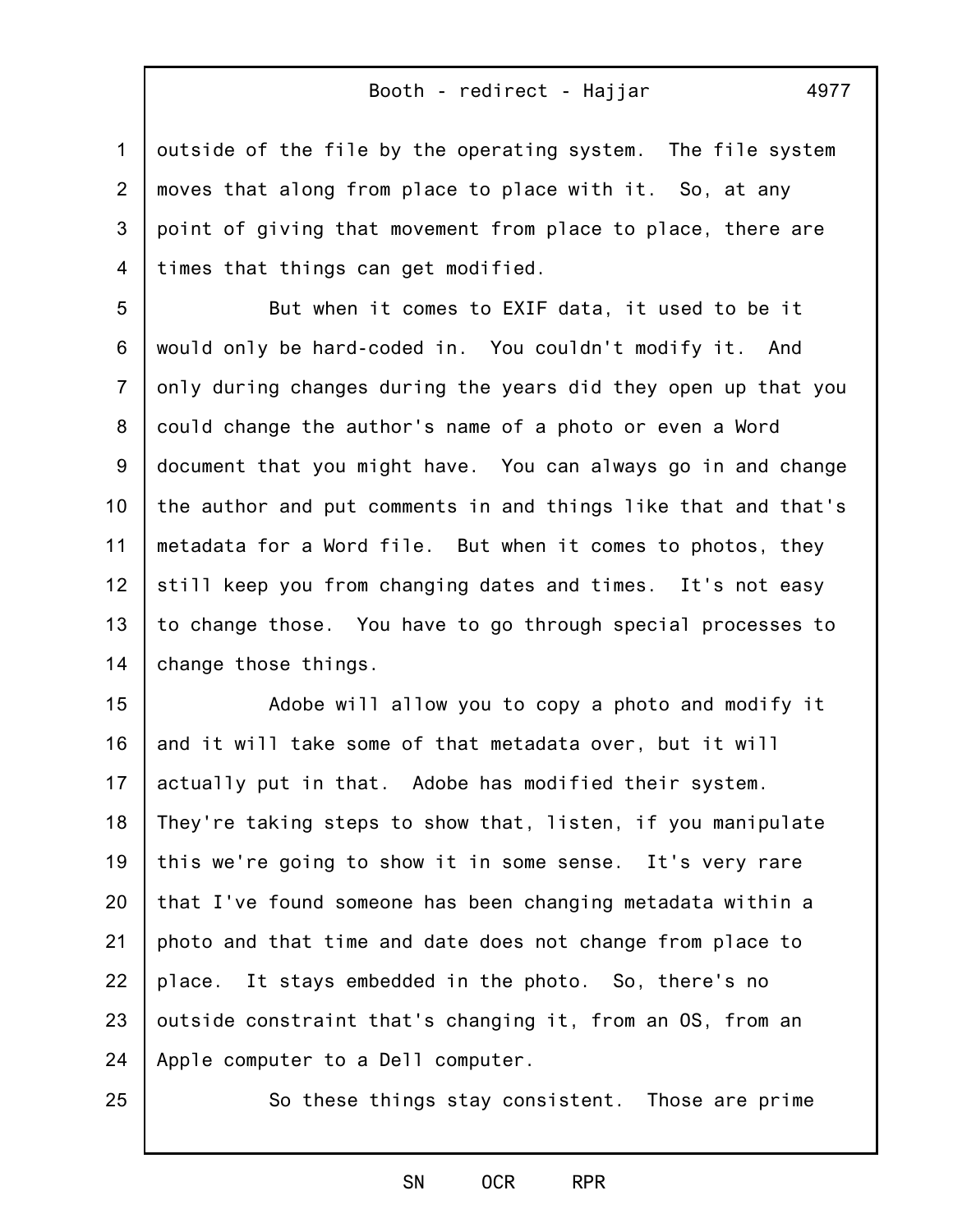places I need to look because unless someone is sitting doing that hacking attempt to trying to do that, which I didn't see that with this drive, I would have to assume all those dates are reflected going all the way through. Those are embedded

6 7 8 9 10 11 12 I mean, you can go through your cell phone and see the times and dates and geo locations, too. If you try to modify those dates, you'll find you can do it yourself very easily. In that sense, it's very important data here. And, make no mistake, that's the data that I'm after as a forensic examiner. I can rely on that time and date. I can't rely on the date that someone else put on the files.

13 14 15 Q What's most reliable in terms of all the metadata that was discussed thus far in your examination on direct and on cross?

16 A The EXIF data.

17 18 Q Okay. Is that better, more reasonable than the created date?

19 A It's the most reliable.

when you take the picture.

20 21 Q Is it better than -- more reliable than the modified date?

22 A Yes.

1

2

3

4

5

23 Q Is it more reliable than the access date?

24 A Yes.

25 Q Is it more reliable than the thumb DB metadata?

#### SN OCR RPR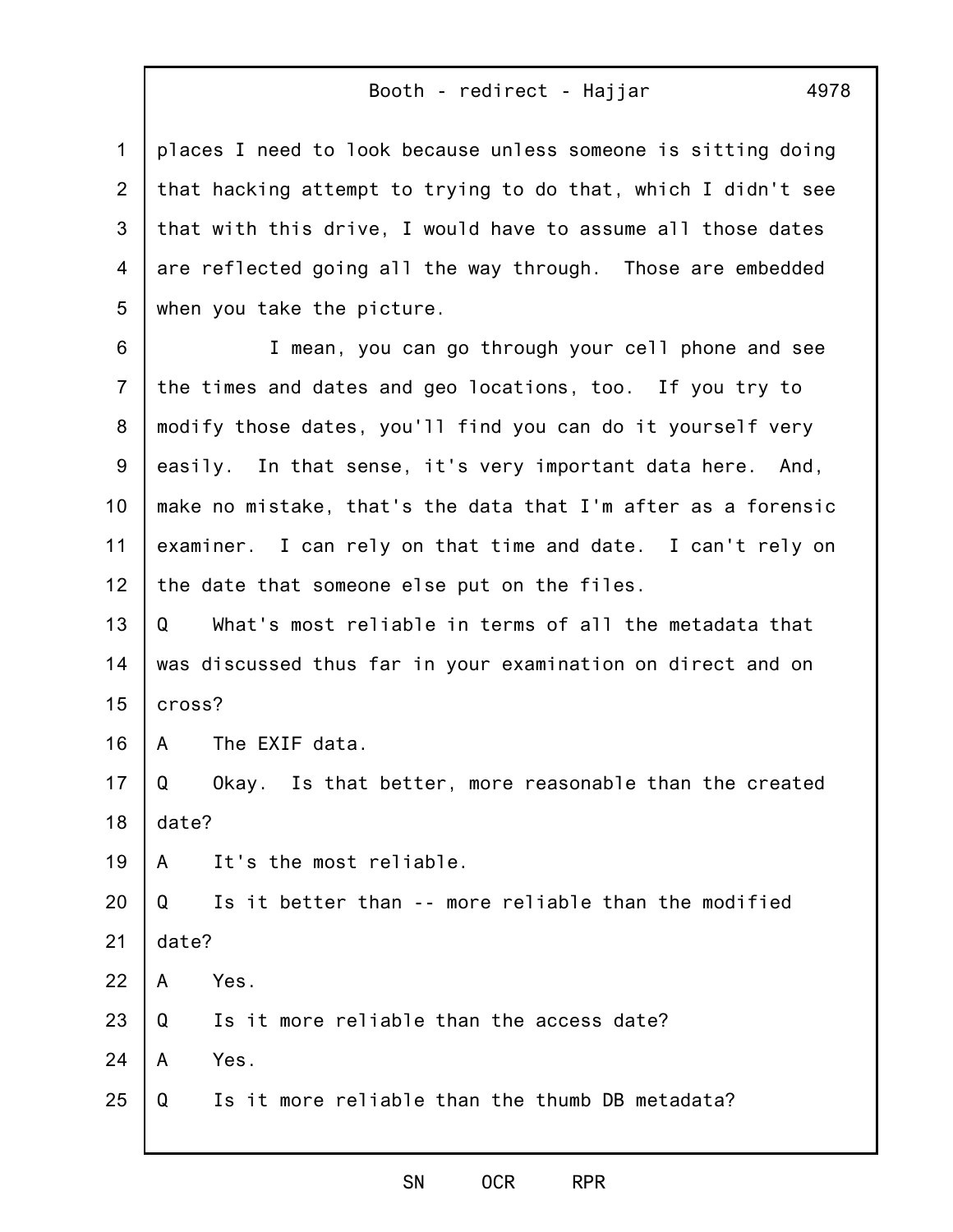1 2 3 4 5 6 7 8 9 10 11 12 13 14 15 16 17 18 19 20 21 22 23 24 25 Booth - redirect - Hajjar 4979 A Yes. Q Is it more reliable than metadata that might have been imposed based on an OS or operating system? A Oh, definitely. Q Every single same type of metadata that was discussed on cross-examination of -- and EXIF data, if you were to determine which of those was the most reliable which, would it be? A The serial number of the camera and the time and the date. Q On the EXIF data? A Yes. Q Okay. Is it kind of misleading to just talk about -- if you talk about metadata and you don't talk about EXIF data, can that get confusing or misleading? MR. DEROHANNESIAN: Objection to the form. THE COURT: Sustained as to form. BY MS. HAJJAR: Q I want to show you, Examiner Booth, just one of the images and this is -- I'm showing you Government Exhibit 550 in evidence. (Exhibit published.) Q This is the Studies folder that we were talking about? A Yes. Q What -- which -- the Studies folder, which piece of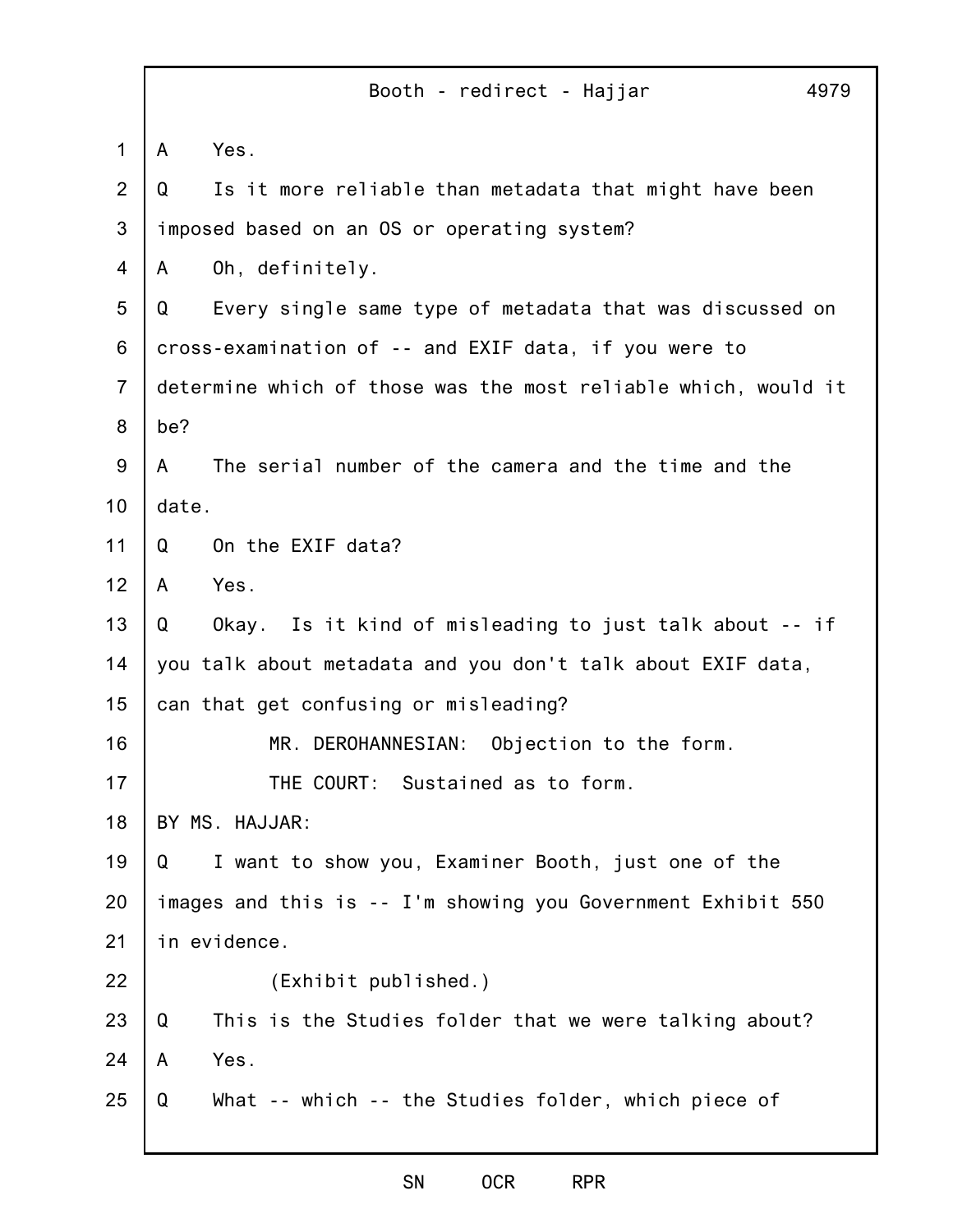| 4980<br>Booth - redirect - Hajjar                              |
|----------------------------------------------------------------|
| digital evidence is that from; the camera or the hard drive?   |
| It's from the hard drive.<br>A                                 |
| And the hard drive, does that reflect any change in<br>Q       |
| access date or modified date or creation date as of the time   |
| it got to the FBI?                                             |
| No.<br>A                                                       |
| So the images that were looked at in the context of this<br>Q  |
| case from the hard drive, they -- no change in any of those -- |
| that metadata --                                               |
| No.<br>A                                                       |
| -- is that right? Okay.<br>Q                                   |
| And looking at the first file in the 11-V1010202005            |
| is in here 110205V. That's image 115?                          |
| Yes.<br>A                                                      |
| Mr. DerOhannesian went through each of these. I'm not<br>Q     |
| going to do every single one, but he went through the creation |
| date, the access date and the modified date for each of these  |
| files; right?                                                  |
| Correct.<br>A                                                  |
| Q<br>And he pointed out to you that the creation date was      |
| 2003. He pointed out the access date was 2010 and the          |
| modified date was 2005; is that right?                         |
| That's correct.<br>A                                           |
| But he didn't show you the -- that's for image 150,<br>Q       |
| right?                                                         |
|                                                                |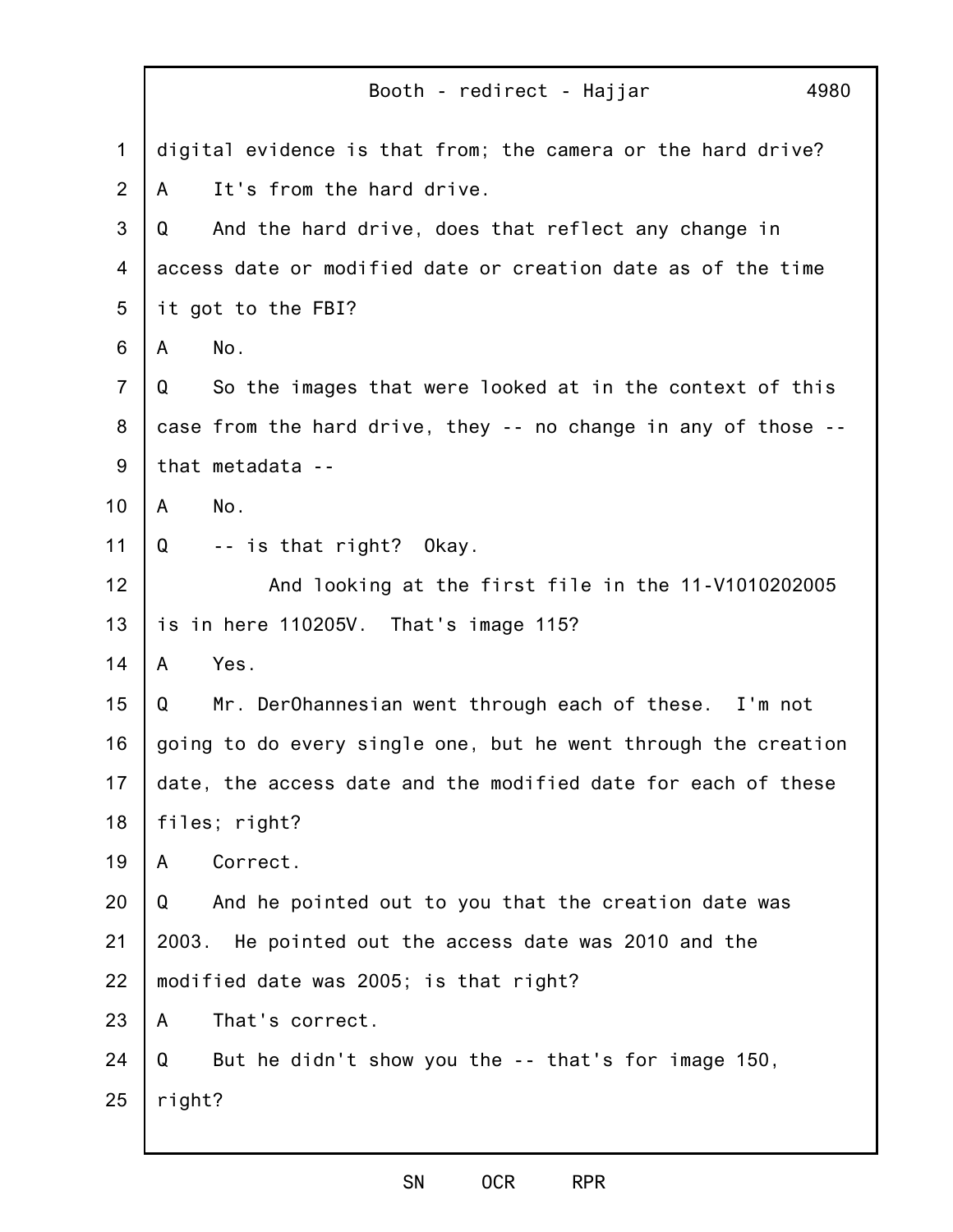1 2 3 4 5 6 7 8 9 10 11 12 13 14 15 16 17 18 19 20 21 22 23 24 25 Booth - redirect - Hajjar 4981 A Yes. Q And what's this on top, the corresponding file to image 150? A What AD Lab does is it opens up the JPEG file and looks at the EXIF data, extracts it and saves it as an HTML file so you can view it outside in this kind of form. Q What's this? Why is it separate? A The information is still there in the JPEG file, but in order for us to show the contents of what's in the JPEG file, besides the picture that you've already seen, we need to extract that EXIF data and save it as, in this case, an HTML file, so when you click on it on the screen you can see contents of that information. Q Showing you Government 504-B. Is this the related EXIF data? A Yes, it is. Q And this shows the EXIF photo date time original of November 5, 2005? A Correct. Q Now, all of the images in that red binder, all of the images in the V110205, do they have corresponding EXIF data? A Corresponding? Q Like, for each of the image files that we looked at that were in the red binder? A We had EXIF data.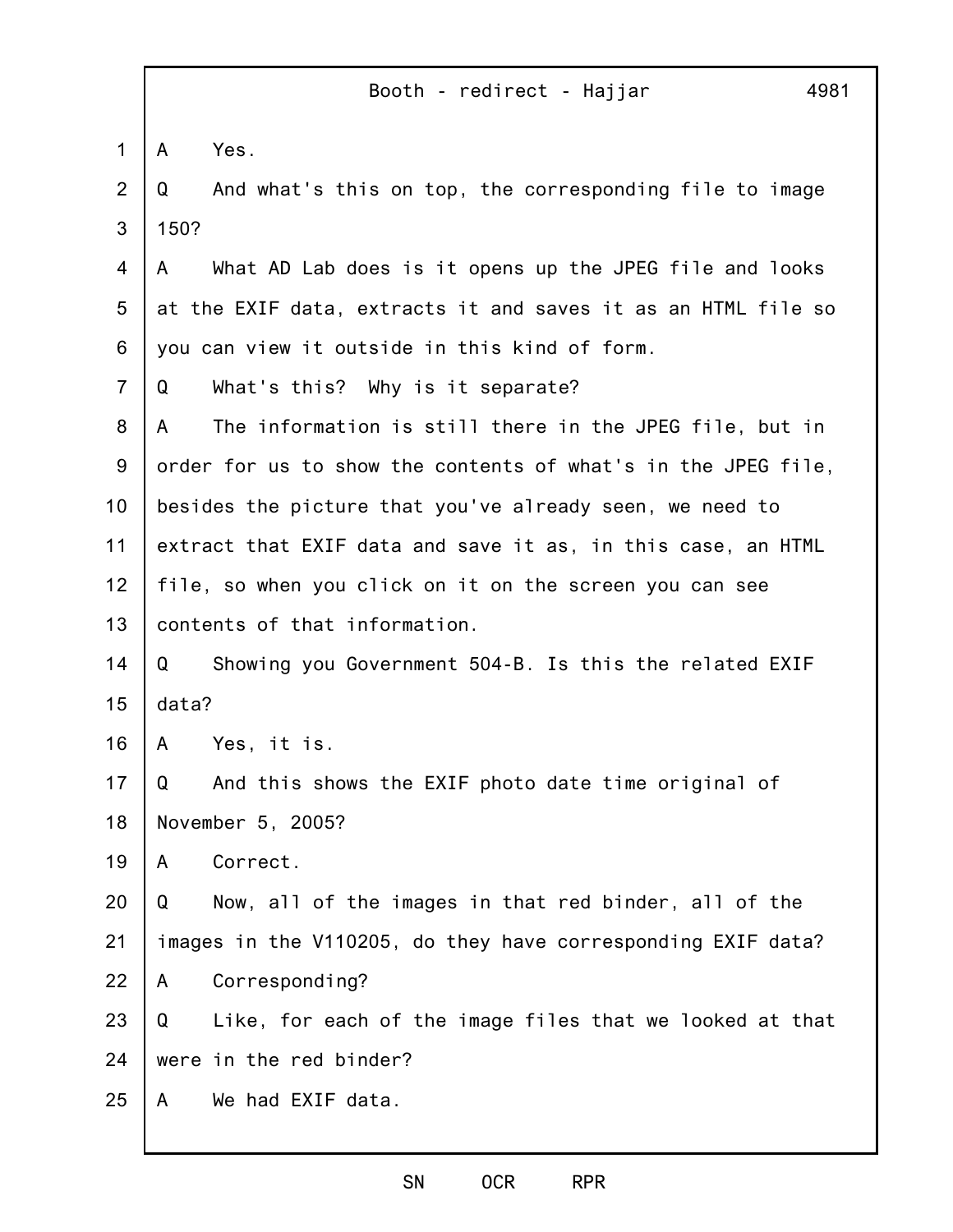|                | Booth - redirect - Hajjar<br>4982                              |  |
|----------------|----------------------------------------------------------------|--|
| 1              | Q<br>They had EXIF data?                                       |  |
| $\overline{2}$ | Yes.<br>A                                                      |  |
| 3              | For each of those did they correspond to November 2nd<br>Q     |  |
| 4              | 2005 or November 24th 2005?                                    |  |
| 5              | Yes, they did.<br>A                                            |  |
| 6              | Consistently?<br>Q                                             |  |
| $\overline{7}$ | Consistently.<br>A                                             |  |
| 8              | Notwithstanding difference in the creation date?<br>Q          |  |
| $9\,$          | A<br>No changes in the date.                                   |  |
| 10             | Q<br>And notwithstanding the fact that the modified or the     |  |
| 11             | access date may be different than that?                        |  |
| 12             | No.<br>A                                                       |  |
| 13             | Q<br>Is there any other corroborating information, in your     |  |
| 14             | view, as to the date?                                          |  |
| 15             | MR. DEROHANNESIAN:<br>Object to the form of the                |  |
| 16             | question.                                                      |  |
| 17             | THE COURT: Could you -- could you change the                   |  |
| 18             | question?                                                      |  |
| 19             | BY MS. HAJJAR:                                                 |  |
| 20             | Is there any other information that you found significant<br>Q |  |
| 21             | with respect to the date that was -- the EXIF data date?       |  |
| 22             | Well, the fact that there's so many dates that are in the<br>A |  |
| 23             | EXIF data. Say I did have a modification software, I would     |  |
| 24             | have to change quite a bit of dates. I mean, I would have to   |  |
| 25             | go through, you know, a bunch of evidence, number one.<br>But  |  |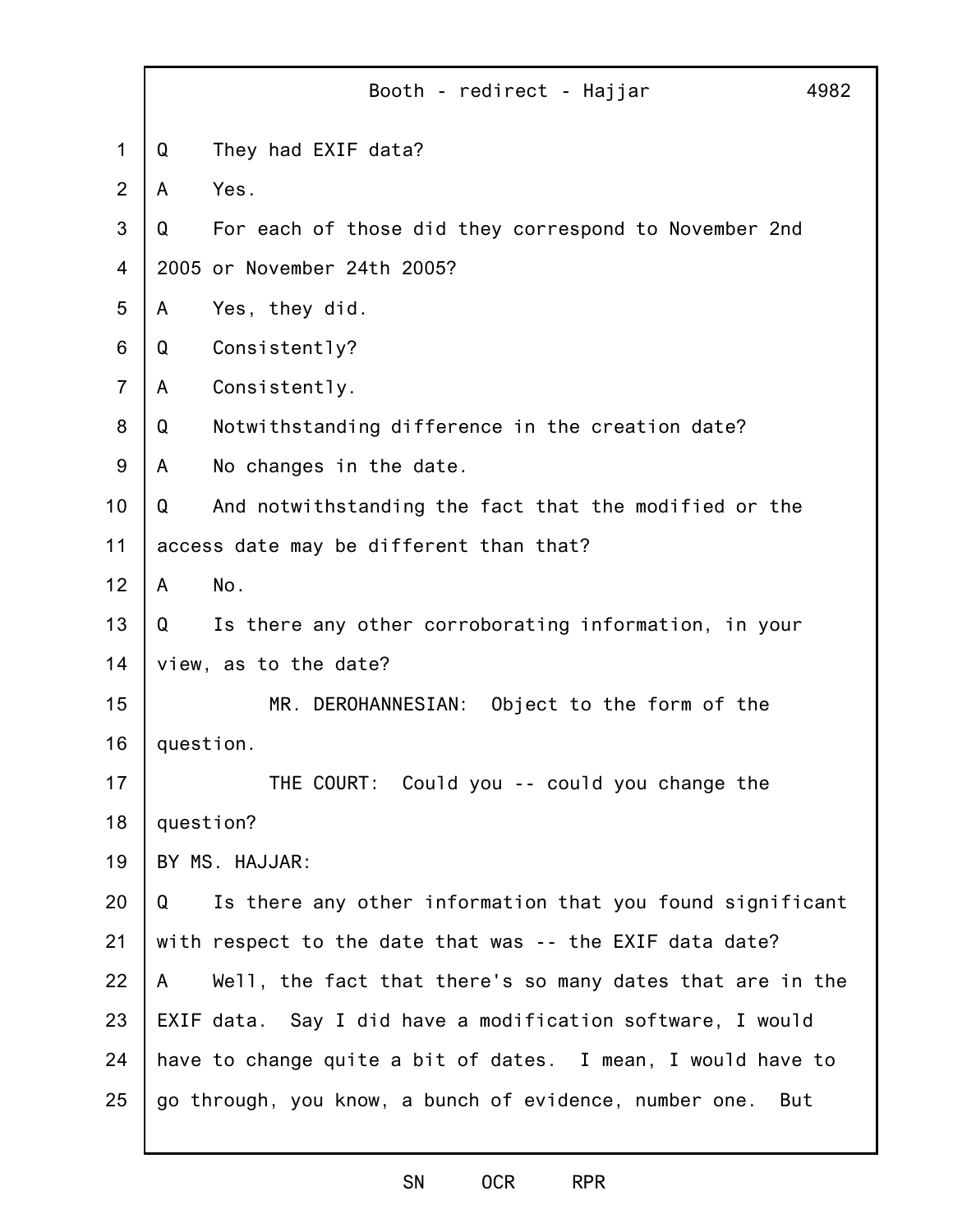1 2 3 4 5 6 7 8 then I have to change -- in EXIF data there are dates all up and down that including zero numbers, models of cameras, things of that nature. So there's quite a bit of data to go through and when you modify a date and time an EXIF date and time in a JPEG, you take the chance of modifying it to where it destroys the JPEG and that's why adobe likes to make a copy when they wind up changing EXIF data in the file because they don't want to take the risk of actually ruining the JPEG file.

9 10 11 12 So this is one of the reasons why a lot of software don't go in and do a lot of changes to the EXIF data. Even if you wanted to just change the author, you're taking a chance that you can change the data.

13 14 15 16 17 Q What about the folder names themselves? I know you testify on cross-examination that you're not in the head of the user who had access to these files or who created these folders, but is there any comparison you can make between the EXIF data the filed folders?

18 A The EXIF data and the file folder names image.

19 20 Q The EXIF data for these images are in a folder titled November 24, 2005?

21 A Yes.

22 23 24 Q And the EXIF data for these images which relate to November 2, 2005 are in a folder with a consistent date and time?

25 A Yes.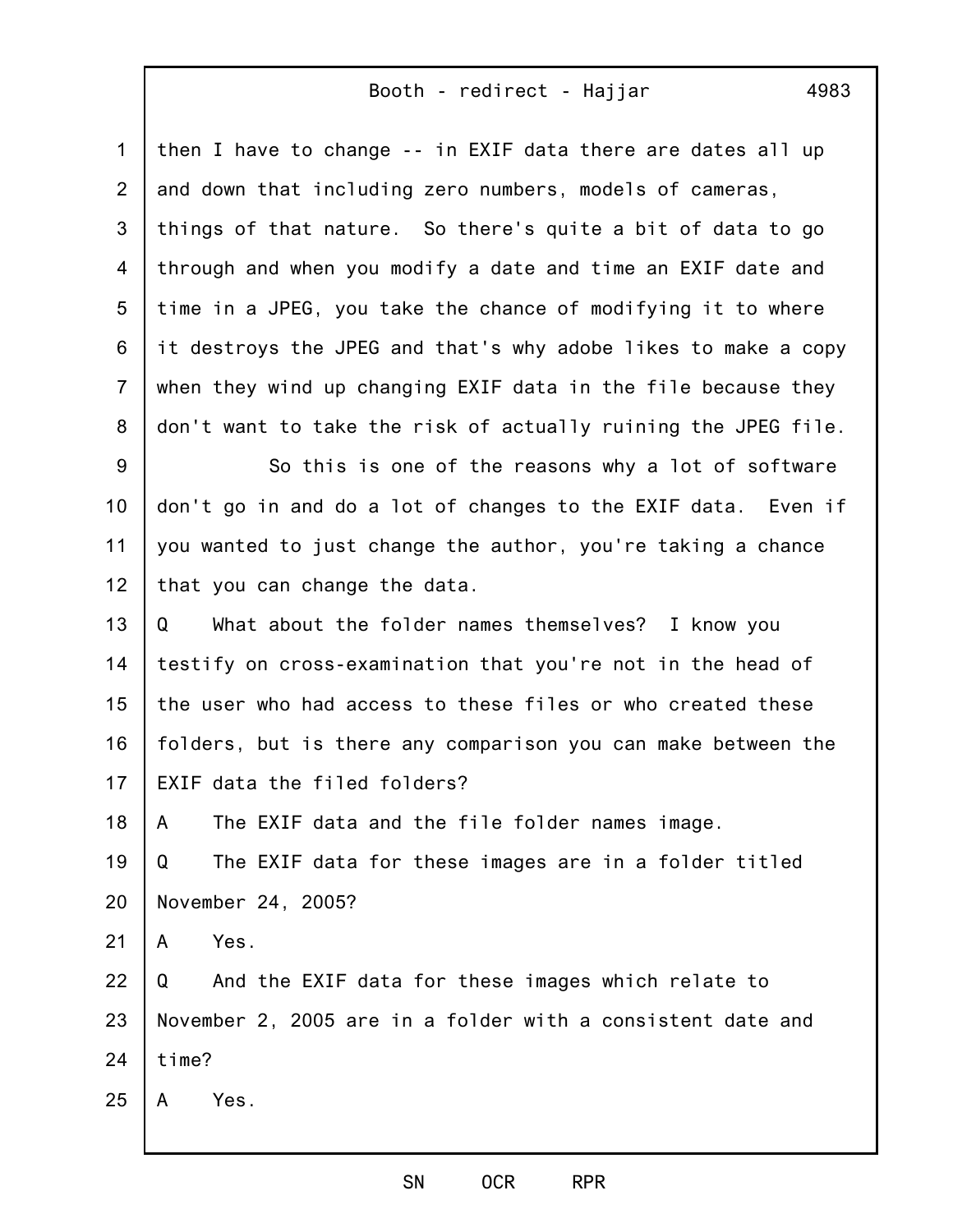|                | 4984<br>Booth - redirect - Hajjar                                      |  |
|----------------|------------------------------------------------------------------------|--|
| $\mathbf 1$    | And what about the $-$ - I know you don't $-$ - do you have $-$ -<br>Q |  |
| $\overline{2}$ | are you aware of the significance of this first letter in this         |  |
| 3              | folder name?                                                           |  |
| $\overline{4}$ | No, no.<br>A                                                           |  |
| 5              | But the -- the numbers that remain, 110205?<br>Q                       |  |
| 6              | That reflects the date.<br>A                                           |  |
| $\overline{7}$ | Is that similar to the rest of the letters and numbers<br>Q            |  |
| 8              | you see up that are within this file structure of the Studies          |  |
| 9              | folder?                                                                |  |
| 10             | Yes, it looks like someone put the date and time<br>A                  |  |
| 11             | associated with two letters.                                           |  |
| 12             | I'm going to direct your attention to the bottom of<br>Q               |  |
| 13             | Government Exhibit 550. The PSA file, did you look at the PSA          |  |
| 14             | files associated with each of these images to?                         |  |
| 15             | Yes, I did.<br>A                                                       |  |
| 16             | Q<br>Can you talk a little bit about PSA files and what they           |  |
| 17             | are?                                                                   |  |
| 18             | They're Photoshop album files and these are files that<br>A            |  |
| 19             | are generated by Adobe Elements. I don't know if anyone has            |  |
| 20             | ever seen some of the software. It used to come embedded on a          |  |
| 21             | lot of Dell software. When you used to get a Dell computer             |  |
| 22             | you sometimes would get Adobe Elements would come along with           |  |
| 23             | But it's a piece of software that can allow you to browse<br>it.       |  |
| 24             | and look at a whole bunch of photos at one time like in Apple          |  |
| 25             | and associate music with the album. It's, like, a digital              |  |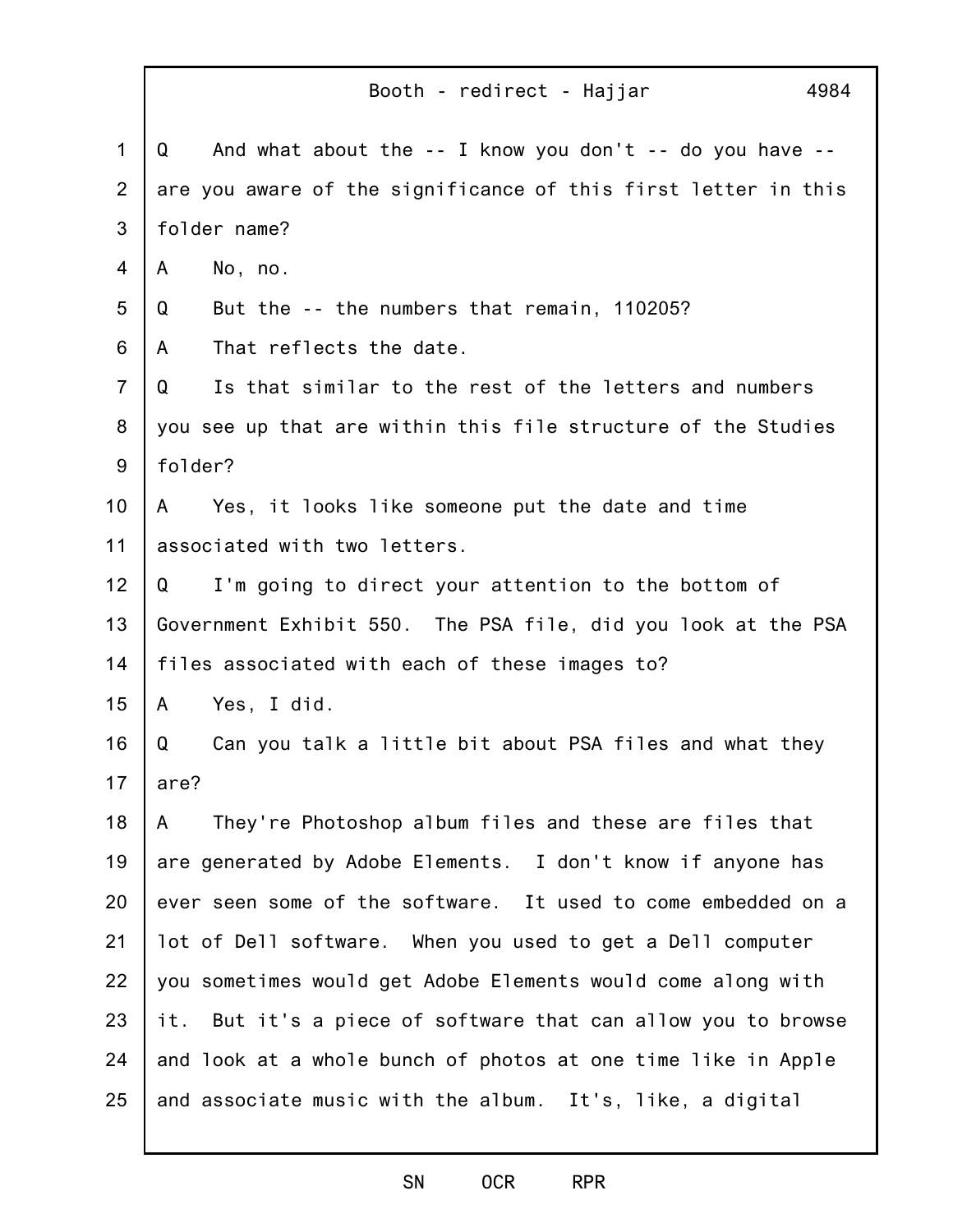| $\mathbf{1}$   | photobomb of sorts, but just opening up some of the image      |
|----------------|----------------------------------------------------------------|
| $\overline{2}$ | files in Adobe will start to generate a PSA file like this,    |
| 3              | and what's interesting about PSA files is they hold a lot of   |
| 4              | information. Some of it is your file structure. What else is   |
| 5              | in your file structure that's associated with your file        |
| 6              | itself.<br>When you open it up, it's like an Excel spreadsheet |
| $\overline{7}$ | and you can see all of the files that were associated at that  |
| 8              | date and time in there.                                        |
| 9              | What about the timing of the PSA files as it relate to<br>Q    |
| 10             | the original image?                                            |
| 11             | They match. They're the same times and dates.<br>A             |
| 12             | So the -- a file created by Adobe matched roughly the<br>Q     |
| 13             | EXIF data of the image creation time which, in this case, was  |
| 14             | 2005 throughout?                                               |
| 15             | Yes.<br>A                                                      |
| 16             | You were asked a few questions on cross-examination about<br>Q |
| 17             | the number of digital items recovered in this case. Were you   |
| 18             | the examiner for each of those items?                          |
| 19             | For the ones that were listed, I was -- the ones that<br>A     |
| 20             | were listed on the report were put into the -- they were given |
| 21             | to me in my training so all of those items were put in and     |
| 22             | processed. As far as the ones that we're focused on at this    |
| 23             | point, it just 1-B-16.                                         |
| 24             | And the 1-B-16 is this, again, the digital hard drive<br>Q     |
| 25             | that contained the -- the Studies folder that we've been       |
|                |                                                                |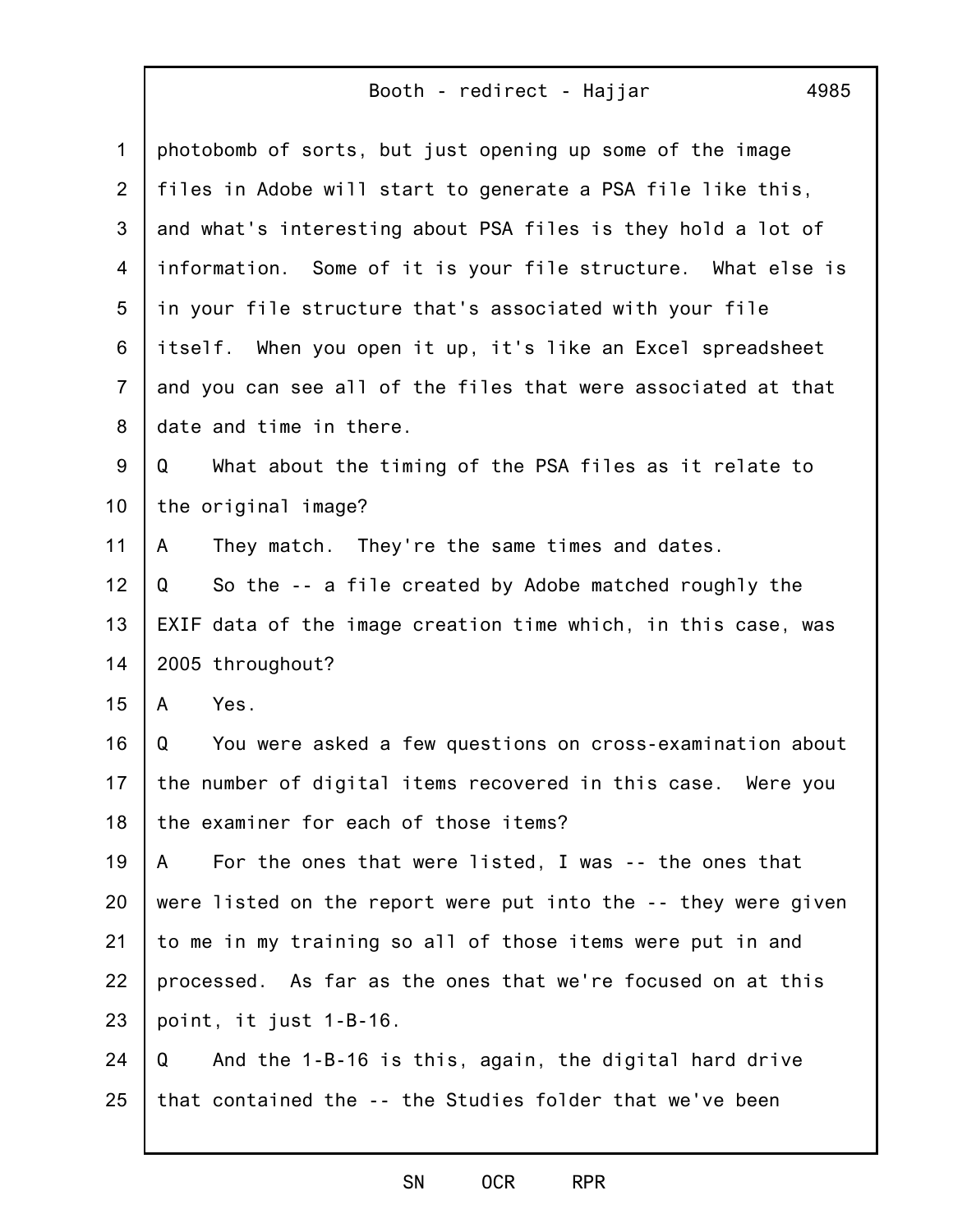|                |        | Booth - redirect - Hajjar<br>4986                              |
|----------------|--------|----------------------------------------------------------------|
| 1              |        | talking about?                                                 |
| $\overline{2}$ | A      | Correct.                                                       |
| 3              | Q      | I think you were asked something on cross-examination          |
| 4              |        | about significance or evidentiary value of the remainder of    |
| 5              |        | the items. Did you -- did you search these other items, these  |
| 6              |        | other items of digital evidence, you personally?               |
| $\overline{7}$ | A      | Not all of them, no.                                           |
| 8              | Q      | Were the case agents involved in the searches for these        |
| $9\,$          | items? |                                                                |
| 10             | A      | Yes.                                                           |
| 11             | Q      | For items probative into the investigation of the case?        |
| 12             | A      | Yes.                                                           |
| 13             | Q      | The notes you were provided with by Mr. DerOhannesian,         |
| 14             |        | those are notes by -- who drafted those notes?                 |
| 15             | A      | Virginia Donnelley. She's a special agent that I'm             |
| 16             |        | training.                                                      |
| 17             | Q      | And she is also a CART examiner?                               |
| 18             | A      | Yes, she's a CART examiner in training.                        |
| 19             | Q      | And I want to talk a little bit about the camera.<br>T         |
| 20             |        | think Stephen Flatley's name came up with regard to the camera |
| 21             |        | and you testified that you examined the camera quite recently; |
| 22             |        | in June of this -- of this year?                               |
| 23             | A      | Yes.                                                           |
| 24             | Q      | Did someone -- does another CART examiner examine the          |
| 25             |        | camera before you?                                             |
|                |        |                                                                |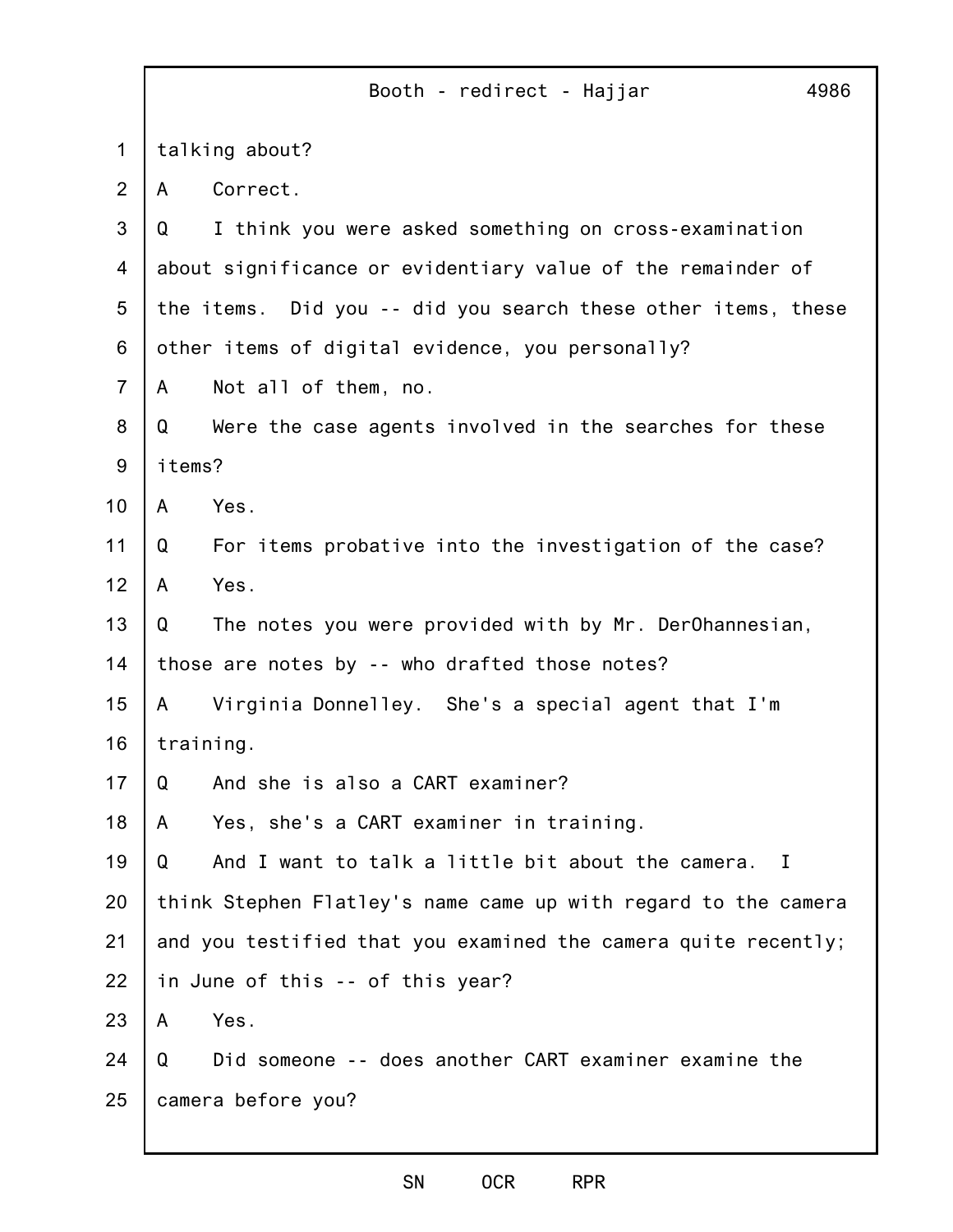|                | Booth - recross - DerOhannesian<br>4987                        |  |
|----------------|----------------------------------------------------------------|--|
| $\mathbf 1$    | Yes. Stephen Flatley looked at that camera before me.<br>A     |  |
| $\overline{2}$ | Did the Government ask you to testify here today and<br>Q      |  |
| 3              | create another report instead of Stephen Flatley?              |  |
| 4              | MR. DEROHANNESIAN:<br>Objection.                               |  |
| 5              | THE COURT: Overruled, you may answer.                          |  |
| 6              | Yes.<br>A                                                      |  |
| $\overline{7}$ | Why?<br>Q                                                      |  |
| 8              | MR. DEROHANNESIAN:<br>Objection.                               |  |
| 9              | Where --as ITS forensic examiners, we -- as senior<br>A        |  |
| 10             | examiners we're in demand so we go all over the globe. We're   |  |
| 11             | in constant usage, I guess you would say, and right now        |  |
| 12             | Stephen Flatley is out on assignment in Ghana. So he's not     |  |
| 13             | able to be here because he's on operation.                     |  |
| 14             | Is that why you created another report very recently with<br>Q |  |
| 15             | respect to the camera?                                         |  |
| 16             | Yes.<br>A                                                      |  |
| 17             | MS. HAJJAR: No further questions, Your Honor.                  |  |
| 18             | THE COURT: Recross?                                            |  |
| 19             | RECROSS-EXAMINATION                                            |  |
| 20             | BY MR. DEROHANNESIAN:                                          |  |
| 21             | You agree that any metadata, whether it's EXIF data or<br>Q    |  |
| 22             | other data can be changed and altered; correct?                |  |
| 23             | Yes, EXIF data can be altered.<br>A                            |  |
| 24             | And there's a variety of different ways that that can<br>Q     |  |
| 25             | happen; correct?                                               |  |
|                |                                                                |  |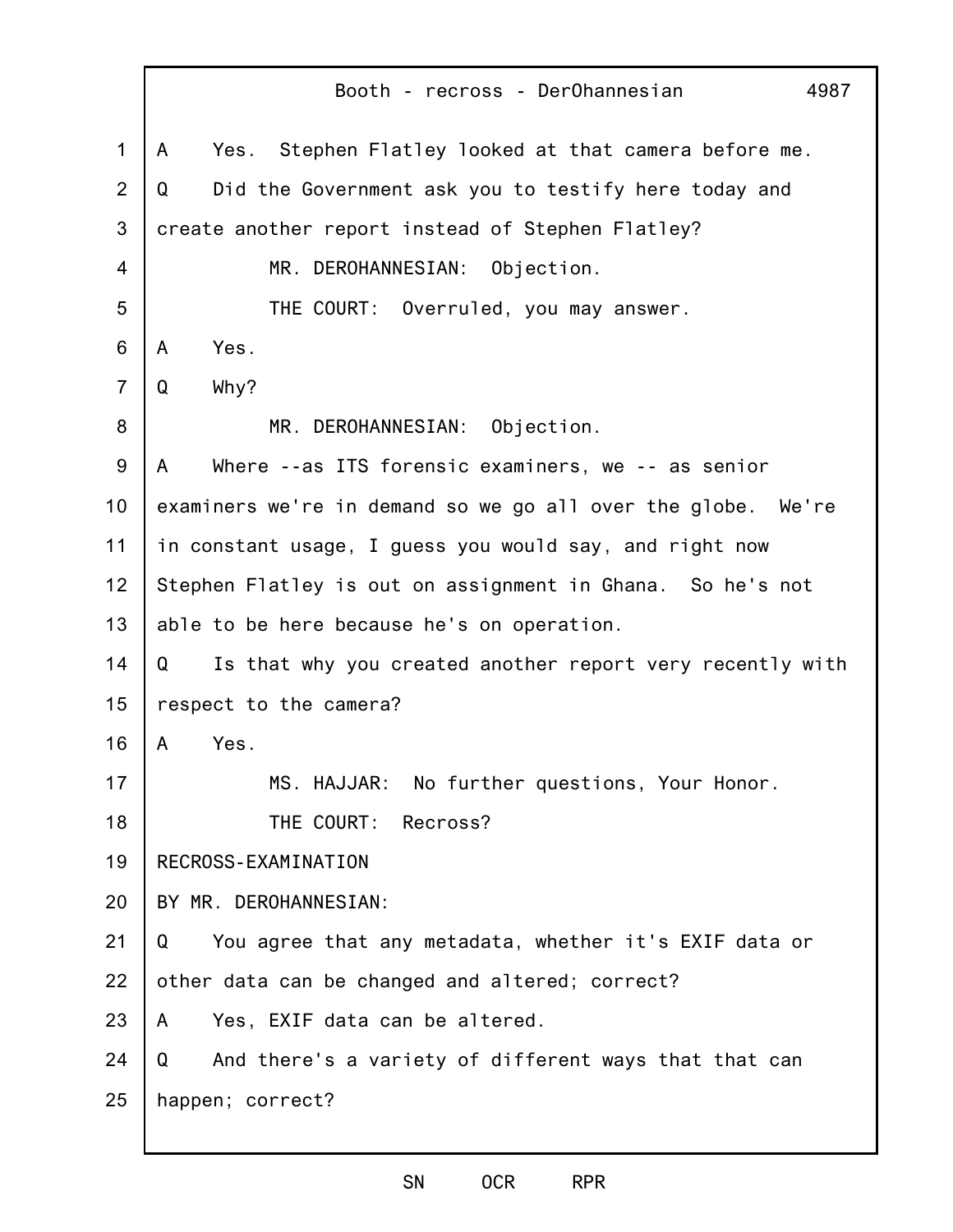|                | Booth - recross - DerOhannesian<br>4988                       |  |
|----------------|---------------------------------------------------------------|--|
| 1              | Yes, it can.<br>A                                             |  |
| 2              | Q<br>Companies can remove -- if you send a photo to Facebook, |  |
| 3              | do they take off that data?                                   |  |
| 4              | Yes, they actually strip off the data.<br>A                   |  |
| 5              | So Facebook, Twitter that's what they do?<br>Q                |  |
| 6              | Yes, they do.<br>A                                            |  |
| $\overline{7}$ | And then they use that information for their commercial<br>Q  |  |
| 8              | purposes?                                                     |  |
| 9              | I wouldn't know.<br>A                                         |  |
| 10             | Q<br>That's another way. There's commercial processes that do |  |
| 11             | that?                                                         |  |
| 12             | I would gather.<br>$\mathsf{A}$                               |  |
| 13             | Q<br>And with respect to Mr. Flatly, I think you said his     |  |
| 14             | initials are on here, Exhibit 524 from February 22, 2019;     |  |
| 15             | correct?                                                      |  |
| 16             | Correct.<br>A                                                 |  |
| 17             | And that's when he first looked at this Exhibit 524;<br>Q     |  |
| 18             | correct?                                                      |  |
| 19             | All I know is that he received it on that date. I have<br>A   |  |
| 20             | no idea exactly what he's done on the camera.                 |  |
| 21             | MR. DEROHANNESIAN:<br>Thank you. I have nothing else.         |  |
| 22             | THE COURT: Anything further?                                  |  |
| 23             | MS. HAJJAR: Just two questions, Your Honor.                   |  |
| 24             | FURTHER REDIRECT EXAMINATION                                  |  |
| 25             | BY MS. HAJJAR:                                                |  |
|                |                                                               |  |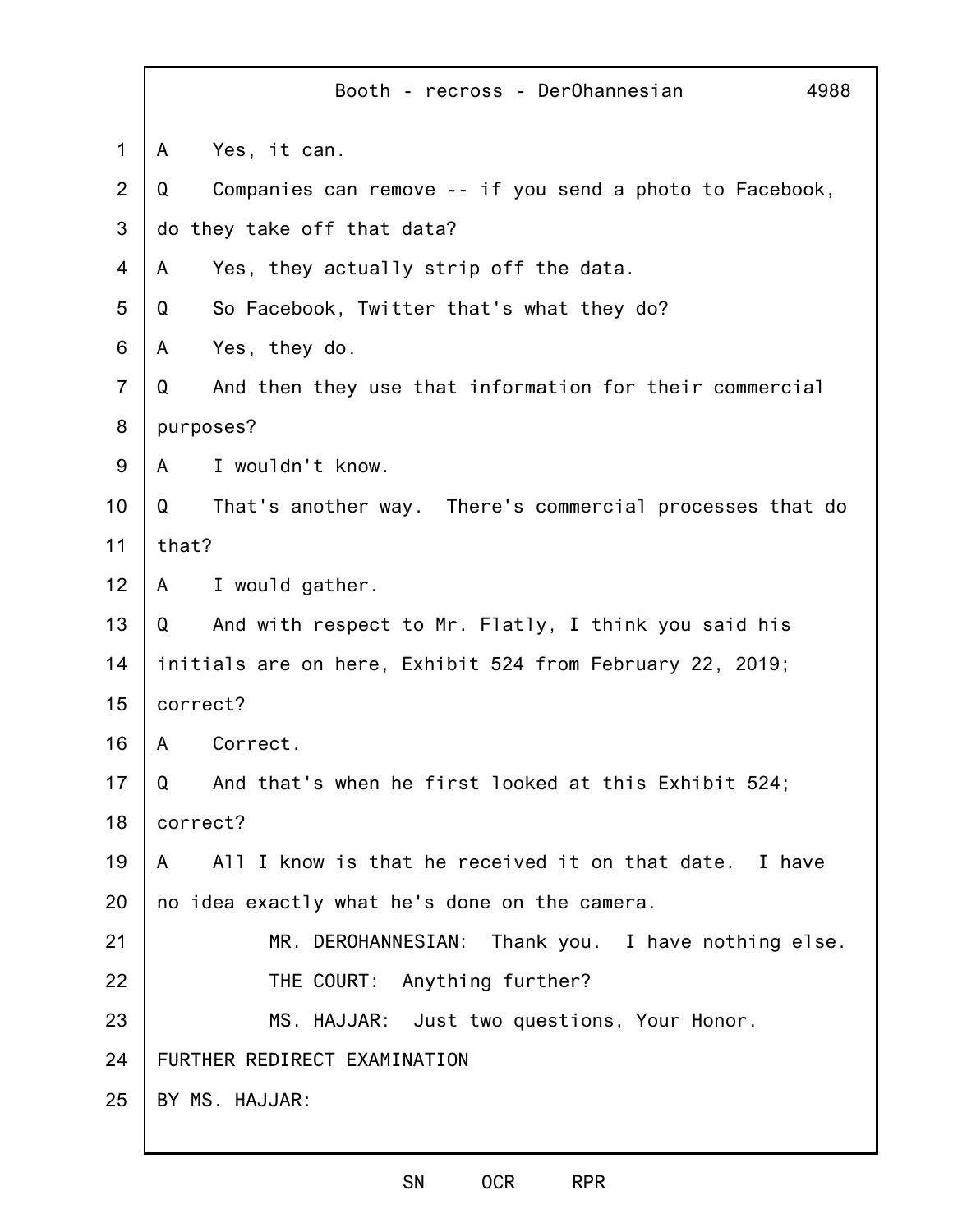1 2 3 4 5 6 7 8 9 10 11 12 13 14 15 16 17 18 19 20 21 22 23 24 25 Weniger - direct - Penza 4989 Q Examiner Booth, the images you looked at, do they come from Facebook or another company? A No, they did not. Q Where did they come from? A They came from a Canon camera. MS. HAJJAR: Thank you, Your Honor. Nothing further. THE COURT: Anything further? MR. DEROHANNESIAN: No, Your Honor, thank you. THE COURT: All right. The witness may stand down. You are excused. (Witness excused.) THE COURT: All right. The Government may call its next witness. MS. PENZA: Thank you, Your Honor. The Government calls Special Agent Michael Weniger to the stand. THE COURT: Very well. (Witness sworn/affirmed.) THE COURTROOM DEPUTY: Please state and spell your full name for the record. THE WITNESS: Michael Weniger, M-I-C-H-A-E-L  $W-E-N-I-G-E-R$ . (Continued on the next page.)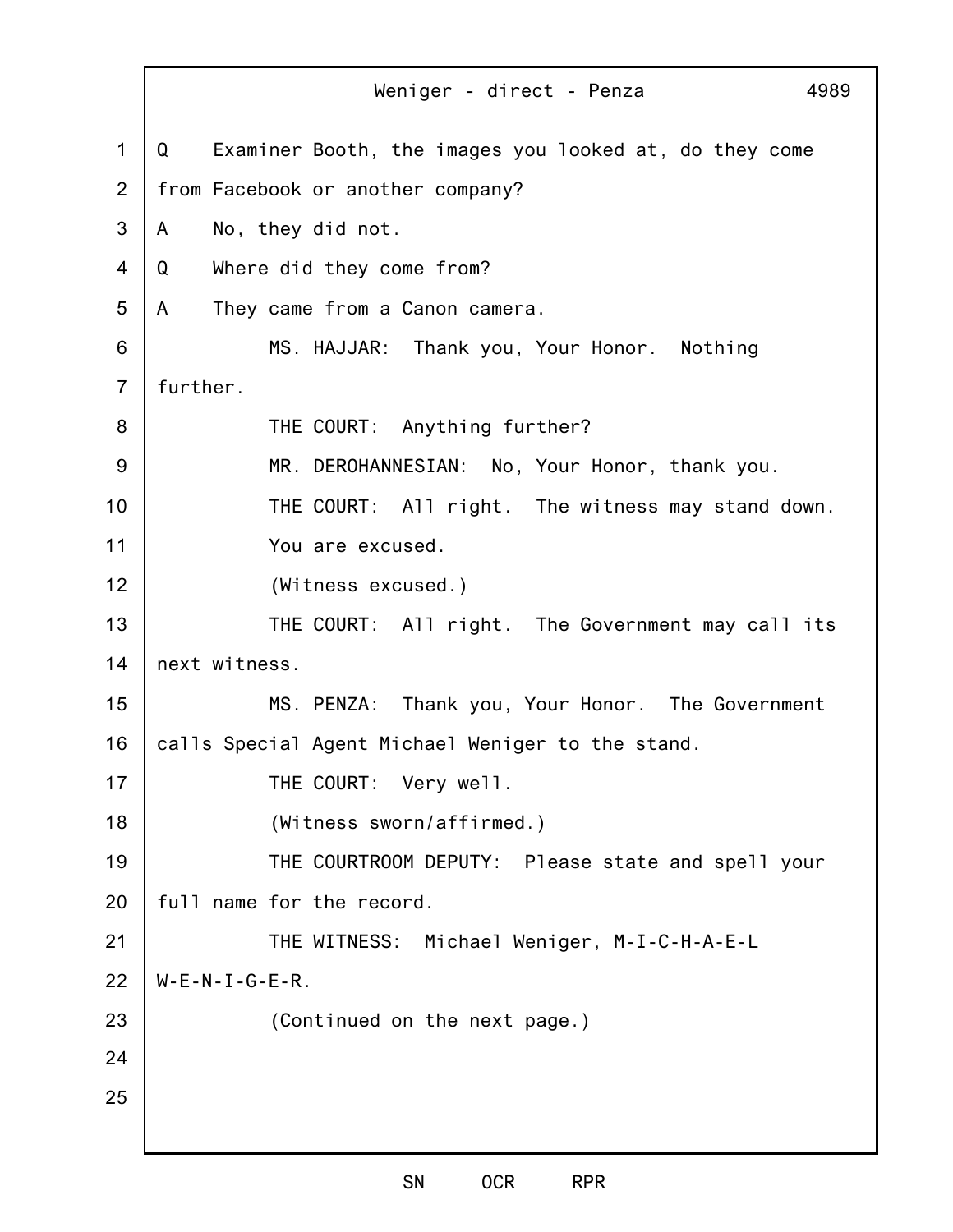|                | Weniger - direct - Penza<br>4990                            |  |  |
|----------------|-------------------------------------------------------------|--|--|
| $\mathbf 1$    | MICHAEL WENIGER,                                            |  |  |
| $\overline{2}$ | called by the Government, having been                       |  |  |
| 3              | first duly sworn, was examined and testified                |  |  |
| 4              | as follows:                                                 |  |  |
| 5              | DIRECT EXAMINATION                                          |  |  |
| 6              | BY MS. PENZA:                                               |  |  |
| $\overline{7}$ | Good afternoon Special Agent Weniger.<br>Q                  |  |  |
| 8              | Good afternoon.<br>A                                        |  |  |
| 9              | Q<br>Where do you work?                                     |  |  |
| 10             | I work for the Federal Bureau of Investigation.<br>A        |  |  |
| 11             | How long have you worked there?<br>Q                        |  |  |
| 12             | About nine years.<br>A                                      |  |  |
| 13             | Q<br>Are you part of a specific squad?                      |  |  |
| 14             | A<br>I am, yes.                                             |  |  |
| 15             | And what is that?<br>Q                                      |  |  |
| 16             | My squad is -- is Criminal 2 or C-2 and we work civil<br>A  |  |  |
| 17             | rights, hate crimes and occasionally human trafficking.     |  |  |
| 18             | Can you give us a bit of your background from prior to<br>Q |  |  |
| 19             | joining the FBI?                                            |  |  |
| 20             | Sure. Before coming to the Bureau, I was an officer in<br>A |  |  |
| 21             | the United States Army.                                     |  |  |
| 22             | And then what did you do there?<br>Q                        |  |  |
| 23             | I was an attorney -- I was a JAG, an Army JAG. I was a<br>A |  |  |
| 24             | prosecutor at one point. I also did legal assistance and    |  |  |
| 25             | things of that nature.                                      |  |  |
|                |                                                             |  |  |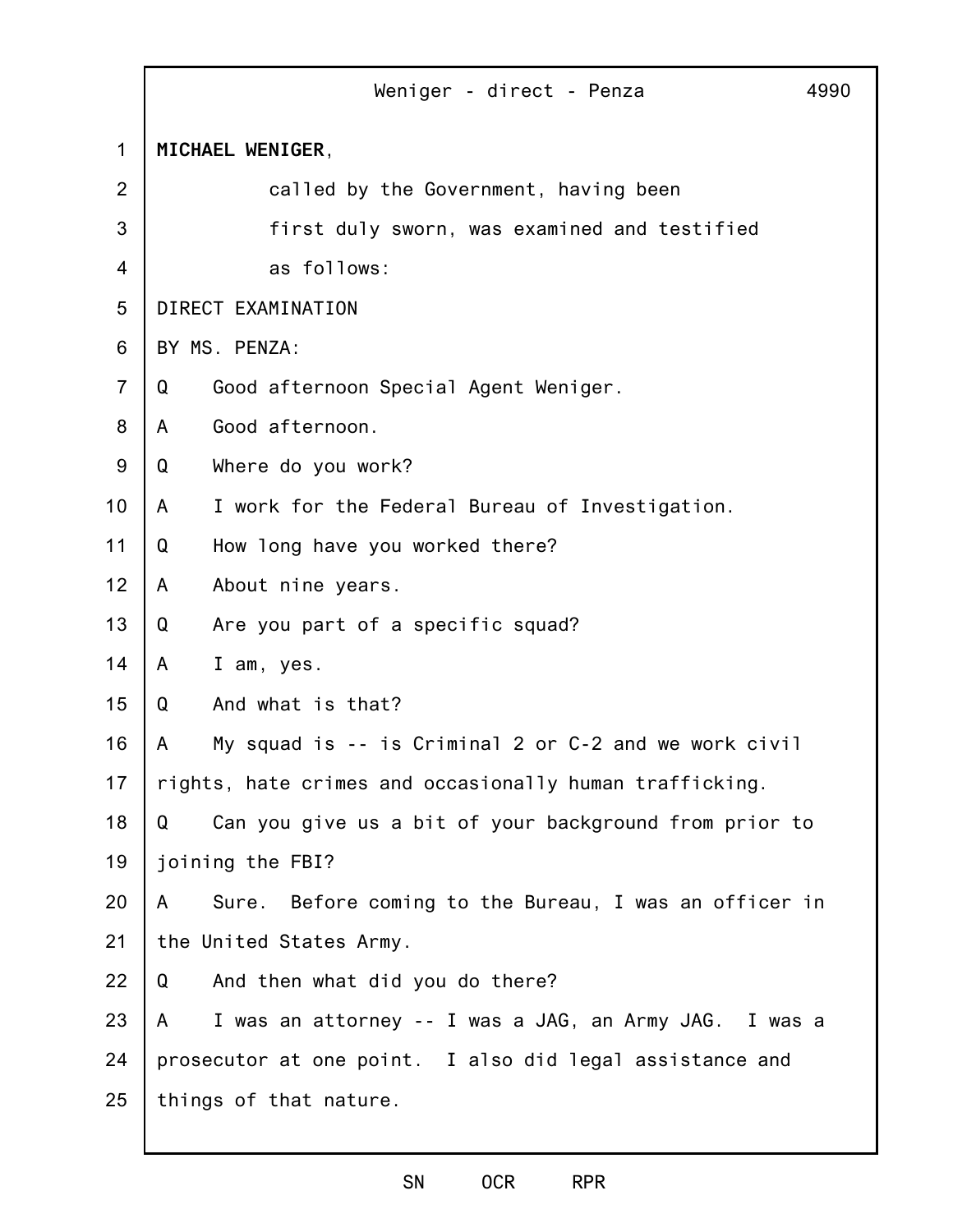|                | 4991<br>Weniger - direct - Penza                             |
|----------------|--------------------------------------------------------------|
| $\mathbf{1}$   | Why did you -- why did you decide to switch careers?<br>Q    |
| 2              | To be honest with you, I had always planned to come to<br>A  |
| 3              | the Bureau assuming things worked out, and I was fortunate   |
| 4              | enough that they did.                                        |
| 5              | You went straight from JAG to the Bureau?<br>Q               |
| 6              | I did, yes.<br>A                                             |
| $\overline{7}$ | Q<br>Now, have you been involved in a criminal investigation |
| 8              | into the defendant Keith Raniere and others?                 |
| 9              | Yes, I have.<br>A                                            |
| 10             | How long have you been working that investigation?<br>Q      |
| 11             | Since approximately October of 2017.<br>A                    |
| 12             | And what has your role in that investigation been?<br>Q      |
| 13             | I, along with Special Agent Lever, and Investigator<br>A     |
| 14             | Fontanelli have been the case agents assigned to the case.   |
| 15             | Q<br>What does it mean to be a case agent?                   |
| 16             | It means we're handling the day-to-day of the<br>A           |
| 17             | investigation; dealing with or interacting with the United   |
| 18             | States Attorney's Office, conducting surveillance, executing |
| 19             | search warrants, executing arrests, you know, receiving      |
| 20             | records, reviewing records, interviewing witnesses, finding  |
| 21             | witnesses, all sorts of things.                              |
| 22             | So you've had to deal with me since October of 2017?<br>Q    |
| 23             | I have been that fortunate, yes.<br>A                        |
| 24             | Special Agent Weniger -- one second. I'm showing you<br>Q    |
| 25             | what's in evidence as Government Exhibit 204. Are you        |
|                |                                                              |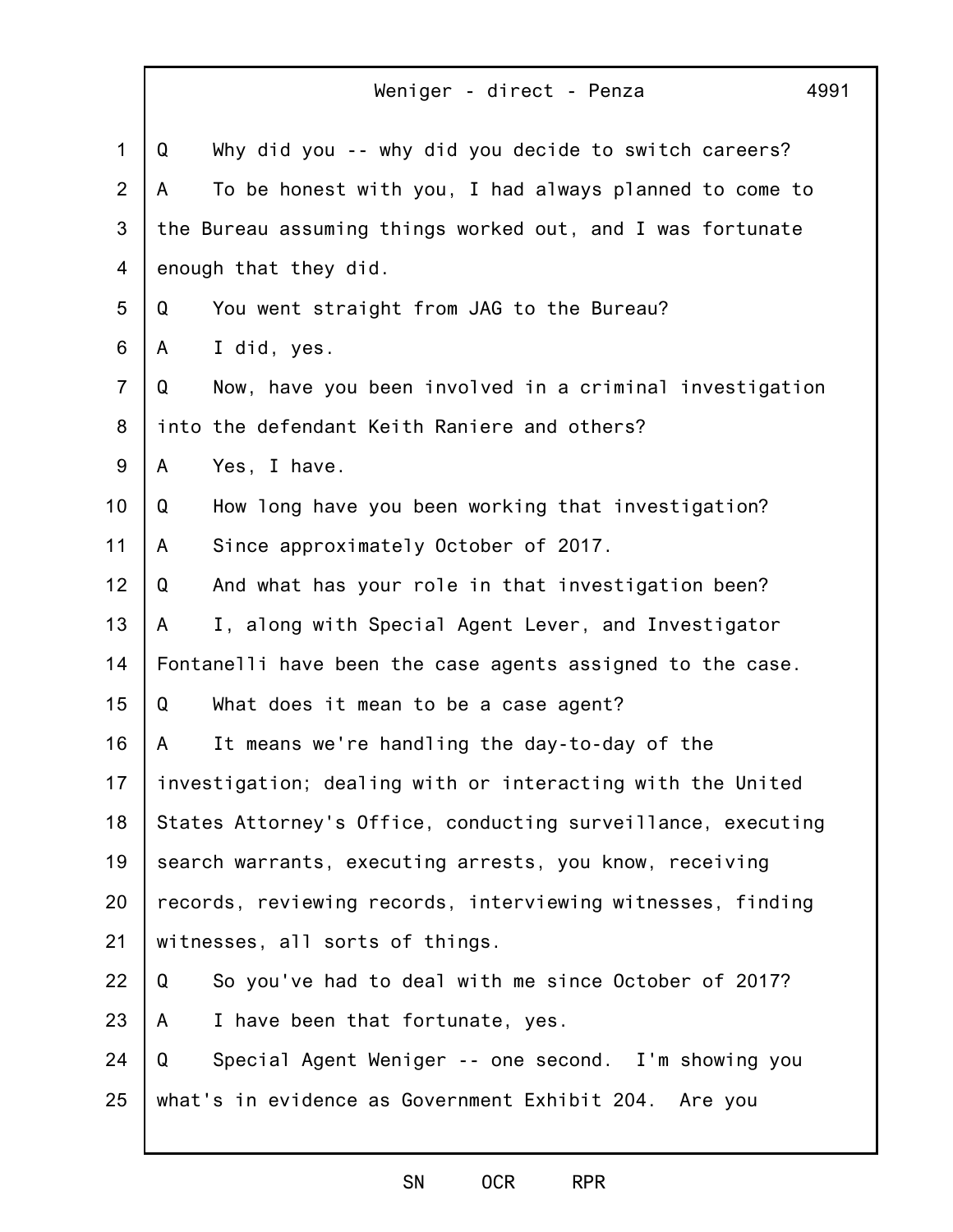|                                                        | Weniger - direct - Penza                                 | 4992                                                                                                                     |
|--------------------------------------------------------|----------------------------------------------------------|--------------------------------------------------------------------------------------------------------------------------|
| familiar with this?                                    |                                                          |                                                                                                                          |
| A                                                      | Yes, I am.                                               |                                                                                                                          |
| Q                                                      | Okay.<br>And do you know where this was recovered from?  |                                                                                                                          |
| A                                                      | I do.                                                    |                                                                                                                          |
| Q                                                      | Can you just explain? And I'm going to put it down next  |                                                                                                                          |
|                                                        |                                                          |                                                                                                                          |
| A                                                      | It was recovered from 3 Oregon Trail in Clifton Park or  |                                                                                                                          |
|                                                        |                                                          |                                                                                                                          |
| residence of Nancy Saltzman.                           |                                                          |                                                                                                                          |
| Q                                                      | Did you participate in that search?                      |                                                                                                                          |
| A                                                      | I did not.                                               |                                                                                                                          |
| Q                                                      | Why not?                                                 |                                                                                                                          |
| A                                                      | My wife was due that week and, so, $I - I$ was under     |                                                                                                                          |
| strict towards to stay within a two-hour radius of the |                                                          |                                                                                                                          |
|                                                        |                                                          |                                                                                                                          |
| Q                                                      | And you followed those orders?                           |                                                                                                                          |
| A                                                      | I did, yes.                                              |                                                                                                                          |
| Q                                                      | Have you since reviewed evidence that was recovered from |                                                                                                                          |
|                                                        |                                                          |                                                                                                                          |
| A                                                      | I have, yes.                                             |                                                                                                                          |
| Q                                                      | And have you reviewed the contents of what's marked as   |                                                                                                                          |
|                                                        |                                                          |                                                                                                                          |
| A                                                      | Yes.                                                     |                                                                                                                          |
| Q                                                      | And can you just explain generally what it is?           |                                                                                                                          |
| A                                                      | So, there's a number of loose documents located within   |                                                                                                                          |
|                                                        |                                                          | to me.<br>Waterford -- I believe it's Clifton Park which was the<br>hospital.<br>that search?<br>Government Exhibit 204? |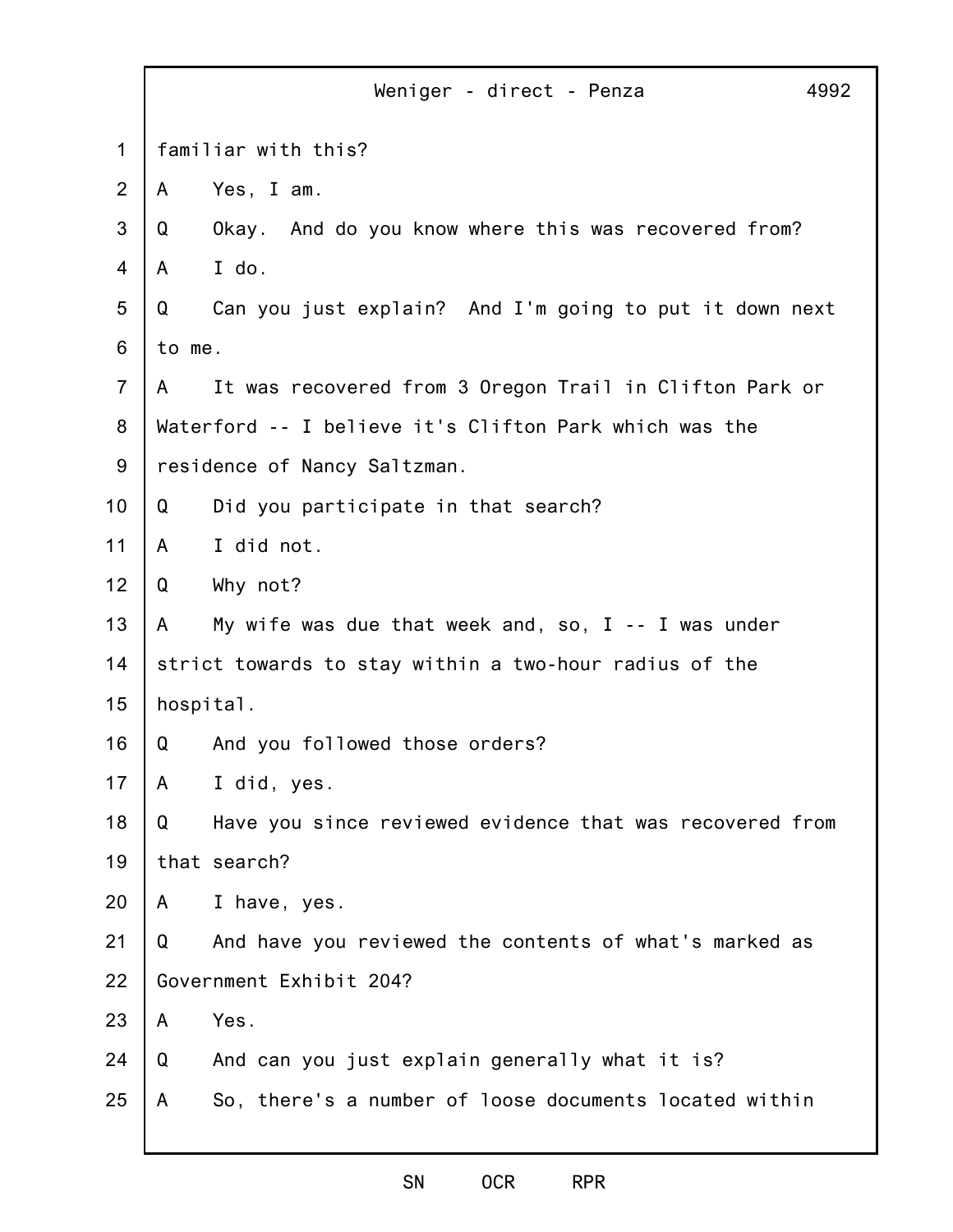|                 | 4993<br>Weniger - direct - Penza                                |  |
|-----------------|-----------------------------------------------------------------|--|
| $\mathbf{1}$    | the box and then there's a great deal of -- a large number of   |  |
| $\overline{2}$  | file folders each with labels and names on the top of those     |  |
| 3               | folders.                                                        |  |
| 4               | So we've looked at -- have you been present in court most<br>Q  |  |
| 5               | days?                                                           |  |
| 6               | I have, yes.<br>A                                               |  |
| $\overline{7}$  | So you know that we've looked through a number of those<br>Q    |  |
| 8               | folders at various times?                                       |  |
| 9               | Yes.<br>A                                                       |  |
| 10 <sub>1</sub> | And so just explain kind of what was in the folders<br>Q        |  |
| 11              | generally?                                                      |  |
| 12              | Sure. I mean, there were various things but there was a<br>A    |  |
| 13              | common theme amongst them and there were documents that         |  |
| 14              | purported to contain financial information for the individuals  |  |
| 15              | that were listed or labeled, found within the label of the      |  |
| 16              | file folders.                                                   |  |
| 17              | And were you able to categorize -- were you able to put<br>Q    |  |
| 18              | any -- the people who -- an entity that there were folders      |  |
| 19              | for, were you able to categorize those into any specific        |  |
| 20              | groups?                                                         |  |
| 21              | Yes.<br>Throughout the course of the investigation as well<br>A |  |
| 22              | as conducting some additional research, I was able to           |  |
| 23              | determine kind of what -- what -- kind of what category each    |  |
| 24              | individual may have fallen into.                                |  |
| 25              | And did you prepare a PowerPoint to help -- to help show<br>Q   |  |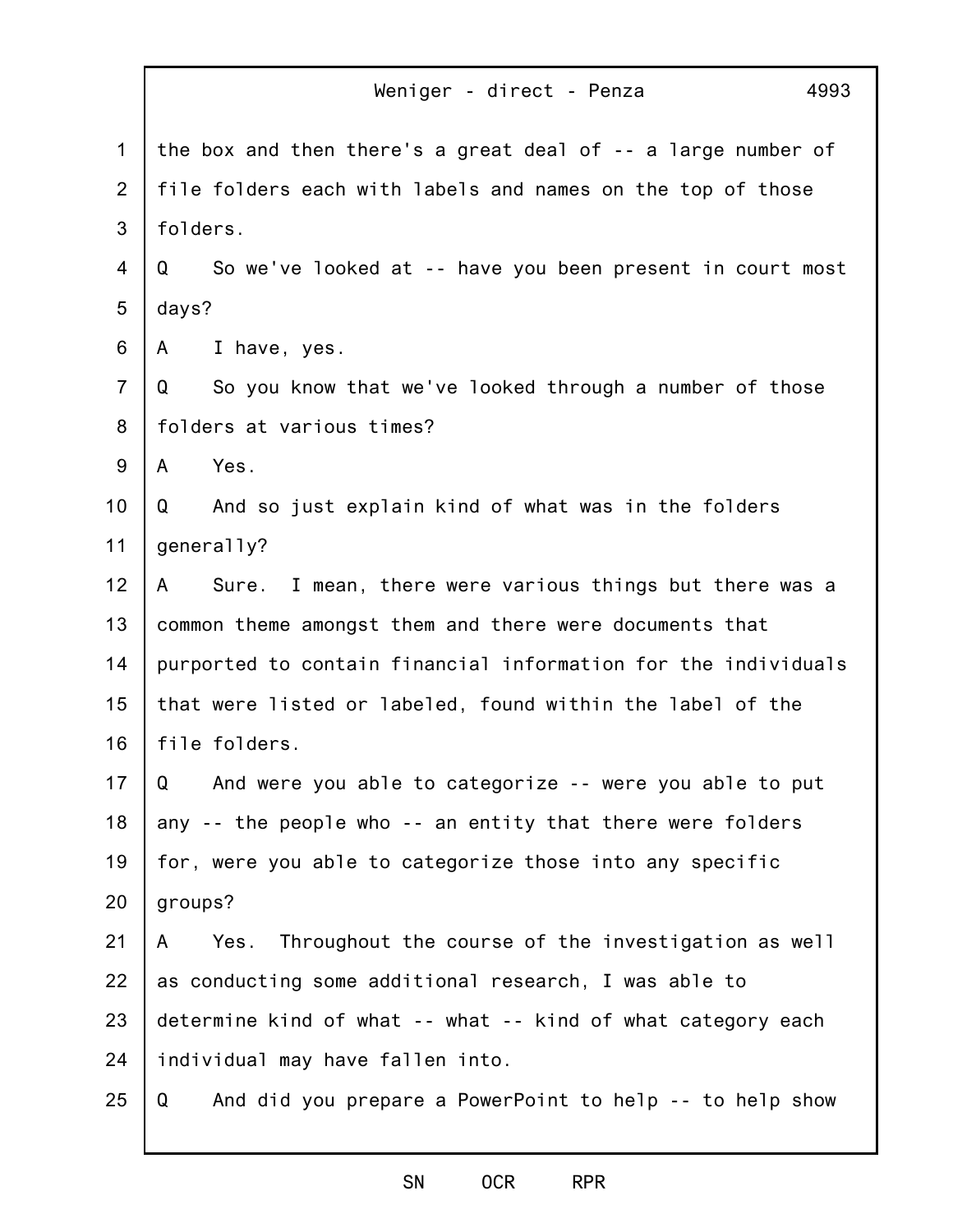|                | 4994<br>Weniger - direct - Penza                               |
|----------------|----------------------------------------------------------------|
| 1              | that to the jury?                                              |
| $\overline{2}$ | Yes, I did.<br>A                                               |
| 3              | I'm not going to actually play the PowerPoint. I'm going<br>Q  |
| 4              | to show you slides from the PowerPoint on the ELMO. I think    |
| 5              | it will be a little easier for shifting purposes.              |
| 6              | MS. PENZA: I should mark this. I'm sorry, let me               |
| $\overline{7}$ | ask Mrs. Carby what I should mark it as for identification     |
| 8              | purposes.                                                      |
| 9              | (Pause in proceedings.)                                        |
| 10             | MS. PENZA: Your Honor, on consent of the defense               |
| 11             | I'm going to be showing Special Agent Weniger pages from what  |
| 12             | has been marked for identification purposes only as Government |
| 13             | Exhibit 1830?                                                  |
| 14             | THE COURT: 1830 for identification.                            |
| 15             | Special Agent Weniger, I'm showing you the first page<br>Q     |
| 16             | of -- is this the first page of the PowerPoint presentation    |
| 17             | you put together?                                              |
| 18             | Yes.<br>A                                                      |
| 19             | And, so, can you explain were two of the categories that<br>Q  |
| 20             | you put people into from the box that we're looking at, local  |
| 21             | press and national press?                                      |
| 22             | Yes.<br>And when I say local press, local to the location<br>A |
| 23             | upon which the box was and the file folders were located and   |
| 24             | seized.                                                        |
| 25             | Can you just walk us through the list, please?<br>Q            |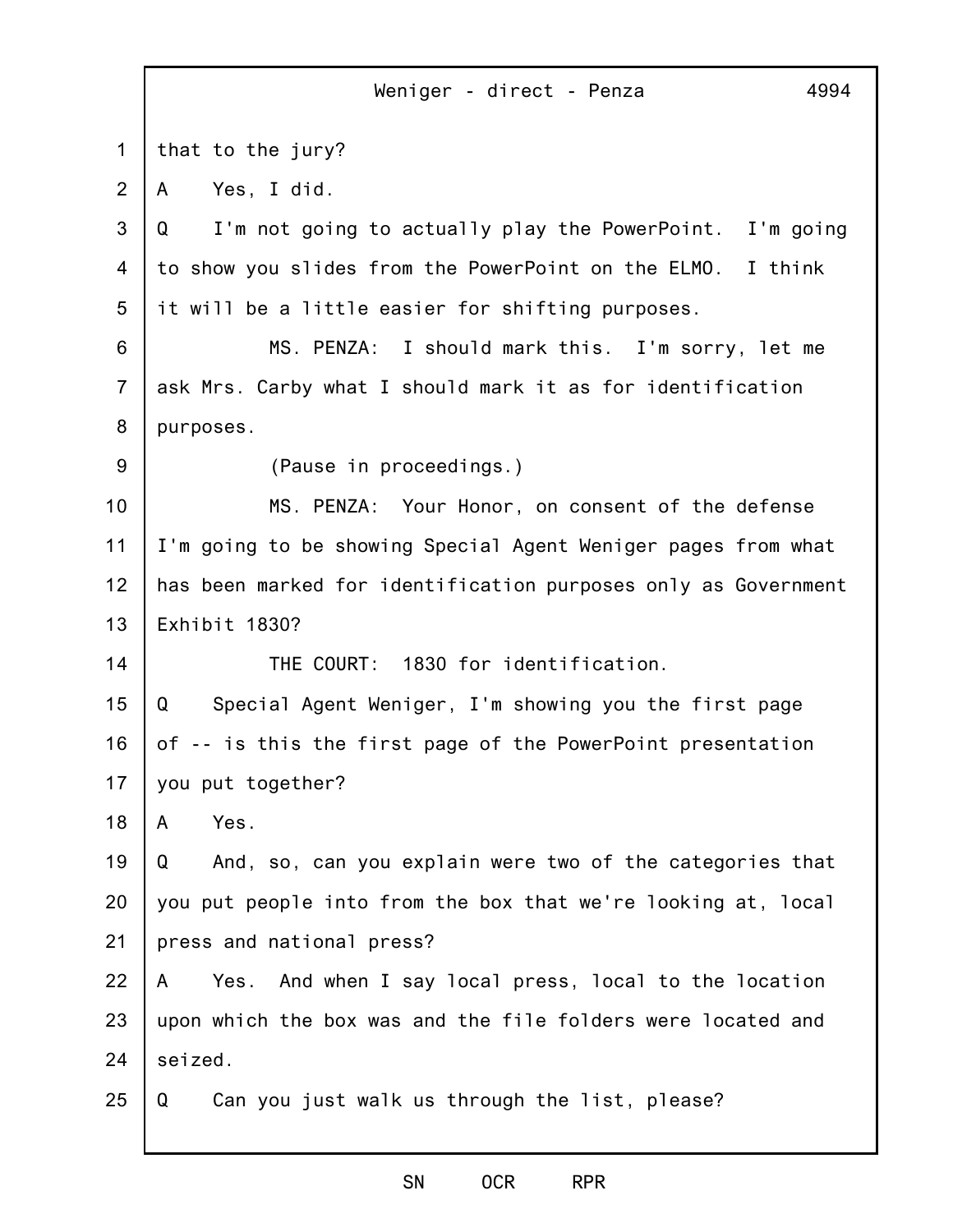| 1                | Sure. So the first three -- excuse me, four, names were<br>A   |
|------------------|----------------------------------------------------------------|
| 2                | names that were associated with the Albany Times Union         |
| 3                | newspaper and the last two names were names of individuals     |
| 4                | that were associated with Metroland, which is a -- or which    |
| 5                | was -- I believe it's now defunct, but it was also a           |
| 6                | periodical in the Albany area.                                 |
| $\overline{7}$   | I'm sorry, Special Agent Weniger.<br>Q                         |
| 8                | MS. PENZA: May we publish this to the jury on                  |
| $\boldsymbol{9}$ | consent of the defense?                                        |
| 10               | MR. AGNIFILO: We consent.                                      |
| 11               | THE COURT:<br>Okay.                                            |
| 12               | (Exhibit published.)                                           |
| 13               | BY MS. PENZA:                                                  |
| 14               | And, so, on the left you were walking through the local<br>Q   |
| 15               | press?                                                         |
| 16               | Correct.<br>A                                                  |
| 17               | And how about the national press?<br>Q                         |
| 18               | In that regard, those three names were individuals that<br>A   |
| 19               | worked for Forbes magazine. I should also add that a number    |
| 20               | of these names were writers that wrote stories that were in    |
| 21               | relation to or about Mr. -- the defendant and/or Nxivm.        |
| 22               | Special Agent Weniger, I'm showing you what is a version<br>Q  |
| 23               | of what's in evidence as Government Exhibit 608 and this is -- |
| 24               | MS. PENZA: Let me put this on the ELMO.                        |
| 25               | THE COURT: This is for the jury?                               |
|                  |                                                                |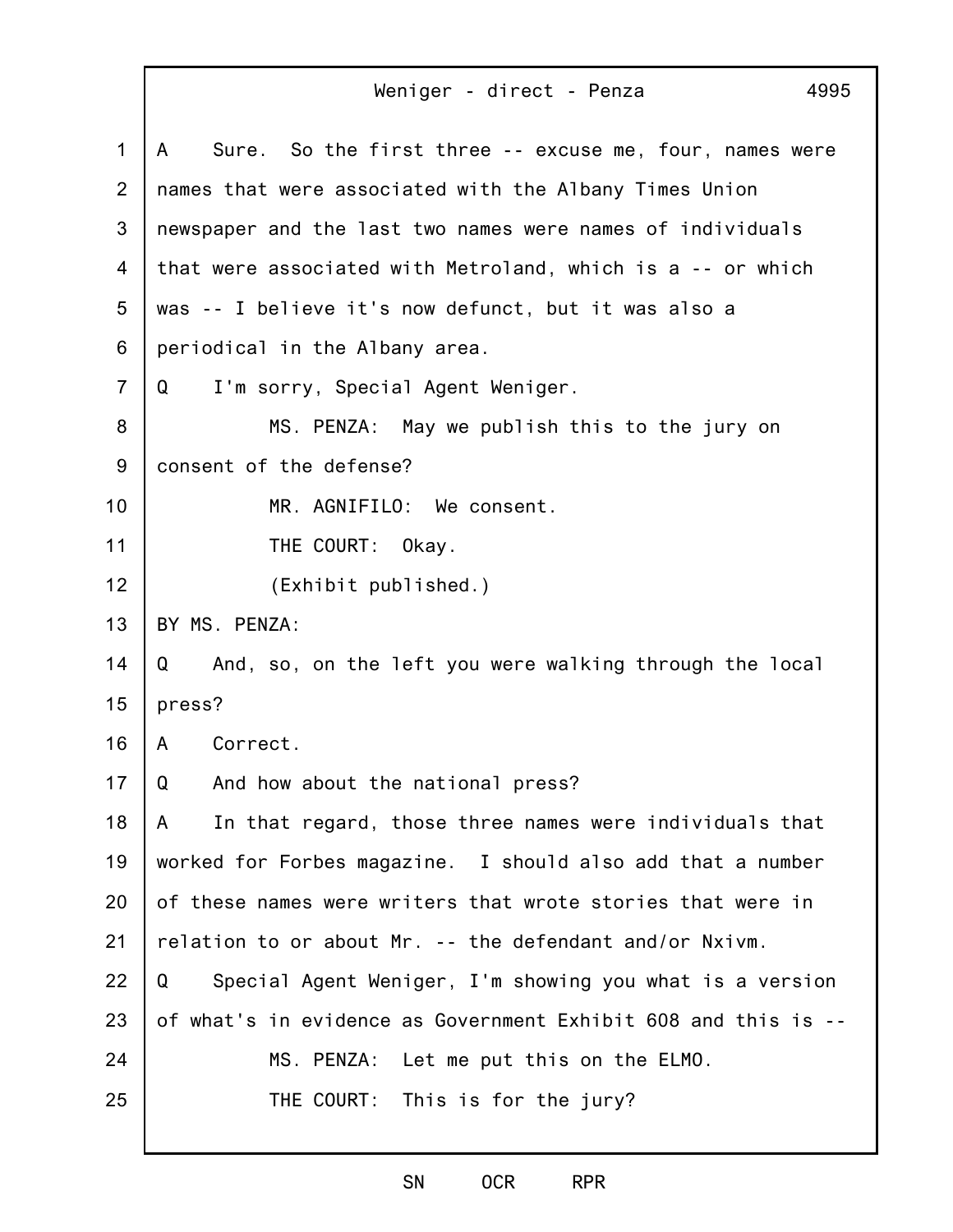|                | Weniger - direct - Penza<br>4996                               |
|----------------|----------------------------------------------------------------|
| $\mathbf 1$    | MS. PENZA: Yes, Your Honor.                                    |
| 2              | (Exhibit published.)                                           |
| 3              | BY MS. PENZA:                                                  |
| 4              | And can you explain what this is?<br>Q                         |
| 5              | This is the Forbes magazine cover that -- I believe that<br>A  |
| 6              | the article has already been discussed to some extent, but     |
| $\overline{7}$ | that's the cover, the actual cover, of the magazine.           |
| 8              | Okay. And the date on this was -- can you see?<br>Q            |
| 9              | Yes, October 13 of 2003.<br>A                                  |
| 10             | And is that the -- is that the defendant that's on the<br>Q    |
| 11             | cover?                                                         |
| 12             | Yes.<br>A                                                      |
| 13             | Turning to page 88 of the hard copy magazine is that the<br>Q  |
| 14             | title of the article, Cult of Personality?                     |
| 15             | Yes.<br>$\mathsf{A}$                                           |
| 16             | And the author's name is Michael Freedman?<br>Q                |
| 17             | Mr. Freedman is one of the individuals that's<br>A<br>Yes.     |
| 18             | listed on the PowerPoint that we found a folder in relation to |
| 19             | Mr. Freedman.                                                  |
| 20             | So let's look at Michael Freedman's folder as an example.<br>Q |
| 21             | This is the folder and it says "Michael Freedman"?             |
| 22             | Yes.<br>A                                                      |
| 23             | And, so, can you just walk us through -- is this<br>Q          |
| 24             | representative of the types of documents that were inside the  |
| 25             | folders?                                                       |
|                |                                                                |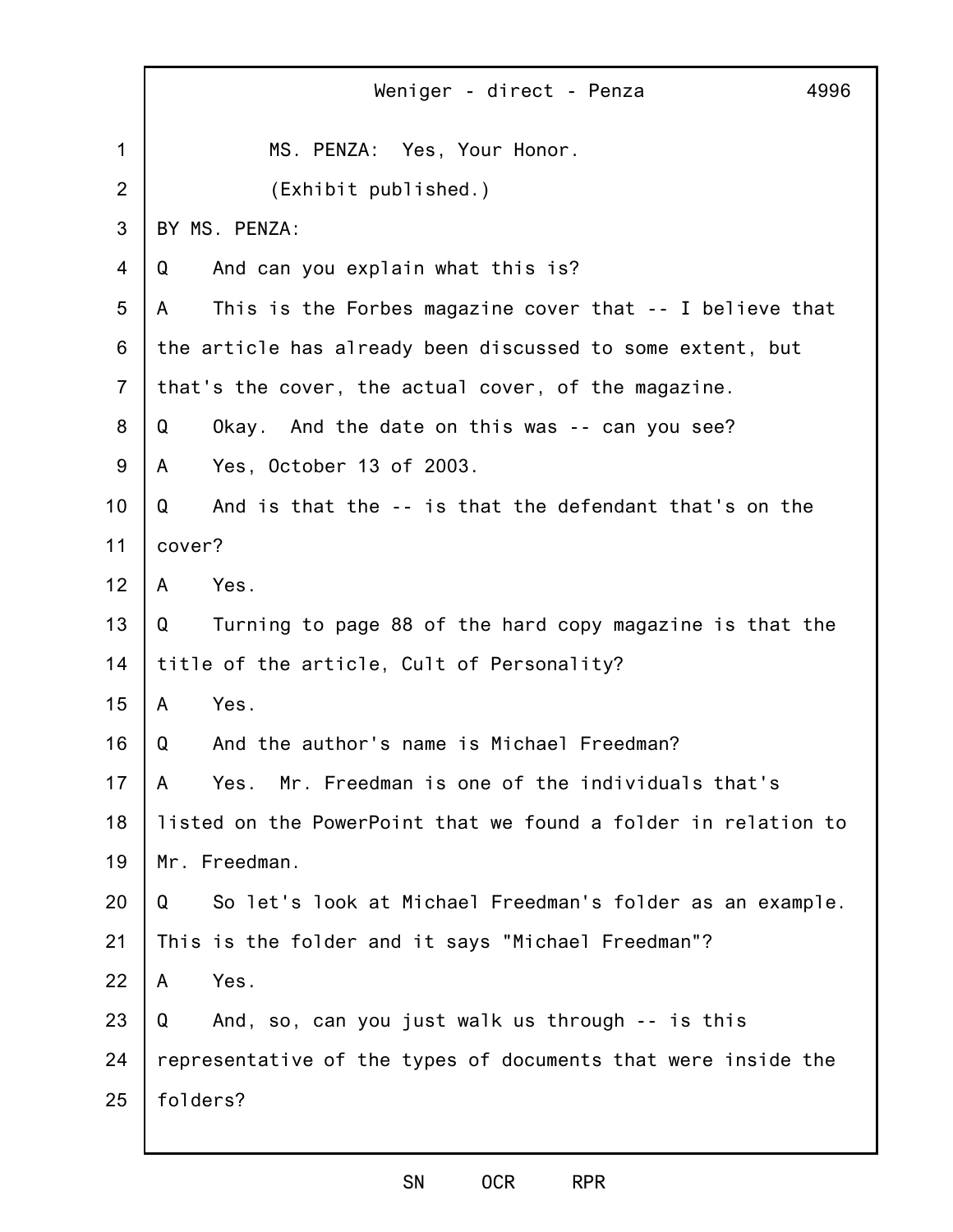|                | Weniger - direct - Penza<br>4997                                 |
|----------------|------------------------------------------------------------------|
| 1              | Yes, it is.<br>A                                                 |
| $\overline{2}$ | Can you walk us through this document?<br>Q                      |
| $\mathbf{3}$   | To some extent. As a general matter, it lists particular<br>A    |
| 4              | banking institutions and it also provides account numbers,       |
| 5              | indicates the type of account and the account balance as well    |
| 6              | as the signatory and the beneficiary of those accounts.<br>There |
| $\overline{7}$ | were similar kind of constructs, but there were other -- other   |
| 8              | similar documents that cited additional information to include   |
| $9\,$          | account balances as well as initial deposits.                    |
| 10             |                                                                  |
| 11             | (Continued on the following page.)                               |
| 12             |                                                                  |
| 13             |                                                                  |
| 14             |                                                                  |
| 15             |                                                                  |
| 16             |                                                                  |
| 17             |                                                                  |
| 18             |                                                                  |
| 19             |                                                                  |
| 20             |                                                                  |
| 21             |                                                                  |
| 22             |                                                                  |
| 23             |                                                                  |
| 24             |                                                                  |
| 25             |                                                                  |
|                |                                                                  |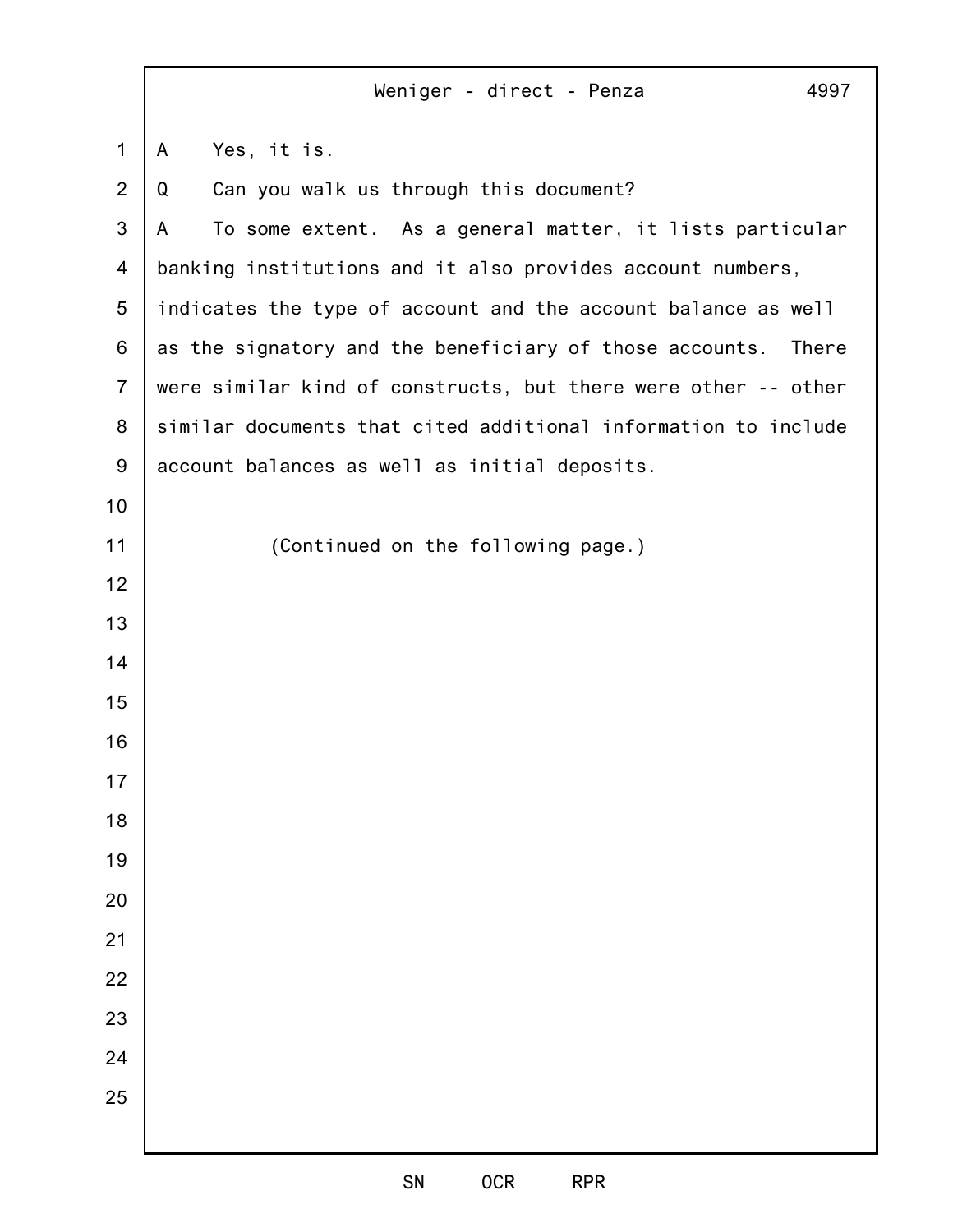|                | 4998<br>Weniger - Direct - Penza                               |
|----------------|----------------------------------------------------------------|
| $\mathbf 1$    | BY MS. PENZA (Continuing):                                     |
| 2              | And then there is information here that says "level one"?<br>Q |
| 3              | Yes. So, there were also -- what we determined was --<br>A     |
| 4              | yes, the levels of the type of searches appears to be on the   |
| 5              | left-hand side of these types of the document.                 |
| 6              | Q<br>Okay. And I'm sorry, did I cut you off?                   |
| $\overline{7}$ | No.<br>A                                                       |
| 8              | Q<br>So, for all of the individuals that are going to be on    |
| $9\,$          | this PowerPoint, were there either folders or other            |
| 10             | information about them in Government Exhibit 204?              |
| 11             | That's correct.<br>A                                           |
| 12             | Let's look at the next page.<br>Q                              |
| 13             | Are these two more categories of individuals whose             |
| 14             | information was found in Government Exhibit 204?               |
| 15             | That's correct. There were folders for these individuals<br>A  |
| 16             | and what were purported to be banking information related to   |
| 17             | these folks.                                                   |
| 18             | And can you just walk through them for us?<br>Q                |
| 19             | Sure. So, Joseph Bruno, who was a New York State<br>A          |
| 20             | senator; Eliot Spitzer, who at the time was the New York State |
| 21             | Attorney General; David Soares, who was the District Attorney  |
| 22             | in Albany County; Charles Schumer, who is a U.S. senator;      |
| 23             | Steve Pigeon and Roger Stone, who are both -- I have them      |
| 24             | listed as political operatives. They were lobbyists.           |
| 25             | At one time, I believe Mr. Pigeon was actually a               |
|                |                                                                |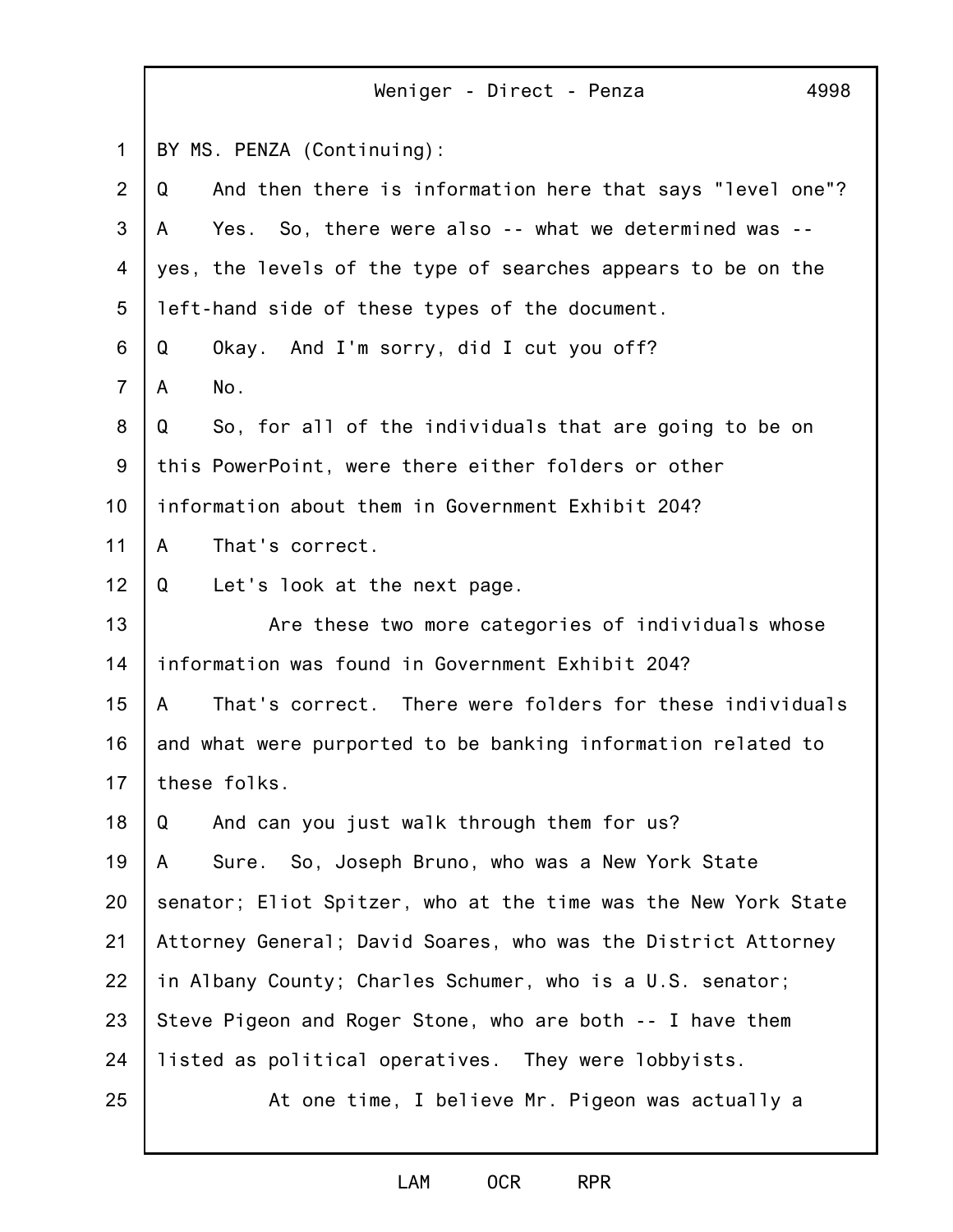|                | Weniger - Direct - Penza                                      | 4999 |
|----------------|---------------------------------------------------------------|------|
| $\mathbf{1}$   | politician and had been elected to office.                    |      |
| $\overline{2}$ | Do you know whether any of these people were working for<br>Q |      |
| 3              | NXIVM?                                                        |      |
| 4              | I do. Well, based upon our investigation, we determined<br>A  |      |
| 5              | that there were occasions where NXIVM hired these individuals |      |
| 6              | or certainly had communications with them.                    |      |
| $\overline{7}$ | Not all of them?<br>Q                                         |      |
| 8              | Not all of them.<br>A                                         |      |
| $9\,$          | So, which ones on this list?<br>Q                             |      |
| 10             | Mr. Pigeon, Mr. Stone. In terms of hiring, I believe<br>A     |      |
| 11             | it's those two.                                               |      |
| 12             | Did they also work with Mr. Bruno?<br>Q                       |      |
| 13             | Yes.<br>A                                                     |      |
| 14             | And now on the right?<br>Q                                    |      |
| 15             | These are the names of four judges, and these are<br>A        |      |
| 16             | individuals that we were able to determine at one time or     |      |
| 17             | another had oversaw cases involving NXIVM and/or the          |      |
| 18             | Defendant.                                                    |      |
| 19             | So, within Government Exhibit 204 was what was purported<br>Q |      |
| 20             | to be banking information for these federal judges?           |      |
| 21             | That's correct.<br>A                                          |      |
| 22             | On this $-$                                                   |      |
| 23             | Please, go ahead.<br>Q                                        |      |
| 24             | On this slide, on the left-hand column, these are<br>A        |      |
| 25             | individuals that had some relationship to the litigation      |      |
|                |                                                               |      |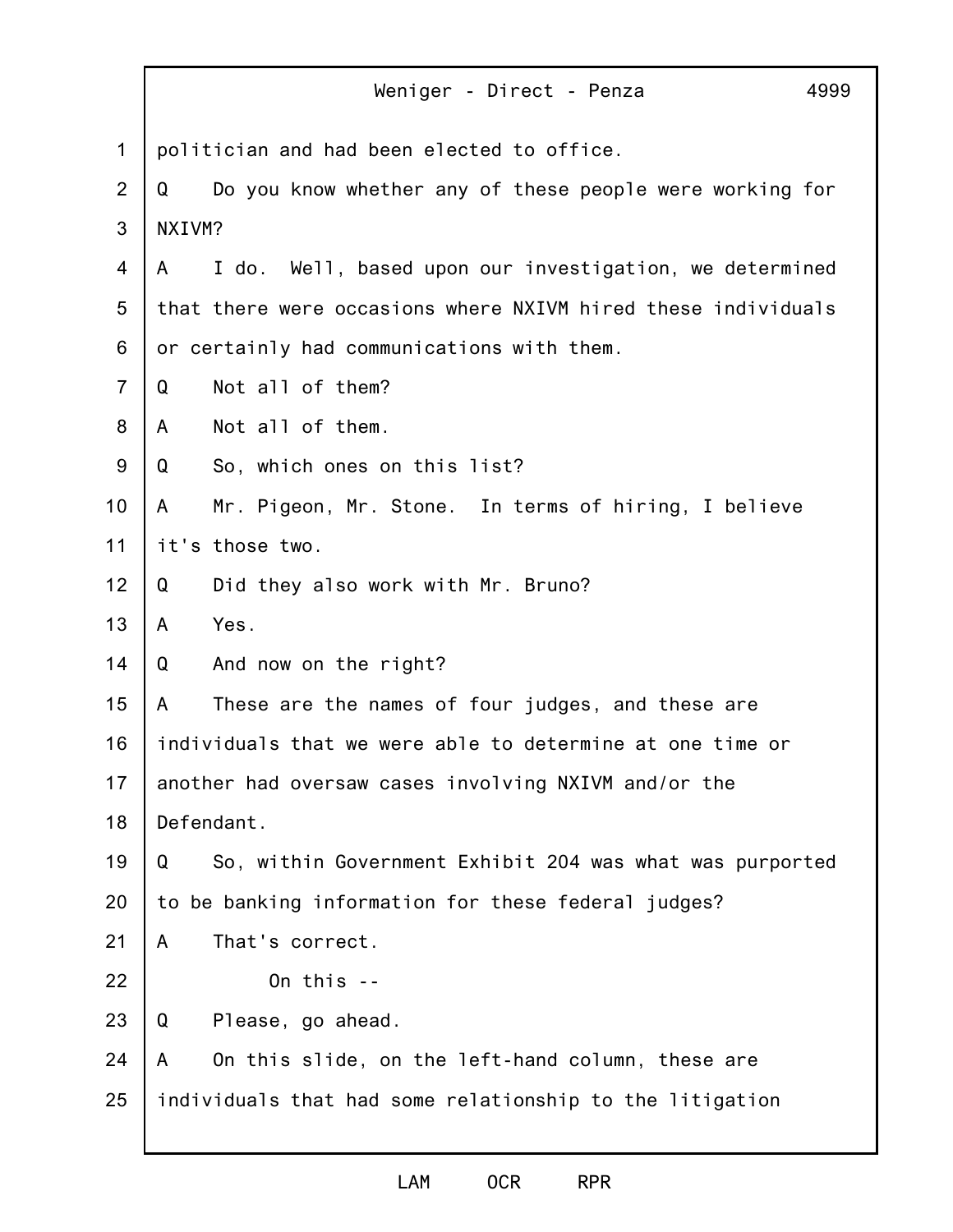| $\mathbf 1$     | involving Rick Ross, who I believe you heard from yesterday;   |
|-----------------|----------------------------------------------------------------|
| $\overline{2}$  | obviously, Mr. Ross, Rick Ross Institute. And then Morris      |
| 3               | Sutton, who was a defendant in that lawsuit.                   |
| $\overline{4}$  | As well, the final name there is Juval Aviv. Mr.               |
| $5\phantom{.0}$ | Aviv owned a private investigation firm called Interfor. That  |
| 6               | particular firm was hired by NXIVM for purposes of conducting  |
| $\overline{7}$  | investigations in relation to some of the folks that are also  |
| 8               | in the file base.                                              |
| 9               | Q<br>And if we look on the next page -- the right-hand side of |
| 10 <sub>1</sub> | the same page?                                                 |
| 11              | These are individuals that are associated with Edgar<br>A      |
| 12              | Bronfman. Edgar Bronfman, obviously, is the first one          |
| 13              | there -- there's a file folder for him -- as well as Stephen   |
| 14              | Herbits, who was a witness in this trial, the world Jewish     |
| 15              | Congress, as well as Israel Singer. Israel Singer is           |
| 16              | associated with and at one time was part of the World Jewish   |
| 17              | Congress, played a role, employed by.                          |
| 18              | Showing you Page 4 of what's marked for identification as<br>Q |
| 19              | Government Exhibit 1830?                                       |
| 20              | On the left-hand column, that is Kristin Snyder. Kristin<br>A  |
| 21              | Snyder, I believe we've heard some information in relation to  |
| 22              | Kristin Snyder during the course of this trial.                |
| 23              | And then Heidi Clifford. Heidi Clifford was Kristin            |
| 24              | Snyder's partner.                                              |
| 25              | Just very briefly, Kristin Snyder, your understanding of<br>Q  |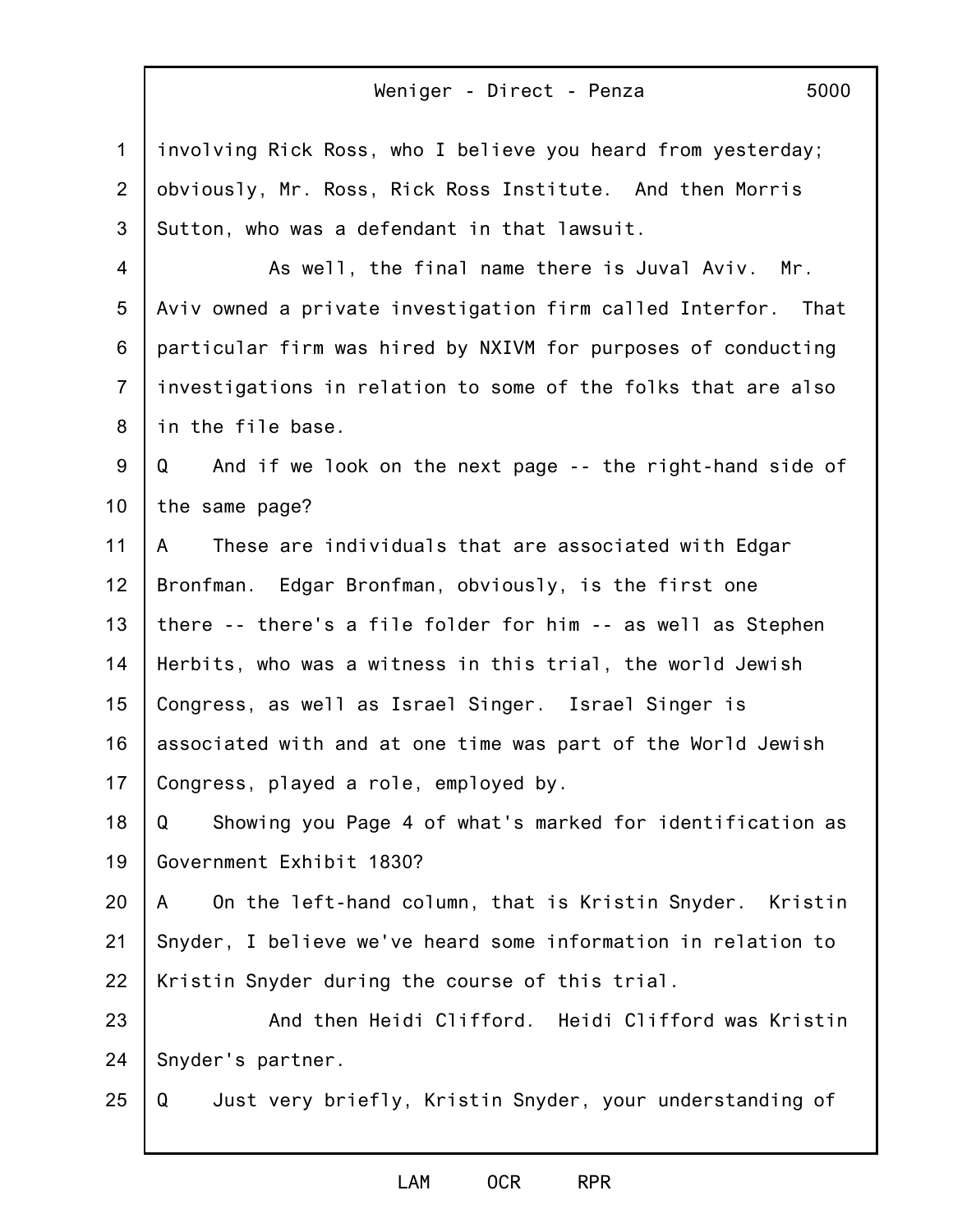|                | Weniger - Direct - Penza                                       | 5001 |
|----------------|----------------------------------------------------------------|------|
| $\mathbf 1$    | how she relates to this case, without going into too much      |      |
| $\overline{2}$ | detail.                                                        |      |
| 3              | Sure. Kristin Snyder had taken a number of courses with<br>A   |      |
| 4              | NXIVM. And at one point, she was taking a course in Alaska     |      |
| 5              | and disappeared, leaving information about what her intentions |      |
| 6              | were.                                                          |      |
| $\overline{7}$ | Was she ultimately presumed dead by the State of Alaska?<br>Q  |      |
| 8              | Yes.<br>A                                                      |      |
| $9$            | Q<br>Let me just go back for one second.                       |      |
| 10             | MS. PENZA: Your Honor, may I have the Elmo just for            |      |
| 11             | Special Agent Weniger for a moment?                            |      |
| 12             | THE COURT:<br>Okay.                                            |      |
| 13             | Q<br>Special Agent Weniger, are you familiar with the document |      |
| 14             | that I'm showing you?                                          |      |
| 15             | Yes.<br>A                                                      |      |
| 16             | Q<br>And is this the cover page of an Albany Times Union       |      |
| 17             | article?                                                       |      |
| 18             | A<br>Yes, it is.                                               |      |
| 19             | Q<br>And can you explain -- and what is the date on this?      |      |
| 20             | February 12, 2012.<br>A                                        |      |
| 21             | Q<br>And the title is: Secrets of NXIVM?                       |      |
| 22             | That's correct.<br>A                                           |      |
| 23             | Can you just explain -- at some point, did the Albany<br>Q     |      |
| 24             | Times Union cover the Defendant and NXIVM around that time?    |      |
| 25             | Frequently. Before 2012 as well.<br>A                          |      |
|                |                                                                |      |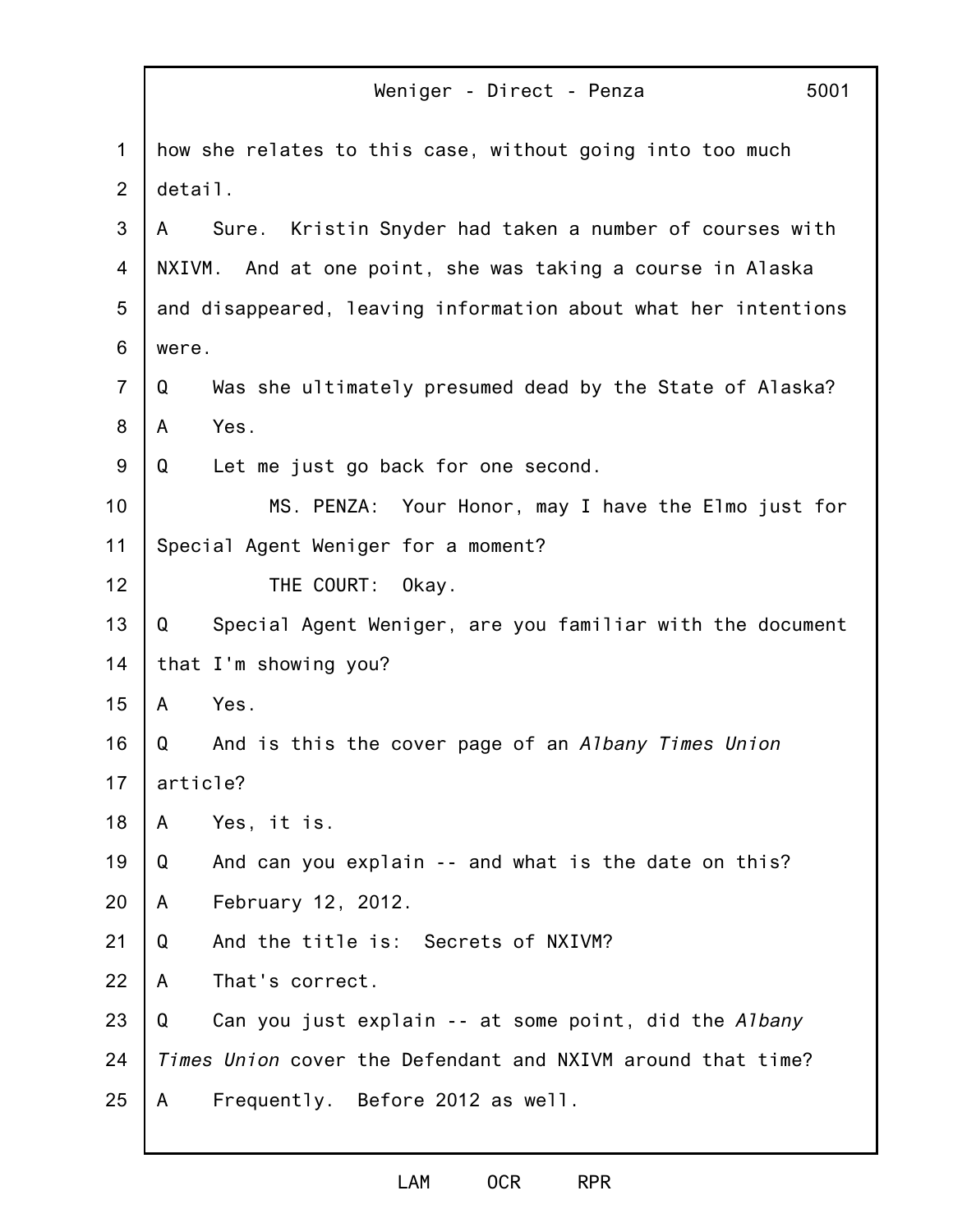|                | Weniger - Direct - Penza<br>5002                               |
|----------------|----------------------------------------------------------------|
| $\mathbf{1}$   | Without going into the details of their coverage, can you<br>Q |
| $\overline{2}$ | just elaborate a little bit more on that?                      |
| 3              | The Secrets of NXIVM was a six-part series that the<br>A       |
| 4              | Albany Times Union ran, but, again, they had had a number of   |
| 5              | articles both before and after this particular day.            |
| 6              | Q<br>And at this particular point in time, this was the        |
| $\overline{7}$ | secrets of NXIVM series that were you talking about?           |
| 8              | That's right.<br>A                                             |
| $9\,$          | And fair to say that the Defendant was on the cover?<br>Q      |
| 10             | Yes.<br>A                                                      |
| 11             | And it ran for basically the entire week?<br>Q                 |
| 12             | Yes.<br>$\mathsf{A}$                                           |
| 13             | Actually, I may have been mistaken. I believe it               |
| 14             | was a six-part series, but looking at that it may have been a  |
| 15             | four-part series. Either way, it was a number of days that     |
| 16             | coverage was provided.                                         |
| 17             | Q Was the topic of Kristin Snyder something that was           |
| 18             | covered by the Albany Times Union?                             |
| 19             | Yes, it was.<br>A                                              |
| 20             | Q<br>Just going back to Page 4, can you explain the right-hand |
| 21             | side?                                                          |
| 22             | Yes. Yuri Plyam, as well as Castle Trading, and I<br>A         |
| 23             | believe his spouse Natalia Plyam, were individuals who had     |
| 24             | business dealings that did not go particularly well with NXIVM |
| 25             | as well as the Defendant, and they were involved in litigation |
|                |                                                                |

Г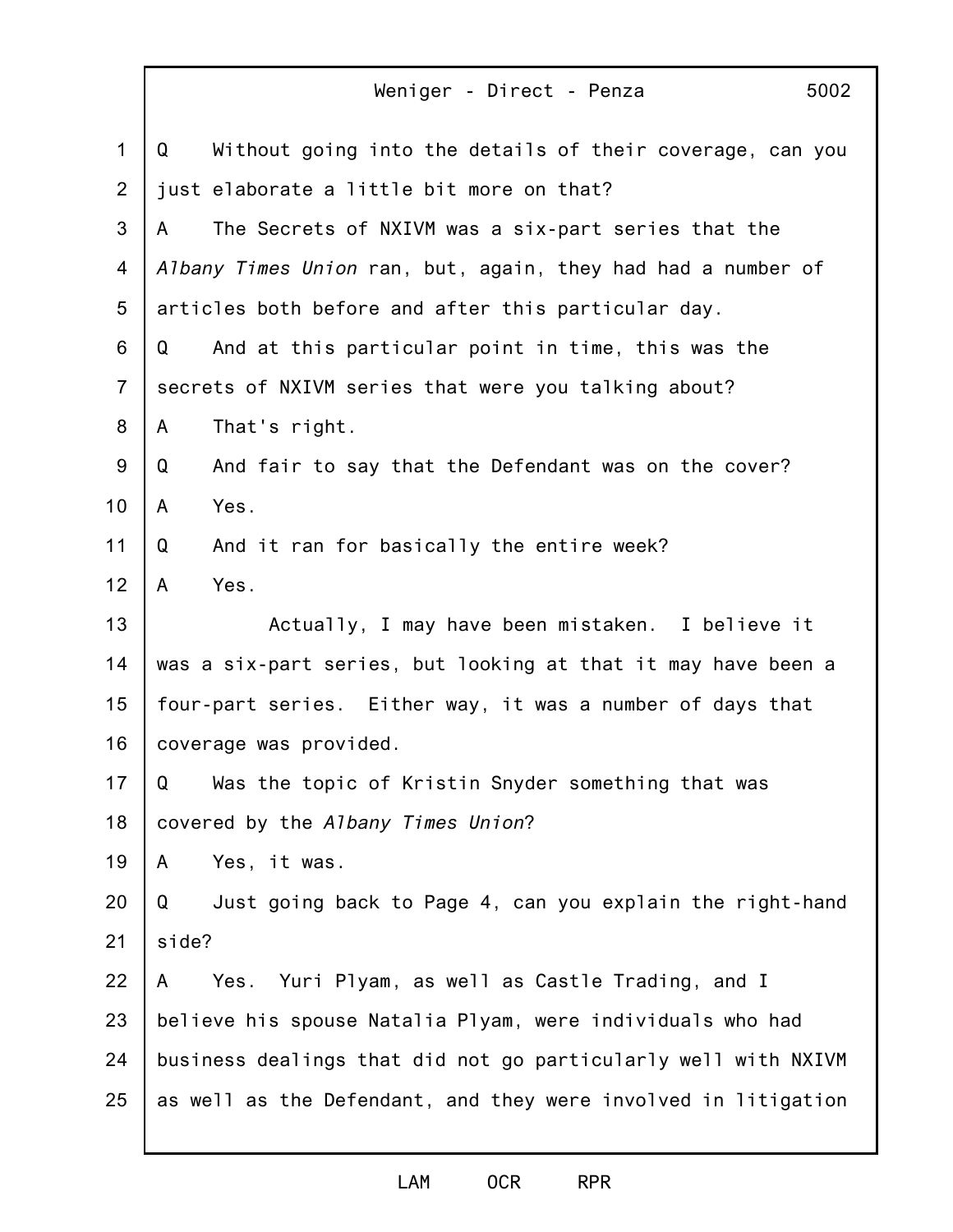1 2 with -- NXIVM was involved in litigation with Yuri Plyam as well as Castle Trading.

3 4 5 6 7 Q Showing you Page 5, can you explain who these people are? A Sure. I think as a general matter, all of the individuals -- I shouldn't say that. The vast majority of the individuals that had folders within the box were individuals that had some type of criticism of NXIVM and/or the Defendant.

8 9 10 11 12 13 14 15 16 17 These individuals, Deke Sharon was an a cappella - he's famous within the a cappella community and at one time was critical of the Defendant; David Touretzky was a professor at Carnegie Mellon who was critical of the Defendant; Toni Natalie at one point in time dated the Defendant and was involved in litigation with him for a significant period of time; Carlos Rueda was, I believe, a psychologist -- he was a psychologist or psychiatrist, but he was cited in a number of newspaper articles providing opinions as to NXIVM and kind of their curriculum and teachings.

18 19 20 21 22 23 24 And then there were folders that bore the names of individuals that were representing NXIVM at some point in time, their own lawyers, as well as the attorneys that represented their adversaries -- when I say "their" adversaries, I mean NXIVM adversaries -- in legal proceedings. Q Do you know approximately how long ago Toni Natalie dated the Defendant?

25 A I believe that relationship ended in approximately 1998,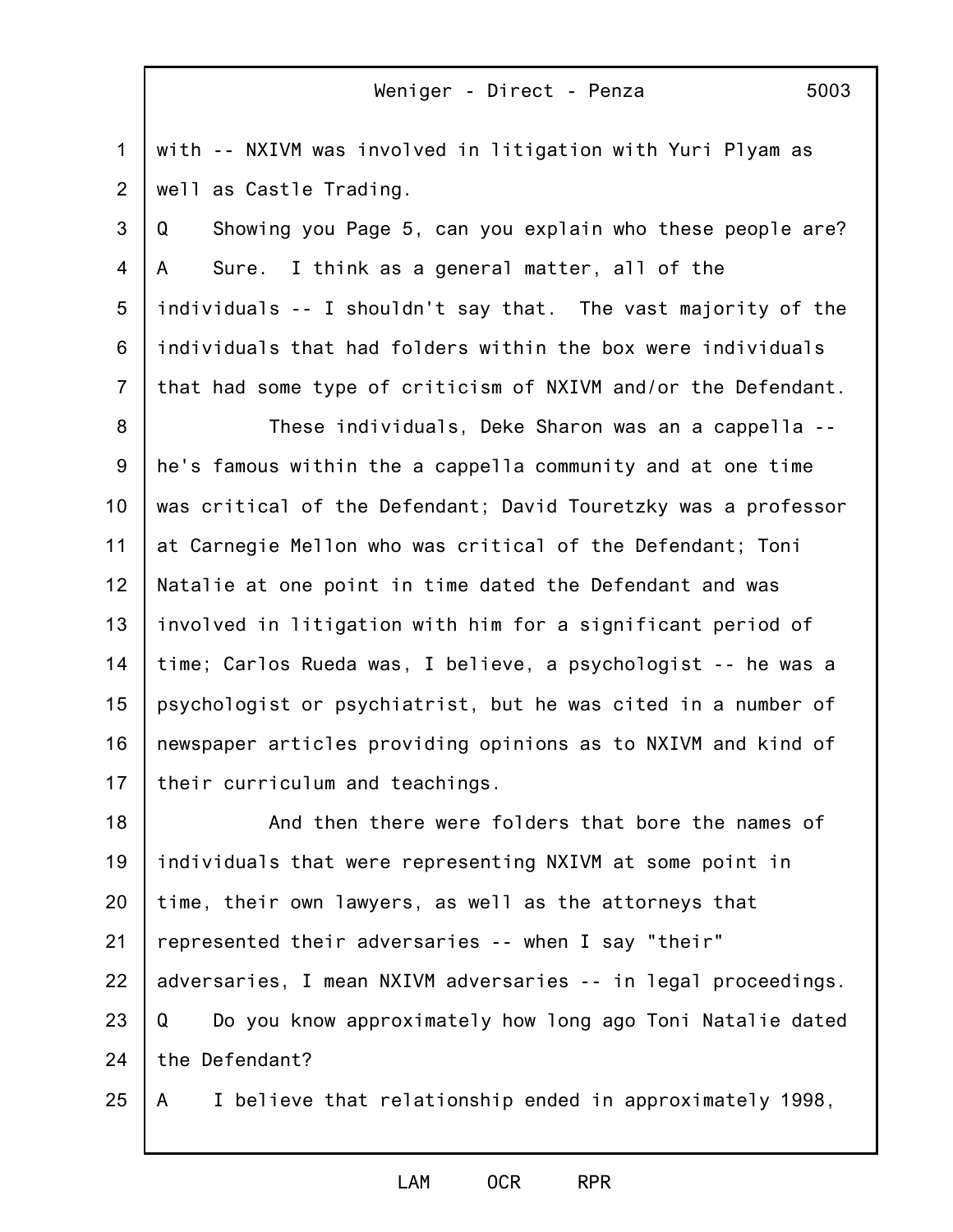|                | 5004<br>Weniger - Direct - Penza                               |
|----------------|----------------------------------------------------------------|
| $\mathbf 1$    | somewhere in that time frame. Certainly by the early 2000s it  |
| 2              | was over.                                                      |
| 3              | And were any of the individuals who are listed here<br>Q       |
| 4              | referenced in the Forbes article?                              |
| 5              | Yes. Mr. Rueda being one of them, but I believe there<br>A     |
| 6              | were a number.                                                 |
| $\overline{7}$ | Turning to Page 90 of the hard copy version of the Forbes<br>Q |
| 8              | article, up here is there reference to Toni Natalie telling    |
| 9              | Forbes that she believes Raniere brainwashed her?              |
| 10             | Yes.<br>A                                                      |
| 11             | And over here, there's a description of a 28-year-old<br>Q     |
| 12             | woman, and then it says her psychiatrist Carlos Rueda says in  |
| 13             | the last three years he has treated two others who have taken  |
| 14             | a NXIVM class.                                                 |
| 15             | Correct.<br>A                                                  |
| 16             | Those are two individuals whose purported banking<br>Q         |
| 17             | information was found in Nancy Salzman's home in this box?     |
| 18             | Yes.<br>A                                                      |
| 19             | In addition to those folders with the banking<br>Q             |
| 20             | information, was there anything else of note within Government |
| 21             | Exhibit 204?                                                   |
| 22             | I mean, there was quite a bit that was of interest.<br>A       |
| 23             | There was -- it appears that they were able to obtain the      |
| 24             | state police files in relation to the Kristin Snyder           |
| 25             | disappearance and later determination that she was deceased,   |
|                |                                                                |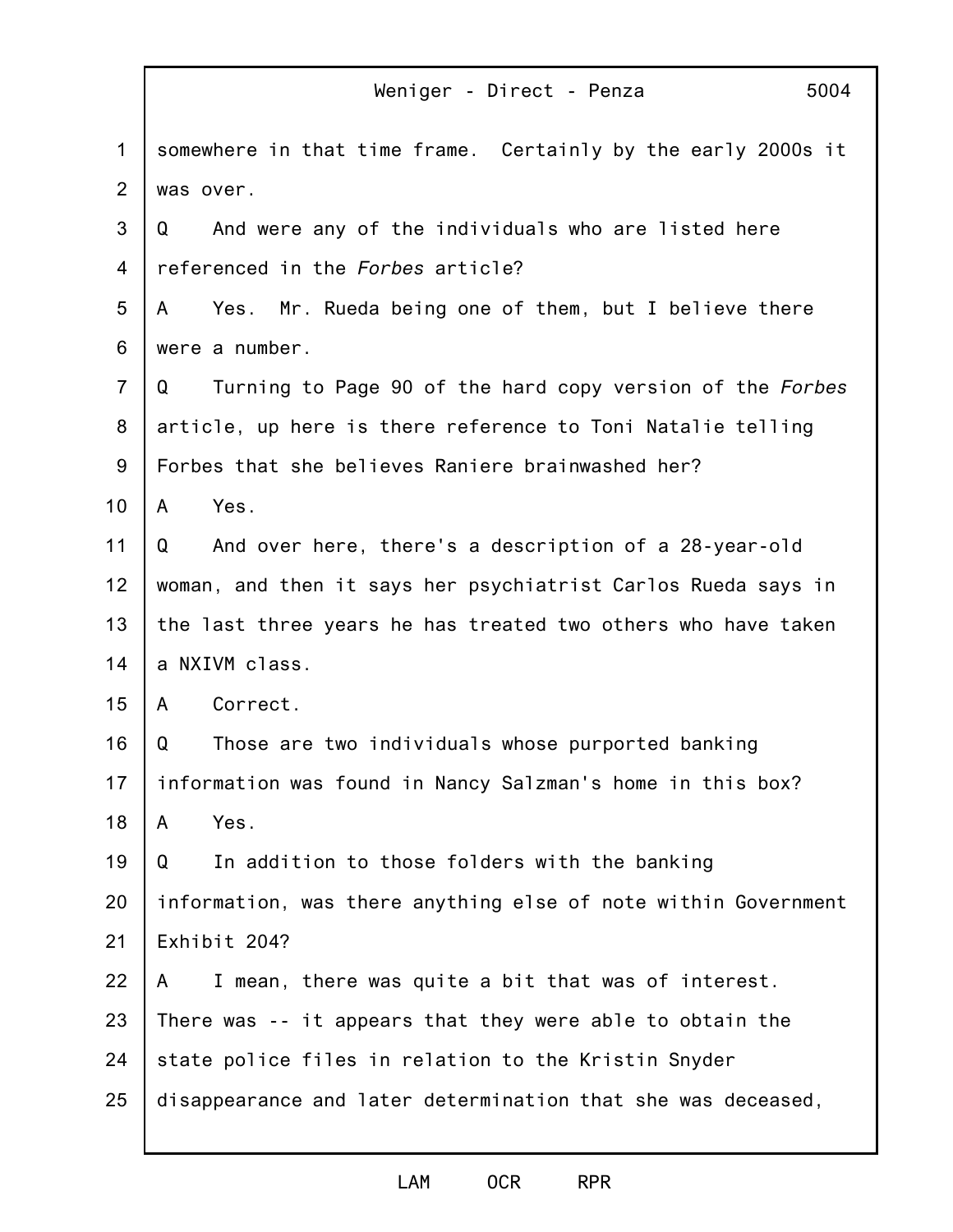|                | 5005<br>Weniger - Direct - Penza                               |
|----------------|----------------------------------------------------------------|
| $\mathbf 1$    | there were a number of handwritten notes and things of that    |
| 2              | nature, and there were also electronic communications that     |
| 3              | reflected and appeared to be associated with the banking       |
| 4              | transactions that we've -- not banking transactions, excuse    |
| 5              | me, banking information that we've taken a look at already.    |
| 6              | $E$ -mail?<br>Q                                                |
| $\overline{7}$ | Yes.<br>A                                                      |
| 8              | Can you -- after seeing that information, did you take<br>Q    |
| 9              | any further investigative steps?                               |
| 10             | Yes, we did.<br>A                                              |
| 11             | Again, we reviewed all of the information within the           |
| 12             | And once we determined that there was some type of<br>box.     |
| 13             | connection between the banking information and the electronic  |
| 14             | e-mail addresses, we requested and received search warrants    |
| 15             | for two specific e-mail addresses.                             |
| 16             | And what were those two e-mail addresses?<br>Q                 |
| 17             | One being oakhaven.haven@gmail.com, the other being<br>A       |
| 18             | thebeacon2009@gmail.com.                                       |
| 19             | Q<br>And those are already in evidence as Government Exhibit   |
| 20             | 1399 and Government Exhibit 1401, respectively?                |
| 21             | Yes.<br>A                                                      |
| 22             | And did you receive search warrant returns from those two<br>Q |
| 23             | accounts?                                                      |
| 24             | We did.<br>A                                                   |
| 25             | Q<br>And did you personally review those returns?              |
|                |                                                                |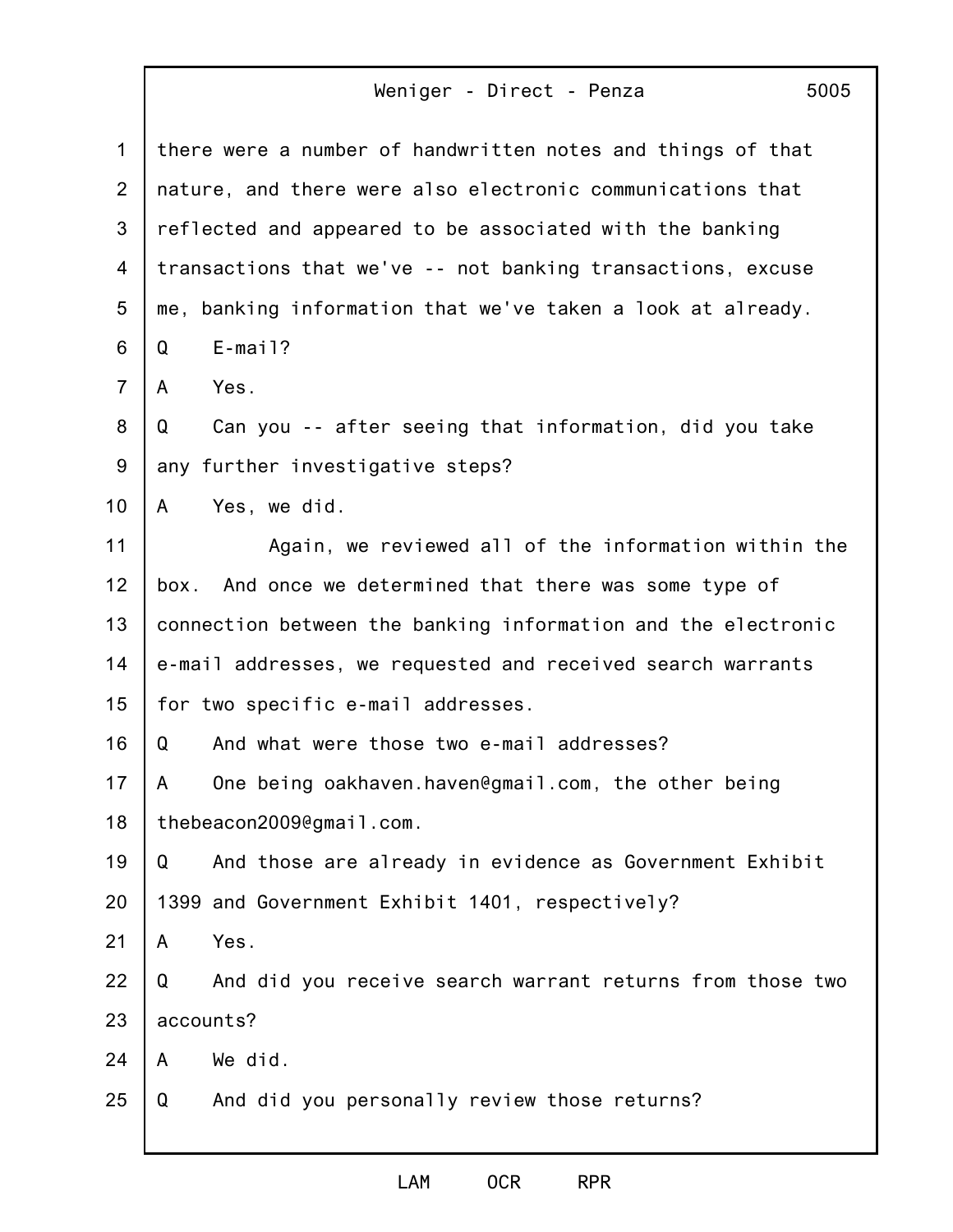|                | Weniger - Direct - Penza<br>5006                               |
|----------------|----------------------------------------------------------------|
| $\mathbf{1}$   | I did.<br>A                                                    |
| 2              | Were you able to determine the primary users of those<br>Q     |
| 3              | accounts?                                                      |
| $\overline{4}$ | Yes.<br>A                                                      |
| 5              | Can you explain?<br>Q                                          |
| 6              | So, for thebeacon2009@gmail.com, the subscriber that was<br>A  |
| $\overline{7}$ | actually listed was an individual by the name of Emiliano      |
| 8              | Salinas, who was part of the Defendant's inner circle.         |
| $9\,$          | The oakhaven.haven@gmail.com I believe listed the              |
| 10             | subscriber as simply oakhaven; however, reviewing the e-mail   |
| 11             | account it became relatively apparent that the individuals who |
| 12             | were using it or was primarily Kristin Keeffe.                 |
| 13             | And was there any interplay between those two e-mail<br>Q      |
| 14             | accounts?                                                      |
| 15             | Yes, there were communications between those two accounts<br>A |
| 16             | and they were consistently corresponding with one another.     |
| 17             | Can you just give us a very high level overview of what<br>Q   |
| 18             | you found through your analysis of those two accounts?         |
| 19             | Well, the oakhaven account being used by, primarily,<br>A      |
| 20             | Kristin Keeffe was what was utilized in order to acquire the   |
| 21             | purported banking information that is found within the hard    |
| 22             | copy files in 1B53, which is -- I forget the Government        |
| 23             | exhibit number that you're looking at, but the box that is     |
| 24             | sitting next to you.                                           |
| 25             | Government Exhibit 204?<br>Q                                   |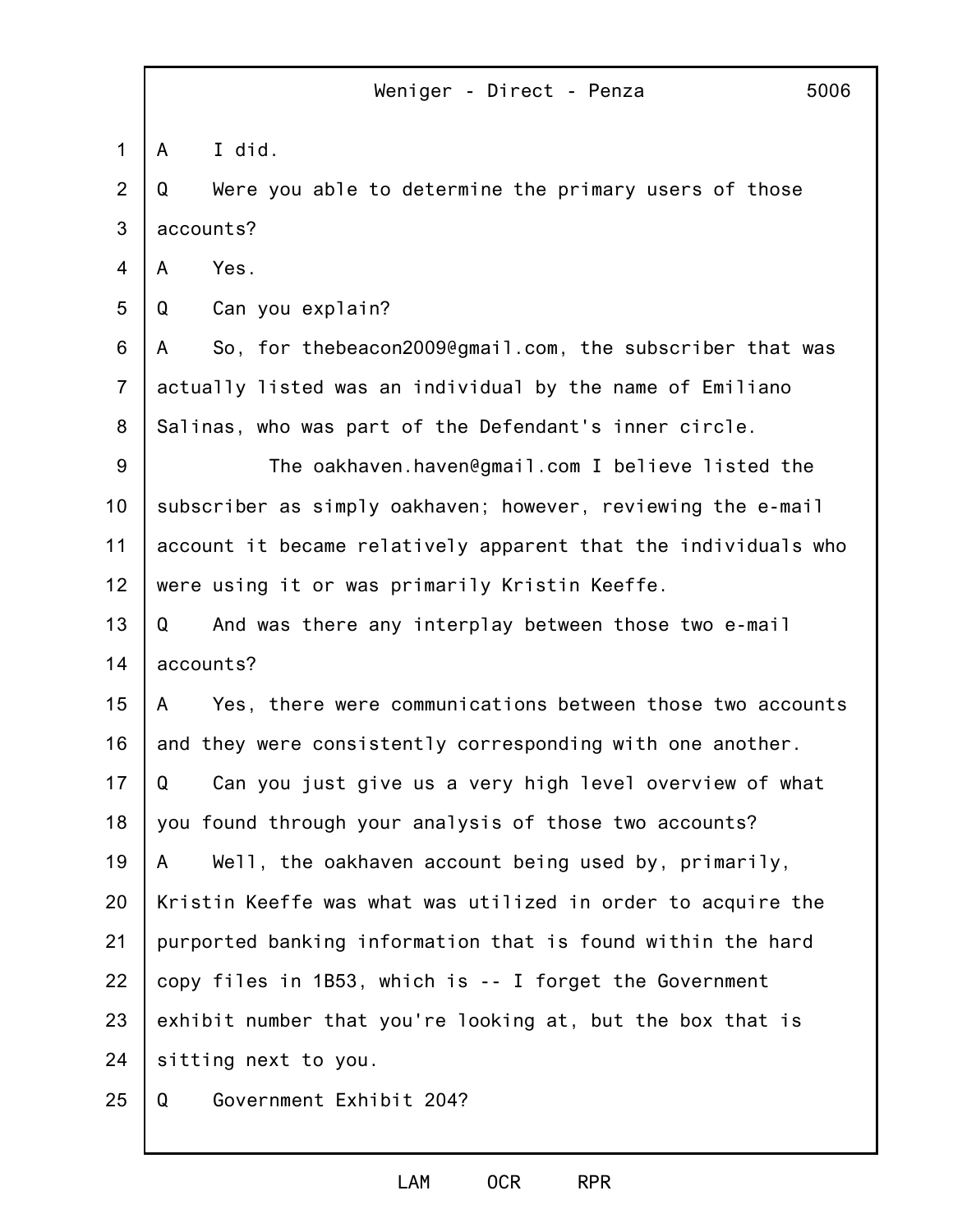A Yes.

| $\overline{2}$ | And that information was then -- was often just                |
|----------------|----------------------------------------------------------------|
| 3              | used, but then there was communications between oakhaven.haven |
| 4              | as well as thebeacon2009 e-mail account in order to what       |
| 5              | appears to be verify the information that was being received,  |
| 6              | the banking information that was being received from an        |
| $\overline{7}$ | outside source, which we determined to be a private            |
| 8              | investigation firm that's located in Canada.                   |
| 9              | Q<br>And what is the name of that firm?                        |
| 10             | Canaprobe, which is owned or was owned -- it may still be<br>A |
| 11             | in existence, I'm not quite sure, but was operated by an       |
| 12             | individual named Richard Marier.                               |
| 13             | Now, as part of this PowerPoint did you put together<br>Q      |
| 14             | e-mails and other portions of these two accounts to kind of    |
| 15             | walk the jury through how these accounts were used?            |
| 16             | I did.<br>A                                                    |
| 17             | So let's look at Government -- at Page 6 of what's marked<br>Q |
| 18             | for identification purposes as Government Exhibit 1830.        |
| 19             | Can you explain what this is?                                  |
| 20             | Sure. As mentioned a little bit ago, the oakhaven.haven<br>A   |
| 21             | account was often utilized in order to contact Richard Marier, |
| 22             | who was operating the private investigation firm in Canada     |
| 23             | called Canaprobe. And this is a reflection as to the type of   |
| 24             | requests that would be made by, again, what we deemed to be    |
| 25             | Kristin Keeffe using the oakhaven.haven e-mail address to      |
|                |                                                                |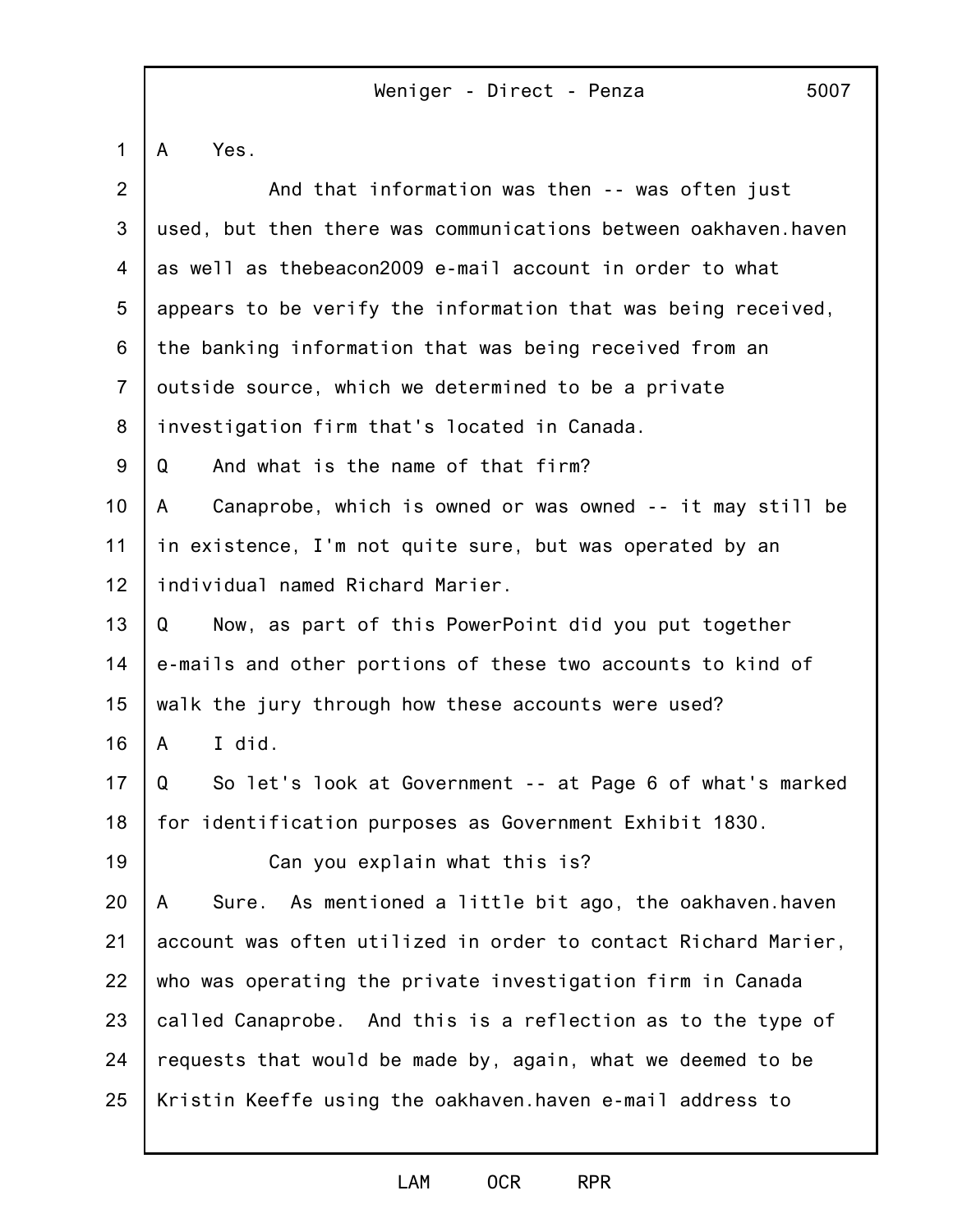1 2 request the particular banking information from the private investigation firm.

3 4 5 6 7 8 9 10 11 12 13 14 15 16 17 18 19 20 21 22 23 24 25 And in this instance -- oftentimes she would attach or attached to these e-mails would be spreadsheets, but in this instance in the body of the e-mail maple it just shows how the request would be made and it would provide what we would call pedigree or biological information or kind of just particular information that's relevant to the individual and may be of assistance to the private investigation firm in terms of identifying their bank account. Q So, here this is for Carlos Rueda? A Yes. Q So, there is an address, a date of birth, his license number, and his position as chairman of the department of psychiatry at Our Lady of Mercy Hospital in New York City? A Yes. Q As well as some other information? A Yes. Q So, that information is sent by oakhaven.haven@gmail.com to Richard Marier? A Yes. Q Then what is this next page? This is Page 7 of what's marked for identification as Government Exhibit 1830. A This is just a reflection of what would oftentimes come

### LAM OCR RPR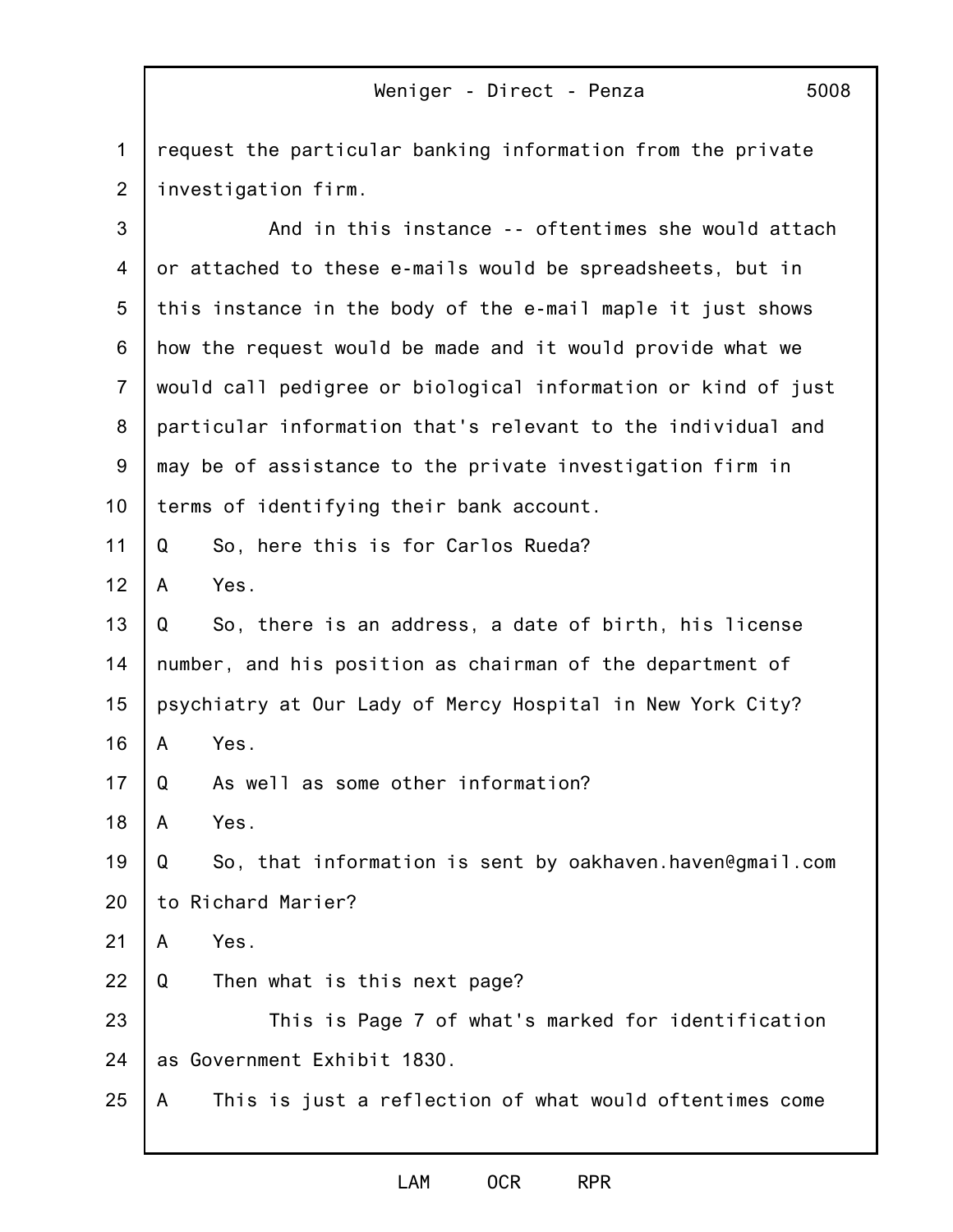|  | 5009 |
|--|------|
|  |      |

| 1              | back, the type of information that would be received. So, in   |
|----------------|----------------------------------------------------------------|
| 2              | this instance, for purposes of Mr. Rueda, it reflects that     |
| 3              | there was a Safra Bank account, it has the account number, and |
| 4              | it indicates the date it was open as well as the initial       |
| 5              | deposit.                                                       |
| 6              | So, this is just, again -- we've reviewed kind of              |
| $\overline{7}$ | one of these, these type of documents already, but I just      |
| 8              | included this to try to show the jury the type of document     |
| 9              | that would be received back.                                   |
| 10             | So, fair to say for all of these documents which look<br>Q     |
| 11             | similar, there would be this request and then receipt of       |
| 12             | information?                                                   |
| 13             | Yes, that's right.<br>A                                        |
| 14             | And you would see it in both the e-mail account and in<br>Q    |
| 15             | Government Exhibit 204?                                        |
| 16             | Yes, the hard copies.<br>A                                     |
| 17             | And it says at the bottom: Investigate further accounts<br>Q   |
| 18             | and levels at your discretion.                                 |
| 19             | Yes.<br>$\mathsf{A}$                                           |
| 20             | And this is another page?<br>Q                                 |
| 21             | Yes, it is.<br>A                                               |
| 22             | And this says: Inadvertent or deliberate premature<br>Q        |
| 23             | disclosure of or informal attempts to validate this            |
| 24             | information is likely to fatally compromise the continued      |
| 25             | existence of this information, may result in civil and/or      |
|                |                                                                |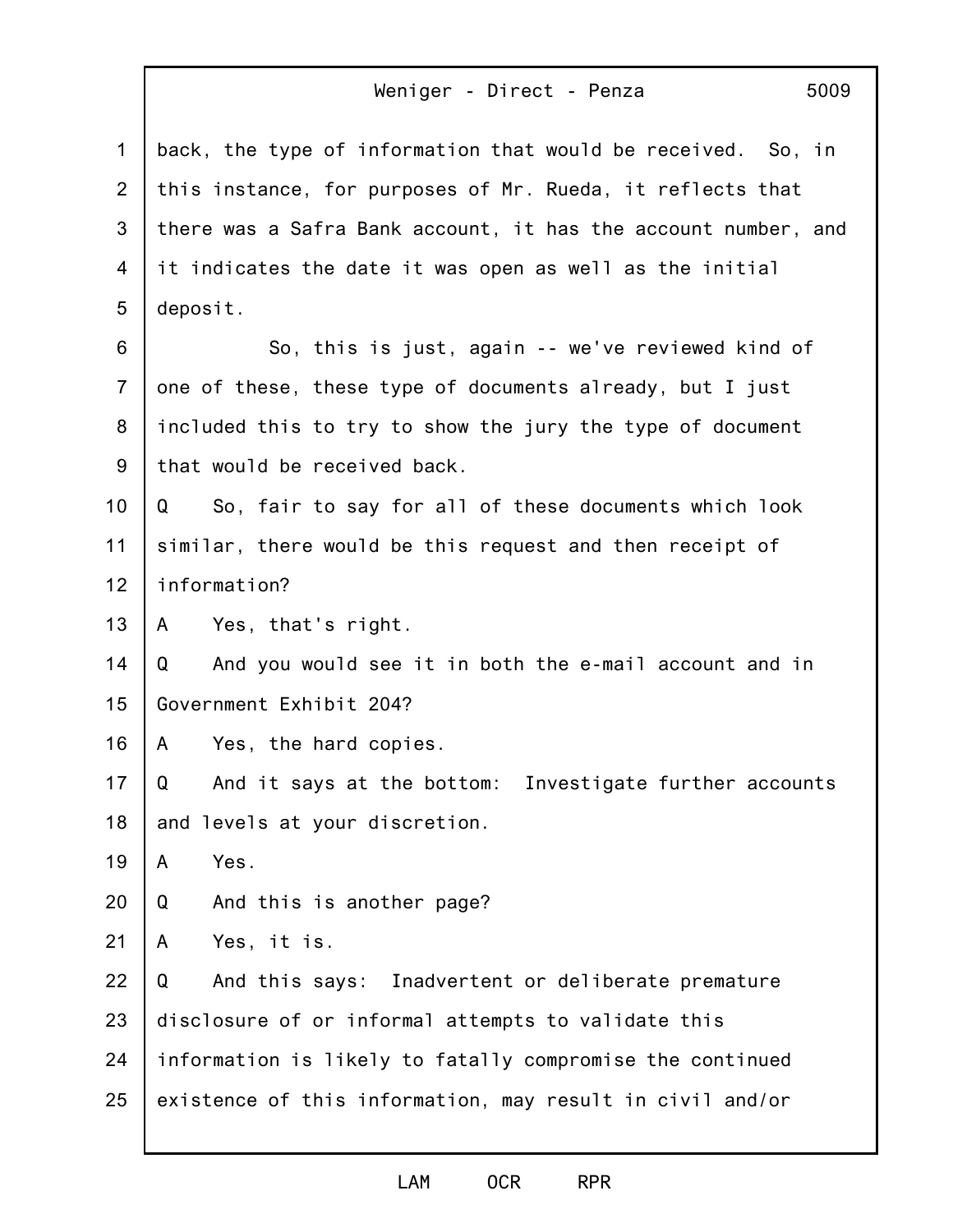|                | 5010<br>Weniger - Direct - Penza                               |
|----------------|----------------------------------------------------------------|
| $\mathbf 1$    | criminal liability, and must be strictly and absolutely        |
| $\overline{2}$ | avoided.                                                       |
| 3              | Yes.<br>A                                                      |
| 4              | Was that at the back of most of these returns that were<br>Q   |
| 5              | received?                                                      |
| 6              | I think most of them, yes.<br>A                                |
| $\overline{7}$ | Can you explain what this is?<br>Q                             |
| 8              | A lot of times, this is just a reflection of what would<br>A   |
| $9\,$          | be received in response. So, two slides back, I believe, or    |
| 10             | three slides back was the request. This slide shows the        |
| 11             | response and how it's received. And, so, oftentimes it would   |
| 12             | come in via fax, and that fax would be sent to the e-mail      |
| 13             | account of oakhaven, and that, again, being an account that we |
| 14             | believe to be associated with Kristin Keeffe.                  |
| 15             | Q<br>Now, in your review of the oakhaven account, were you     |
| 16             | able to determine who was paying for Canaprobe?                |
| 17             | A<br>Yes, we were.                                             |
| 18             | And who was that?<br>Q                                         |
| 19             | Clare Bronfman.<br>A                                           |
| 20             | Showing you what's Page 10 of Government Exhibit 1830,<br>Q    |
| 21             | marked for identification, can you explain this?               |
| 22             | Sure. So, what's highlighted here and the reason I<br>A        |
| 23             | identified this particular e-mail was because it reflects the  |
| 24             | individual that was receiving the invoices. And, so, we saw a  |
| 25             | number of these types of e-mails, but this particular one was  |
|                |                                                                |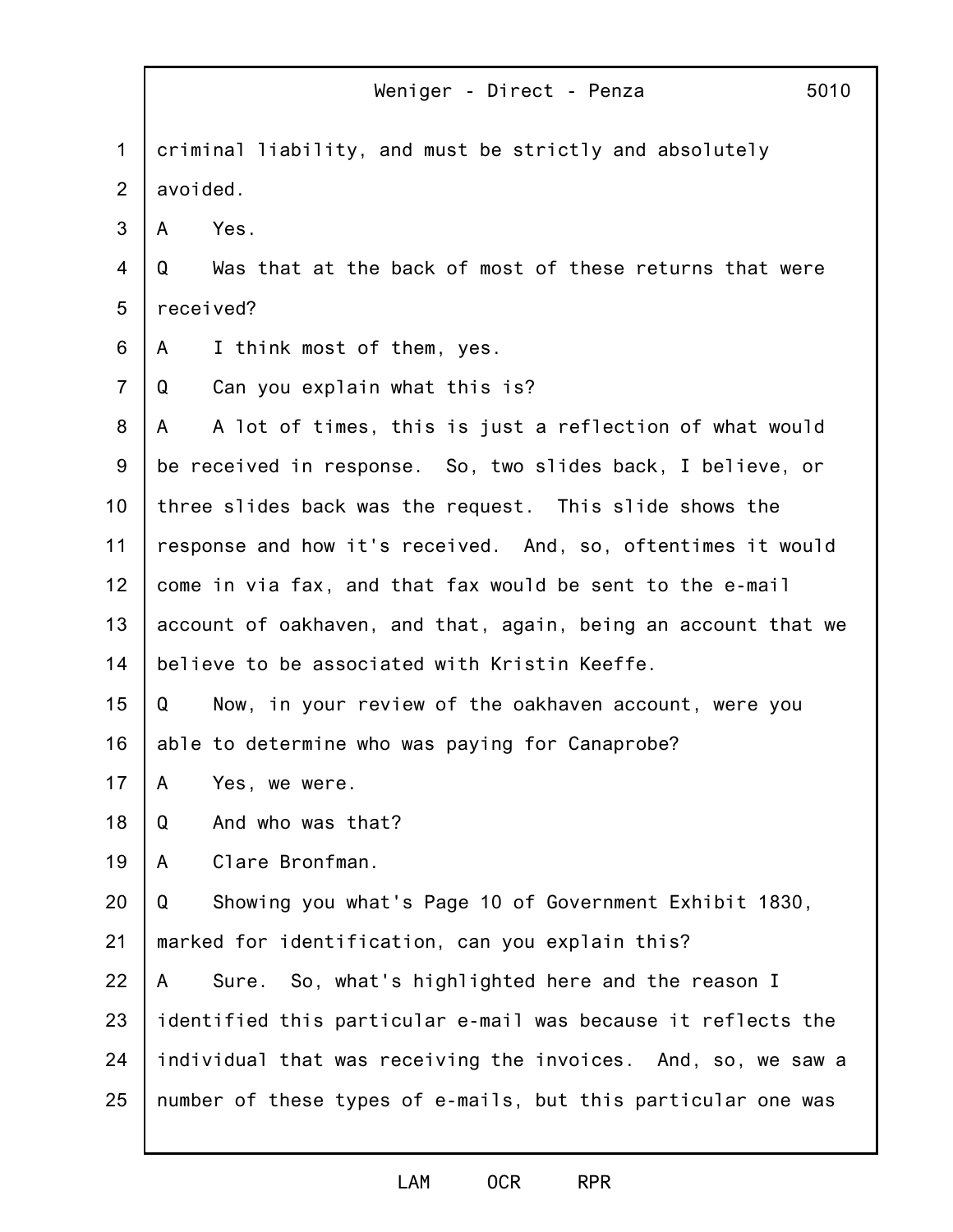1 2 3 4 5 6 7 8 9 10 11 12 13 14 15 16 17 18 19 20 21 22 23 24 25 sent directly to Ms. Bronfman. And it does reflect some of the names I think that we've already discussed early on in terms of the names of the file folders. So, here you see Plyam, you see Ross, presumably Rick Ross -- Yuri Plyam being the other one -- and then O'Hara, which is a name that -- there were also documents associated with O'Hara, Joseph O'Hara, in the file box. Q Just to be clear, this is an e-mail from Richard Marier, richard@canaprobe.com, to clarewebb21@aol.com? A That's right. Q Do you know that to be an e-mail address associated with Clare Bronfman? A I do, yes. Q And it's copying oakhaven.haven@gmail.com? A Yes. Q It says: Hi. I hope you are well. The invoice for services rendered addressed to Ms. Bronfman will be in the amount of \$39,750. Is that right? A That's correct. Q As agreed, no hard copy will be made and it will not be detailed. And then it breaks down the invoice. A Yes. Q So, it says 53 searches at \$750, \$39,750?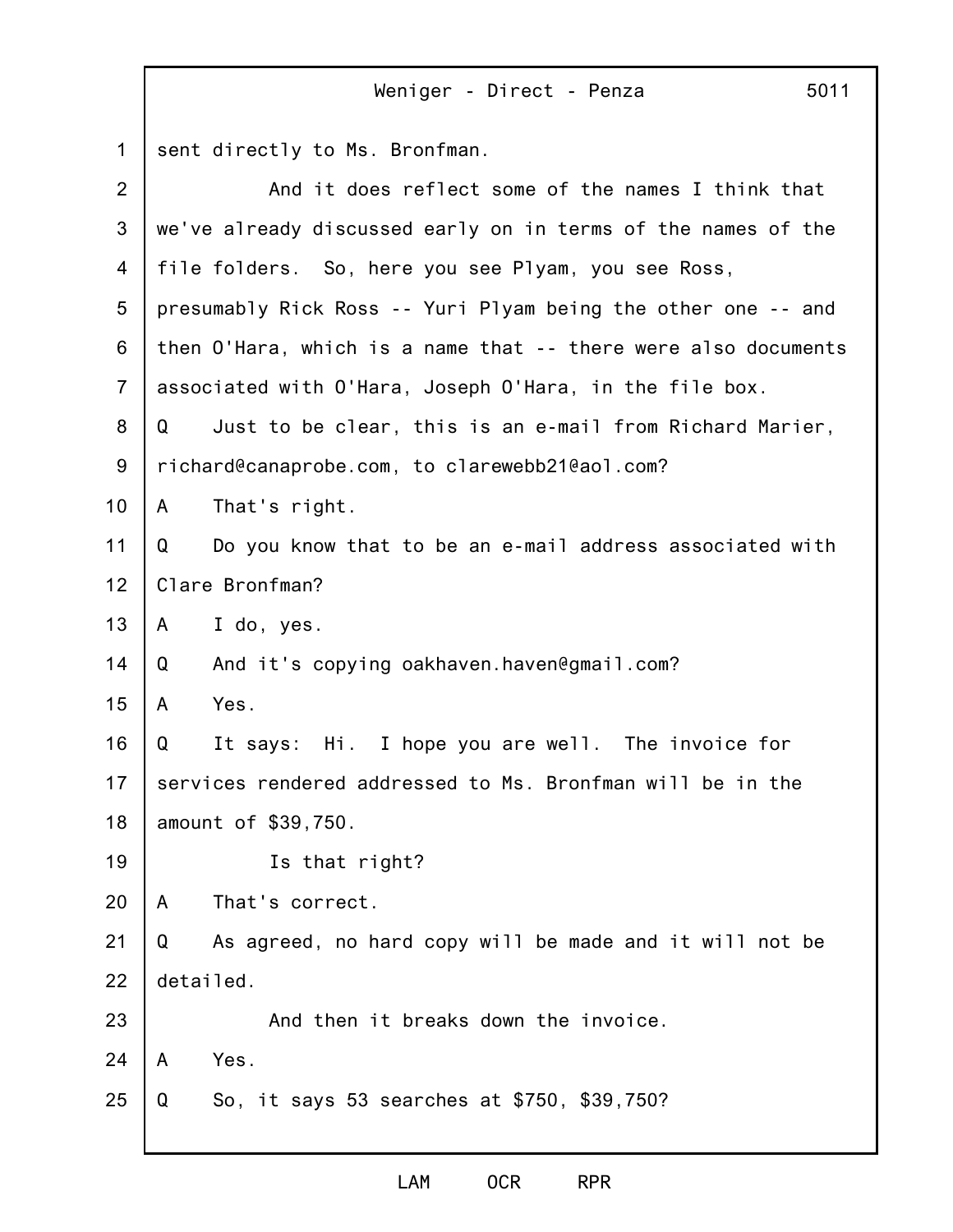|                |   | 5012<br>Weniger - Direct - Penza                               |
|----------------|---|----------------------------------------------------------------|
| $\mathbf 1$    | A | Yes.                                                           |
| $\overline{2}$ | Q | So, fair to say it looks like each search cost \$750?          |
| 3              | A | Math is not my forte, but that would appear correct, yes.      |
| 4              | Q | And just to -- so, some of these e-mails that we're            |
| 5              |   | looking at, were there also copies of the same -- some of the  |
| 6              |   | same e-mails in Government Exhibit 204?                        |
| $\overline{7}$ | A | Yes, that's how we identified the e-mail addresses that I      |
| 8              |   | indicated we requested search warrants for.                    |
| 9              | Q | So, as we're going through this PowerPoint, the e-mails        |
| 10             |   | are either in Government Exhibit 204 or in 1399 or 1401, all   |
| 11             |   | of which are in evidence?                                      |
| 12             | A | Yes, yes.                                                      |
| 13             | Q | Now, is this an e-mail sending another invoice?                |
| 14             | A | Yes, I think the next few slides reflect that.                 |
| 15             |   | So, this just indicates that there's an invoice,               |
| 16             |   | but, in this instance, the invoice is being sent to oakhaven,  |
| 17             |   | as opposed to Clare Bronfman; however, the invoice or at least |
| 18             |   | the PDF attached to it was in the name of Clare Bronfman.      |
| 19             | Q | And the attachment says Bronfman3950, correct?                 |
| 20             | A | Yes.                                                           |
| 21             | Q | And this was the invoice?                                      |
| 22             | A | Yes, that's right.                                             |
| 23             | Q | This is September 11, 2009?                                    |
| 24             | A | Yes.                                                           |
| 25             | Q | And customer, Bronfman?                                        |
|                |   |                                                                |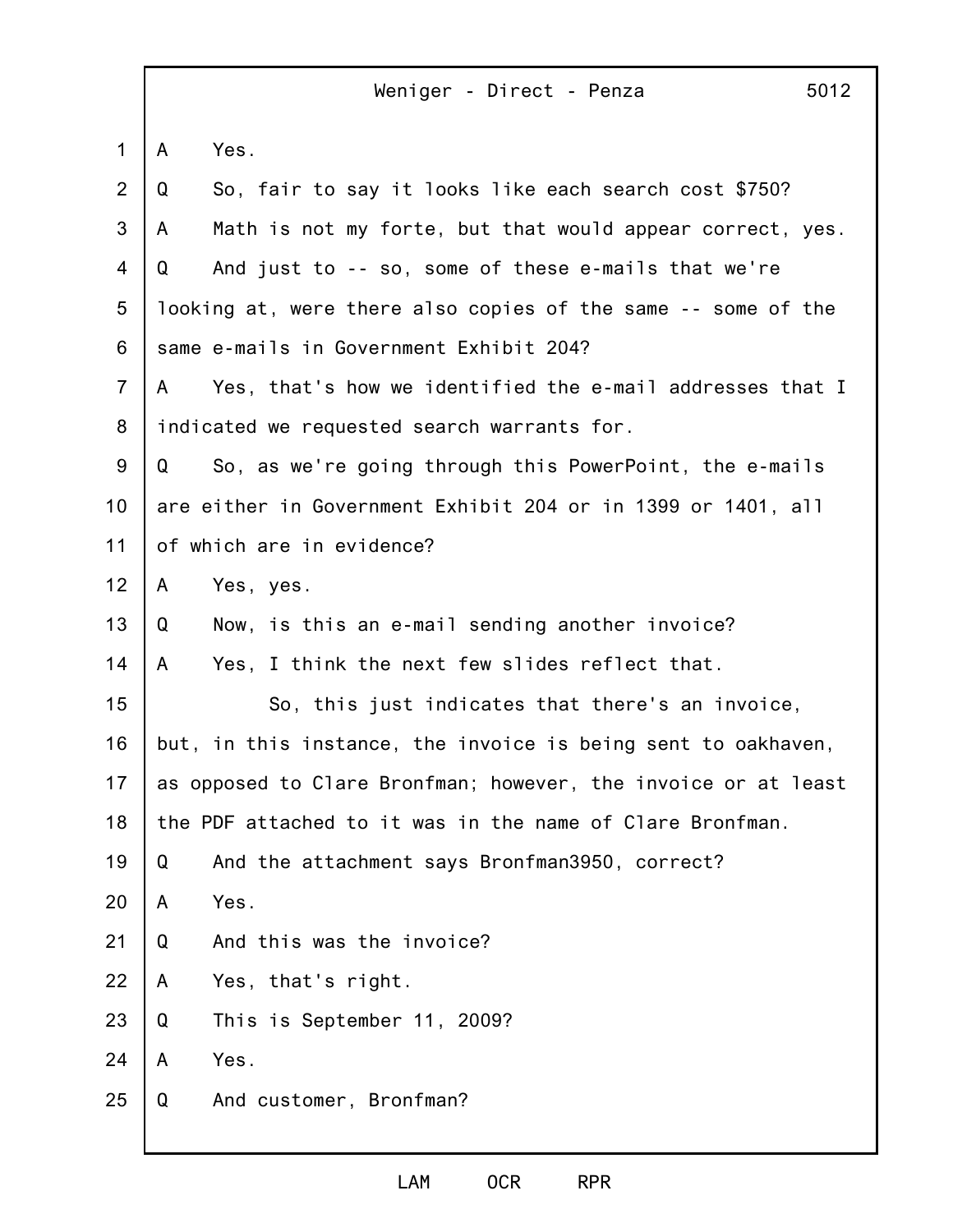|                | 5013<br>Weniger - Direct - Penza                             |  |
|----------------|--------------------------------------------------------------|--|
| 1              | Yes.<br>A                                                    |  |
| 2              | Ms. Clare Bronfman?<br>Q                                     |  |
| 3              | That's correct.<br>A                                         |  |
| $\overline{4}$ | In Clifton Park, New York?<br>Q                              |  |
| 5              | Yes.<br>A                                                    |  |
| 6              | Q<br>And then it's not a detailed invoice; is that fair to   |  |
| $\overline{7}$ | say?                                                         |  |
| 8              | Simply services rendered, yes.<br>A                          |  |
| 9              | Q<br>It says services rendered and then it says \$134,250?   |  |
| 10             | A<br>That's correct.                                         |  |
| 11             | THE COURT: Are you aware of how much money                   |  |
| 12             | Ms. Bronfman paid in all to this investigative firm?         |  |
| 13             | THE WITNESS: Your Honor, I have a general idea.<br>T         |  |
| 14             | believe that it was upwards of \$400,000.                    |  |
| 15             | THE COURT:<br>Okay. Thank you.                               |  |
| 16             | MS. PENZA: Thank you, your Honor.                            |  |
| 17             | Q<br>And October 29, 2009, is this another invoice?          |  |
| 18             | Yes, it is. And I --<br>A                                    |  |
| 19             | I'm sorry.<br>Q                                              |  |
| 20             | We'll see it on the next slide.<br>A                         |  |
| 21             | I pulled this particular slide or I created this             |  |
| 22             | particular slide because this one does provide at least a    |  |
| 23             | little bit more detail in relation to the services that were |  |
| 24             | rendered. So, as you can see on the left-hand side, it       |  |
| 25             | reflects that banking sweep services in relation to Rick A.  |  |
|                |                                                              |  |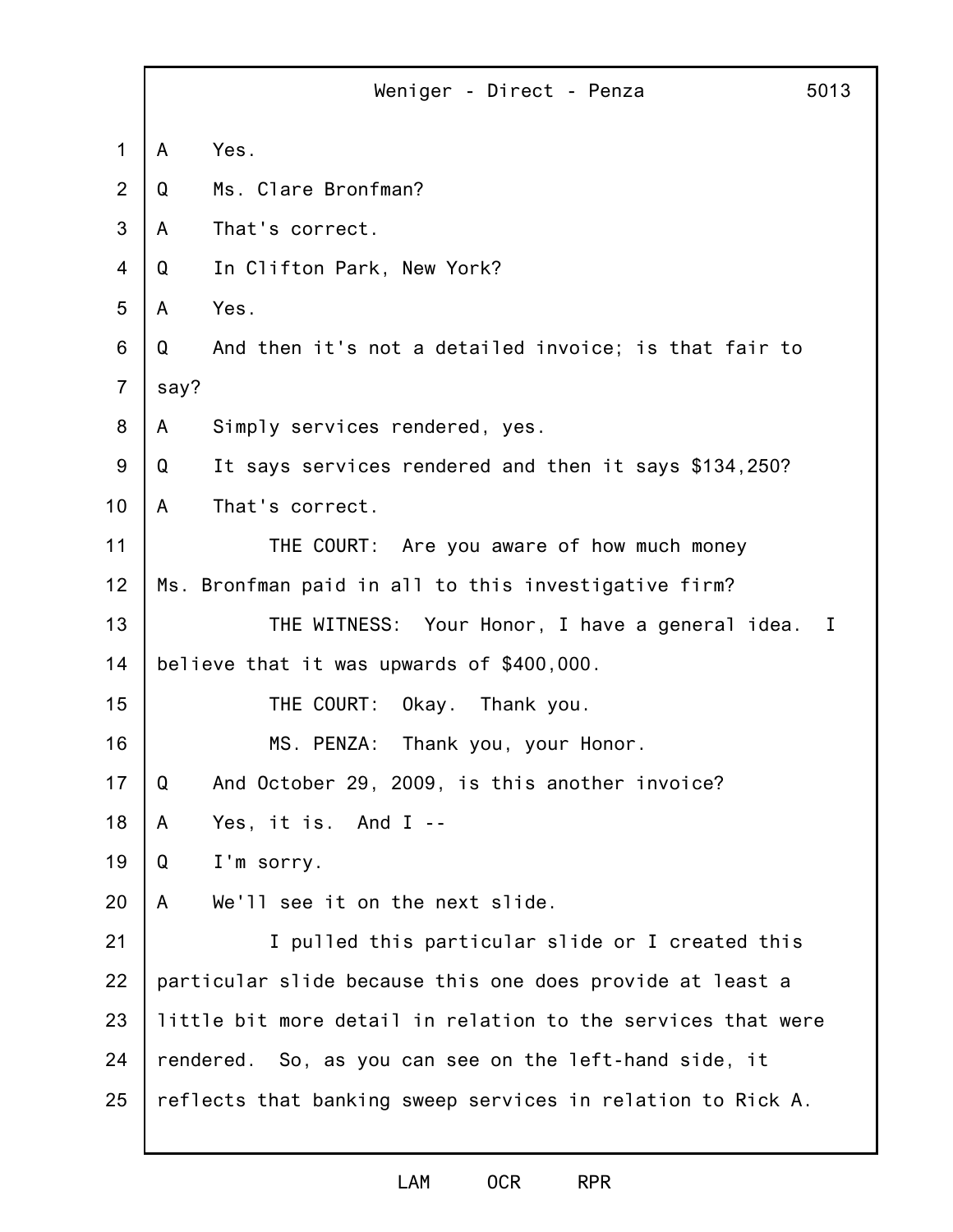|                | 5014<br>Weniger - Direct - Penza                               |
|----------------|----------------------------------------------------------------|
| $\mathbf 1$    | Ross and A1 were conducted.                                    |
| $\overline{2}$ | Again, it's to customer Clare Bronfman?<br>Q                   |
| 3              | Yes.<br>A                                                      |
| $\overline{4}$ | And it's: Re: Rick A. Ross?<br>Q                               |
| 5              | Yes.<br>A                                                      |
| 6              | And this is March 3, 2009?<br>Q                                |
| $\overline{7}$ | That's correct.<br>A                                           |
| 8              | Q<br>And, so, did this repeat throughout the oakhaven account, |
| 9              | both these requests and returns and invoices?                  |
| 10             | Yes.<br>A                                                      |
| 11             | You reviewed the whole account?<br>Q                           |
| 12             | I did, yes.<br>A                                               |
| 13             | Now, did you make this slide that explains the interplay<br>Q  |
| 14             | between the oakhaven and thebeacon2009 accounts?               |
| 15             | A<br>I did, yes.                                               |
| 16             | Q<br>I'm going to put that down, and this is Page 15 of        |
| 17             | Government Exhibit 1830, what's marked for identification as   |
| 18             | Government Exhibit 1830.                                       |
| 19             | Can you just explain?                                          |
| 20             | And if it's helpful to walk through what you've                |
| 21             | written, feel free toe do so.                                  |
| 22             | Certainly.<br>A                                                |
| 23             | So, there was -- what we found, before I kind of get           |
| 24             | into the slide, what we found was that the information being   |
| 25             | received from Canaprobe was then being vetted and/or verified  |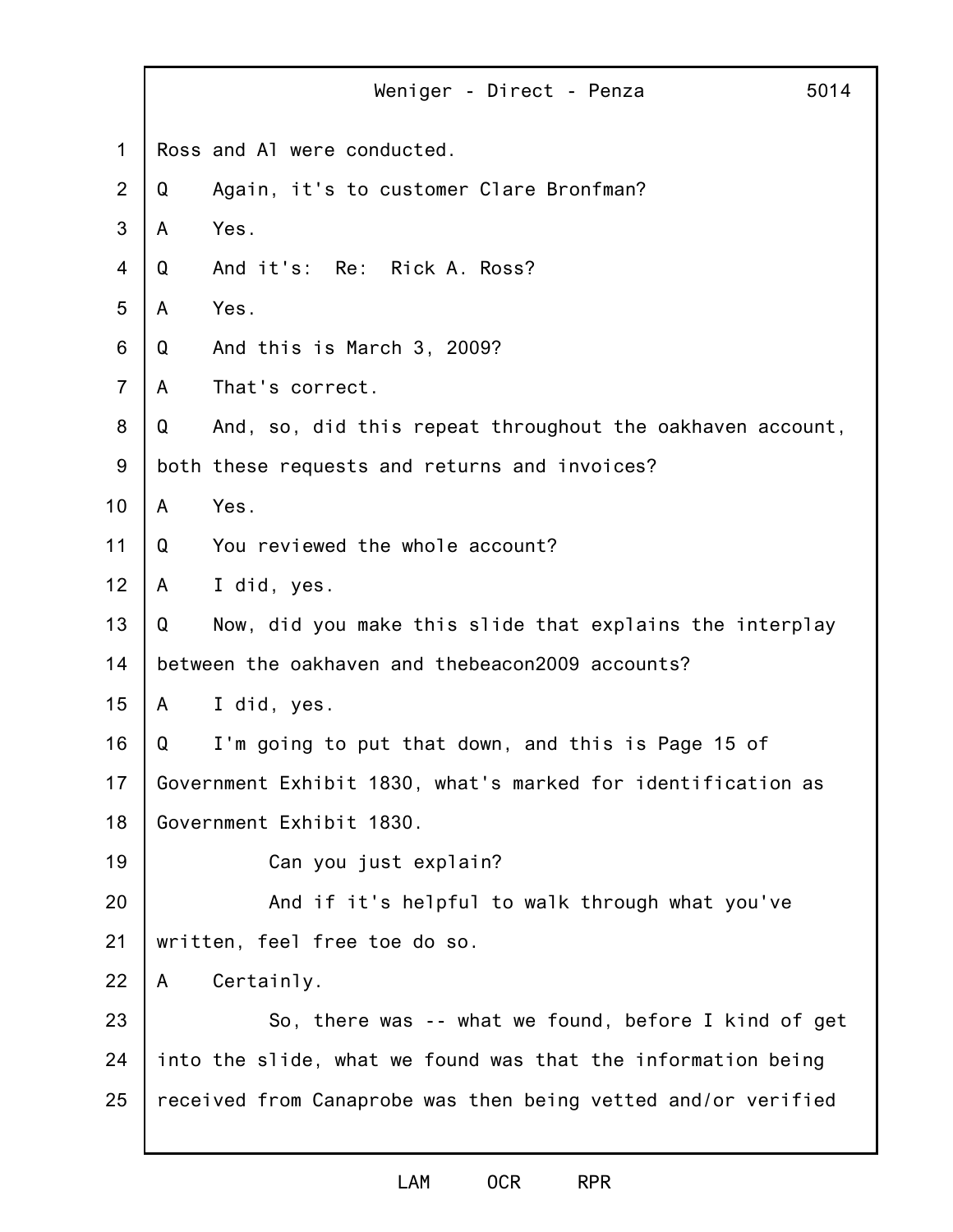5015

1 2 3 4 5 6 7 8 through communications that were between NXIVM or Kristin Keeffe and another private investigation firm; however, there were layers of communication between Kristin Keeffe and that private investigation firm. But the account information that NXIVM was receiving from Canaprobe was being forwarded down the chain and vetted. So, the first bullet there just reflects that a request would be sent with similar names and account

9 10 11 12 13 14 information that was being received from Canaprobe and that information was being sent to thebeacon2009 account, which was being used by Emiliano Salinas. In turn, Emiliano Salinas or that account was forwarding the requests to an individual by the name of Federico Valenzuela Pena at Vinko Capital. Q Do you know where that's located, Vinko Capital?

15 A I believe Mexico.

16 Q Okay.

17 18 19 20 A And then we were able to determine that Pena was forwarding those requests to an individual named James Mulvaney and Mulvaney was acquiring information, the requested information.

21 22 Once that information was received, it was then forwarded back up that chain as a general matter.

23 24 25 Q So, it goes from Kristin Keeffe to Emiliano to Frederico Pena to Mulvaney and then back up the chain from Mulvaney to Pena to Emiliano Salinas back to Keith?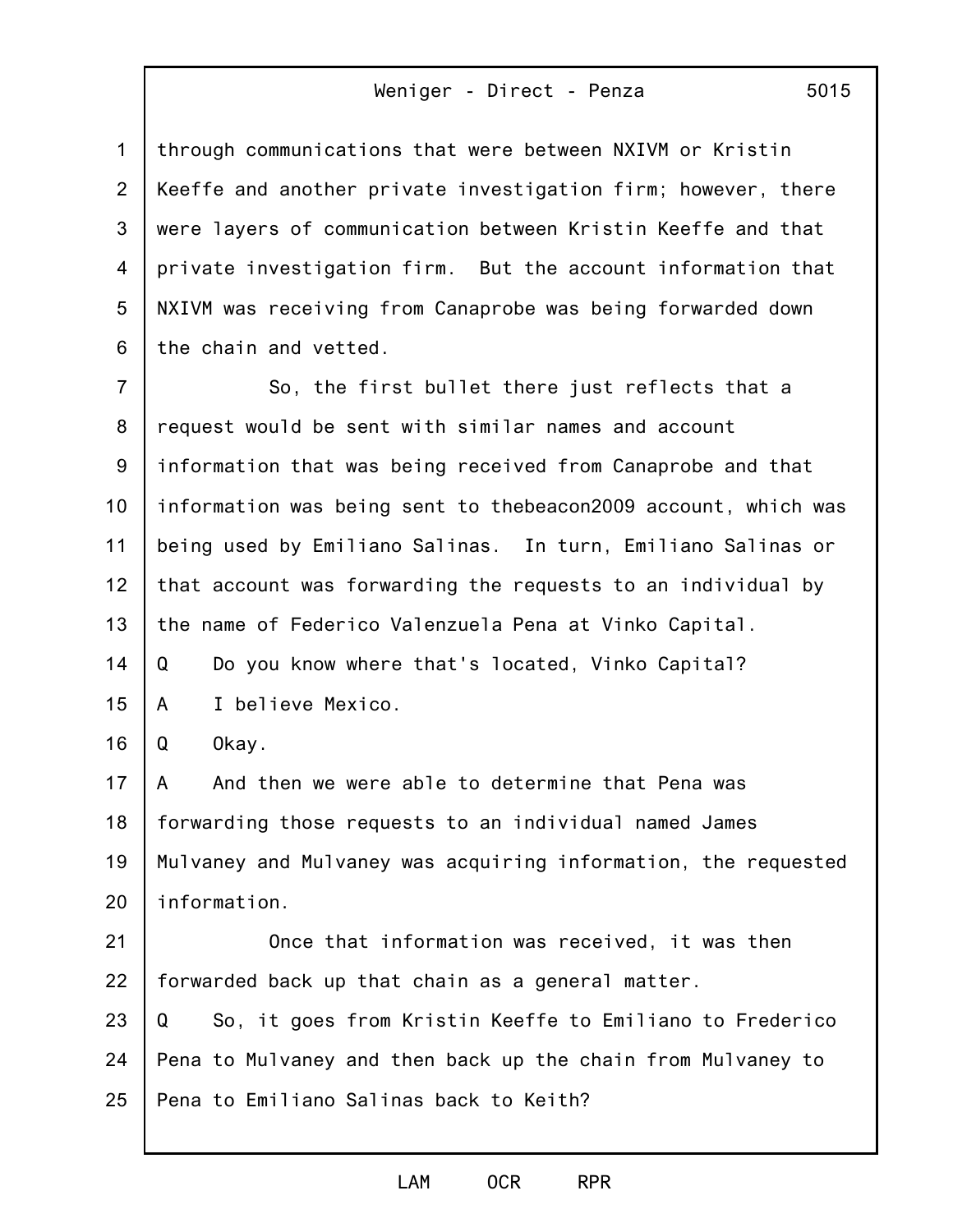|                | Weniger - Direct - Penza<br>5016                               |
|----------------|----------------------------------------------------------------|
| $\mathbf 1$    | It appears so, yes.<br>A                                       |
| $\overline{2}$ | In your training and experience, do you have any<br>Q          |
| 3              | understanding as to the reason for all of these levels?        |
| 4              | It certainly seemed as though it was an effort to, you<br>A    |
| 5              | know, skew the source and kind of create some various layers   |
| 6              | to the requests, information requests.                         |
| $\overline{7}$ | By "skew," does it mean it's harder to kind of trace the<br>Q  |
| 8              | source?                                                        |
| 9              | Yes.<br>A                                                      |
| 10             | MR. AGNIFILO: Your Honor, I'm sorry, I'm going to              |
| 11             | object to this testimony, your Honor.                          |
| 12             | THE COURT: You can cross-examine on it.                        |
| 13             | Continue.                                                      |
| 14             | Mr. Mulvaney, where is Mr. Mulvaney located?<br>Q              |
| 15             | It appears that he was located in New York.<br>$\mathsf{A}$    |
| 16             | Is there any reason that you know of why the requests<br>Q     |
| 17             | would have to go from Kristin Keeffe in Albany to Mr. Mulvaney |
| 18             | in New York City by way of Mexico?                             |
| 19             | Not that I know of, no.<br>A                                   |
| 20             | So, then, can you explain what happens after that?<br>Q        |
| 21             | Once the information is acquired, it appears to move back<br>A |
| 22             | up that chain and eventually ending up in response e-mails     |
| 23             | from Emiliano Salinas to Kristen Keeffe as well as, at least   |
| 24             | in some instances, the Defendant and Nancy Salzman.            |
| 25             | (Continued on the following page.)                             |
|                |                                                                |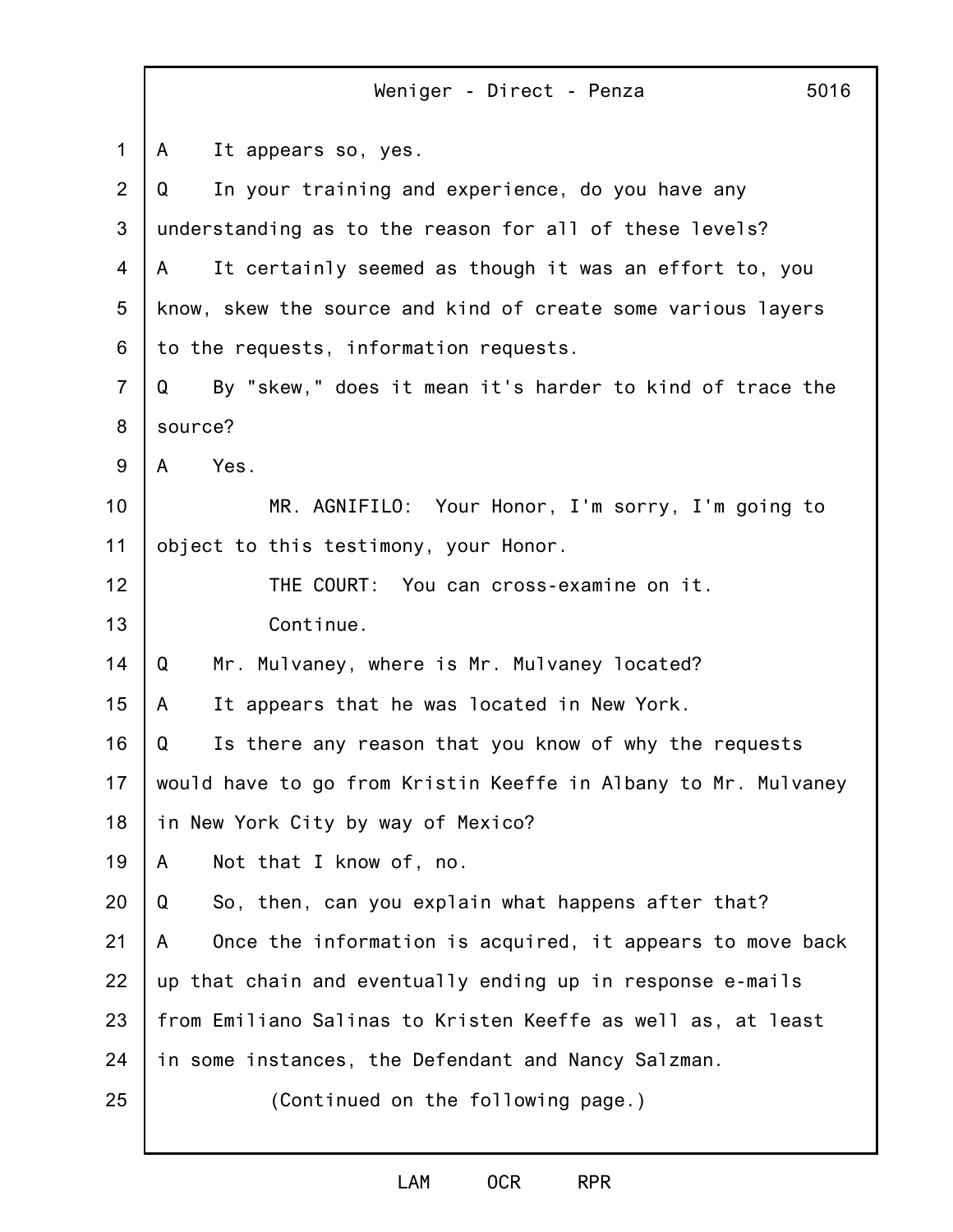|                | 5017<br>Weniger - direct - Penza                               |
|----------------|----------------------------------------------------------------|
| $\mathbf 1$    | EXAMINATION CONTINUES                                          |
| 2              | BY MS. PENZA:                                                  |
| 3              | Okay. We'll go into detail later, but was there any<br>Q       |
| $\overline{4}$ | other evidence that the information would be given to the      |
| 5              | defendant?                                                     |
| 6              | Could you clarify? I'm sorry.<br>A                             |
| $\overline{7}$ | And rather than just looking at The Beacon account and<br>Q    |
| 8              | looking at Government Exhibit 204, reviewing the other         |
| 9              | evidence in this case, were there other indications that the   |
| 10             | information from Canaprobe went to the defendant?              |
| 11             | MR. AGNIFILO: I object to the form of the question.            |
| 12             | THE COURT: You may answer.                                     |
| 13             | Yes, I mean I think there were. There were outside<br>A        |
| 14             | e-mails, if that's what you're referring to.                   |
| 15             | There were e-mails that were -- that reflected that            |
| 16             | the defendant was aware of Mr. Marier, Canaprobe, and he       |
| 17             | specifically discusses with Kristin Keeffe the relationship    |
| 18             | that NXIVM had with -- with Canaprobe.                         |
| 19             | Q<br>Anything else we need to go over on this slide?           |
| 20             | No, I don't believe so.<br>A                                   |
| 21             | Q<br>Now, showing you page 16 of what's marked for             |
| 22             | identification as Government Exhibit 1830, and can you explain |
| 23             | this page, please?                                             |
| 24             | (Exhibit published.)                                           |
| 25             | This is just the subscriber information that we received<br>A  |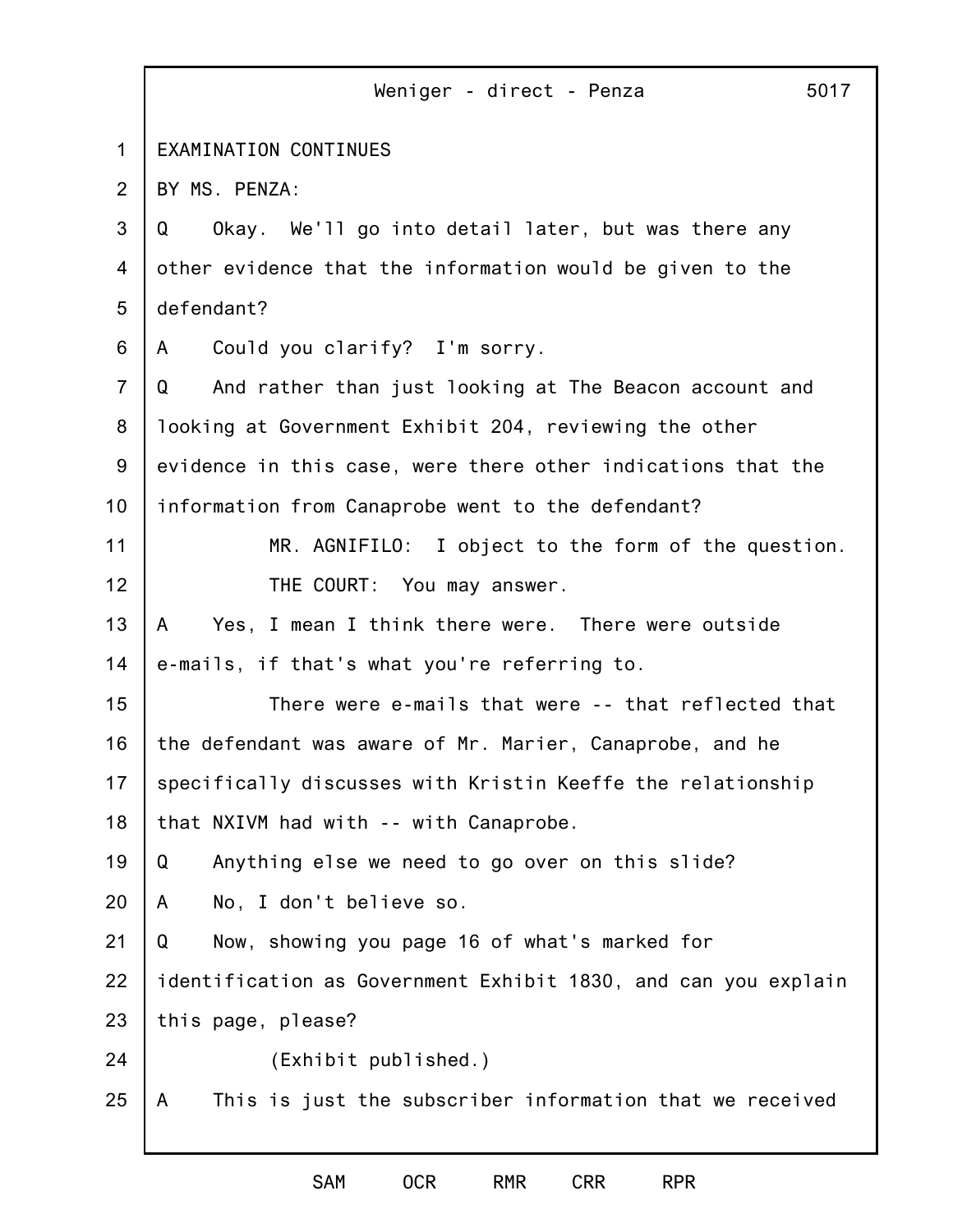|                | Weniger - direct - Penza<br>5018                               |
|----------------|----------------------------------------------------------------|
| $\mathbf 1$    | in relation to the search warrant for TheBeacon2009@gmail.com. |
| 2              | And, again, it reflects that the individual or                 |
| 3              | subscriber is Emiliano Salinas and it also reflects, I         |
| 4              | believe, an e-mail address -- yes, recovery e-mail as          |
| 5              | EmilianoSalinas@gmail.com.                                     |
| 6              | That's right there (indicating)?<br>Q                          |
| $\overline{7}$ | Yes.<br>A                                                      |
| 8              | Okay. So name Emiliano Salinas and recovery e-mail<br>Q        |
| $9$            | EmilianoSalinas@gmail.com?                                     |
| 10             | Yes.<br>$\mathsf{A}$                                           |
| 11             | It's also worth noting there on -- that this                   |
| 12             | particular account was created on June 12th of 2009, and that  |
| 13             | surrounds the same time period that -- that these              |
| 14             | communications were had -- were occurring.                     |
| 15             | Q<br>Thank you.                                                |
| 16             | Showing you page 17 of what's marked for                       |
| 17             | identification as Government Exhibit 1830.                     |
| 18             | Yes.<br>A                                                      |
| 19             | (Exhibit published.)                                           |
| 20             | BY MS. PENZA:                                                  |
| 21             | Q<br>Can you explain what this is? I'll show you the           |
| 22             | left-hand side first.                                          |
| 23             | So this is -- this is a request for information.<br>A<br>And   |
| 24             | this identifies bank accounts that I believe were received or  |
| 25             | banking information that I believe was received by Kristin     |
|                |                                                                |

SAM OCR RMR CRR RPR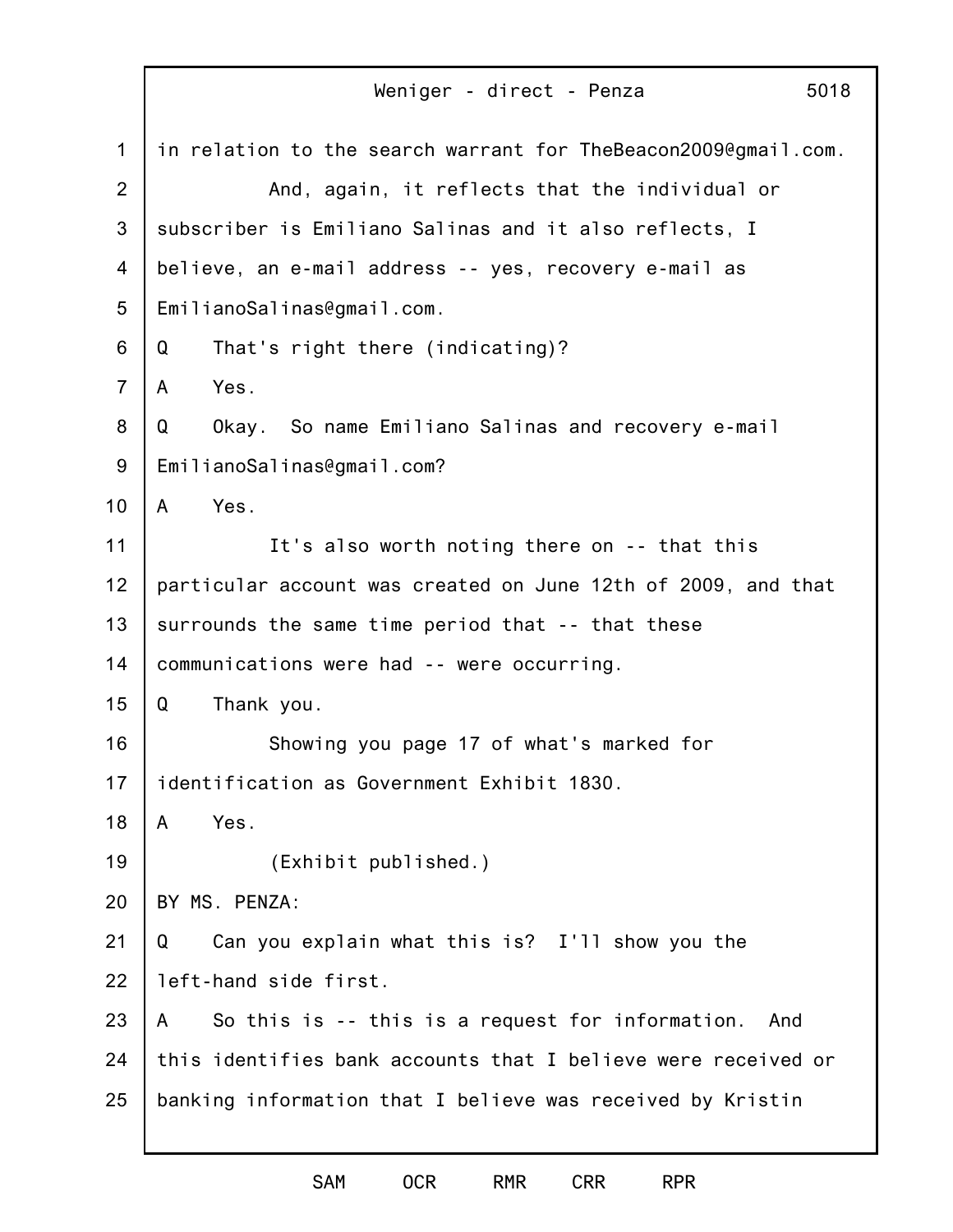1 2 3 4 5 6 7 8 9 10 11 12 13 14 15 16 17 18 19 20 21 22 23 24 25 Keeffe at the Oak Haven address from Canaprobe, and then it also reflects account numbers. As I said at the beginning, what it appeared to be happening was Kristin Keeffe was receiving information from Canaprobe, banking information from Canaprobe, and then attempting to verify that information through a separate private investigative firm. This e-mail reflects that the banking information received from Canaprobe was then sent to Emiliano Salinas starting the chain to get to the next private investigator to verify. Q Okay, so let's just look at a few things. So the date of this e-mail is June 13th, 2009? A Yes. Q So that's the day after the account was created? A Yeah. I believe so, yes. Q And the subject line is "19 total love your e-mail address..."? A Yes. Q And then let's just walk through some of the names. Are these names that are similar to the names that we saw in the box? A That's correct, yes. Q So we see Rick Ross Institute, Rick A. Ross, and Harry Separpho, do you know who that is? A I do not.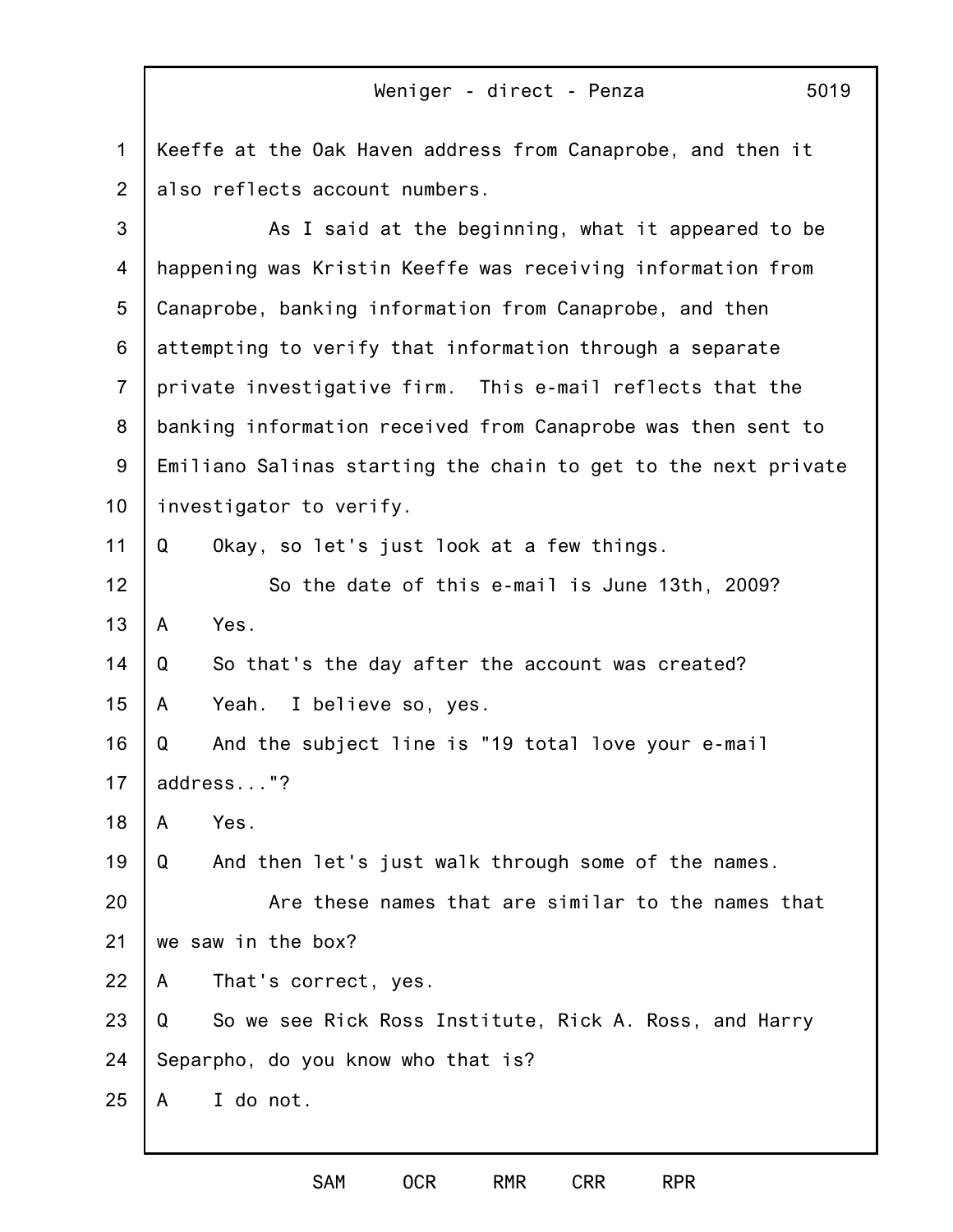|                  |         | Weniger - direct - Penza                                       | 5020 |
|------------------|---------|----------------------------------------------------------------|------|
| $\mathbf 1$      | Q       | Deke Sharon, do you know who that is?                          |      |
| $\overline{2}$   | A       | Yes, he's the --                                               |      |
| 3                | Q       | You mentioned him?                                             |      |
| 4                | A       | He is a prominent name, apparently, in the acapella            |      |
| 5                | world.  |                                                                |      |
| 6                | Q       | Okay. And we won't go through all of them, but we see          |      |
| $\overline{7}$   |         | Joe O'Hara, Chet Hardin, and there are multiple -- for some of |      |
| 8                |         | these people appear twice. So there's, I guess, Citibank       |      |
| $\boldsymbol{9}$ |         | Bahamas for Rick A. Ross Institute and then a UBS Geneva for   |      |
| 10               |         | Rick Ross Institute?                                           |      |
| 11               | A       | Yes.                                                           |      |
| 12               | Q       | And then Chet Hardin, Dennis Yusko, Joe O'Hara, Kristen        |      |
| 13               | Snyder? |                                                                |      |
| 14               | A       | Yes, correct.                                                  |      |
| 15               | Q       | And then showing you slide 18, this is the forward to          |      |
| 16               |         | Federico Pena that you described?                              |      |
| 17               | A       | Yes.                                                           |      |
| 18               | Q       | So this is the same e-mail we just looked at; is that          |      |
| 19               | right?  |                                                                |      |
| 20               | A       | It's the same e-mail with the exception of the sender and      |      |
| 21               |         | the recipient.                                                 |      |
| 22               | Q       | Okay. So if we look up here (indicating), so this was --       |      |
| 23               |         | this was Oak Haven to The Beacon on June 12th, 2009, the 19    |      |
| 24               |         | total love your e-mail address?                                |      |
| 25               | A       | Correct.                                                       |      |
|                  |         |                                                                |      |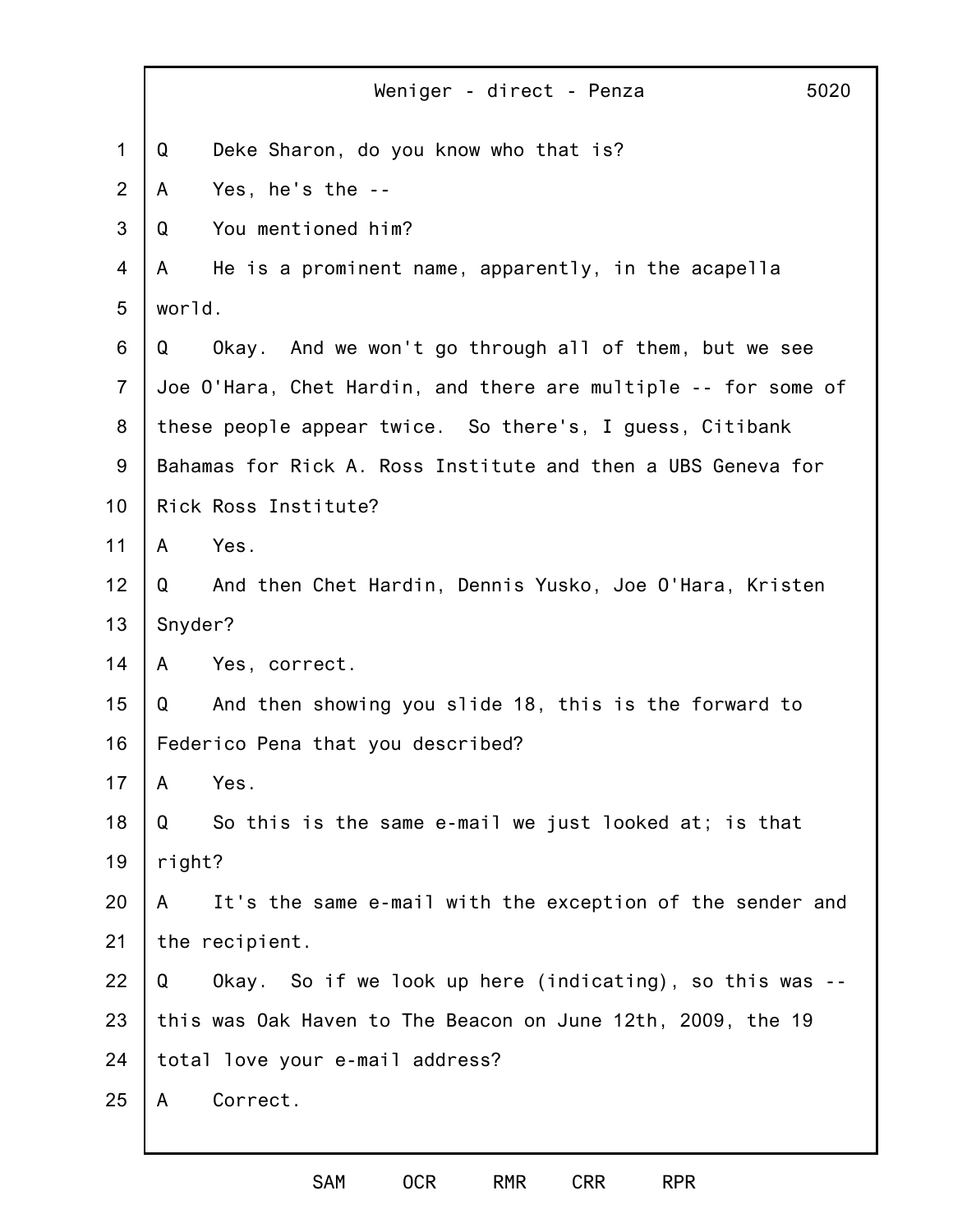|                |   | Weniger - direct - Penza<br>5021                              |  |
|----------------|---|---------------------------------------------------------------|--|
| $\mathbf 1$    | Q | And then it's forwarded by TheBeacon2009@gmail.com to         |  |
| $\overline{2}$ |   | Federico Pena, the next day?                                  |  |
| 3              | A | Yes.                                                          |  |
| $\overline{4}$ | Q | Showing you slide 20.                                         |  |
| 5              |   | (Exhibit published.)                                          |  |
| 6              | A | I simply included this slide because it appears that the      |  |
| $\overline{7}$ |   | original list was paired down by -- by the Oak Haven address. |  |
| 8              |   | So they just kind of limited the number of names and banking  |  |
| $9\,$          |   | information that they were requesting.                        |  |
| 10             | Q | And it says six most important?                               |  |
| 11             | A | Yes.                                                          |  |
| 12             | Q | Including Rick Ross and Joe O'Hara and Kristen Snyder?        |  |
| 13             | A | Correct.                                                      |  |
| 14             | Q | And was that also forwarded to Mr. Pena?                      |  |
| 15             | A | It was, yes.                                                  |  |
| 16             | Q | I don't speak Spanish, but do these seem to be saying         |  |
| 17             |   | they're the most important ones?                              |  |
| 18             | A | He seems to be, yes.                                          |  |
| 19             | Q | You do speak a little Spanish, is that right?                 |  |
| 20             | A | Very minimal.                                                 |  |
| 21             | Q | I am showing you slide 22.                                    |  |
| 22             |   | (Exhibit published.)                                          |  |
| 23             | Q | And can you explain this?                                     |  |
| 24             | A | So I included this particular slide just to show that --      |  |
| 25             |   | that Kristin Keeffe was aware that the -- these e-mails were  |  |
|                |   |                                                               |  |

SAM OCR RMR CRR RPR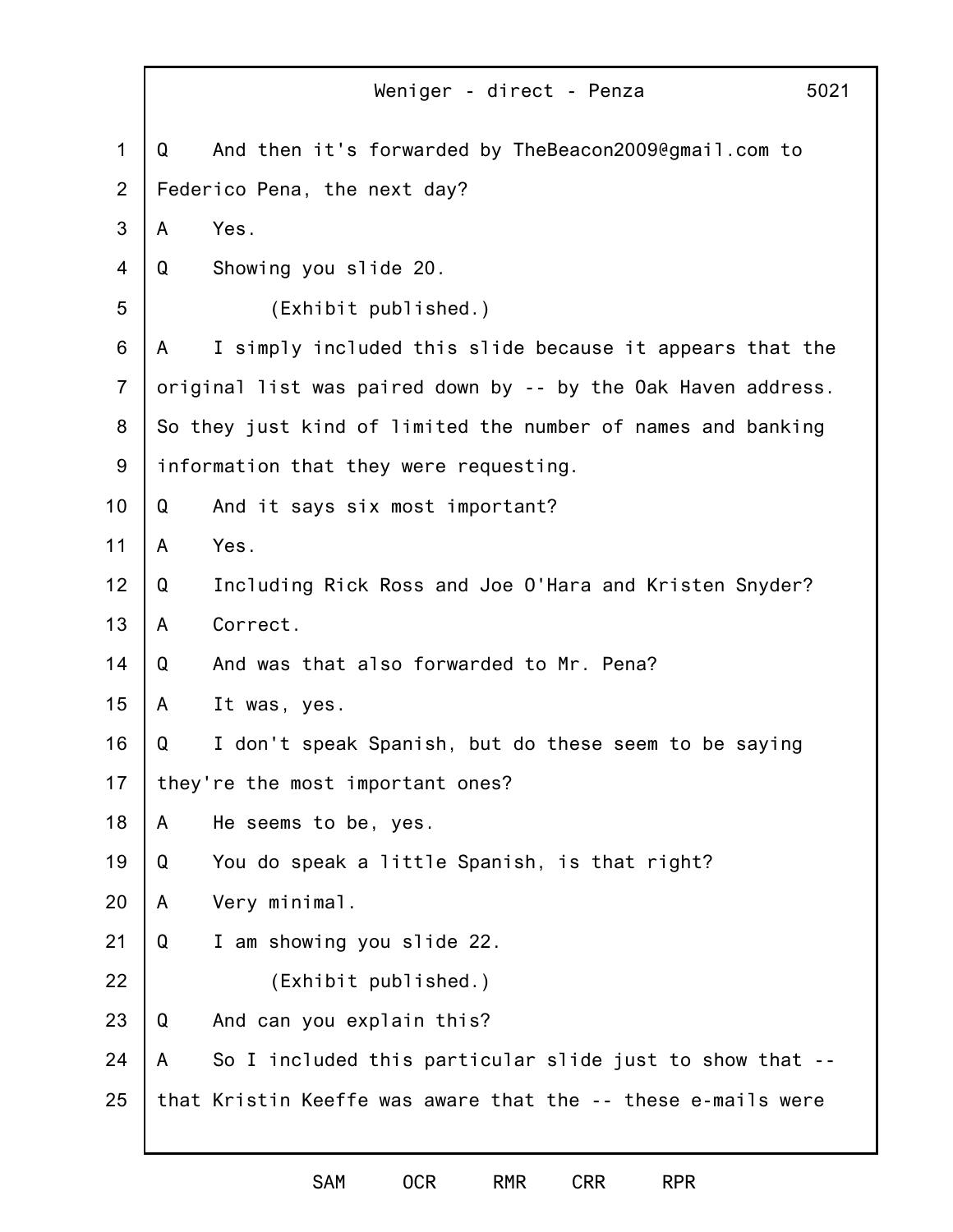1 being forwarded.

2 3 It simply just reads: Okay, data forwarded to the pertinent person. Love E.

4 5 6 7 8 9 10 11 12 13 14 15 16 17 18 19 20 21 22 23 24 25 And I included this e-mail simply to show that the forwards -- not only were the forwards happening, not only was the information that Kristin Keeffe was providing to Emiliano Salinas being forwarded by Emiliano Salinas, but that Kristin Keeffe was aware of it. And -- and that is seen by virtue of the -- the fact that, you know, it's being -- the content of the e-mail, itself. Q And showing this e-mail from Federico Pena to Emiliano Salinas. (Exhibit published.) Q Can you just generally what this is? A So this is the information that was being received back from Mr. Pena. Q And this would be the information? A That's the type of information that was being received in response. Q Okay. So there would say, that's an example where it says Chet Hardin, is that right? A Correct. Q And provides that information? A Yes. Q And would he actually send screenshots?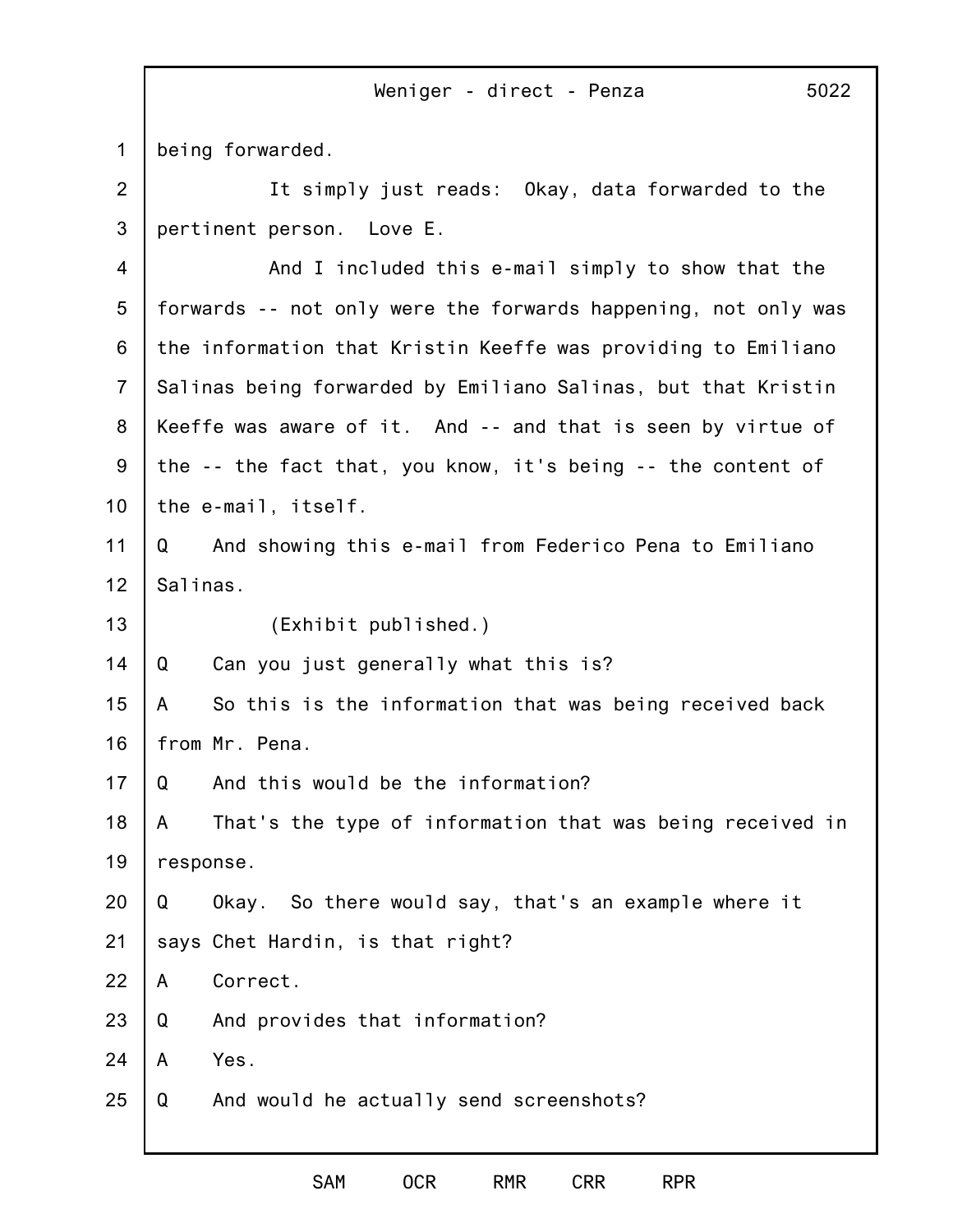|                | 5023<br>Weniger - direct - Penza                               |  |
|----------------|----------------------------------------------------------------|--|
| 1              | These are -- these are pulled from the actual e-mails,<br>A    |  |
| $\overline{2}$ | yes.                                                           |  |
| 3              | Page 24, is this -- ah, yes.<br>Q                              |  |
| 4              | I included these -- I'm sorry.<br>A                            |  |
| 5              | Nope, go ahead.<br>Q                                           |  |
| 6              | I included this particular e-mail because not only was<br>A    |  |
| $\overline{7}$ | the information being forwarded to the Oak Haven e-mail        |  |
| 8              | address, but it was also being sent to an e-mail address       |  |
| $9\,$          | associated with the defendant.                                 |  |
| 10             | Okay, so this was an e-mail sent directly from The Beacon<br>Q |  |
| 11             | 2009 to both the Oak Haven account, which is Kristin Keeffe    |  |
| 12             | and KeithRaniere@yahoo.com?                                    |  |
| 13             | Yes.<br>A                                                      |  |
| 14             | And this is Pena's information being forwarded by<br>Q         |  |
| 15             | Emiliano to them?                                              |  |
| 16             | A<br>That's correct, yes.                                      |  |
| 17             | Okay, I am showing you this e-mail. This is page 25 of<br>Q    |  |
| 18             | the exhibit. It's referring to Government Exhibit 1399 at      |  |
| 19             | page 100.                                                      |  |
| 20             | (Exhibit published.)                                           |  |
| 21             | Can you explain this?<br>Q                                     |  |
| 22             | Well, as I mentioned it, in terms of the overall premise<br>A  |  |
| 23             | or what I believe to be the premise as to what was being done, |  |
| 24             | this e-mail kind of demonstrates that to some extent. I can    |  |
| 25             | read the content.                                              |  |
|                |                                                                |  |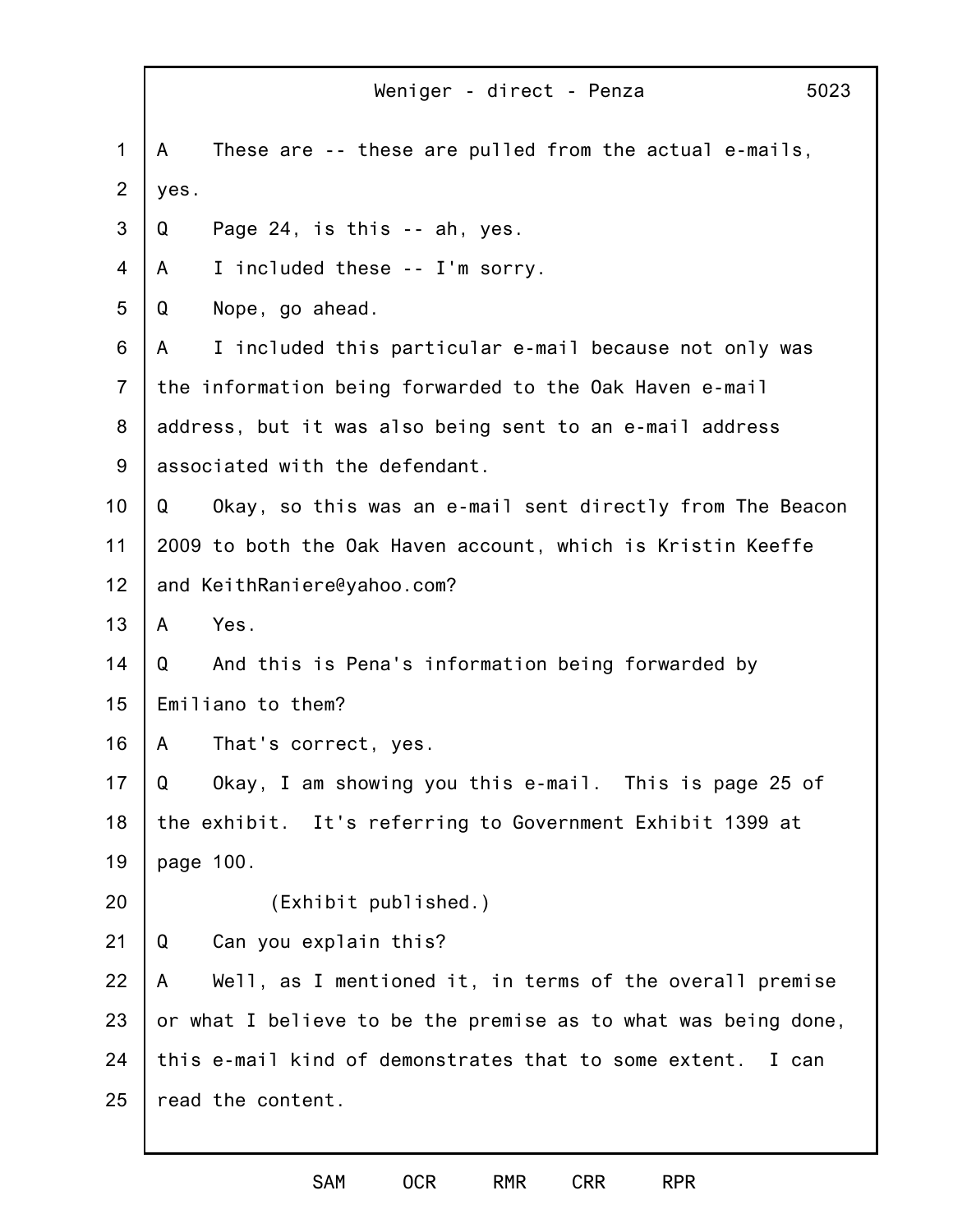1 2 3 4 5 6 7 8 9 10 11 12 13 14 15 16 17 18 19 20 21 22 23 24 25 Weniger - direct - Penza 5024 Q Yes, please do. A This is the one that bounced yesterday. It wasn't the Luxembourg one, but the Citibank Bahamas one -- in parentheses -- (Rick Ross Institute.) This is a commercial bank and my friend is of the opinion that this is a checking account. Apparently, the account exists and everything matches, so either it's closed or the recipient did not accept the funds. (He says probably the second one.) Q And did the defendant reply to that e-mail? A He does reply to particular e-mails. I'm not quite sure if it was this e-mail or not. Q Well, let me show you the next slide. Is this the response from the defendant? (Exhibit published.) A Yes, it is. Q And so how did the defendant respond? A I did not receive the image with this... Only a blank... Q But he is responding, acknowledging receipt of this e-mail? A That's why I included it, yes. Q Showing you slide 27. And this is referencing Government Exhibit 1399, Page 116. (Exhibit published.) BY MS. PENZA: Q Go ahead, please.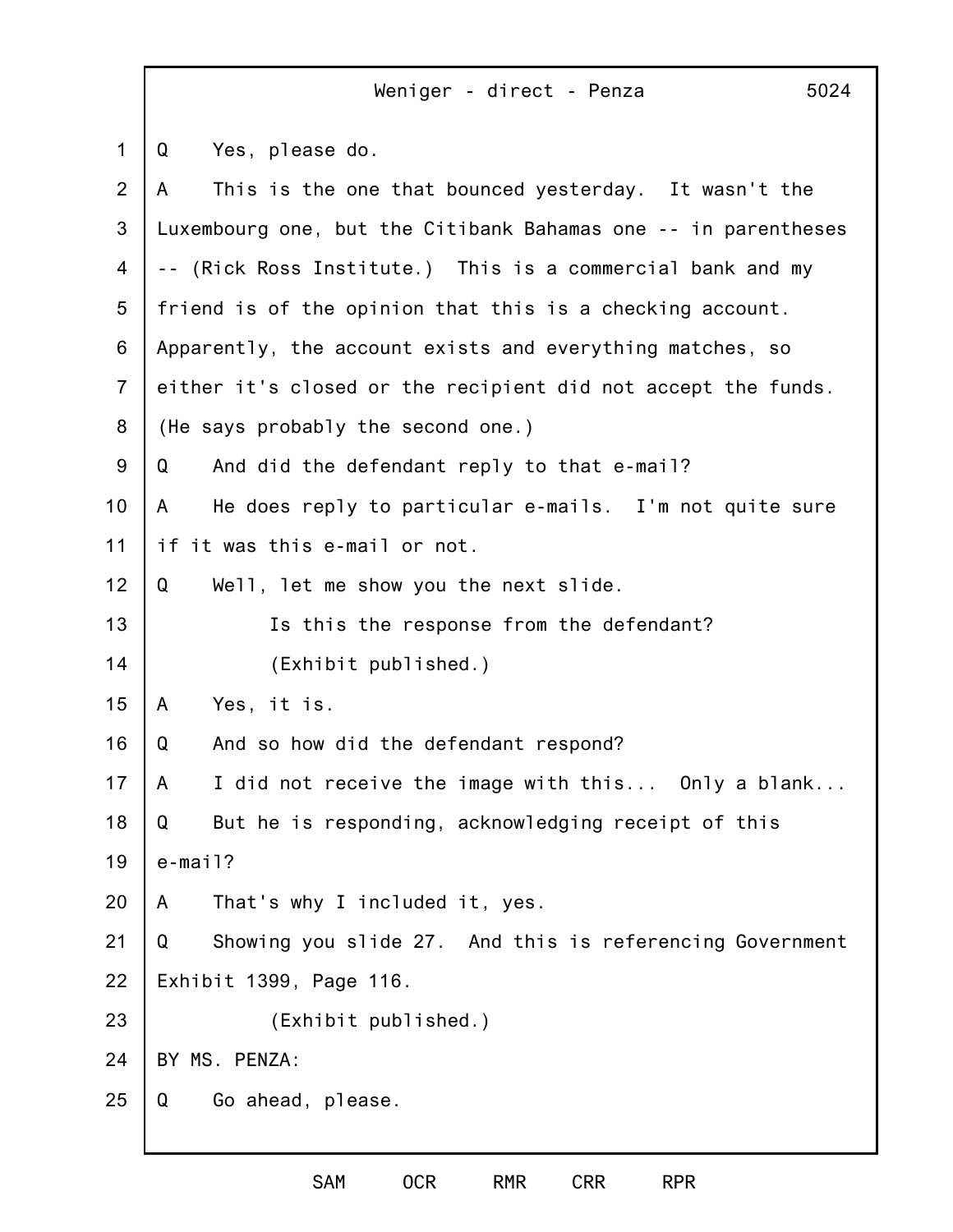| $\mathbf{1}$   | This entire e-mail is relatively relevant. However, I<br>A     |
|----------------|----------------------------------------------------------------|
| $\overline{2}$ | did pull a particular line out, and that does -- that -- that  |
| 3              | is in relation to kind of the purpose behind this or what I    |
| 4              | believe to be.                                                 |
| 5              | So let's go through the e-mail and maybe I should get --<br>Q  |
| 6              | MS. PENZA: Sorry, one second, Your Honor.                      |
| $\overline{7}$ | (Pause.)                                                       |
| 8              | We can start reading. I just noted that part of it will<br>Q   |
| 9              | be cut off at the end.                                         |
| 10             | Sure.<br>A                                                     |
| 11             | Would you like me to start reading?                            |
| 12             | Q<br>Yes, please.                                              |
| 13             | Dear K. Again, this is an e-mail from Emiliano Salinas<br>A    |
| 14             | sent on July 6th, 2009 to Keith Raniere, the Oak Haven e-mail  |
| 15             | address, which we believe to be associated with Kristin Keeffe |
| 16             | and to Nancy@nxivm.com, which we believe to be associated with |
| 17             | Nancy Salzman. The subject being a forward: Records.           |
| 18             | Q<br>I am actually just going to swap this out for a second so |
| 19             | that you have the full e-mail in front you, courtesy of        |
| 20             | Mr. Agnifilo.                                                  |
| 21             | (Exhibit published.)                                           |
| 22             | Dear K. Here is an update on the legal projects I am<br>A      |
| 23             | involved in.                                                   |
| 24             | With respect to the info on the Luxembourg bank and            |
| 25             | Ross' personal account there. This is a privately owned bank   |
|                |                                                                |
|                |                                                                |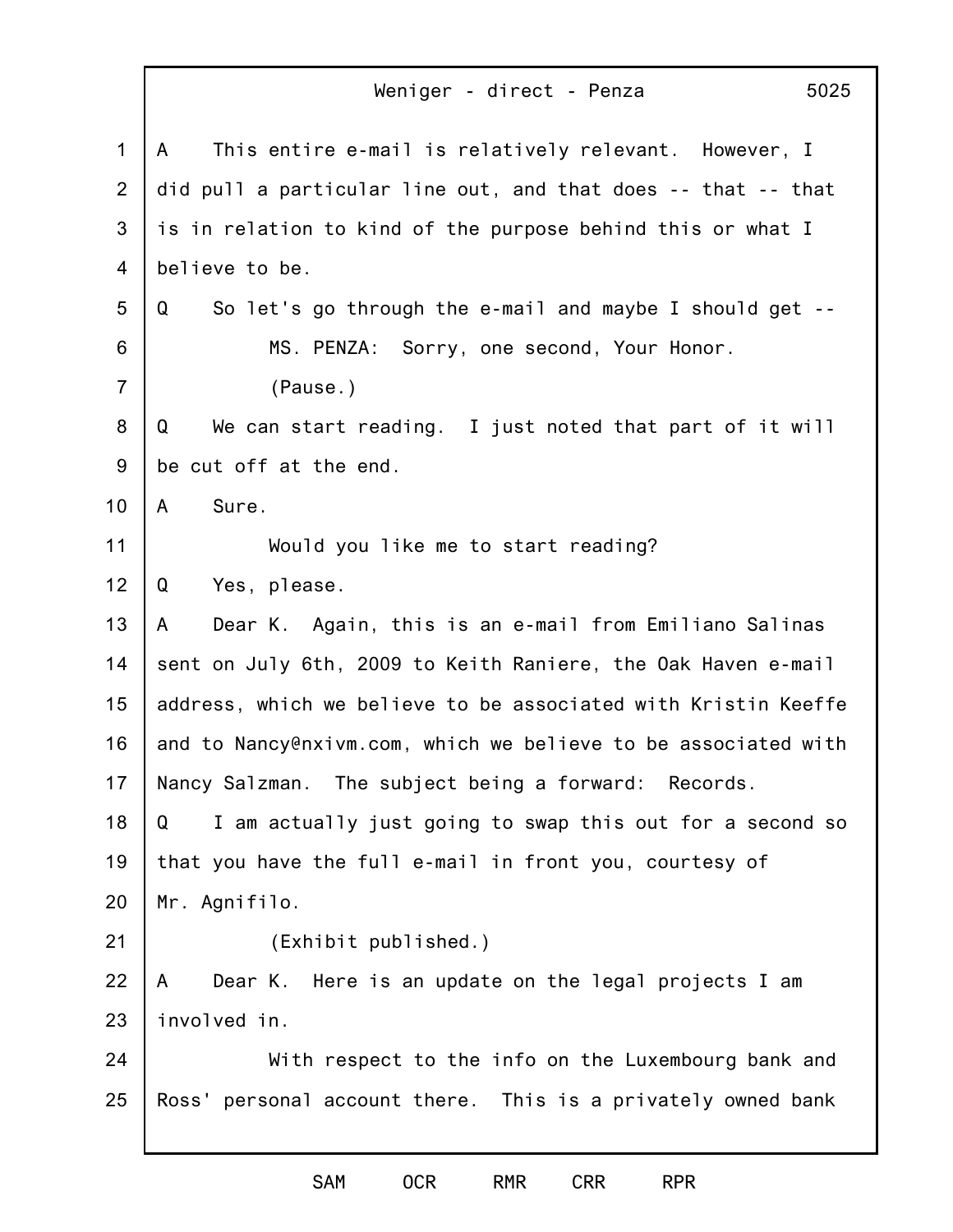| $\mathbf{1}$   | specializing in private banking and wealth management that is  |
|----------------|----------------------------------------------------------------|
| $\overline{2}$ | of difficult access, especially for someone with the profile   |
| 3              | of the person we are investigating, or rather very in line     |
| 4              | with his profile (professional defrauder and blackmailer.) My  |
| 5              | friend is of the opinion that due to the type of bank this is, |
| 6              | the amount deposited is probably not small and something he    |
| $\overline{7}$ | probably wants to keep out of reach and knowledge.             |
| 8              | (Luxembourg is a semi-regulated fiscal paradise that asks very |
| $9\,$          | few questions when it comes to the origin of funds.) He is     |
| 10             | looking for more detailed information.                         |
| 11             | Next paragraph.                                                |
| 12             | That is the only refund that has not bounced yet.              |
| 13             | On Friday we sent a request for confirmation that the funds    |
| 14             | arrived in the account. It can take up to 21 days for that     |
| 15             | confirmation to happen.                                        |
| 16             | Q<br>Okay, so let me stop you there.                           |
| 17             | Can you explain what your understanding is of the              |
| 18             | first two paragraphs?                                          |
| 19             | My understanding, and, again, my limited understanding,<br>A   |
| 20             | but what it does appear is happening is that certain small     |
| 21             | amounts or, what I would say, kind of testers are being sent   |
| 22             | to the accounts that have been identified by Canaprobe to      |
| 23             | determine whether, in fact, they are accounts associated with  |
| 24             | the people that Canaprobe claims that they are associated.     |
| 25             | Q<br>And let me just ask you at this point:                    |
|                |                                                                |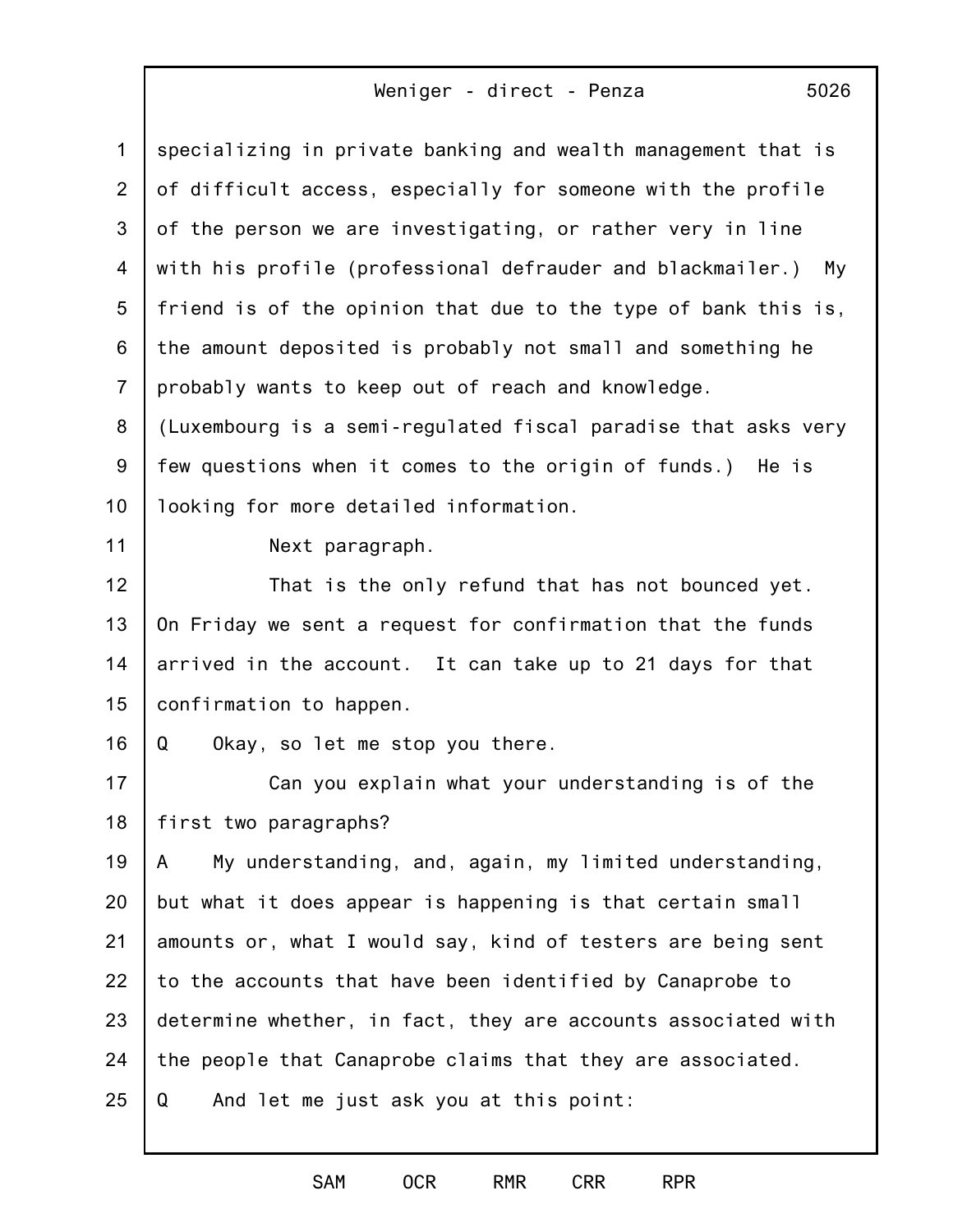|                | Weniger - direct - Penza<br>5027                              |
|----------------|---------------------------------------------------------------|
| 1              | Do you know whether all of this information that              |
| $\overline{2}$ | Canaprobe was actually providing was, in fact, true           |
| 3              | information?                                                  |
| 4              | Do I -- do I know whether it was true?<br>A                   |
| 5              | Yes.<br>Q                                                     |
| 6              | I believe the vast majority, if not all of it, was not<br>A   |
| $\overline{7}$ | true, but I'm not certain.                                    |
| 8              | Okay, there ended up sometime -- is it fair to say<br>Q       |
| 9              | sometime later there ended up being a dispute about whether   |
| 10             | this was real information or not?                             |
| 11             | Correct.<br>A                                                 |
| 12             | Is your impression at this time -- what is your<br>Q          |
| 13             | impression at this time about whether the -- I'm sorry.       |
| 14             | Based on your review of the documents, were you able          |
| 15             | to glean an understanding of whether the participants at this |
| 16             | time believed that the information from Canaprobe was true?   |
| 17             | Well, they certainly -- it -- the documents reflect that<br>A |
| 18             | they seemed to believe it was. However, they also were,       |
| 19             | again, conducting verification-type activities to determine   |
| 20             | whether it was true. In my review.                            |
| 21             | They were -- is it your understanding from your review<br>Q   |
| 22             | that they were seeking real banking information on these      |
| 23             | individuals?                                                  |
| 24             | Absolutely.<br>A                                              |
| 25             | Okay, so can you just continue, please?<br>Q                  |
|                |                                                               |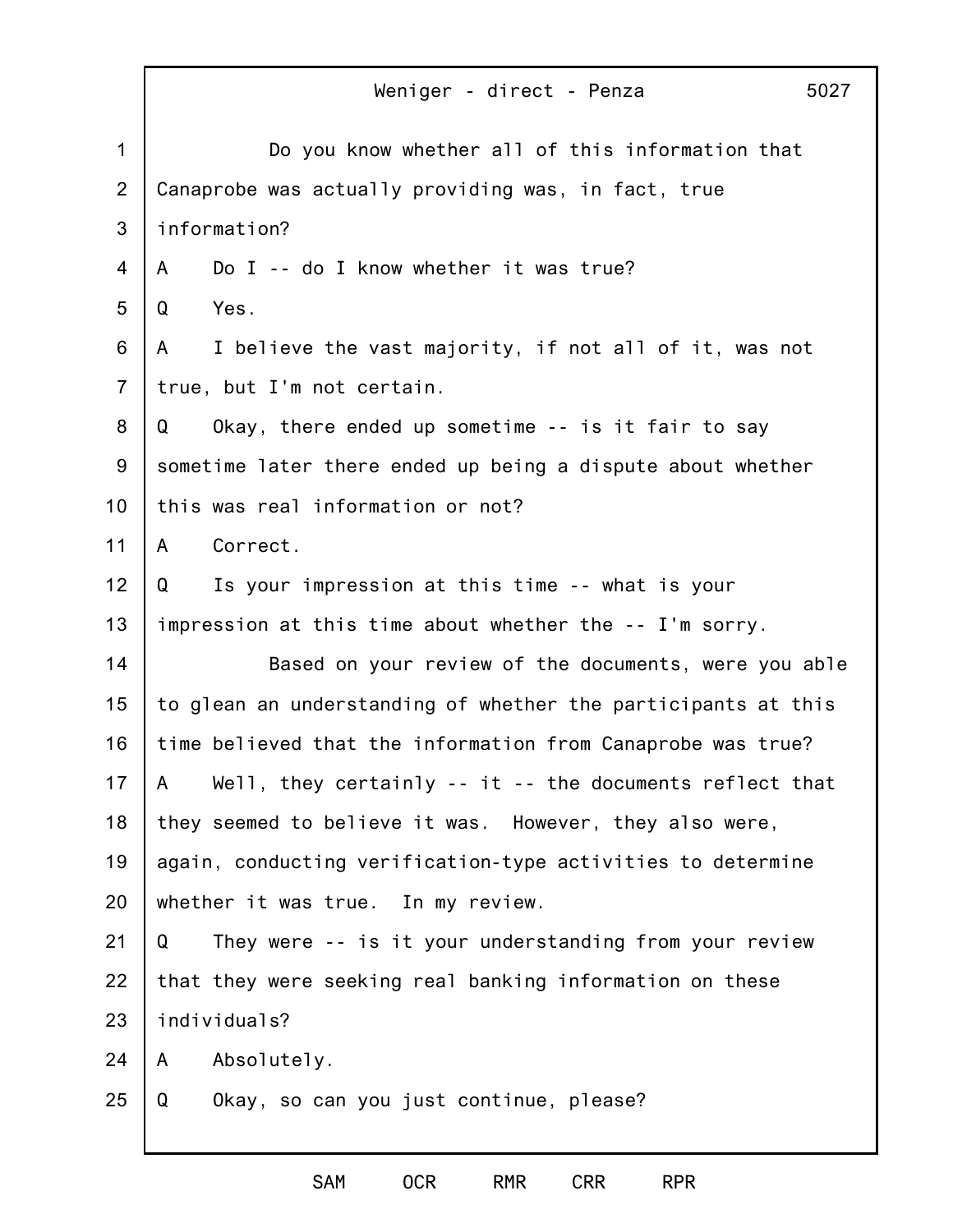| 1              | With respect to the legal cases, here is an update of<br>A    |
|----------------|---------------------------------------------------------------|
| 2              | where we stand. O'Hara, I sent a list of questions to Kristin |
| 3              | to clarify some points that are needed to determine if we can |
| 4              | proceed legally against him in Mexico. I --                   |
| 5              | Let me just stop you right there.<br>Q                        |
| 6              | What is your understanding of that?                           |
| $\overline{7}$ | I mean we have seen that NXIVM was -- was attempting to<br>A  |
| 8              | take legal action, both civil and criminally, against         |
| 9              | defectors and critics in Mexico.                              |
| 10             | Q<br>Now this was in 2009, is that right?                     |
| 11             | That's correct.<br>A                                          |
| 12             | Was that practice something that was limited to 2009?<br>Q    |
| 13             | No, it was not.<br>A                                          |
| 14             | Q<br>Do you know whether there were any indications of that   |
| 15             | recently?                                                     |
| 16             | Yes. In regards to -- to DOS, I think we saw it with Jay<br>A |
| 17             | as well, and also some additional folks, not to just simply   |
| 18             | include Jay.                                                  |
| 19             | Can you continue? I'm sorry for interrupting you.<br>Q        |
| 20             | You didn't interrupt. I'm done.<br>A                          |
| 21             | Oh, I'm sorry, continue reading. I interrupted your<br>Q      |
| 22             | reading.                                                      |
| 23             | Barbara, the lawyers say that it is possible to sue here<br>A |
| 24             | in Mexico (in Monterey specifically since Edgar has his       |
| 25             | residence there) for blackmail. He will sent me an            |
|                |                                                               |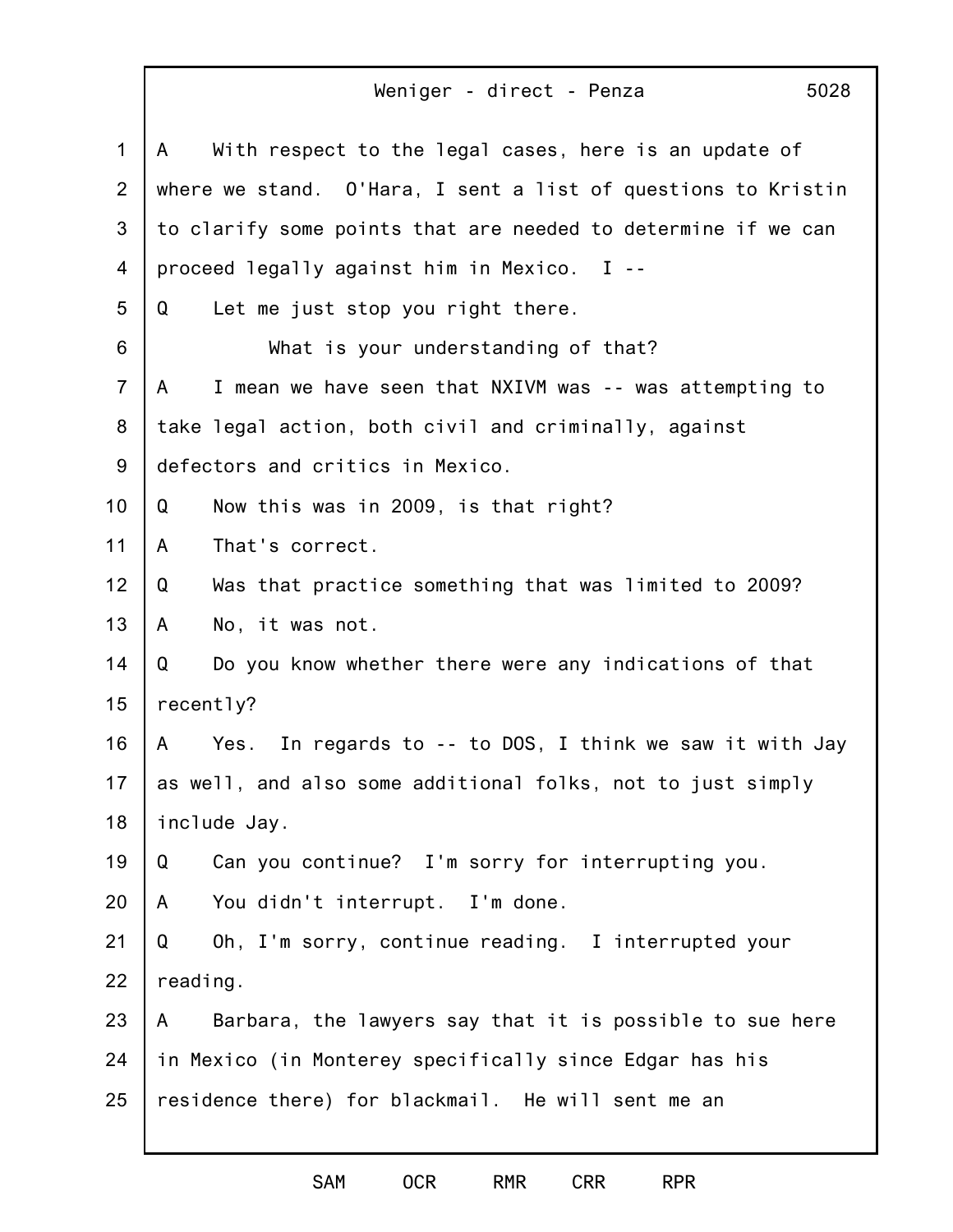1 2 3 4 5 6 7 8 9 10 11 12 13 14 15 16 17 18 19 20 21 22 23 24 25 Weniger - direct - Penza 5029 appropriate cost by the end of the week (Friday, July 10th.) Q Do you have an understanding of who the "Barbara" is there? A I suspect that this is Barbara Bouchey, yes. Q Based on your investigation and your experience in this case, do you know of any relationship between Barbara Bouchey and Edgar Bronfman? A I believe this is a reference to Edgar Bronfman. Q Oh, excuse me, sorry. And then can you continue after here (indicating)? A He -- he will send me an appropriate -- an approximate cost by the end of week (Friday, July 10th.) Ross, et al. The lawyers are still trying to figure out how to legitimize the banking information we have in the Ross, et al case in case we need our lawyers in Albany to present it. This is still pending. Q Okay, now, that I think was the part that you had called out in the PowerPoint? A Correct. Q And why was that? A Because it's in relation -- it appears that it's in relation to the banking information that -- that they were receiving from both Canaprobe and other sources. Q And so from your review of these documents and others, did you have an understanding of whether there was any --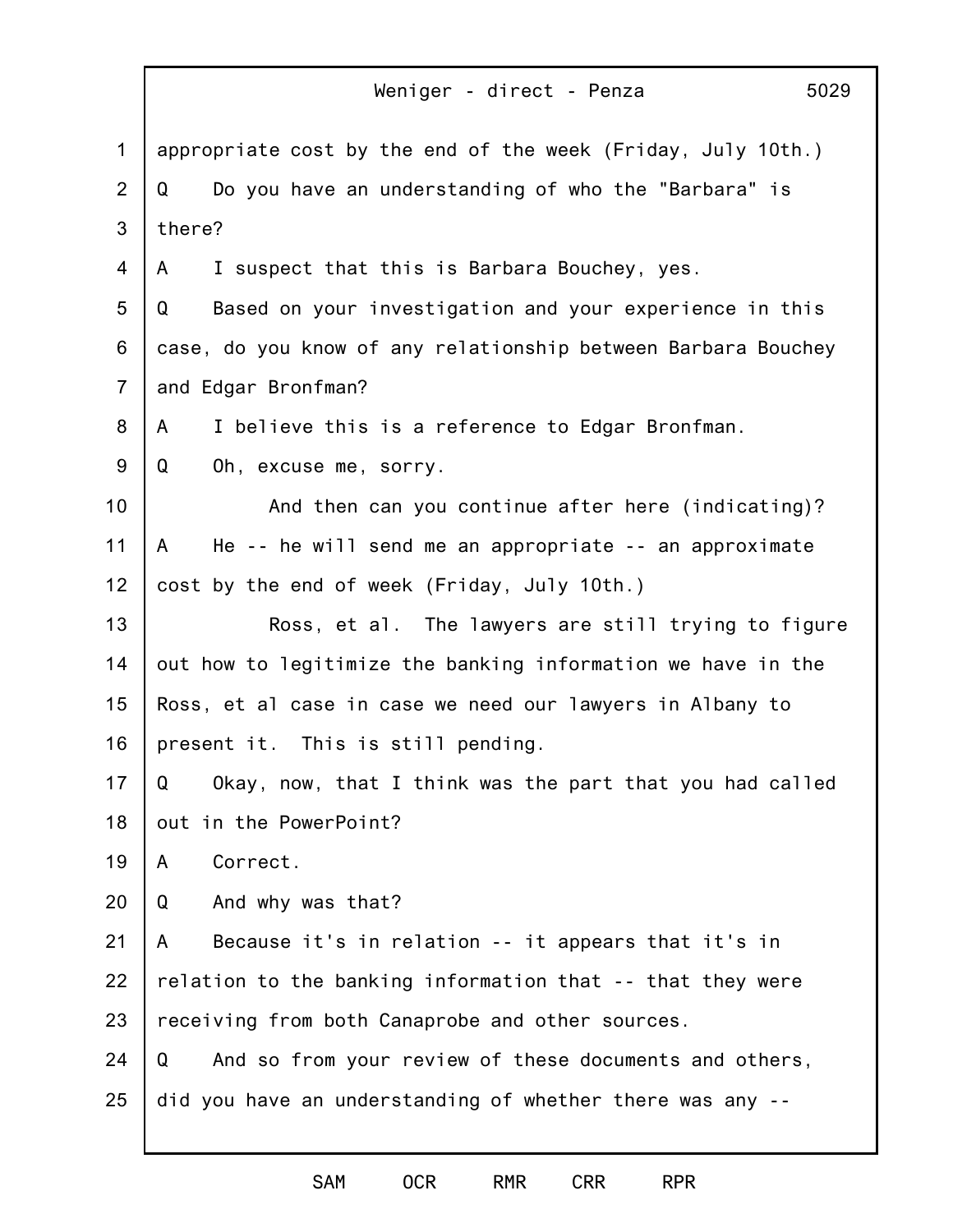1 2 3 4 5 6 7 8 9 10 11 12 13 14 15 16 17 18 19 20 21 22 23 24 25 Weniger - direct - Penza 5030 whether lawyers in Albany were -- were aware of the details of what was happening with the Canaprobe -- with Canaprobe? A I believe they were, yes. Q In Albany? A Yes. Q And then there is -- then it continues on. And can you explain this e-mail? A I just included this. It does include -- the "to" line includes the defendant, as well as an e-mail address associated with Nancy Salzman, as well as Kristin Keeffe. And I included it simply because it discusses compensation or what -- what was being quoted to -- to those three individuals, or at least the people you see in those accounts. Q Okay, so these were accounts, though, that you were familiar with, correct? A Yes. Q Okay. So Emiliano to the defendant, Nancy and Kristin Keeffe at the Oak Haven account? A Yes. Q And it says here: The quotes from our friend. I'm translating and explaining his e-mail. The cost for each operation is \$1,200 for the first operation in a given U.S. state, plus 300 to 600 depending on the bank per additional operation in the state; and then there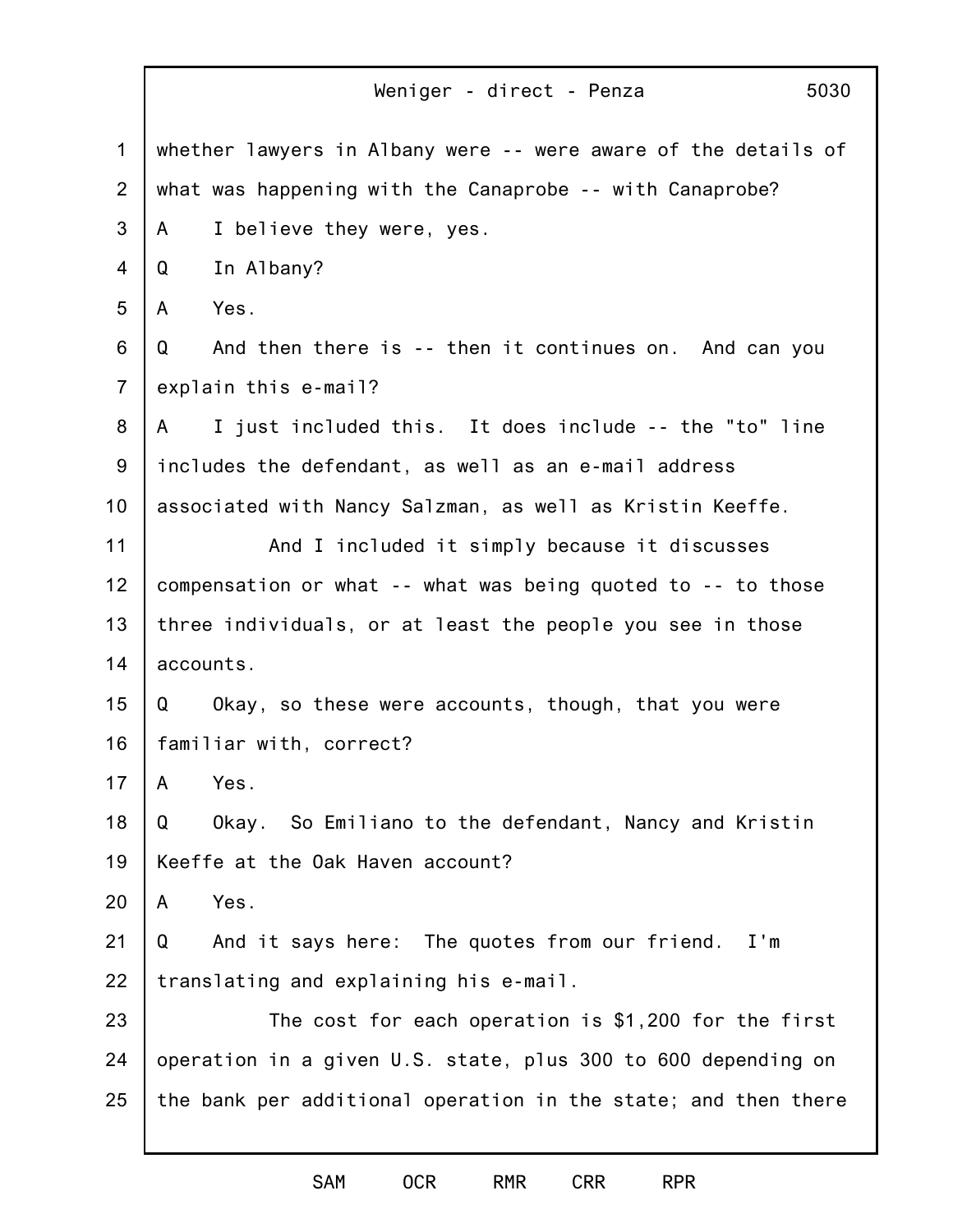|                | 5031<br>Weniger - direct - Penza                                |
|----------------|-----------------------------------------------------------------|
| 1              | is a price of 3,000 for the Bahamas and 4,000 for Europe and    |
| 2              | the amount of time it will take?                                |
| 3              | That's right.<br>A                                              |
| $\overline{4}$ | Okay. And this is an e-mail from Jim Mulvaney to<br>Q           |
| 5              | Federico Pena?                                                  |
| 6              | (Exhibit published.)                                            |
| $\overline{7}$ | I think the full e-mail is below it, but this kind<br>A<br>Yes. |
| 8              | of completes the link between, or at least the chain.           |
| 9              | Obviously, we were able to acquire Mr. Salinas's                |
| 10             | e-mail, as well as the e-mail associated with Kristin Keeffe.   |
| 11             | We weren't able to or we did not request a search               |
| 12             | warrant for purposes of the e-mail account of Mr. Pena.         |
| 13             | However, I included this, and this is included in the forward,  |
| 14             | just to show -- show that Mr. Mulvaney was the end kind of --   |
| 15             | was the end recipient of the request.                           |
| 16             | And it says: If the operatives simply visit the<br>Q            |
| 17             | institutions demanding immediate response, they may find        |
| 18             | themselves being served by bankers less experienced who will    |
| 19             | not take the time to carefully evaluate the records to          |
| 20             | identify the useful information. A quick answer is not always   |
| 21             | the right answer?                                               |
| 22             | Yes.<br>A                                                       |
| 23             | Were they looking -- do you know whether they were<br>Q         |
| 24             | looking to go to specific people?                               |
| 25             | I don't. I mean what I can say is that it appears that<br>A     |

SAM OCR RMR CRR RPR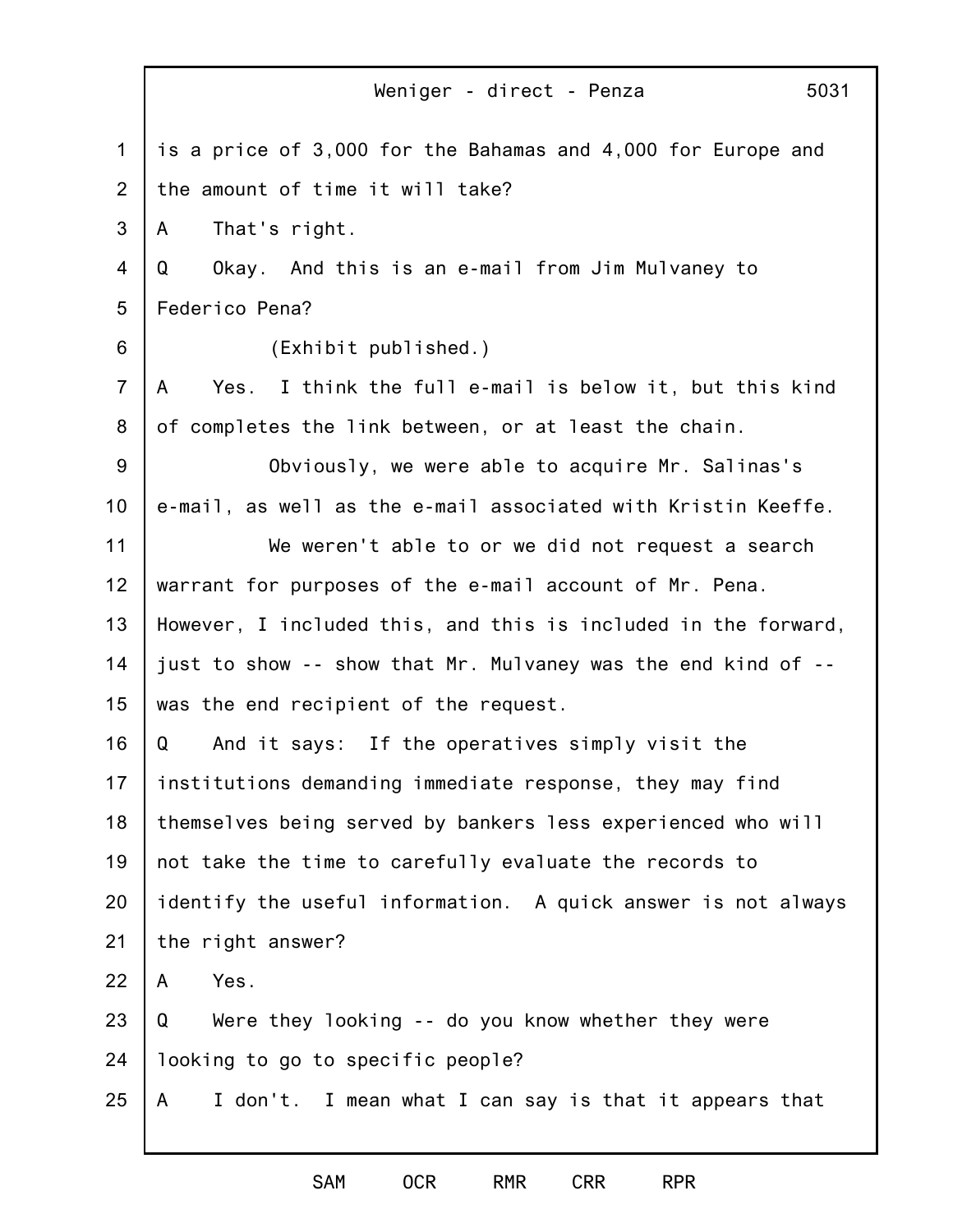|                | 5032<br>Weniger - direct - Penza                               |
|----------------|----------------------------------------------------------------|
| 1              | they were -- they were using banking insiders in order to      |
| $\overline{2}$ | acquire information. That's what it appears. I can't say       |
| 3              | that definitively.                                             |
| 4              | Are you aware of another way that that information could<br>Q  |
| 5              | have been provided?                                            |
| 6              | Another way that what information?<br>A                        |
| $\overline{7}$ | That information would have been provided other than a<br>Q    |
| 8              | bank insider, if it were true?                                 |
| 9              | I mean through a legal process.<br>A                           |
| 10             | But without, outside of legal process?<br>Q                    |
| 11             | (No response.)<br>A                                            |
| 12             | Outside of a subpoena or search warrant?<br>Q                  |
| 13             | No, I don't -- I don't believe so.<br>A                        |
| 14             | And is this the full chain that you were talking about?<br>Q   |
| 15             | (Exhibit published.)                                           |
| 16             | It is. So this, again, the relevance here is that it<br>A      |
| 17             | shows the -- the line of communication or the chain of         |
| 18             | communication, and it also includes the e-mail account for the |
| 19             | defendant.                                                     |
| 20             | So Federico Pena forwards that e-mail from Jim Mulvaney<br>Q   |
| 21             | to Emiliano Salinas at The Beacon 2009 and says: I'll reply    |
| 22             | as soon as you tell me.                                        |
| 23             | And then Emiliano forwards that to the defendant and           |
| 24             | to Kristin Keeffe and says: Apparently, there was another      |
| 25             | misunderstanding. This is Jim 's reply to our mail asking for  |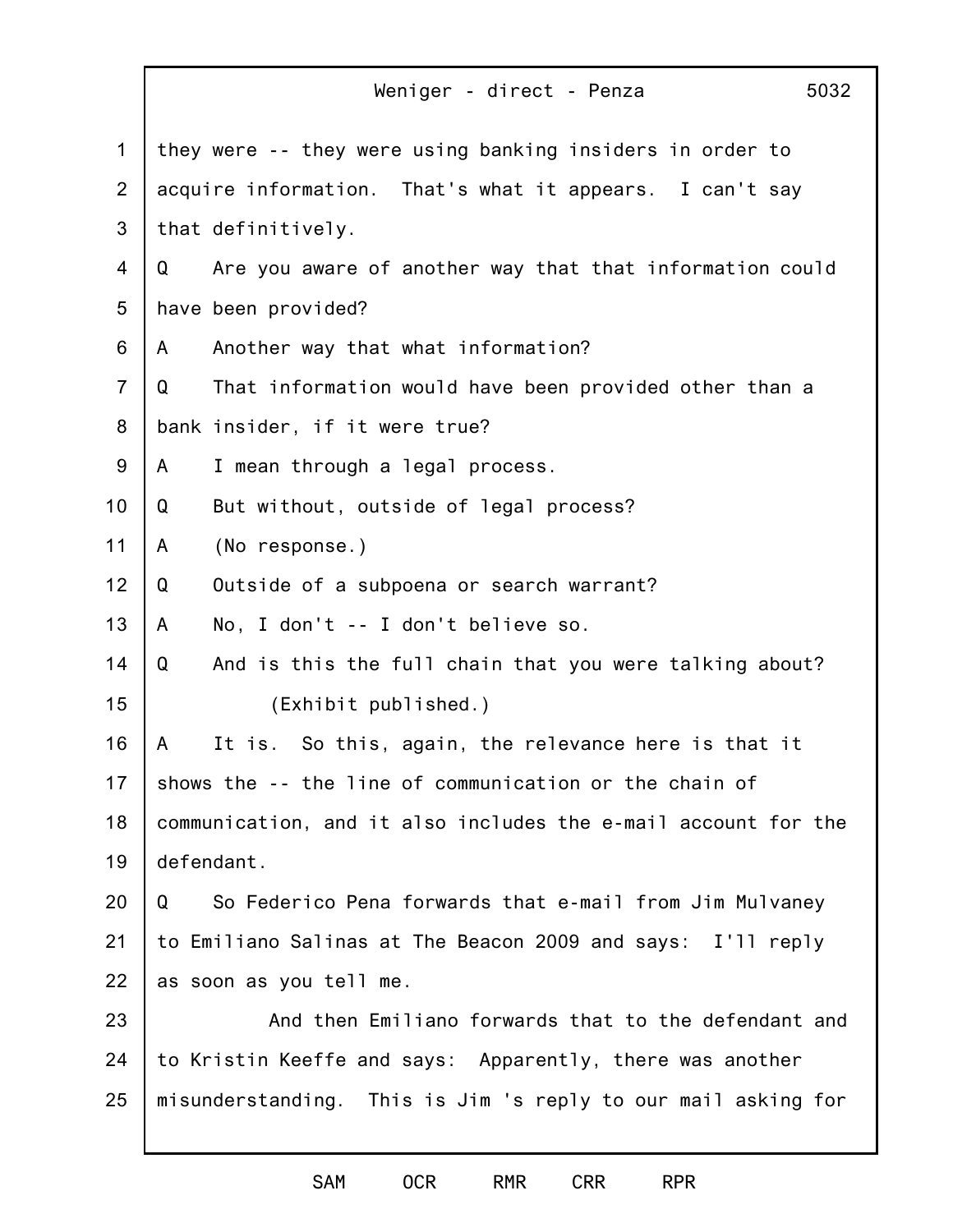|                | 5033<br>Weniger - direct - Penza                             |
|----------------|--------------------------------------------------------------|
| 1              | the results?                                                 |
| 2              | Yes.<br>A                                                    |
| 3              | And is this an e-mail from -- this is slide 32 and it<br>Q   |
| 4              | references Government Exhibit 1399, page 158.                |
| 5              | And this is from Emiliano Salinas to the defendant,          |
| 6              | is that right?                                               |
| $\overline{7}$ | Yes.<br>A                                                    |
| 8              | It says: Here is the name and position of Jim. Check<br>Q    |
| 9              | out these links to have more data on who he is. Love, E?     |
| 10             | That's correct.<br>A                                         |
| 11             | And were these -- did you -- did you check out these<br>Q    |
| 12             | links?                                                       |
| 13             | I -- I tried to, yes. I think I did. Yes, I did.<br>A        |
| 14             | And you ended up -- you explained earlier who Jim<br>Q       |
| 15             | Mulvaney is?                                                 |
| 16             | Yes.<br>A                                                    |
| 17             | Slide 33, and this references Government Exhibit 1399,<br>Q  |
| 18             | page 169.                                                    |
| 19             | (Exhibit published.)                                         |
| 20             | This is --<br>Q                                              |
| 21             | So if you -- if you -- if you take a look at the bottom<br>A |
| 22             | of the e-mail or, excuse me, the document, you will see that |
| 23             | that's the beginning of the -- the original e-mail we were   |
| 24             | discussing where Mr. Mulvaney speaks of -- of banking        |
| 25             | insiders.                                                    |
|                |                                                              |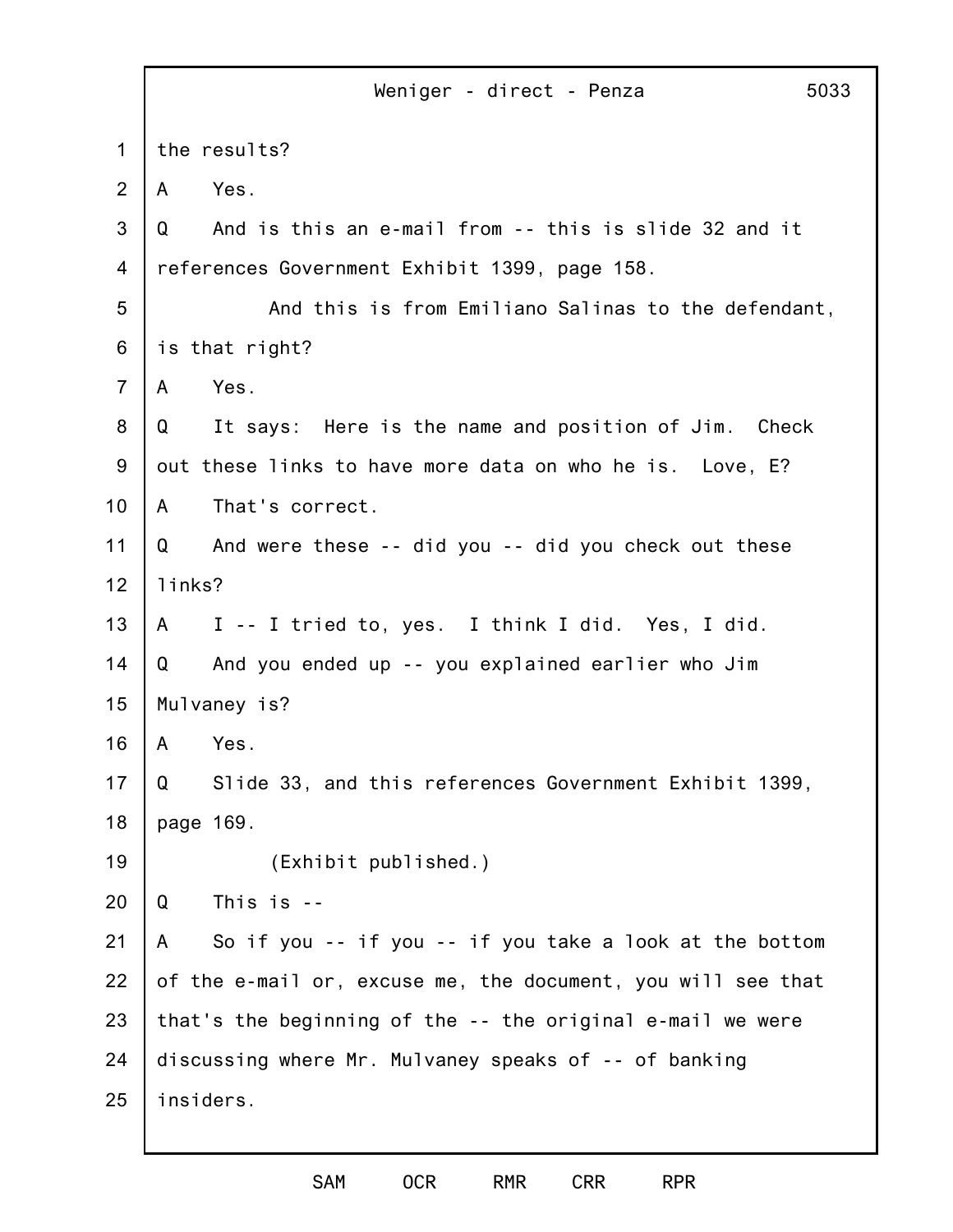|                | Weniger - direct - Penza<br>5034                             |
|----------------|--------------------------------------------------------------|
| $\mathbf 1$    | There's additional pages to this particular e-mail,          |
| $\overline{2}$ | but it is a forward of that -- of that -- that e-mail, the   |
| 3              | banking insiders e-mail, which goes up and -- and through    |
| 4              | Mr. Salinas and eventually gets to Oak Haven, as well as the |
| 5              | defendant.                                                   |
| 6              | I pulled this particular e-mail because of Kristin           |
| $\overline{7}$ | Keeffe's response; and that response being: Never send to    |
| 8              | Keith.<br>Ever. Please don't forget this again. XO.          |
| 9              |                                                              |
| 10             | (Continued on the following page.)                           |
| 11             |                                                              |
| 12             |                                                              |
| 13             |                                                              |
| 14             |                                                              |
| 15             |                                                              |
| 16             |                                                              |
| 17             |                                                              |
| 18             |                                                              |
| 19             |                                                              |
| 20             |                                                              |
| 21             |                                                              |
| 22             |                                                              |
| 23             |                                                              |
| 24             |                                                              |
| 25             |                                                              |
|                |                                                              |
|                | SAM<br>0CR<br><b>CRR</b><br><b>RMR</b><br><b>RPR</b>         |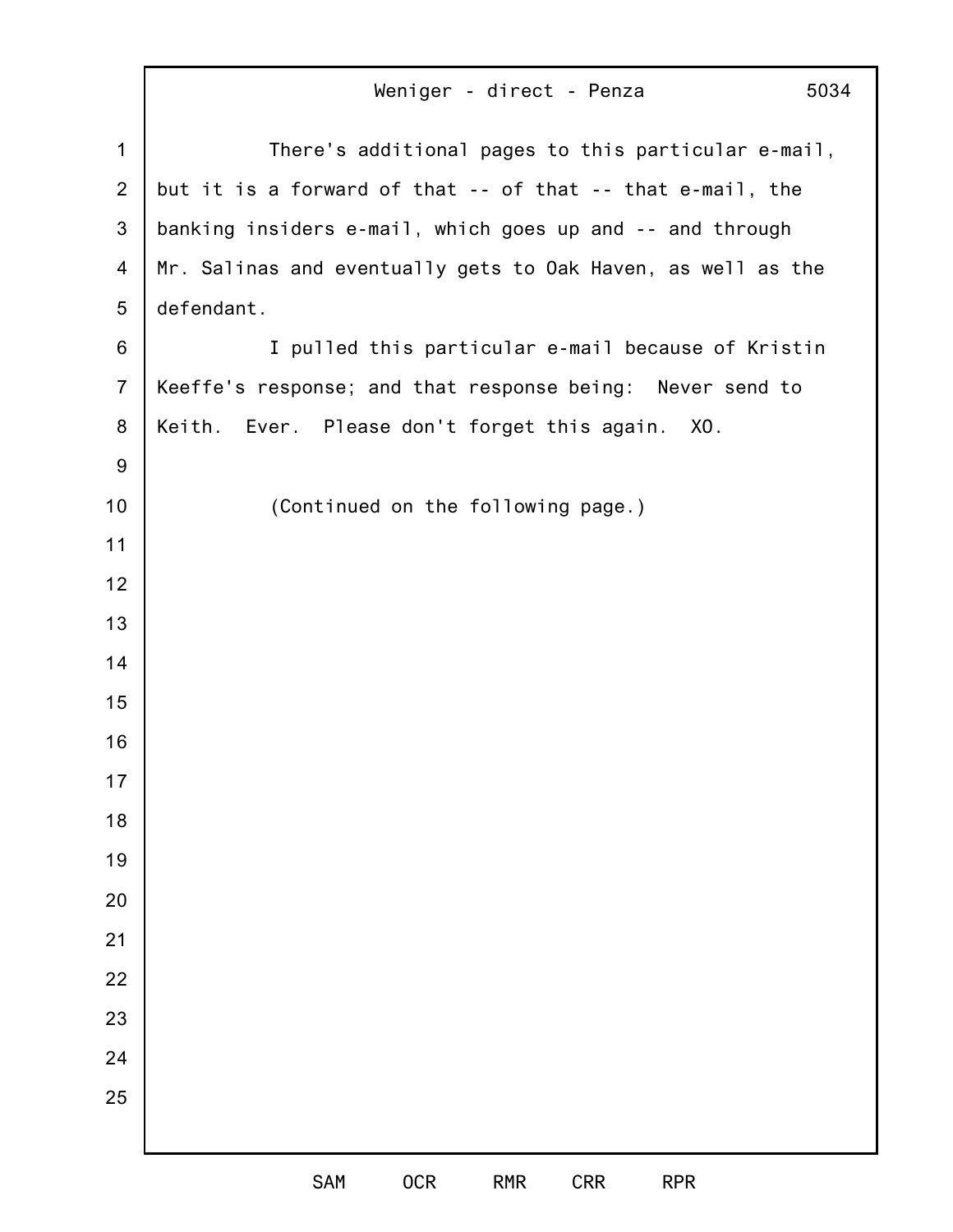|                | 5035<br>Weniger - direct - Penza                               |
|----------------|----------------------------------------------------------------|
| $\mathbf 1$    | BY MS. PENZA: (Continuing.)                                    |
| $\overline{2}$ | Are you aware of communications between Kristin Keefe and<br>Q |
| 3              | the defendant about this process?                              |
| 4              | Yes. I mean, he's on prior e-mails in relation to it.<br>A     |
| 5              | Q<br>And is he on other e-mails as well?                       |
| 6              | Yes.<br>$\mathsf{A}$                                           |
| $\overline{7}$ | Q<br>And, so, this was the e-mail we just looked at. This was  |
| 8              | the one that was forwarded to the defendant and then, fair to  |
| $9\,$          | say, here Kristin is telling Emiliano "never send to Keith     |
| 10             | ever"?                                                         |
| 11             | That's right.<br>$\mathsf{A}$                                  |
| 12             | Last -- lastly, showing you slide 34 and this is a<br>Q        |
| 13             | reference to Government Exhibit 1399 at page 194. And this is  |
| 14             | from Emiliano to Kristin at the Oak Haven account and the      |
| 15             | subject line is, "Judicial order in Mexico. Hey, K, we are     |
| 16             | moving on and trying to get a judicial order in Mexico on the  |
| 17             | Ross case. Could we have a talk about the potential charges    |
| 18             | that will be involved? I will call you later. Take care, E."   |
| 19             | Yes.<br>A                                                      |
| 20             | Q<br>Remind us, who -- what is Emiliano Salinas' position in   |
| 21             | Mexico?                                                        |
| 22             | He's the son of a former president in Mexico. He's also<br>A a |
| 23             | Harvard-educated. He's a bright man and played a large role    |
| 24             | in both Nxivm/ESP Mexico as well as Nxivm/ESP in the United    |
| 25             | States.                                                        |
|                |                                                                |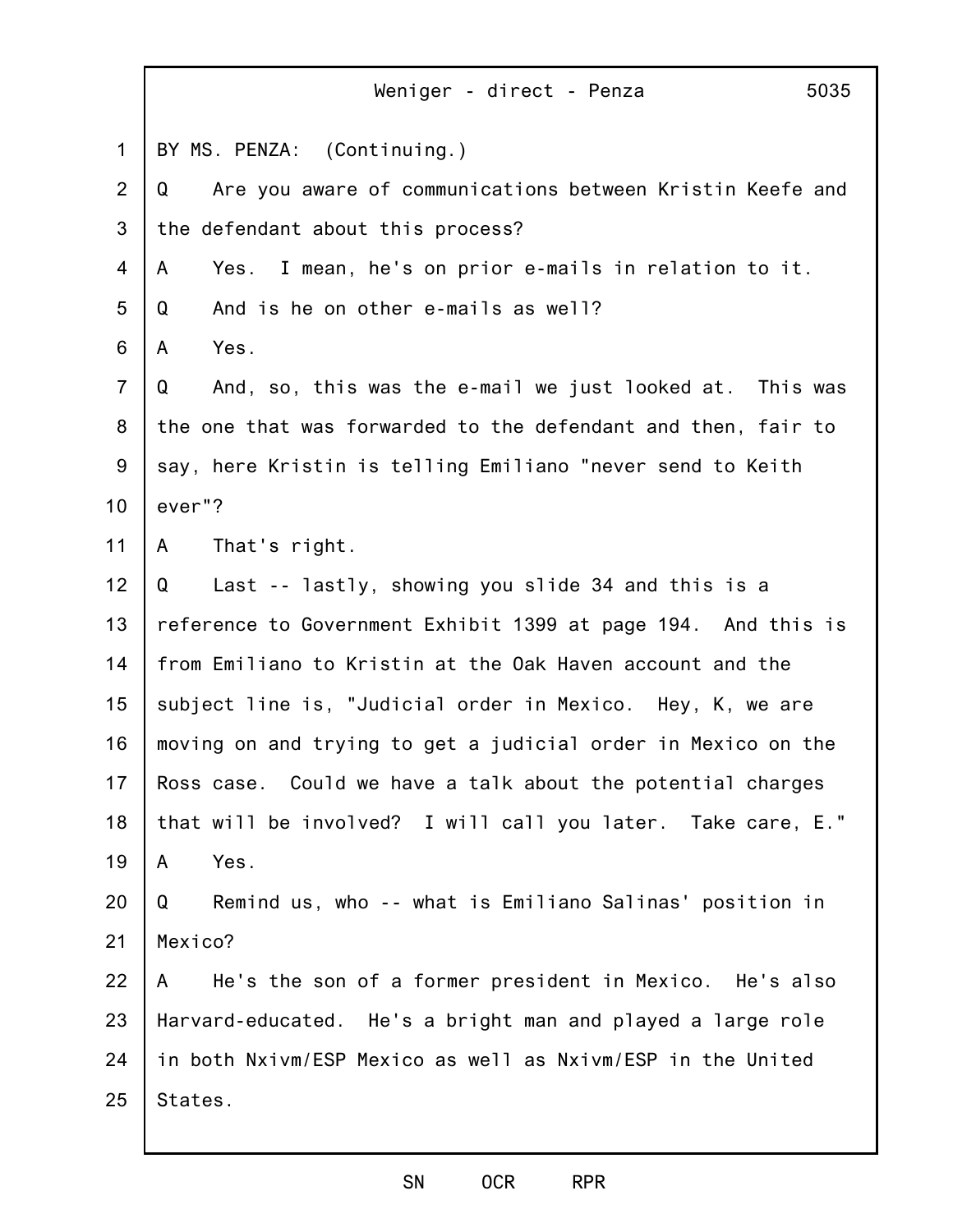| $\mathbf{1}$   | Were there $-$ - within the e-mails that you $-$ - I think<br>Q |
|----------------|-----------------------------------------------------------------|
| 2              | that's the end of your PowerPoint, but within the e-mails that  |
| 3              | you reviewed was there ever discussion of different levels of   |
| 4              | information?                                                    |
| 5              | There were, yes. So Cannaprobe would send -- and we<br>A        |
| 6              | referenced to one at a certain point, but the banking           |
| $\overline{7}$ | documents and the requests often were made for purposes or by   |
| 8              | Kristin Keefe for level one or level two or level three or      |
| $9\,$          | level four information. I wasn't initially aware as to what     |
| 10             | that was, but what it appeared is that, depending upon kind of  |
| 11             | the specificity and, I guess for lack of a better term,         |
| 12             | intrusiveness of the requested information, the level -- the    |
| 13             | levels would increase. I believe the price would also           |
| 14             | increase, too.                                                  |
| 15             | MS. PENZA: Your Honor, at this time the Government              |
| 16             | moves into evidence Government Exhibit 1822 without objection,  |
| 17             | I believe.                                                      |
| 18             | MR. AGNIFILO: Correct.                                          |
| 19             | THE COURT: 1822 is received in evidence.                        |
| 20             | (Government Exhibit 1822 received in evidence.)                 |
| 21             | (Exhibit published.)                                            |
| 22             | BY MS. PENZA:                                                   |
| 23             | Special Agent Weniger, I'm showing you what's marked in<br>Q    |
| 24             | evidence as Government Exhibit 1822. And it's a 22-page         |
| 25             | document. Are you familiar with this?                           |
|                |                                                                 |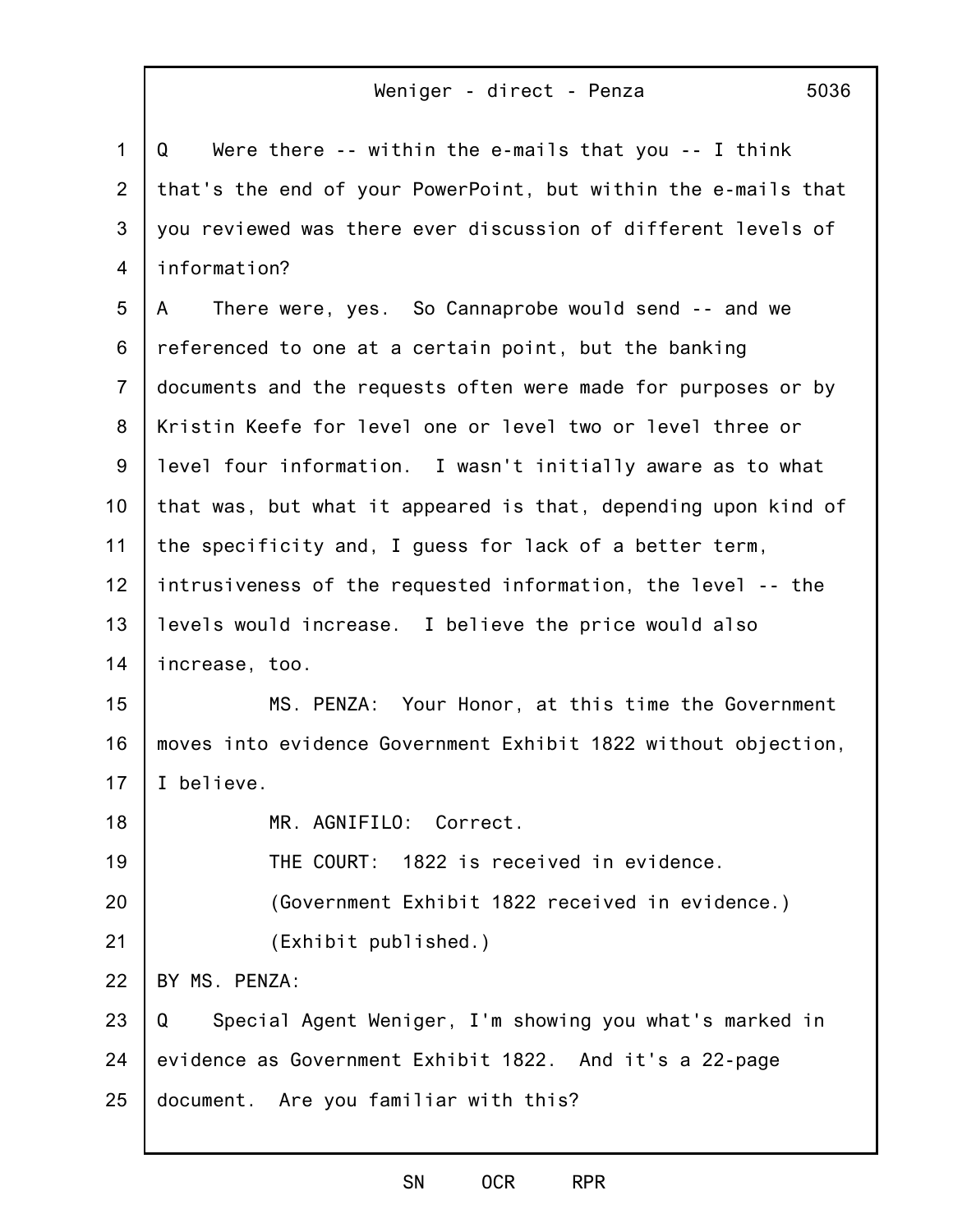|                |   | Weniger - direct - Penza                                      | 5037 |
|----------------|---|---------------------------------------------------------------|------|
| $\mathbf 1$    | A | Yes, I am.                                                    |      |
| $\overline{2}$ | Q | And the final -- and this is a long e-mail chain?             |      |
| 3              | A | It is.                                                        |      |
| $\overline{4}$ | Q | And who is this e-mail chain between?                         |      |
| 5              | A | Kristin Keefe and the defendant.                              |      |
| 6              | Q | And this e-mail chain, it begins on August 26, 2009?          |      |
| $\overline{7}$ | A | Yes.                                                          |      |
| 8              | Q | And, so, the e-mail we looked at from Kristin Keefe to        |      |
| $9\,$          |   | Emiliano saying, "Never to send the information to Keith,"    |      |
| 10             |   | that was on August 30, 2009?                                  |      |
| 11             | A | Correct.                                                      |      |
| 12             | Q | So right in the middle of this chain?                         |      |
| 13             | A | Yes.                                                          |      |
| 14             | Q | Let's walk through some of this. So, starting --              |      |
| 15             |   | starting at the bottom of page 21 is there an e-mail from the |      |
| 16             |   | defendant to Kristin Keefe saying, "What's going on with      |      |
| 17             |   | Richard. Write back so I know you received this"?             |      |
| 18             | A | Yes.                                                          |      |
| 19             | Q | And from your review of this chain, is it clear to you        |      |
| 20             |   | who Richard is?                                               |      |
| 21             | A | It appears to be Richard Marier from Cannaprobe.              |      |
| 22             | Q | And then Kristin writes back, is that correct?                |      |
| 23             | A | Yes.                                                          |      |
| 24             | Q | And then the defendant writes, "What did he say about the     |      |
| 25             |   | two-level explorations that came in, et cetera?               |      |
|                |   |                                                               |      |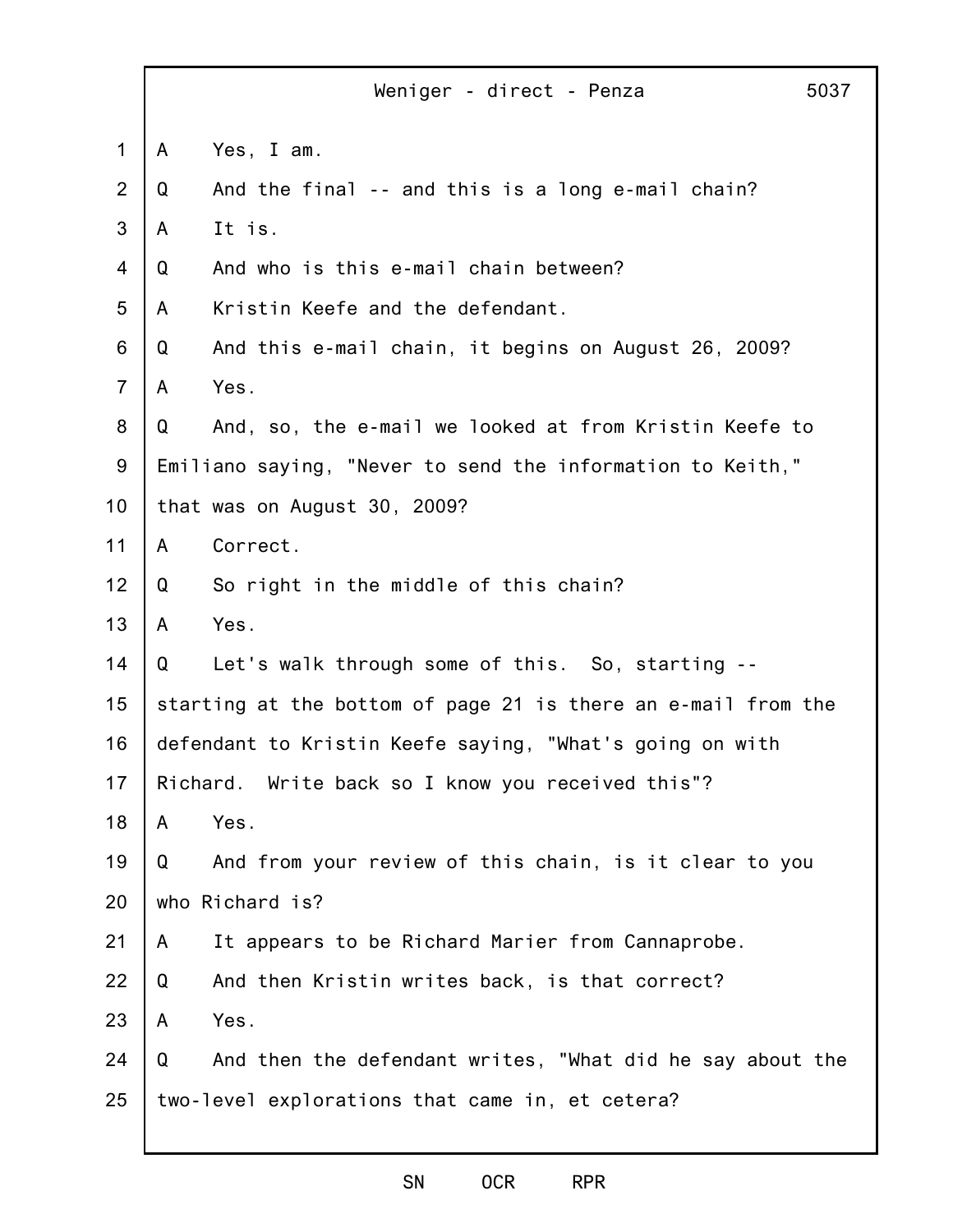|                |              | Weniger - direct - Penza<br>5038                               |
|----------------|--------------|----------------------------------------------------------------|
| 1              | $\mathsf{A}$ | Yes.                                                           |
| 2              | Q            | And this discussion of the two levels, two-level, is           |
| 3              |              | that -- is that what you were explaining before?               |
| 4              | A            | Yes, correct.                                                  |
| 5              | Q            | And so there's different levels of how much information        |
| 6              |              | you're going to get or it appears?                             |
| $\overline{7}$ | A            | It appears so, yes.                                            |
| 8              | Q            | And on August 26, 2009, does the subject line switch to        |
| $9\,$          |              | Happy Birthday?                                                |
| 10             | A            | It does, yes.                                                  |
| 11             | Q            | Is that the defendant's birthday?                              |
| 12             | A            | Yes.                                                           |
| 13             | Q            | From this chain, are you able to tell where the defendant      |
| 14             |              | and Kristin Keefe are?                                         |
| 15             | A            | Yes, they're at Vanguard Week at a lake. I believe Lake        |
| 16             | George.      |                                                                |
| 17             | Q            | We won't go through all of this. On August 26, 2009            |
| 18             |              | there's more back and forth and then she asks the defendant to |
| 19             |              | call her and says, I have news from him on a related matter    |
| 20             |              | and this is another what gives with Richard."                  |
| 21             |              | So that's in response to what gives with Richard               |
| 22             |              | from the defendant?                                            |
| 23             | A            | Yes.                                                           |
| 24             | Q            | And the defendant writes back, I am not sure, but I will       |
| 25             |              | try. Kristin writes, It's not an emergency or anything, just   |
|                |              |                                                                |

#### SN OCR RPR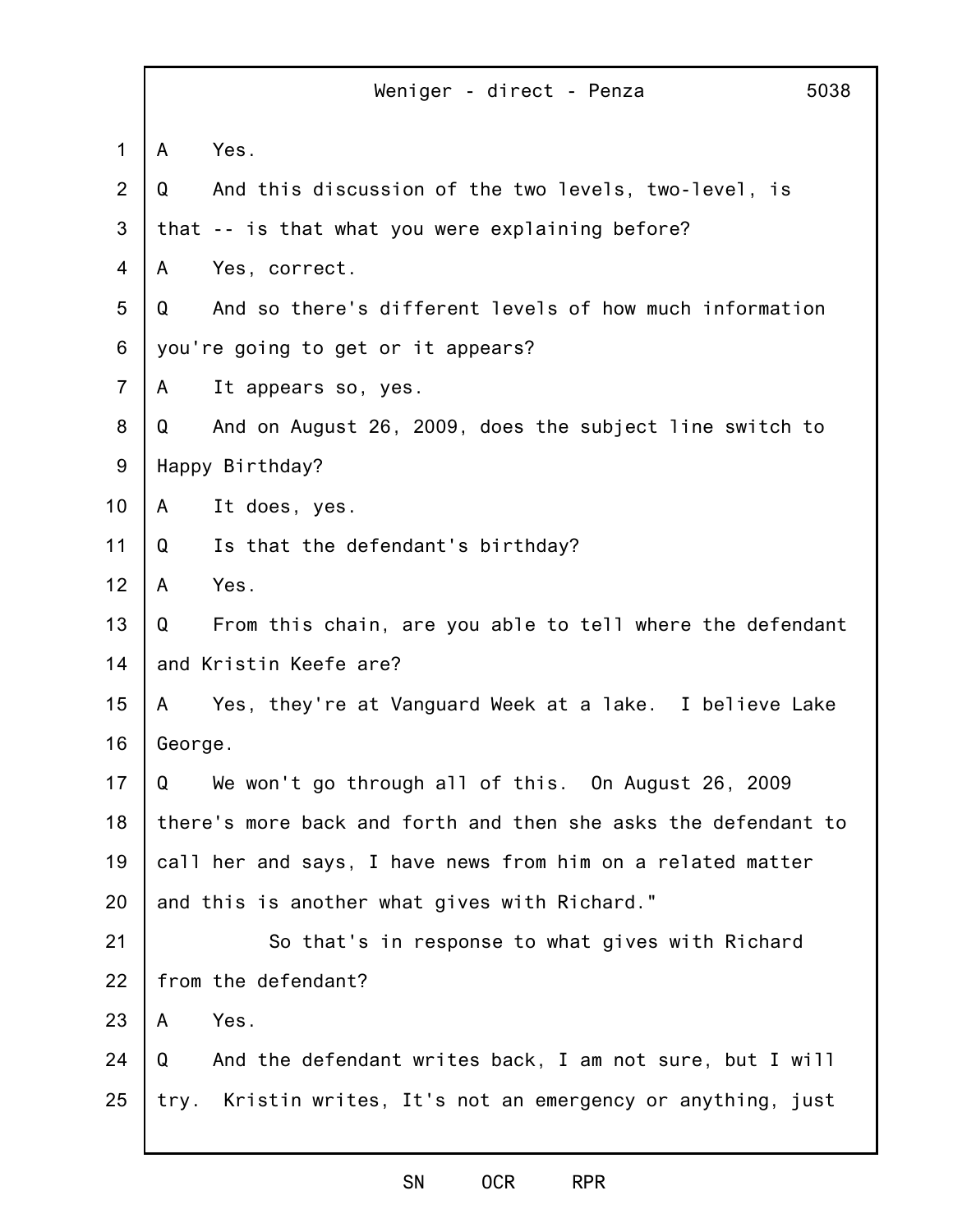|                | 5039<br>Weniger - direct - Penza                               |
|----------------|----------------------------------------------------------------|
| 1              | interesting, possible helpful data from Rich about our         |
| $\overline{2}$ | resort-hopping friend.                                         |
| 3              | Do you have a belief as to who the resort-hopping              |
| 4              | friend is?                                                     |
| 5              | So, there was a belief amongst -- it appears that there<br>A   |
| 6              | was a belief that Ms. -- that the defendant as well as others  |
| $\overline{7}$ | thought Kristin Snyder was still alive and that she was moving |
| 8              | from place to place. I can't say for certain that that's who   |
| 9              | they're referencing, but I do know that they sent private      |
| 10             | investigators to Key West and I believe Palm Springs in        |
| 11             | California.                                                    |
| 12             | And were there other --<br>Q                                   |
| 13             | Looking for her under the --<br>A                              |
| 14             | Q<br>And this reference to our resort-hopping friend, were     |
| 15             | there ever codes used by the defendant and Kristin Keefe?      |
| 16             | In this e-mail in particular, it does appear to be a<br>A      |
| 17             | coded language, yes.                                           |
| 18             | Kristin Keefe, here is another e-mail from the defendant,<br>Q |
| 19             | What about the second level, which ones? Results?              |
| 20             | Yes.<br>A                                                      |
| 21             | Q<br>Okay. Skipping ahead to page 14 on August 27, 2009,       |
| 22             | there's a long e-mail from Kristin that starts at the bottom   |
| 23             | of this page; is that right?                                   |
| 24             | Yes.<br>A                                                      |
| 25             | And so it says, "First, I got a little nervous for three<br>Q  |

# SN OCR RPR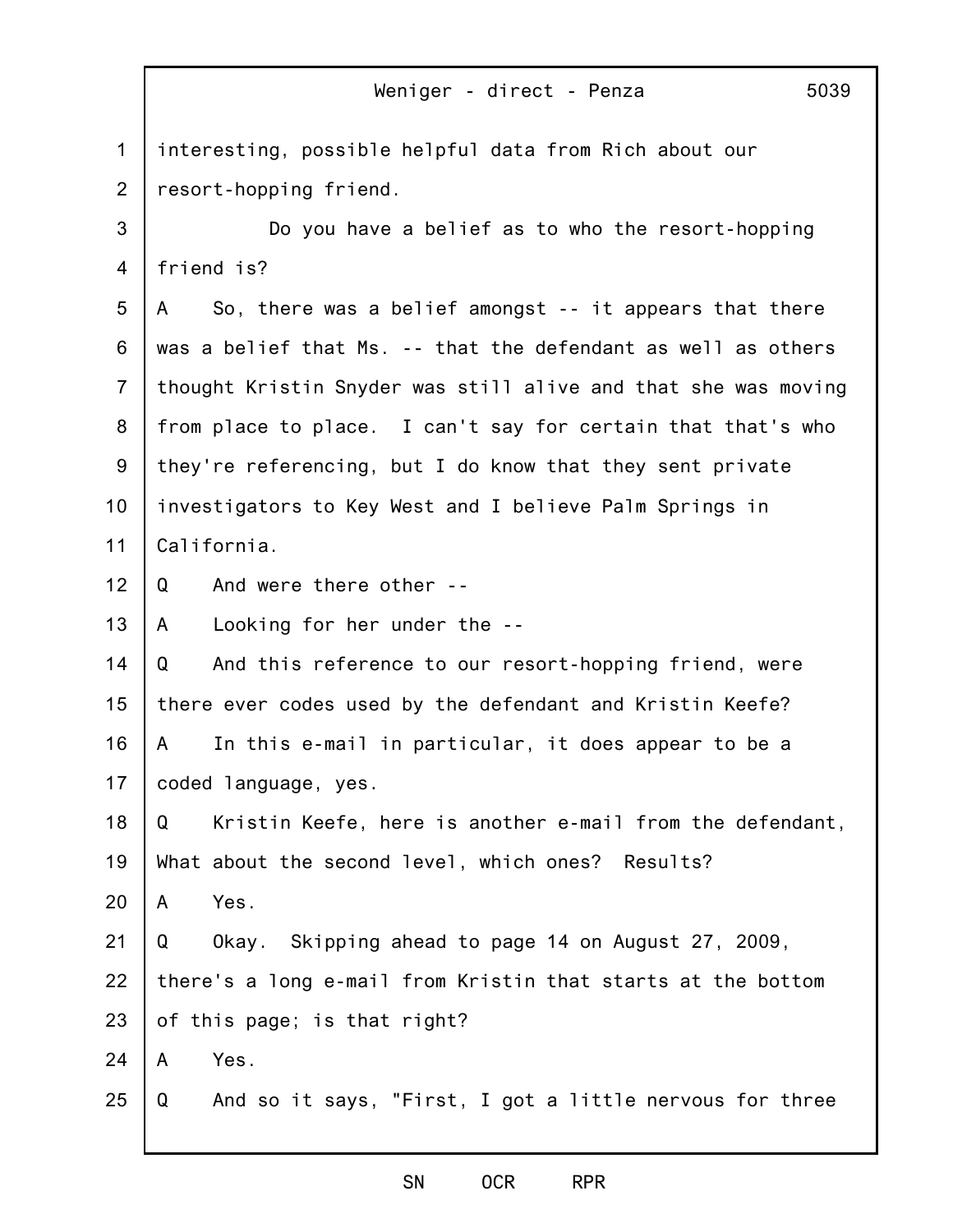1 2 3 4 5 6 7 8 9 10 11 12 13 14 15 16 17 18 19 20 21 22 23 24 25 little reasons. First, Knoxwoods painters happened to be here beginning the 27th and going through the week. Coincidence? Do you have an understanding of what that meant? A So, Knoxwoods is the development that the defendant as well as Kristin Keefe lived in at that time and, you know, there's a Homeowners Association there. So I'm assuming that there was painting going on in the neighborhood and maybe it appears to their particular kind of stretch of townhouses. Q And it says, They are painting the windows so they can study everything in our house. They're doing 3 Flintlock too. They started this morning? A Yes. Q From your review of this case, can you describe any kind of paranoia that seemed to exits? A I think just this paragraph, and as we go even the following paragraphs, kind of reflect that there was a certain level of paranoia. There was also certain times during the investigation that we learned that when there were vehicles in Knoxwoods that were unfamiliar, oftentimes that would be reported to the defendant. And, again, what we're seeing here is kind of similar concern for people that were unknown in terms of them being in the community. Q The next paragraph talks about a strange man and a car driving by? A Yes.

SN OCR RPR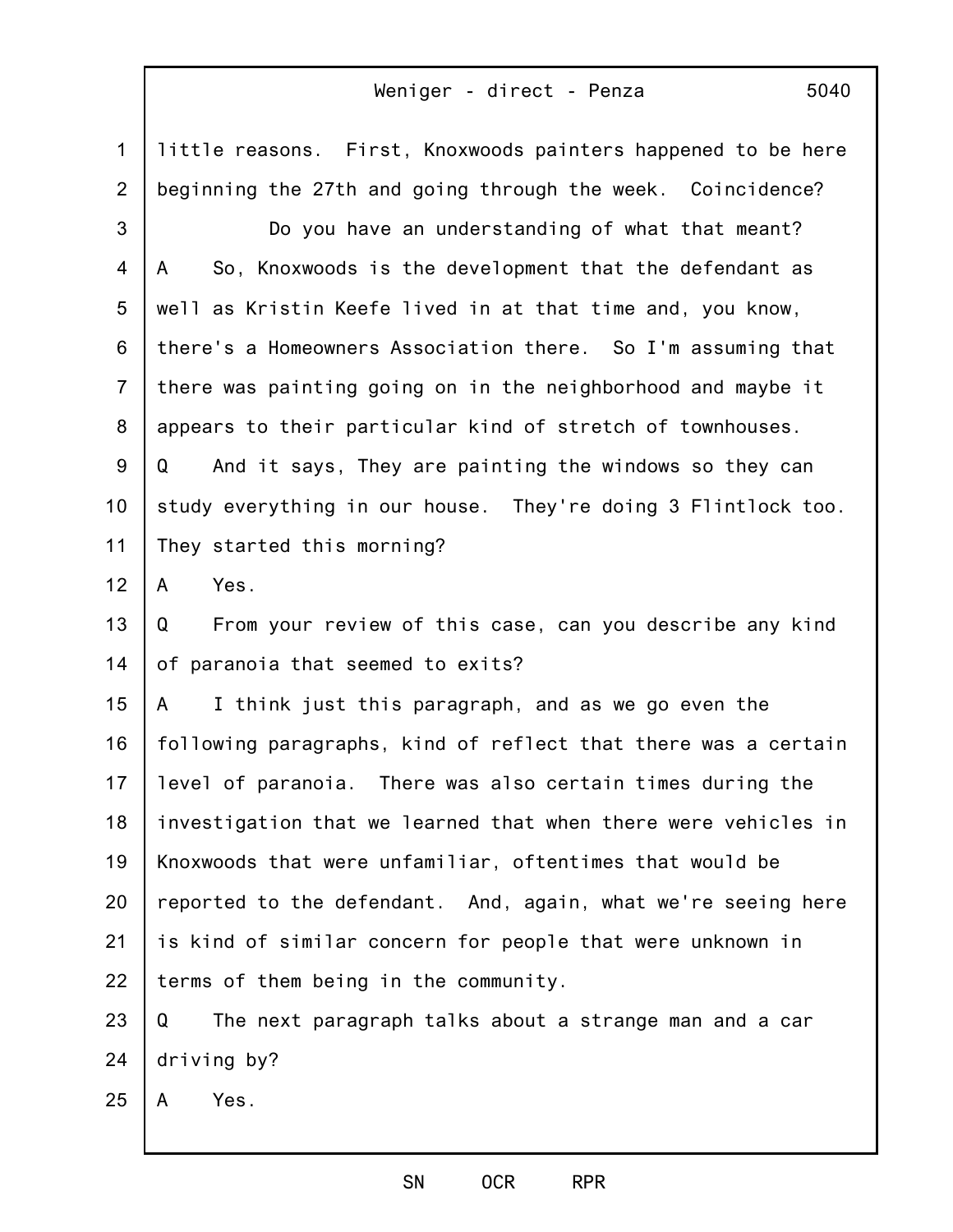1 2 Q And then she provides some information about her son with the defendant; correct?

3 A Yes.

4 5 6 7 8 9 10 11 12 Q And then -- and here it says, Steve called me back and wants to know where we are at. I was on the other line so called him and haven't heard yet. I'm inclined to tell him we are considering his suggestions, but I am having a hard time reaching my people because of the communications limitations. I spoke to Andy. Steve's trial will be over Friday through Monday. He has not heard back from Dones' alleged attorney and has called him three times. I told him keep trying. We want confirmation on that before we respond to her.

Do you know who Dones is?

14 15 16 A Susan Dones was a member of the Nxivm 9, a group of women -- a group of people that left Nxivm as a group that included also Barbara Bouchey and others.

17 18 Q Coffey is prepared to meet with us post-trial to discuss taking us to the state police?

19 A Yes.

13

23

20 21 22 Q Richard called me at 12:30. I was on both lines. It went to voicemail, but he wouldn't call unless he had data. I'm working on preparing for the O'Hara depo.

Do you know what that means?

24 25 A I believe that it's in reference to a deposition that was to occur that -- where Jeff O'Hara would be deposed in a civil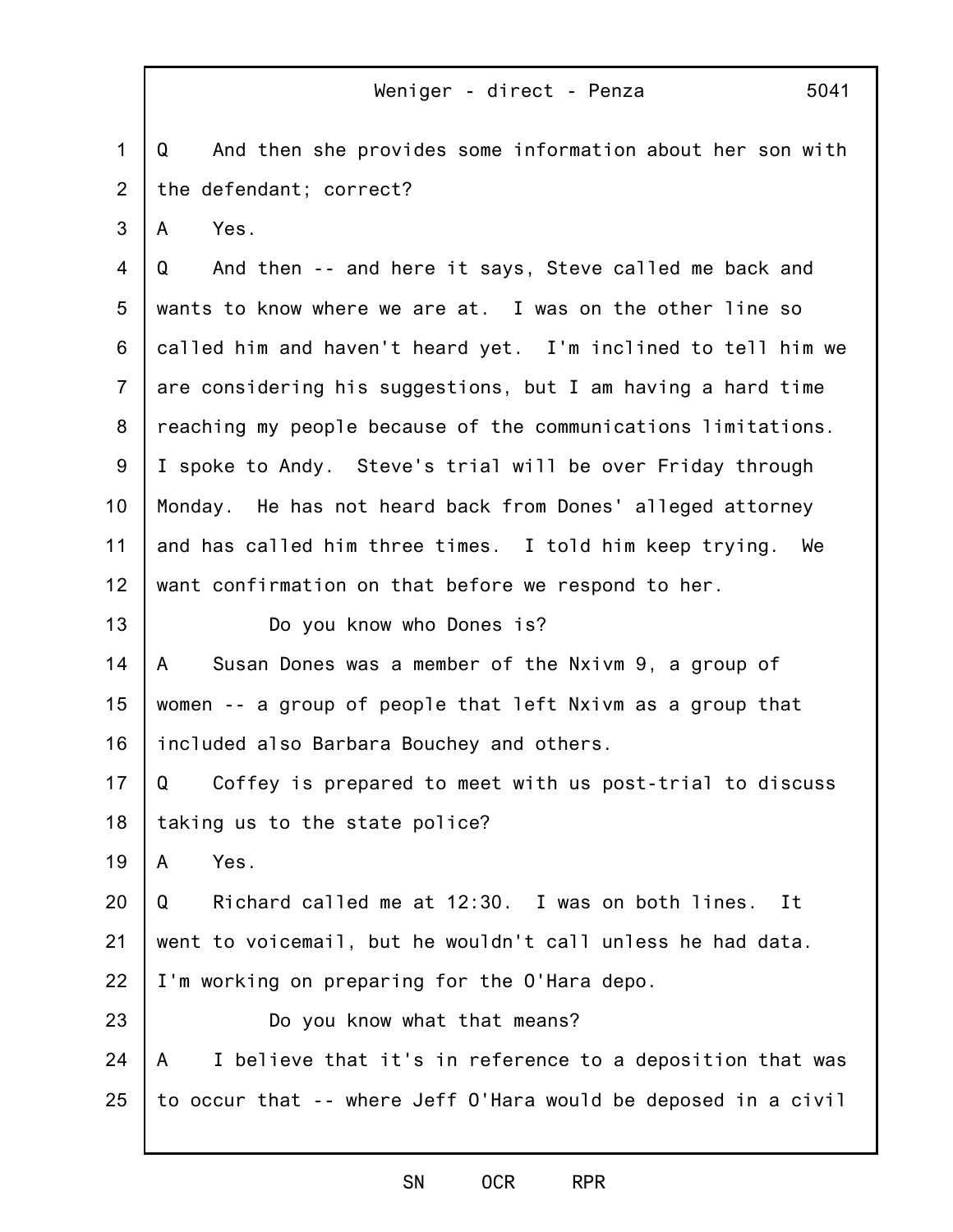1 litigation.

2 3 Q And was that supposed to be happening right around this time?

4 A It was.

5 6 7 8 9 Q And then it says, There's a charity called Sinai Charities. Peter Skolnik is a very well-known attorney in some circles, although its Ross and his corps. that are his bread and butter at the end of the day, even if there are efforts on behalf of certain charities in between.

10 11 12 13 14 Then: Rich says Pigeon will be calling me shortly with a layered opinion and Rich has interesting thoughts about Snyder's disappearance. He thinks she might have emigrated to another country/island country or at least inquired about doing so.

15 16 I want to be clear that Alaska had found that she was dead; correct?

17 A Yes.

18 Q They determined she had committed suicide?

19 A Yes.

25

20 21 Q And you said that the police file on Kristin Snyder was within Government Exhibit 204?

22 A At least a portion of it, yes.

23 Q And this is from the defendant saying, Might be

24 fascinating question to ask about --

This is the defendant to Kristin Keefe: Might be a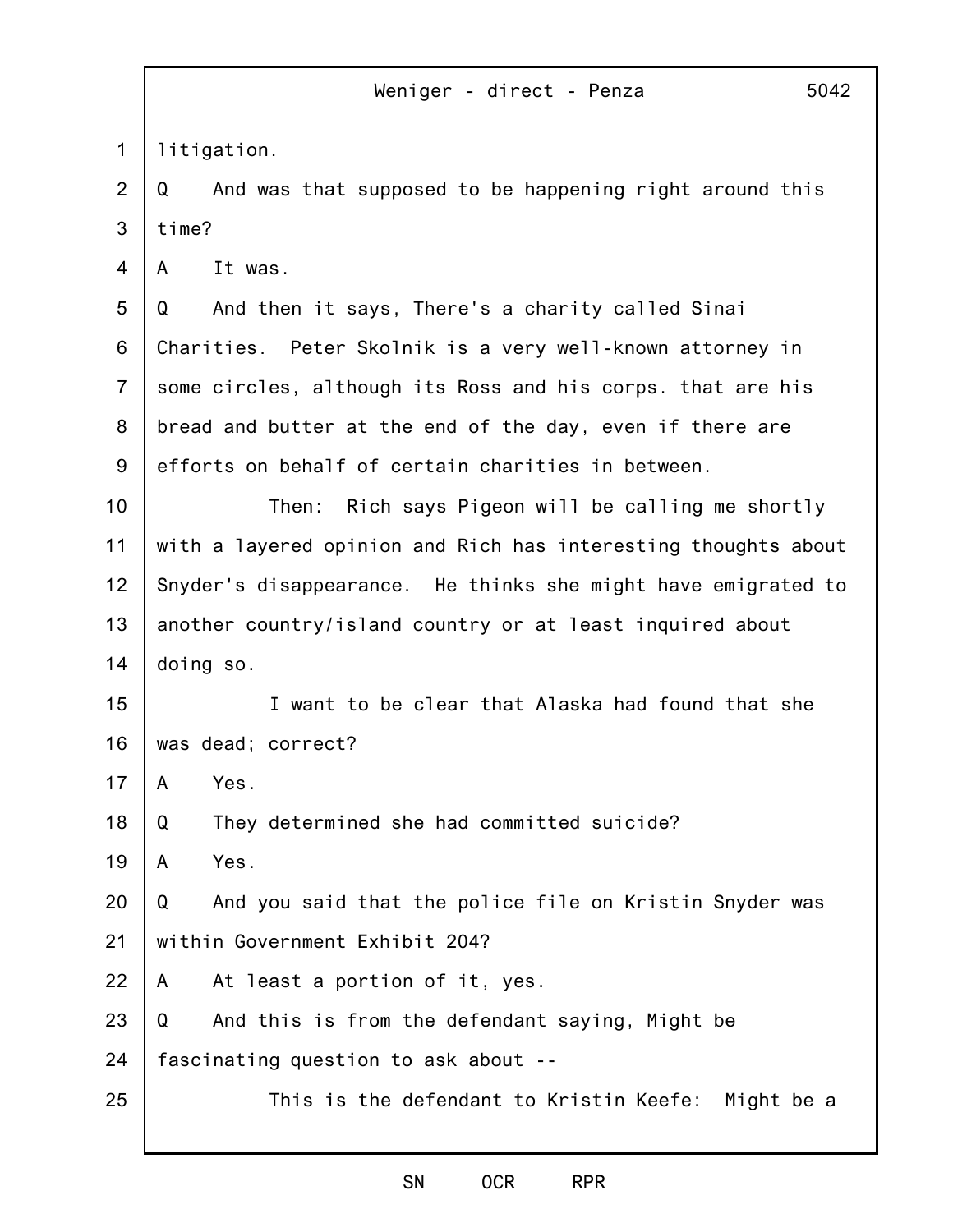1 2 fascinating question to ask about conversations to Sinai to see if smokes twitches.

3 4 5 6 7 8 9 10 11 12 13 14 15 16 17 18 19 20 21 22 23 24 25 Do you have an understanding of that? A Not entirely, although if you look at the e-mail below, it's referencing Skolnik. Skolnik was an attorney that represented Mr. Ross in the litigation between Nxivm and Rick Ross and, so, Skolnik is relevant in that regard. And kind of what the prior e-mails were suggesting was that Skolnik had some type of interface with Sinai charities and so it's not entirely clear. Q Okay. But Kristin says, I agree! And then the defendant responds, I'm getting worried. Any more news from R? And then Kristin says, Yes, sending hard copy of what mentioned today and I received verbal on Snyder? A Yes. Q And then the defendant responds, And Pigeon's song? A Yes. I will say that that appears to be, you know, somewhat coded language in relation to Steve Pigeon, one of the individuals that's found within the box. Q And she responded, Nothing specific about Pigeon's song? A Correct. Q And he says, "What about all the other stuff? A Yes. Q And, so, here Kristin Keefe says, Little Richard has nothing new, but their temporary problem is over.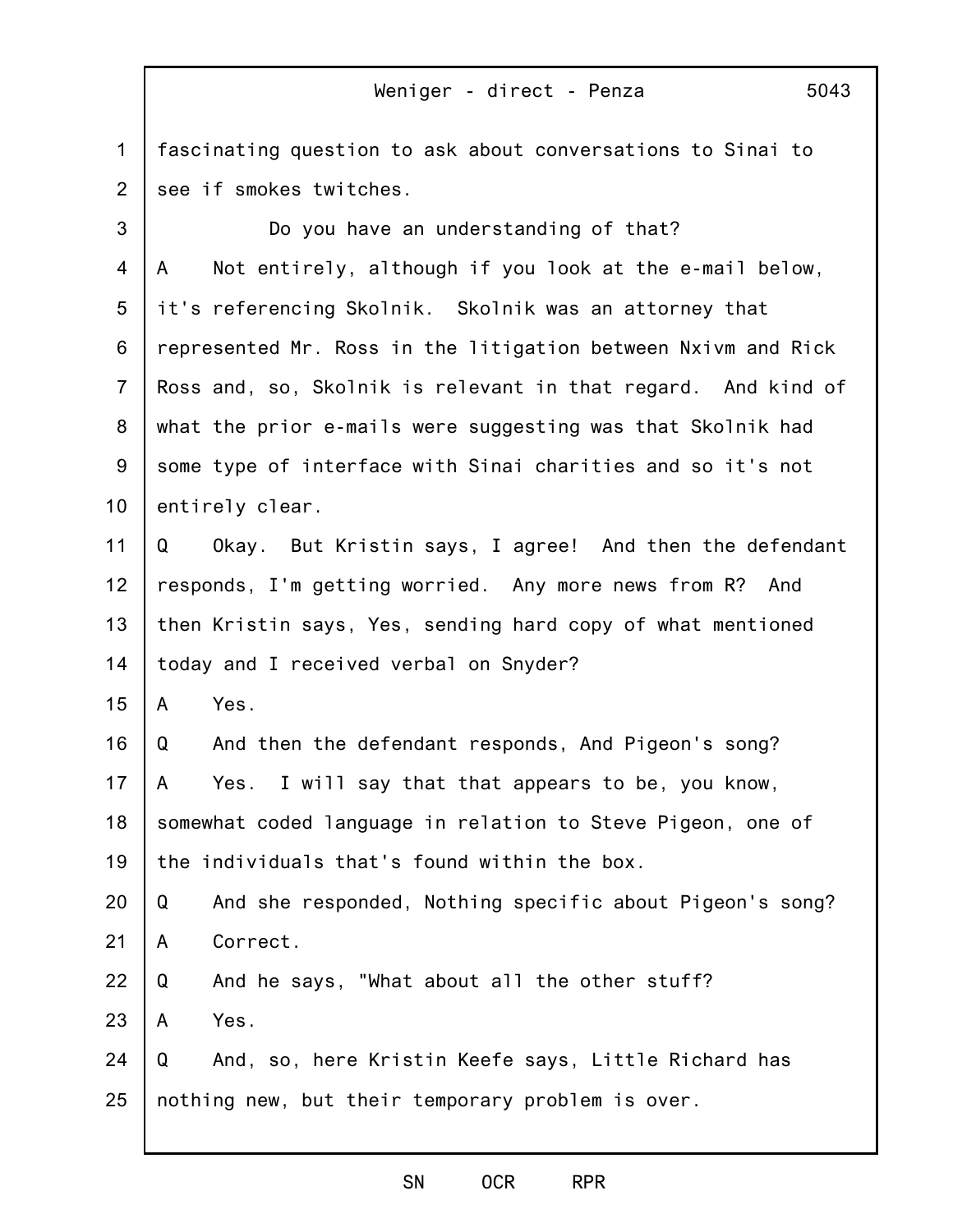|                | 5044<br>Weniger - direct - Penza                               |
|----------------|----------------------------------------------------------------|
| $\mathbf 1$    | This is on August 28th. The defendant responds, If             |
| $\overline{2}$ | R is leaving on Sunday, when/how will we get his products? We  |
| 3              | need them for V Week. What about the two-layer products he     |
| 4              | said he had from his distributor?                              |
| 5              | Does that again appear to be coded language?                   |
| 6              | Yes, it does.<br>A                                             |
| $\overline{7}$ | About the same type of information that we've been<br>Q        |
| 8              | discussing?                                                    |
| $9\,$          | Yes, the banking sweeps that they were -- they were<br>A       |
| 10             | utilizing with Cannaprobe.                                     |
| 11             | Q<br>And there's more back and forth and then it says -- Keith |
| 12             | Raniere to Kristin Keefe: I don't know if you will get this.   |
| 13             | Is it fair to say it looks like they may be having             |
| 14             | some cell service difficulties by the lake during this e-mail? |
| 15             | Yes.<br>A                                                      |
| 16             | I don't know if you will get this. I looked at the R<br>Q      |
| 17             | thingy on his two new quote creations, did not finish his      |
| 18             | second layer. No topping, but both have an explicit middle     |
| 19             | eastern feel. When are you back?                               |
| 20             | Do you have any understanding of what that is?                 |
| 21             | Not entirely. I do -- it does appear to be referencing<br>A    |
| 22             | kind of the layering or the level of bank sweeps.              |
| 23             | Q<br>And again it seems to be in code?                         |
| 24             | Yes.<br>A                                                      |
| 25             | Okay. And Kristin writes: Yeah, I know I'm checking on<br>Q    |
|                |                                                                |

# SN OCR RPR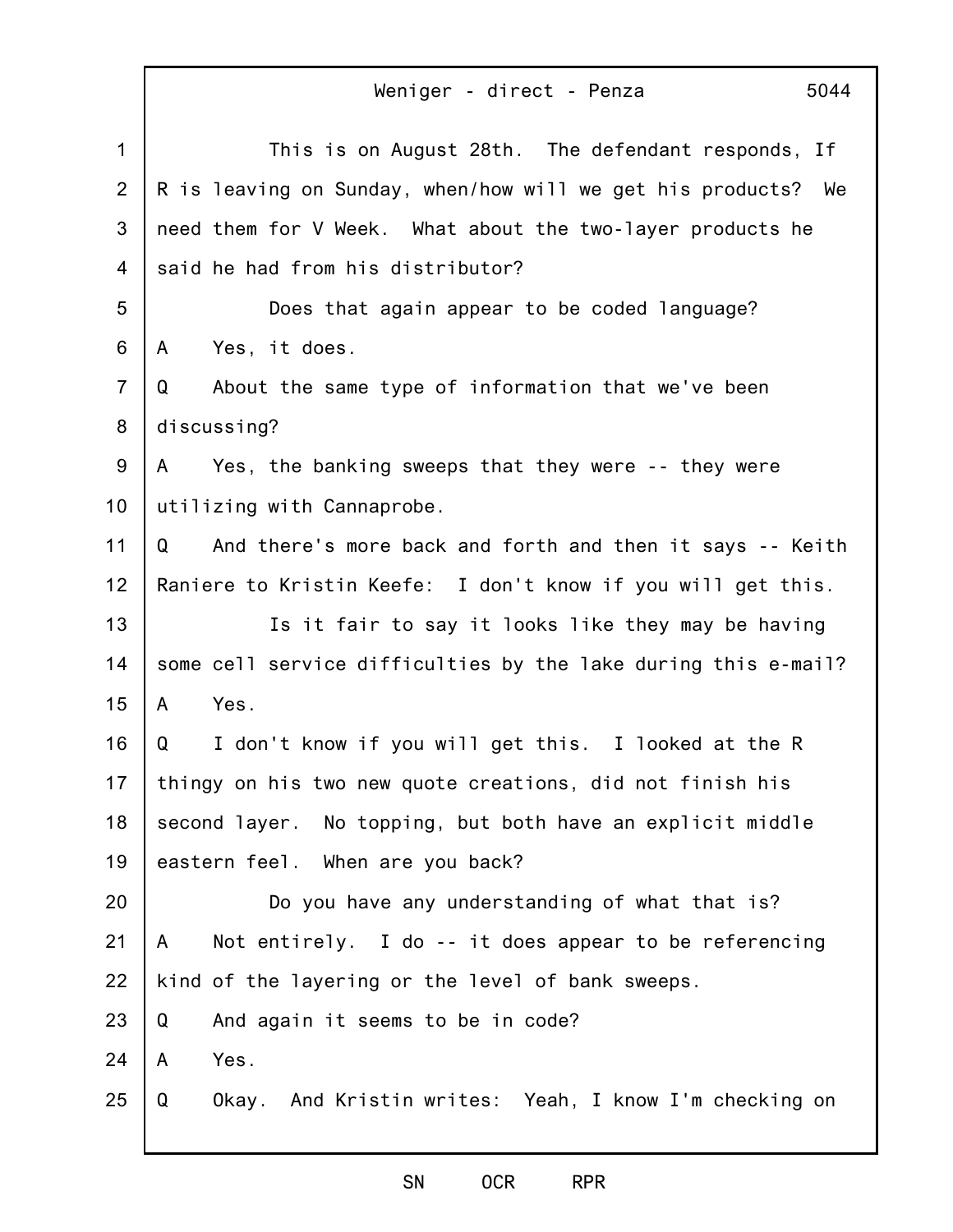| $\mathbf{1}$   | the toppings. FYI, I reminded Richard yesterday to make us     |
|----------------|----------------------------------------------------------------|
| $\overline{2}$ | only one layer dishes if the topping is different than the     |
| 3              | layer; to do two layers only when the first topping is the     |
| 4              | same. He's erred so far and cooked two layers each time no     |
| 5              | matter what. It's turning out pretty tasty. Maybe we should    |
| 6              | stick to the two-layer, two-topping dish across the board.     |
| $\overline{7}$ | I'll be back tonight. Want to meet?                            |
| 8              | And the defendant responds, Yes, although the middle           |
| 9              | eastern recipes seem obvious. I might want to be sure of what  |
| 10             | goes into each of the dishes. Maybe our Mexican chef will      |
| 11             | tell us.                                                       |
| 12             | Did you have an understanding of who the Mexican               |
| 13             | chef was?                                                      |
| 14             | What I suspect is that the Mexican chef is in relation to<br>A |
| 15             | the e-mails that we've already looked at in relation to        |
| 16             | Emiliano Salinas, Mr. Federico Pena and that kind of lead.     |
| 17             | Q<br>And then Kristin says, Okay. I will confirm that recipe   |
| 18             | with R. I hear our Mexican chef will have some dishes ready    |
| 19             | If that's the case, I'll come back sooner.<br>today.           |
| 20             | Just -- I won't go through too much more of this,              |
| 21             | but from Kristin to Keith on August 29, 2009, I'm putting      |
| 22             | together additional docs on O'Hara and on my way to pick up    |
| 23             | the O'Hara criminal presentation?                              |
| 24             | Correct.<br>A                                                  |
| 25             | Q<br>Page five, Keith is writing on -- the defendant is        |
|                |                                                                |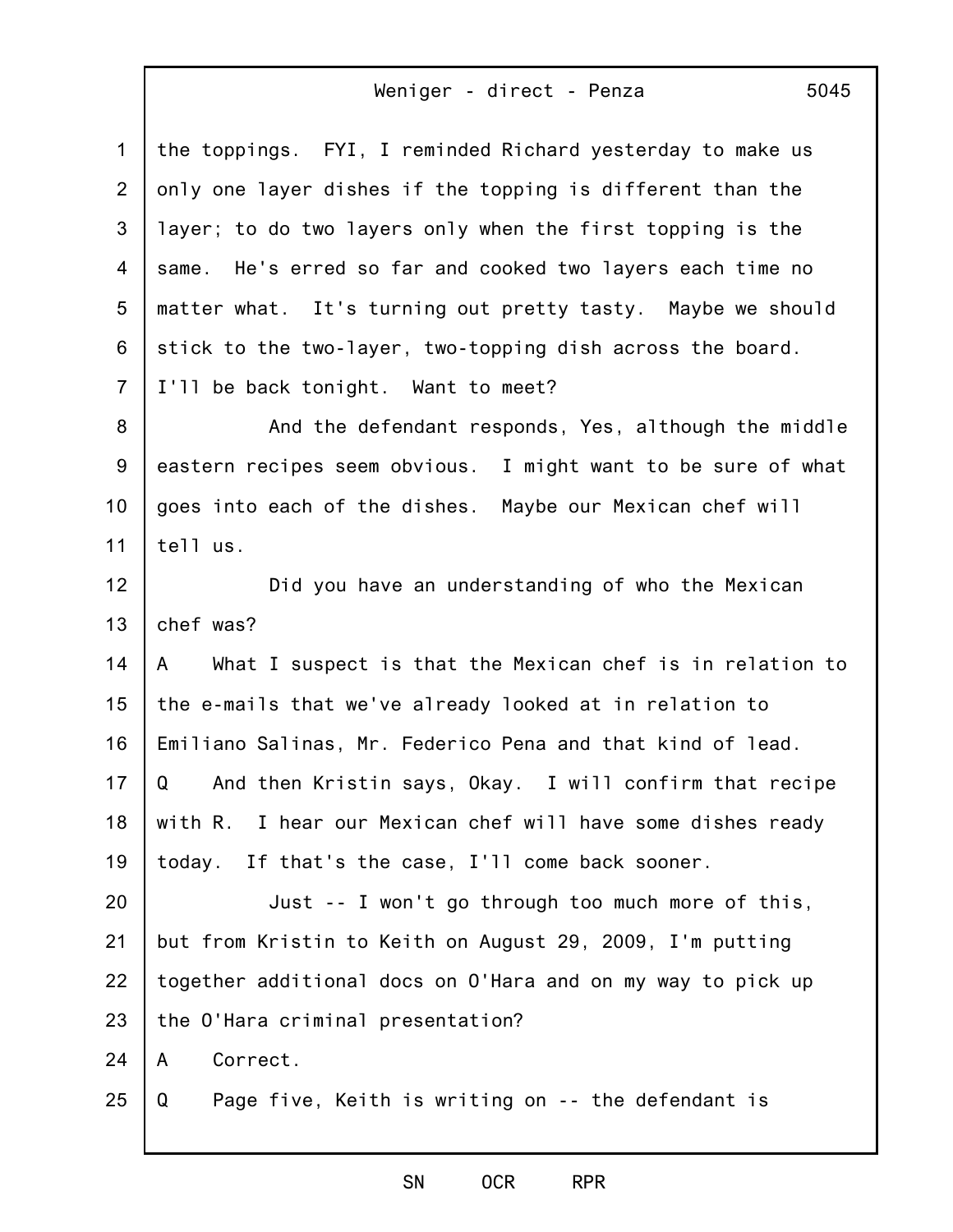| $\mathbf{1}$   | writing on August 29, 2009: Any more R? M? Kristin writes    |
|----------------|--------------------------------------------------------------|
| 2              | back, "Nope, although expecting more from R." And then the   |
| 3              | defendant writes back, "Cool. Is M going to tell us more     |
| 4              | about his kidney beans and liver mix. Why can't he get that  |
| 5              | published? If they come up with as good a recipe will we be  |
| 6              | able to publish. Again, does this appear to be code?         |
| $\overline{7}$ | Yes, it does?<br>A                                           |
| 8              | Q<br>And you don't know exactly what this means?             |
| 9              | I don't, no.<br>A                                            |
| 10             | Kristin writes, his supplier is out of town till Monday<br>Q |
| 11             | and has been all week. I think if we have a better recipe we |
| 12             | can arrange to collaborate with his supplier directly?       |
| 13             | Yes.<br>A                                                    |
| 14             | Okay. And this e-mail from Keith Raniere to Kristin<br>Q     |
| 15             | Keefe, I will tell you when I see you in Ohio. On another    |
| 16             | note, did you notice how little news coverage the deal thing |
| 17             | is getting?                                                  |
| 18             | Do you know what that's a reference to?                      |
| 19             | Again, I don't -- I want to make clear I don't know<br>A     |
| 20             | definitively what it's a reference to. I can tell you that   |
| 21             | around this time Morris Sutton, who lived in the Deal, New   |
| 22             | Jersey area and we did find actually in the box as well an   |
| 23             | article in relation to the Sephardic community and arrests   |
| 24             | that had been made in that community.                        |
| 25             | THE COURT: Ms. Penza, I'm going to want to take a            |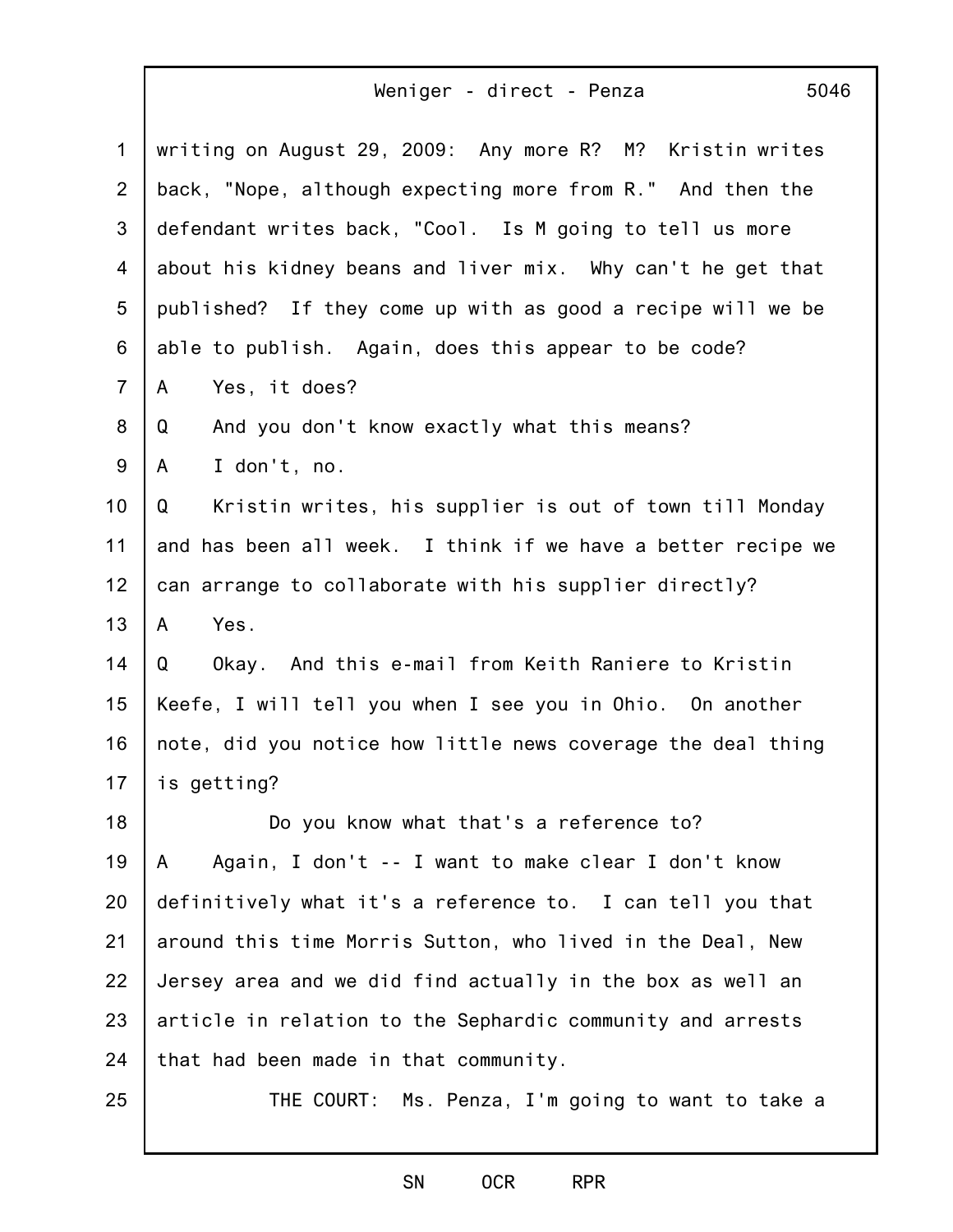|                 | Weniger - direct - Penza<br>5047                               |
|-----------------|----------------------------------------------------------------|
| $\mathbf{1}$    | break soon.                                                    |
| $\overline{2}$  | MS. PENZA: Yes, Your Honor. I'm finished with this             |
| 3               | document in one minute and I think that will be a perfect      |
| 4               | time, if that's okay.                                          |
| 5               | THE COURT: That is fine.                                       |
| 6               | BY MS. PENZA:                                                  |
| $\overline{7}$  | And, so, I'll skip ahead to the second page and looking<br>Q   |
| 8               | here the defendant writes on August 31, 2009, Hey, what's      |
| 9               | going on with O'Hara, birthright, Bob, goodies for Mr. O'Hara, |
| 10 <sub>1</sub> | Mike, little R's kitchen, et cetera?                           |
| 11              | Yes.<br>A                                                      |
| 12              | Do you know what some of those things are or do you have<br>Q  |
| 13              | a belief as to what some of those things are?                  |
| 14              | Yes, O'Hara again is another reference to Joseph O'Hara<br>A   |
| 15              | and the litigation related to him. Birthright is also -- is a  |
| 16              | charity that's associated with Edgar Bronfman. Bob, I'm not    |
| 17              | entirely certain. Goodies for Mr. O'Hara, again it seems to    |
| 18              | be a reference to Joseph O'Hara. Little R's kitchen seems to   |
| 19              | be the quote unquote dishes, or levels of banking sweeps that  |
| 20              | were being conducted by Richard Marier and Cannaprobe, but I   |
| 21              | think what --                                                  |
| 22              | One of the things that was important from my review            |
| 23              | of this was it showed that the legal -- while Kristin Keefe    |

25 was the head of the legal department in Nxivm, the actions that were being taken were communicated to the defendant by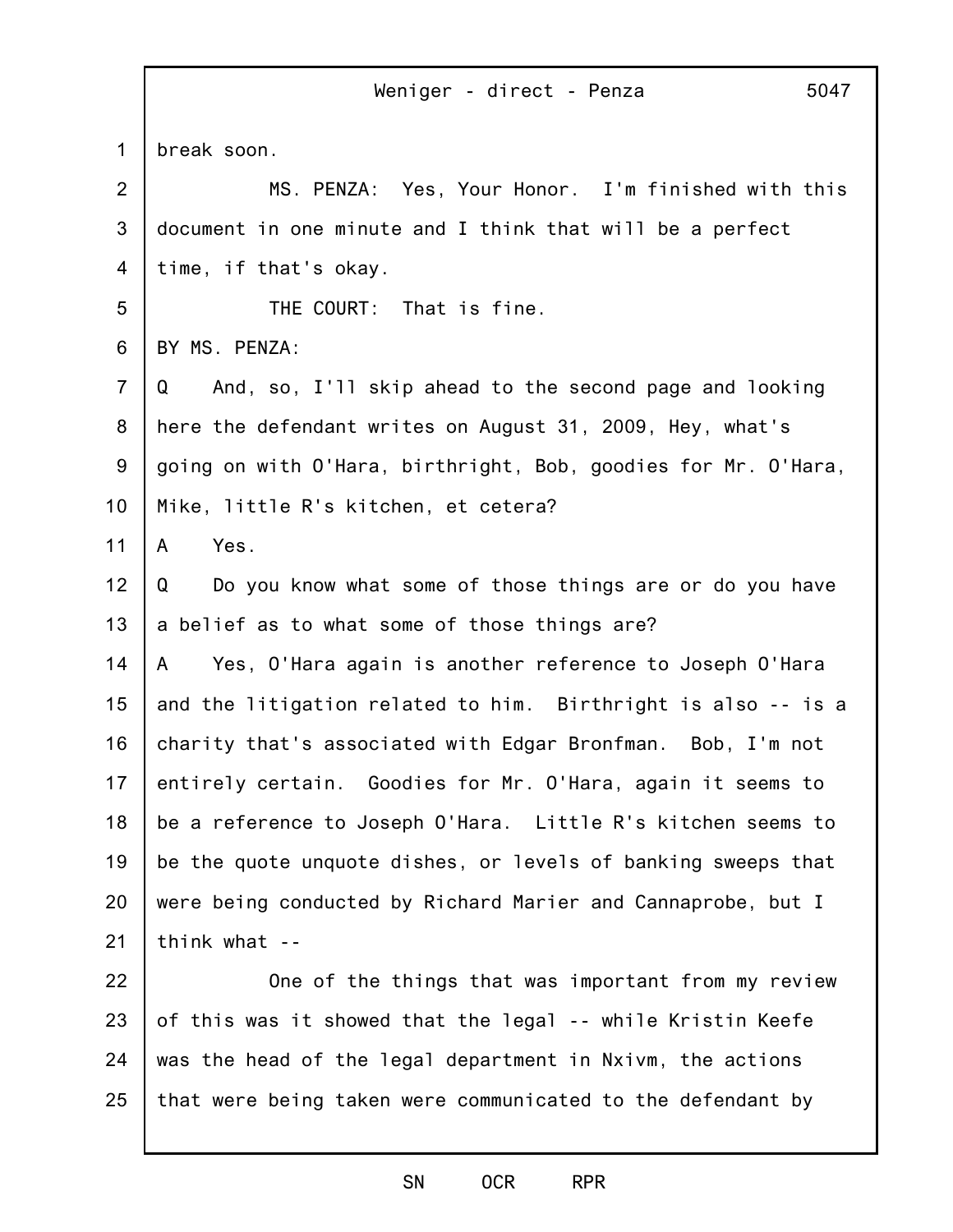|                | Proceedings<br>5048                                            |
|----------------|----------------------------------------------------------------|
| 1              | Kristin and being requested by the defendant.                  |
| 2              | And this just goes on for a little bit more back and<br>Q      |
| 3              | forth?                                                         |
| 4              | Yes.<br>A                                                      |
| 5              | MS. PENZA: Your Honor, I think this would be a good            |
| 6              | point to take a break.                                         |
| $\overline{7}$ | THE COURT: All right. Let's take an afternoon                  |
| 8              | break. All rise for the jury.                                  |
| 9              | (Jury exits.)                                                  |
| 10             | (In open court.)                                               |
| 11             | THE COURT: How much more do you have for this                  |
| 12             | witness?                                                       |
| 13             | MS. PENZA: Your Honor, I still think approximately             |
| 14             | an hour, maybe a little bit more, but I will enter the rest of |
| 15             | the exhibits and I will only show them if absolutely           |
| 16             | necessary.                                                     |
| 17             | THE COURT: All right. And how long is your cross               |
| 18             | going to be? Just tell me.                                     |
| 19             | MR. AGNIFILO: I don't know because we still have               |
| 20             | another hour of direct. I'll try to get done by the end of     |
| 21             | the day.                                                       |
| 22             | THE COURT: Well, it is not going to happen.                    |
| 23             | MR. AGNIFILO: Well, it could, it could.                        |
| 24             | THE COURT: It could?                                           |
| 25             | MR. AGNIFILO: Well, it probably won't, but I will              |
|                |                                                                |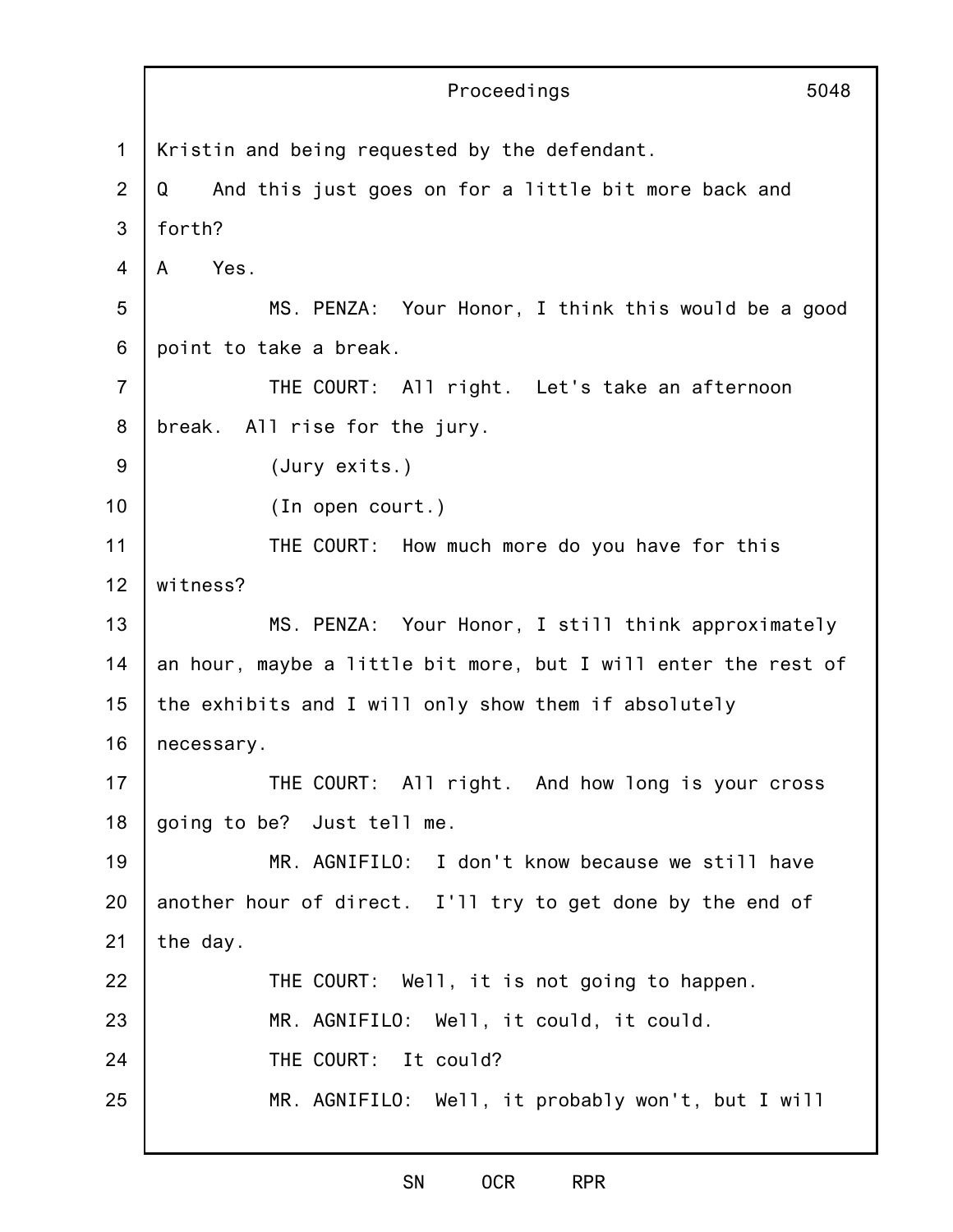|                | Proceedings<br>5049                                         |  |
|----------------|-------------------------------------------------------------|--|
| $\mathbf{1}$   | try. I know it would make the jury's life easier if I did.  |  |
| $\overline{2}$ | Let me see what the hour of direct is like and then I'll do |  |
| 3              | what I can.                                                 |  |
| 4              | THE COURT: Otherwise, I will bring the jury in              |  |
| $\sqrt{5}$     | tomorrow morning and we will just continue. So work your    |  |
| 6              | magic.                                                      |  |
| $\overline{7}$ | MS. PENZA: Yes, Your Honor.                                 |  |
| 8              | THE COURT: You may stand down.                              |  |
| $9\,$          | (Witness stands down.)                                      |  |
| 10             | THE COURT: Take your ten minutes.                           |  |
| 11             | (Recess taken.)                                             |  |
| 12             |                                                             |  |
| 13             | (Continued on the following page.)                          |  |
| 14             |                                                             |  |
| 15             |                                                             |  |
| 16             |                                                             |  |
| 17             |                                                             |  |
| 18             |                                                             |  |
| 19             |                                                             |  |
| 20             |                                                             |  |
| 21             |                                                             |  |
| 22             |                                                             |  |
| 23             |                                                             |  |
| 24             |                                                             |  |
| 25             |                                                             |  |
|                |                                                             |  |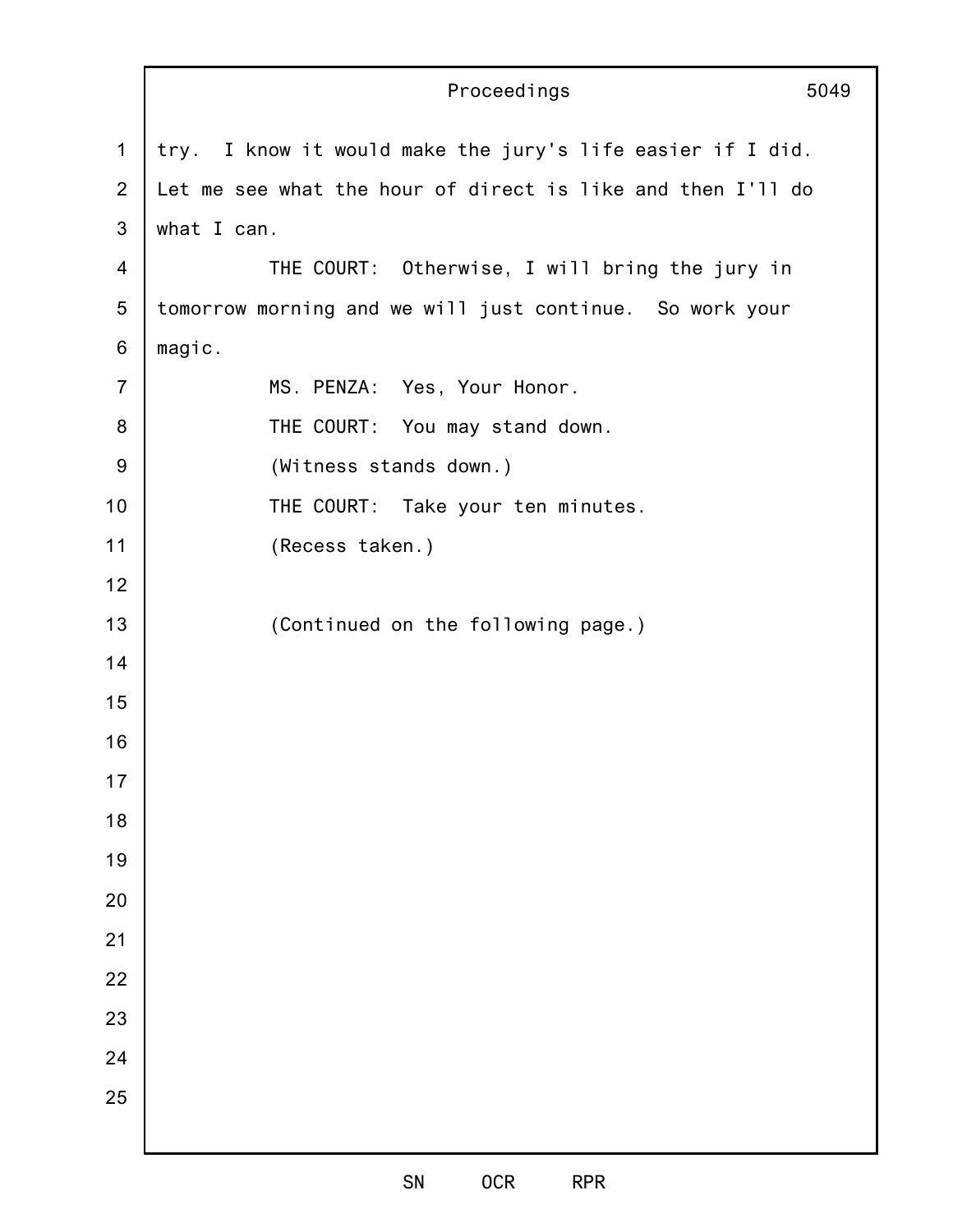|                | Proceedings<br>5050                                           |
|----------------|---------------------------------------------------------------|
| 1              | (Continuing)                                                  |
| $\overline{2}$ | Your Honor, may we be heard?<br>MS. PENZA:                    |
| 3              | THE COURT: Not until the Defendant is here. If                |
| 4              | both sides are smiling, I'm in trouble. Let's wait for the    |
| 5              | Defendant.                                                    |
| 6              | (Defendant enters.)                                           |
| $\overline{7}$ | THE COURT:<br>Yes.                                            |
| 8              | MS. PENZA: Your Honor, I think one thing I've                 |
| 9              | learned during this trial is I'm very bad at estimating how   |
| 10             | long my directs are.                                          |
| 11             | THE COURT: Oh, I hadn't noticed.                              |
| 12             | MS. PENZA: So, I think, having reviewed over the              |
| 13             | break, it is unlikely I will finish today, probably go        |
| 14             | slightly over tomorrow.                                       |
| 15             | In light of that, we've spoken -- and I don't think           |
| 16             | it makes sense to really try to rush through. I looked to see |
| 17             | if it would be possible, but I don't think it will be.        |
| 18             | In light of that, I think the parties are jointly             |
| 19             | hoping that we would go tomorrow and then have the charge     |
| 20             | conference on Monday and close on Tuesday, if that would be   |
| 21             | amenable to your Honor.                                       |
| 22             | THE COURT: Well, tell me about tomorrow.                      |
| 23             | What will we accomplish tomorrow?                             |
| 24             | Is it a full day? Is it a partial day.                        |
| 25             | MS. PENZA: Yes, it will be a partial day. I expect            |
|                |                                                               |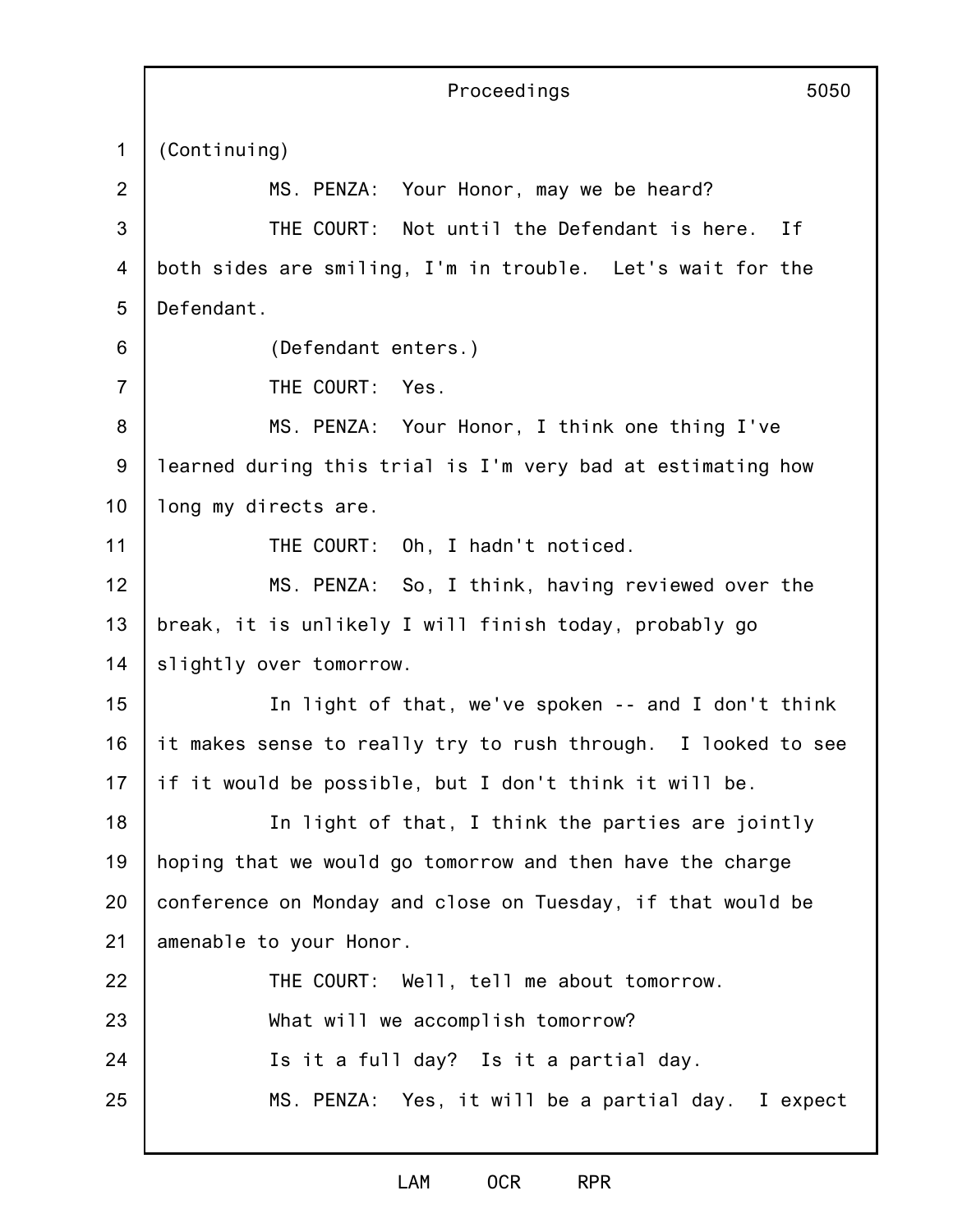|                | Proceedings<br>5051                                           |
|----------------|---------------------------------------------------------------|
| $\mathbf{1}$   | at most to need a half-hour tomorrow.                         |
| $\overline{2}$ | MR. AGNIFILO: I would imagine if Ms. Penza goes a             |
| 3              | half an hour I can probably finish around the time of the     |
| 4              | break. Maybe I'd go over a little past the break, but         |
| 5              | definitely finished by lunch.                                 |
| 6              | THE COURT:<br>And you would be resting tomorrow?              |
| $\overline{7}$ | MS. PENZA: Yes, your Honor.                                   |
| 8              | THE COURT: After this witness?                                |
| 9              | MS. PENZA: Yes, your Honor.                                   |
| 10             | THE COURT: And then we have to -- at that point, we           |
| 11             | have to have a Rule 29.                                       |
| 12             | MR. AGNIFILO: Yes, Judge.                                     |
| 13             | THE COURT: And then you have to tell me whether               |
| 14             | you're putting on a case and whether the Defendant wishes to  |
| 15             | testify, as is his Constitutional right. We have a process to |
| 16             | go through even if you don't put on a case.                   |
| 17             | So, I need the jury here until the middle of the              |
| 18             | day, is what we're saying. At least until noon, I would       |
| 19             | imagine.                                                      |
| 20             | MR. AGNIFILO: I would imagine somewhere around                |
| 21             | noon, I think that's right, but I think before lunch. I think |
| 22             | we'll be done with the jury before lunch.                     |
| 23             | THE COURT: We'll work out the issue of lunch with             |
| 24             | the jury.                                                     |
| 25             | MR. AGNIFILO: And would the Court be open to the              |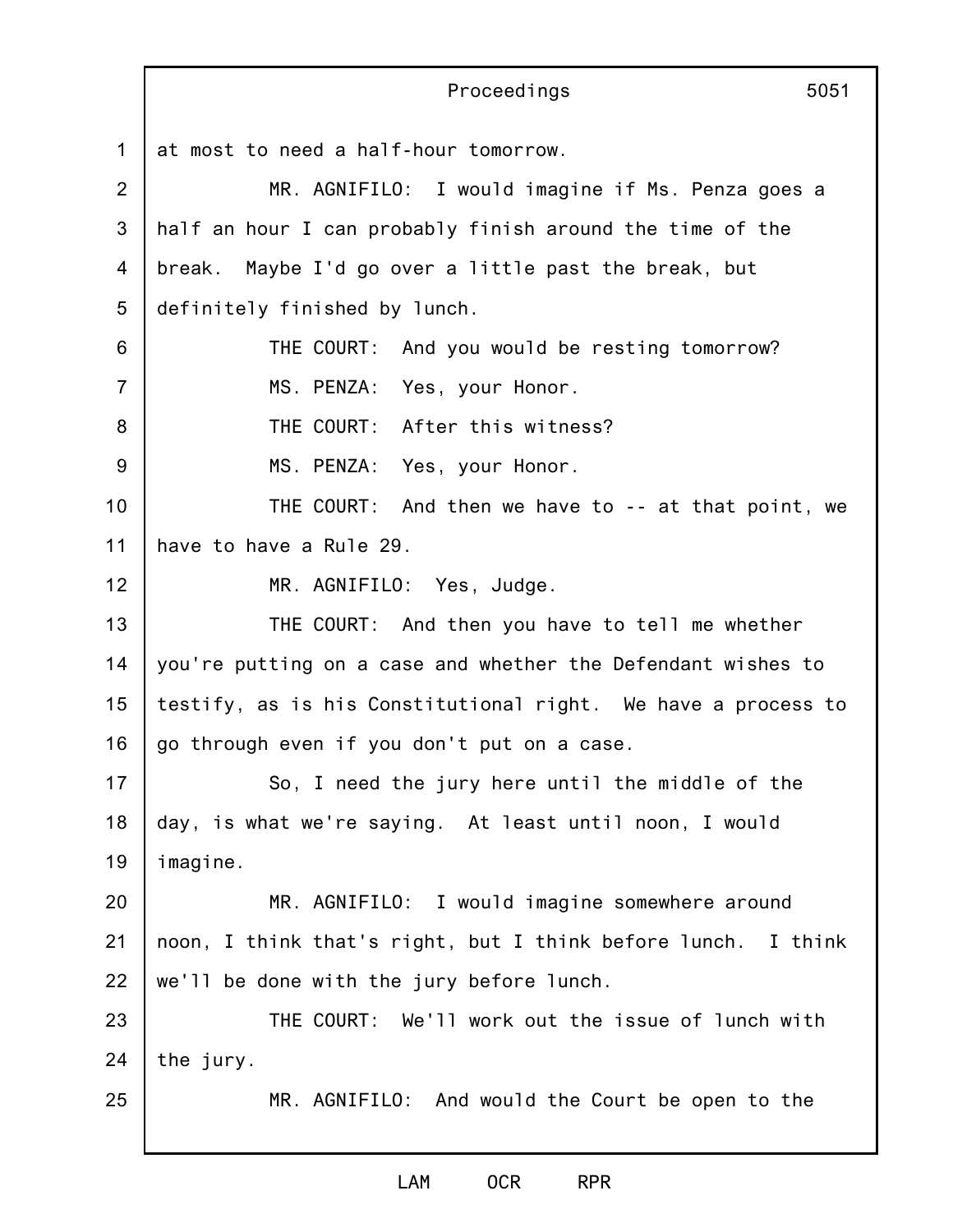1 2 3 4 5 6 7 8 9 10 11 12 13 14 15 16 17 18 19 20 21 22 23 24 25 Proceedings 5052 charge conference on Monday rather than tomorrow? THE COURT: Yes, of course. I think that works out fine. MS. PENZA: Thank you very much. THE COURT: What I'll do, can I e-mail the charge to you? MR. AGNIFILO: That would be great, Judge. MS. PENZA: Yes, that would be great. THE COURT: We'll e-mail it. It's ready in draft. If we do this, I would appreciate it, since we have so much extra time, that the parties, after they look at the charge, if they can discuss possible modifications of the charge to which they would agree, rather than raising everything at the charge conference initially. But where you can't agree, of course we'll discuss it. MR. AGNIFILO: What might make sense if we end up getting the charge at some point later today and we'll have some time after we let the jury out tomorrow -- THE COURT: You're going to get it tonight. MR. AGNIFILO: That's great, Judge. MS. PENZA: Thank you. MR. AGNIFILO: Perfect. THE COURT: I will tell the jury that we're doing a half-day tomorrow, they are off on Monday, and we'll have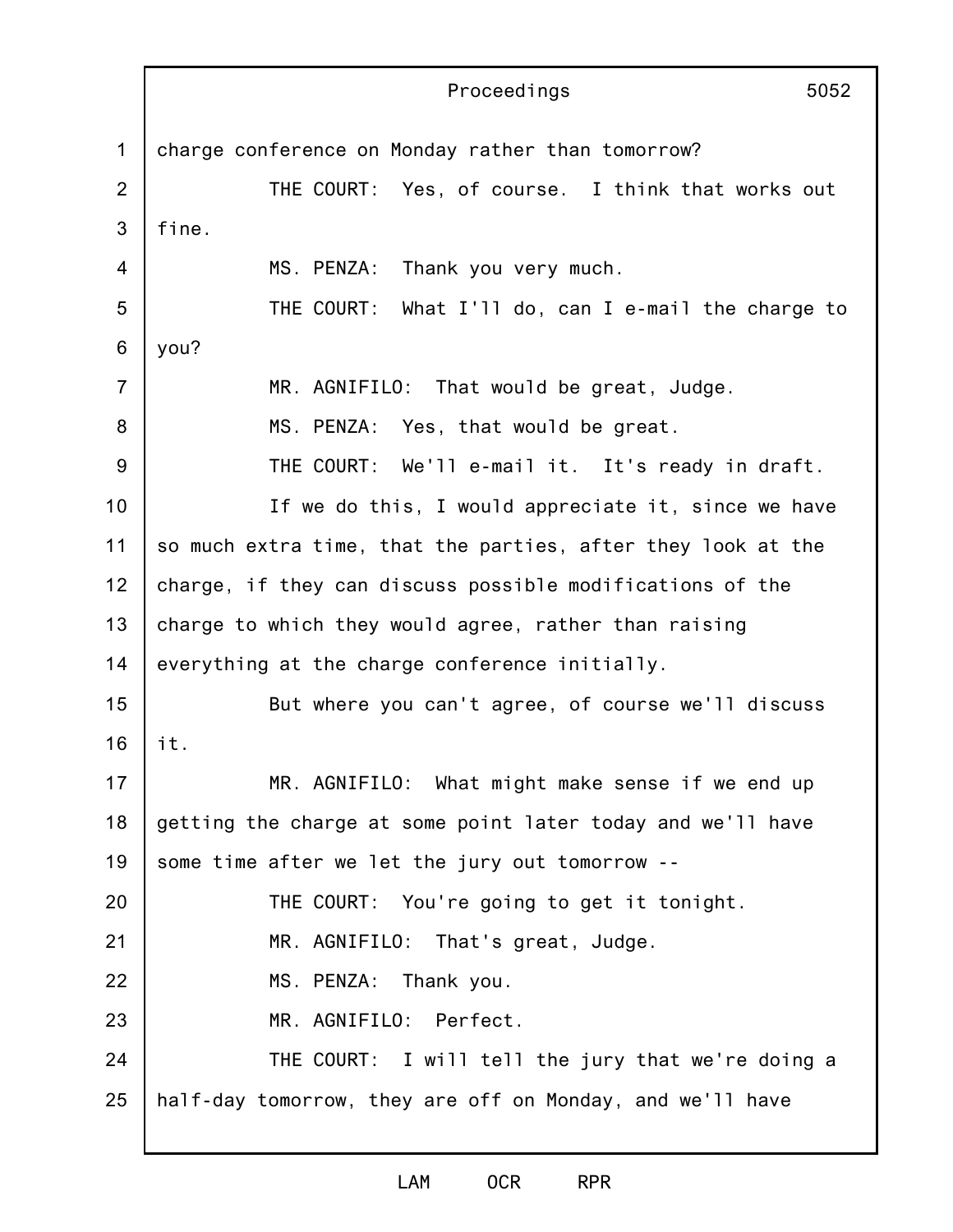1 2 3 4 5 6 7 8 9 10 11 12 13 14 15 16 17 18 19 20 21 22 23 24 25 Proceedings 5053 closing arguments on Tuesday. About how long is your closing expected to be? Oh, I'm sorry. Mr. Lesko, how long is the closing expected to be? MR. LESKO: No more than four hours. THE COURT: And your closing, about the same? MR. AGNIFILO: I imagine it would be a little bit less. THE COURT: So, we're going to have a full day of closings and we may even have the rebuttal on Wednesday before I give the jury charge. MR. AGNIFILO: Can I throw something out? THE COURT: You've been throwing something out since I walked in the door. What else? MR. AGNIFILO: Have you ever charged first and summed up after? THE COURT: You know, I've spoken to judges about that, and there are judges who feel very strongly about it. But I've been charging juries for a long time. I'm more comfortable charging after the closing arguments because when the parties give their closings and say, "You're likely to hear from the judge that..." and maybe it's a little off. I want to be the one to speak last. And, in fact, I would also point out that what I may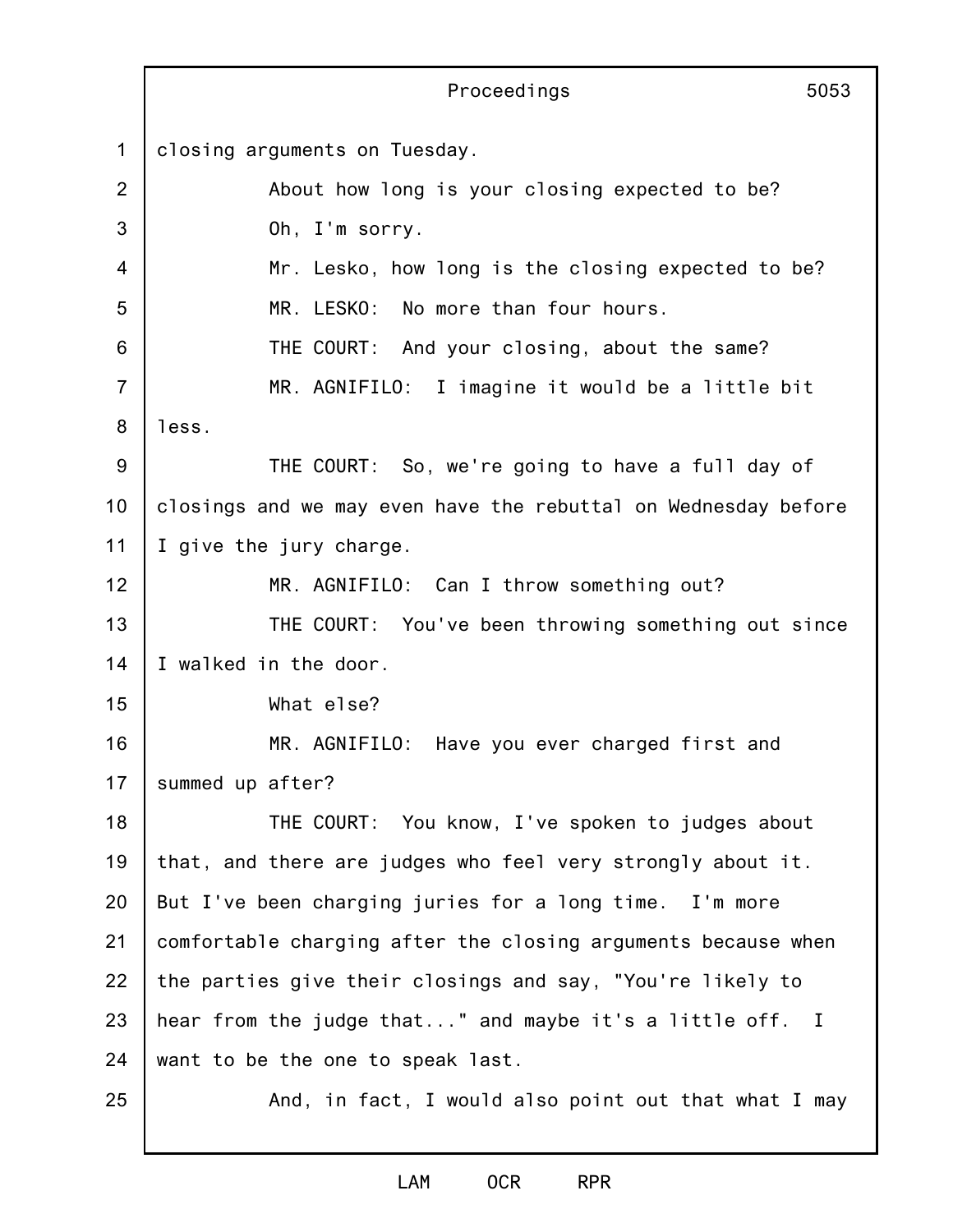1 2 3 4 5 6 7 8 9 10 11 12 13 14 15 16 17 18 19 20 21 22 23 24 25 Proceedings 5054 do -- it's a very long charge -- I may share the honors with my law clerks and have them read parts of the charge, selected portions of the charge, to the jury. How many pages is it, 100? THE LAW CLERK: 140. THE COURT: 140 pages. So, it's a lot of talking. So, depending on how I feel at the time, we'll make those -- I just wanted to let you know about that. Judges do it all the time, I know. We have some judges here in our courthouse who do it. I've never done it before, but I think this is the right case for it. Anything else? Is there more? Then I have a letter from the defense about an item to put in the charge. You should discuss that among yourselves. MR. AGNIFILO: Very good. We will. THE COURT: I have the letter dated June 9; have you seen it? MS. HAJJAR: Yes, with respect to the good faith charge, your Honor? THE COURT: Yes, exactly. MS. HAJJAR: We've seen it. THE COURT: You have something else? I want to bring the jury back. MS. PENZA: I just want to put exhibits on the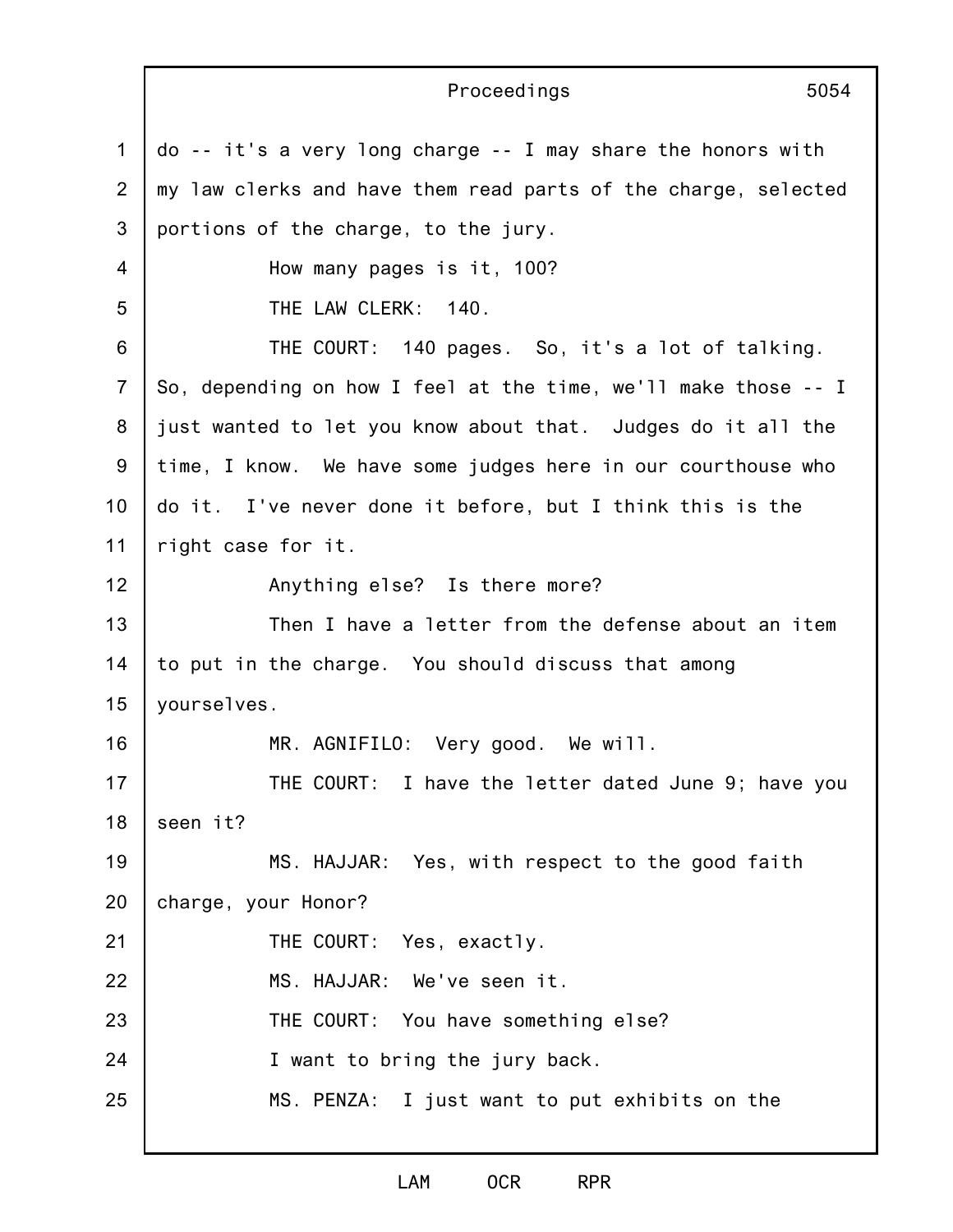1 2 3 4 5 6 7 8 9 10 11 12 13 14 15 16 17 18 19 20 21 22 23 24 25 Proceedings 5055 record. THE COURT: Go ahead. MS. PENZA: Ms. Geragos made a photocopy of my list. It's my handwritten list, but it may be helpful as I read through them because they're not in order, your Honor. THE COURT: Sure. MS. PENZA: The Government moves into evidence Government Exhibits 58, 1806, 1807, 1809, 1810, 1811, 1812, 1814, 669, 18 -- THE COURT: 668, it says. MS. PENZA: I know. I realize that's the *Times Union* article, sorry. THE COURT: Go ahead. MS. PENZA: 669, 670 over the defense objection, 1383, 1827, 1829, 1267, 1071, 1005, 548 -- sorry, 548 is already in, 1822, 1214, 1491 through 96, 1427, 1429, 1433, 1443, 1455, 1456, 1457, 1435, 1445, 1480, 374, 373, 376, 1820, 1821 over objection, 1392, 1482, 1327, 1326, 1803, 1805, 1287, 1817, 1818, 671, 1828, 1801, 59, 9, and 38. THE COURT: Noting objections. MR. AGNIFILO: That's correct, that's consistent with our understanding, Judge. THE COURT: Those exhibits are received in evidence. (Government Exhibits 58, 1806, 1807, 1809, 1810, 1811, 1812, 1814, 669, 670, 1383, 1827, 1829, 1267, 1071,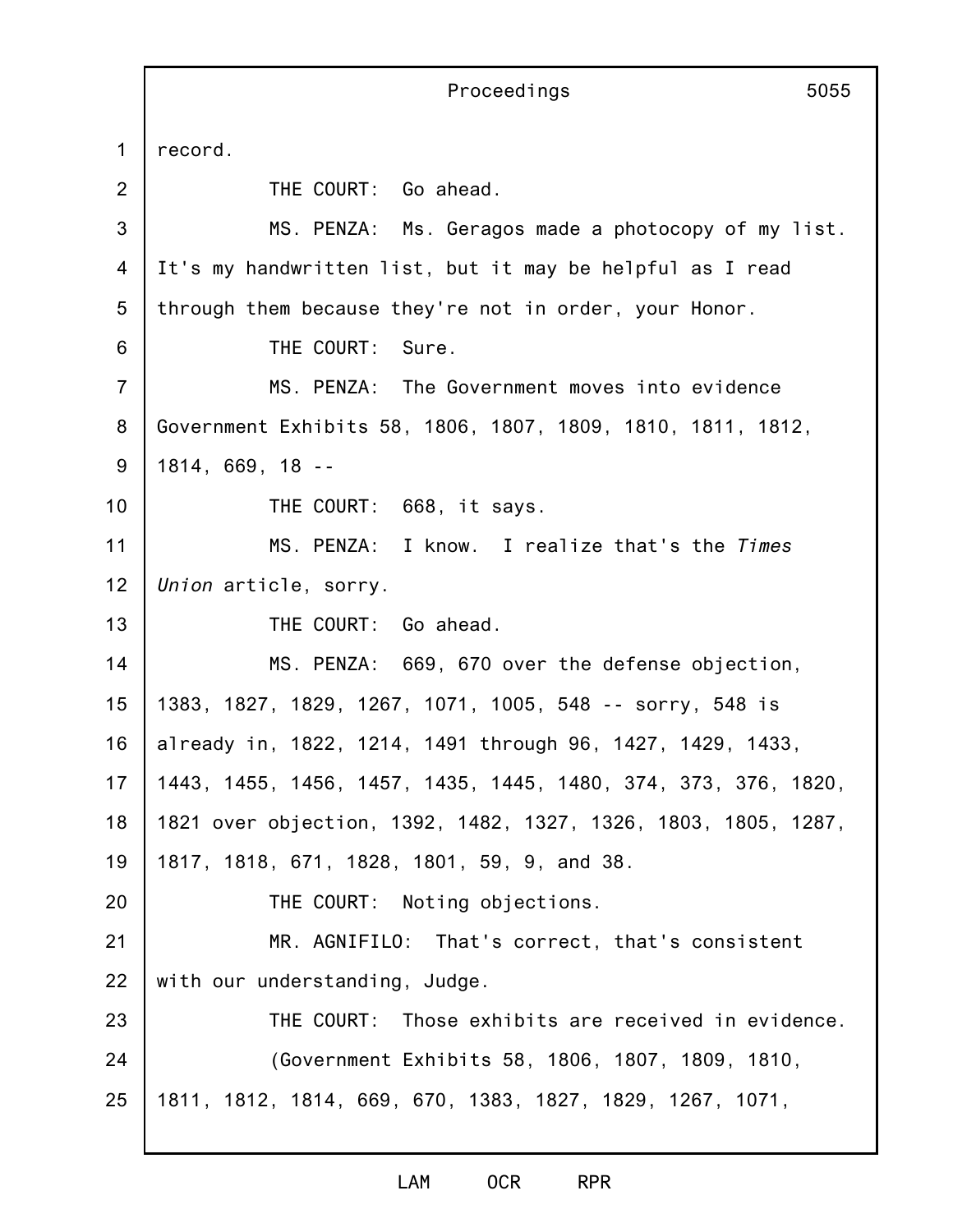|                | Proceedings<br>5056                                            |
|----------------|----------------------------------------------------------------|
| 1              | 1005, 1822, 1214, 1491 through 96, 1427, 1429, 1433, 1443,     |
| 2              | 1455, 1456, 1457, 1435, 1445, 1480, 374, 373, 376, 1820, 1821, |
| 3              | 1392, 1482, 1327, 1326, 1803, 1805, 1287, 1817, 1818, 671,     |
| $\overline{4}$ | 1828, 1801, 59, 9, and 38 so marked.)                          |
| 5              | THE COURT: Anything else?                                      |
| 6              | MS. PENZA: I'm sorry, your Honor, one brief moment.            |
| $\overline{7}$ | (Pause in proceedings.)                                        |
| 8              | MS. PENZA: Your Honor, 1819, if I didn't read it               |
| 9              | out, the Government moves in.                                  |
| 10             | And then I'll check out one other thing, but I can             |
| 11             | do it at the time.                                             |
| 12             | THE COURT: I don't have it here. Okay. 1819.                   |
| 13             | MS. PENZA: It's on the top left under Forbes.                  |
| 14             | THE COURT: I see.                                              |
| 15             | MS. GERAGOS: I don't think 1816 was read either,               |
| 16             | which was an objection Mr. Agnifilo withdrew. It was the       |
| 17             | Michele e-mail, if I remember correctly.                       |
| 18             | MS. PENZA: Yes I'm sorry.                                      |
| 19             | THE COURT: All right. They will be added to that               |
| 20             | list that you have provided. Thank you very much for the       |
| 21             | help.                                                          |
| 22             | (Government Exhibits 1816 and 1819 so marked.)                 |
| 23             | MS. SMITH: You're very welcome.                                |
| 24             | THE COURT: Then we have a plan. What I will tell               |
| 25             | the jurors is that we're going to have a half-day tomorrow,    |
|                |                                                                |

j.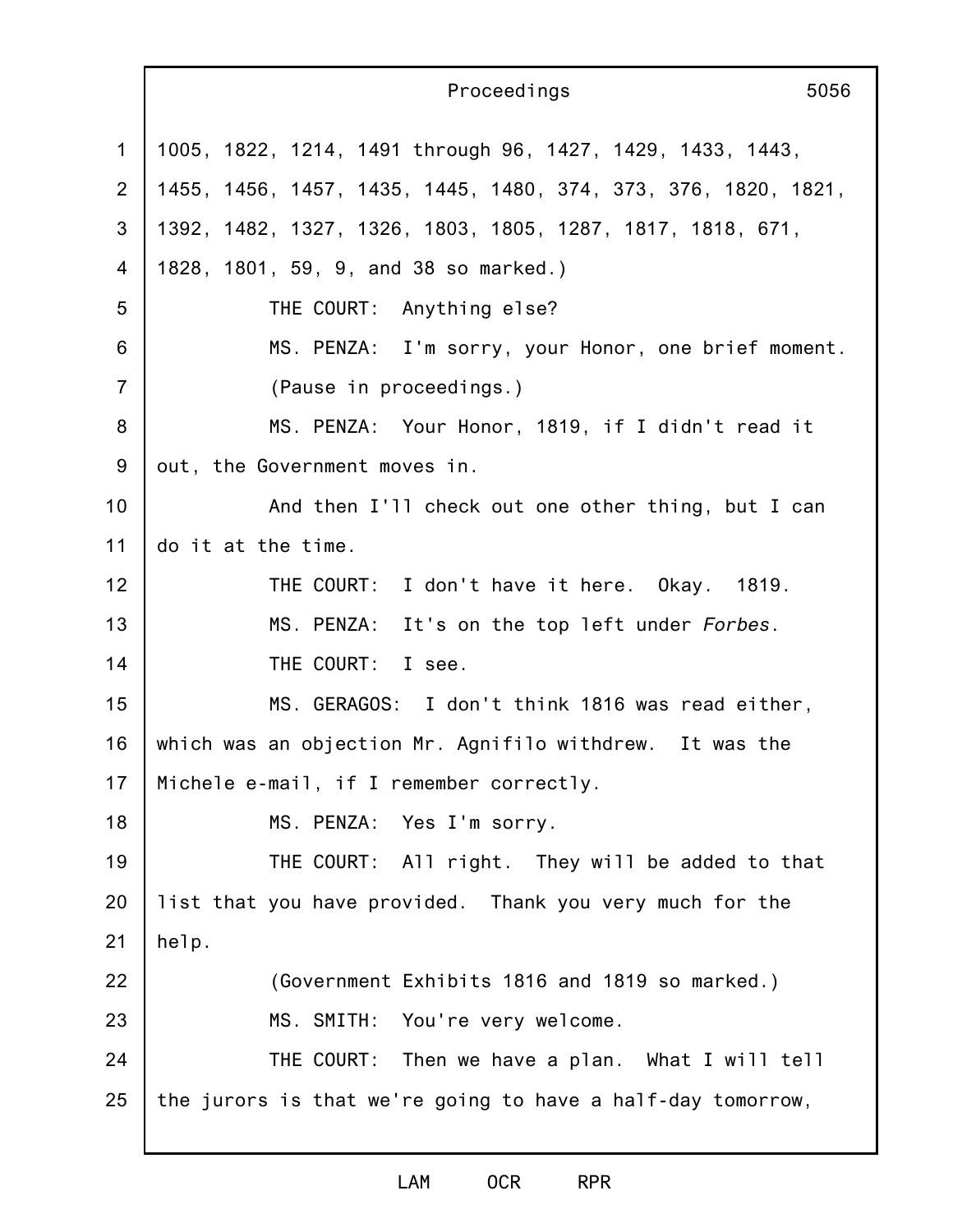|                 | Proceedings<br>5057                                            |
|-----------------|----------------------------------------------------------------|
| $\mathbf 1$     | that Monday will be a day off, and Tuesday we expect that we   |
| $\overline{2}$  | will have closing arguments.                                   |
| 3               | MR. LESKO: Your Honor, do you have a time for                  |
| $\overline{4}$  | Monday for the charge conference in mind?                      |
| 5               | THE COURT: No. 10 o'clock would be good.                       |
| 6               | MS. HAJJAR: Mr. Trowel expects to join us.                     |
| $\overline{7}$  | Would that be okay with your Honor?                            |
| 8               | THE COURT: Oh, Mr. Trowel, the phantom. That's                 |
| 9               | fine.                                                          |
| 10 <sup>1</sup> | MS. HAJJAR: Thank you.                                         |
| 11              | THE COURT: What I'd like you to do, as I said                  |
| 12              | before, is to have discussions about potential changes to the  |
| 13              | jury instructions so that if there's something that you all    |
| 14              | can agree on, revisions that you can agree on, you can present |
| 15              | them, and, if they seem reasonable, we can just implement      |
| 16              | them.                                                          |
| 17              | MS. HAJJAR: We'll do that. Thank you.                          |
| 18              | THE COURT: And then we'll discuss areas where you              |
| 19              | have fundamental disagreement.                                 |
| 20              | MS. PENZA: Thank you, your Honor.                              |
| 21              | THE COURT: Let's bring in the jury. Let's bring in             |
| 22              | the witness too.                                               |
| 23              | (Witness resumes the stand; jury enters.)                      |
| 24              | THE COURT: Please be seated, everybody.                        |
| 25              | Members of the jury, thank you very much for your              |
|                 |                                                                |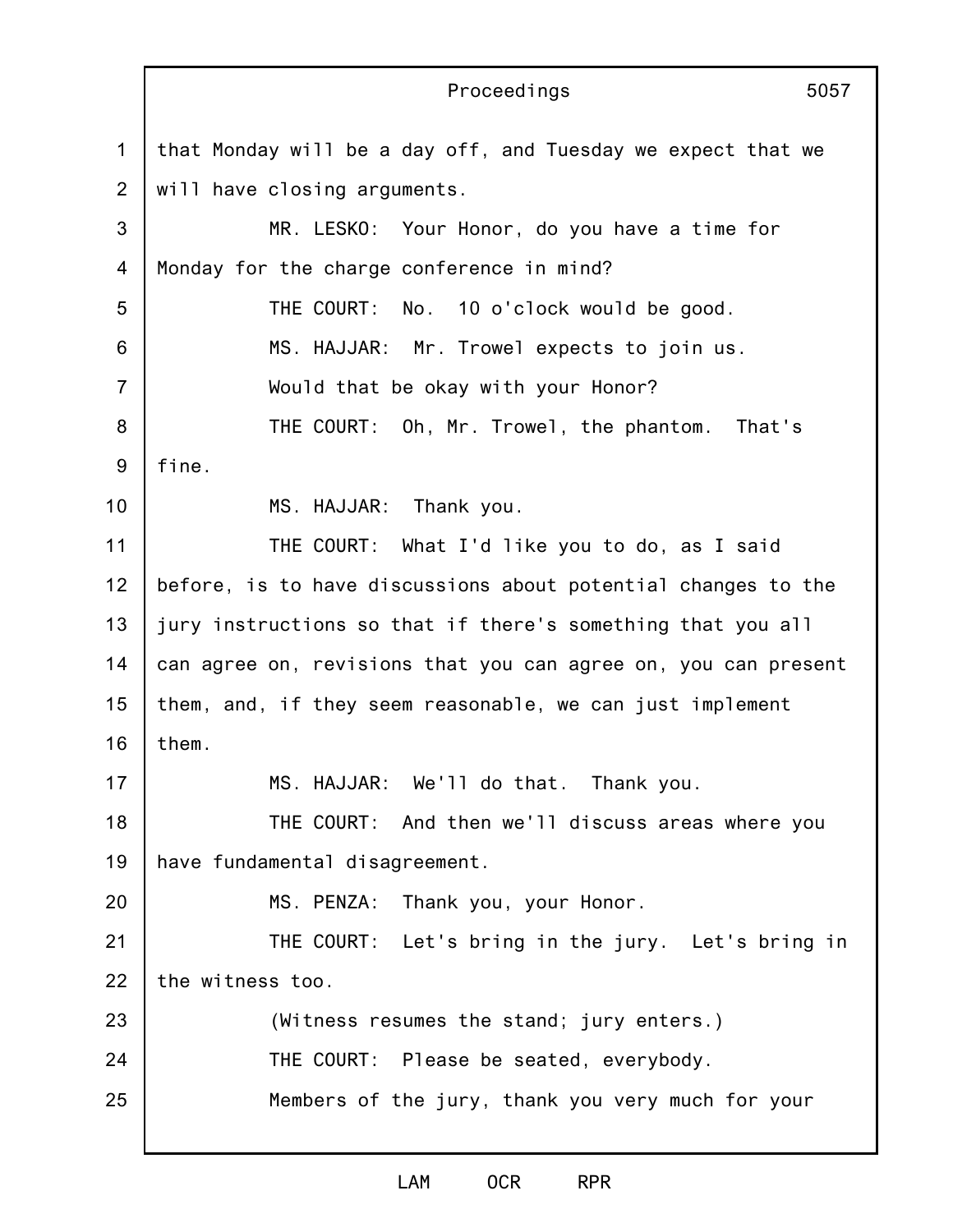## Proceedings

1 2 3 4 5 6 7 8 9 10 11 12 13 14 15 16 17 18 19 20 21 22 23 24 patience. We've been trying to work out the schedule for the rest of the trial. Let me inform you as follows: Tomorrow, we will have half a day of trial. Hopefully, that will complete the period of testimony that we've been having. And then you'll have lunch and that will be it for the day. On Monday, we will be busy here going over the draft charge as to the law. I'll be meeting with the lawyers for both sides to review the draft that I'm providing to the parties as to the jury charge, which I will give you later in the week. So, you won't be here on Monday. Tuesday, we will have closing arguments. The Government will go first, then the defense will go, and then there will be rebuttal by the Government. That's the process. If it spills over into Wednesday morning, it just means that I'll start charging the jury a little later in the day on Wednesday. I'll charge the jury as to the law on Wednesday, and you will retire to consider your verdict on Wednesday afternoon. And then your deliberations, obviously, will be secret. That's the process that we have sketched out. Is it finalized? I think it's likely to occur that way. We've thought a lot about it and we very much appreciate the time

25 that you're giving to this case. So, we wanted to tell you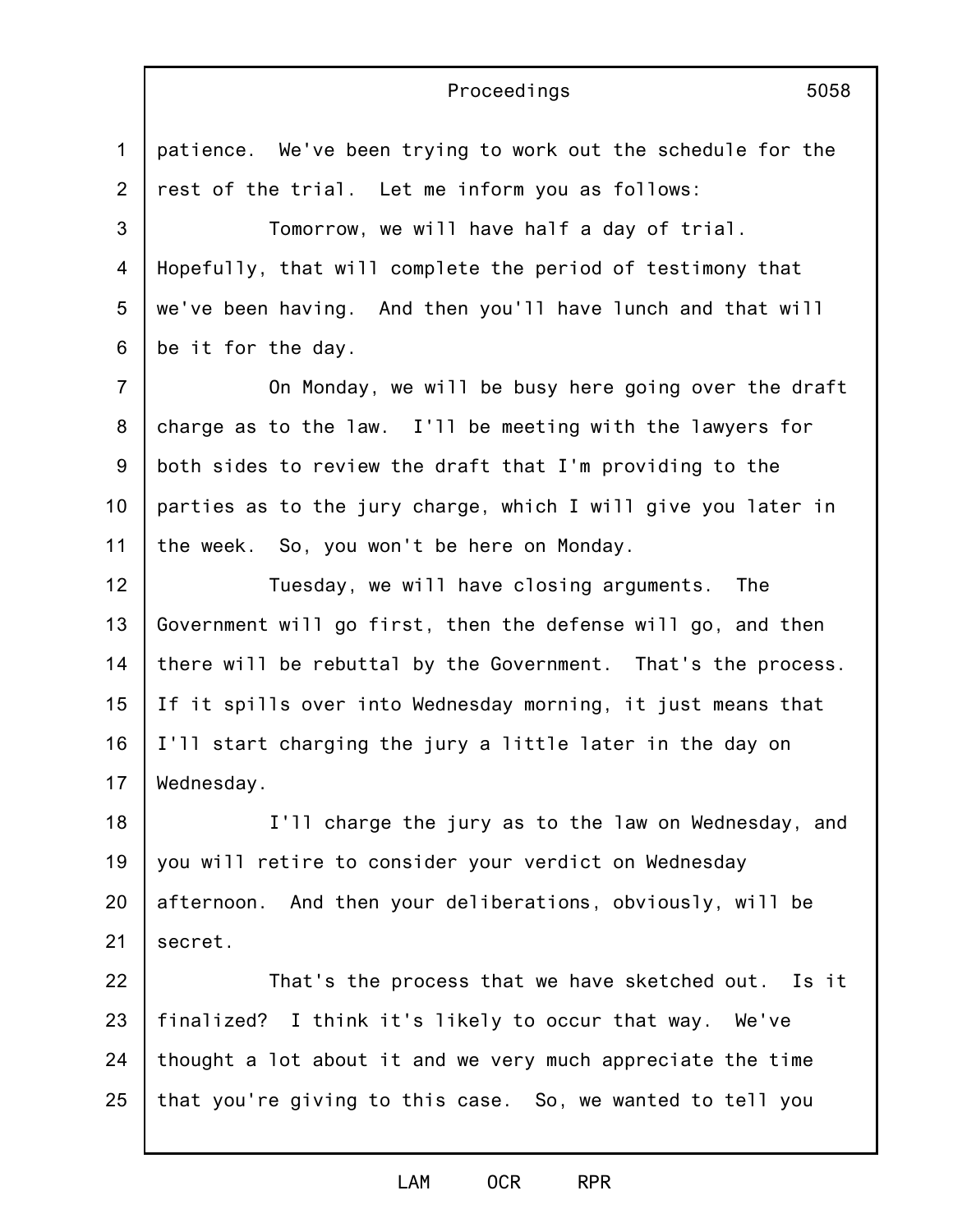|                | 5059<br>Weniger - Direct - Penza                               |  |
|----------------|----------------------------------------------------------------|--|
| 1              | what to anticipate for next week so that you can make your     |  |
| $\overline{2}$ | plans accordingly.                                             |  |
| 3              | So, that said, we're going to go until five,                   |  |
| 4              | Ms. Penza is examining the witness, and then most likely we'll |  |
| 5              | have the cross-examination tomorrow morning.                   |  |
| 6              | As I understand it, this is the Government's last              |  |
| $\overline{7}$ | witness.                                                       |  |
| 8              | MS. PENZA: Yes, your Honor.                                    |  |
| 9              | THE COURT: All right. Let's go forward then.                   |  |
| 10             | I remind the witness he is still under oath.                   |  |
| 11             | THE WITNESS: Yes, your Honor.                                  |  |
| 12             | BY MS. PENZA:                                                  |  |
| 13             | Special Agent Weniger, there are some individuals -- we<br>Q   |  |
| 14             | talked about various individuals when we went through          |  |
| 15             | Government Exhibit 204 and through thebeacon, oakhaven         |  |
| 16             | accounts.                                                      |  |
| 17             | One of those individuals was Toni Natalie; is that             |  |
| 18             | right?                                                         |  |
| 19             | Yes.<br>A                                                      |  |
| 20             | Q<br>And one was Barbara Bouchey?                              |  |
| 21             | Yes.<br>A                                                      |  |
| 22             | And we also talked about Kristin Keeffe.<br>Q                  |  |
| 23             | We did, yes.<br>A                                              |  |
| 24             | Do you know whether -- did Kristin Keeffe at some point<br>Q   |  |
| 25             | leave the NXIVM community?                                     |  |
|                |                                                                |  |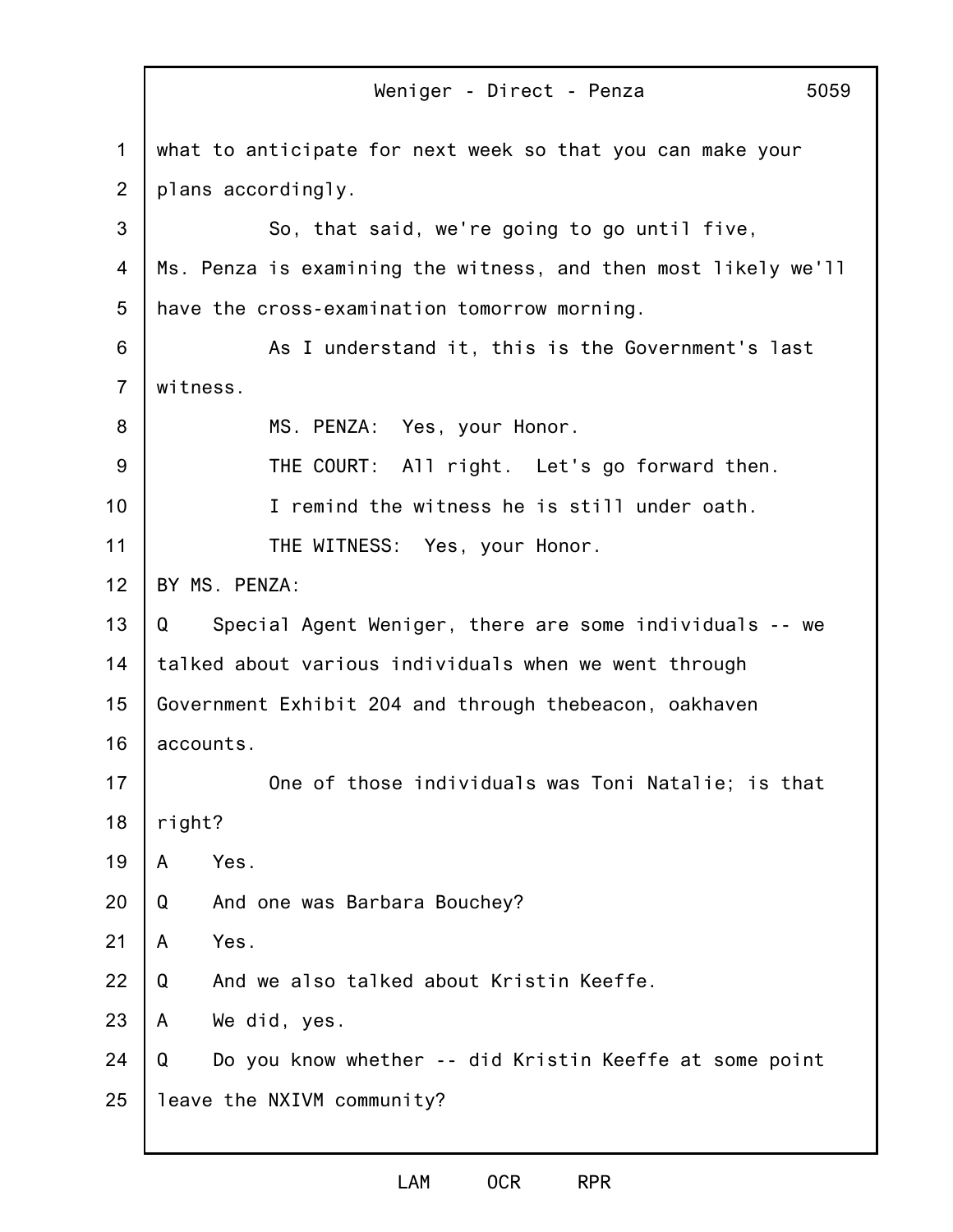|                | 5060<br>Weniger - Direct - Penza                               |
|----------------|----------------------------------------------------------------|
| $\mathbf 1$    | I believe it was approximately 2014.<br>A<br>Yes.              |
| $\overline{2}$ | I'm showing you what's in evidence as Government exhibit<br>Q  |
| 3              | 374.                                                           |
| 4              | (Exhibit published to the jury.)                               |
| 5              | Do you see that document?<br>Q                                 |
| 6              | I do.<br>A                                                     |
| $\overline{7}$ | And are you familiar with this e-mail?<br>Q                    |
| 8              | Yes.<br>A                                                      |
| 9              | And this is an e-mail from Ricardo M. Olmedo Gaxiola, and<br>Q |
| 10             | the subject line is re Kristin Keeffe to Clare Bronfman; is    |
| 11             | that right?                                                    |
| 12             | That's correct.<br>A                                           |
| 13             | Do you know who this person is, Ricardo?<br>Q                  |
| 14             | I believe he appeared on some of the kind of cease and<br>A    |
| 15             | desist letters that we've seen in the case.                    |
| 16             | Do you understand him to be an attorney in Mexico?<br>Q        |
| 17             | A<br>Yes.                                                      |
| 18             | So, he has appeared in other places in this case?<br>Q         |
| 19             | Yes.<br>A                                                      |
| 20             | And this is an e-mail from Alejandro Betancourt -- I mean<br>Q |
| 21             | to Alejandro Betancourt.                                       |
| 22             | Do you know who Alejandro Betancourt is?                       |
| 23             | Alex Betancourt was -- I'm sorry.<br>A<br>Yes.                 |
| 24             | Go on.<br>Q                                                    |
| 25             | He was kind of a senior member within NXIVM ESP.<br>A          |
|                |                                                                |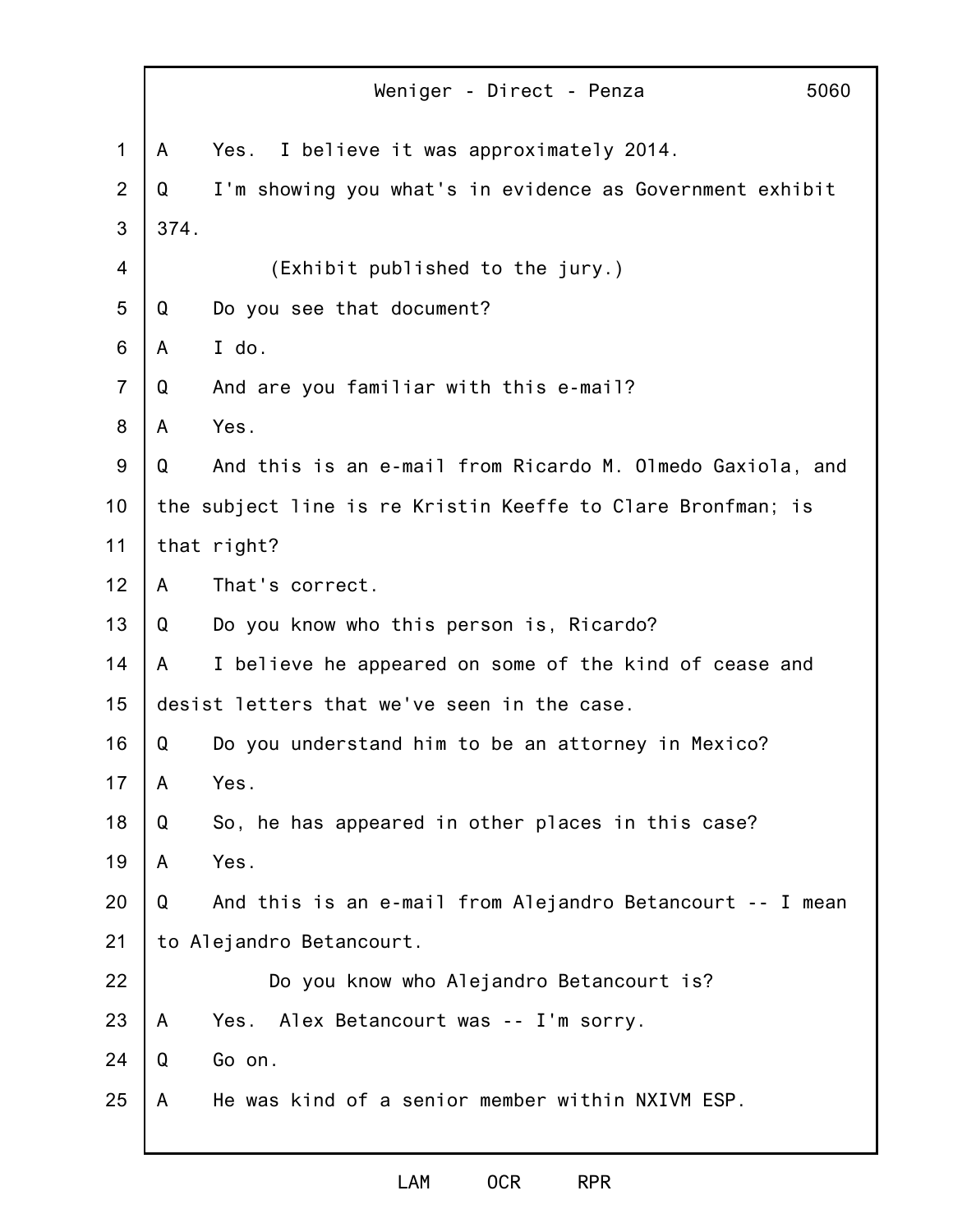|                |   | Weniger - Direct - Penza                                     | 5061 |
|----------------|---|--------------------------------------------------------------|------|
| $\mathbf 1$    | Q | So, this is to Alejandro Betancourt from Clare Bronfman      |      |
| 2              |   | on May 29, 2017, and it says: Forward Kristin Keeffe.        |      |
| 3              |   | And it says: Most recent I have on KK.                       |      |
| $\overline{4}$ | A | Yes.                                                         |      |
| 5              | Q | And there's a picture here?                                  |      |
| 6              | A | Yes.                                                         |      |
| $\overline{7}$ | Q | Can you just -- do you have an understanding of what this    |      |
| 8              |   | type of picture is?                                          |      |
| 9              | A | It appears to be a surveillance photo, either taken -- it    |      |
| 10             |   | appears to be taken with a video recording device and that's |      |
| 11             |   | just a still frame.                                          |      |
| 12             | Q | Does it appear from this picture that she knows she's        |      |
| 13             |   | being photographed?                                          |      |
| 14             | A | No.                                                          |      |
| 15             | Q | It appears she does not?                                     |      |
| 16             | A | Correct.                                                     |      |
| 17             | Q | And this is on January -- the time on this photo is          |      |
| 18             |   | January 18, 2016?                                            |      |
| 19             | A | Yes.                                                         |      |
| 20             | Q | So, this e-mail is May 29, 2017. I'm showing you -- and      |      |
| 21             |   | I think -- I'm sorry, you said she had left the community    |      |
| 22             |   | about three years prior; is that right?                      |      |
| 23             | A | I think it was 2014, yes.                                    |      |
| 24             |   | (Exhibit published to the jury.)                             |      |
| 25             | Q | Showing you what's in evidence as Government Exhibit 373,    |      |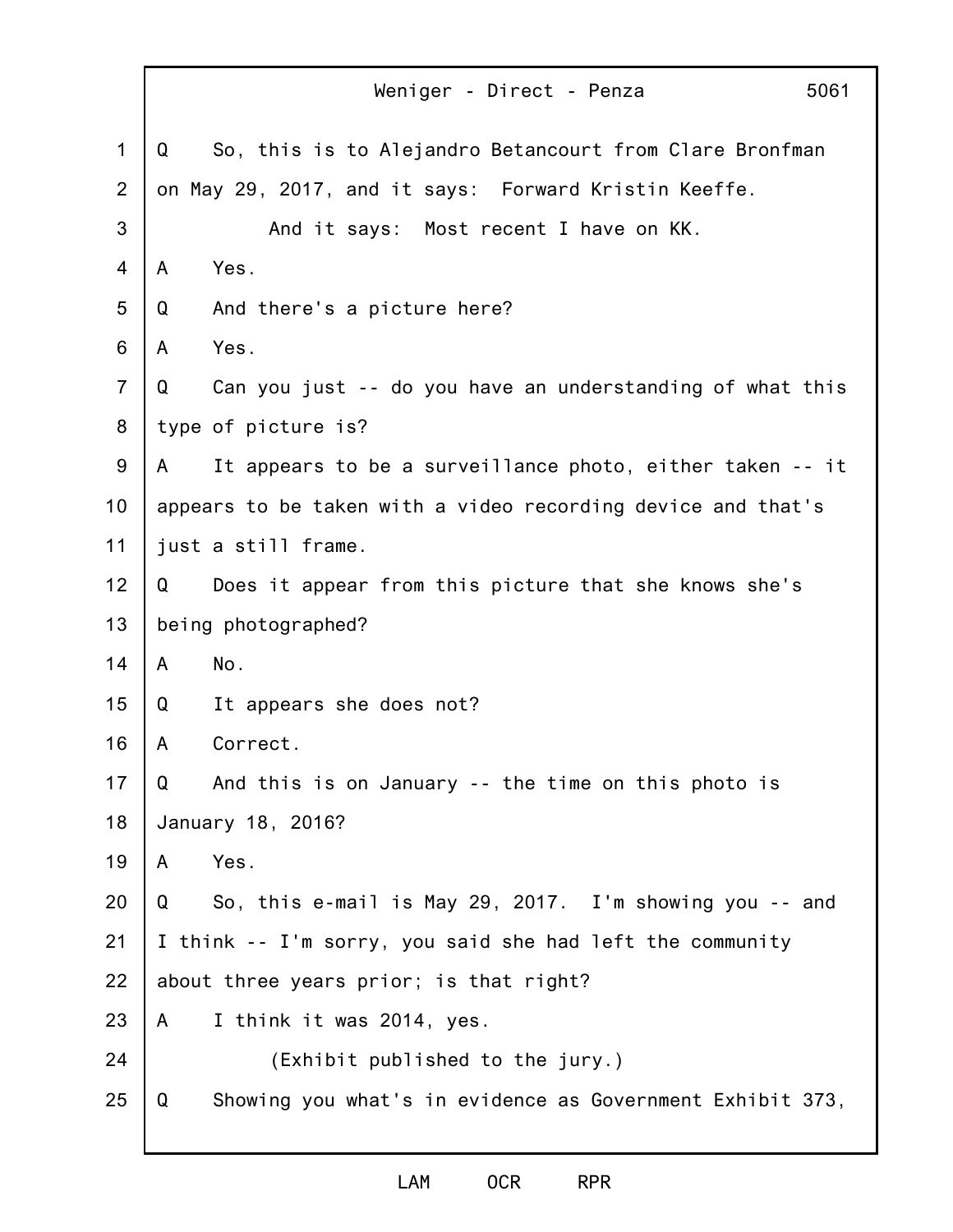|                | 5062<br>Weniger - Direct - Penza                               |
|----------------|----------------------------------------------------------------|
| 1              | this is an e-mail from Clare Bronfman to Ricardo Olmedo        |
| $\overline{2}$ | Gaxiola again?                                                 |
| 3              | Yes.<br>A                                                      |
| 4              | It says: This is what she looked like about eight months<br>Q  |
| 5              | ago.                                                           |
| 6              | Yes.<br>A                                                      |
| $\overline{7}$ | Q<br>And this is forwarded then to Alejandro Betancourt, and   |
| 8              | it says: Forward, Barbara Bouchey. Most recent on BB.          |
| 9              | Correct.<br>A                                                  |
| 10             | Is this a picture of Barbara Bouchey?<br>Q                     |
| 11             | It is a picture of Barbara Bouchey.<br>A                       |
| 12             | At this point in time, in 2017, approximately how long<br>Q    |
| 13             | had Barbara Bouchey been gone from the NXIVM community?        |
| 14             | I am not -- I think she left in 2009, if I'm correct.<br>A     |
| 15             | I'm not certain, but I think it was 2009.                      |
| 16             | Quite a bit of time?<br>Q                                      |
| 17             | A<br>Yes.                                                      |
| 18             | (Exhibit published to the jury.)                               |
| 19             | I'm showing you what's in evidence as Government Exhibit<br>Q  |
| 20             | 376.<br>This is another e-mail from May 8, 2017?               |
| 21             | Yes.<br>A                                                      |
| 22             | And it's also from Clare Bronfman to Olmedo Gaxiola -- to<br>Q |
| 23             | Ricardo?                                                       |
| 24             | Yes.<br>A                                                      |
| 25             | And it says: This is from a few years ago. Her hair is<br>Q    |
|                |                                                                |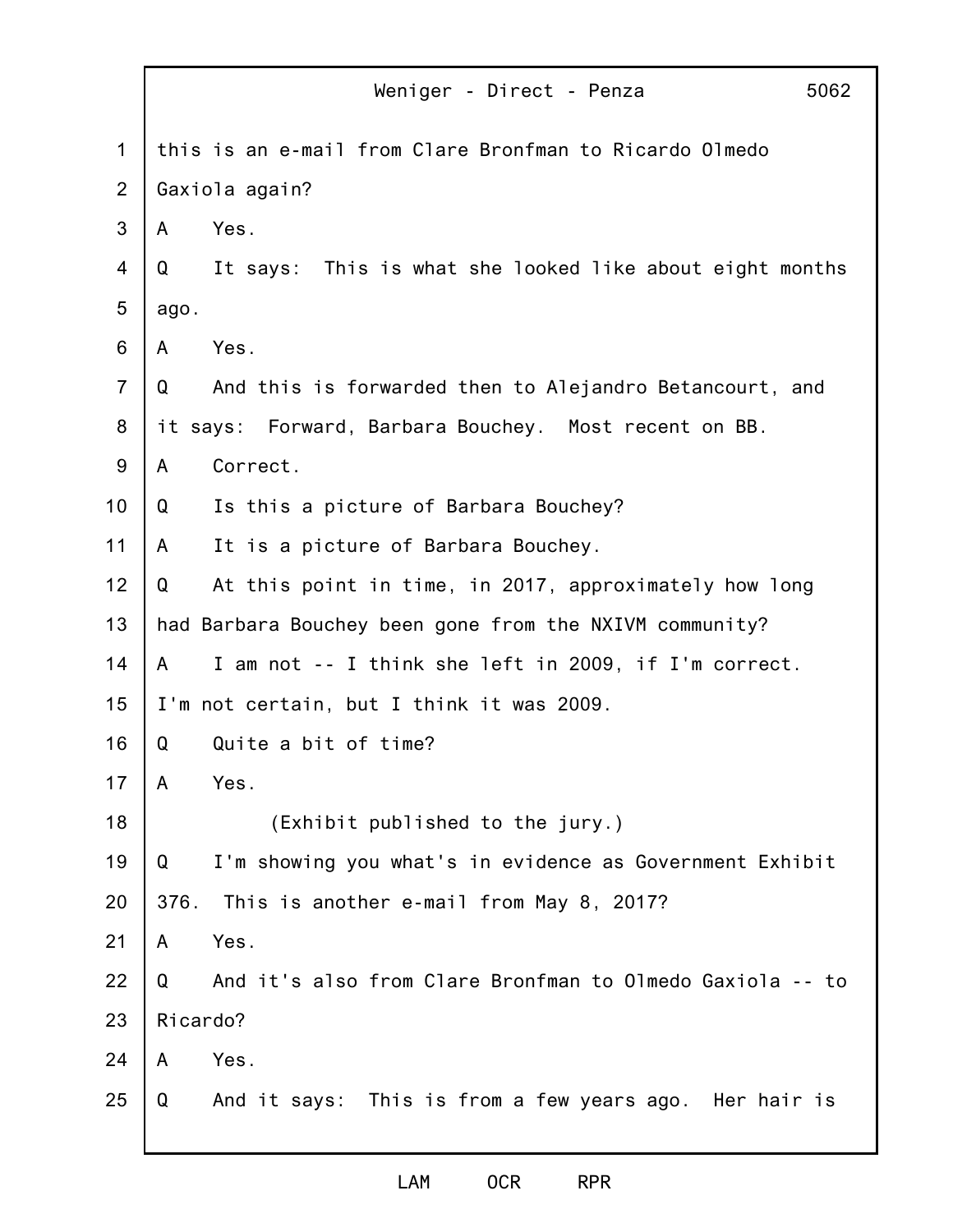|                | Weniger - Direct - Penza<br>5063                               |
|----------------|----------------------------------------------------------------|
| $\mathbf{1}$   | naturally very dark.                                           |
| $\overline{2}$ | And the subject line is: Toni Natalie.                         |
| 3              | It is, yes.<br>A                                               |
| 4              | And there is an e-mail to Alejandro Betancourt from Clare<br>Q |
| 5              | Bronfman, and it says: Forward, Toni Natalie. Most recent on   |
| 6              | Her hair could be blonde or dark.<br>her.                      |
| $\overline{7}$ | Yes.<br>A                                                      |
| 8              | How long -- this is now May 8, 2017.<br>Q                      |
| 9              | How long had it been since Toni Natalie had been               |
| 10             | with the Defendant?                                            |
| 11             | Approximately 20 years, almost 20 years.<br>A                  |
| 12             | Q<br>During the course of your investigation, did you have     |
| 13             | occasion to look into whether there had been any political     |
| 14             | contributions by members of NXIVM?                             |
| 15             | Yes, I did.<br>A                                               |
| 16             | Can you just explain why you did that?<br>Q                    |
| 17             | So, during the course of interviews with individuals in<br>A   |
| 18             | this case, we obtained information that there was kind of the  |
| 19             | bundling of campaign contributions, meaning that individuals   |
| 20             | were making individual donations and being reimbursed for      |
| 21             | those individual donations for a larger holding. And, so, we   |
| 22             | located that and we did see evidence of that, yes.             |
| 23             | And did you do that work yourself?<br>Q                        |
| 24             | Yes.<br>A                                                      |
| 25             | Q<br>And is there something called the Federal Election        |
|                |                                                                |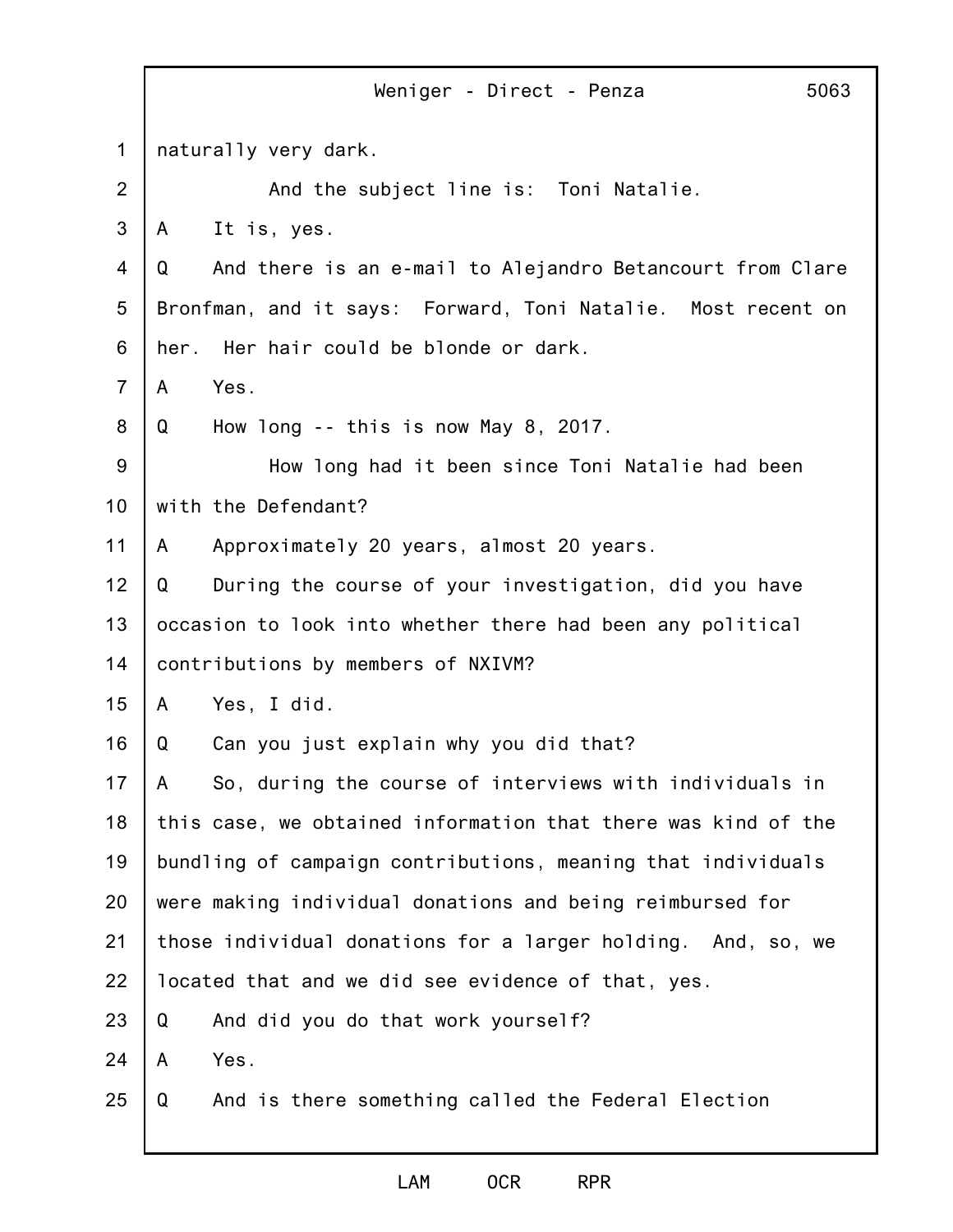1 2 3 4 5 6 7 8 9 10 11 12 13 14 15 16 17 18 19 20 21 22 23 24 25 Weniger - Direct - Penza 5064 Commission? A Yes. Q And can you just generally explain what that is? A The Federal Election Commission tracks donations, so individual donations as well as group donations. So, you can -- it has a searchable site that the anyone, myself or anyone in this room, could go to and take a look as to who has donated and to whom. Q Without going into the details, what is your understanding about whether there are specific limits as to how much someone can contribute to a campaign? A There are individual campaign limitations or -- yes, throughout. Q So, I'm showing you what's in evidence as Government Exhibit 1482. (Exhibit published to the jury.) Q Are you familiar with this document? A Yes. Q And first I'm going to turn to the last page of the document, which is a screen shot. And it's a little difficult to see, but maybe you can just explain the interface of the FEC website? A So, you can provide search terms on the left-hand side there and you can also then search individual names. So, the individual donor names, on the left-hand side you see the

## LAM OCR RPR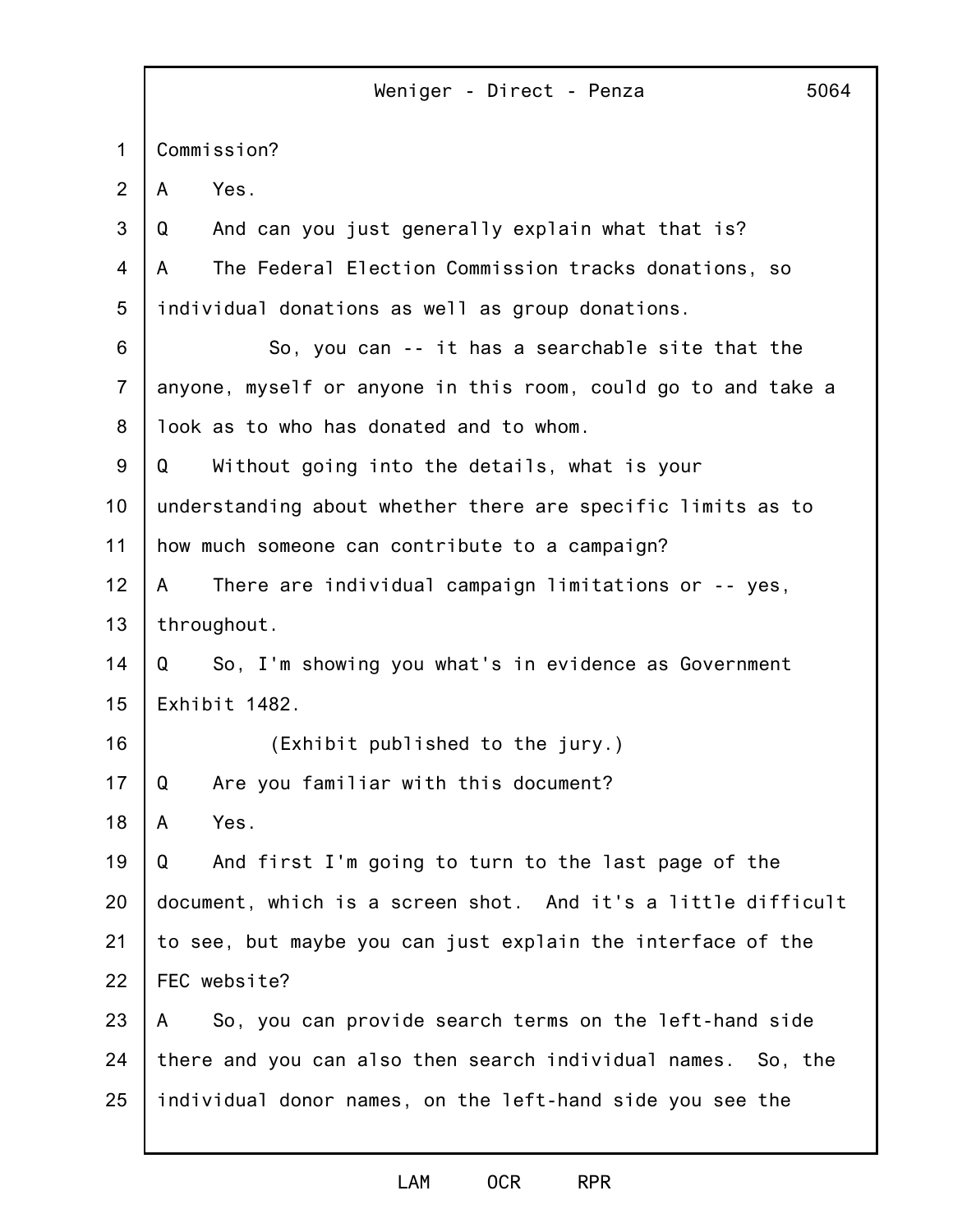|                         | 5065<br>Weniger - Direct - Penza                             |
|-------------------------|--------------------------------------------------------------|
| $\mathbf 1$             | names of people that have been searched, and then it also    |
| $\overline{2}$          | reflects the campaign and/or candidate that the donation was |
| $\mathfrak{S}$          | provided to.                                                 |
| $\overline{\mathbf{4}}$ |                                                              |
| $\overline{5}$          | (Continued on the following page.)                           |
| $\,6\,$                 |                                                              |
| $\overline{7}$          |                                                              |
| 8                       |                                                              |
| $\boldsymbol{9}$        |                                                              |
| 10                      |                                                              |
| 11                      |                                                              |
| 12                      |                                                              |
| 13                      |                                                              |
| 14                      |                                                              |
| 15                      |                                                              |
| 16                      |                                                              |
| 17                      |                                                              |
| 18                      |                                                              |
| 19                      |                                                              |
| 20                      |                                                              |
| 21                      |                                                              |
| 22                      |                                                              |
| 23                      |                                                              |
| 24                      |                                                              |
| 25                      |                                                              |
|                         |                                                              |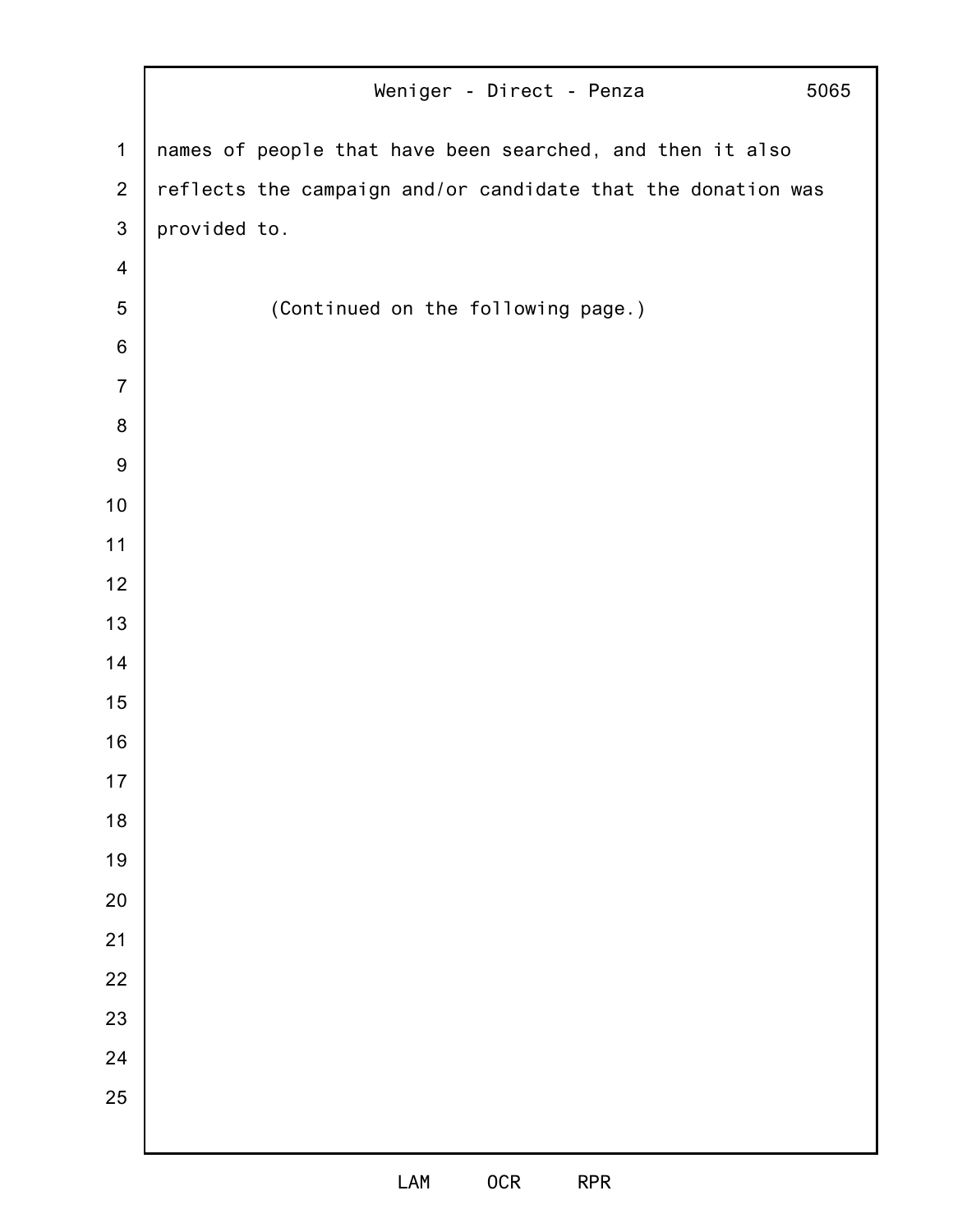|                | Weniger - direct - Penza<br>5066                               |
|----------------|----------------------------------------------------------------|
| $\mathbf 1$    | EXAMINATION CONTINUES                                          |
| 2              | BY MS. PENZA:                                                  |
| 3              | So this is where you would enter the -- it's called<br>Q       |
| 4              | contributor name?                                              |
| 5              | Yes.<br>A                                                      |
| 6              | And so this was the results for those people that you<br>Q     |
| $\overline{7}$ | entered?                                                       |
| 8              | That's correct. Then also on the bottom left-hand side<br>A    |
| 9              | you can search a particular timeframe.                         |
| 10             | And is that something you did?<br>Q                            |
| 11             | Yes.<br>A                                                      |
| 12             | And so we'll just -- so the names that you searched here,<br>Q |
| 13             | Mark Vicente, Nancy Salzman, Clare Bronfman, Sara Bronfman,    |
| 14             | Pam Cafritz, Barbara Bouchey, Kristin Keeffe, Michelle         |
| 15             | Salzman, Sheryl Ose, Nina Cowell, Dazzle Ekblad, John          |
| 16             | Bartolomei, Ben Myers and Rebecca Freeman?                     |
| 17             | Yes.<br>A                                                      |
| 18             | I think the jury is very familiar with some of these<br>Q      |
| 19             | individuals, but who is Sheryl Ose?                            |
| 20             | She was also a member of the NXIVM community for a time<br>A   |
| 21             | period.                                                        |
| 22             | Nina Cowell?<br>Q                                              |
| 23             | Same. She was part of the NXIVM nine that left, I<br>A         |
| 24             | believe, in 2009.                                              |
| 25             | John Bartolomei?<br>Q                                          |
|                |                                                                |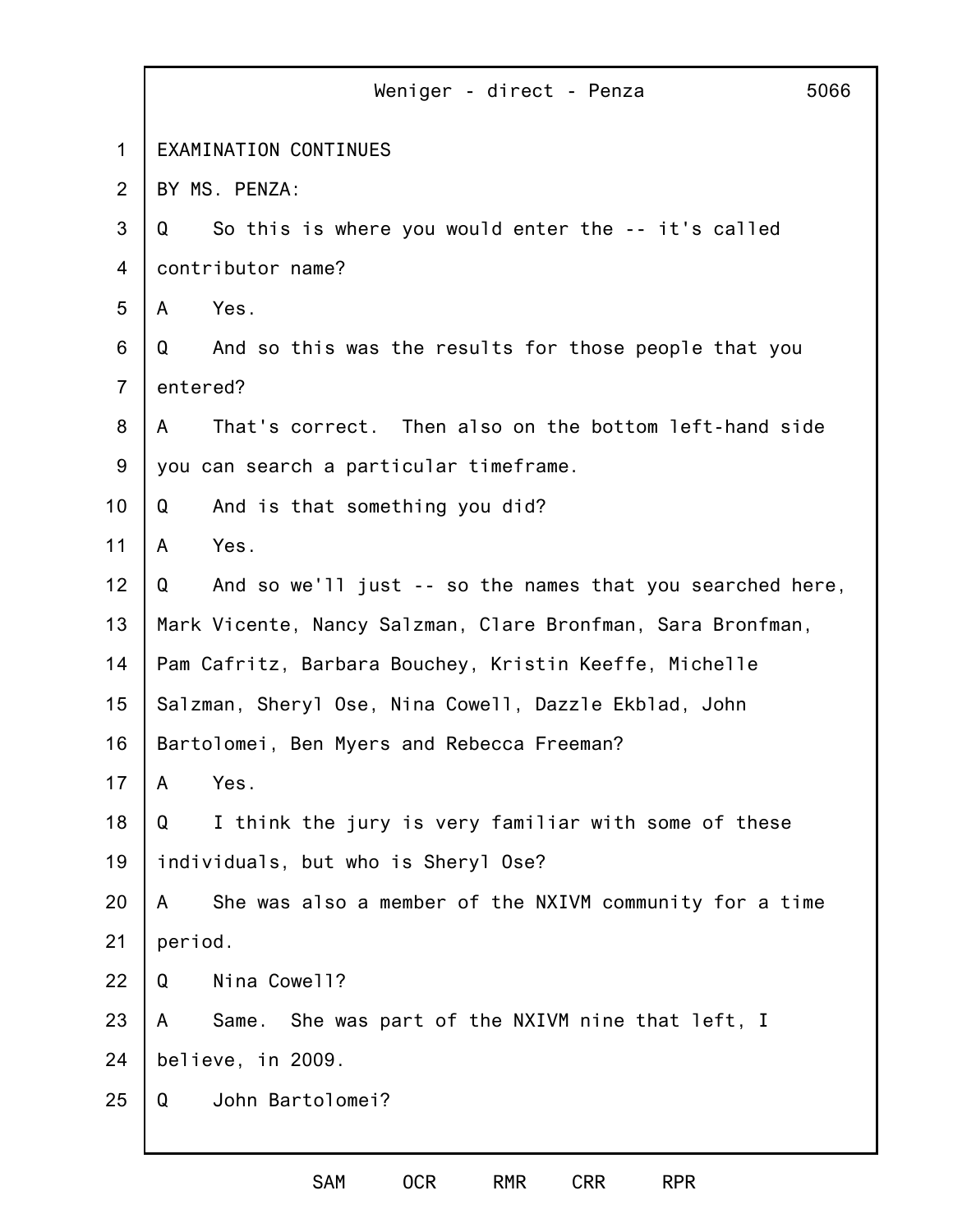|                | Weniger - direct - Penza<br>5067                              |
|----------------|---------------------------------------------------------------|
| $\mathbf 1$    | Yes, John Bartolomei was an attorney that also had<br>A       |
| $\overline{2}$ | dealings with NXIVM.                                          |
| 3              | Dazzle Ekblad?<br>Q                                           |
| 4              | She was a member of the NXIVM community for a period.<br>A    |
| 5              | And Rebecca Freeman?<br>Q                                     |
| 6              | Same.<br>A                                                    |
| $\overline{7}$ | And so just walking through these, so there is a<br>Q         |
| 8              | contribution from Clare Bronfman to Hillary Clinton for       |
| 9              | president on March 14th, 2017 [sic] and it's \$2,300?         |
| 10             | Yes.<br>A                                                     |
| 11             | Once Ms. Bronfman, if we assume for the minute that that<br>Q |
| 12             | would be the maximum, would she be able to contribute another |
| 13             | \$2300 in her own name directly?                              |
| 14             | I don't believe so, no.<br>$\mathsf{A}$                       |
| 15             | And so then there's Pam Cafritz, Hillary Clinton for<br>Q     |
| 16             | president, same receipt date and same amount?                 |
| 17             | That's correct.<br>$\mathsf{A}$                               |
| 18             | I do want to make one caveat. I think, and my                 |
| 19             | understanding is that in the primary that the individual      |
| 20             | donation is limited in the primary, and then once the general |
| 21             | election comes, I think you can donate again. I'm not certain |
| 22             | on that, but that's my understanding.                         |
| 23             | Q<br>Okay. But whatever time -- whatever point in time you    |
| 24             | are where there is a maximum donation, you can only make that |
| 25             | maximum donation once, is that --                             |
|                |                                                               |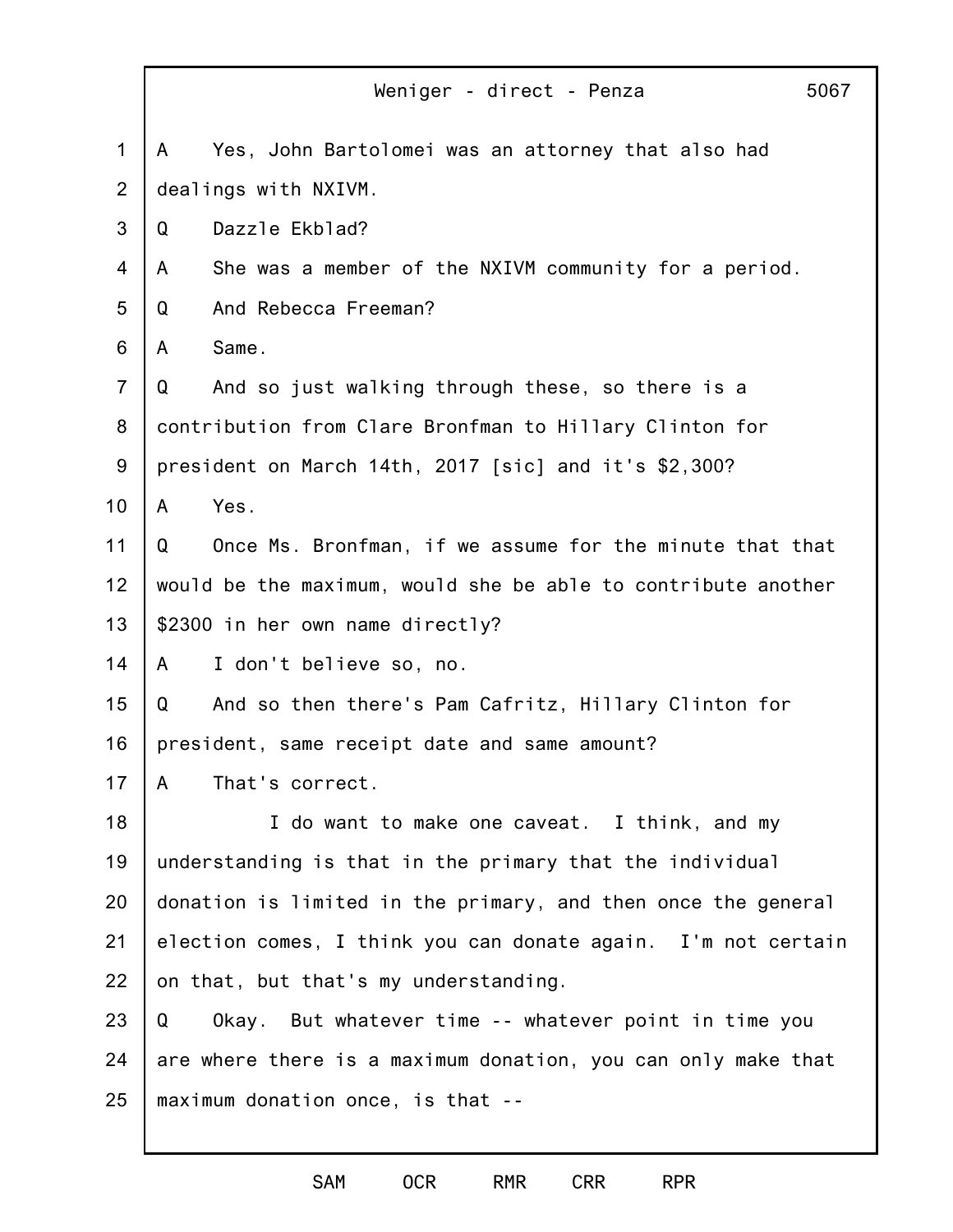|                |   | Weniger - direct - Penza<br>5068                               |
|----------------|---|----------------------------------------------------------------|
| $\mathbf 1$    | A | Correct.                                                       |
| 2              | Q | -- correct? Okay.                                              |
| 3              |   | And then Rebecca Freeman, with the same amount?                |
| $\overline{4}$ | A | Yes.                                                           |
| 5              | Q | Kristin Keeffe, same amount?                                   |
| 6              | A | Yes.                                                           |
| $\overline{7}$ | Q | Do you have an understanding from your review of e-mails       |
| 8              |   | and other documents in this case what Kristin Keeffe's         |
| 9              |   | finances were like?                                            |
| 10             | A | I believe that they were limited.                              |
| 11             |   | (Exhibit published.)                                           |
| 12             |   | BY MS. PENZA:                                                  |
| 13             | Q | A few one for Sheryl Ose, but Michelle Salzman, March          |
| 14             |   | 14th, 2007, \$2,300?                                           |
| 15             | A | Yes.                                                           |
| 16             | Q | Nancy Salzman, same date, \$2,300?                             |
| 17             | A | Yes.                                                           |
| 18             | Q | And same campaign.                                             |
| 19             |   | And then there is a blank spot, there is a                     |
| 20             |   | Is this because there was a different Ben Myers?<br>redaction. |
| 21             | A | Yes.                                                           |
| 22             | Q | And then John Bartolomei, this is now April 13th, 2007,        |
| 23             |   | there is a different date?                                     |
| 24             | A | Correct.                                                       |
| 25             | Q | And it's \$2,300?                                              |
|                |   |                                                                |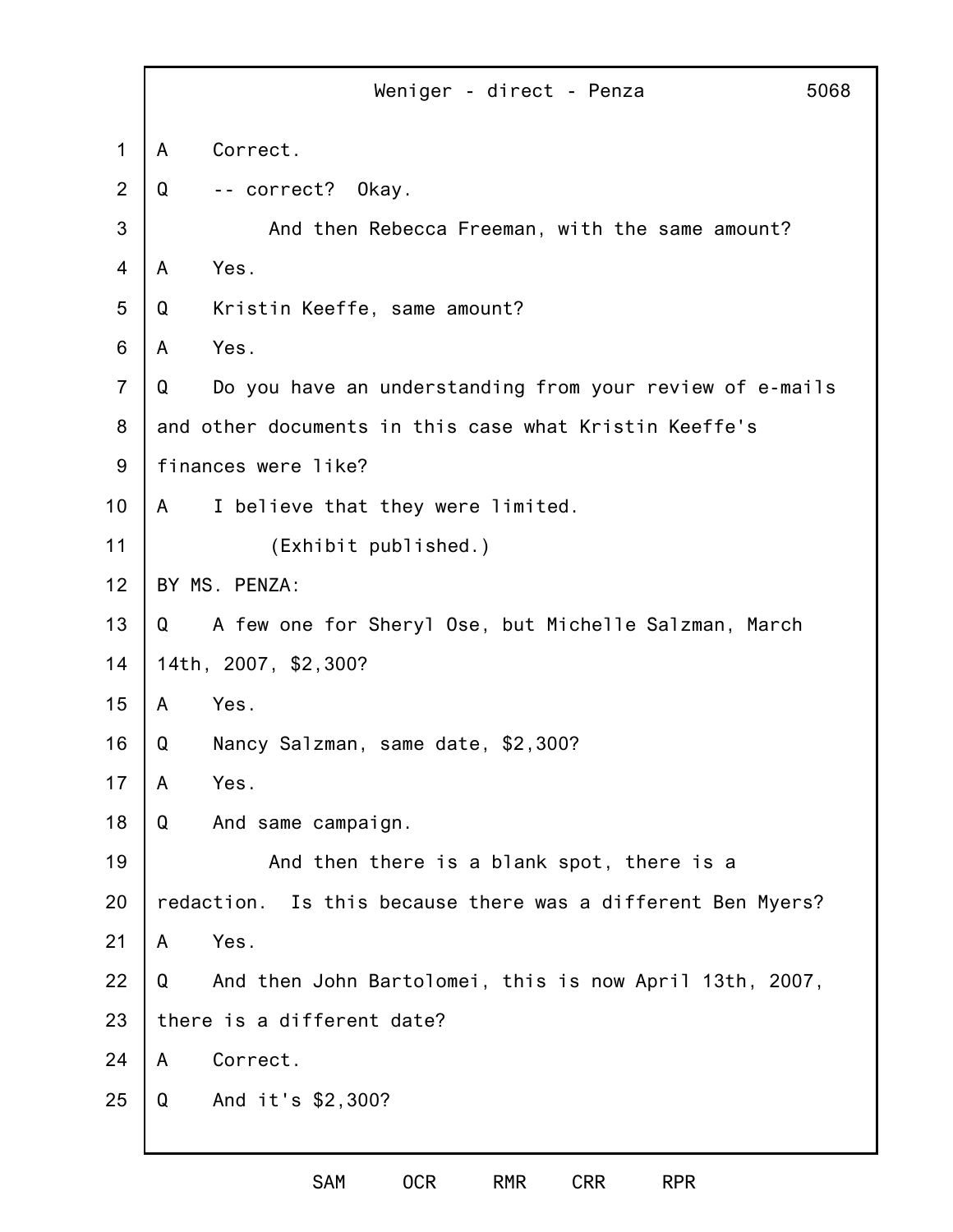|                |   | 5069<br>Weniger - direct - Penza                          |
|----------------|---|-----------------------------------------------------------|
| $\mathbf 1$    | A | Yes.                                                      |
| $\overline{2}$ | Q | Barbara Bouchey, \$2,300?                                 |
| 3              | A | Yes.                                                      |
| 4              | Q | Sara Bronfman?                                            |
| 5              | A | Yes.                                                      |
| 6              | Q | Nina Cowell, \$2,300?                                     |
| $\overline{7}$ | A | Correct.                                                  |
| 8              | Q | Dazzle Ekblad, \$2,300?                                   |
| $9\,$          | A | Yes.                                                      |
| 10             | Q | Ben Myers, \$2,300?                                       |
| 11             | A | Yes.                                                      |
| 12             | Q | And Mark Vicente, \$2,300?                                |
| 13             | A | That's right.                                             |
| 14             | Q | And those are all on the same date as well?               |
| 15             | A | Yes.                                                      |
| 16             | Q | And the same campaign?                                    |
| 17             | A | Correct.                                                  |
| 18             | Q | This is the Ben Myers this --                             |
| 19             | A | Yes.                                                      |
| 20             | Q | -- we're familiar with?                                   |
| 21             | A | That is correct, yes.                                     |
| 22             | Q | All right, I am going to turn to some e-mails that are to |
| 23             |   | or from the kunterre@nycap.rr.com account.                |
| 24             |   | Are you familiar with that account?                       |
| 25             | A | I am, yes.                                                |
|                |   |                                                           |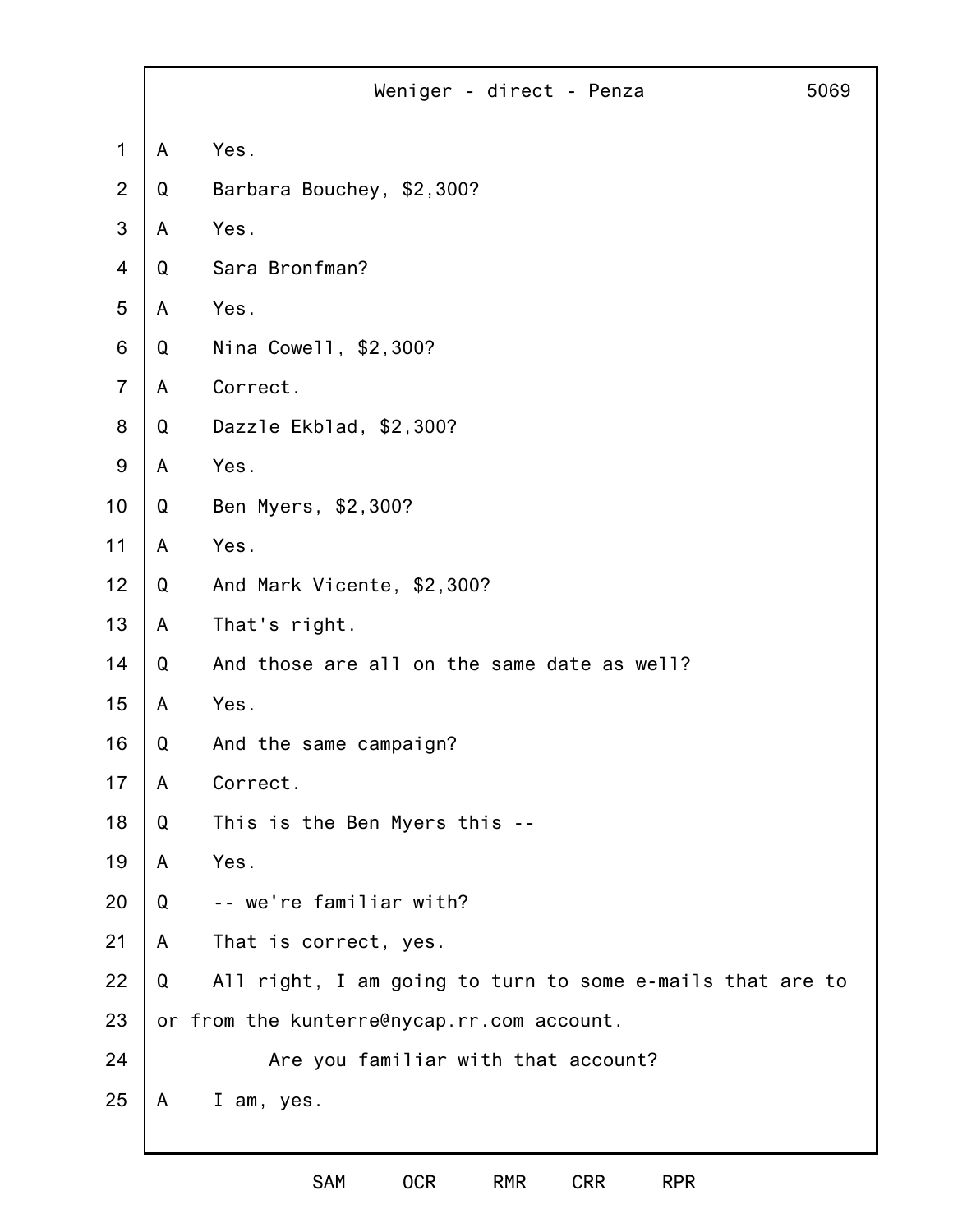1 2 3 4 5 6 7 8 9 10 11 12 13 14 15 16 17 18 19 20 21 22 23 24 25 Weniger - direct - Penza 5070 Q And whose account was that? A That was -- the name is Karen Unterreiner, but the account was utilized by the defendant. Q So just showing you an e-mail that's in evidence, Government's Exhibit 1435, this is an e-mail from that account to someone named Eric, and it says: Rereconnect. And it says: Hi, it's me, Keith Raniere. Is that right? A Yes. Q And then it says: It would be nice to here from you. Still at the same address, phone number and e-mail. This e-mail account is kunterre@ at nycap dot rr.com. Kunterre is a standard contraction of Karen Unterreiner, no funny jokes, at least said out loud. I don't know if we are on a love-and-wet-kisses basis. So regards, Keith? A Correct. Q And there were a number of other e-mails that made clear -- many other e-mails that made clear that this account was the defendant's? A Yes. Q Through the course of your investigation, did you review e-mails related to Clare Bronfman's relationship with her father? A I did, yes. Q And can you just explain generally those e-mails and - and what their nexus was to the defendant?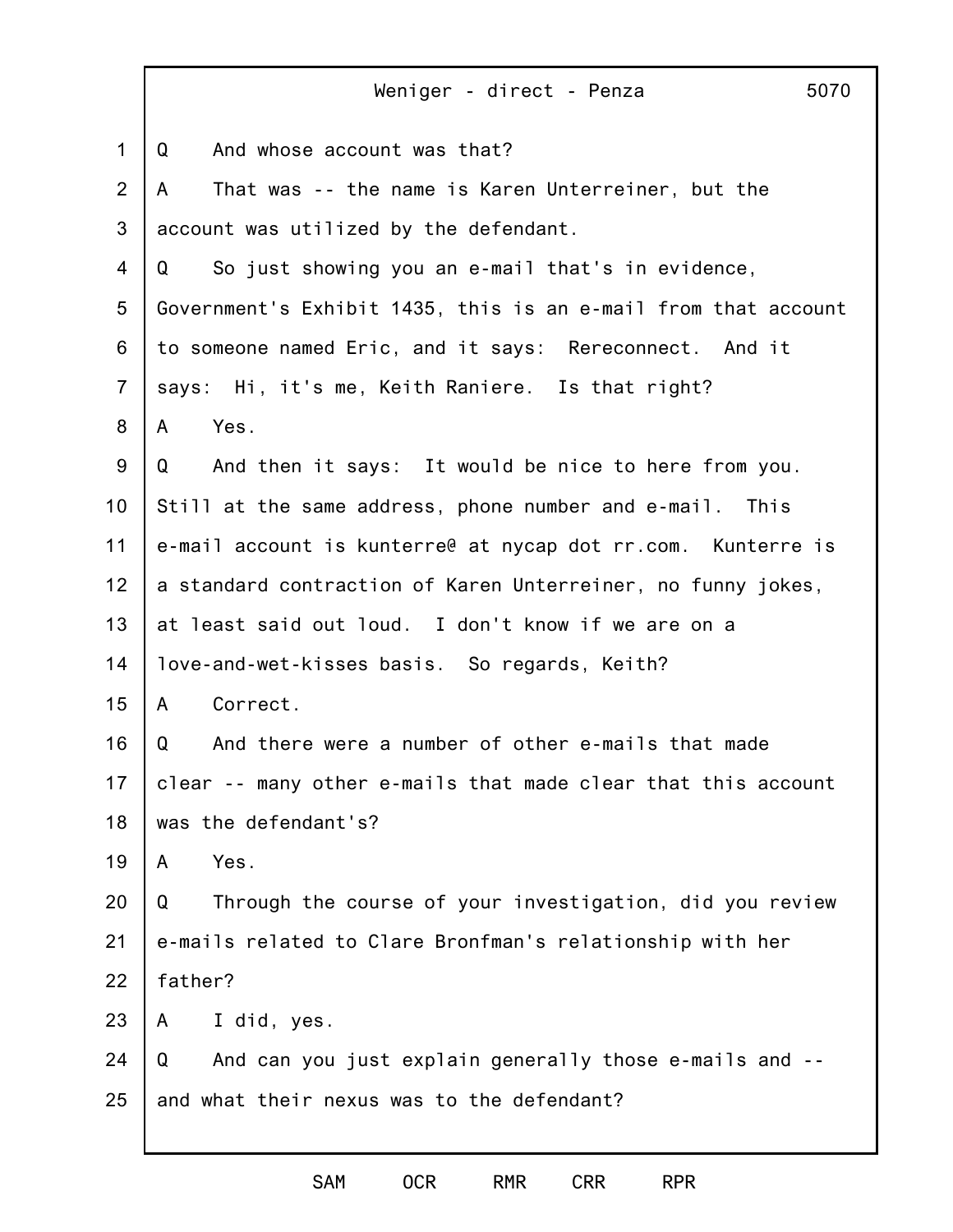Weniger - direct - Penza

| $\mathbf{1}$   | In terms -- in terms of the e-mails, there was definitely<br>A |
|----------------|----------------------------------------------------------------|
| $\overline{2}$ | appeared to be a strained relationship in relation to Edgar    |
| 3              | Bronfman and Clare Bronfman. And the defendant's guidance and  |
| 4              | advice was frequently sought by -- by Clare Bronfman, in terms |
| 5              | of her relationship with her father.                           |
| 6              | Did the e-mails also -- did -- did the e-mails give you<br>Q   |
| $\overline{7}$ | any insight into the nature of Clare Bronfman's relationship   |
| 8              | with the defendant?                                            |
| 9              | Yes.<br>A                                                      |
| 10             | Okay, can you explain that?<br>Q                               |
| 11             | It appeared to be an intimate relationship based upon<br>A     |
| 12             | some of the things that were discussed.                        |
| 13             | Sexual?<br>Q                                                   |
| 14             | Yes.<br>A                                                      |
| 15             | At times, at least?<br>Q                                       |
| 16             | Yes.<br>A                                                      |
| 17             | Q<br>I am showing you what's in evidence as Government         |
| 18             | Exhibit 1427.                                                  |
| 19             | (Exhibit published.)                                           |
| 20             | BY MS. PENZA:                                                  |
| 21             | Okay, and this is an e-mail from clarewebb21@aol.com to<br>Q   |
| 22             | the defendant?                                                 |
| 23             | Yes.<br>A                                                      |
| 24             | And it says: Dear Keith. Thank you. So I've been<br>Q          |
| 25             | thinking about your question. As I begin to open my eyes, I    |
|                |                                                                |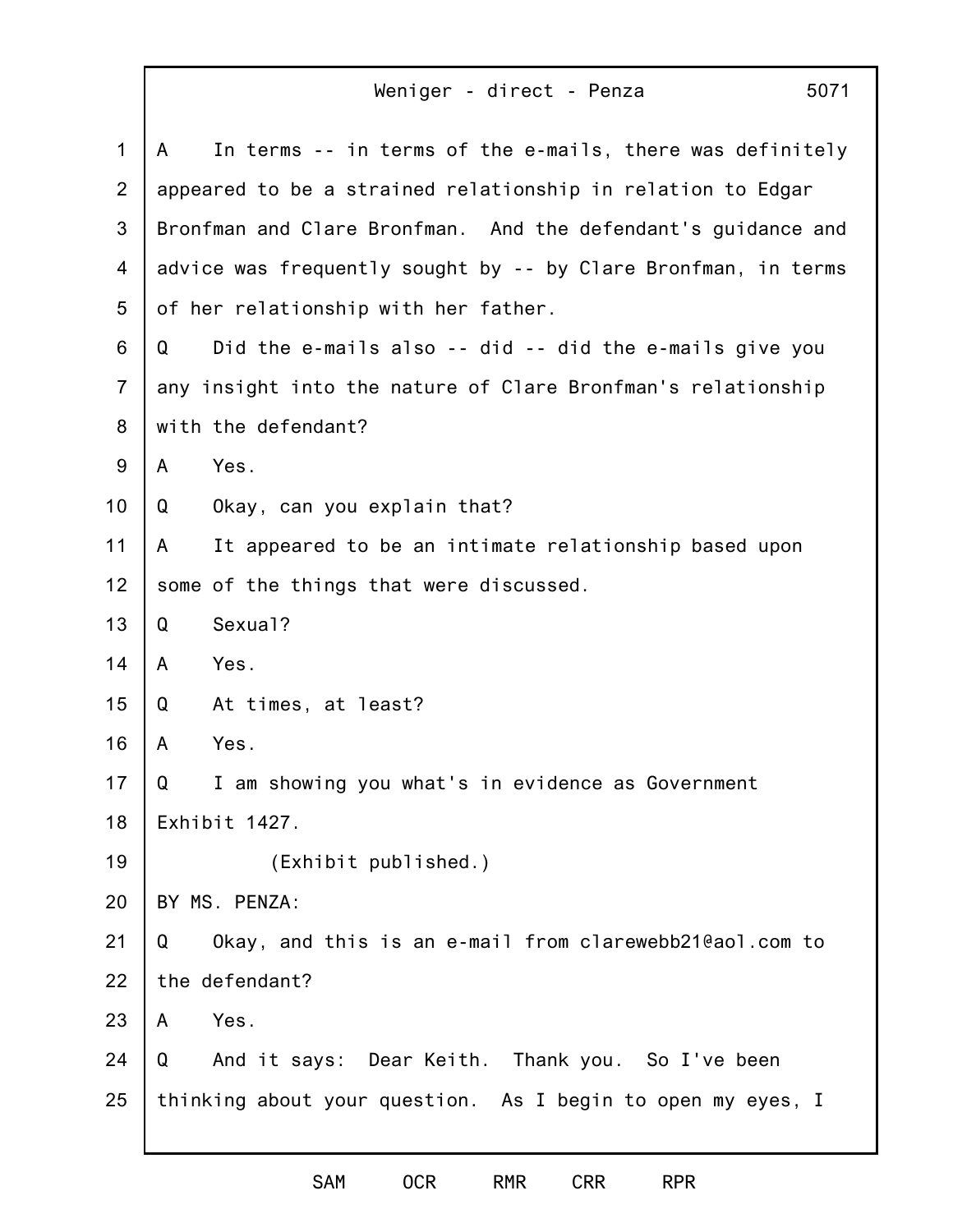## Weniger - direct - Penza

1 2 3 4 5 6 7 8 9 10 11 12 13 14 15 16 17 18 19 20 21 22 23 24 25 am recognizing the responsibility I hold in the position I am in. When I combine that with the knowledge I have learned from you, I feel like I have this huge responsibility. I would like your help in fully understanding it and in the best ways to go about using the position I am in to have a forward-moving and positive effect in the world. I am very unlearned in business and would love some help in that area. I feel that my family is walking into some very large business deals with their eyes closed and I do not hold sufficient credibility, and certainly not the knowledge to help. I would like you to teach and advise me in these areas and in exchange? Love, Clare. And this is sent on May 29th, 2003? A Yes. Q And the defendant responds: A slave for eternity...? A Yes. Q Read the end of your last correspondence below. Actually, why me? What specifically do you want to achieve through and by the end of this life? Love Keith. A Correct. Q And would Clare Bronfman continue to remain loyal to the defendant? A Yes. Q I am showing you what's in evidence as Government Exhibit 1429.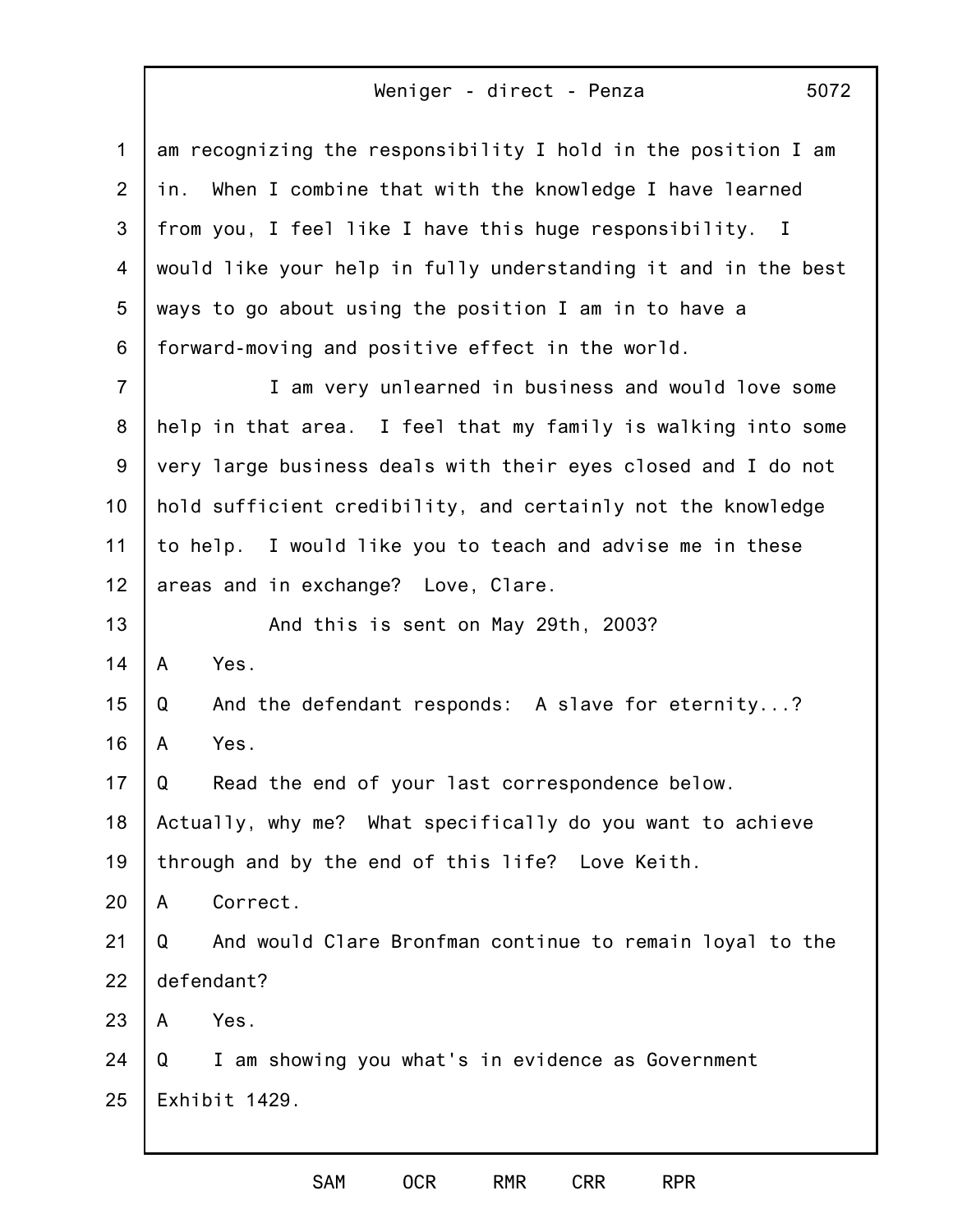1 2 3 4 5 6 7 8 9 10 11 12 13 14 15 16 17 18 19 20 21 22 23 24 25 Weniger - direct - Penza 5073 (Exhibit published.) BY MS. PENZA: Q And this is an e-mail from Clare to the defendant. I'm not sure where things are with my father and I. Yes, he walked out. I acted impulsively and extremely mindlessly. This is where my recognition of just how mindless I can be came from. And then it says: I am seeing how I act in the world. I am also seeing the reality of how my father reacts, which I was unwilling to look at before. I will never know the extent of the damage I have caused to my father, myself, you, Nancy, the organization, or the world. I would really appreciate your help in starting to heal the damage. I would like to apologize. And then it says -- the defendant responds? A Yes. Q And he says: With respect to the damage, any way I can help, I will. I think the healing must come from you and your father. I think for you, because of age, status and personality type, it is simpler. For your father because he is a world leader, it is much more complicated. And then it goes on: Your father would need to come to term with how his postulates and actions in general relate to the rest of his life and position. Let me know what you think is appropriate to repair the damage from your position.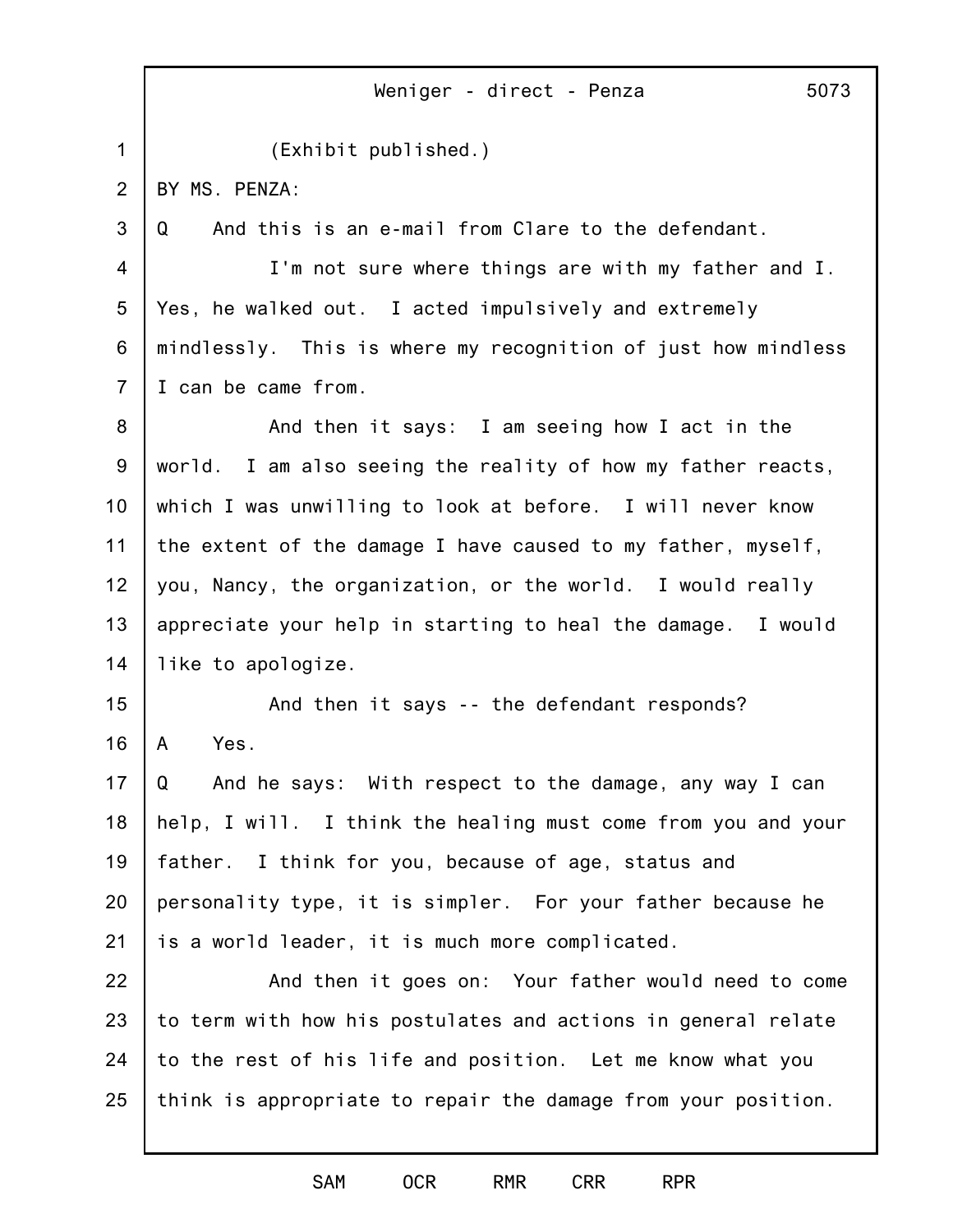1 2 3 4 5 6 7 8 9 10 11 12 13 14 15 16 17 18 19 20 21 22 23 24 25 Weniger - direct - Penza 5074 I will help you as much as I can. You may want to understand speaking with honor and thought objects better. Ask Michelle or Nancy to help you better understand these things and how they relate to ethical breaches. That's June 3rd, 2003? A Yes. Q And that's a few months before the Forbes article comes out? A That's right. Q And so I am showing you what's in evidence as Government Exhibit 1433. (Exhibit published.) BY MS. PENZA: Q And this is a forward from Clare to -- is Prefect@nxivm.com, whose e-mail address is that? A Nancy Salzman. Q It says: Subject forward: Letter, and it says: This is the latest and my proposed response? A Yes. Q And does this e-mail attach a letter from Edgar Bronfman? A It does. Q So let's turn to that. And so June 26th, 2003, this is from -- this is from -- Clare is saying this is from Edgar Bronfman? A Yes. Would you like me to read it?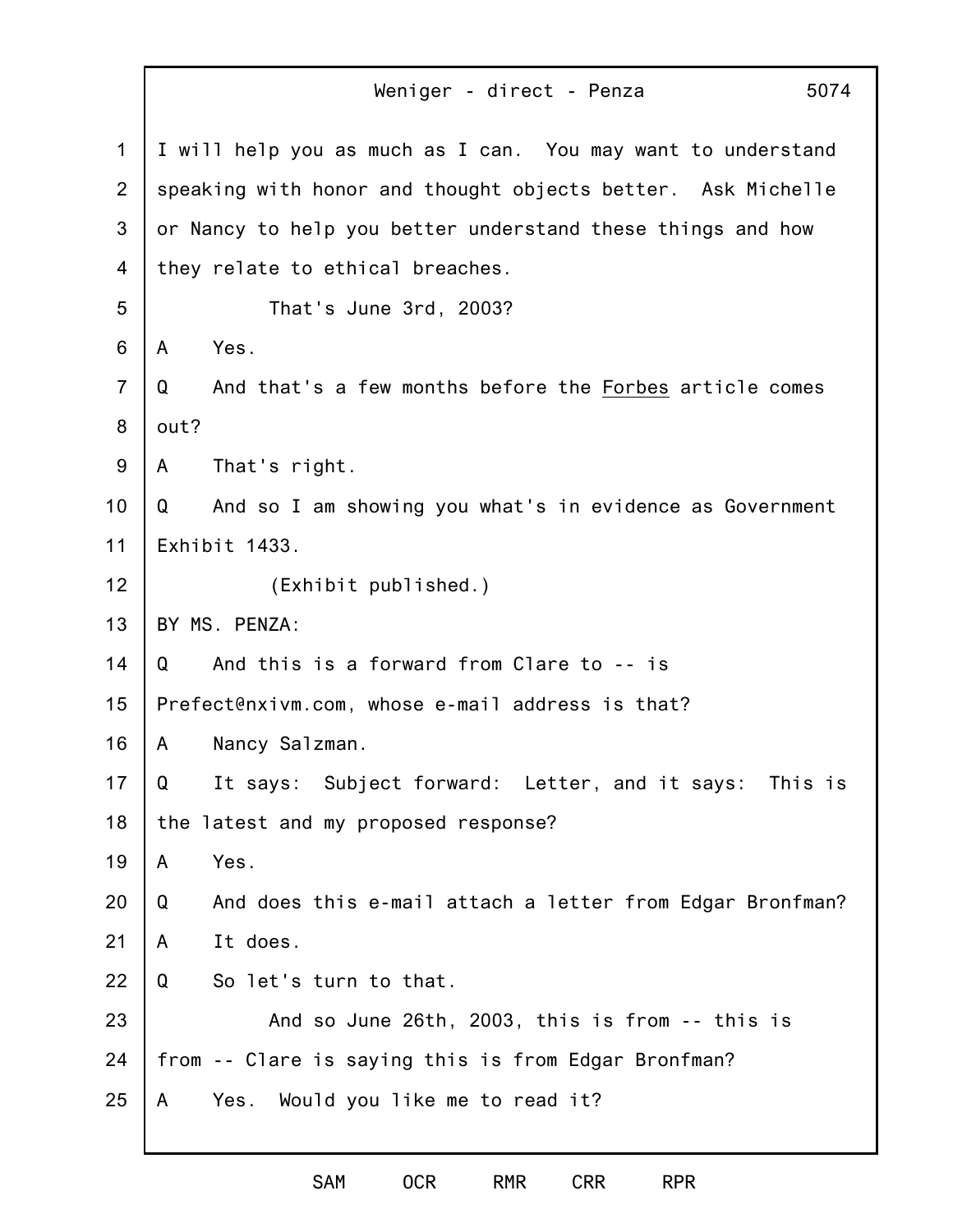|                | Weniger - direct - Penza<br>5075                               |
|----------------|----------------------------------------------------------------|
| $\mathbf{1}$   | Sure, please.<br>Q                                             |
| $\overline{2}$ | My dear Clare. I don't -- I don't know what you're up<br>A     |
| 3              | to, but it's very destructive. I have a hunch that you think   |
| 4              | you are doing God's work in trying to get me back to,          |
| 5              | quote/unquote, the course. Perhaps, from where you stand you   |
| 6              | are, but I have tried to tell you that I don't trust where     |
| $\overline{7}$ | Nancy is coming from or where she's going as far as this       |
| 8              | family is concerned. I will not renew my studies with her,     |
| 9              | nor will I shill for her. There seems to be a conspiracy to    |
| 10             | turn me away from Jan.                                         |
| 11             | Can I just stop you for a second?<br>Q                         |
| 12             | Who is Jan?                                                    |
| 13             | His spouse.<br>A                                               |
| 14             | Okay. Continue, please.<br>Q                                   |
| 15             | That will not happen. She, like everyone else, is not<br>A     |
| 16             | perfect, but our relationship is solid and even if someone as  |
| 17             | strong and willful, as well as capable, as Nancy tries to do   |
| 18             | it harm, we will not be sundered. My health is good. She       |
| 19             | watched -- she watched what I eat and encourages me to diet    |
| 20             | without making a crusade of it. I am dieting successfully, as  |
| 21             | well as working out at the gym with Pete, the best trainer I   |
| 22             | ever encountered.                                              |
| 23             | I am busy absorbing all the interviews I did for my            |
| 24             | book, which I hope will be as important as the subject, the    |
| 25             | Jewish future. That's who I am and that's what I do.<br>I care |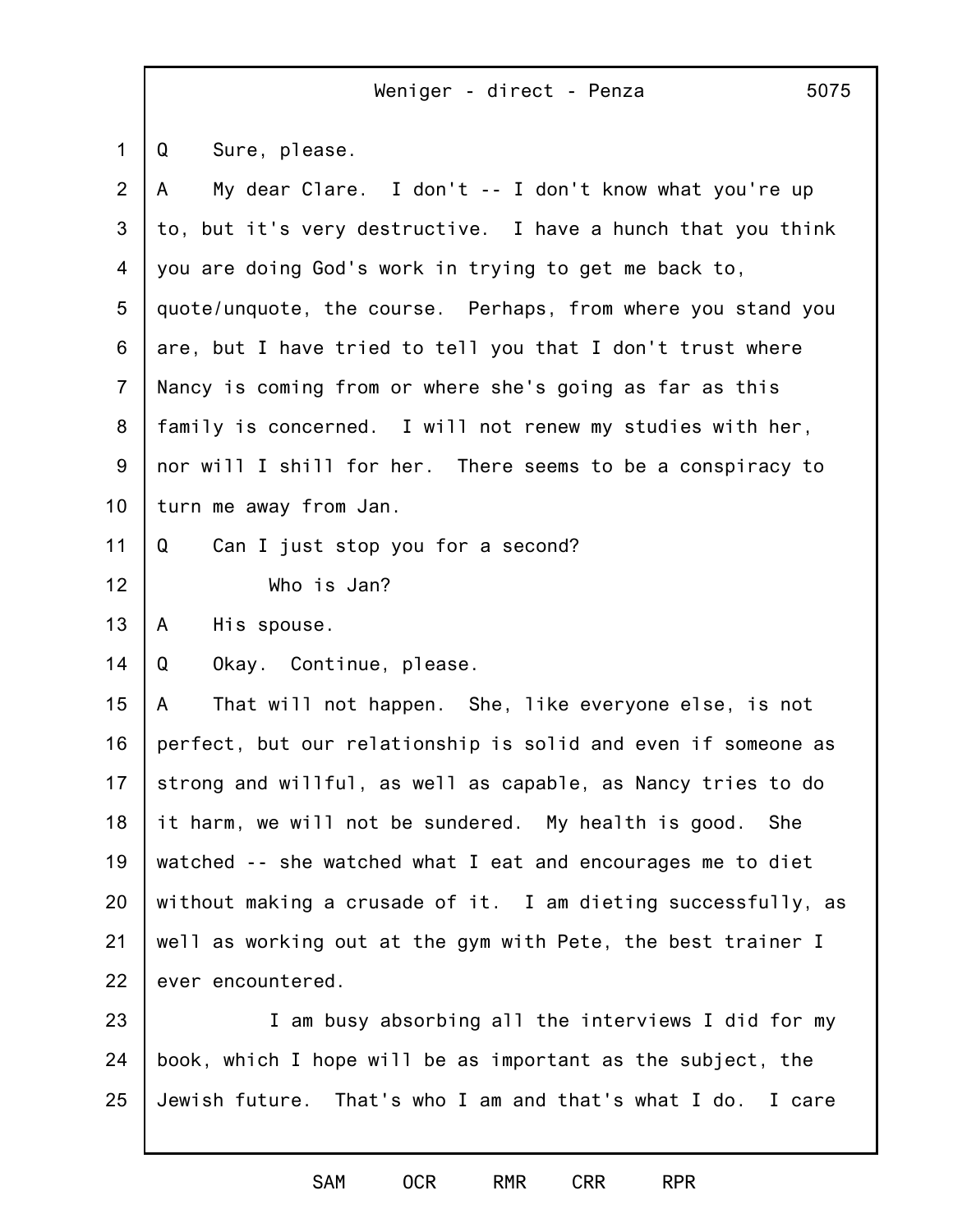|                | Weniger - direct - Penza<br>5076                              |
|----------------|---------------------------------------------------------------|
| $\mathbf 1$    | enormously about the Jewish future and I think it's in dire   |
| $\overline{2}$ | straights. I hope my book will make -- will help make a       |
| 3              | difference.                                                   |
| 4              | I regret your inability to have a relationship. I             |
| 5              | nonetheless love you. Pops.                                   |
| 6              | And this is -- this e-mail -- that -- the attachment to<br>Q  |
| $\overline{7}$ | the first page that we looked at is actually a letter-EML, is |
| 8              | that right?                                                   |
| 9              | Right.<br>A                                                   |
| 10             | Q<br>So it actually attached the e-mail from Edgar Bronfman,  |
| 11             | and then the letter that was attached to that?                |
| 12             | Yes.<br>A                                                     |
| 13             | Okay. So let's just look at that for one second.<br>Q         |
| 14             | (Exhibit published.)                                          |
| 15             | BY MS. PENZA:                                                 |
| 16             | And it's from Y-E-H-I-E-L-M?<br>Q                             |
| 17             | Yes.<br>A                                                     |
| 18             | I'm not sure I pronounced that right. Yehielm@aol.com?<br>Q   |
| 19             | Correct.<br>A                                                 |
| 20             | And it's June 26th, 2003 to clarewebb21@aol.com?<br>Q         |
| 21             | Right.<br>A                                                   |
| 22             | Subject line: Letter?<br>Q                                    |
| 23             | Yes.<br>A                                                     |
| 24             | And it says: I wrote this after we had our abysmal<br>Q       |
| 25             | conversation. Love, pops.                                     |
|                |                                                               |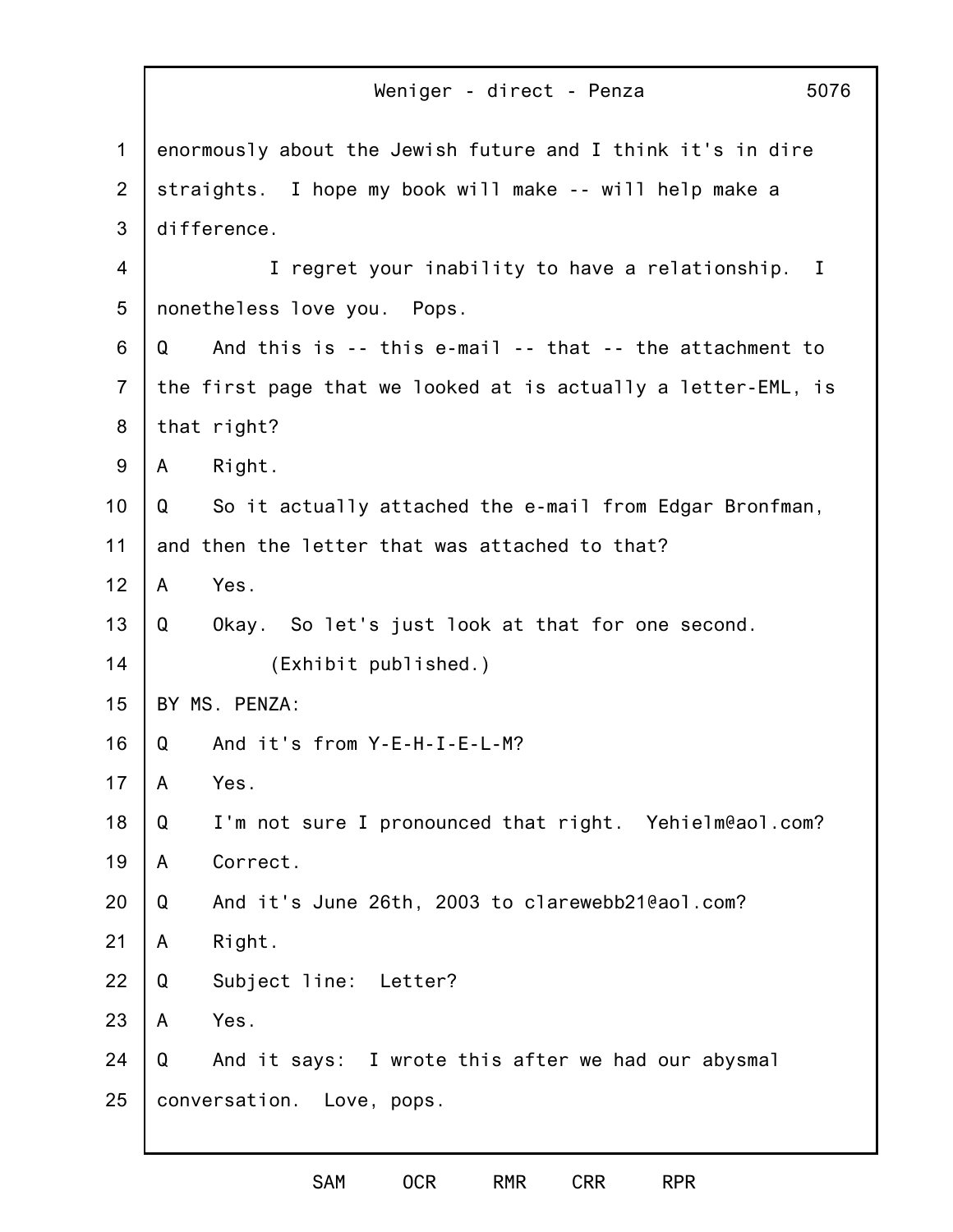1 2 3 4 5 6 7 8 9 10 11 12 13 14 15 16 17 18 19 20 21 22 23 24 25 Weniger - direct - Penza 5077 A Yes. Q And then turning back to the first page, Clare says: Dear Nancy. This is the latest and my proposed response. And then it says: Dear Dad. You say I'm not listening to you. Do you remember projection? And then it goes on. Did you not tell me you were going to write to Nancy? Is it not normal that I ask? You never told me otherwise. I find it interesting how you persistently come up with ways to blame Nancy and punish Sara and I. And then it goes on. So fair to say this was a draft letter Clare was writing? A Correct, yes. Q And then it says -- so in this e-mail from Clare to Nancy, she says: Please let me know what you think. I am trying to be more inductive. Although I'm not even sure if I should respond. I'm really learning about love and all the meaning attached to it. I also want to thank you, Nancy. I would be a mess right now if it was not for your help. Is that right? A Yes. Q Okay. And then Nancy forwards this e-mail to the defendant?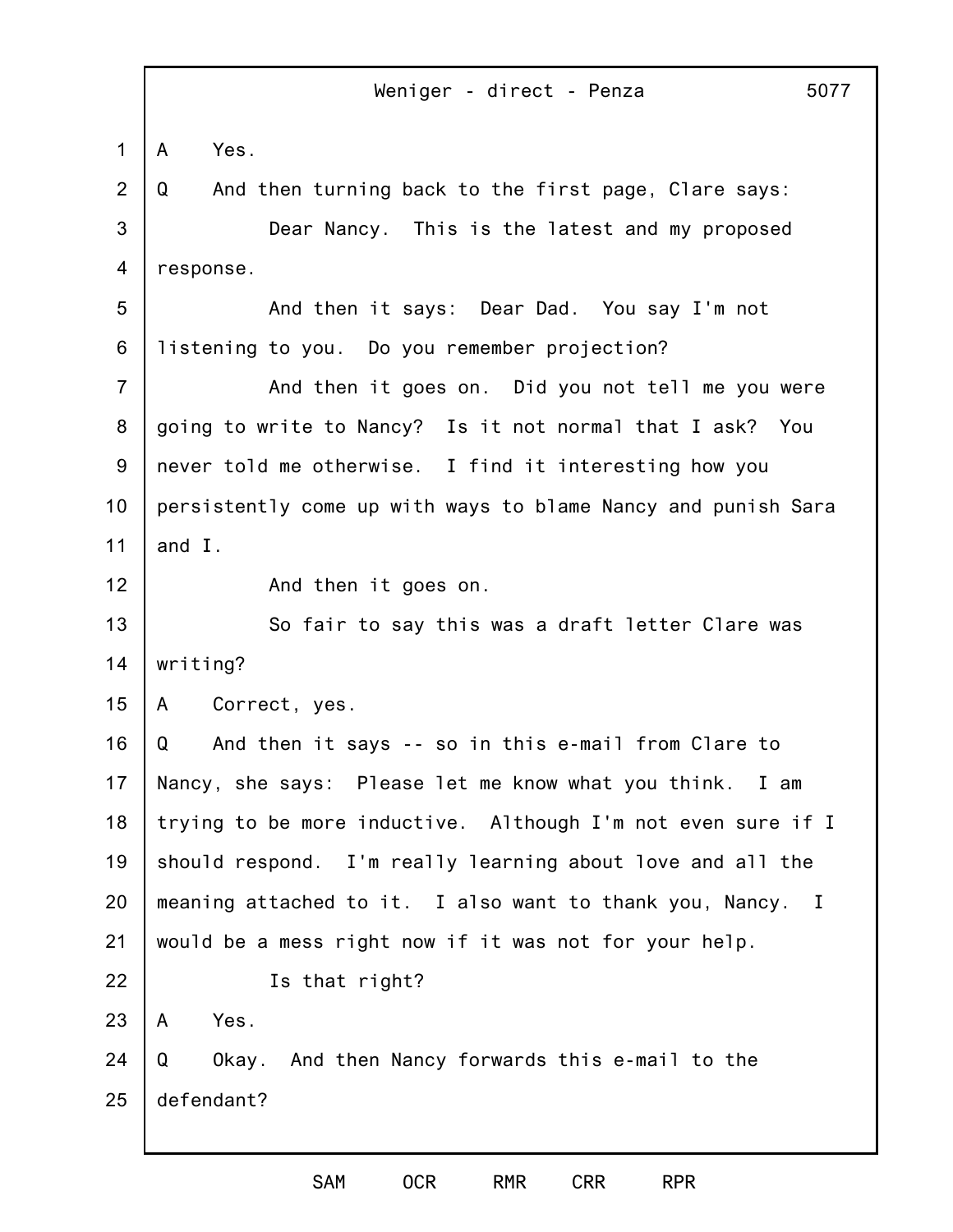|                |   | Weniger - direct - Penza                                     | 5078 |
|----------------|---|--------------------------------------------------------------|------|
| 1              | A | Yes.                                                         |      |
| $\overline{2}$ | Q | And says:<br>My darling Vanguard, I received this from       |      |
| 3              |   | Clare after no communication since her last visit.           |      |
| 4              |   | For some period of time did Clare Bronfman live in           |      |
| 5              |   | New York City --                                             |      |
| 6              | A | Yes.                                                         |      |
| $\overline{7}$ | Q | -- before moving up to Albany full-time?                     |      |
| 8              | A | Yes.                                                         |      |
| $9\,$          | Q | I'm at a loss. What do you think? Things here are good,      |      |
| 10             |   | lots of ups and downs in the mission. Love and kisses in all |      |
| 11             |   | the right places. Your P.                                    |      |
| 12             | A | Correct.                                                     |      |
| 13             | Q | So Nancy is forwarding that that we saw to the defendant?    |      |
| 14             | A | Yes.                                                         |      |
| 15             | Q | And were there a number of these communications where        |      |
| 16             |   | there would be a forward to the defendant about Nancy's      |      |
| 17             |   | communications with Clare?                                   |      |
| 18             | A | Yes.                                                         |      |
| 19             | Q | Showing you what's in evidence as Government's               |      |
| 20             |   | Exhibit 1443. Again, from the Yehielm@aol.com.<br>This is a  |      |
| 21             |   | forwarded message from Nancy to the defendant.               |      |
| 22             |   | Is that right?                                               |      |
| 23             | A | Yes.                                                         |      |
| 24             | Q | And forward:<br>IDB?                                         |      |
| 25             | A | Yes.                                                         |      |
|                |   |                                                              |      |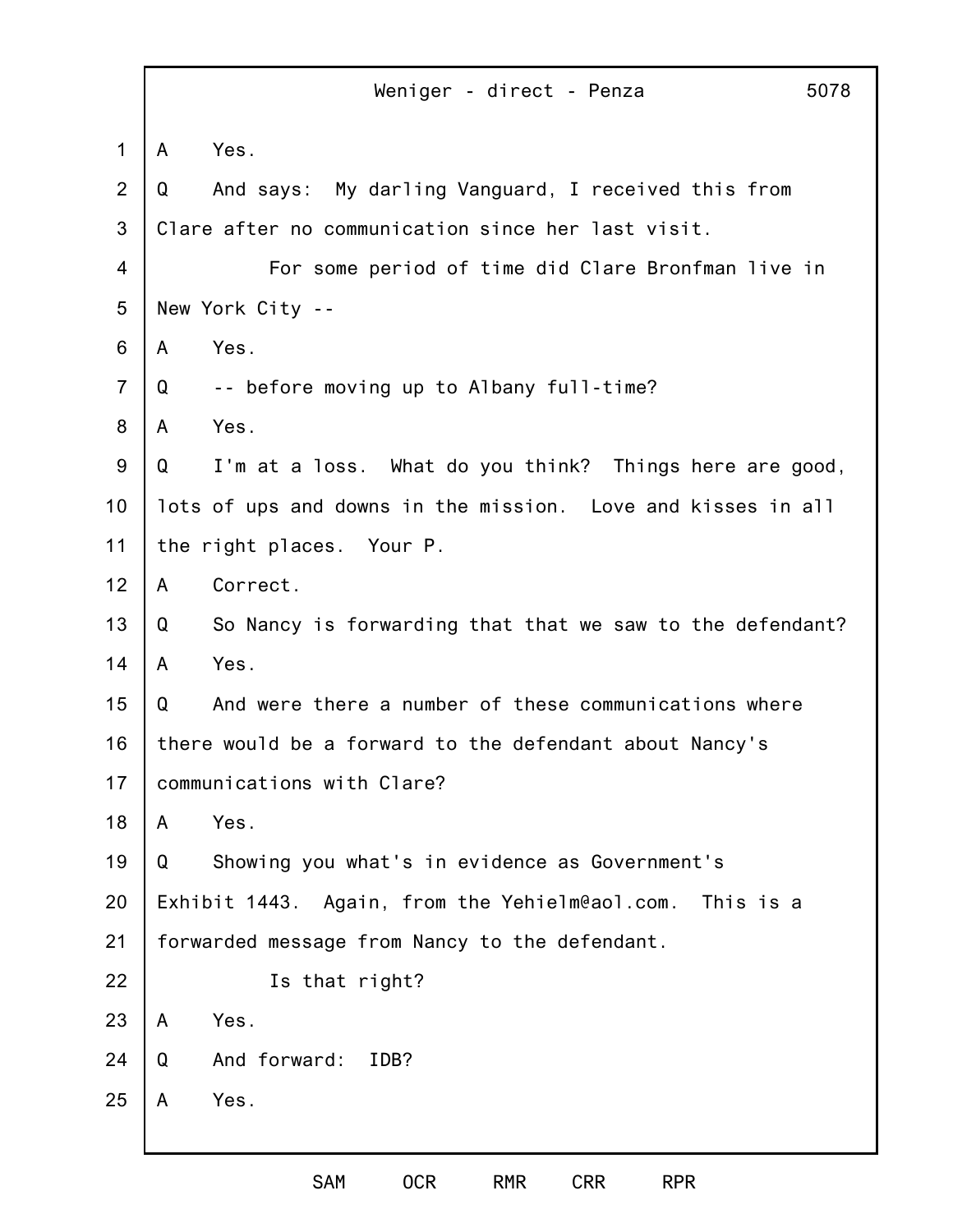|                | 5079<br>Weniger - direct - Penza                                 |
|----------------|------------------------------------------------------------------|
| 1              | Is there a bank called Israeli Discount Bank?<br>Q               |
| 2              | There is.<br>A                                                   |
| 3              | And it says -- and it's a forward, and it says: I got<br>Q       |
| 4              | this copy of the letter from Clare. What do you think? Love      |
| 5              | and wet kisses, P.                                               |
| 6              | And this is on June 27th, 2004.                                  |
| $\overline{7}$ | And then the message below is from Yehielm@aol.com               |
| 8              | to queserasera76@hotmail.com and clarewebb21@aol.com?            |
| 9              | Right.<br>A                                                      |
| 10             | Q<br>Do you have an understanding of whose e-mail address that   |
| 11             | is?                                                              |
| 12             | I'm uncertain, it potentially is Sara Bronfman.<br>A             |
| 13             | Q<br>I had a meeting this morning with Matthew. Who is           |
| 14             | Matthew?                                                         |
| 15             | Matthew Bronfman is -- is Clare's stepbrother, excuse me.<br>A a |
| 16             | Brother, I believe a half-brother.                               |
| 17             | Q<br>Okay.                                                       |
| 18             | And it says: Yesterday afternoon with the two of                 |
| 19             | you was very important to me. I have a few issues with           |
| 20             | Albany, which we should discuss. For instance, this claim of     |
| 21             | saving the world is extreme and not credible. The fact that      |
| 22             | Nancy was set to borrow money from Clare at well below the       |
| 23             | market still bothers me. A young woman died in Alaska and        |
| 24             | some people blame Nancy's diagnosis. I have no idea how much     |
| 25             | money you've put into Albany, nor will I ask, but that too is    |
|                |                                                                  |

SAM OCR RMR CRR RPR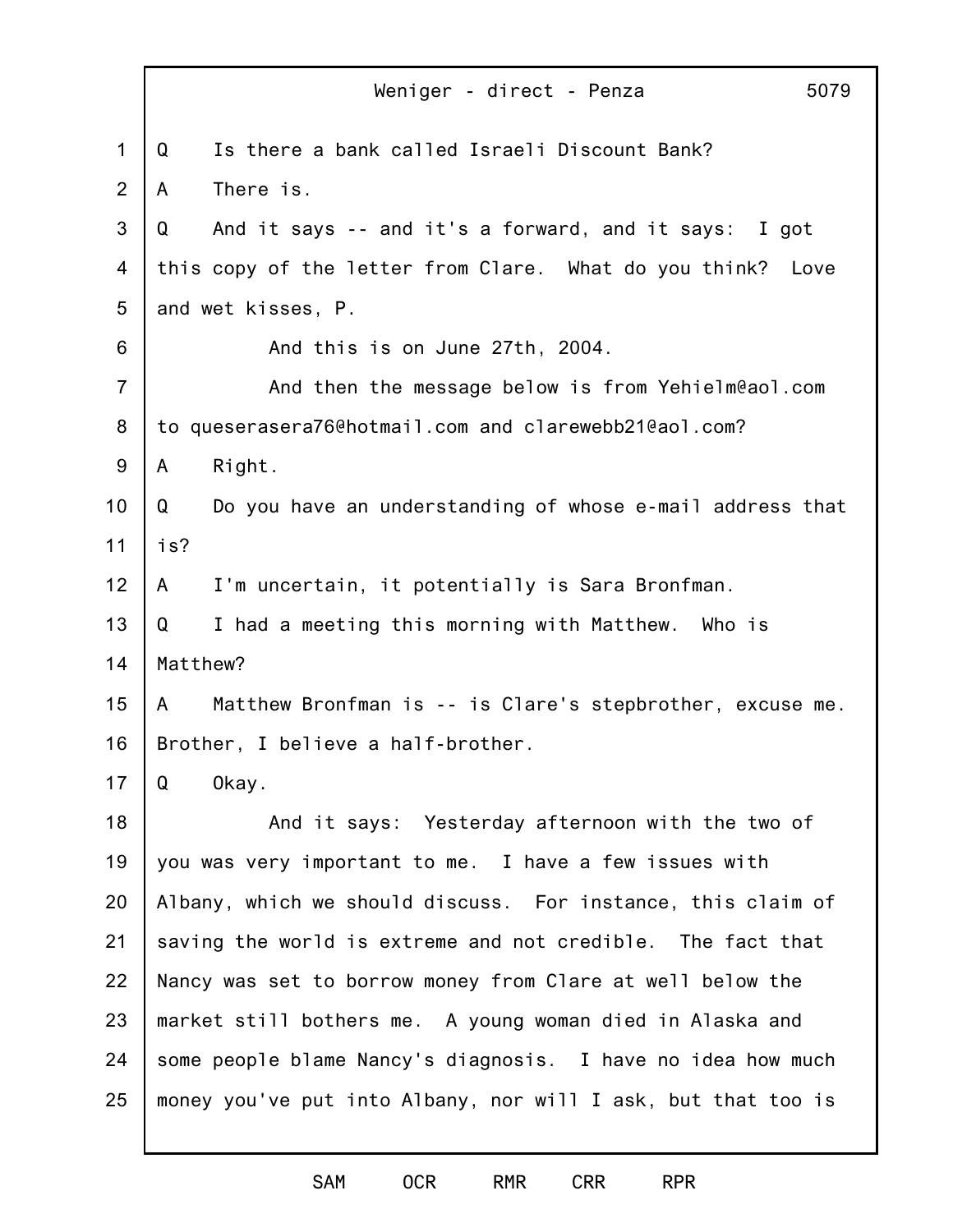## Weniger - direct - Penza

| $\mathbf 1$    | a minor issue. Having the sessions go from 8:00 a.m. until     |
|----------------|----------------------------------------------------------------|
| 2              | 10:00 p.m. is extreme and it's what cults do to gain dominance |
| 3              | over their victims. A group led by two people who call         |
| 4              | themselves Vanguard and Prefect certainly sounds like a cult.  |
| 5              | I'd like to get those issues cleared up and I hope             |
| 6              | I'm not expected to be an advocate. I have assumed a neutral   |
| $\overline{7}$ | position and I shall maintain it unless there is some reason   |
| 8              | for me not to. I'm not sure whether or not Nancy was aware of  |
| 9              | our meeting and whether or not she's guiding you in your       |
| 10             | relationship with me. That may sound harsh, but you do         |
| 11             | understand my unease or, at least, I hope you do. You have     |
| 12             | both written me ghastly letters. You both seem to be doing     |
| 13             | extremely well and I'm happy for you. Tons of love. Pops.      |
| 14             | From your review of the e-mails, did you have an               |
| 15             | understanding about whether Nancy was guiding the relationship |
| 16             | between Clare and her father?                                  |
| 17             | A<br>Yes, she was.                                             |
| 18             | Yes, she was?<br>Q                                             |
| 19             | Yes.<br>A                                                      |
| 20             | And so that was forwarded to the defendant?<br>Q               |
| 21             | It was.<br>A                                                   |
| 22             | And showing you what's in evidence as Government<br>Q          |
| 23             | Exhibit 1455.                                                  |
| 24             | (Exhibit published.)                                           |
| 25             | BY MS. PENZA:                                                  |
|                |                                                                |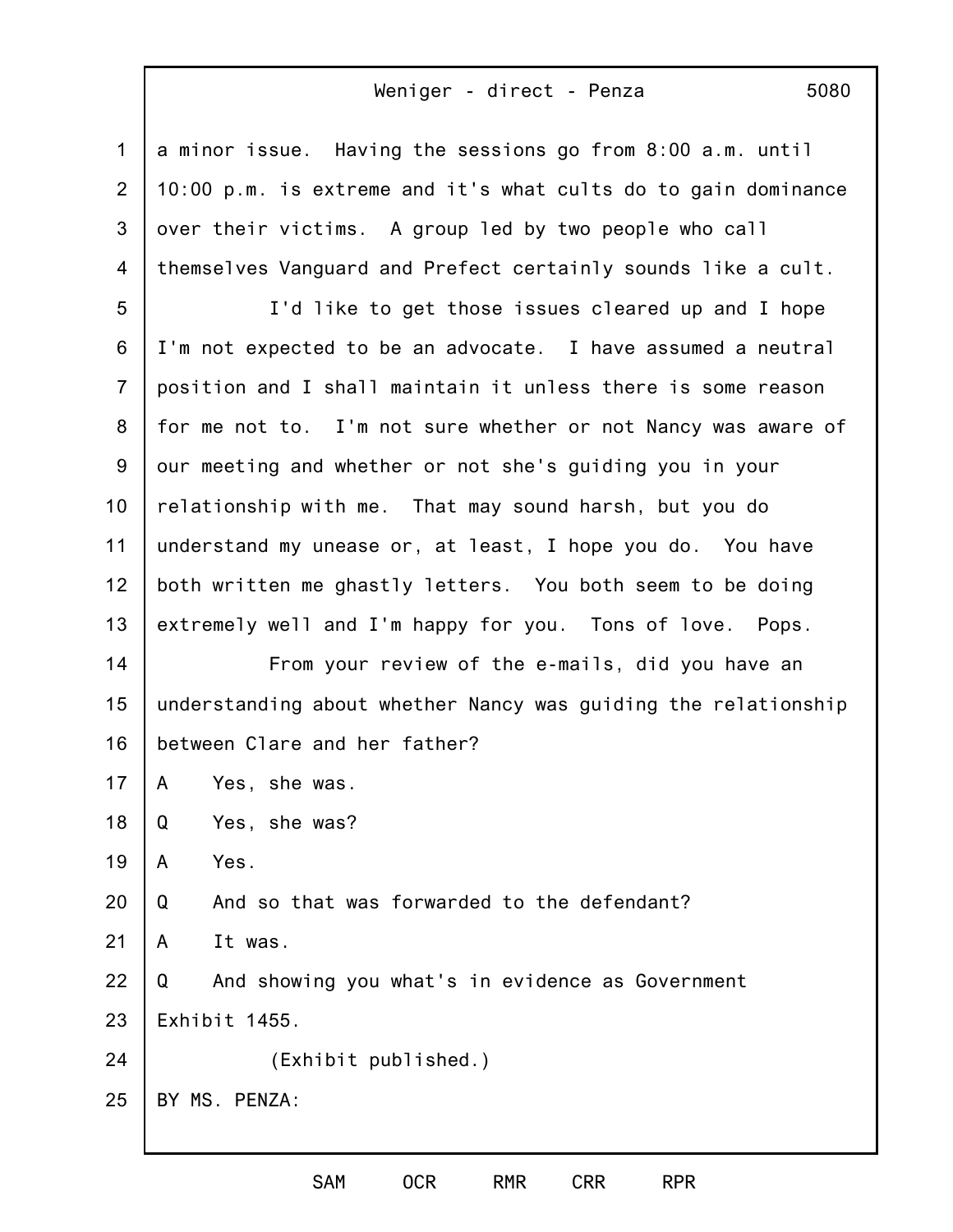|                | 5081<br>Weniger - direct - Penza                               |
|----------------|----------------------------------------------------------------|
| $\mathbf 1$    | Is this another example of an e-mail from Clare to the<br>Q    |
| 2              | defendant where she talks about -- where she talks about her   |
| 3              | father?                                                        |
| 4              | Yes, it is.<br>A                                               |
| 5              | Okay. And she says that she met with him?<br>Q                 |
| 6              | Yes.<br>A                                                      |
| $\overline{7}$ | Q<br>And that's October 25th, 2005?                            |
| 8              | Yes.<br>A                                                      |
| $9\,$          | November 9th, 2005, an e-mail from Clare Bronfman to the<br>Q  |
| 10             | defendant.                                                     |
| 11             | (Exhibit published.)                                           |
| 12             | BY MS. PENZA:                                                  |
| 13             | And it says: Dear Keith. I was happy to see you last<br>Q      |
| 14             | night. I'm excited to be on the team.                          |
| 15             | THE COURT: Just slow down a little.                            |
| 16             | MS. PENZA: Yes, Your Honor, I'm sorry.                         |
| 17             | Q<br>I was a little emotional last night during the meeting    |
| 18             | with the strategy team with regards to dad. I -- I feel -- I   |
| 19             | feel conflicted in seeing the data and thought object of him   |
| 20             | being dad. I was thinking about it today and a recent          |
| 21             | conversation we had and I think it represents an inner         |
| 22             | conflict in my struggle of might is right versus civilization. |
| 23             | And it goes on.                                                |
| 24             | And so at this point in time, what is your                     |
| 25             | understanding about this -- this description of the meeting    |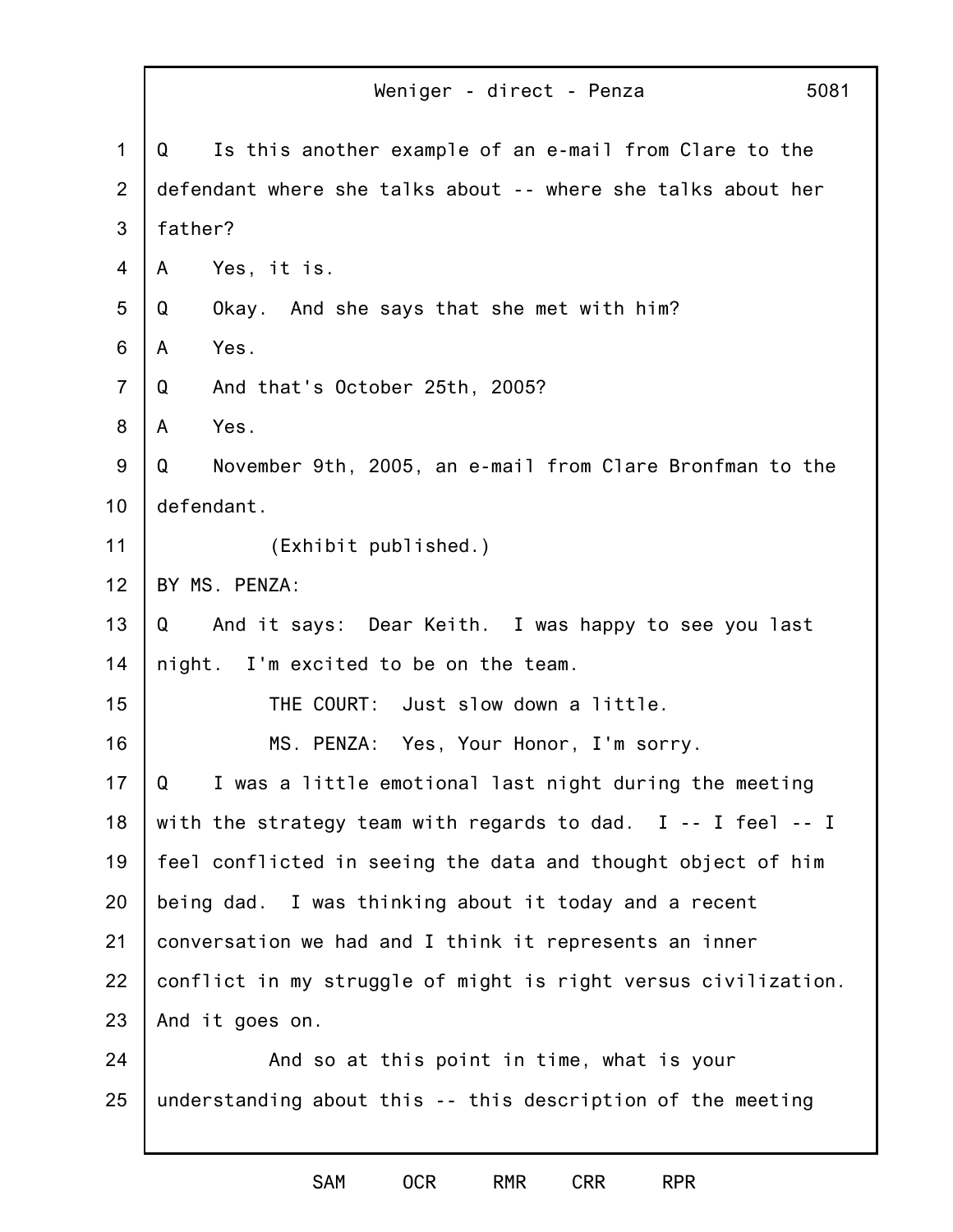|                | 5082<br>Weniger - direct - Penza                               |
|----------------|----------------------------------------------------------------|
| 1              | with the strategy team with regards to dad?                    |
| 2              | As to who it consisted of, I'm sorry?<br>A                     |
| 3              | No, just generally.<br>Q                                       |
| $\overline{4}$ | That there was -- there was group decision-making being<br>A   |
| 5              | done in regards to Clare Bronfman's relationship with her      |
| 6              | father and her interactions with her father.                   |
| $\overline{7}$ | And this is November 9th, 2005?<br>Q                           |
| 8              | Correct.<br>A                                                  |
| 9              | And showing you Government Exhibit 1457, December 29th,<br>Q   |
| 10             | 2005.                                                          |
| 11             | (Exhibit published.)                                           |
| 12             | BY MS. PENZA:                                                  |
| 13             | Is this another e-mail where Clare Bronfman is reporting<br>Q  |
| 14             | to her father -- reporting to the defendant regarding her      |
| 15             | father?                                                        |
| 16             | Yes.<br>A                                                      |
| 17             | Your Honor, may I approach the witness?<br>MS. PENZA:          |
| 18             | THE COURT:<br>Yes.                                             |
| 19             | Special Agent Weniger, I am showing you what are in<br>Q       |
| 20             | evidence already as Government Exhibits 1491-R, 1492-R,        |
| 21             | 1493-R, 1494-R, 1495-R, as well as Government Exhibits 1214,   |
| 22             | 1491, 1492, 1493, 1494 and 1495.                               |
| 23             | Can you just take a look at those for a second?                |
| 24             | Certainly. (Witness complies.)<br>A                            |
| 25             | And I am just going to ask you some questions about those<br>Q |
|                |                                                                |

SAM OCR RMR CRR RPR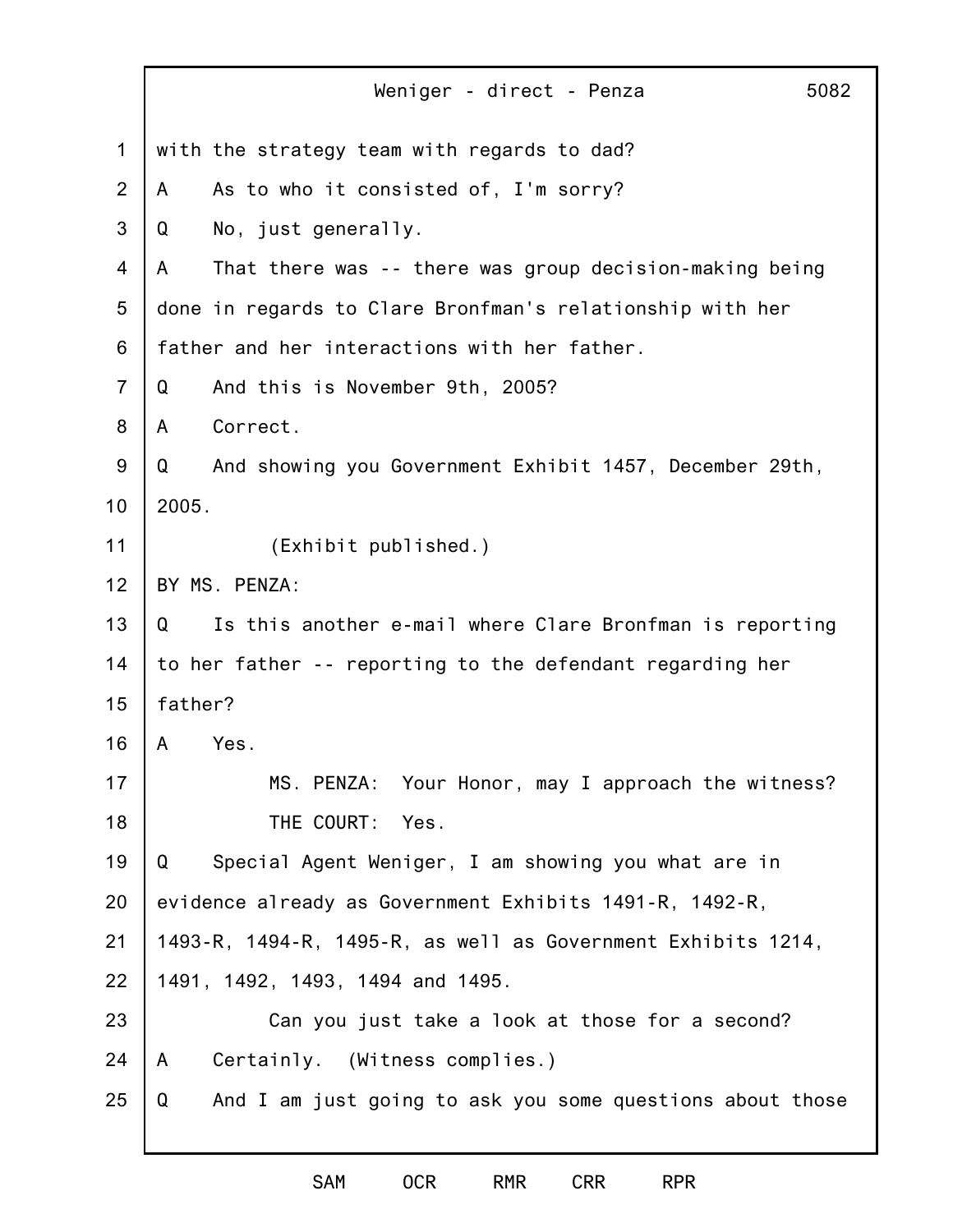|                | Weniger - direct - Penza<br>5083                               |
|----------------|----------------------------------------------------------------|
| $\mathbf 1$    | generally. I just wanted to show them all to you first.        |
| 2              | Thank you.                                                     |
| 3              | Thank you.<br>A                                                |
| 4              | Special Agent Weniger, the documents that were Government<br>Q |
| 5              | Exhibits 1491-R through 1496-R, were those all admitted by     |
| 6              | Steve Herbits?                                                 |
| $\overline{7}$ | They were.<br>A                                                |
| 8              | You were present for his testimony?<br>Q                       |
| $9\,$          | Yes.<br>A                                                      |
| 10             | And can you just generally describe kind of how those<br>Q     |
| 11             | exhibits relate to Government Exhibits 1214 and then 1491,     |
| 12             | 1492 -- 1491 through 1496?                                     |
| 13             | They're interactions between -- generally the vast<br>A        |
| 14             | majority of those e-mails were interactions between            |
| 15             | Mr. Herbits and Clare Bronfman, and then also oftentimes       |
| 16             | including or being forwarded then to the defendant for         |
| 17             | purposes of guidance.                                          |
| 18             | Q<br>Okay. So the e-mails that were redacted, that were shown  |
| 19             | to Mr. Herbits, those included the back-and-forth between --   |
| 20             | between Clare Bronfman and Mr. Herbits, is that right?         |
| 21             | Generally, yes.<br>A                                           |
| 22             | And then if we look at the other documents, so Government<br>Q |
| 23             | Exhibit 1214 I don't think we introduced a redacted version    |
| 24             | with Mr. Herbits, but if you look at the e-mail we start in    |
| 25             | November 2008. This is the e-mail. It starts November 2008     |
|                |                                                                |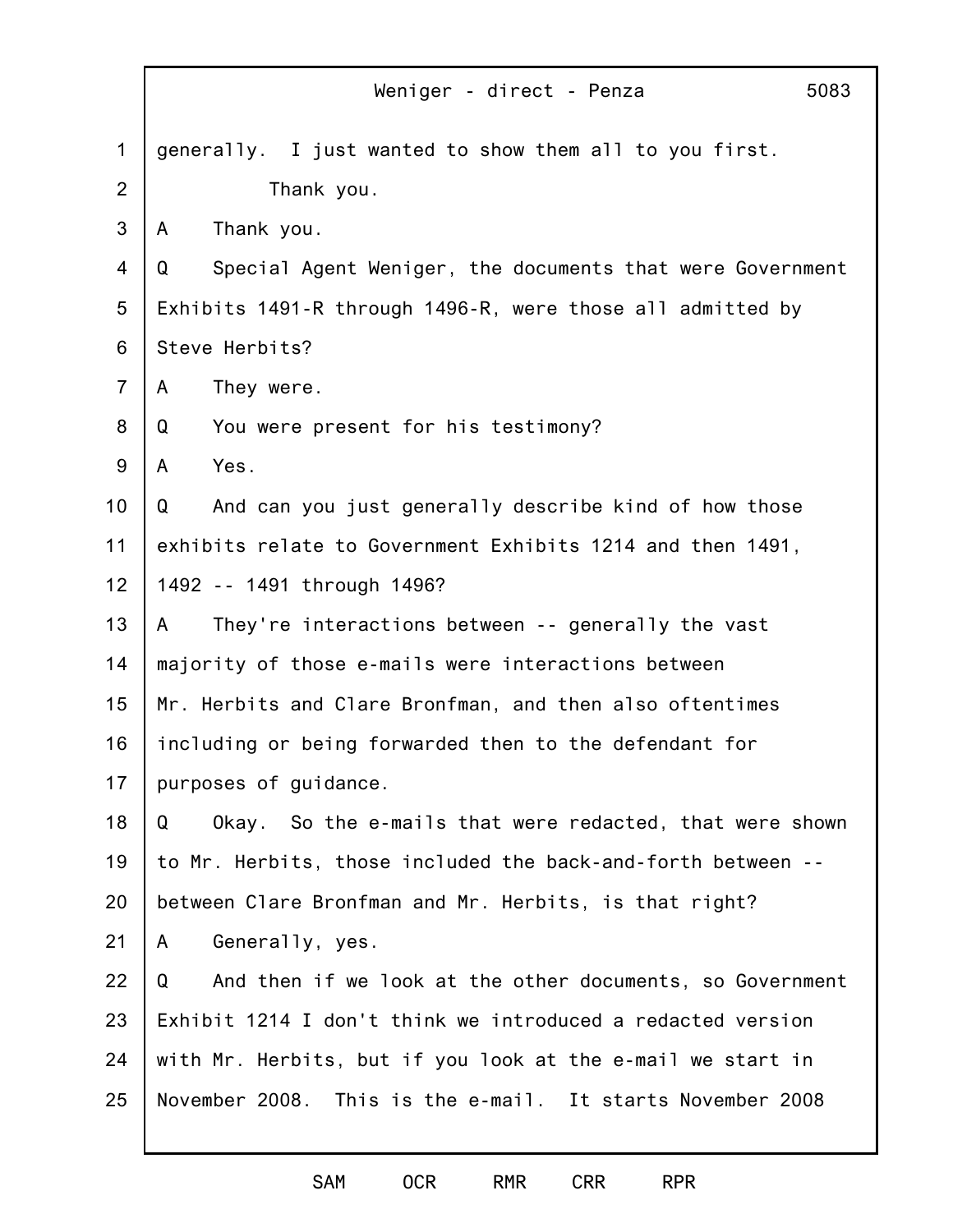1 and it's Clare Bronfman to Steve Herbits:

2 3 4 5 6 7 Steve, I'm confused. I was under the impression that dad had asked you to come in and help resolve this situation, that he wanted to help us turn things around and confided in you to do so. If you do not want to or feel that you are not able to, just tell me and I can find someone who is able to.

8 9 10 And then we looked at -- we did look at this e-mail before, typical friend or enemy. And then it continues from Mr. Herbits.

11 12 13 14 15 16 17 18 19 And then this was the e-mail we had looked at from Clare Bronfman to Mr. Herbits saying: Steve, I apologize if I have offended you any way -- in any way, and then it goes on. I certainly do not consider you a puppet and your feeling this way points only to my misuse of your help. There is evidence on a lot of things and you are correct, there is someone involved in a different way. Your observations were very astute. We also have evidence of clear prejudice, wrongdoing and intent to destroy NXIVM's reputation by a different party.

20 21 22 23 24 The times union has written many front-page stories all supporting those who have damaged us with their criminal acts. They have failed to seek any of the facts, even to the point that they have published Hochman's work without his permission.

25

Who is Hochman?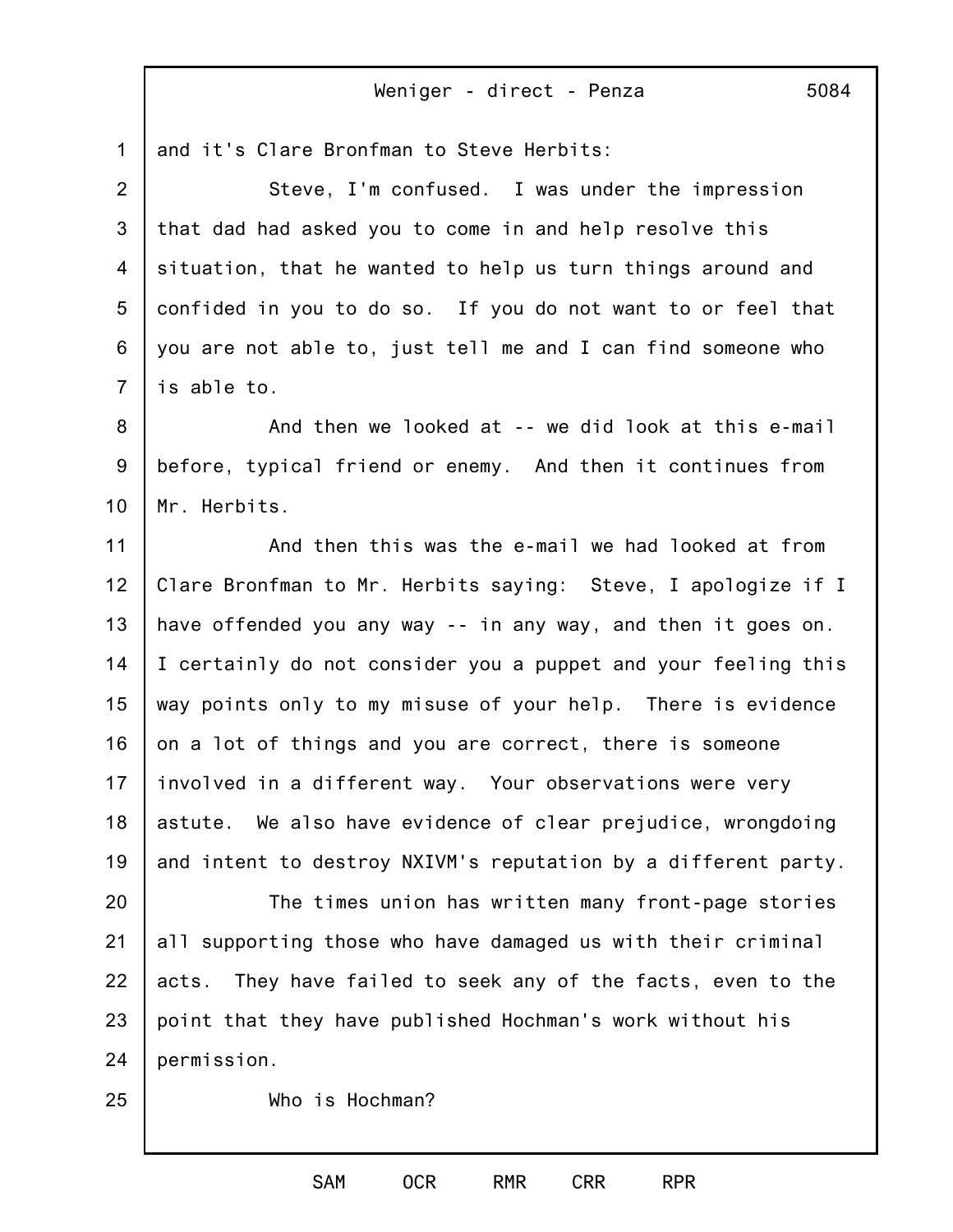|                  | Weniger - direct - Penza<br>5085                                      |
|------------------|-----------------------------------------------------------------------|
| $\mathbf 1$      | Dr. Hochman has been discussed in prior testimony and<br>$\mathsf{A}$ |
| $\overline{2}$   | wrote a critical report in relation to NXIVM.                         |
| $\mathbf{3}$     |                                                                       |
| $\overline{4}$   | (Continued on the following page.)                                    |
| $\sqrt{5}$       |                                                                       |
| $\,6$            |                                                                       |
| $\overline{7}$   |                                                                       |
| $\bf 8$          |                                                                       |
| $\boldsymbol{9}$ |                                                                       |
| $10$             |                                                                       |
| 11               |                                                                       |
| 12               |                                                                       |
| 13               |                                                                       |
| 14               |                                                                       |
| 15               |                                                                       |
| 16               |                                                                       |
| $17$             |                                                                       |
| $18$             |                                                                       |
| 19               |                                                                       |
| 20               |                                                                       |
| 21               |                                                                       |
| 22               |                                                                       |
| 23               |                                                                       |
| 24               |                                                                       |
| 25               |                                                                       |
|                  |                                                                       |
|                  | SAM<br><b>OCR</b><br>CRR<br><b>RPR</b><br><b>RMR</b>                  |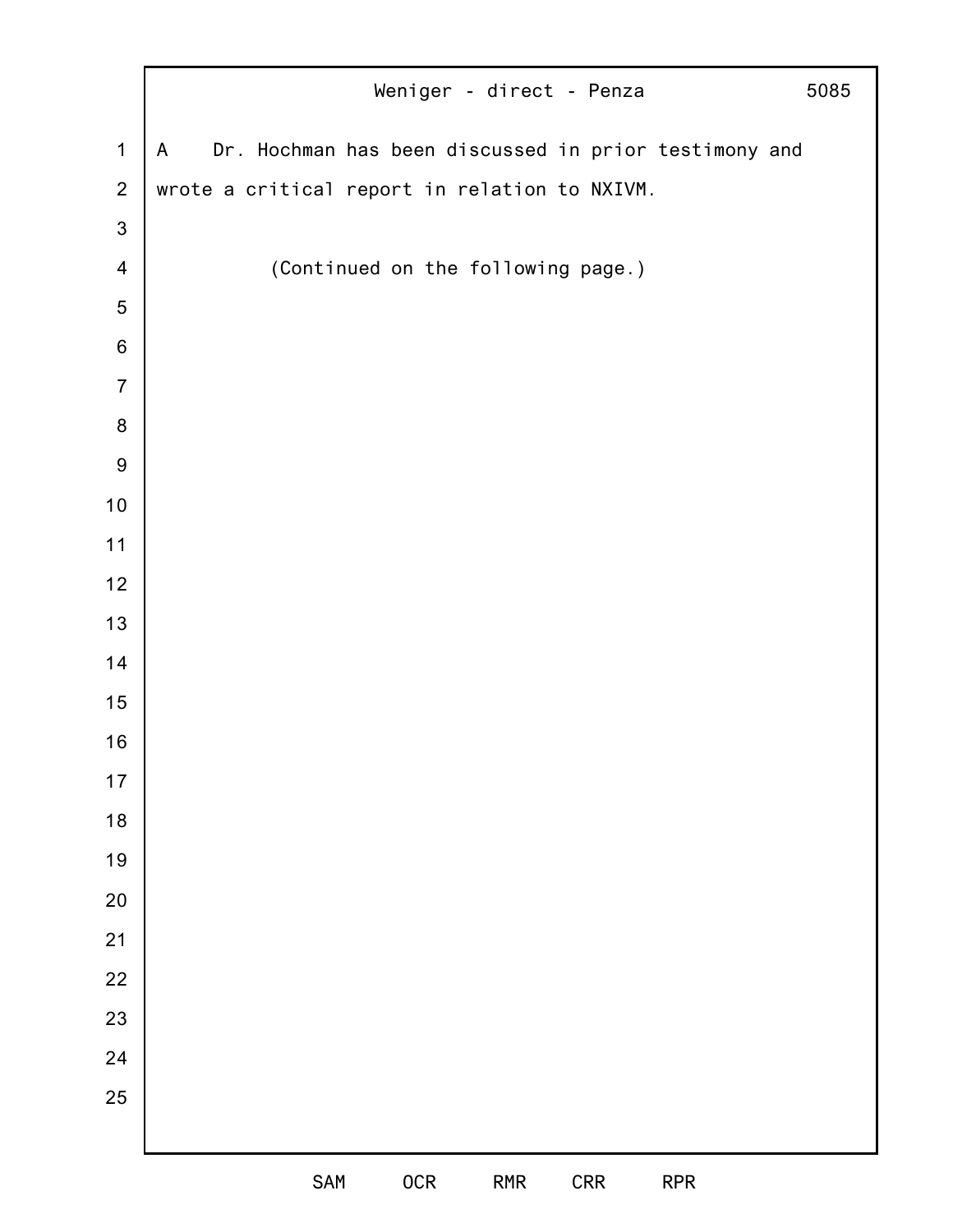|                | 5086<br>Weniger - direct - Penza                                            |
|----------------|-----------------------------------------------------------------------------|
| 1              | BY MS. PENZA: (Continuing.)                                                 |
| $\overline{2}$ | And published several articles with false evidence and<br>Q                 |
| 3              | then refused to meet with or interview the company's                        |
| 4              | president. The owner of this entity is George Hearst.                       |
| 5              | Is George Hearst one of the individuals whose                               |
| 6              | purported banking information was in Government Exhibit 204?                |
| $\overline{7}$ | That's correct, yes.<br>A                                                   |
| 8              | I'm sure you recollect the situation back in the '70s<br>Q                  |
| 9              | with Patty Hearst. In the case brought against her, she                     |
| 10             | defended herself through accusations of brainwashing.                       |
| 11             | Who's Patty Hearst?                                                         |
| 12             | Just as explained.<br>A                                                     |
| 13             | As any person who values their intelligence is aware<br>Q                   |
| 14             | brainwashing implies a lack of free will and has been                       |
| 15             | scientifically debunked. Then it goes on: I do believe that                 |
| 16             | if Hearst were to understand we do not brainwash people, we                 |
| 17             | teach tools of logic and critical thinking, things might be                 |
| 18             | different. I do know that Bill Clinton in his last day in                   |
| 19             | office pardoned Patty. He might be able to help.                            |
| 20             | And then, As it relates to the funding of Rick Ross,                        |
| 21             | I do not need to know who is doing what. I just want this to                |
| 22             | I'm sorry if I mistakenly attempted to direct you.<br>stop.<br>$\mathbf{I}$ |
| 23             | also believe you can rapidly facilitate the proper indictment               |
| 24             | and conviction of Rick Ross and Joseph O'Hara?                              |
| 25             | Yes.<br>A                                                                   |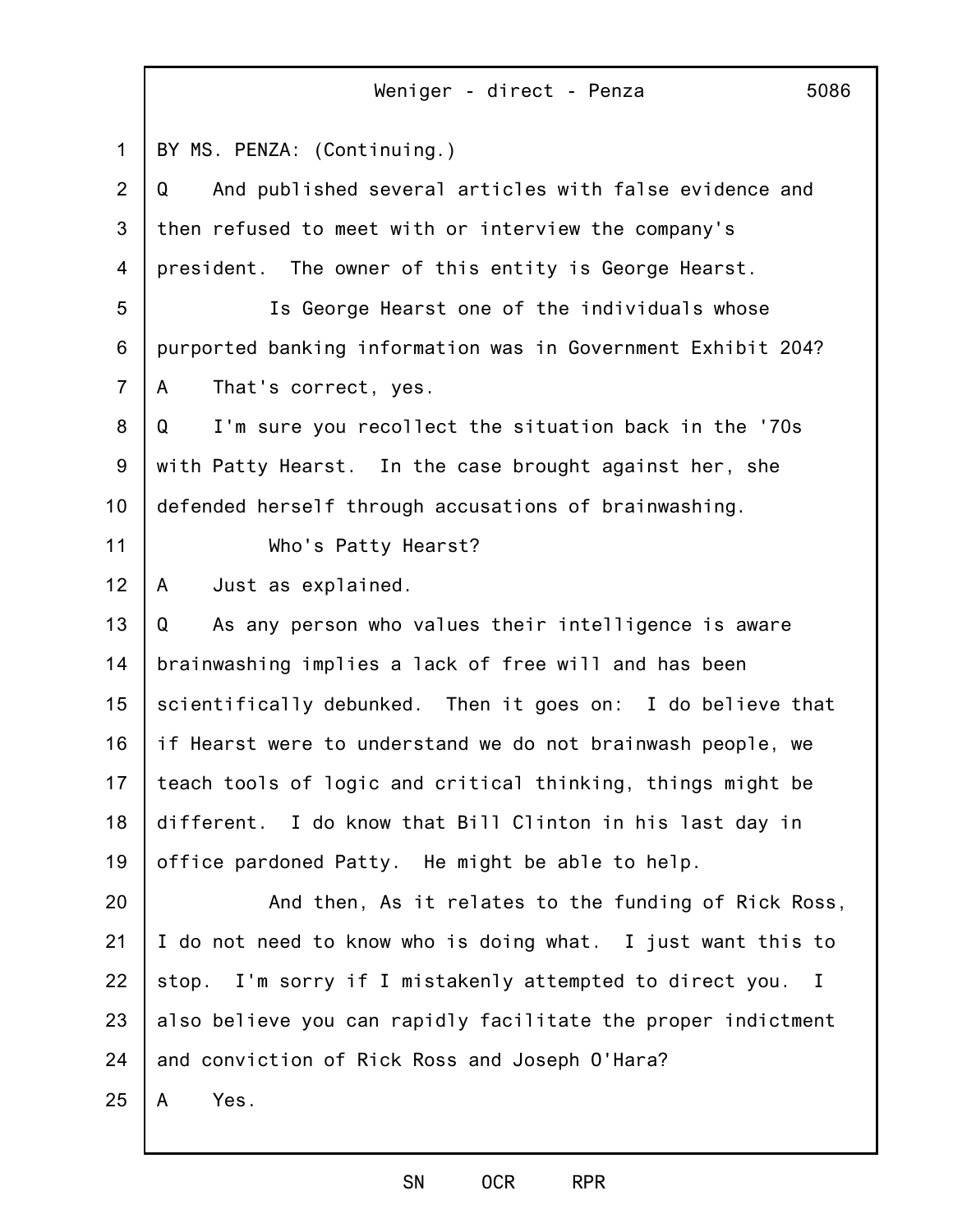|                |              | 5087<br>Weniger - direct - Penza                             |  |
|----------------|--------------|--------------------------------------------------------------|--|
| $\mathbf 1$    | Q            | And then, Mr. Herbitz responds, Including a detective        |  |
| $\overline{2}$ |              | with no leads is blind. You guys have everything to gain and |  |
| 3              |              | a lot to lose done badly. Others are not so at risk.         |  |
| 4              |              | Then is this an example of Clare Bronfman sending to         |  |
| 5              |              | the defendant an example of a response?                      |  |
| 6              | A            | Yes.                                                         |  |
| $\overline{7}$ | Q            | So she's sending a draft?                                    |  |
| 8              | A            | That's correct, yes.                                         |  |
| 9              | Q            | And the other e-mails, let's look quickly, she would be      |  |
| 10             |              | forwarding those e-mails to the defendant in some instances? |  |
| 11             | A            | Yes.                                                         |  |
| 12             | Q            | I'm sorry. That was Government Exhibit 1491 that I just      |  |
| 13             | showed?      |                                                              |  |
| 14             | $\mathsf{A}$ | It was.                                                      |  |
| 15             |              | Q I'm going to show you what's in evidence as Government     |  |
| 16             |              | Exhibit 1480.                                                |  |
| 17             |              | (Exhibit published.)                                         |  |
| 18             | Q            | And this is an e-mail from Clare Bronfman to Loreta Garza    |  |
| 19             |              | with the subject line Docs; is that right?                   |  |
| 20             | A            | Yes.                                                         |  |
| 21             | Q            | And it has two attachments?                                  |  |
| 22             | A            | Yes.                                                         |  |
| 23             | Q            | And one is an Excel sheet and then there's another           |  |
| 24             |              | attachment?                                                  |  |
| 25             | A            | Yes.                                                         |  |
|                |              |                                                              |  |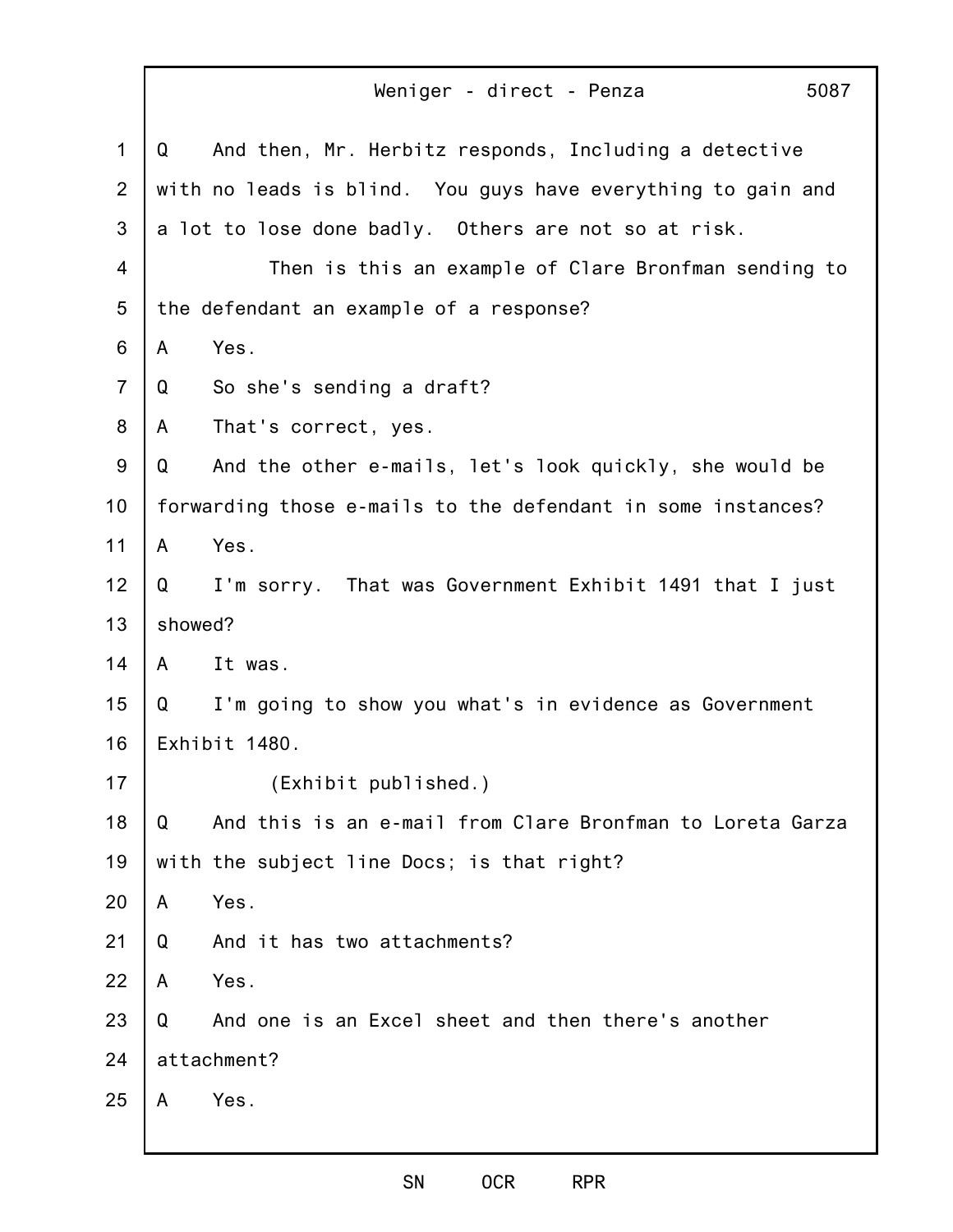1 2 3 4 5 6 7 8 9 10 11 12 13 14 15 16 17 18 19 20 21 Weniger - direct - Penza 5088 Q I'm going to go to the other attachment. And is this letter written from Clare? A It appears to be, yes. Q Okay. Would you read it, please? A Sure. Hola, Ale. Okay, here is a link to the head of the Department of Justice, the link being http://en -- Q You don't have to read the link. A Okay. Current position held by Eric Holder. This is clearly the best connection and best process. However, I believe there are other options. There is also the head of the department of each state or region in each state. A lot of the time they need quote, unquote jurisdiction. However, I believe with the right connections we can create jurisdiction and make things happen. Our case affects so many people from all over the world. It is not hard to find jurisdiction if they are not trying to use it as an excuse to not prosecute. So other options are Southern District of New York or Northern which is not so easy. This guy is lazy and prejudiced but, again, with the right relationship... and, again, the link to the Northern District of New York. These are two, but if someone has a relationship

22 23 24 25 with someone of this position, we can figure things out... also there are politicians who put them into power who if they tell them to jump, they say how high, so there are options like those. Also, good to know our opposition is Steve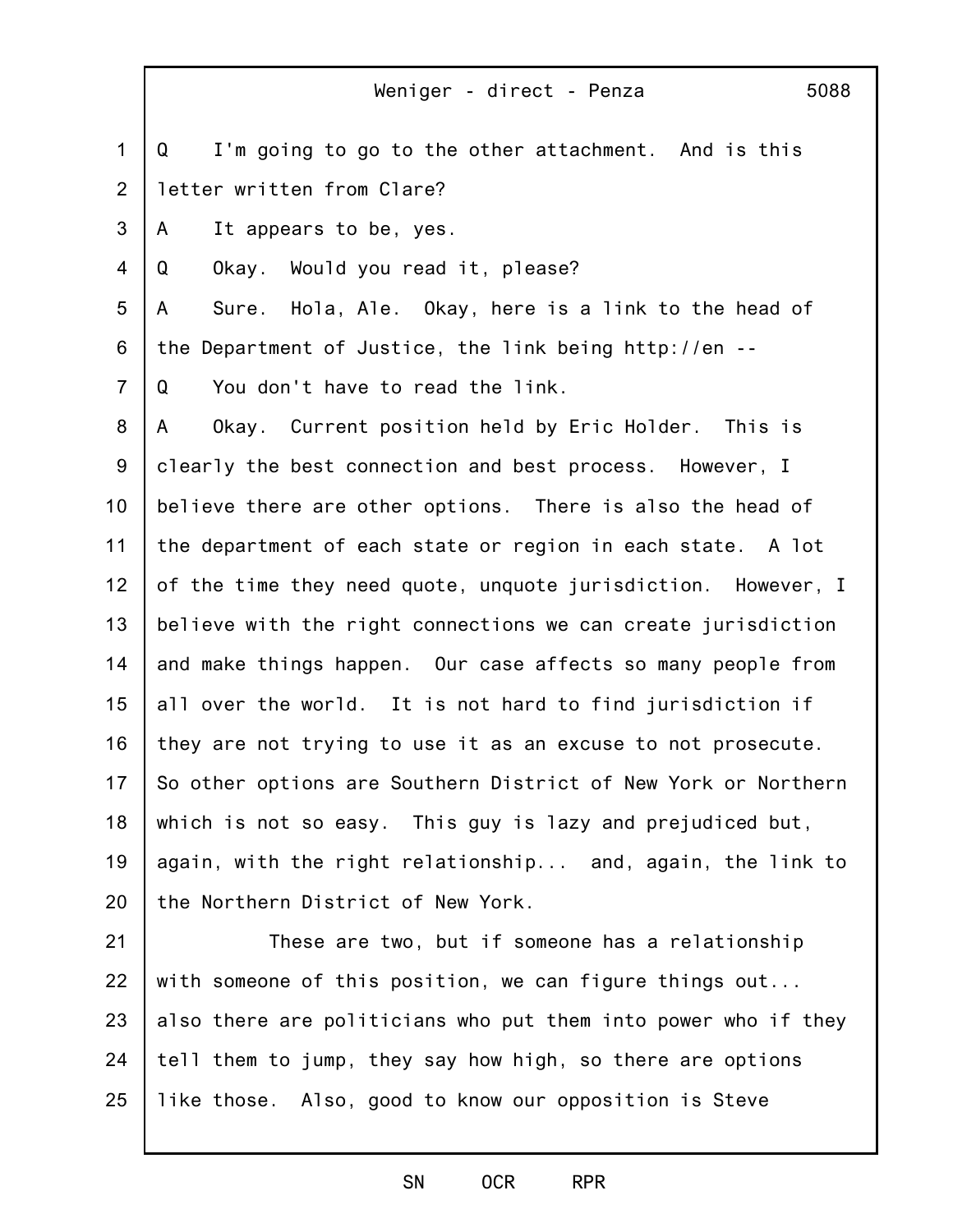|                | 5089<br>Weniger - direct - Penza                               |
|----------------|----------------------------------------------------------------|
| $\mathbf 1$    | Herbits who is very close to Clinton, D'Amato and the Jewish   |
| $\overline{2}$ | mafia. His power, which predominantly was acquired from my     |
| 3              | father is not to be taken for granted. This is why we are      |
| 4              | where we are. He and his connections are Goliath. Let me       |
| 5              | know if you need more. Thank you. Love, Cx.                    |
| 6              | In your review of e-mails does Clare Bronfman often sign<br>Q  |
| $\overline{7}$ | things as Cx?                                                  |
| 8              | Yes.<br>A                                                      |
| $9\,$          | And do you know who Ale is?<br>Q                               |
| 10             | I do not.<br>A                                                 |
| 11             | But it's being forwarded by Loreta Garza?<br>Q                 |
| 12             | Yes.<br>A                                                      |
| 13             | Do you know what Loreta Garza's position was in Mexico?<br>Q   |
| 14             | Loreta Garza was responsible for Rainbow Cultural Gardens<br>A |
| 15             | and she also owned -- was one of the higher-ranking members of |
| 16             | the organization. She was also a member of DOS.                |
| 17             | Would she also have connections within Mexico as far<br>Q      |
| 18             | $as - -$                                                       |
| 19             | Oh, yes. Loreta Garza comes from a family that is very<br>A    |
| 20             | well-connected in terms of the media, the media industry in    |
| 21             | Mexico.                                                        |
| 22             | Okay. And, so here if they are trying -- if they are<br>Q      |
| 23             | not -- so, first of all, let me just start with this idea of   |
| 24             | jurisdiction. Can you explain that a little bit?               |
| 25             | I mean, it's in quotes so when you say explain, I think<br>A   |
|                |                                                                |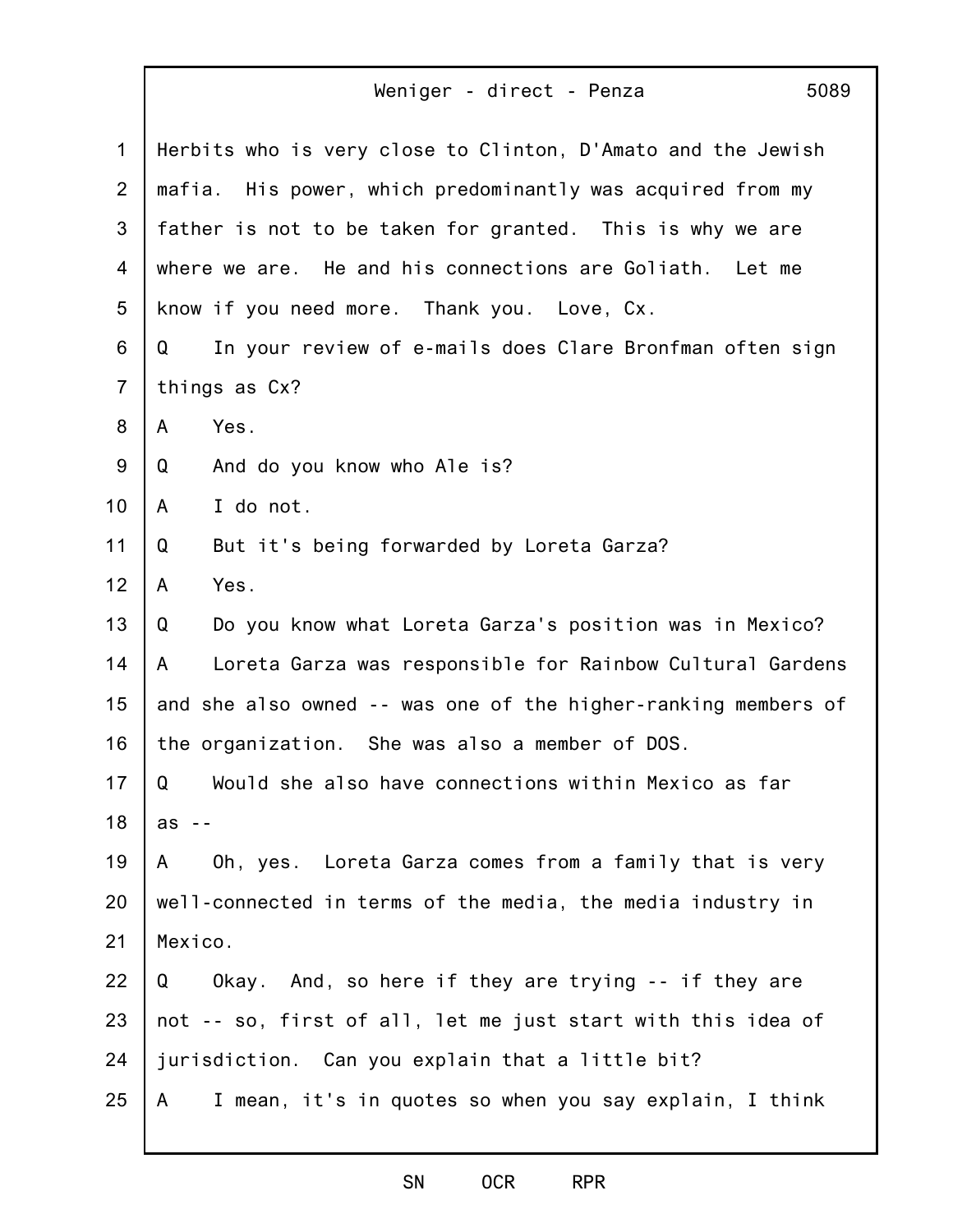|                | 5090<br>Weniger - direct - Penza                               |
|----------------|----------------------------------------------------------------|
| 1              | it -- there's an idea that jurisdiction can essentially be --  |
| $\overline{2}$ | the sense I'm getting from this is that jurisdiction can be    |
| 3              | made wherever it needs to be made.                             |
| 4              | Just generally looking at these things, references to the<br>Q |
| 5              | Attorney General, the Southern District of New York, is that   |
| 6              | the U.S. Attorneys Office's counterpart in Manhattan?          |
| $\overline{7}$ | Yes.<br>A                                                      |
| 8              | You work with them sometimes?<br>Q                             |
| $9\,$          | Yes.<br>A                                                      |
| 10             | And then the Northern District of New York, that would be<br>Q |
| 11             | our counterpart up in the Northern District of New York?       |
| 12             | Yes, which covers Albany.<br>A                                 |
| 13             | Sir, are these references to prosecutor's offices?<br>Q        |
| 14             | Yes.<br>A                                                      |
| 15             | So, in general, what is your sense of this e-mail?<br>Q        |
| 16             | It's just -- it's -- it seems to be an idea or kind of a<br>A  |
| 17             | concept as to how enemies of Nxivm can be prosecuted, how they |
| 18             | can find ways to prosecute enemies.                            |
| 19             | And in your understanding and review of this case, was<br>Q    |
| 20             | there -- were there attempts to have various critics or people |
| 21             | who were perceived as enemies indicted criminally?             |
| 22             | Yes.<br>A                                                      |
| 23             | I'm going to switch topics and ask you some questions<br>Q     |
| 24             | about some of the documents related to DOS. If that's okay?    |
| 25             | Certainly.<br>A                                                |
|                |                                                                |

Г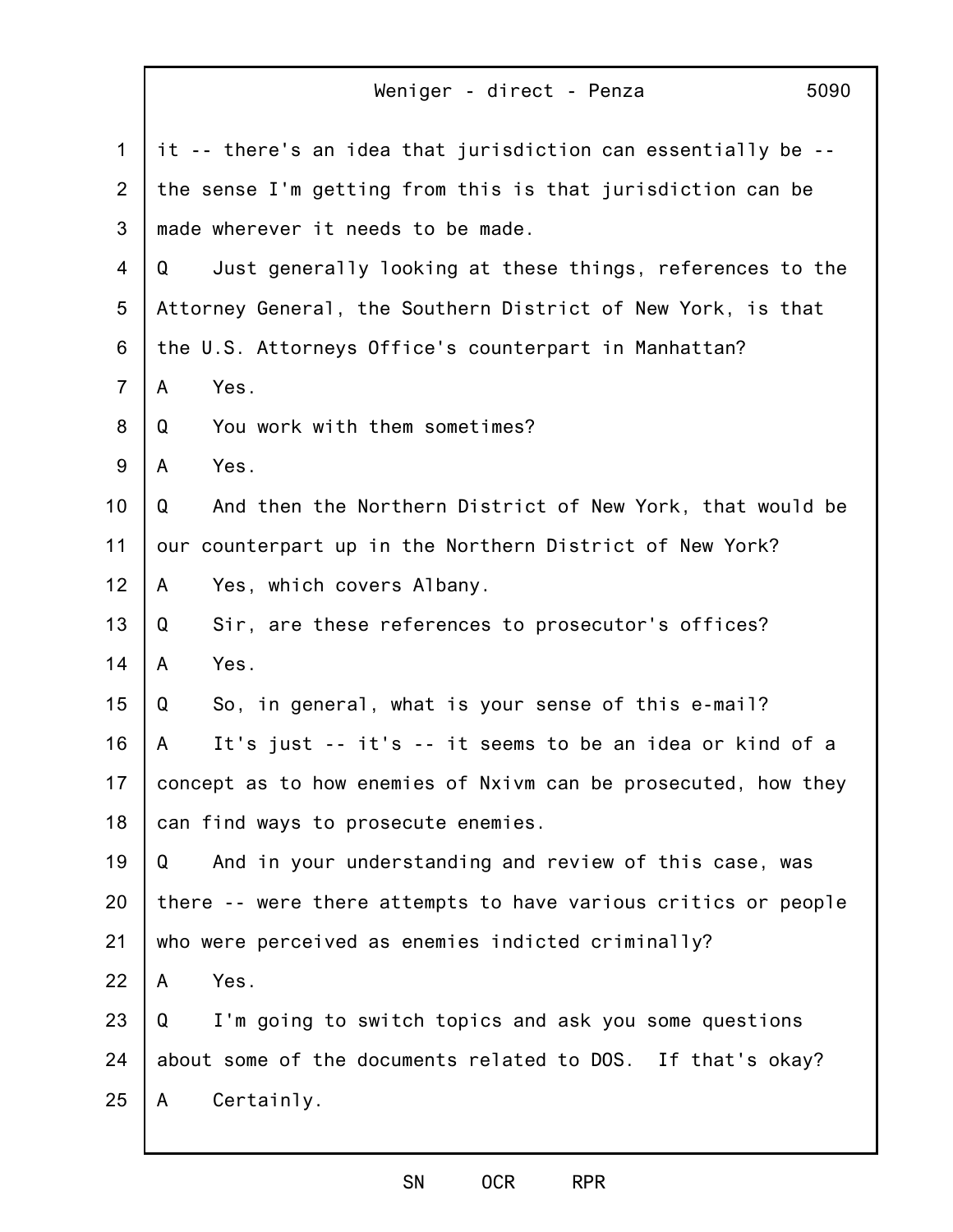|                | 5091<br>Weniger - direct - Penza                               |
|----------------|----------------------------------------------------------------|
| $\mathbf 1$    | MS. PENZA: Your Honor, may I approach Special Agent            |
| 2              | Weniger?                                                       |
| 3              | THE COURT: Yes you may.                                        |
| 4              | (Counsel approaches.)                                          |
| 5              | BY MS. PENZA:                                                  |
| 6              | Special Agent Weniger, I'm showing you what's in evidence<br>Q |
| $\overline{7}$ | as Government Exhibit 1327. Are you familiar with that         |
| 8              | document?                                                      |
| 9              | I am, yes.<br>A                                                |
| 10             | Okay. And it's hefty. I wanted to bring it over to you.<br>Q   |
| 11             | And is this an e-mail -- I'll go back to the podium. Give me   |
| 12             | one second, please.                                            |
| 13             | And what is this document? Can you just explain                |
| 14             | very generally what this is?                                   |
| 15             | Sure. It's the DOS book that we've heard a bit about in<br>A   |
| 16             | terms of being drafted by the first line of DOS.               |
| 17             | Q<br>And, so, we went through a lot of the DOS book during     |
| 18             | Lauren Salzman's testimony; is that right?                     |
| 19             | We did, yes.<br>A                                              |
| 20             | Q<br>And, so, this is -- on this cover e-mail on January 13,   |
| 21             | 2017 Rosa Laura Junco -- could you remind us who Rosa Laura    |
| 22             | Junco is?                                                      |
| 23             | Rosa Laura Junco is a first-line DOS slave and also<br>A       |
| 24             | master of a number of women.                                   |
| 25             | And she sends to the defendant, Find below the eight<br>Q      |

#### SN OCR RPR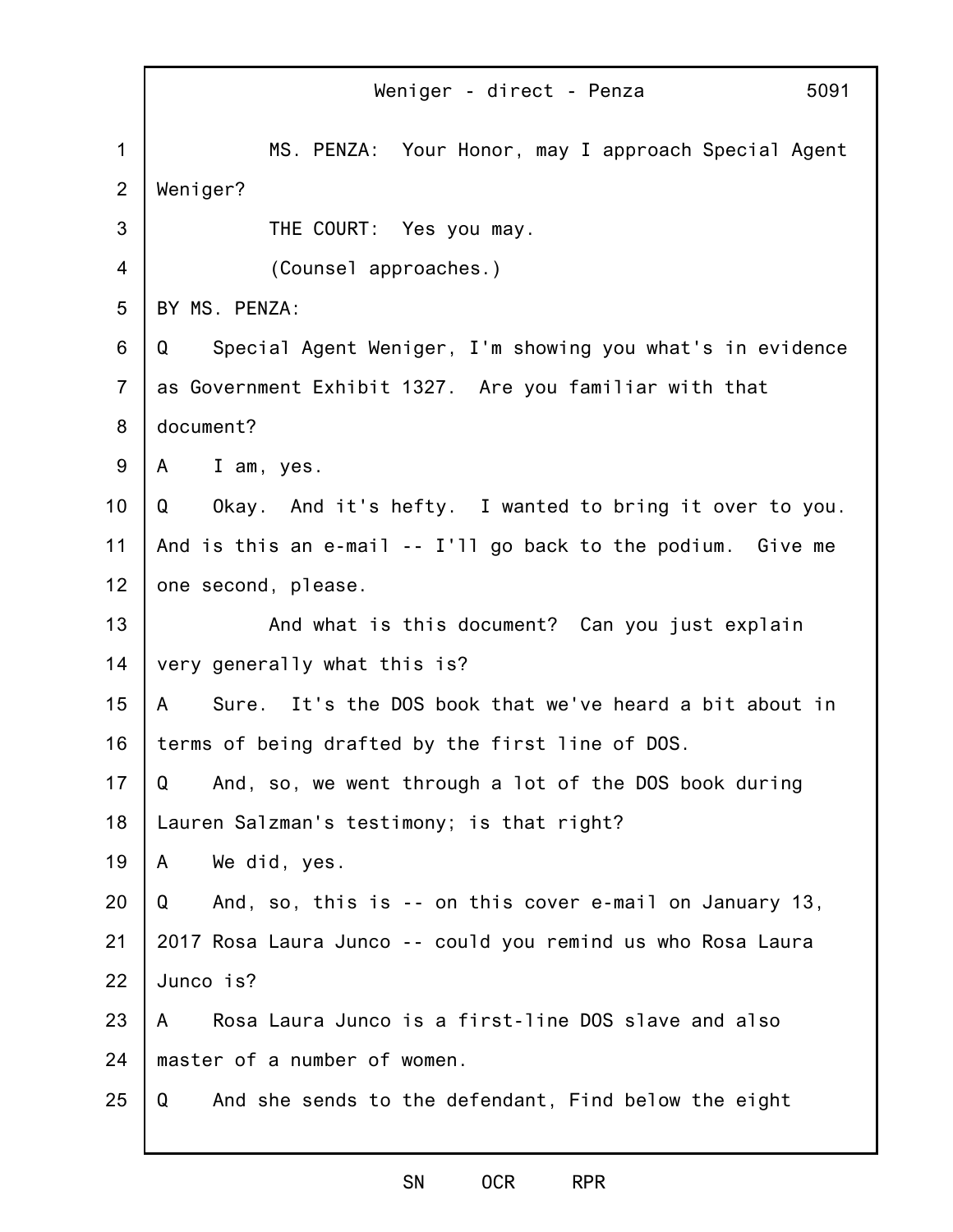|                | Weniger - direct - Penza<br>5092                               |
|----------------|----------------------------------------------------------------|
| $\mathbf 1$    | chapters each in a separate document for easy access.<br>Thank |
| $\overline{2}$ | you for this opportunity, XO.                                  |
| 3              | Yes.<br>A                                                      |
| 4              | Q<br>And there are eight chapters that are attached to this    |
| 5              | document?                                                      |
| 6              | Yes.<br>A                                                      |
| $\overline{7}$ | And this document is sent from the defendant's Yahoo<br>Q      |
| 8              | account to keithraniere@protonmail.com; is that right?         |
| $9\,$          | That's correct.<br>A                                           |
| 10             | Can you explain what Protonmail is?<br>Q                       |
| 11             | Protonmail is -- it's a highly secure e-mail service and<br>A  |
| 12             | it's located outside of the U.S. So it's difficult for U.S.    |
| 13             | law enforcement and other countries' law enforcements to       |
| 14             | acquire.                                                       |
| 15             | Around this time, November 25, 2017, were you -- were you<br>Q |
| 16             | trying to determine where the defendant's location was?        |
| 17             | At that time?<br>A                                             |
| 18             | Yes.<br>Q                                                      |
| 19             | Yes, we were.<br>A                                             |
| 20             | And that would continue for several months?<br>Q               |
| 21             | Correct.<br>A                                                  |
| 22             | Q<br>During that time did you attempt to -- what types of      |
| 23             | things did you do to try to locate him?                        |
| 24             | We did a number of things. First, we were looking on the<br>A  |
| 25             | phone records and things of that nature. We were also looking  |
|                |                                                                |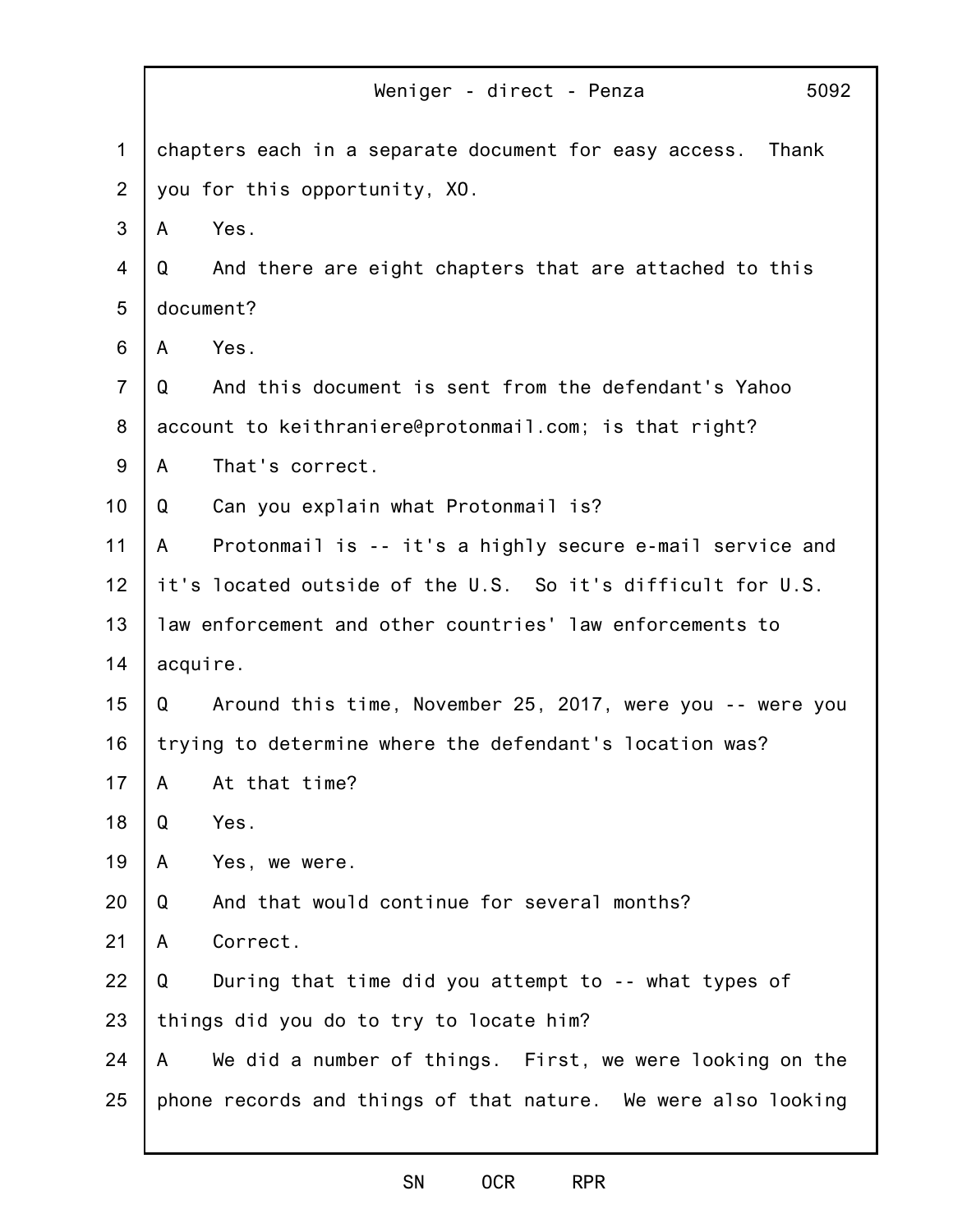| 1              | for -- at one point we attempted to get his own e-mails and    |
|----------------|----------------------------------------------------------------|
| 2              | see if there was an up-to-date use. And then we looked at      |
| 3              | other people's phone records to see if there was other contact |
| 4              | with the defendant. We noticed at a certain point he began to  |
| 5              | stop using his normal electronic means as well as his          |
| 6              | telephone number.                                              |
| $\overline{7}$ | And did that make it more difficult for you to locate<br>Q     |
| 8              | him?                                                           |
| 9              | It did.<br>A                                                   |
| 10             | And so you were able to -- if you contact Yahoo, is there<br>Q |
| 11             | information -- typically if somebody is using a Yahoo account, |
| 12             | that could help law enforcement figure out where their         |
| 13             | location is?                                                   |
| 14             | Yes, yes.<br>A                                                 |
| 15             | Now Protonmail, when someone is using Protonmail is law<br>Q   |
| 16             | enforcement able to get information from Protonmail?           |
| 17             | No, generally not.<br>A                                        |
| 18             | Do you know where they're located?<br>Q                        |
| 19             | I want to say Sweden, but I'm under oath. I'm not<br>A         |
| 20             | certain of that.                                               |
| 21             | Okay. But not -- typical process doesn't work?<br>Q            |
| 22             | Correct.<br>A                                                  |
| 23             | And, so, around this time, November 25, 2017, was there<br>Q   |
| 24             | something going on with -- was there a pattern between the     |
| 25             | defendant's Yahoo account and this Protonmail account?         |
|                |                                                                |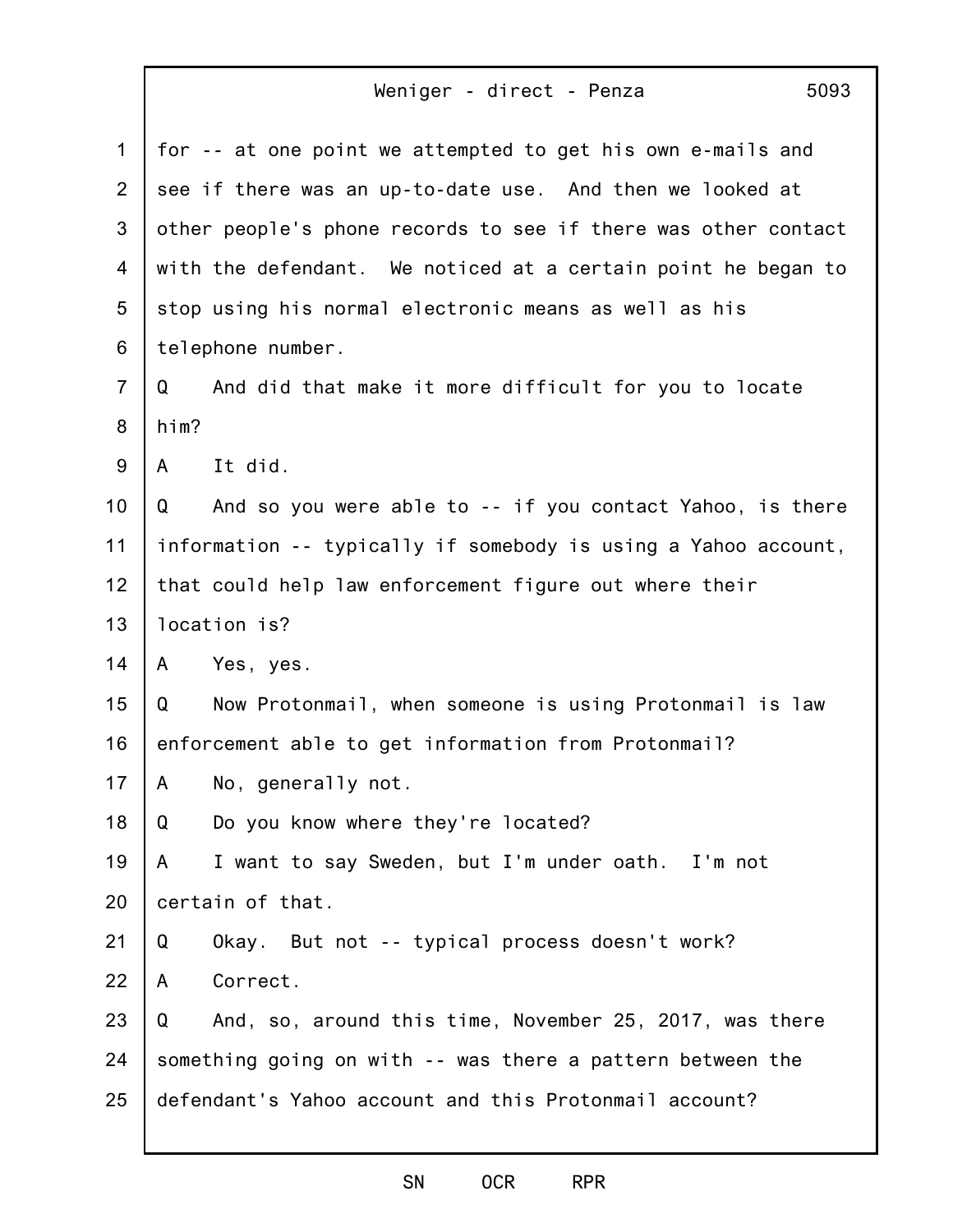| $\mathbf{1}$   | Yes. He seemed to forward a large number of his e-mails<br>A   |
|----------------|----------------------------------------------------------------|
| $\overline{2}$ | from the Yahoo account to the Proton account and when I say a  |
| 3              | large amount, the vast majority of the e-mails that he sent    |
| 4              | were sensitive in nature, either related to DOS or otherwise.  |
| 5              | Showing you what's in evidence as Government Exhibit<br>Q      |
| 6              | 1326, this is an e-mail. Again this is an e-mail that starts   |
| $\overline{7}$ | from Rosa Laura Junco and on October 15, 2016; is that right?  |
| 8              | Yes.<br>A                                                      |
| 9              | And then again is this another one of these e-mails where<br>Q |
| 10             | we see it being forwarded from Keith Raniere at Yahoo.com to   |
| 11             | Keith Raniere at protonmail.com in November of 2017?           |
| 12             | Yes.<br>A                                                      |
| 13             | And the e-mail from Rosa Laura Junco says, Find attached<br>Q  |
| 14             | the document promised. The letter S stands for what you can    |
| 15             | imagine!! What did the S stand for?                            |
| 16             | S was typically used for -- S was used for slave and M<br>A    |
| 17             | was used for master.                                           |
| 18             | Q<br>And this is a document describing something called The    |
| 19             | Game?                                                          |
| 20             | Yes.<br>A                                                      |
| 21             | We have heard testimony about The Game before?<br>Q            |
| 22             | We have, yes.<br>A                                             |
| 23             | And, so at the bottom there's different levels about The<br>Q  |
| 24             | Game; is that right?                                           |
| 25             | There are, yes.<br>A                                           |
|                |                                                                |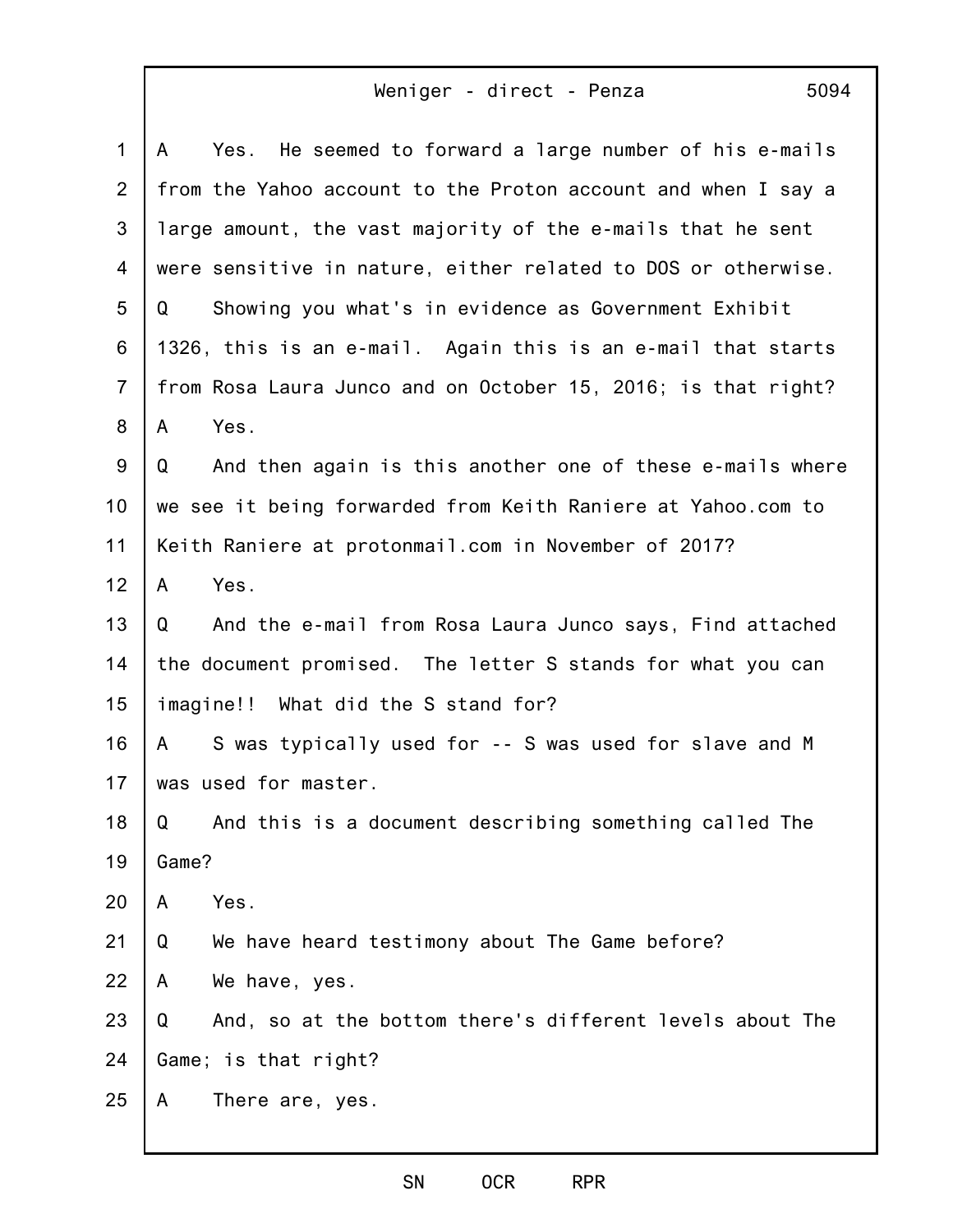|                | Weniger - direct - Penza<br>5095                               |
|----------------|----------------------------------------------------------------|
| $\mathbf 1$    | And I just one to look at some of these levels.<br>This<br>Q   |
| 2              | says, Psychological profile, collateral obtained, personal     |
| 3              | ethics/life issue questions answered?                          |
| 4              | Correct.<br>A                                                  |
| 5              | And then there's Level 5, Vulnerability profile.<br>Q          |
| 6              | Collateral obtained: Dare questionnaires, answered             |
| $\overline{7}$ | vulnerability, testing their boundaries, rules indoctrination, |
| 8              | their willingness to be vulnerable?                            |
| 9              | Yes.<br>A                                                      |
| 10             | And then at the bottom this says, Measurement of<br>Q          |
| 11             | collateral; is that right?                                     |
| 12             | It does, yes.<br>A                                             |
| 13             | It says, Collateral can be assessed and measured in the<br>Q   |
| 14             | following scales. Areas: A collateral is submitted affecting   |
| 15             | a specific area or areas. The more areas are affected, the     |
| 16             | stronger it is. Each area affected is worth five points;       |
| 17             | work, family, social credibility, important people affected,   |
| 18             | assets, wealth, possessions, rights.                           |
| 19             | And then there's, Proof of authenticity. How much              |
| 20             | can we prove the collateral is authentic? This determines how  |
| 21             | much the collateral is actionable.                             |
| 22             | Right?                                                         |
| 23             | That's what it says, yes.<br>A                                 |
| 24             | Q<br>And then it says, To strengthen a collateral, review how  |
| 25             | you can take it to higher levels based on the below. Level 1,  |
|                |                                                                |

#### SN OCR RPR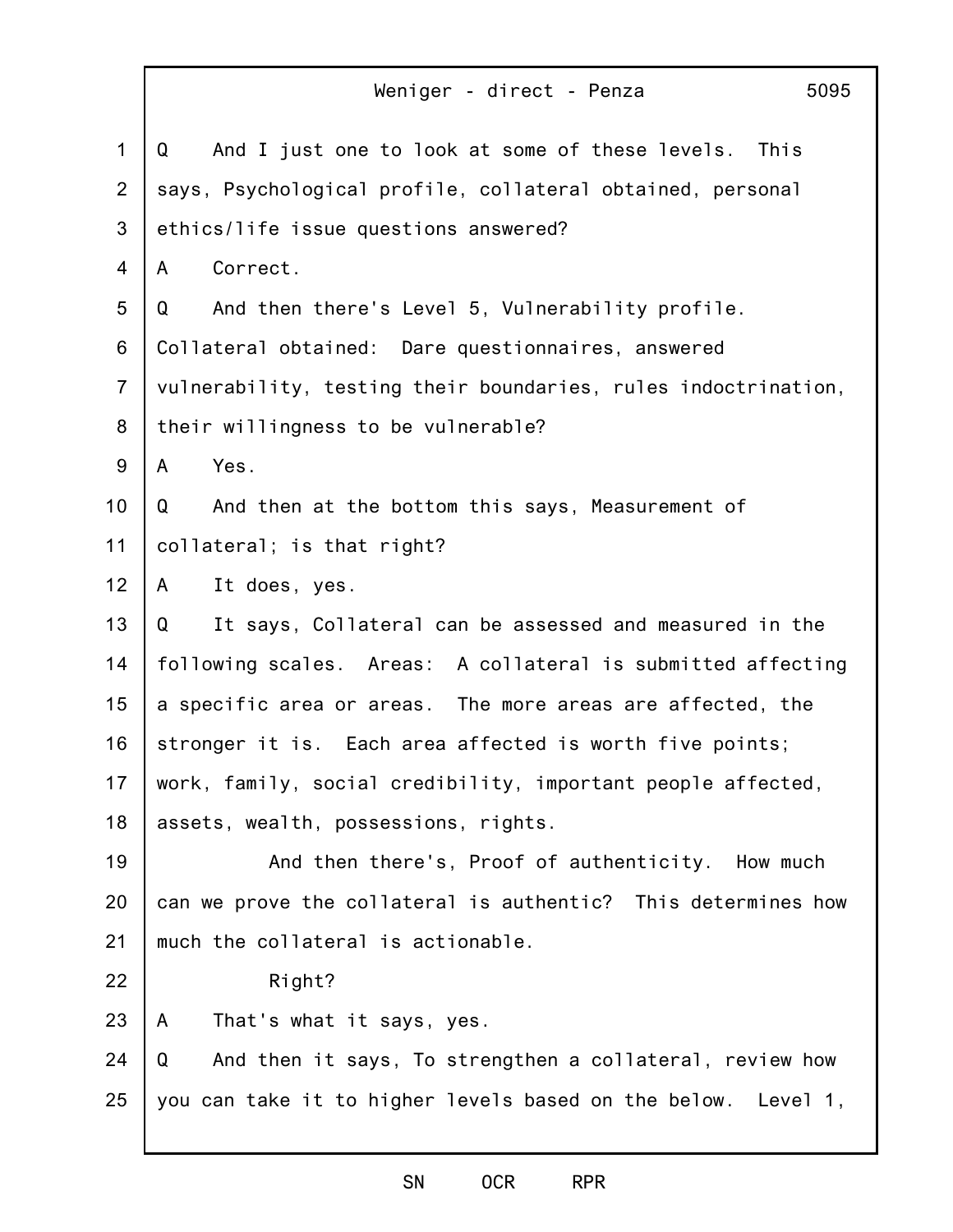| $\mathbf{1}$   | electronic information, typed information. Level 2,            |
|----------------|----------------------------------------------------------------|
| $\overline{2}$ | information with a signature, information in their own         |
| 3              | handwriting, photo. Level 3, information notarized, audio      |
| 4              | stating the information. Level 4, legal document including     |
| 5              | checks, titles, et cetera or video"?                           |
| 6              | Yes.<br>A                                                      |
| $\overline{7}$ | And then, Depth of collateral. How much would revealing<br>Q   |
| 8              | the collateral affect their life? For final measurement of     |
| 9              | collateral, add the above points --                            |
| 10             | So each of those things have a level of points; is             |
| 11             | that right?                                                    |
| 12             | Yes.<br>A                                                      |
| 13             | And multiply as follows: Becomes an inconvenience the,<br>Q    |
| 14             | numbers of points times .5. Loses an important comfort,        |
| 15             | number of points, times 1. Affects by limiting options         |
| 16             | temporary, number points times 2. Affects by limiting options  |
| 17             | permanently, number of points times 3. Affects freedom and     |
| 18             | all experience of self, number of points times 4?              |
| 19             | Yes.<br>A                                                      |
| 20             | Showing what's in evidence as Government Exhibit 1803, is<br>Q |
| 21             | this a series of e-mails between -- again, is this an e-mail   |
| 22             | from Keith Raniere at Yahoo.com to a Protonmail account?       |
| 23             | Yes.<br>A                                                      |
| 24             | To karateairlinehen@protonmail.com?<br>Q                       |
| 25             | Right.<br>A                                                    |
|                |                                                                |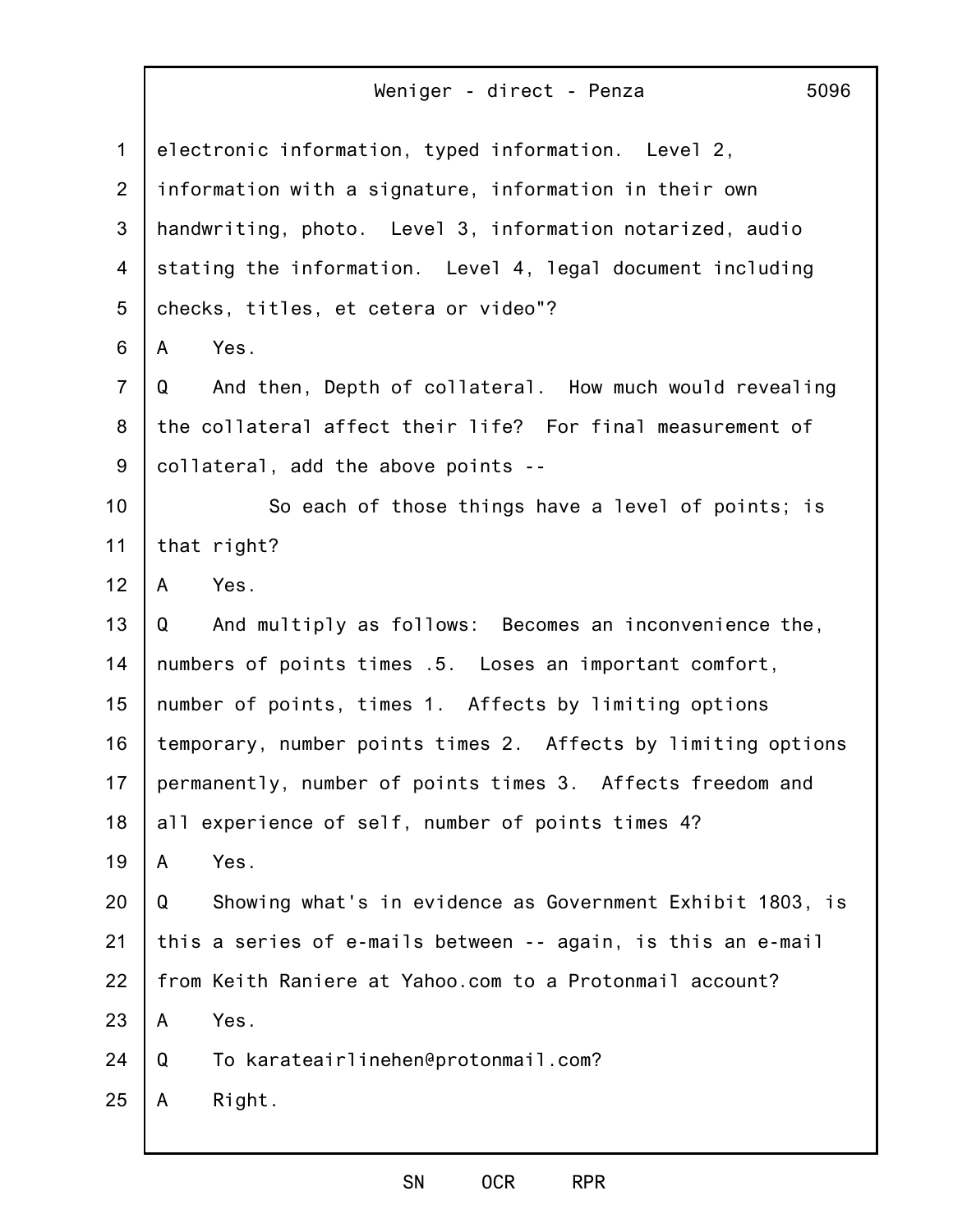|                | 5097<br>Weniger - direct - Penza                               |
|----------------|----------------------------------------------------------------|
| $\mathbf 1$    | And that was a Protonmail account that the defendant<br>Q      |
| $\overline{2}$ | uses?                                                          |
| 3              | We believe so, yes.<br>A                                       |
| 4              | And this is an e-mail sent on March 4, 2016 to the<br>Q        |
| 5              | defendant?                                                     |
| 6              | Correct.<br>A                                                  |
| $\overline{7}$ | And it says, Source payments? Hey you, I am so sorry to<br>Q   |
| 8              | bug you but I have not been paid --                            |
| 9              | Sorry, this is from Allison Mack to the defendant?             |
| 10             | That's right, yes.<br>A                                        |
| 11             | And it says: Hey you. I'm so sorry to bug you but I<br>Q       |
| 12             | have not been paid as a head trainer for The Source since last |
| 13             | year and I'm struggling a little with income. Clare says she   |
| 14             | cannot approve the payments until you review them. Is there    |
| 15             | some way you can review them sooner than later? I know you     |
| 16             | are slammed, so if there is any way that I can help make this  |
| 17             | simpler, please let me know. I will try to figure out how to   |
| 18             | be more streamlined with this too. I love you master XO, A.    |
| 19             | And the defendant responds, Yes. Any news on India?            |
| 20             | And I think we've heard a lot of testimony that                |
| 21             | India was one of Allison Mack's slaves?                        |
| 22             | Yes, she was.<br>A                                             |
| 23             | And, so, the defendant -- the defendant is responding to<br>Q  |
| 24             | Allison Mack's e-mail about The Source money with this         |
| 25             | question: Any news on India?                                   |
|                |                                                                |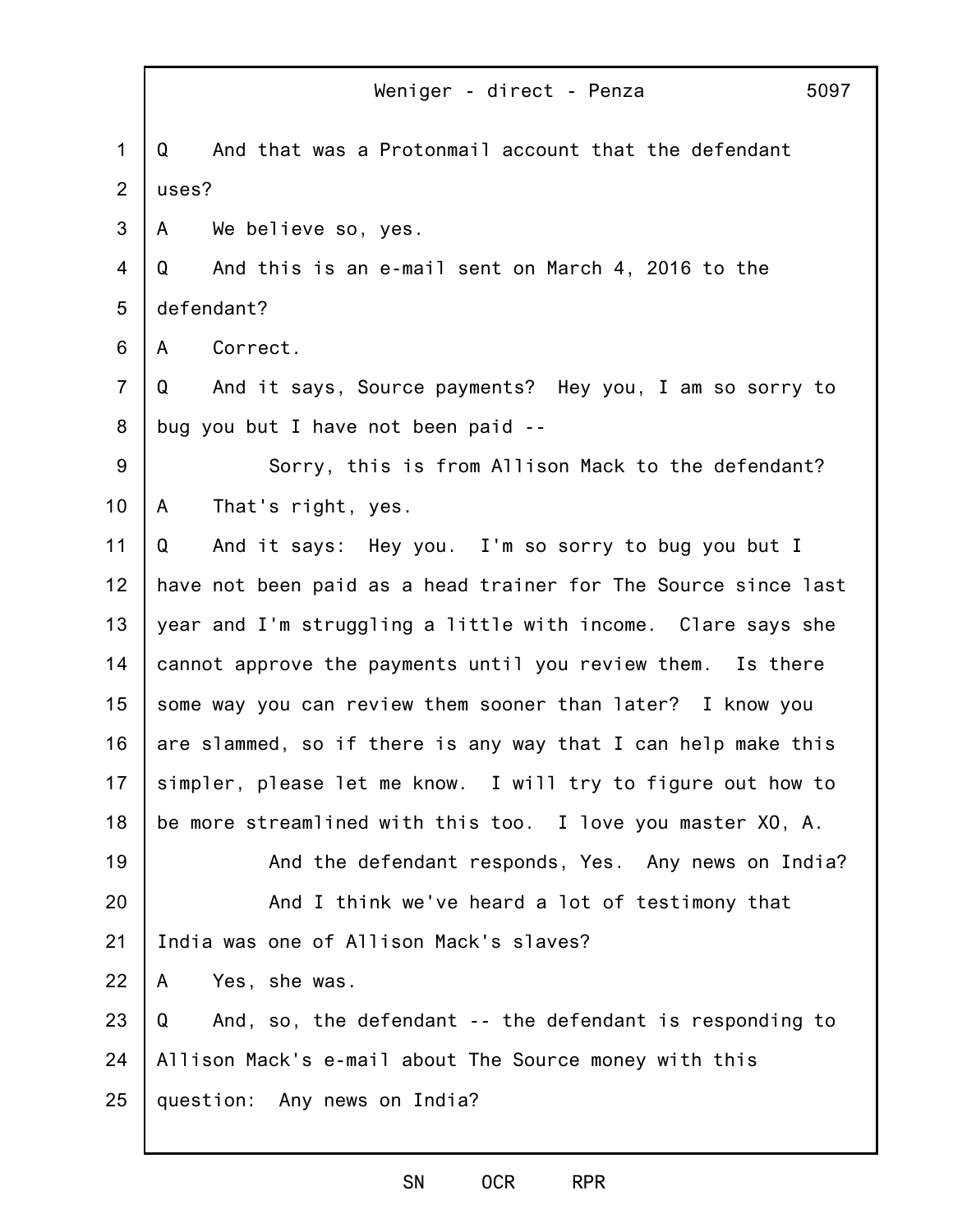5098

1 2 3 4 5 6 7 8 9 10 11 12 13 14 15 16 17 18 19 20 21 22 23 24 25 A Yes. Q And Allison Mack writes back, She is here with me now working on changing her flight? A Correct. Q And then Allison writes back, she has changed her flight. Is really emotional as money is tight, but totally see the value in what the lesson is and how it is moving her ahead. She sees how this relates to her whole life. It is good. She should reach out to you re meeting again to complete the assignment. XO, A? A Correct. Q And so that e-mail was on March 4th? A Yes, of 2016. Q And then this is -- this is another -- showing you Government Exhibit 1805. (Exhibit published.) Q This is another one of those forwards to Protonmail in November of 2017? A Yes. Q And just skipping ahead to the middle part. It says, Got in touch with Steve Heyworth's assistant. Do you know who Steve Heyworth is? A Yes. Q Who was Steve Heyworth? A I believe he was an individual that was contacted by the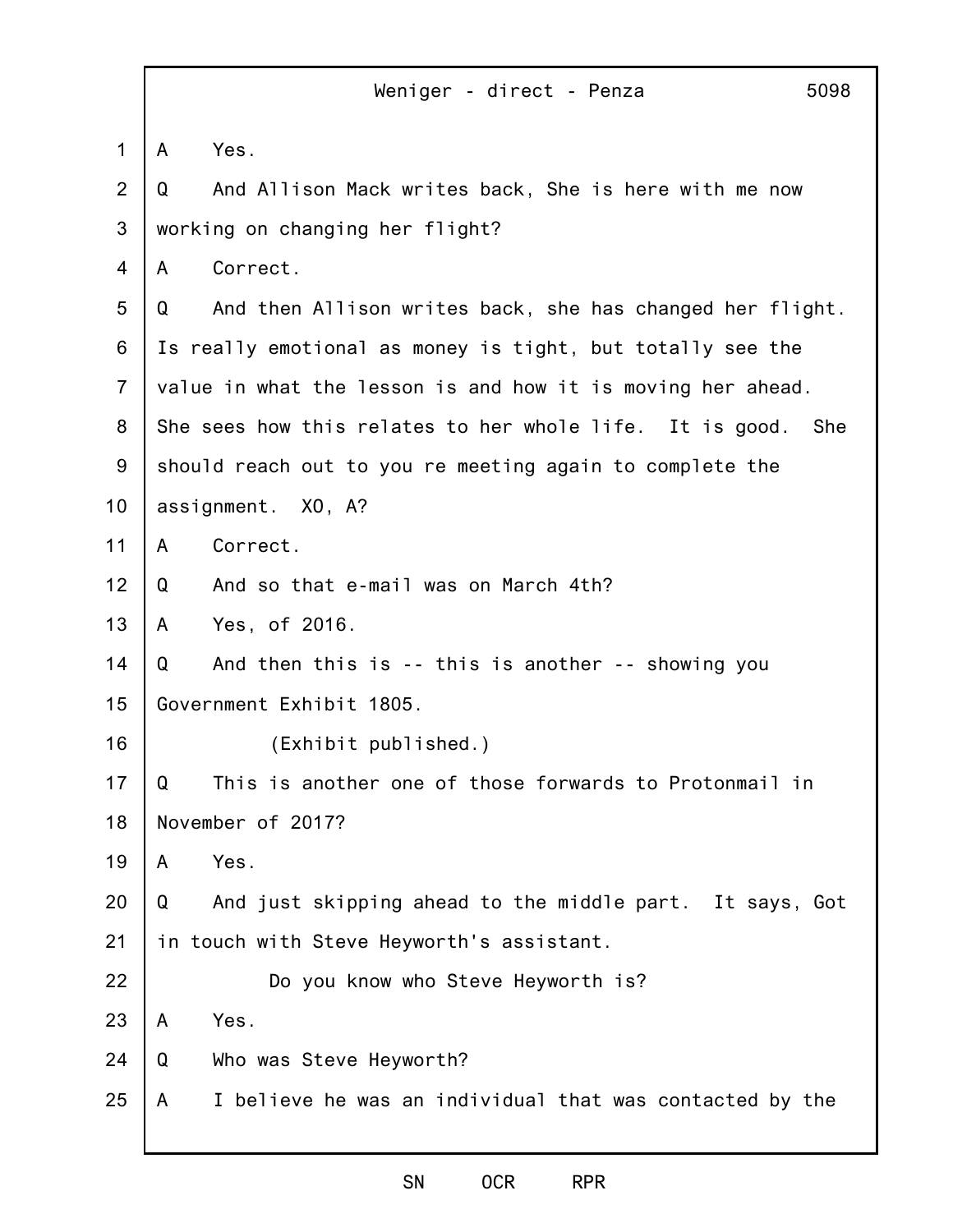| 1              | first line for the purposes of looking for branding and        |
|----------------|----------------------------------------------------------------|
| $\overline{2}$ | branding information or, like, a seminar on branding, but also |
| 3              | to actually conduct branding.                                  |
| 4              | And then there is a statement, As well I've been thinking<br>Q |
| 5              | lots about, quote, The Program. I am so looking forward to     |
| 6              | getting started. Is there something I can do to move it        |
| $\overline{7}$ | ahead? And then here is an e-mail from the defendant. And he   |
| 8              | says, "Does India know to complete her, she needs to take all  |
| $9\,$          | of her clothes off while I am clothed, pose in the most        |
| 10             | revealing way and have me take a picture of her with her phone |
| 11             | to be immediately sent to you as proof?                        |
| 12             | Yes.<br>A                                                      |
| 13             | And Allison Mack response, Wahoo, with a smiley face?<br>Q     |
| 14             | Yes.<br>A                                                      |
| 15             | And that was one day before the e-mail about India<br>Q        |
| 16             | changing her flights?                                          |
| 17             | Correct.<br>A                                                  |
| 18             | Showing you what's in evidence as Government Exhibit<br>Q      |
| 19             | 1287, are you familiar with this document?                     |
| 20             | Yes.<br>A                                                      |
| 21             | Q<br>Okay. And, so, fair to say there is -- it starts with a   |
| 22             | back and forth between Nicole and Allison -- and Allison Mack? |
| 23             | Yes.<br>A                                                      |
| 24             | And turning here, on October -- so on October 20th<br>Q        |
| 25             | Allison forwards the back and forth to -- sorry, let me just   |
|                |                                                                |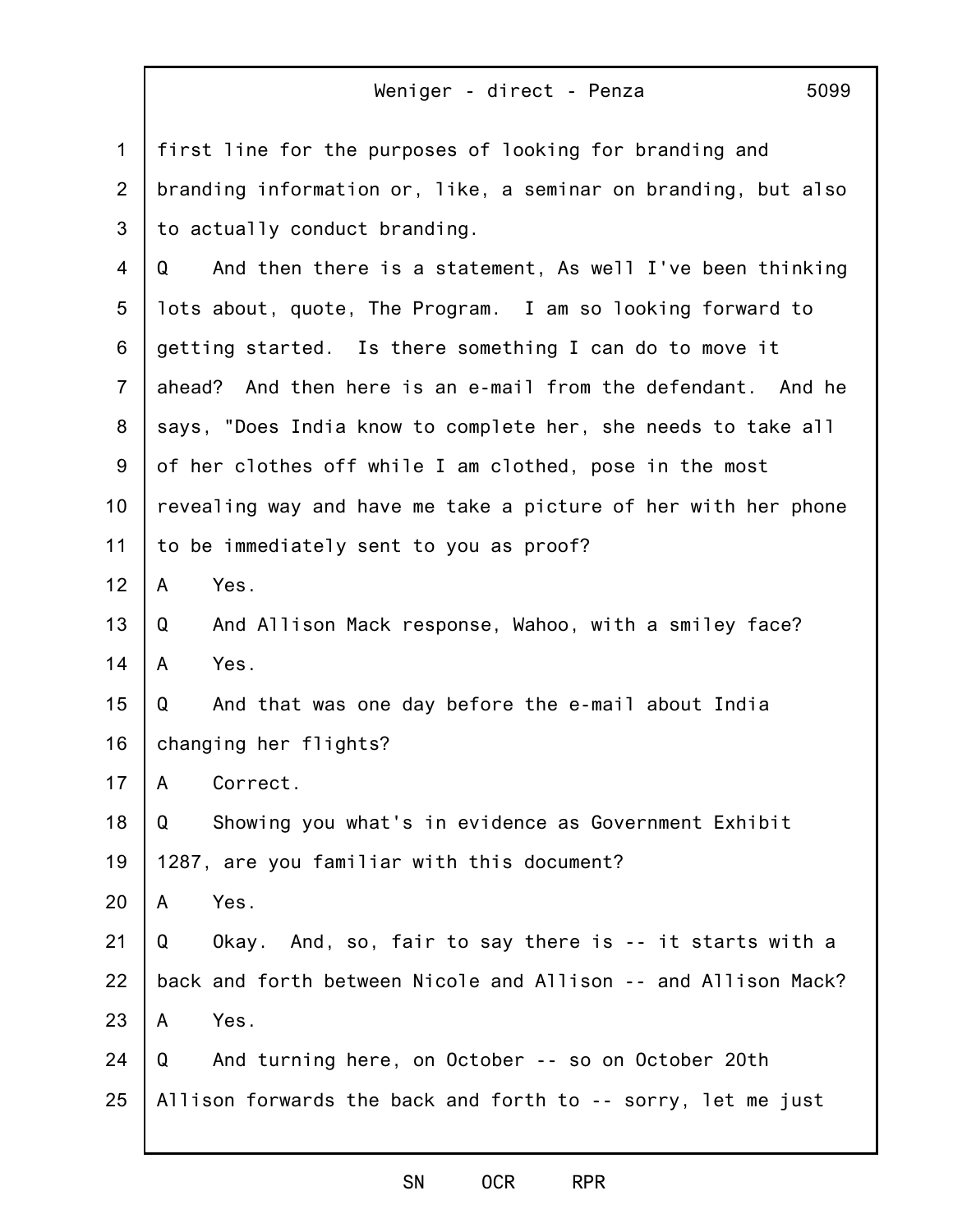|                | 5100<br>Weniger - direct - Penza                               |
|----------------|----------------------------------------------------------------|
| $\mathbf 1$    | show you this. On October 20, 2016 Allison forwards the chain  |
| 2              | to the defendant and writes: I am not sure what to do?         |
| 3              | Yes.<br>A                                                      |
| 4              | And then the defendant writes back, what aren't you sure<br>Q  |
| 5              | What are your options? What bothers you the most?<br>of?       |
| 6              | Yes.<br>A                                                      |
| $\overline{7}$ | Okay. And Allison -- and this is -- and Allison writes<br>Q    |
| 8              | back on October 21, 2016 at 11:40 a.m.?                        |
| 9              | She does.<br>A                                                 |
| 10             | October 21, 2016, where -- you were present for Nicole's<br>Q  |
| 11             | testimony?                                                     |
| 12             | I was.<br>A                                                    |
| 13             | Q<br>Okay. Where does October 21st fit in?                     |
| 14             | I believe this is -- this is where -- is this the meeting<br>A |
| 15             | in -- I'm not quite sure, to be honest with you. I think this  |
| 16             | is the meeting where she's met in New York City by Allison     |
| 17             | Mack.                                                          |
| 18             |                                                                |
| 19             | (Continued on the following page.)                             |
| 20             |                                                                |
| 21             |                                                                |
| 22             |                                                                |
| 23             |                                                                |
| 24             |                                                                |
| 25             |                                                                |
|                |                                                                |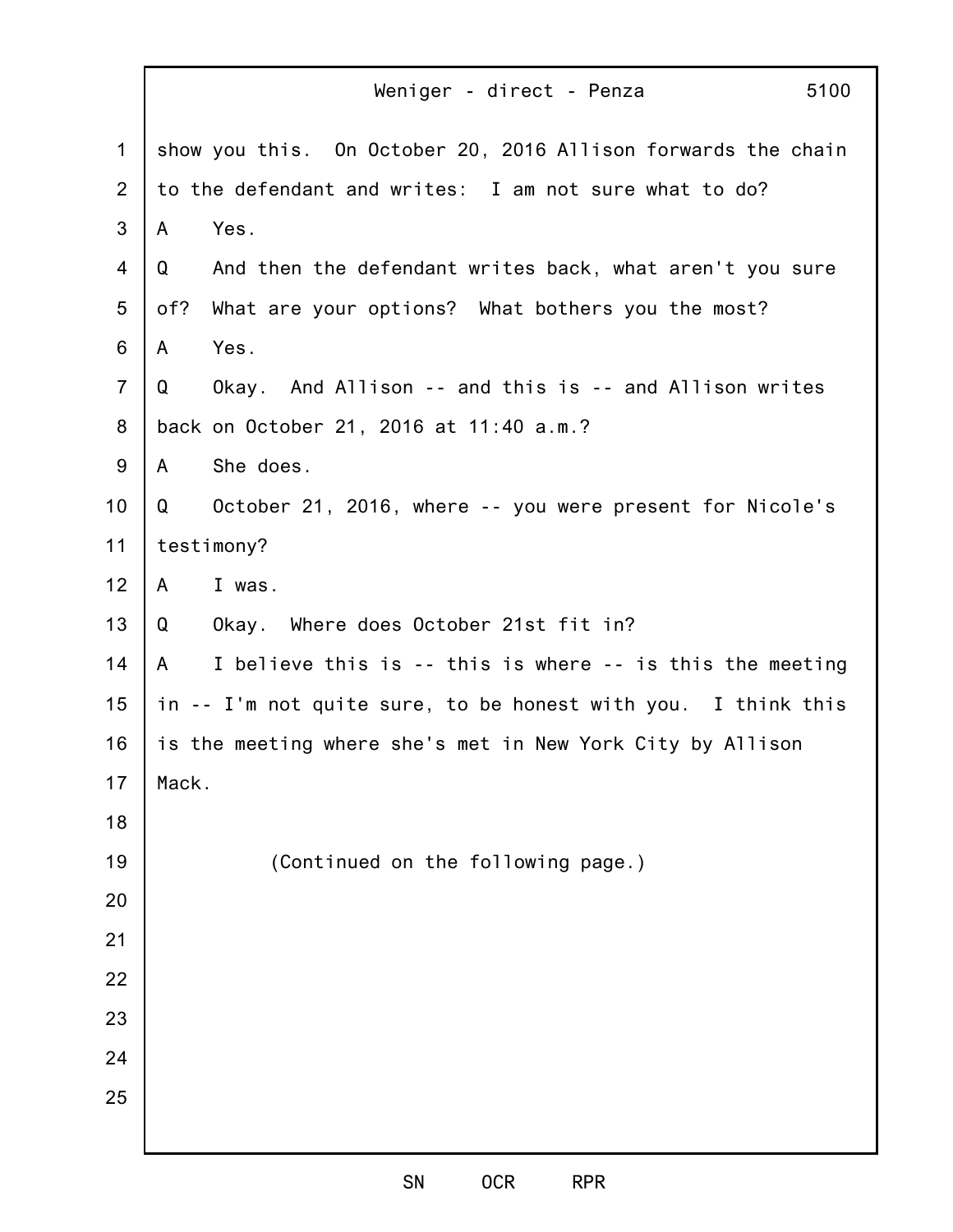1 BY MS. PENZA (Continuing):

2 Q October 21, 2016?

3 A I'm not quite certain.

4 Q So, can you read this e-mail, please?

5 6 7 8 A I don't know how to help her see the value of what we are doing when she seems so committed to not. I feel I have to force her into believing this is good, all the while she is screaming and yelling how much it is not.

9 10 11 12 13 It bothers me that she is stilling working with another life coach. I didn't know she was doing this until she mentioned her, quote/unquote, coach in the letter, and, yet, it doesn't feel okay for me to tell her she can't do that.

14 15 16 17 18 19 Her tantrums are working on me and I don't know how to make it better, as part of me wants to let her go, she seems so unhappy, like we are killing her dreams, her spirit, her life. It is rough and her need to believe this is true makes it seem unresolvable. She seems like she refuses to change her perspective. I don't know what to do about that.

20 21 22 23 24 I question my approach with her. I feel like maybe if I was more integrated, more loving, more present, more attentive she wouldn't feel this way. My impulse is to just give her more of what she wants, but I know this isn't good either.

25

Options: One, spend more time with her. Connect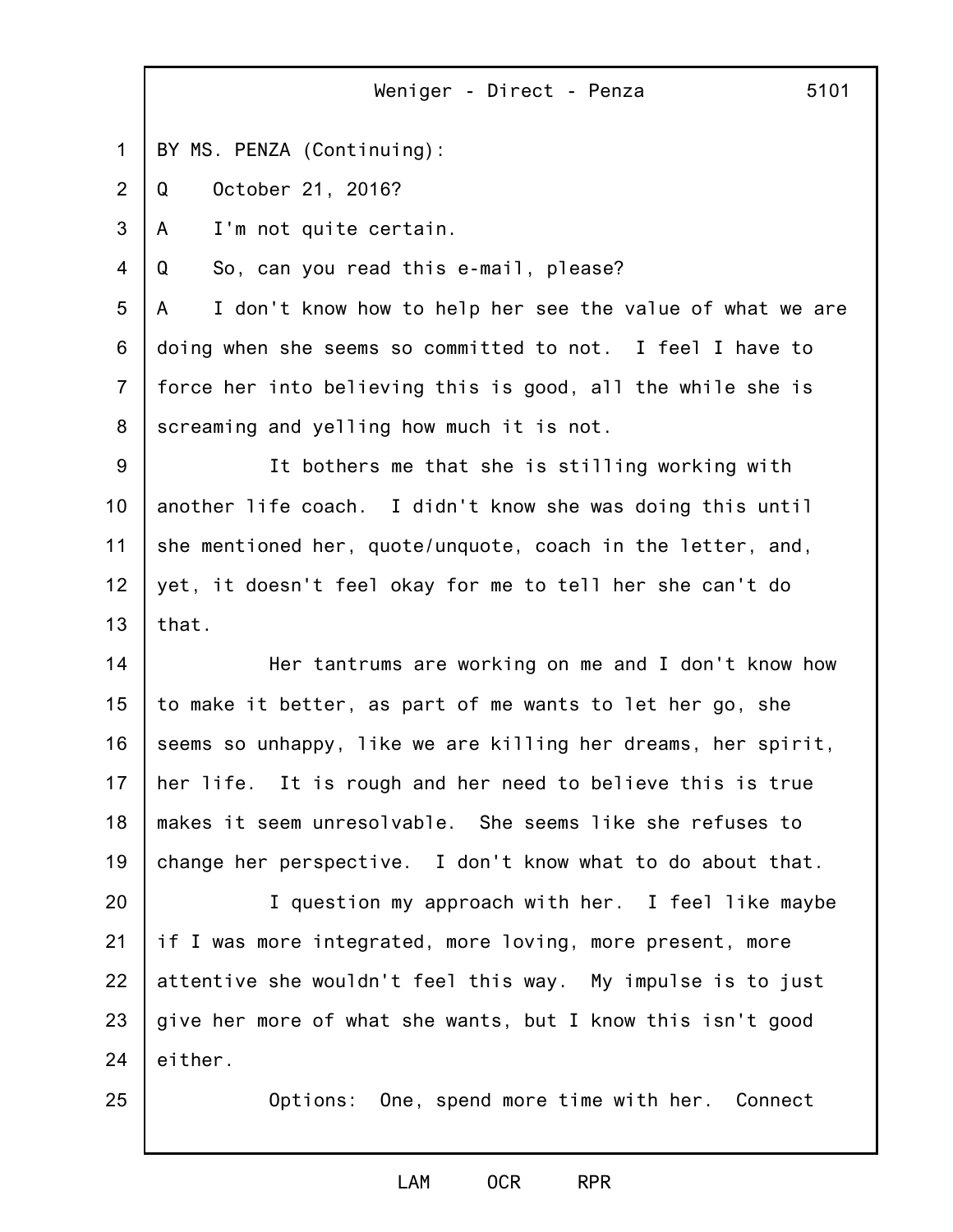1 2 3 4 5 6 7 8 9 10 11 12 13 14 15 16 17 18 19 20 21 22 23 24 25 Weniger - Direct - Penza 5102 with her hourly to check in and make sure she is okay. Two, be more hard on her, more force. Tell her to leave her coach, stop complaining, give her a challenging task she has to do in order to break her. Three, command her to move here. Bring her close so I can keep a better eye on her and work with her more directly/intimately. Four, let her out of The Vow. Let her go completely. Five, back off all together. Don't let her out of Vow but let her struggle without chasing her and see how she does. Six, be honest with her re my experience of her struggle and how it effects her and me and you. Teach her the effects of her behavior in a loving/nonpunishing way so she can see what she is doing and, hopefully, be inspired to change it herself. Are there things I am not seeing? Thank you for your guidance in this, M. She is a toughy. XO, A. Q Showing you what's in evidence as Government Exhibit 1816. (Exhibit published to the jury.) Q Is this an e-mail change between Michele and Allison?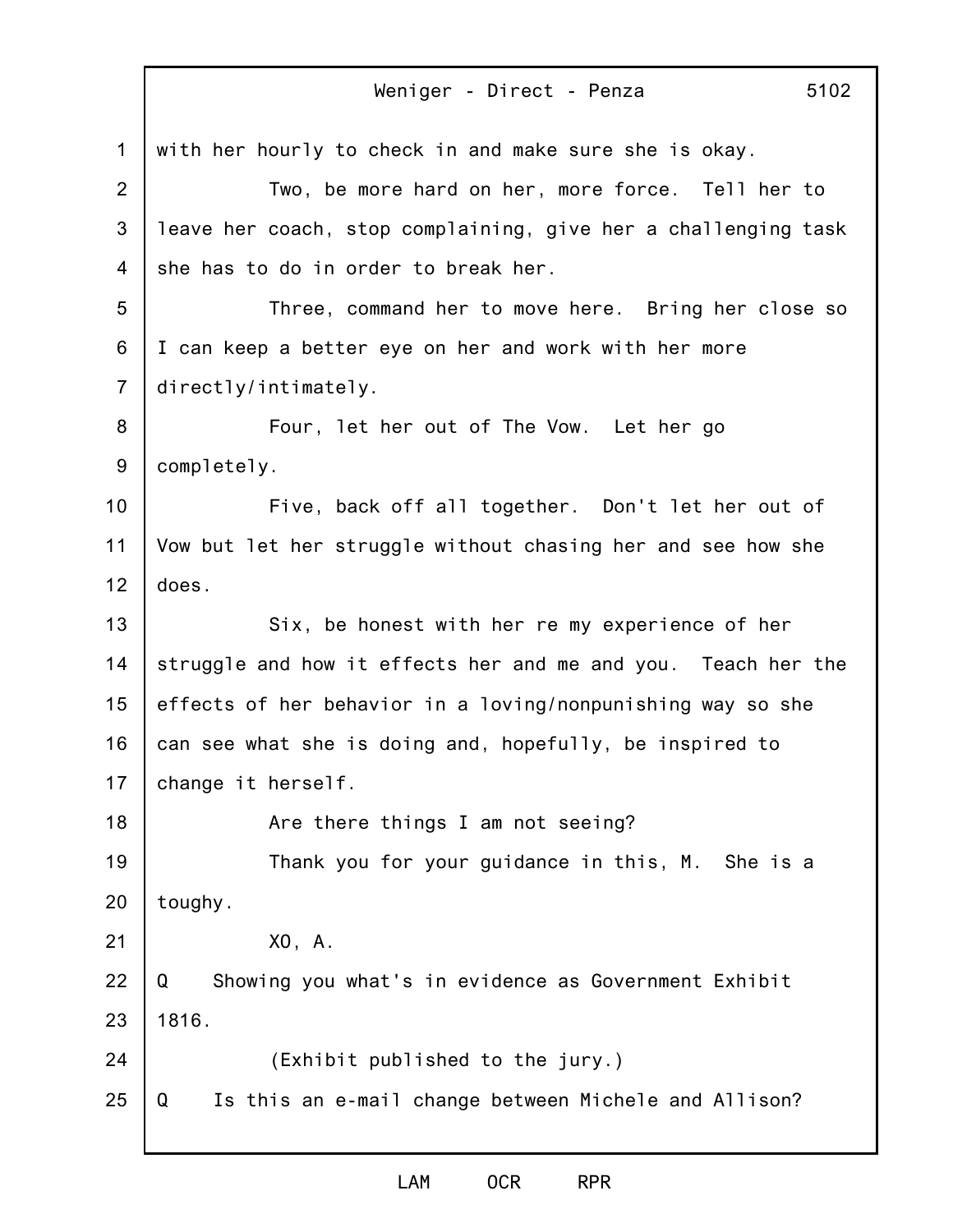|                | 5103<br>Weniger - Direct - Penza                              |
|----------------|---------------------------------------------------------------|
| 1              | Yes.<br>$\mathsf{A}$                                          |
| 2              | This is November 19, 2016?<br>Q                               |
| 3              | Yes.<br>A                                                     |
| 4              | And it says -- why don't I read the first part and then<br>Q  |
| 5              | you can read the second part?                                 |
| 6              | Before we move forward, I apologize, if we could go back<br>A |
| $\overline{7}$ | to the last e-mail. I just want to check a date, because you  |
| 8              | had asked me a question                                       |
| 9              | Q<br>I did ask you a question.                                |
| 10             | You did.<br>A                                                 |
| 11             | Are you recollecting when this was?<br>Q                      |
| 12             | It's shortly -- I am not, actually. My apologies.<br>A        |
| 13             | Special Agent Weniger, do you remember when Nicole had<br>Q   |
| 14             | the table assignment?                                         |
| 15             | Yes, I'm sorry. This is right immediately -- I believe<br>A   |
| 16             | this is immediately -- no, I'm not recollecting.<br>My        |
| 17             | apologies.                                                    |
| 18             | Okay. So, we'll go back to 1816, Michele to Allison<br>Q      |
| 19             | Mack.                                                         |
| 20             | Hi, M. I forgot two things from my list that I                |
| 21             | already submitted. Here's the update for mine. Already        |
| 22             | submitted -- what you have -- sexual child abuse accusation,  |
| 23             | there are two of those; child abuse/statutory rape letter;    |
| 24             | flash drive with nude photos and sex tape; and a notarized    |
| 25             | letter turning over an inheritance to my dad's house in       |
|                |                                                               |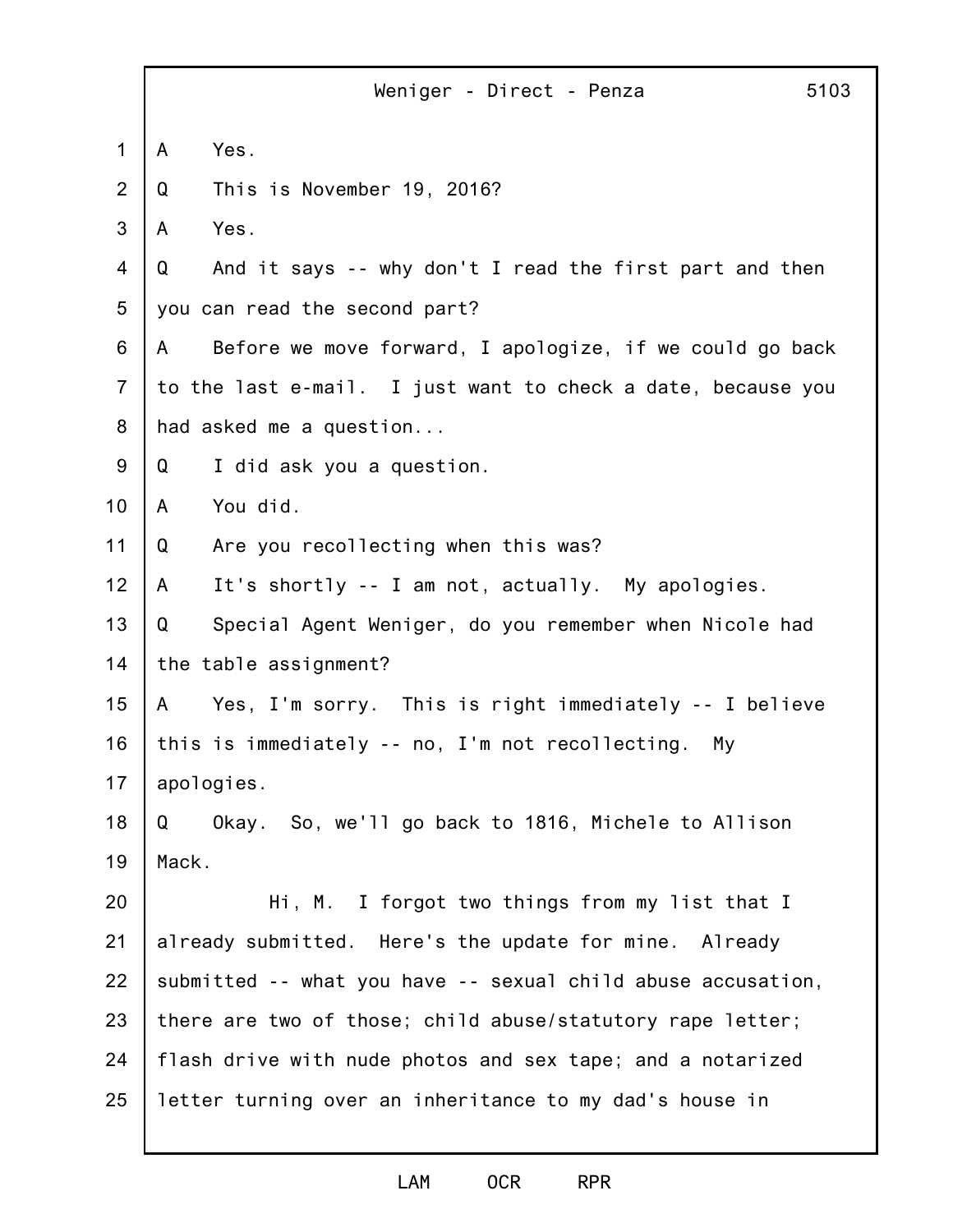|                | 5104<br>Weniger - Direct - Penza                               |
|----------------|----------------------------------------------------------------|
| $\mathbf 1$    | Sheffield.                                                     |
| $\overline{2}$ | Is that where the Berkshires house was?                        |
| 3              | Yes, correct.<br>A                                             |
| $\overline{4}$ | Nude photos of myself and a sexual video of me.<br>Q           |
| 5              | Yes.<br>A                                                      |
| 6              | And then created but not yet submitted -- I'll just go<br>Q    |
| $\overline{7}$ | over -- a letter to someone saying I got pregnant, cheated on  |
| 8              | him and ended up having an abortion; a video of me to my       |
| 9              | mother, telling her that my dad sexually abused me as a child. |
| 10             | It goes on.                                                    |
| 11             | And then at the bottom, it says: And from Souki.               |
| 12             | Who was Souki in relation to Michele?                          |
| 13             | Souki was Michele's slave.<br>A                                |
| 14             | Q<br>And this has things that she submitted?                   |
| 15             | Correct.<br>A                                                  |
| 16             | Q<br>And there are certain letters, there's a renunciation of  |
| 17             | inheritance, there is another letter about sexual abuse.       |
| 18             | Correct.<br>A                                                  |
| 19             | And it goes on, and then at the bottom, Michele writes:<br>Q   |
| 20             | I told her she still owes me five more pieces in addition to   |
| 21             | what has not been submitted and then there will be another     |
| 22             | piece that needs to be submitted in December.                  |
| 23             | Yes.<br>A                                                      |
| 24             | (Exhibit published to the jury.)                               |
| 25             | Showing you what's in evidence as Government 1817, can<br>Q    |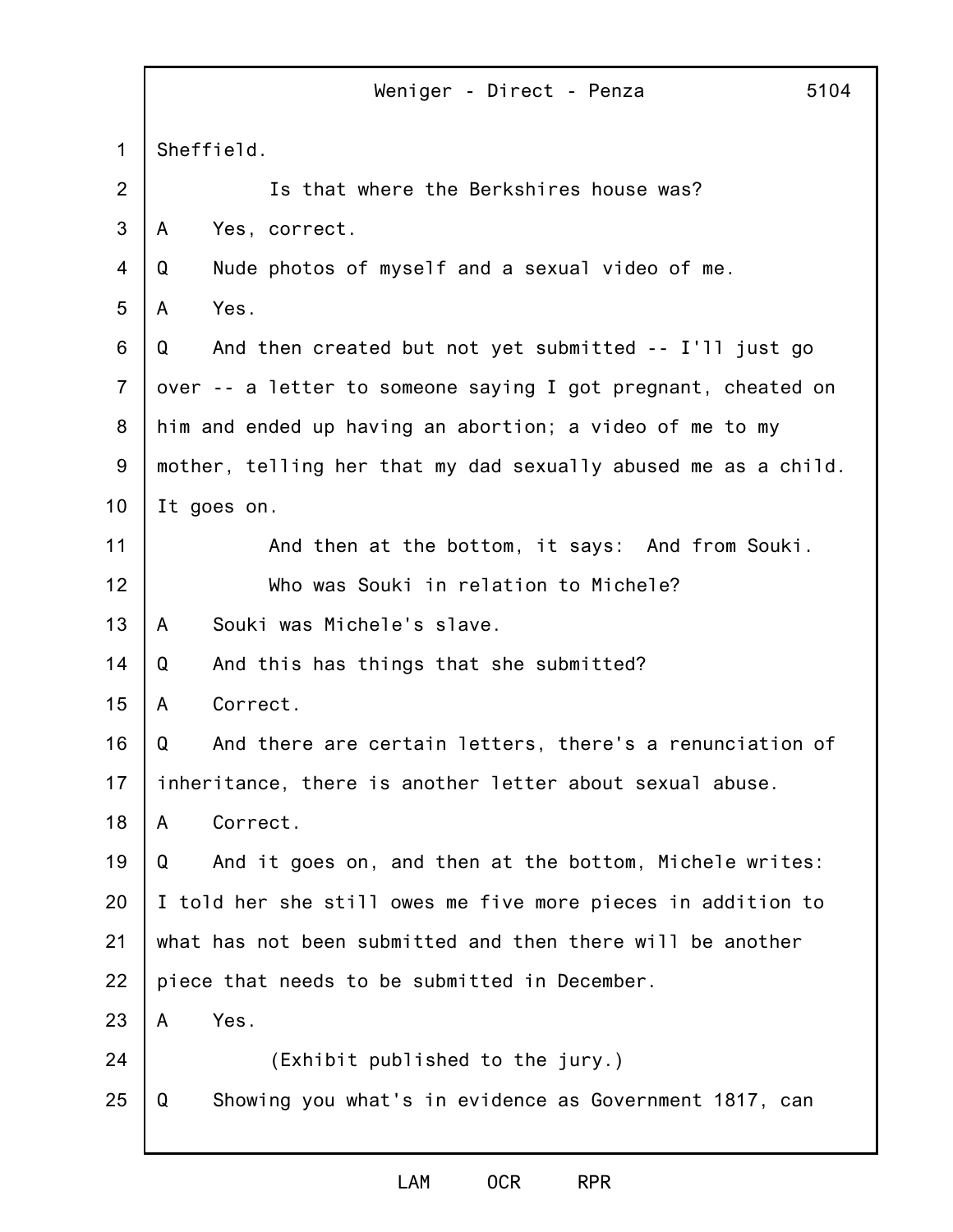| 1              | you read this e-mail and explain the from and to?             |
|----------------|---------------------------------------------------------------|
| $\overline{2}$ | Sure. This e-mail is from Allison Mack, the date is<br>A      |
| 3              | November 23, 2016, and it is to her -- all of her slaves, her |
| 4              | direct slaves. The subject is: Assignments.                   |
| 5              | When you submit your monthly collateral to<br>Note:           |
| 6              | me, you will upload it to a Dropbox file I just shared with   |
| $\overline{7}$ | you called, quote, collateral. You will label it in a file    |
| 8              | which includes your initials and the date submitted, e.g.,    |
| 9              | I011.27.16. You will tell me right when you have uploaded the |
| 10             | file. I will then go into the file and download the data on   |
| 11             | to a secure external drive. Please do not send anything in    |
| 12             | any other form, e-mail, or format.                            |
| 13             | Copy?                                                         |
| 14             | X0, A.                                                        |
| 15             | That's Allison sending it to all four of her slaves?<br>Q     |
| 16             | Correct.<br>A                                                 |
| 17             | So, that was November 23, 2016?<br>Q                          |
| 18             | Yes.<br>A                                                     |
| 19             | (Exhibit published to the jury.)                              |
| 20             | Showing you what's in evidence as Government Exhibit<br>Q     |
| 21             | 1818, this is on November 24, 2016?                           |
| 22             | Yes.<br>A                                                     |
| 23             | Here, is Allison requesting certain questions about<br>Q      |
| 24             | collateral?                                                   |
| 25             | Correct.<br>A                                                 |
|                |                                                               |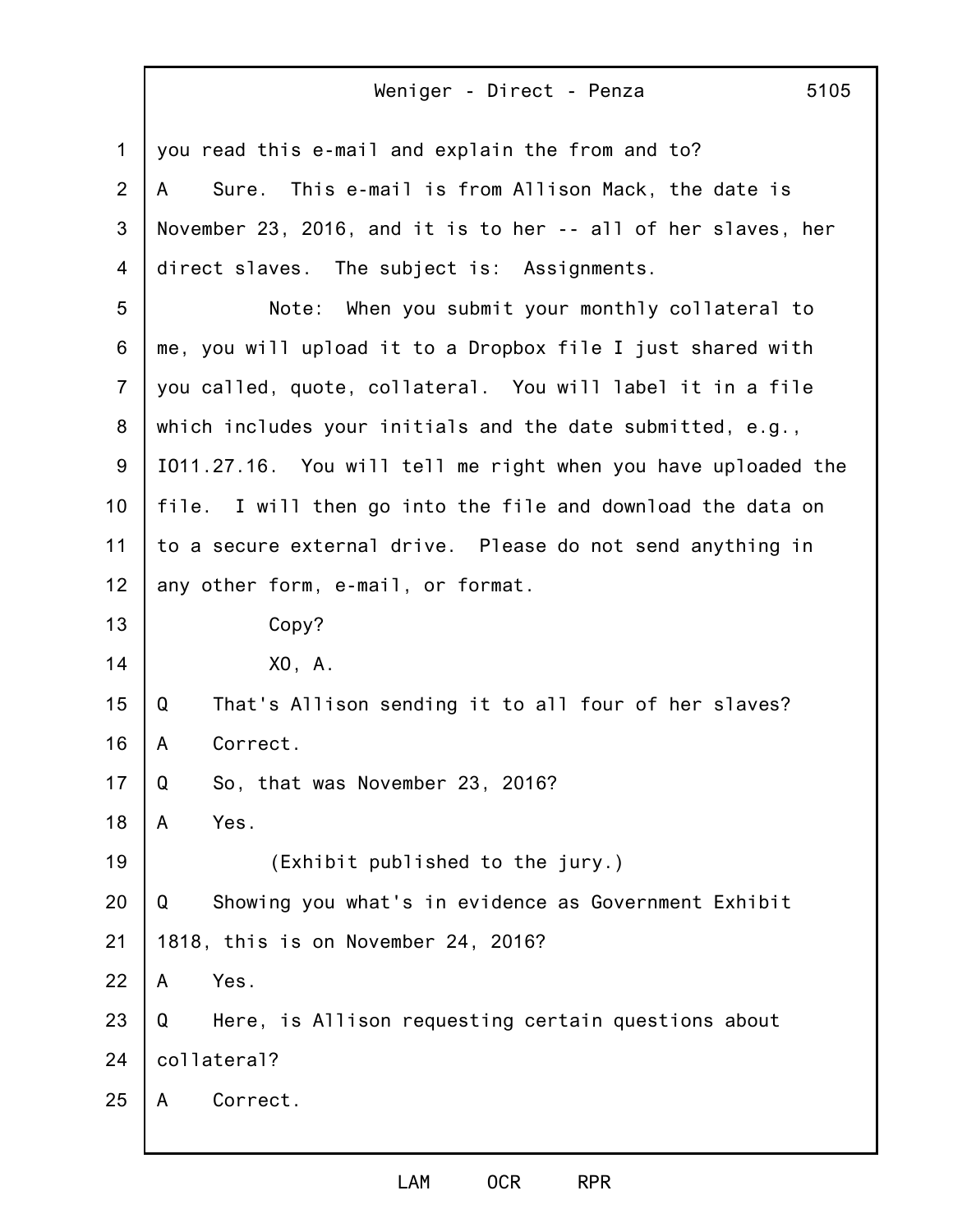| 1              | Asks to list the collateral, a description of the<br>Q        |
|----------------|---------------------------------------------------------------|
| 2              | collateral, who has the collateral, what area of your life is |
| 3              | effected. And this list, work, family, social credibility,    |
| 4              | important people effects, assets, rights, other, were those   |
| 5              | similar to what we saw in the game e-mail?                    |
| 6              | Yes.<br>Also, number six as well.<br>A                        |
| $\overline{7}$ | Number six, can you explain that?<br>Q                        |
| 8              | Proof of authenticity in terms of level.<br>A                 |
| 9              | Level 1: A, electronic info; B, typed.                        |
| 10             | Level 2: A, photo; B, signed; C, in your own                  |
| 11             | handwriting.                                                  |
| 12             | Level 3: A, notarized; B, audio recording.                    |
| 13             | Level 4: A, legal document; B, video.                         |
| 14             | And then number seven, depth of effect: Creates an            |
| 15             | inconvenience; loses an important comfort; temporarily limits |
| 16             | options; D, permanently limits options E, damages freedom an  |
| 17             | all experience of self.                                       |
| 18             | We saw that as well in the game e-mail.                       |
| 19             | And then it says: I need this information before<br>Q         |
| 20             | tomorrow at $7:00$ p.m.                                       |
| 21             | Yes.<br>A                                                     |
| 22             | Closing doors, making commitments, building trust. Let's<br>Q |
| 23             | get strong. XO, A.                                            |
| 24             | Yes.<br>A                                                     |
| 25             | Q<br>So, this is sent on November 24, 2016?                   |
|                |                                                               |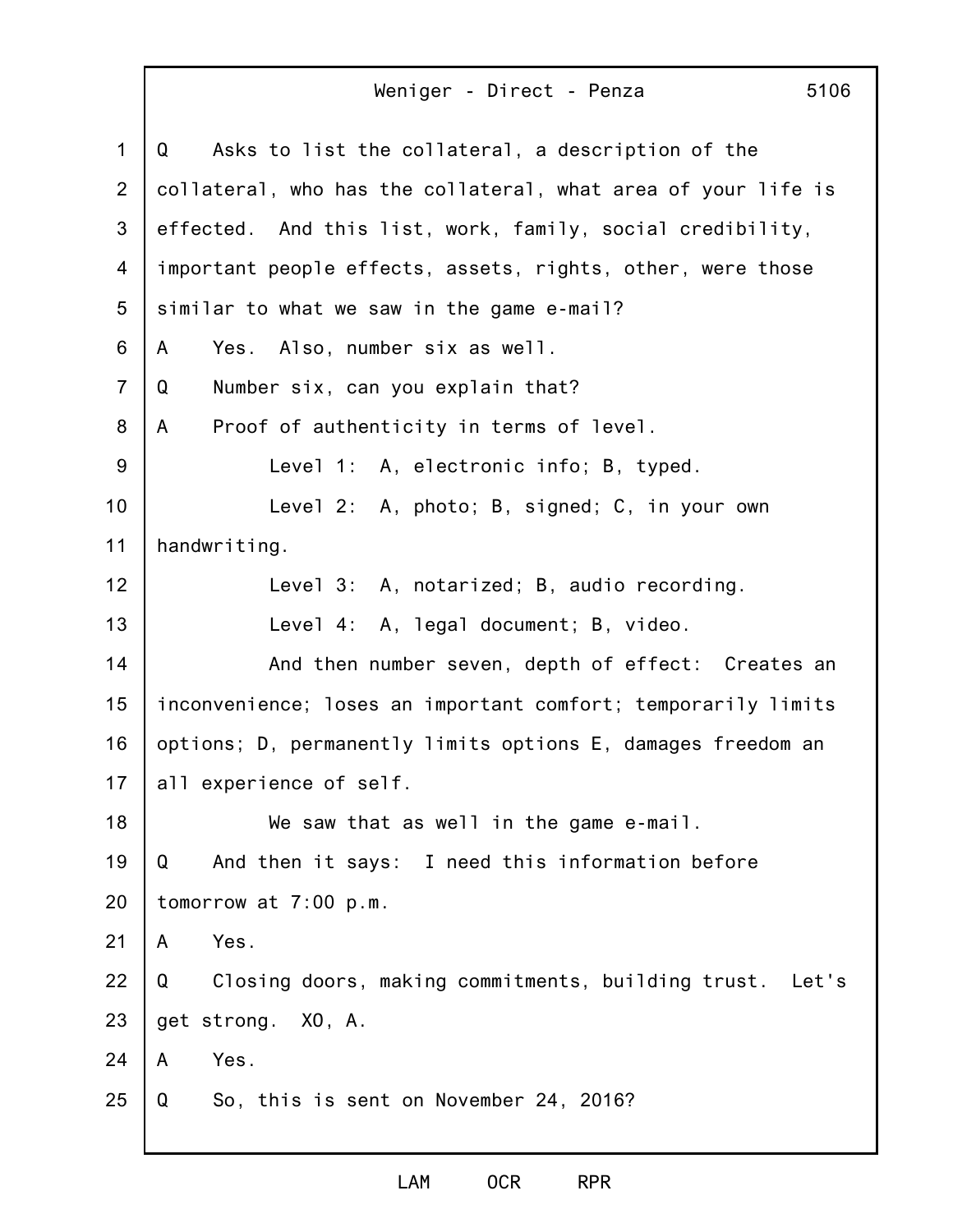1 2 3 4 5 6 7 8 9 10 11 12 13 14 15 16 17 18 19 20 21 22 23 24 25 Weniger - Direct - Penza 5107 A Yes. Q That's a little more than a month after Rosa Laura Junco sent the game document to the Defendant; is that right? A That's right. MS. PENZA: May I just have one moment, please? THE COURT: Yes. (Pause in proceedings.) (Exhibit published to the jury.) Q Showing you what's in evidence as Government Exhibit 1801, is this another one of the e-mails forwarded from the Defendant to his protonmail account? A Yes. Q Who is this an e-mail chain between? A This is an e-mail chain between Valerie, who is a DOS slave, and Keith Raniere. Q Can you just remind us how Valerie fits in in the chain? A She's in Allison Mack's line. Q Do you remember who her master -- A What's that? Q I'm going to show you what's in evidence as Defense Exhibit 941. (Exhibit published to the jury.) A Yes. Q Is Valerie in that picture? A Yes, she is.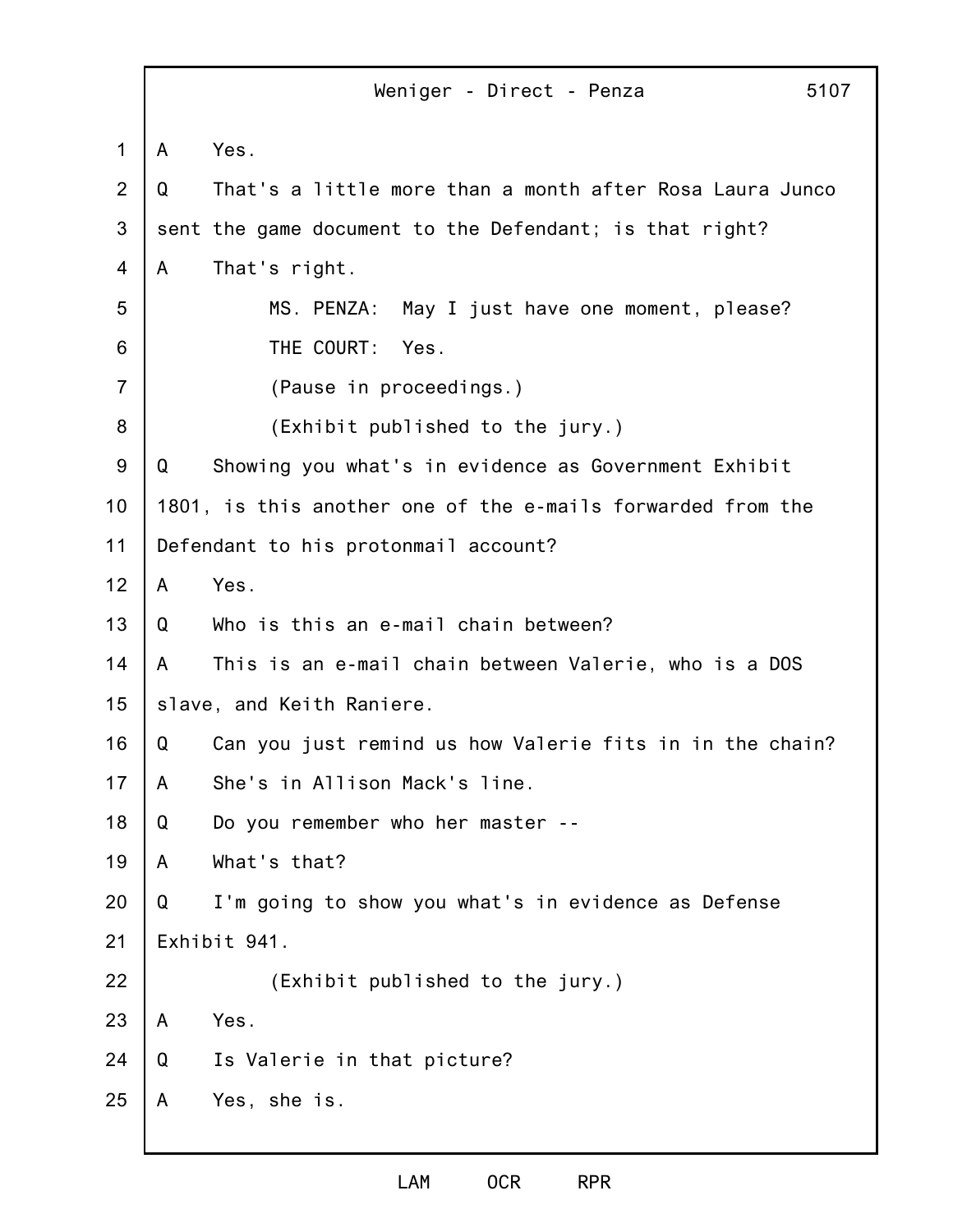|                | Weniger - Direct - Penza<br>5108                              |
|----------------|---------------------------------------------------------------|
| 1              | Can you just circle on your screen who she is?<br>Q           |
| $\overline{2}$ | Sure.<br>A                                                    |
| 3              | Not working?<br>Q                                             |
| 4              | Is this her?                                                  |
| 5              | Correct.<br>A                                                 |
| 6              | And, so, this is an e-mail chain between the Defendant<br>Q   |
| $\overline{7}$ | and Valerie?                                                  |
| 8              | Yes.<br>A                                                     |
| 9              | Starting on March 4, 2017, the Defendant says: Instead<br>Q   |
| 10             | of your having to rearrange your schedule, maybe we can walk  |
| 11             | on Sunday later, after the intensive if you like. I'm not     |
| 12             | absolutely sure I'll be available, but it is likely.          |
| 13             | Yes.<br>A                                                     |
| 14             | Valerie writes: Yes, I would love to walk with you.<br>Q      |
| 15             | Just in case you need to reach me quicker, here's my number.  |
| 16             | Yes.<br>A                                                     |
| 17             | Q<br>The Defendant responds: Where are you staying?           |
| 18             | She says: Checking in about tonight. Do you have              |
| 19             | an idea of time?                                              |
| 20             | Yes.<br>A                                                     |
| 21             | The Defendant responds: Are you available at all hours<br>Q   |
| 22             | of the night? I suspect I will be up all night and I often    |
| 23             | walk in the middle of the night and early morning.            |
| 24             | Yes.<br>A                                                     |
| 25             | And then it goes on. And then reading here, can you read<br>Q |
|                |                                                               |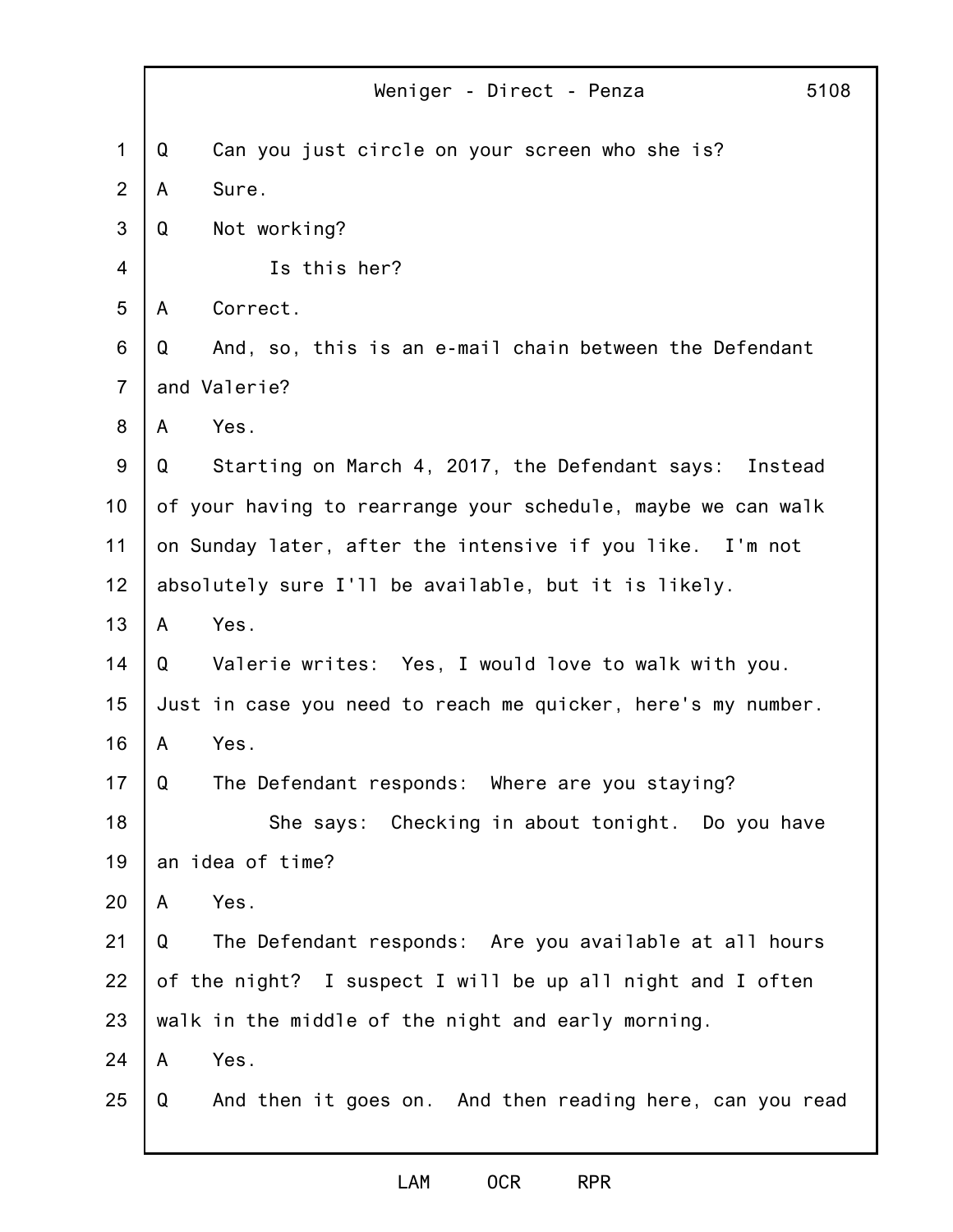|                | 5109<br>Weniger - Direct - Penza                              |
|----------------|---------------------------------------------------------------|
| 1              | Valerie's e-mail on March 5, 2017?                            |
| 2              | Heading to get some sleep. Setting my alarm for<br>A          |
| 3              | 4:00 a.m. I will check my e-mail then. Not sure how to        |
| 4              | coordinate specific meeting place, but I am at India's. And   |
| 5              | if you set a time in this response, at 4:00 a.m. I will check |
| 6              | and I will be outside ready at the time you give. Here is my  |
| $\overline{7}$ | number again. If you want to meet in the middle of the night, |
| 8              | I'm a light sleeper so a text will wake me and I will come    |
| $9\,$          | meet. Signed, Valerie.                                        |
| 10             | How did the Defendant respond?<br>Q                           |
| 11             | I'll text you and meet you outside; likely, more around<br>A  |
| 12             | $4:15$ a.m. or later.                                         |
| 13             | (Exhibit published to the jury.)                              |
| 14             | Showing you what's in evidence as Government Exhibit<br>Q     |
| 15             | 1267, can you explain what this is?                           |
| 16             | This is a e-mail from Rosa Laura Junco to Keith<br>Yes.<br>A  |
| 17             | Raniere, the Defendant, on September 10, 2015. And it reads:  |
| 18             | Find below the schedule and costs of the program I propose.   |
| 19             | It's in relation to the girls school that Rosa Laura          |
| 20             | Junco was starting.                                           |
| 21             | Can you explain what this is?<br>Q                            |
| 22             | This appears to be the schedule that she was proposing.<br>A  |
| 23             | It includes the names Lauris and Carlotta's schedule.         |
| 24             | Q<br>Do you know who they are?                                |
| 25             | I'm familiar with Lauris. I believe Lauris is Rosa Laura<br>A |
|                |                                                               |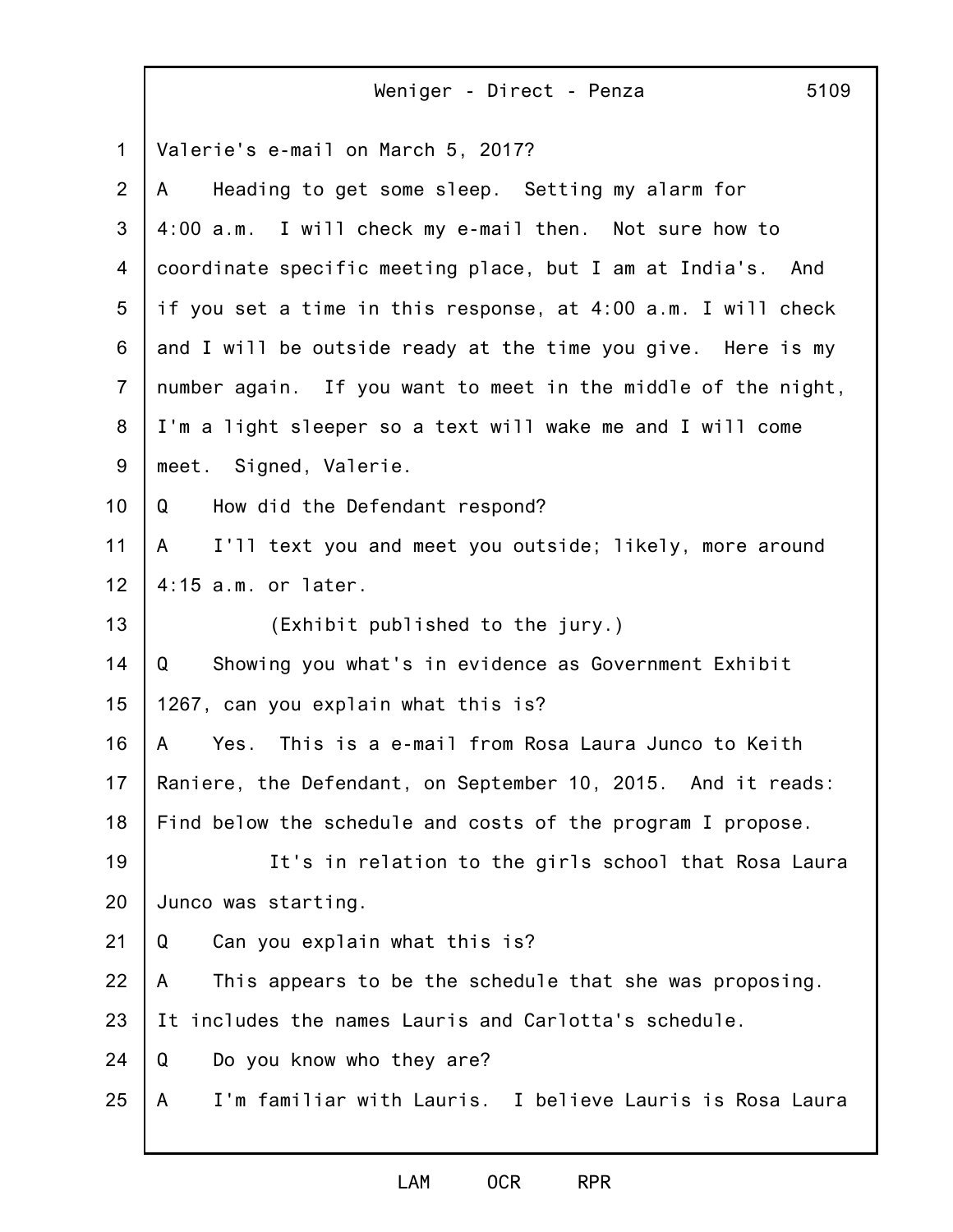|                |        | Weniger - Direct - Penza                                     | 5110 |
|----------------|--------|--------------------------------------------------------------|------|
| $\mathbf 1$    |        | Junco's daughter.                                            |      |
| 2              | Q      | Do you know how old she is?                                  |      |
| 3              | A      | Presently, I'm not sure, but she's a teenager.               |      |
| 4              | Q      | She's a teenager and a teenager on September 10, 2015?       |      |
| 5              | A      | Yes.                                                         |      |
| 6              | Q      | Not 18 yet?                                                  |      |
| $\overline{7}$ | A      | Not 18 yet.                                                  |      |
| 8              |        | (Exhibit published to the jury.)                             |      |
| $9\,$          | Q      | Showing you what's in evidence as Government Exhibit         |      |
| 10             |        | 1325, this is another e-mail that the Defendant forwarded to |      |
| 11             |        | himself on November 25, 2017?                                |      |
| 12             | A      | Yes.                                                         |      |
| 13             | Q      | To one of his two protonmail accounts that we've looked      |      |
| 14             | at?    |                                                              |      |
| 15             | A      | Yes.                                                         |      |
| 16             | Q      | And it forwards an e-mail from October 4, 2015, from Rosa    |      |
| 17             |        | Laura Junco?                                                 |      |
| 18             | A      | Yes.                                                         |      |
| 19             | Q      | Can you read this e-mail, please?                            |      |
| 20             | A      | Yes.                                                         |      |
| 21             |        | Hello, M. I fear I may be affecting Lauris and your          |      |
| 22             |        | possibility for success. I used to easily feel inspired and  |      |
| 23             | alive. | I feel now crippled to operate my daily life.<br>I am        |      |
| 24             |        | being a crappy SL.                                           |      |
| 25             | Q      | Can you tell what "SL" is an abbreviation for?               |      |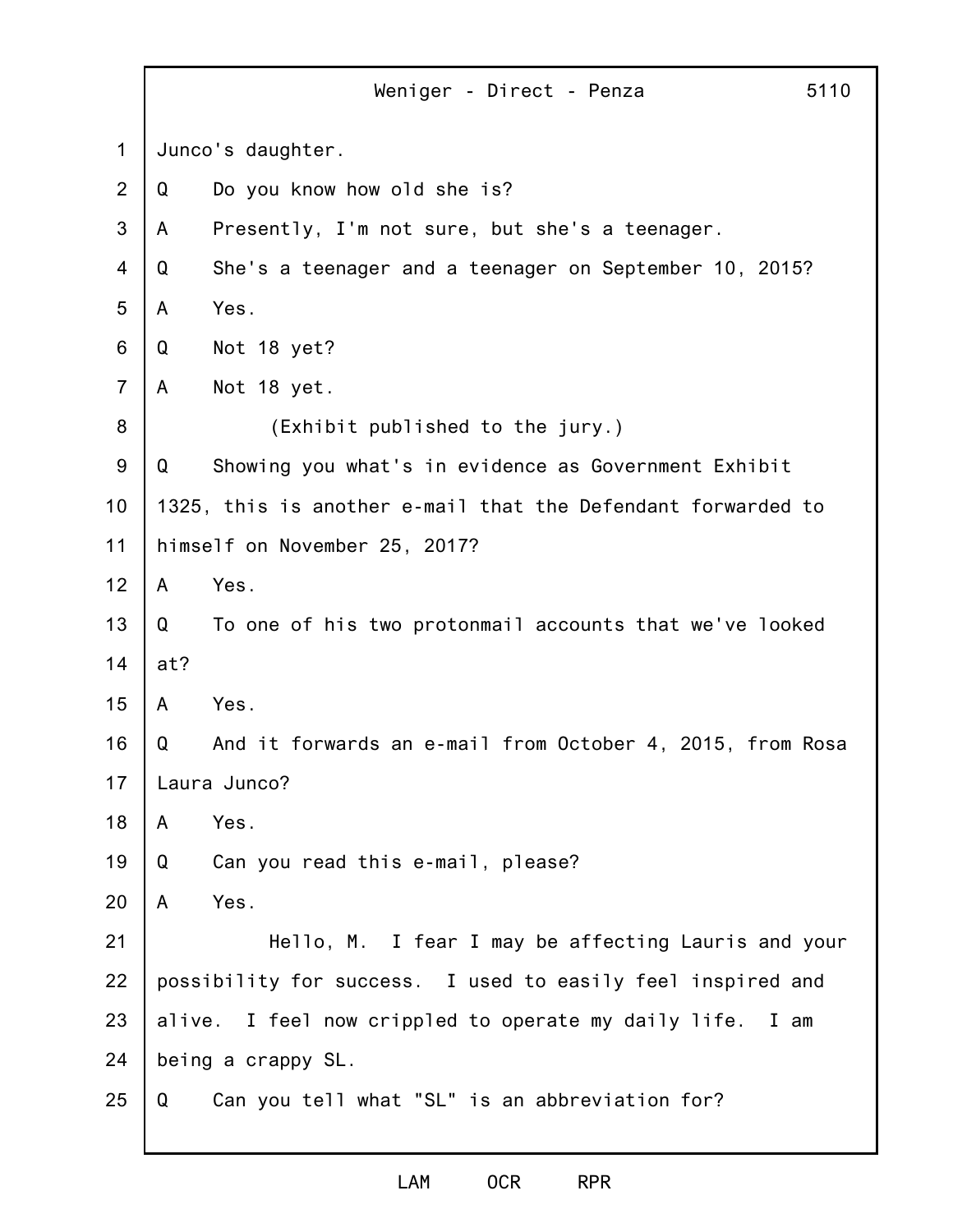1 A Slave.

2 3 I can't find the inspiration to become uplifting, regaining some hope.

4 5 6 7 8 9 What triggered this state has been experiencing the complexity of your life and commitments and knowing intuitively that it will only get more complex and complicated. I love you and have enough of a conscience to want only what's best for you and serve you. I don't want to add more to your burdens.

10 11 12 13 Wanting anything from you automatically makes me a burden, so I can't allow that. Part of me feels love, but the other part of me feels neglected, doomed to miss out. I should know better than to want petty things.

14 15 16 17 18 19 20 I humbly share this because it may be affecting Lauris, keeping her away from you. If I don't experience my commitment to you joyfully, I cannot genuinely projectively want that for my daughter, and she probably feels that. Personally, I feel it's a phase that I will outgrow, but we don't have time. I have failed to overcome it and I want your thoughts before I do more damage.

21 22 I am 100 percent clear that you are what I want for my daughter and, obviously, for myself.

23 24 25 I am sorry for my shortcomings. Frown face. RL. Q Special Agent Weniger, in the course of your investigation, did you review various items that indicated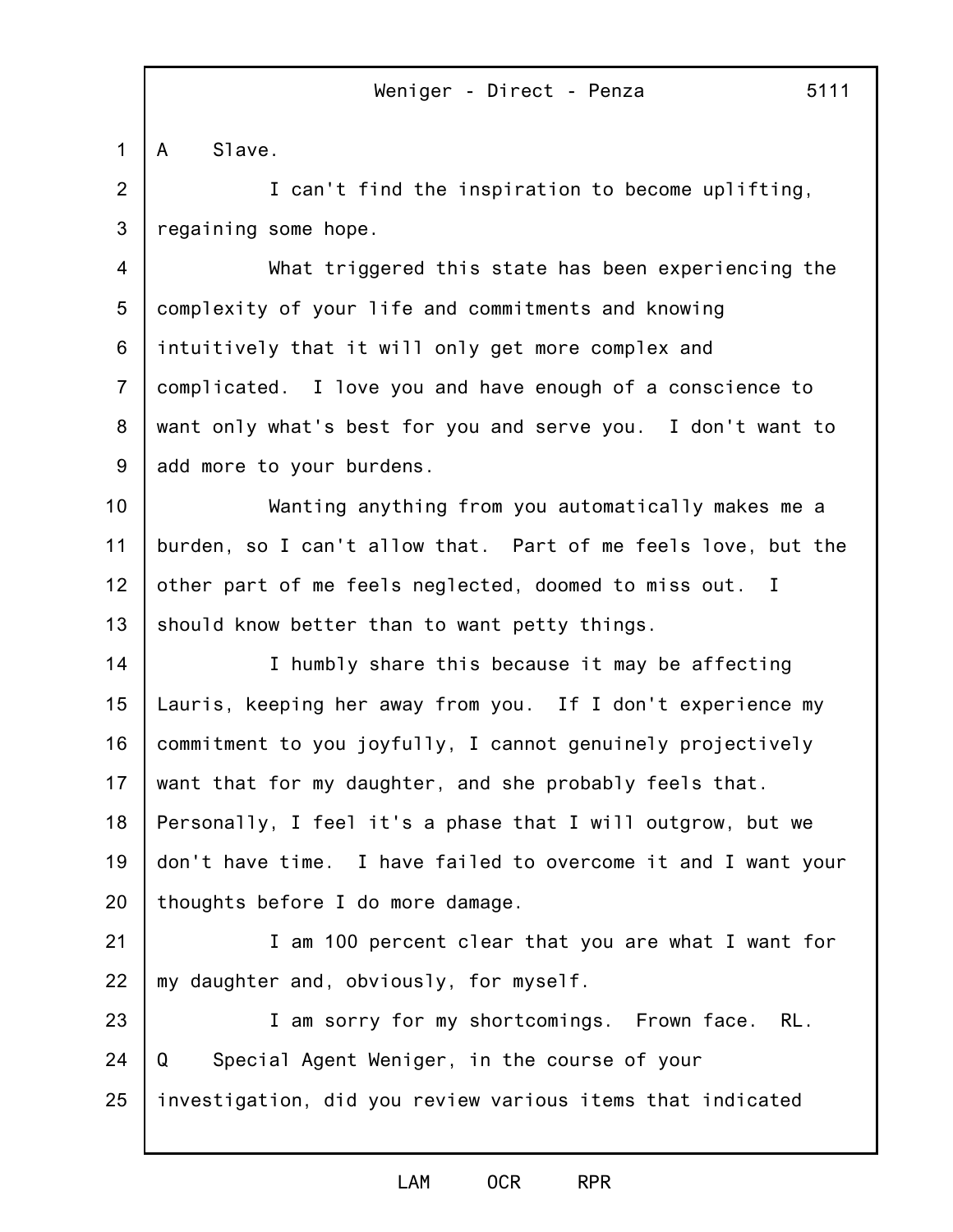|                 | 5112<br>Weniger - Direct - Penza                               |
|-----------------|----------------------------------------------------------------|
| 1               | whether or not the members of the first line were sexually     |
| 2               | involved with the Defendant?                                   |
| 3               | Yes.<br>A                                                      |
| $\overline{4}$  | And can you just explain?<br>Q                                 |
| 5               | Yes. So, we were able to -- during the course of our<br>A      |
| 6               | investigation, we were able to review e-mails and              |
| $\overline{7}$  | correspondence, and, also, just photographs that were          |
| 8               | exchanged between the first-line DOS slaves and the Defendant. |
| 9               | And they were sexually -- suggestive of a sexual relationship. |
| 10 <sub>1</sub> | (Exhibit published to the jury.)                               |
| 11              | Showing you what's in evidence as Government Exhibit<br>Q      |
| 12              | 1828, this is, again, an e-mail forwarded from a protonmail    |
| 13              | account, from one of his protonmail accounts?                  |
| 14              | Yes.<br>A                                                      |
| 15              | And it's a forward from Allison Mack on March 4, 2016?<br>Q    |
| 16              | Correct.<br>A                                                  |
| 17              | Q<br>I won't ask you the date where it goes in relation to     |
| 18              | Nicole, but maybe we can talk about that in the morning.       |
| 19              | Here, it says: I wanted to reach out to you both               |
| 20              | and thank you for this morning.                                |
| 21              | Yes.<br>A                                                      |
| 22              | I arrived home and looked at myself in the mirror, and<br>Q    |
| 23              | what I saw was such beauty and grace. I am new to this, to     |
| 24              | being with more than one person, to exploring and              |
| 25              | experimenting with my body and others in a free and open way,  |
|                 |                                                                |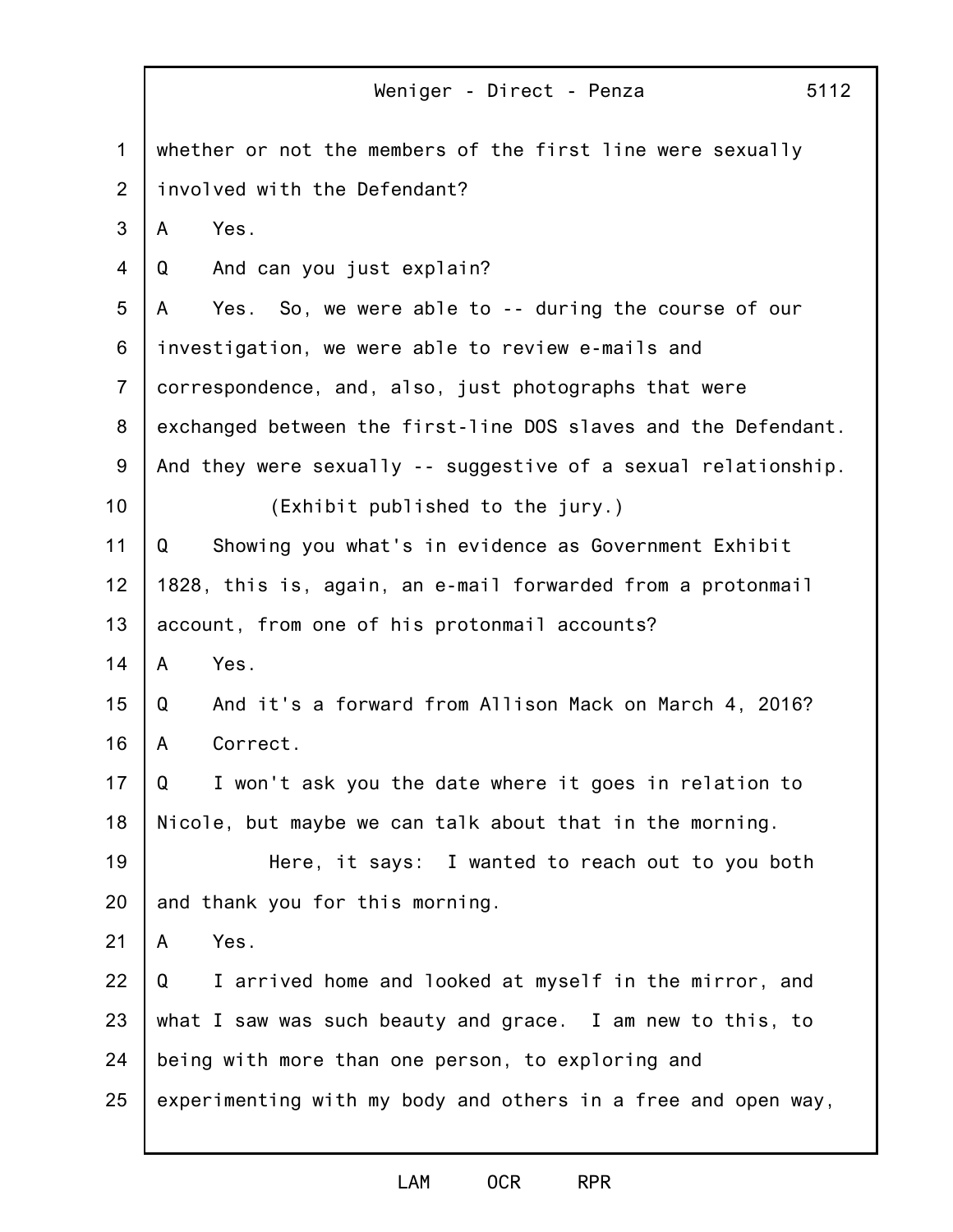|                | 5113<br>Weniger - Direct - Penza                                 |
|----------------|------------------------------------------------------------------|
| 1              | to sharing and releasing and relaxing and enjoying.              |
| 2              | Yes.<br>A                                                        |
| 3              | The level of vulnerability is high and I feel nervous and<br>Q   |
| 4              | insecure.                                                        |
| 5              | Yes.<br>A                                                        |
| 6              | And then just skipping -- were you able to tell from this<br>Q   |
| $\overline{7}$ | e-mail who Allison sent this to other than the Defendant?        |
| 8              | I believe Daniela Padilla.<br>A                                  |
| 9              | And at the bottom, it says: I love that I smell like a<br>Q      |
| 10             | mixture of you both.                                             |
| 11             | Yes.<br>A                                                        |
| 12             | So, at least as of March 4, 2016, does this show<br>Q            |
| 13             | something about Allison's Mack's sexual relationship with the    |
| 14             | Defendant?                                                       |
| 15             | Correct, yes.<br>A                                               |
| 16             | MS. PENZA: Your Honor, may I have the Elmo?                      |
| 17             | Maybe I can ask everyone to move their screens and               |
| 18             | just have the Elmo for the parties and the jury.                 |
| 19             | (Exhibit published to the jury.)                                 |
| 20             | Special Agent Weniger, I'm showing you what's in evidence<br>Q   |
| 21             | as Government Exhibit 671.                                       |
| 22             | Can you describe what this picture is?                           |
| 23             | This would be what was termed a "family photograph"<br>A<br>Yes. |
| 24             | that was -- were typically conducted at the beginning of         |
| 25             | meetings amongst the DOS first line.                             |
|                |                                                                  |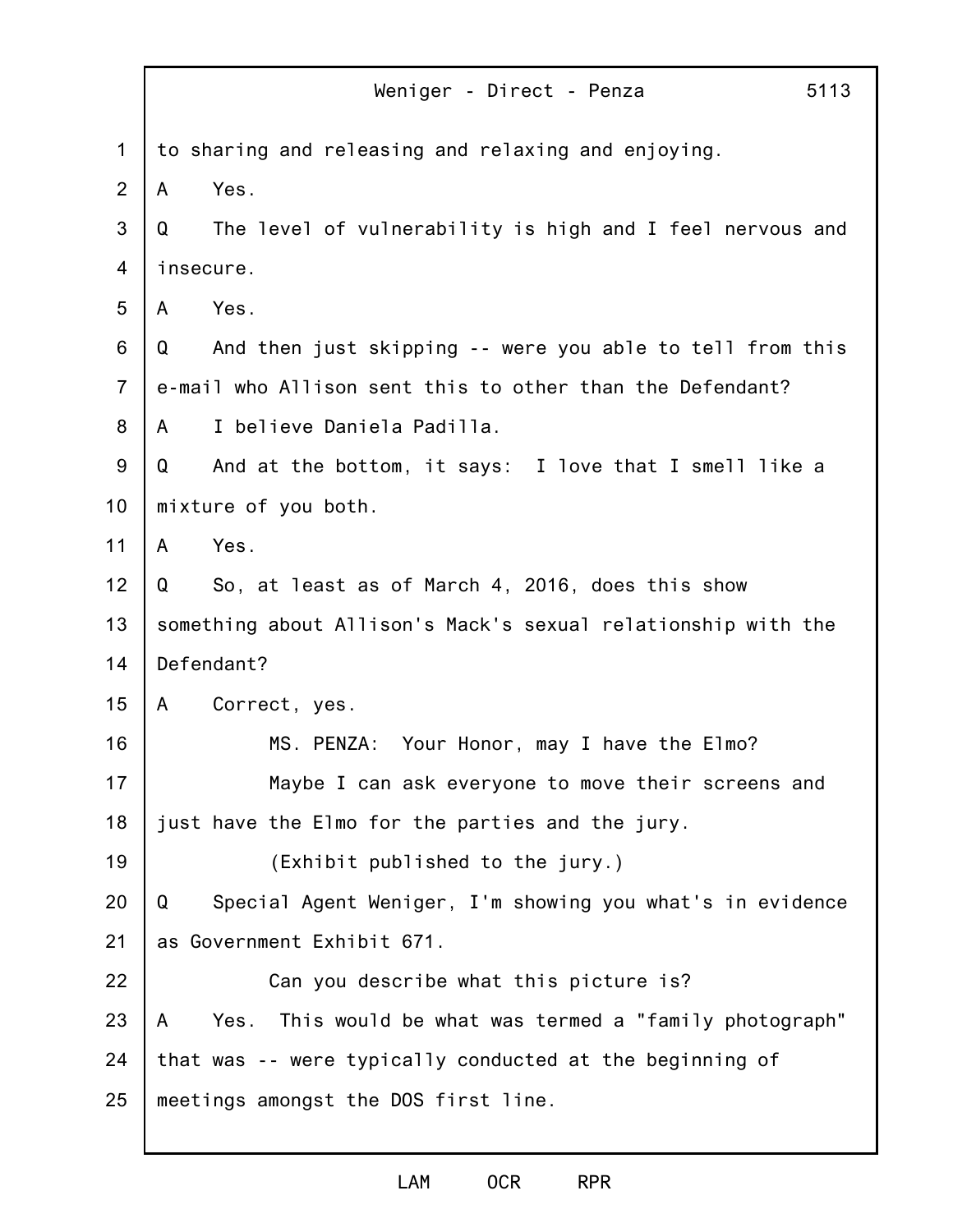|                | 5114<br>Weniger - Direct - Penza                               |
|----------------|----------------------------------------------------------------|
| $\mathbf 1$    | And the does the Government have family photographs other<br>Q |
| 2              | than of the first line in its possession?                      |
| 3              | Yes.<br>A                                                      |
| 4              | Of other than the first line?<br>Q                             |
| 5              | I'm sorry.<br>A                                                |
| 6              | Does the Government have family photographs of any other<br>Q  |
| $\overline{7}$ | of the circles, other than the first line?                     |
| 8              | No, but we are aware that others did conduct family<br>A       |
| 9              | photographs.                                                   |
| 10             | And is this, what is described as a, quote, family<br>Q        |
| 11             | photograph, how does this compare to what has been described   |
| 12             | as a family photograph for lower ranking slaves?               |
| 13             | It's consistent.<br>A                                          |
| 14             | Q<br>Can you just describe who everyone is and just generally  |
| 15             | what they look like?                                           |
| 16             | Sure. So, beginning on the left-hand side of the photo<br>A    |
| 17             | is Daniela Padilla, after her is Loretta Garza, Allison Mack,  |
| 18             | Monica Duran, Nicki Clyne, and Rosa Laura Junco.               |
| 19             | From the first line, there do appear to be two                 |
| 20             | individuals missing, one being Camila and the second being     |
| 21             | Lauren Salzman.                                                |
| 22             | Q<br>And was this photo dated November 2016?                   |
| 23             | Yes. So, it predated the involvement of Lauren Salzman.<br>A   |
| 24             | So, Lauren Salzman was not yet a first-line DOS slave?<br>Q    |
| 25             | Correct.<br>A                                                  |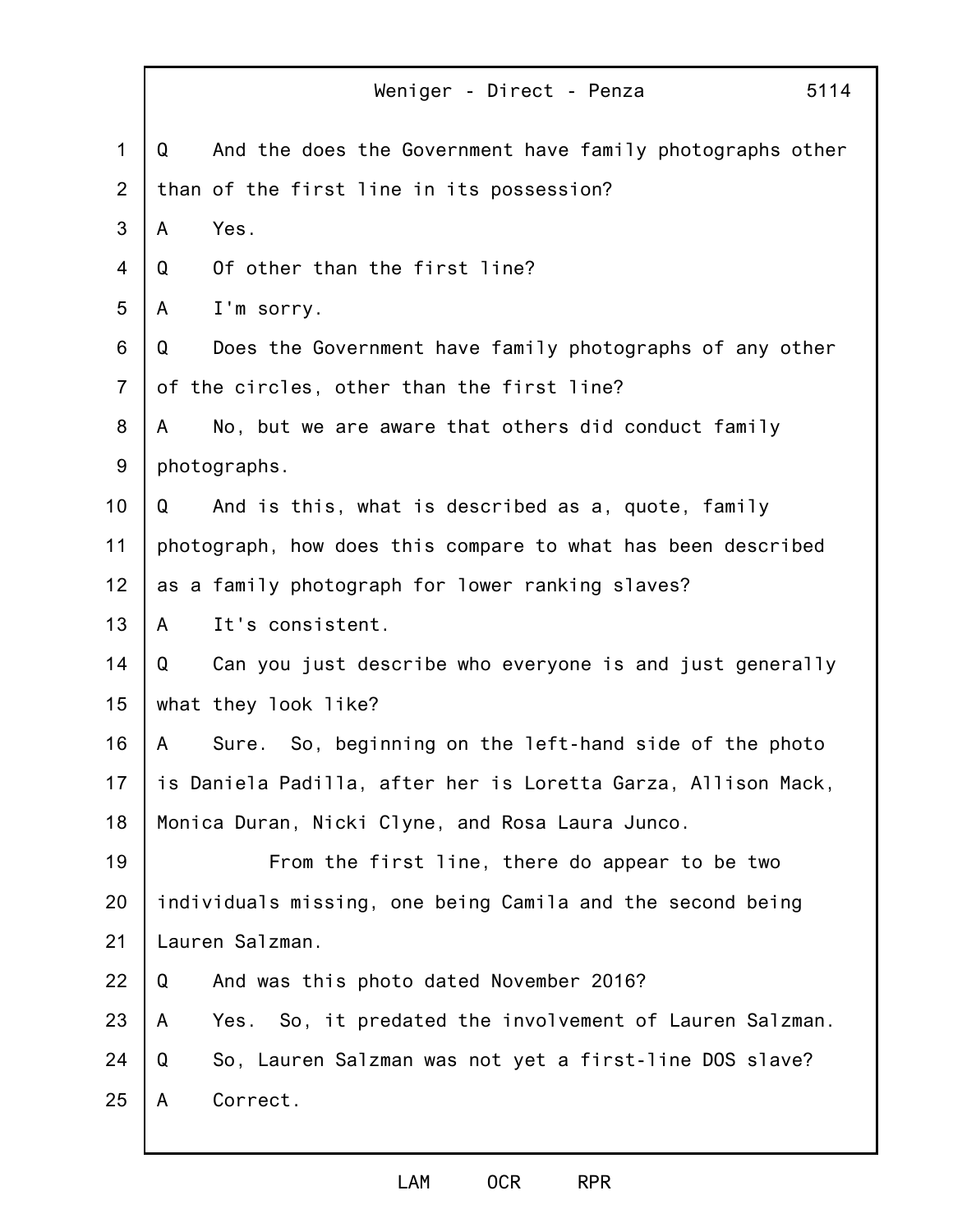1 2 3 4 5 6 7 8 9 10 11 12 13 14 15 16 17 18 19 20 21 22 23 24 25 Weniger - Direct - Penza 5115 Q I know there are black bars covering here, but, in general, would it be fair to describe all of the individuals as having a fair amount of pubic hair showing? A Yes. (Exhibit published to the jury.) Q One last topic. Showing you what's in evidence as Government Exhibit 669, are you familiar with this document? A Yes. Q Fair to say that as of when you became involved in this case, in October 2017, that this was on a NXIVM website? A Yes. Q And this is a biography of the Defendant? A It is. Q I want to bring you to right here. Can you read starting with the second paragraph starting here? A Sure. Keith Raniere entered Rensselaer Polytechnic Institute, RPI, at age 16. From his first semester onward, he began taking Ph.D.-level mathematics courses, ultimately taking most of the graduate level physics and mathematics courses available at the time. Upon graduating, he became RPI's first triple major, earning degrees in mathematics, biology, and physics, with minors in philosophy and psychology and an expertise in computer science. (Exhibit published to the jury.)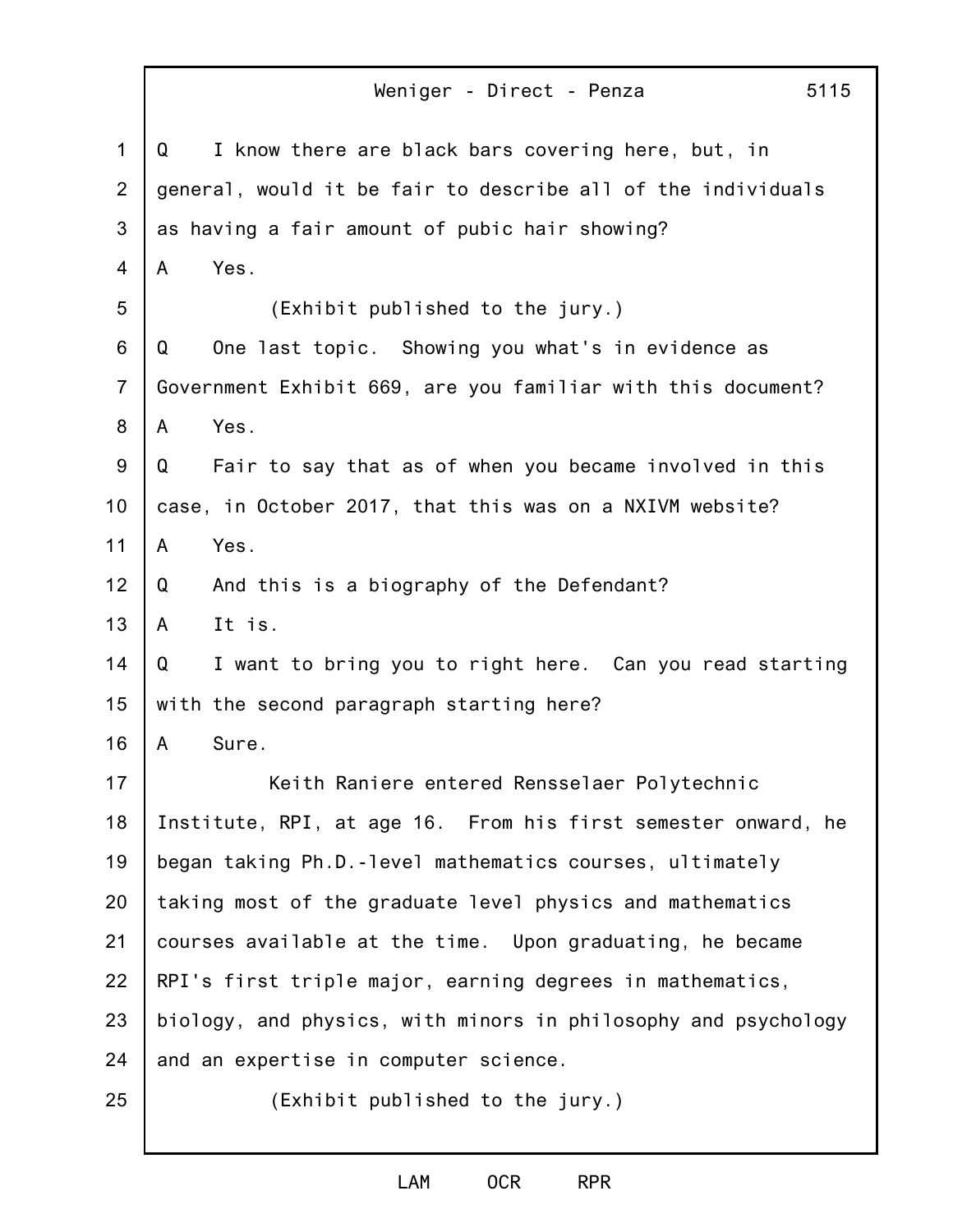1 2 3 4 5 6 7 8 9 10 11 12 13 14 15 16 17 18 19 20 21 22 23 24 25 Weniger - Direct - Penza 5116 Q And we'll look at this a little bit more in the morning, but showing you what's in evidence as Government Exhibit 670 and turning to the second page, can you tell me what this document is? A Sure. This is Mr. Raniere's transcript from RPI. Q And, again, we'll go over it a little bit more tomorrow because we're getting to the end of the day, but is this Mr. Raniere's final GPA? A Yes, it is. Q Can you read what it was? A 2.26. MS. PENZA: Your Honor, I think this would be a good place to end for the day. THE COURT: All right. Members of the jury, we're going to adjourn for the day and we're going to return again tomorrow morning at 9:30 and we'll have half-day of testimony. I remind you that it's important that you follow my instruction that you not discuss the case with anybody; not your family, friends, business associates, and not your fellow jurors. Also, you must not read, listen to, watch, or access any accounts of this case on any form of media, such as newspaper, TV, radio, podcast, or the internet, or research or seek outside information about any aspect of the case.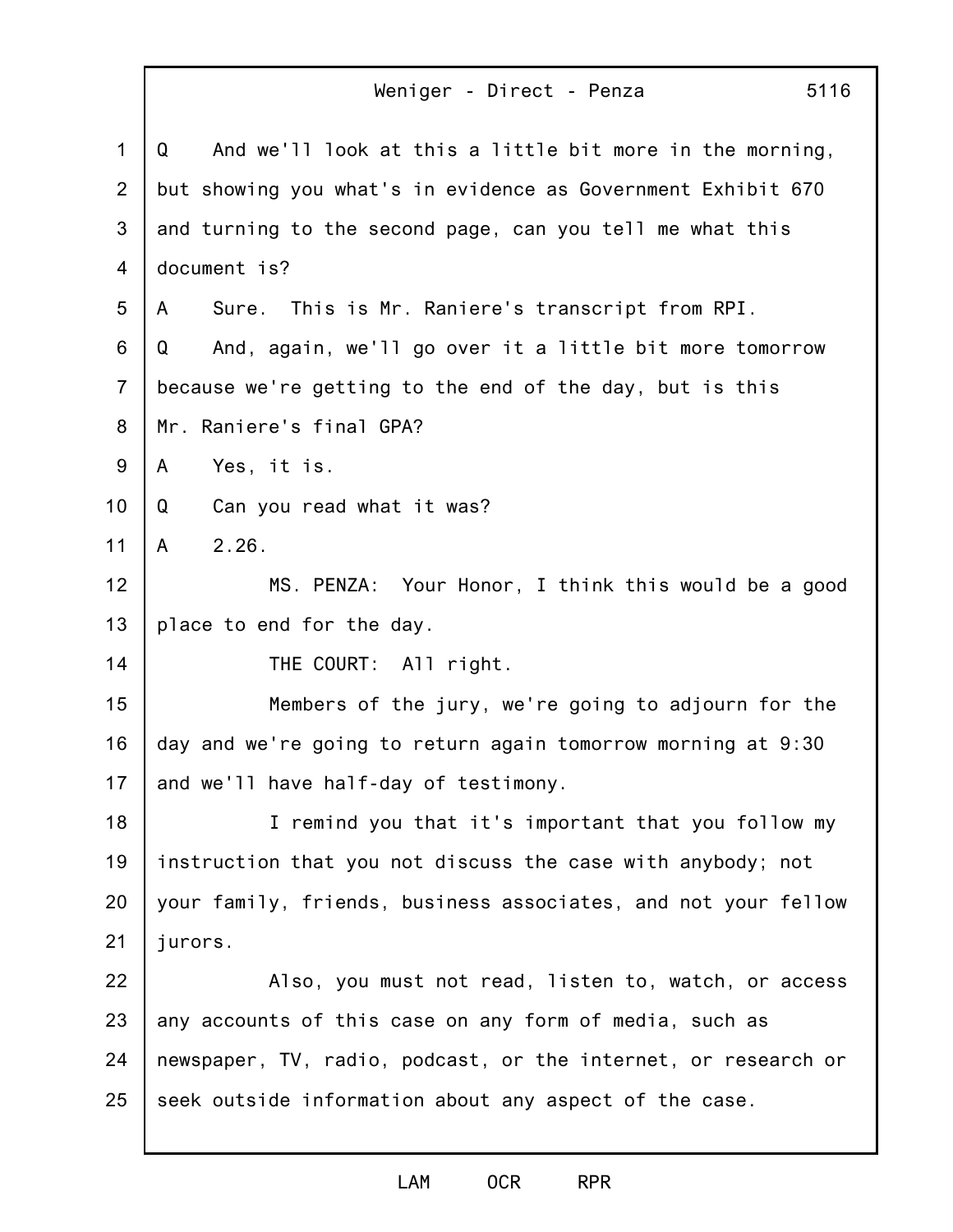| 1              | And do not communicate with anyone about the case on         |
|----------------|--------------------------------------------------------------|
| $\overline{2}$ | your phone, whether through e-mail, text messaging, or any   |
| 3              | other means, by any blog or website or by way of any social  |
| 4              | media, including Facebook, Twitter, Instagram, YouTube, or   |
| 5              | other similar sites.                                         |
| 6              | Also, remember you should not consider anything you          |
| $\overline{7}$ | may have read or heard about the case outside of this        |
| 8              | courtroom previously, whether you read it before or during   |
| $9\,$          | jury selection or the trial, and do not visit any of the     |
| 10             | locations identified during the course of the jury selection |
| 11             | and trial.                                                   |
| 12             | If you are taking notes, please leave them in the            |
| 13             | jury deliberation room. We'll see you tomorrow morning at    |
| 14             | Thank you for your attention.<br>9:30.                       |
| 15             | All rise for the jury.                                       |
| 16             | (Jury exits.)                                                |
| 17             |                                                              |
| 18             | (Continued on the following page.)                           |
| 19             |                                                              |
| 20             |                                                              |
| 21             |                                                              |
| 22             |                                                              |
| 23             |                                                              |
| 24             |                                                              |
| 25             |                                                              |
|                |                                                              |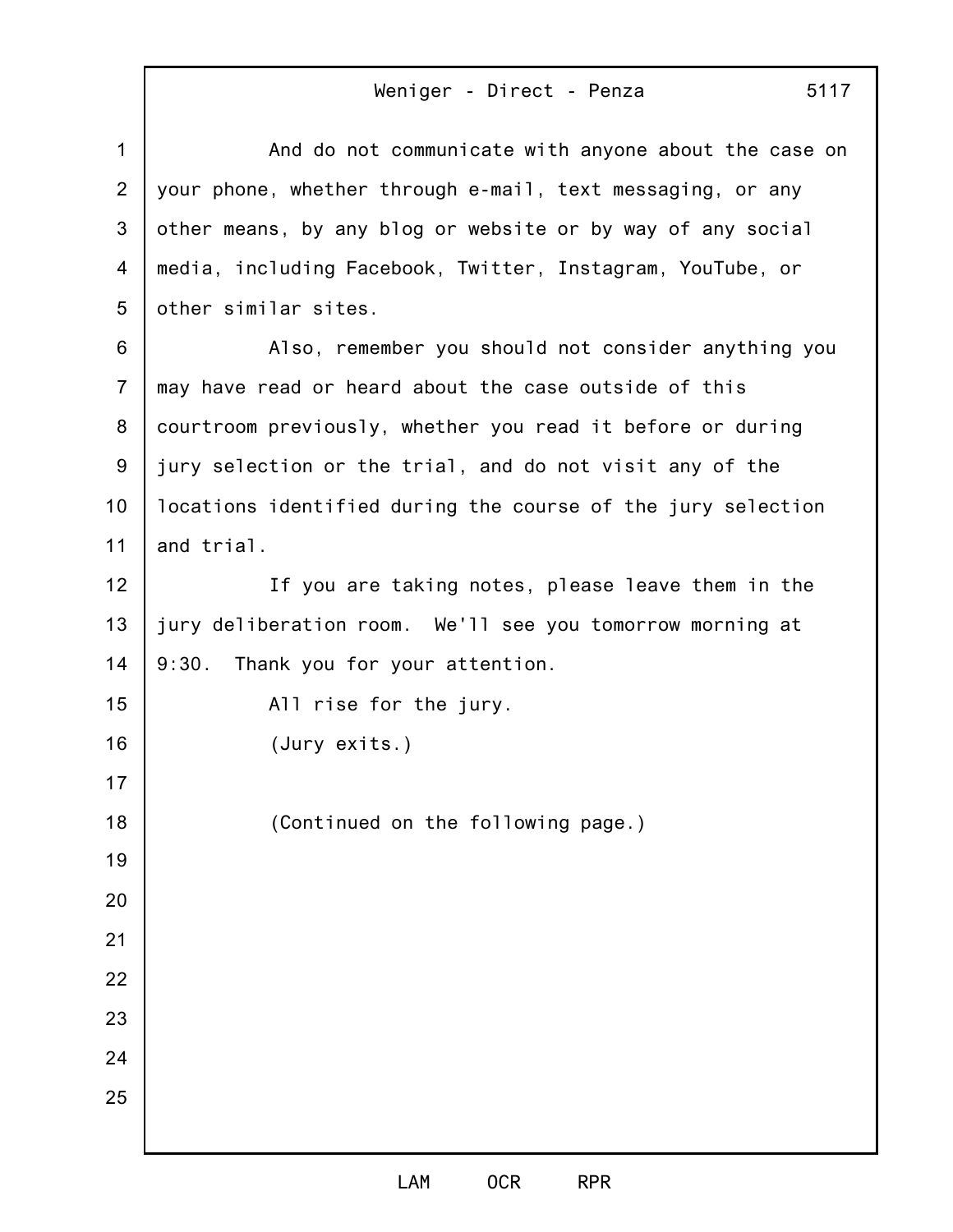1 2 3 4 5 6 7 8 9 10 11 12 13 14 15 16 17 18 19 20 21 22 23 24 25 Proceedings (Continuing.) (In open court - jury not present.) THE COURT: All right, Special Agent, you may step down. THE WITNESS: Thank you, sir. (Witness steps down.) THE COURT: Anything else from the Government for tonight? MS. HAJJAR: No, Your Honor. THE COURT: Anything else from the defense? MR. AGNIFILO: Nothing from us, Your Honor. MS. GERAGOS: Just one thing, Your Honor. THE COURT: Everyone in the back may be seated. MS. GERAGOS: Ms. Penza read from Government Exhibit -- THE COURT: I'm sorry. MS. GERAGOS: Ms. Penza read from Government Exhibit 1325, but we didn't admit that one before. So I just -- MS. PENZA: Oh, I'm sorry. THE COURT: But you didn't -- MS. GERAGOS: She didn't admit it before. THE COURT: Is there an objection? MS. GERAGOS: No, we consented. MR. AGNIFILO: No.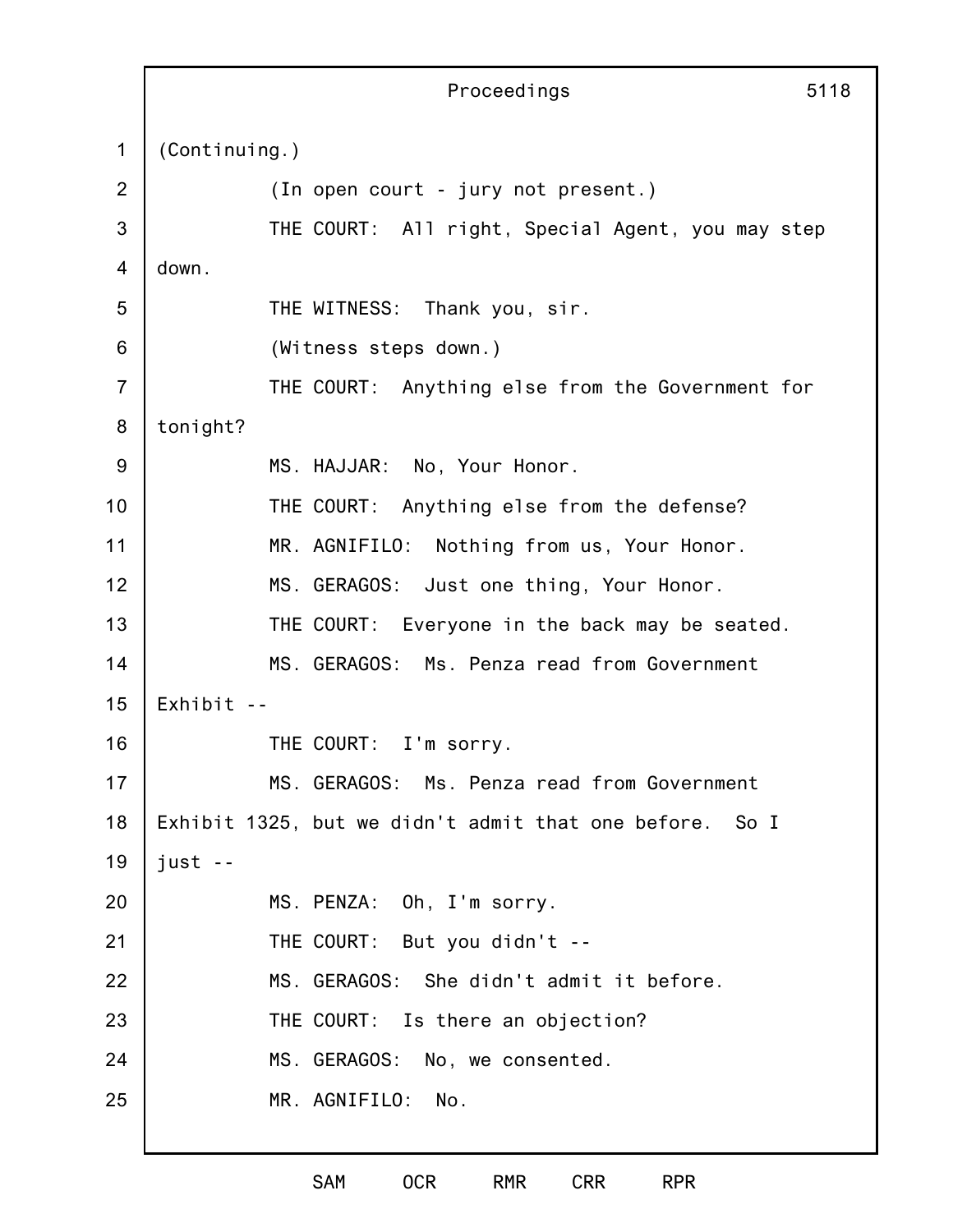|                | Proceedings<br>5119                                         |
|----------------|-------------------------------------------------------------|
| $\mathbf 1$    | MS. PENZA: Oh, thank you, Your Honor. So the                |
| $\overline{2}$ | Government moves 1325 into evidence.                        |
| 3              | THE COURT: Right. 1325 is receives in evidence.             |
| 4              | (Government's Exhibit 1325 was received in                  |
| 5              | evidence.)                                                  |
| 6              | THE COURT: And I will get an updated list of all of         |
| $\overline{7}$ | the exhibits tomorrow morning, which I am very much looking |
| 8              | forward to. It is now on two pages, single-spaced.          |
| $9\,$          | MS. SMITH: Yes, it is getting long.                         |
| 10             | THE COURT: All right. Anything else?                        |
| 11             | MS. PENZA: No, Your Honor. Thank you.                       |
| 12             | THE COURT: See you tomorrow morning.                        |
| 13             | Thank you, everybody.                                       |
| 14             | (The defendant exited the courtroom.)                       |
| 15             | (Judge NICHOLAS G. GARAUFIS exited the courtroom.)          |
| 16             |                                                             |
| 17             | (Matter adjourned to Friday, June 14, 2019 at 9:30 a.m.)    |
| 18             |                                                             |
| 19             | 0000000                                                     |
| 20             |                                                             |
| 21             |                                                             |
| 22             |                                                             |
| 23             |                                                             |
| 24             |                                                             |
| 25             |                                                             |
|                | 0CR<br>SAM<br><b>CRR</b><br><b>RMR</b><br><b>RPR</b>        |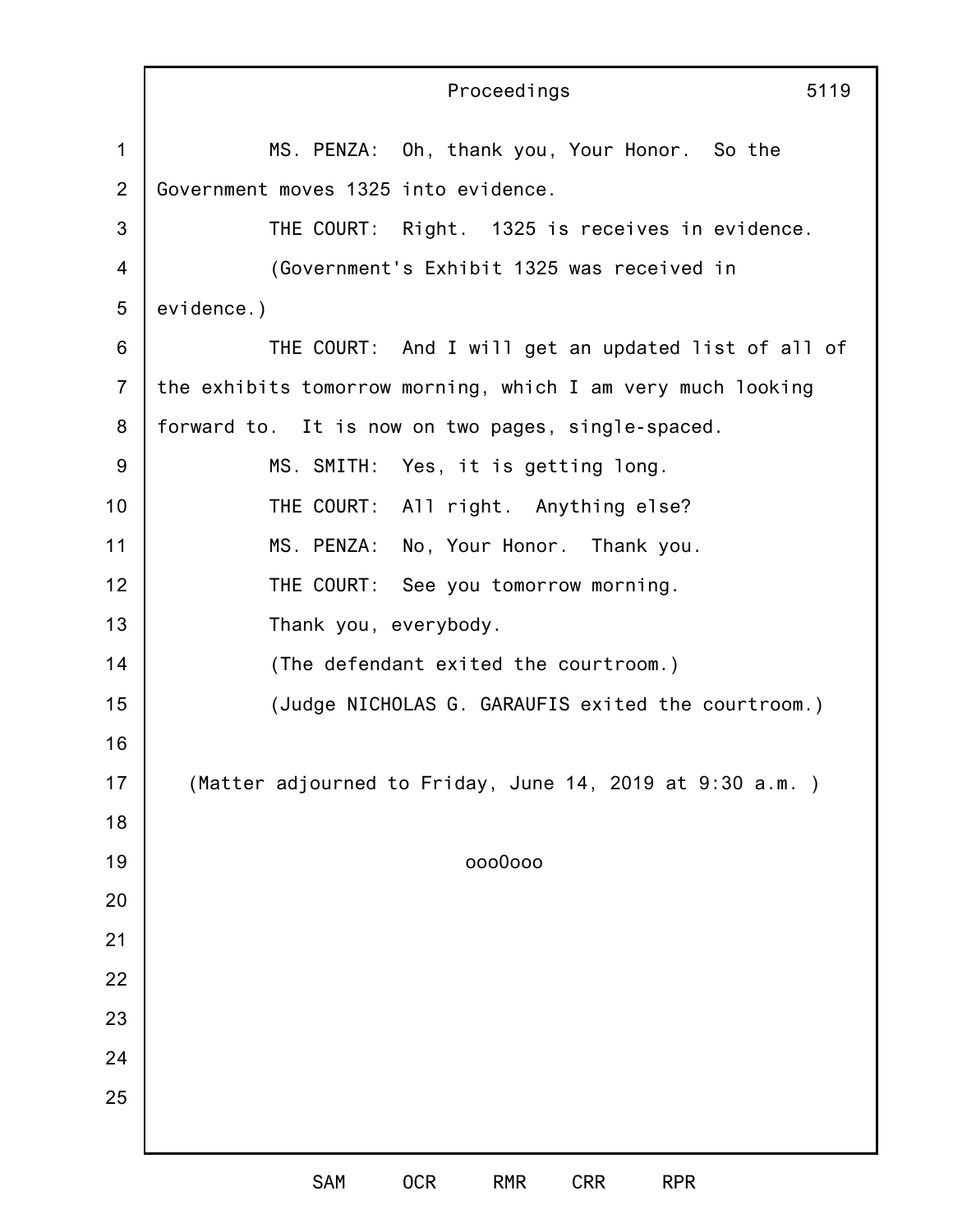|                |                                                             | 5120        |
|----------------|-------------------------------------------------------------|-------------|
| $\mathbf{1}$   | INDEX                                                       |             |
| $\overline{2}$ |                                                             |             |
| 3              | <b>WITNESS</b>                                              | <b>PAGE</b> |
| $\overline{4}$ |                                                             |             |
| 5              | <b>BRIAN BOOTH</b>                                          |             |
| 6              | DIRECT EXAMINATION RESUMED BY MS. HAJJAR                    | 4871        |
| $\overline{7}$ | CROSS-EXAMINATION BY MR. der OHANNESIAN                     | 4881        |
| 8              | CROSS-EXAMINATION RESUMED BY MR. der OHANNESIAN             | 4962        |
| 9              | REDIRECT EXAMINATION BY MS. HAJJAR                          | 4976        |
| 10             | RECROSS-EXAMINATION BY MR. DEROHANNESIAN                    | 4987        |
| 11             | REDIRECT EXAMINATION BY MS. HAJJAR                          | 4988        |
| 12             |                                                             |             |
| 13             |                                                             |             |
| 14             | MICHAEL WENIGER                                             |             |
| 15             | DIRECT EXAMINATION BY MS. PENZA                             | 4990        |
| 16             |                                                             |             |
| $17$           |                                                             |             |
| 18             |                                                             |             |
| 19             |                                                             |             |
| 20             |                                                             |             |
| 21             |                                                             |             |
| 22             |                                                             |             |
| 23             |                                                             |             |
| 24             |                                                             |             |
| 25             |                                                             |             |
|                |                                                             |             |
|                | SAM<br><b>OCR</b><br><b>RPR</b><br><b>RMR</b><br><b>CRR</b> |             |